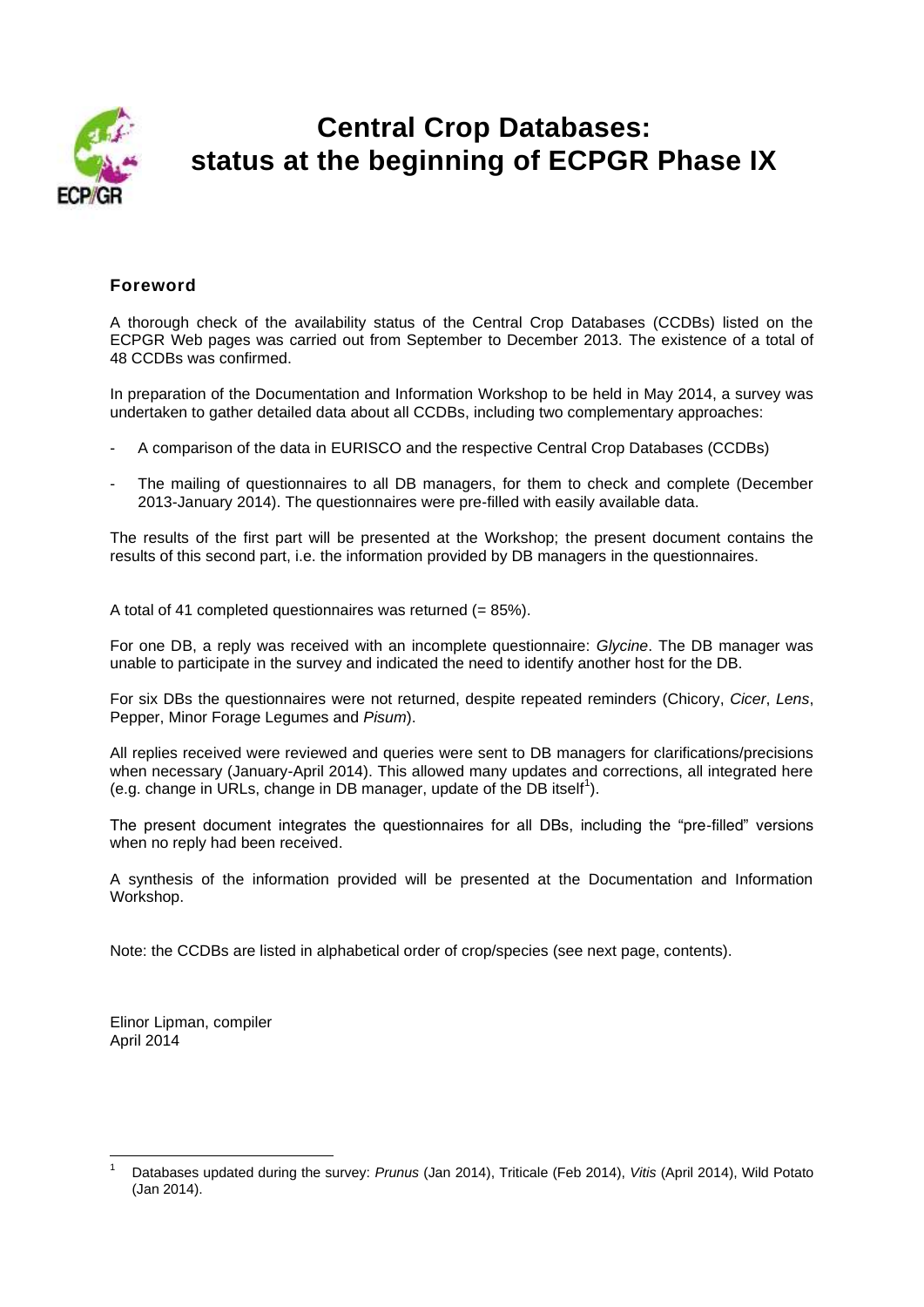# Contents (databases listed by alphabetical order of crop/species)

| <b>Prunus</b> | 104 |
|---------------|-----|
|               |     |
|               |     |
|               |     |
|               |     |
|               |     |
|               |     |
|               |     |
|               |     |
|               |     |
|               |     |
|               |     |
|               |     |
|               |     |
|               |     |
|               |     |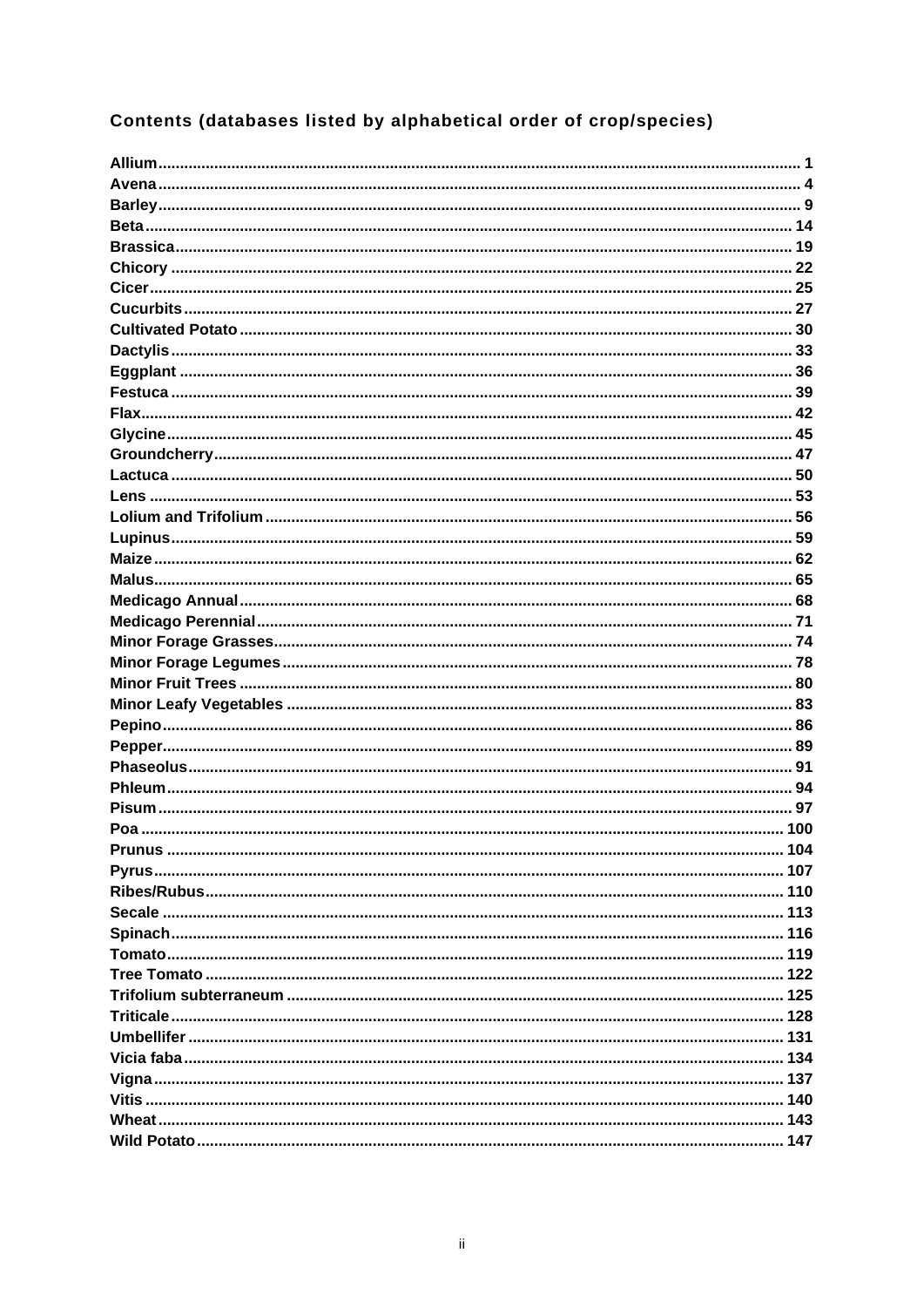## **Allium**

## **IDENTIFICATION**

| Name of the database              | European Allium Database             |
|-----------------------------------|--------------------------------------|
| Homepage (URL)                    | http://ealldb.ipk-gatersleben.de/    |
| Date of creation                  | 1984 (Wellesbourne, UK)              |
|                                   | transferred to IPK end December 2011 |
| Database manager                  | Joachim Keller                       |
| Email address of database manager | keller@ipk-gatersleben.de            |
| Hosting institute                 | IPK Gatersleben, Germany             |

| Current number of accessions (December<br>2013)                                            | 14 194                                                                                                                      |
|--------------------------------------------------------------------------------------------|-----------------------------------------------------------------------------------------------------------------------------|
| Date of last update                                                                        | Partial update July 2013                                                                                                    |
| Estimated average age of the records in<br>years (how long ago last updated on<br>average) | 5-7 years                                                                                                                   |
|                                                                                            |                                                                                                                             |
| <b>Contributors</b>                                                                        |                                                                                                                             |
| Number of contributors                                                                     | 43 institutions in 29 European countries                                                                                    |
| Is the list of contributors available online?<br>(Yes/No)                                  | Yes                                                                                                                         |
| If yes, URL                                                                                | Homepage ("Supporters")                                                                                                     |
|                                                                                            | http://gbisweb.ipk-                                                                                                         |
|                                                                                            | gatersleben.de/ealldb/ealldb contributors2007.pdf                                                                           |
|                                                                                            |                                                                                                                             |
| <b>Geographical coverage</b><br>Are the accessions only from Europe                        | Yes (see comment below)                                                                                                     |
| (+ECPGR countries)? (Yes/No)                                                               |                                                                                                                             |
| If no, how many accessions from<br>outside of Europe?                                      | (42% of accessions have origin outside Europe)                                                                              |
|                                                                                            |                                                                                                                             |
| Passport data                                                                              |                                                                                                                             |
| Is a Multi-crop Passport Descriptor List                                                   | Yes                                                                                                                         |
| used? (Yes/No)                                                                             |                                                                                                                             |
| If yes, which version (V1, 2001 / V2,<br>2012)                                             | V1, 2001                                                                                                                    |
| Are other passport descriptors used?<br>(Yes/No)                                           | Yes                                                                                                                         |
| If yes, which?                                                                             | EURISCO + 3 additional Allium (Mode of Reproduction,<br>Preliminary Assessment of Day Length, Requirements<br>Availability) |
| Is the list of passport descriptors available<br>on the site? (Yes/No)                     | Yes                                                                                                                         |
| If yes, URL                                                                                | Homepage ("Database description")<br>http://gbisweb.ipk-<br>gatersleben.de/ealldb/ealldb descriptors.pdf                    |
| Are passport data searchable online?<br>(Yes/No)                                           | Yes                                                                                                                         |
| If yes,                                                                                    |                                                                                                                             |
| <b>URL</b>                                                                                 | http://ealldb.ipk-gatersleben.de/                                                                                           |
| How many / which descriptors?                                                              | 32                                                                                                                          |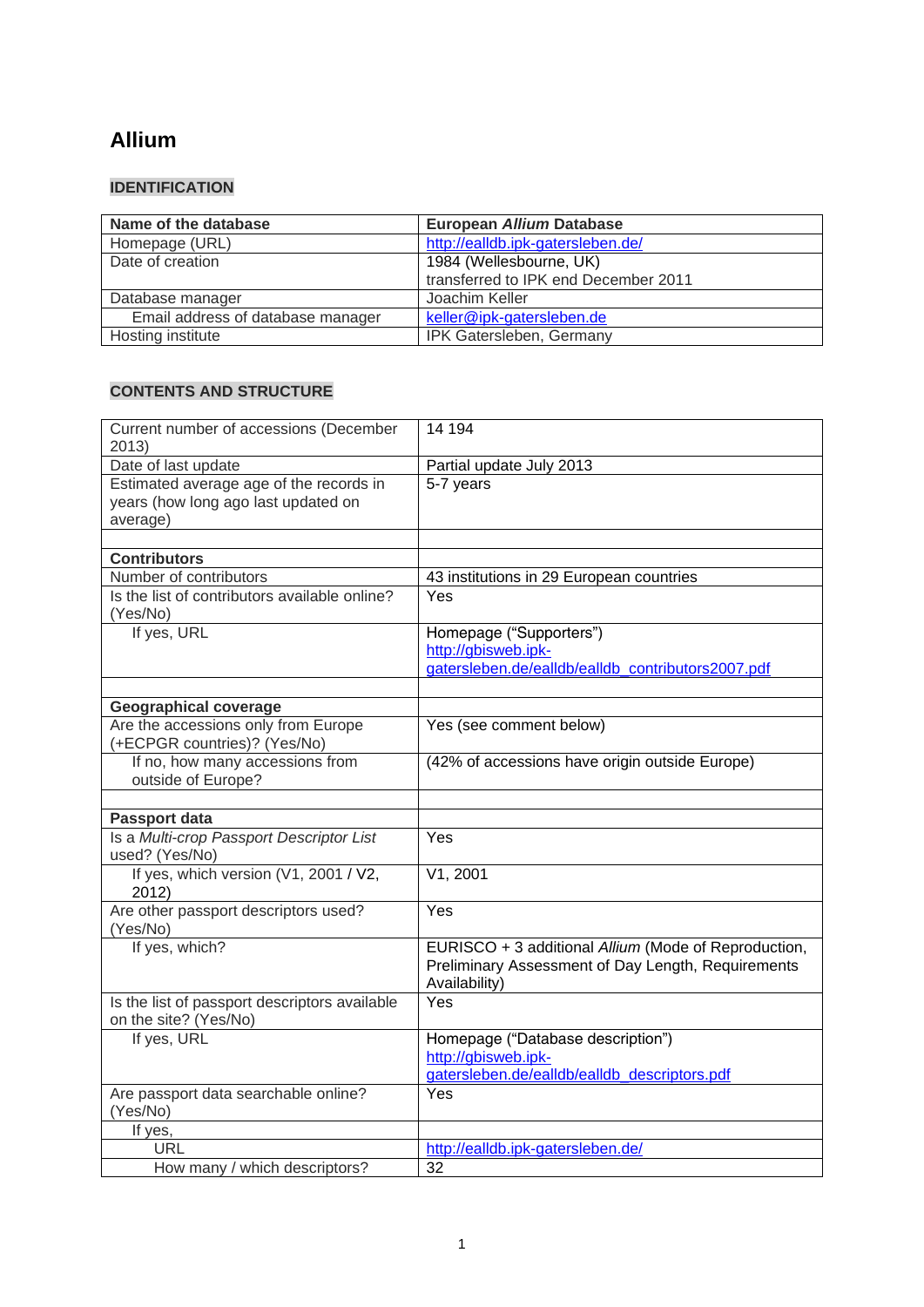| Are passport data downloadable? (Yes/No)    | Yes                                    |
|---------------------------------------------|----------------------------------------|
| If yes,                                     |                                        |
| <b>URL</b>                                  | http://gbisweb.ipk-                    |
|                                             | gatersleben.de/ealldb/ealldb excel.zip |
| File type (Excel, Access)                   | <b>Excel and Access</b>                |
|                                             |                                        |
| <b>Characterization and evaluation data</b> |                                        |
| Do you include characterization and         | No                                     |
| evaluation (C&E) data? (Yes/No)             |                                        |
| If yes,                                     |                                        |
| How many descriptors do you use?            |                                        |
| Is the list of C&E descriptors available    |                                        |
| on the site? (Yes/No)                       |                                        |
| If yes, URL                                 |                                        |
| How many accessions have C&E data?          |                                        |
| How many data points are available?         |                                        |
| Are C&E data searchable online?             | <b>No</b>                              |
| (Yes/No)                                    |                                        |
| If yes,                                     |                                        |
| URL                                         |                                        |
| How many / which descriptors?               |                                        |
| Are C&E data downloadable? (Yes/No)         |                                        |
| If yes,                                     |                                        |
| <b>URL</b>                                  |                                        |
| File type (Excel, Access)                   |                                        |

| Please indicate any additional information<br>provided on your database website (e.g.<br>taxonomy, core collection, in situ/on farm<br>activities) | There are no direct links installed yet to some other<br>databases, which are available through IPK's<br>homepage:                                                                         |
|----------------------------------------------------------------------------------------------------------------------------------------------------|--------------------------------------------------------------------------------------------------------------------------------------------------------------------------------------------|
|                                                                                                                                                    | Taxonomic Allium Reference collection                                                                                                                                                      |
|                                                                                                                                                    | http://apex.ipk-gatersleben.de/apex/f?p=265:1                                                                                                                                              |
|                                                                                                                                                    | Garlic and Shallot Core collection<br>http://www.ipk-<br>gatersleben.de/databases/genetic resources/gscc<br>These databases contain also characterization and<br>taxonomic/systematic data |
|                                                                                                                                                    | Links to these databases will be installed in this year<br>(2014).                                                                                                                         |

## **MANAGEMENT**

How much time (average number of hours per year over the last three years) is invested in the database?

*~ 100 h*

Is your mechanism of data gathering and updating working well / sustainable?

*No*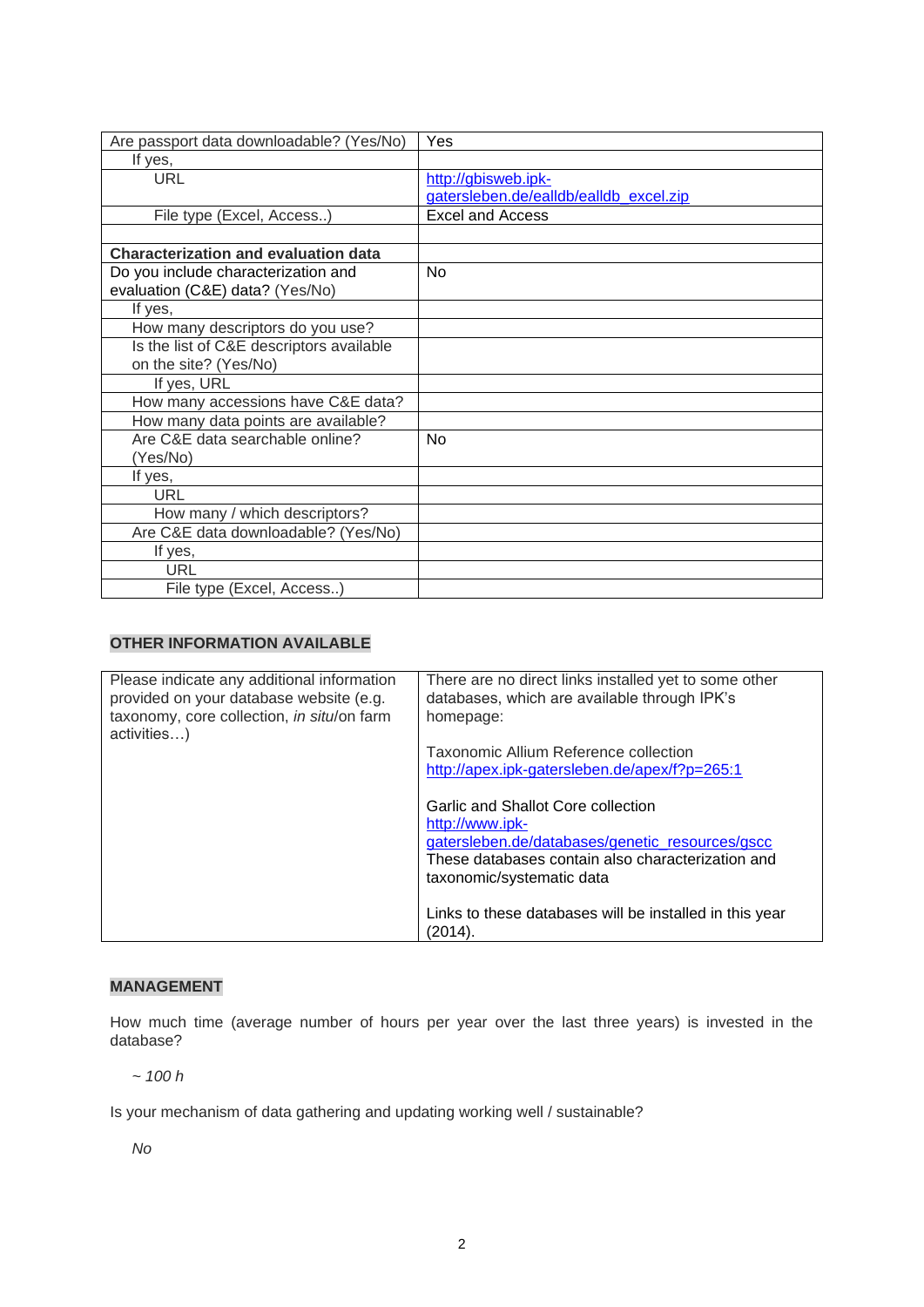#### **ASSESSMENT OF USE AND VALUE**

What do you think your database adds to the data available in EURISCO?

*In contrast to EURISCO the European Allium database contains data on all Allium material present in the respective groups, also the material which is not distributable as genetic resource to users, but for which there is either living reference material or other documents (herbarium, images etc.)*

Do you have an idea about the use of your database and the appreciation of the users?

*There is some feedback (not being quantifiable) from various genebanks and users. Thus, it is appreciated.*

#### **PERSPECTIVES**

Are you planning to continue maintaining the database in the next five years and, if positive, are sufficient resources available to do that at your institute?

*The continuous maintenance is safe for the next two years until retirement of the responsible person (Joachim Keller).*

#### **ANY OTHER COMMENTS**

*Comment to the question about the origin of the accessions: Regardless the fact that the contributing genebanks all belong to Europe, the origin of the material in not only from Europe. You may know that the genus Allium is distributed through Europe, Asia, North America, and even some material comes from Africa. In garlic, onion and leek at least, secondary diversity centres are also in South America and Australia. Therefore, the ambiguousness of the question may cause unclear responses.*

For the assessment of origin, all material from the Russian Federation was included as being *regarded European despite the fact that a main part of the Russian territory is Asian.*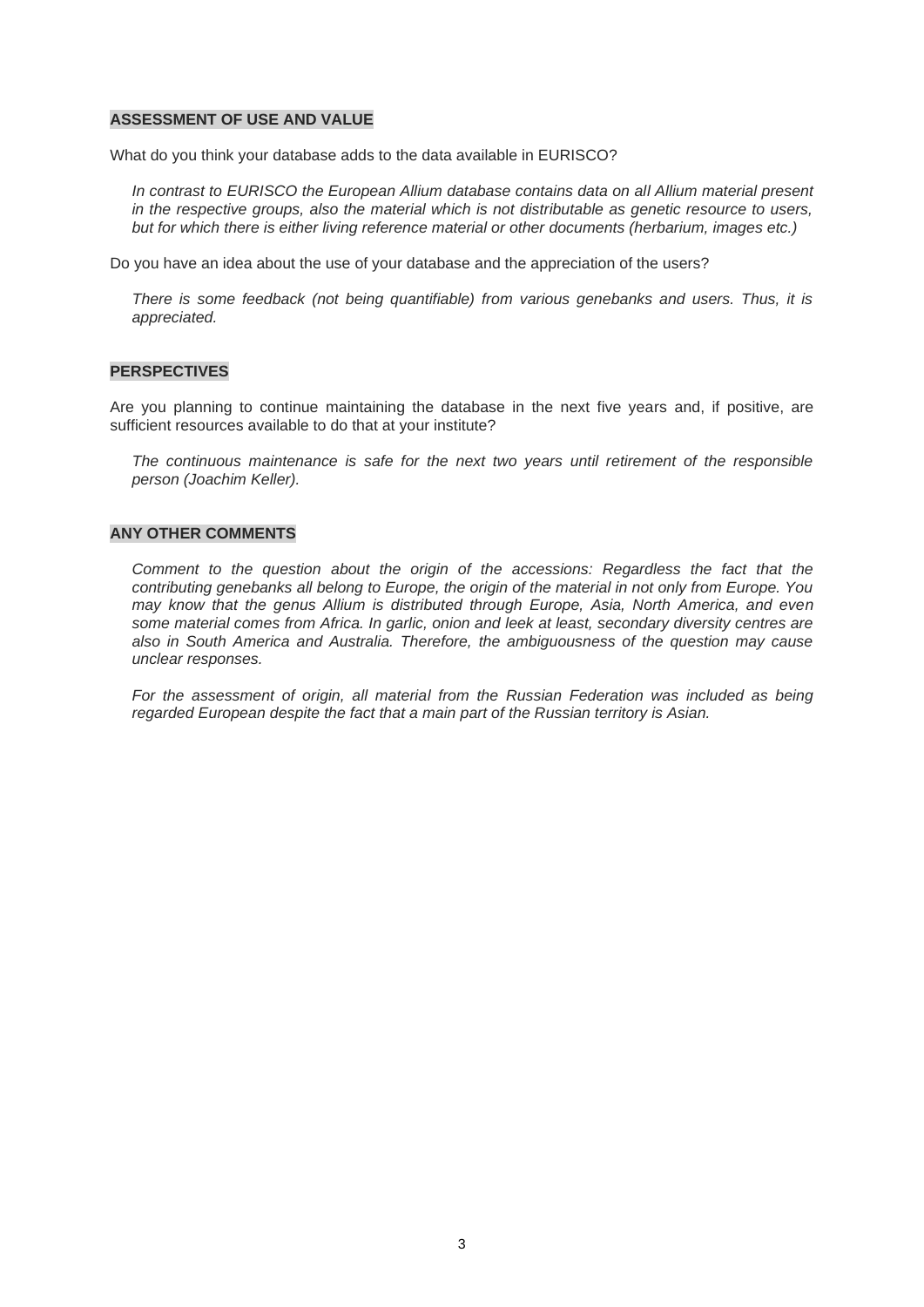## **Avena**

## **IDENTIFICATION**

| Name of the database              | European Avena Database        |
|-----------------------------------|--------------------------------|
| Homepage (URL)                    | http://eadb.jki.bund.de/eadb/  |
| Date of creation                  | 1991                           |
| Database manager                  | <b>Christoph Germeier</b>      |
| Email address of database manager | christoph.germeier@jki.bund.de |
| Hosting institute                 | JKI, Quedlinburg, Germany      |

| Current number of accessions (December                  | 32 657 according to                                                                                           |
|---------------------------------------------------------|---------------------------------------------------------------------------------------------------------------|
| 2013)                                                   | http://eadb.jki.bund.de/eadb/AccessionSummary.php                                                             |
| Date of last update                                     | 2007 (32 accessions)                                                                                          |
|                                                         | Bulks of 1000-2500 accessions have been updated in                                                            |
|                                                         | 2001, 2003, 2004 and 2005.                                                                                    |
|                                                         | Total 8168 accessions updated during 2001-2007                                                                |
|                                                         | according to needs of incoming data from C&E projects.                                                        |
|                                                         | Technical update in 2012 (new layout of home page and                                                         |
|                                                         | web applications, links updated)                                                                              |
| Estimated average age of the records in                 | Average 15 years                                                                                              |
| years (how long ago last updated on                     | Since the onset of EURISCO not as a service for                                                               |
| average)                                                | CCDBs but as a standalone web catalogue for                                                                   |
|                                                         | European passport data, we did not consider any more<br>the update of passport data as a primary task for the |
|                                                         | CCDBs, and limited it to those collections, where it was                                                      |
|                                                         | necessary regarding their use in C+E projects. A new                                                          |
|                                                         | update will be necessary for about 1000 accessions for                                                        |
|                                                         | the integration of the AVEQ results, which currently still                                                    |
|                                                         | reside in a separate project database.                                                                        |
|                                                         |                                                                                                               |
| <b>Contributors</b>                                     |                                                                                                               |
| Number of contributors                                  | 31                                                                                                            |
| Is the list of contributors available online?           | Yes                                                                                                           |
| (Yes/No)                                                |                                                                                                               |
| If yes, URL                                             | http://eadb.jki.bund.de/eadb/AccessionSummary.php                                                             |
|                                                         |                                                                                                               |
| <b>Geographical coverage</b>                            |                                                                                                               |
| Are the accessions only from Europe                     | <b>No</b>                                                                                                     |
| (+ECPGR countries)? (Yes/No)                            |                                                                                                               |
| If no, how many accessions from                         | 45 (USA) and 14 (CAN) according to                                                                            |
| outside of Europe?                                      | http://eadb.jki.bund.de/eadb/AccessionSummary.php                                                             |
|                                                         |                                                                                                               |
|                                                         |                                                                                                               |
| Passport data                                           |                                                                                                               |
| Is a Multi-crop Passport Descriptor List                | Yes                                                                                                           |
| used? (Yes/No)<br>If yes, which version (V1, 2001 / V2, | V1, 2001, partly V2, 2012                                                                                     |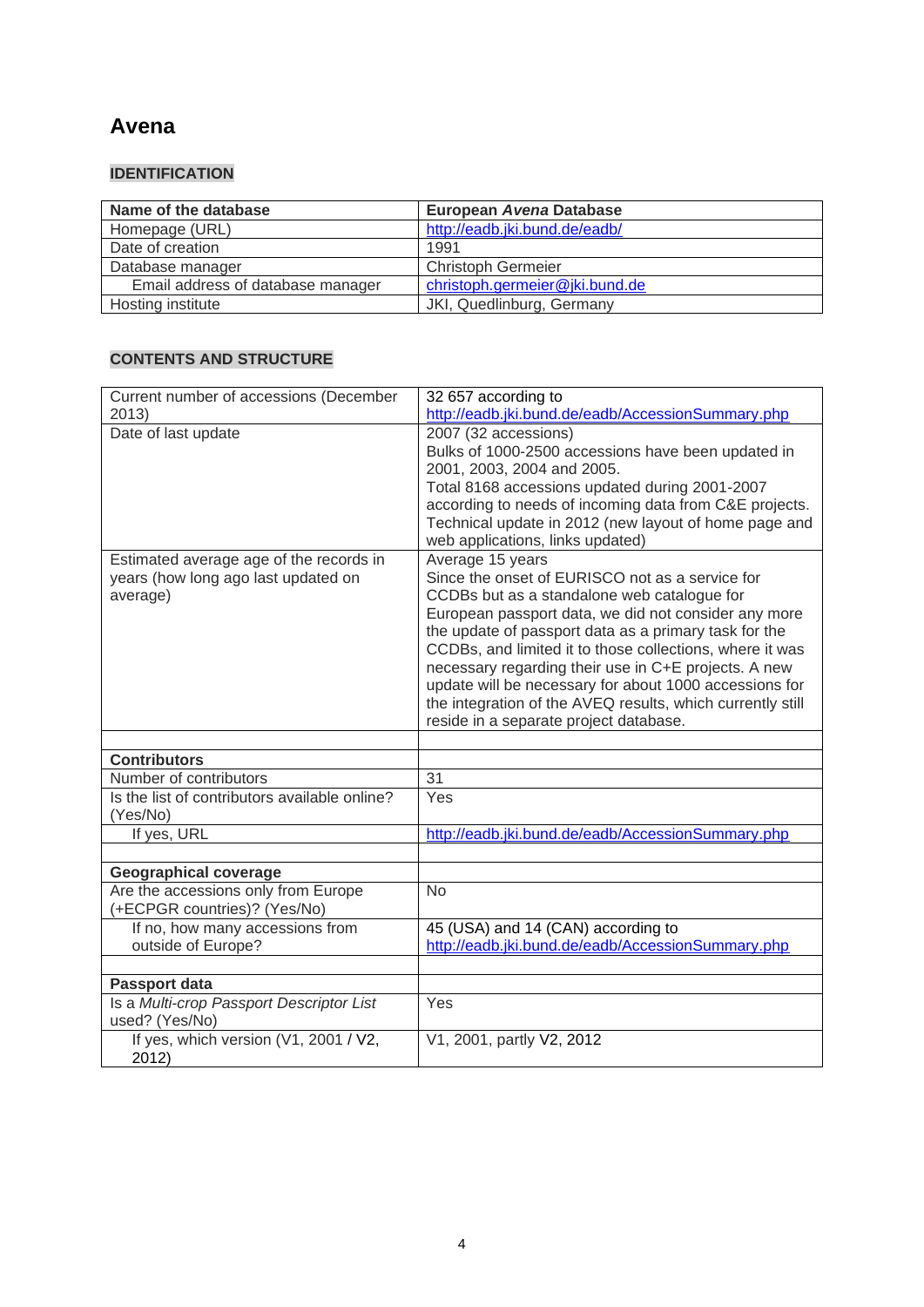| Are other passport descriptors used?          | Yes                                                                                                           |
|-----------------------------------------------|---------------------------------------------------------------------------------------------------------------|
| (Yes/No)                                      |                                                                                                               |
| If yes, which?                                | Date of entrance into collection                                                                              |
|                                               | Responsibility, Restrictions, Storagestatus (have been                                                        |
|                                               | introduced during discussions on sharing of                                                                   |
|                                               | responsibilities)                                                                                             |
|                                               | <b>DonorFAOCode</b>                                                                                           |
|                                               | LifeForm (spring or winter type)<br>LastUpdate                                                                |
|                                               | LastUpdateBy                                                                                                  |
|                                               | Beyond the original passport data (table ACCESSION),                                                          |
|                                               | which are not touched, additional normalised structures                                                       |
|                                               | have been created representing origin, taxon and                                                              |
|                                               | geographic information to provide interpreted and                                                             |
|                                               | corrected harmonised data, which are used for querying                                                        |
|                                               | and data display in the web application. The untouched                                                        |
|                                               | original data are downloadable.                                                                               |
| Is the list of passport descriptors available | <b>No</b>                                                                                                     |
| on the site? (Yes/No)                         |                                                                                                               |
| If yes, URL                                   |                                                                                                               |
| Are passport data searchable online?          | <b>Yes</b>                                                                                                    |
| (Yes/No)                                      |                                                                                                               |
| If yes,<br><b>URL</b>                         | http://eadb.jki.bund.de/eadb/index.php?page=query                                                             |
| How many / which descriptors?                 | Accession: 9 descriptors                                                                                      |
|                                               | Genotype (= Origin/Duplicate group): 11 descriptors                                                           |
|                                               | Taxonomy: 10 descriptors                                                                                      |
|                                               | Site: 11 descriptors                                                                                          |
| Are passport data downloadable? (Yes/No)      | Yes                                                                                                           |
| If yes,                                       |                                                                                                               |
| <b>URL</b>                                    | http://eadb.jki.bund.de/eadb/AccessionSummary.php                                                             |
| File type (Excel, Access)                     | Excel                                                                                                         |
|                                               |                                                                                                               |
| <b>Characterization and evaluation data</b>   |                                                                                                               |
| Do you include characterization and           | Yes                                                                                                           |
| evaluation (C&E) data? (Yes/No)               |                                                                                                               |
| If yes,                                       |                                                                                                               |
| How many descriptors do you use?              | Currently 163 descriptors observable with 385 methods                                                         |
|                                               | (includes AVEQ methodologies, observations of which                                                           |
|                                               | are still only in the project database). There is no limited                                                  |
|                                               | set of descriptors given by the database structure. Any                                                       |
|                                               | descriptor can be added easily and methodological                                                             |
|                                               | details of observing the descriptors (incl. decoding of<br>scores) can be exactly documented in the database. |
| Is the list of C&E descriptors available      | Yes                                                                                                           |
| on the site? (Yes/No)                         |                                                                                                               |
| If yes, URL                                   | http://eadb.jki.bund.de/eadb/ObservationSummary.php                                                           |
| How many accessions have C&E data?            | 3134 in EADB + 667 in AVEQ                                                                                    |
| How many data points are available?           | 169 799 according to                                                                                          |
|                                               | http://eadb.jki.bund.de/eadb/ObservationSummary.php                                                           |
|                                               | Additionally 264 253 observation points are in the AVEQ                                                       |
|                                               | project database, which need still to be integrated into                                                      |
|                                               | the EADB                                                                                                      |
| Are C&E data searchable online?               | Yes                                                                                                           |
| (Yes/No)                                      |                                                                                                               |
| If yes,                                       |                                                                                                               |
| <b>URL</b>                                    |                                                                                                               |
|                                               | http://eadb.jki.bund.de/eadb/index.php?page=query                                                             |
| How many / which descriptors?                 | All, combined with each other and with passport<br>descriptors                                                |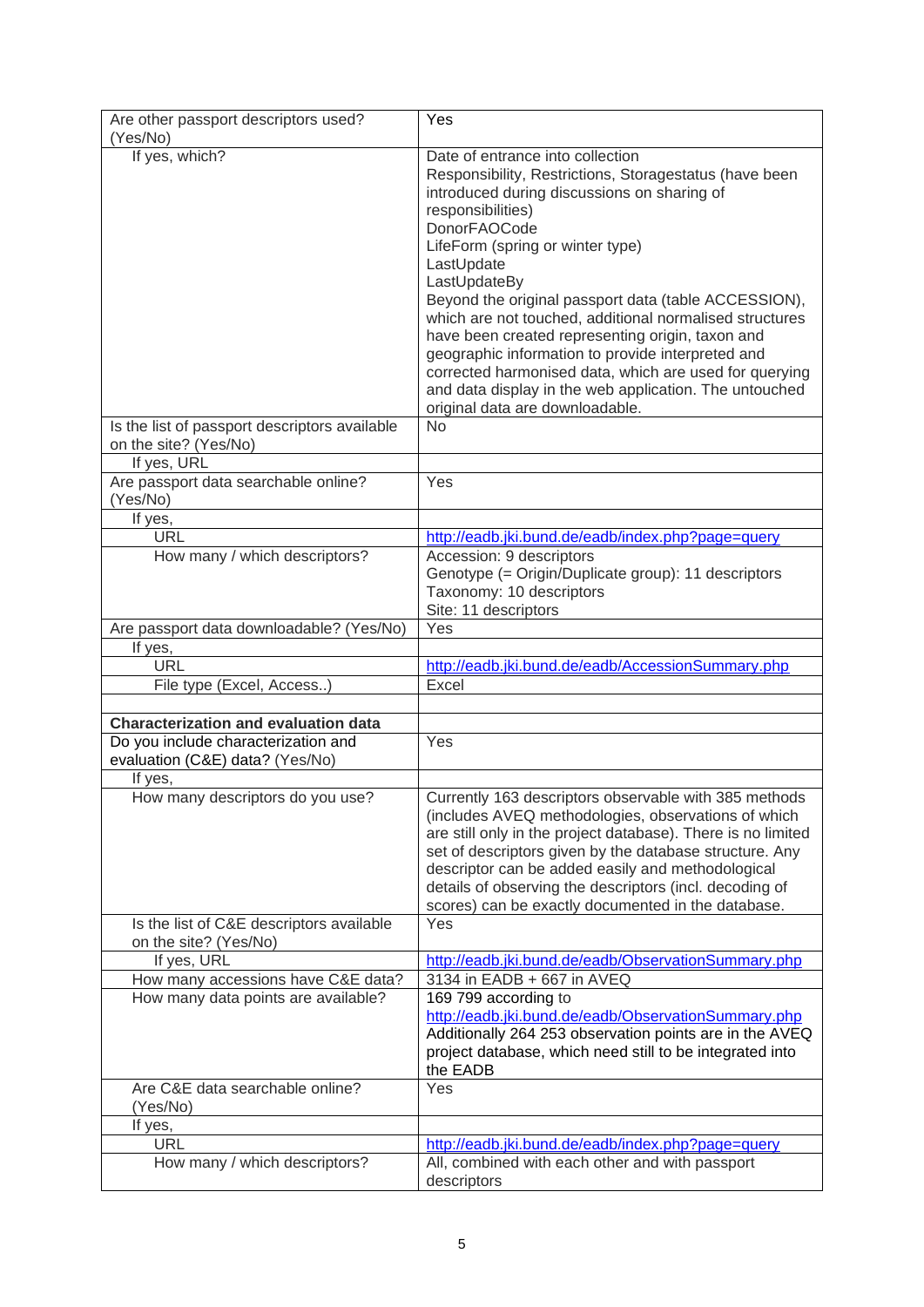| Are C&E data downloadable (Yes/No) | Yes                                                                                             |
|------------------------------------|-------------------------------------------------------------------------------------------------|
| If yes,                            |                                                                                                 |
| URL                                | Only after search in result dataset, with coverage of<br>maximum 1000 accessions, no fixed URL) |
| File type (Excel, Access)          | Excel                                                                                           |

| Please indicate any additional information<br>provided on your database website (e.g.<br>taxonomy, core collection, in situ/on farm<br>activities) | For a result set of accessions searched by a<br>combination of passport and C+E descriptors the<br>database provides:<br>C+E observations in cross table or list format,<br>experiment wise or aggregated displayed or<br>downloadable as Excel<br>A separate list of observations for the standard<br>÷<br>cultivars used in the respective experiments<br>displayed or downloadable as Excel<br>Observation methodology used in the result data<br>۰<br>displayed<br>Experimental details for the result data displayed<br>Passport data list displayed as duplicate groups<br>$\overline{\phantom{m}}$<br>with parallel taxonomy and a download button for<br>an original MCPD V1 list<br>Addresses of genebanks displayed (needs update)<br>٠<br><b>Pictures</b><br>Named alleles |
|----------------------------------------------------------------------------------------------------------------------------------------------------|---------------------------------------------------------------------------------------------------------------------------------------------------------------------------------------------------------------------------------------------------------------------------------------------------------------------------------------------------------------------------------------------------------------------------------------------------------------------------------------------------------------------------------------------------------------------------------------------------------------------------------------------------------------------------------------------------------------------------------------------------------------------------------------|
|                                                                                                                                                    | Additionally the web site provides a help document for<br>using the web application, and links to EU GEN RES<br>projects AVEQ and CT 99-106, to the ECPGR Avena<br>Working Group, to the AEGRO CWR Information<br>system (CWRIS-AEGRO-PLIS) and the Genetic<br>Reserve Information System (GenResIS) for Avena, to<br>GrainGenes Avena data.                                                                                                                                                                                                                                                                                                                                                                                                                                          |

## **MANAGEMENT**

How much time (average number of hours per year over the last three years) is invested in the database?

*This is difficult to estimate, because it is intermingled with work in documentation work packages for research projects, but it is at least 50% of my total working time (ca. 700 hours)*

Is your mechanism of data gathering and updating working well / sustainable?

*Yes, technically seen it is much more complete than that currently available for EURISCO:*

- *It keeps historical records and thus maintains consistency and integrity between passport, C+E, and other data, and makes transparent, which accessions have been lost by the genebanks from one update to another.*
- *It includes a duplicate search procedure, which compares incoming passport information with all accessions in the database and lists similarities for manual editing to duplicate groups*
- *It keeps track on all changes ("corrections") made by the genebanks between two updates.*

*It is a highly complicated semi-automated procedure, which needs supervision especially*  respective duplicate search, and thus it is time-consuming when used for updates. To make it more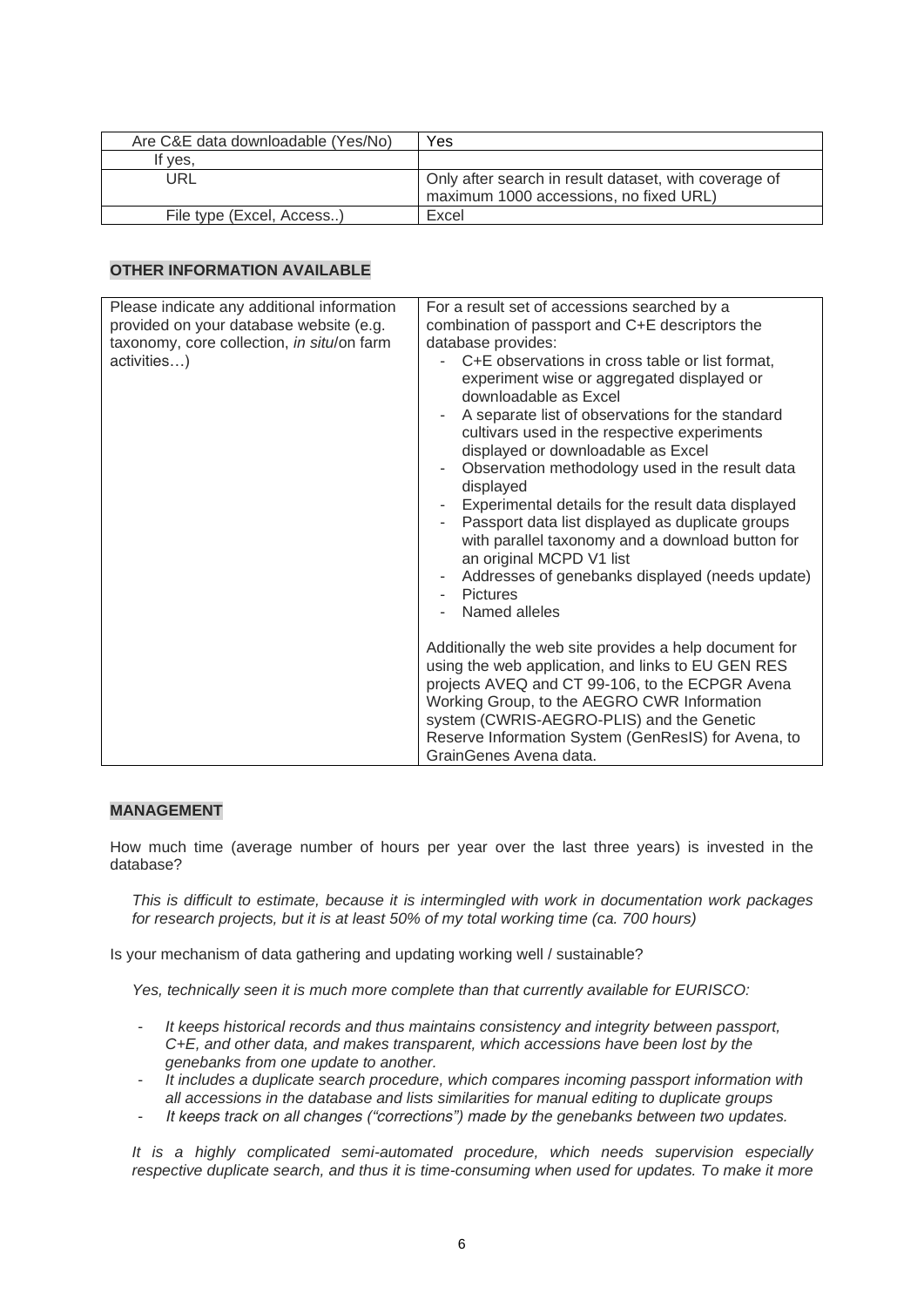*performant and effective on the other side would require a great deal of software development. Also it is difficult and work intensive to keep it up to date programmatically.*

*Thus No, if considered from the organisational point of view. Data acquisition and updating of the EADB depends on the availability of extra technical personal staff (information assistant) and thus extra funding. Also further development of the web application and update mechanisms depend on the availability of extra technical personal staff (application programmer) and thus extra funding.* 

*Developments made in software development were targeted to demonstrate how a CCDB information system should work, without considering the insufficient resources available for its update as a permanent activity. This was done in the hope to raise awareness for the potentials of, but also the requirements for such information systems, so that some time the situation for the CCDBs can be improved. If this ever will happen, I increasingly doubt.*

#### **ASSESSMENT OF USE AND VALUE**

What do you think your database adds to the data available in EURISCO?

- *Characterisation and evaluation (C+E) data, including C+E methodology, description of experimental background, and used experimental standards.*
- *Combined research for characterisation and evaluation data.*
- *A parallel taxonomic system mentioning synonyms and also historical (may be wrong) taxonomic determinations of an accession.*
- *Some older information of named genes described in literature.*
- *Pictures of accessions in the field, of panicles and seeds.*
- *A full duplicate search with groups of duplicated accessions listed together with harmonised passport information for the whole duplicate group.*
- *Normalisation of MCPD passport information into accession, origin and geographical site information.*
- *An update procedure, which keeps historical records and thus maintains consistency and integrity between passport, C+E, and other data, and which also makes transparent, which accessions have been lost by the genebanks from one update to another. It further updates the duplicate search and keeps track on all changes ("corrections") made by the genebanks during the various updates, although this semi-automated update procedure is quite time consuming.*
- *Direct access of the Avena crop Working Group to the database as a tool e.g. in managing European projects for oat genetic resources.*

Do you have an idea about the use of your database and the appreciation of the users?

*It played a major role in two European projects on oat genetic resources, and in the development of the Global Strategy for Ex Situ Conservation of Oats. Interest in crop databases is very much depending on research and breeding activity in the crop, which is decreasing. Only very few oat breeding programs are left in Europe. Additionally, with lower budgets for oat breeding programs the use of genebank material is reduced to avoid lengthy backcrossing needed to reach again a type accepted in the market. Oat is a robust crop with market potential mainly in organic farming, so currently not much need for breeding activity is seen. It is mainly crop researchers convening in the Avena Working Group, who have interest in the database.*

#### **PERSPECTIVES**

Are you planning to continue maintaining the database in the next five years and, if positive, are sufficient resources available to do that at your institute?

#### *Yes, depending on funding.*

*Not sufficient resources available: There is no permanent technical staff given or planned at JKI for managing and developing the database and information system, except for keeping the database*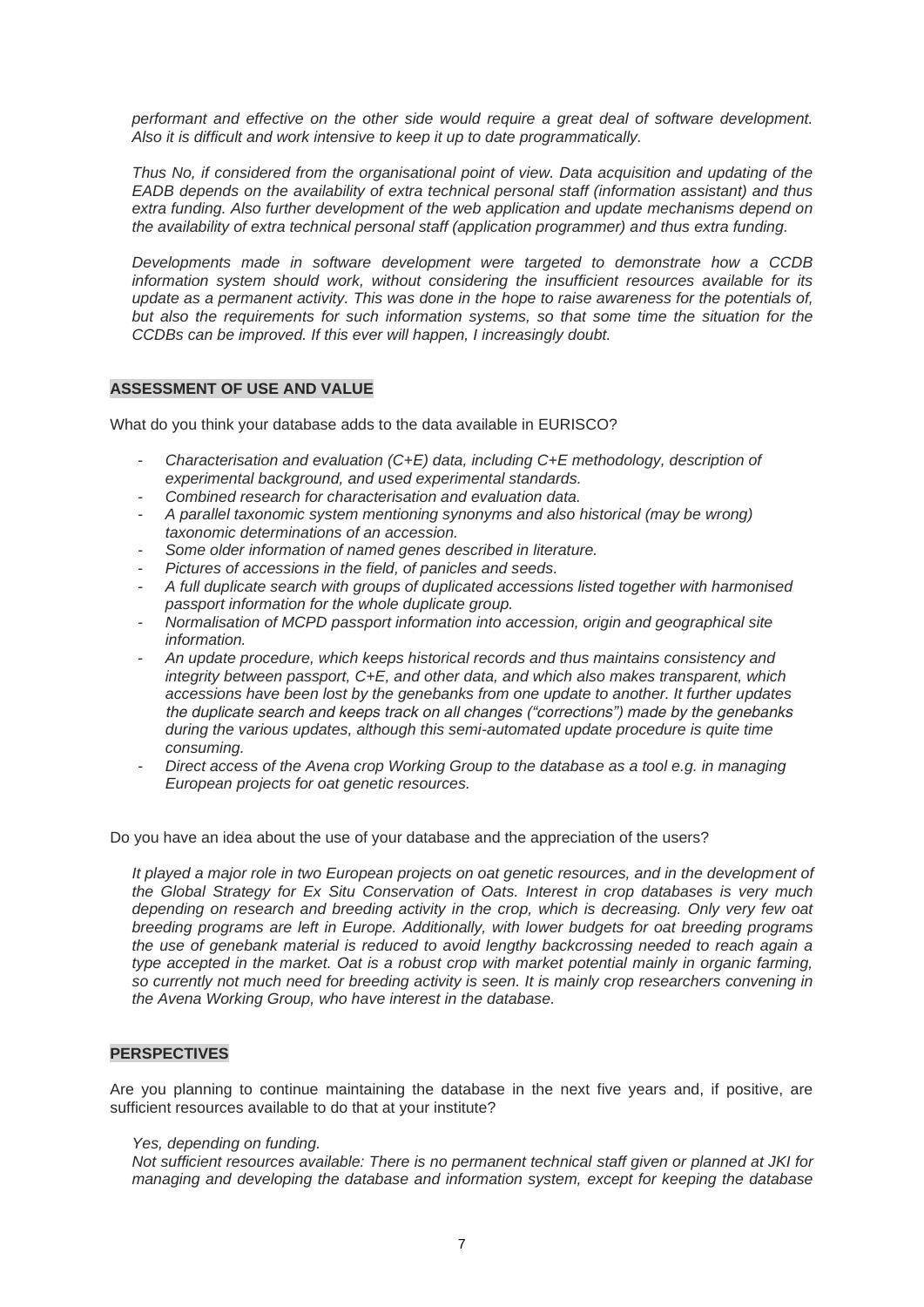*and web servers administrated and running. Needed would be at least an application programmer for change management and keeping software applications at an actual stage, and an information assistant dealing with the contents (doing or supervising updates, checking correctness and consistency of data). In the given situation, any update or development is only possible with project funding or exceptional temporary (two years) helping positions at JKI. To improve this situation in JKI would require as a first precondition a clear commitment of ECPGR and our National Coordinator towards continuation of the CCDBs and contacting our president by the National Coordinator with a request to improve the personal resources available for the CCDBs in JKI.*

#### **ANY OTHER COMMENTS**

*Beyond the information network in our experience the CCDBs have been the core of the crop working groups. Through the CCDB manager the crop working groups had direct access to all data relevant for them. If this will be cut, activities in the crop working groups will probably further go down.*

*Basically the personal situation for other CCDBs is not better than for ours in most cases, and even it is not for EURISCO. What is missing is an understanding of steering people and in political* levels, that software development is a time consuming and costly task and that software *development is needed for creating and using consistent and useful datasets. Obviously the general interest in genetic resources is currently not sufficient in Europe to justify a relevant investment at this point or to make the deficits, which are obvious to the specialist communities, perceived by a broader public. If we nevertheless consider it necessary as a service for the future, we will have to mobilize considerable political pressure and work together for improving the whole instead of competing for the insufficient available resources.*

*Certainly in technical development of software, database and web applications much synergy could be gained by agreements on used technologies, closer cooperation of CCDB and EURISCO managers and training provided for CCDB and EURISCO managers by the Information Network. It should be tried to get this started in Horizon 2020, which seems to provide well-funded projects.*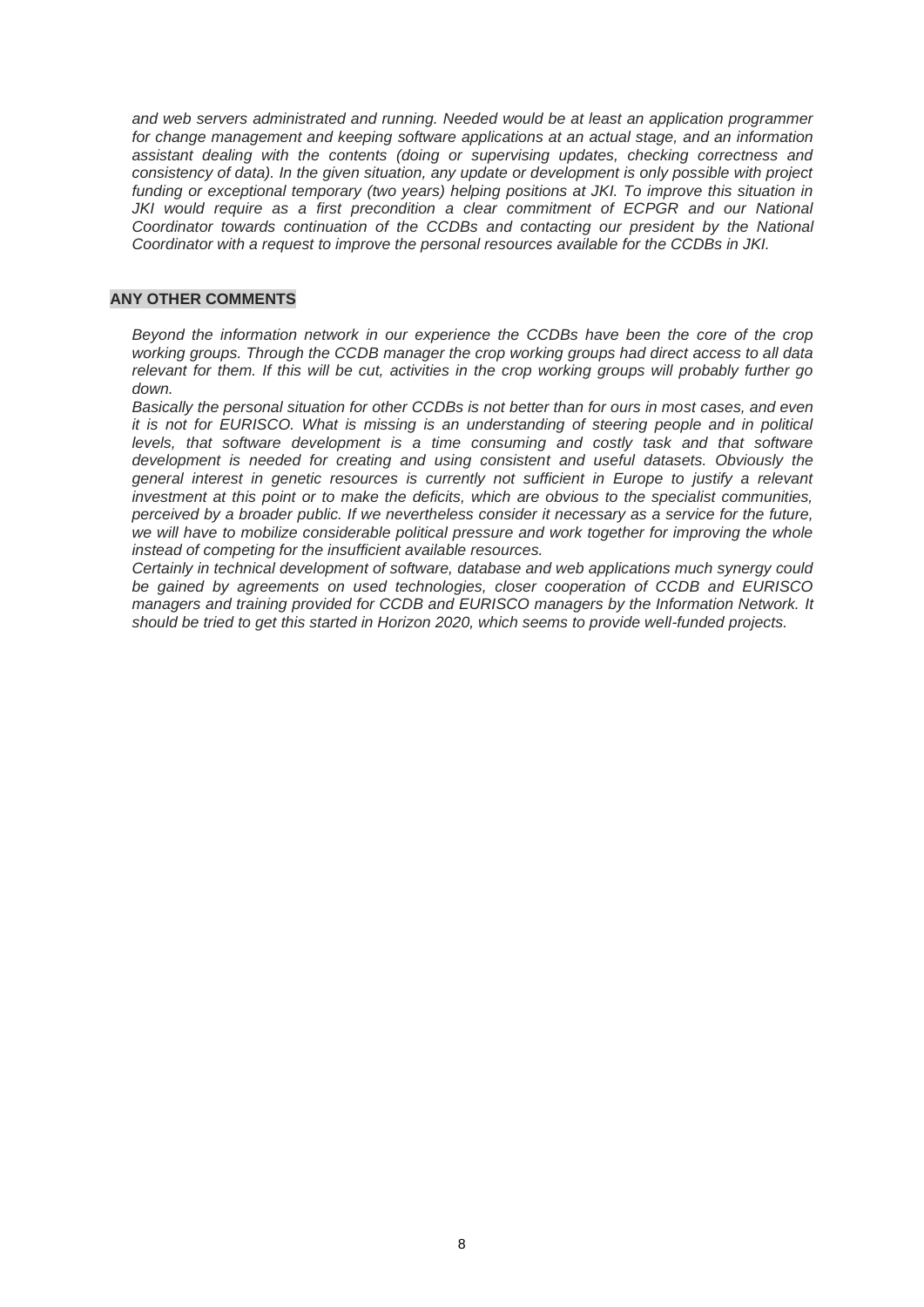# **Barley**

## **IDENTIFICATION**

| Name of the database | <b>European Barley Database</b>                                         |
|----------------------|-------------------------------------------------------------------------|
| Homepage (URL)       | http://barley.jpk-gatersleben.de/ebdb/ ("old version", passport and     |
|                      | evaluation data)                                                        |
|                      | http://ebdb.ipk-gatersleben.de/apps/ebdb/ ("new version", passport data |
|                      | only)                                                                   |
|                      | http://barley.jpk-gatersleben.de/genres/index.php?scp=barley&thm=matobs |
|                      | (direct link to C&E data in the "old version")                          |
| Date of creation     | started in 1983                                                         |
| Database manager     | Helmut Knüpffer (responsible for the DB)                                |
|                      | Markus Oppermann (technical manager)                                    |
| Email address of     | knupffer@ipk-gatersleben.de                                             |
| database manager     | opperman@ipk-gatersleben.de                                             |
| Hosting institute    | IPK, Gatersleben, Germany                                               |

| Current number of<br>accessions (December | ca. 156 000                                                                                                                                |
|-------------------------------------------|--------------------------------------------------------------------------------------------------------------------------------------------|
| 2013)<br>Date of last update              | ca. 2001 (during the EU GENRES project on barley genetic resources)                                                                        |
|                                           |                                                                                                                                            |
| Estimated average age                     | $12 + years$                                                                                                                               |
| of the records in years                   | More exactly it can be calculated from: year of contribution (on the website                                                               |
| (how long ago last<br>updated on average) | http://barley.ipk-gatersleben.de/ebdb/ebdb_contributors.html), and number<br>of EBDB accessions per contributing genebank (in the document |
|                                           | http://barley.ipk-gatersleben.de/reports/Ebdb july2001.pdf, Table 2)                                                                       |
|                                           |                                                                                                                                            |
| <b>Contributors</b>                       |                                                                                                                                            |
| Number of contributors                    | 41 ECPGR, 3 non-ECPGR, plus International Barley Core Collection                                                                           |
| Is the list of contributors               | yes, in the "old version", some addresses outdated (not regularly checked)                                                                 |
| available online?                         |                                                                                                                                            |
| (Yes/No)                                  |                                                                                                                                            |
| If yes, URL                               | http://barley.ipk-gatersleben.de/ebdb/ebdb_contributors.html                                                                               |
|                                           |                                                                                                                                            |
|                                           |                                                                                                                                            |
| Geographical                              |                                                                                                                                            |
| coverage                                  |                                                                                                                                            |
| Are the accessions only                   | <b>No</b>                                                                                                                                  |
| from Europe (+ECPGR                       | Origin of accessions worldwide                                                                                                             |
| countries)? (Yes/No)                      | Coverage of contributing genebanks: ECPGR countries + Australia + Japan                                                                    |
|                                           | + Syria (ICARDA), also including the International Barley Core Collection                                                                  |
| If no, how many                           | <b>AUS 9947</b>                                                                                                                            |
| accessions from                           | <b>JPN 4016</b>                                                                                                                            |
| outside of Europe?                        | SYR 24372                                                                                                                                  |
|                                           |                                                                                                                                            |
| Passport data                             |                                                                                                                                            |
| Is a Multi-crop Passport                  | Yes                                                                                                                                        |
| Descriptor List used?                     |                                                                                                                                            |
| (Yes/No)                                  |                                                                                                                                            |
| If yes, which version                     | "EBDB Multicrop Extension" (as of 2001)                                                                                                    |
| (V1, 2001 / V2,<br>2012)                  |                                                                                                                                            |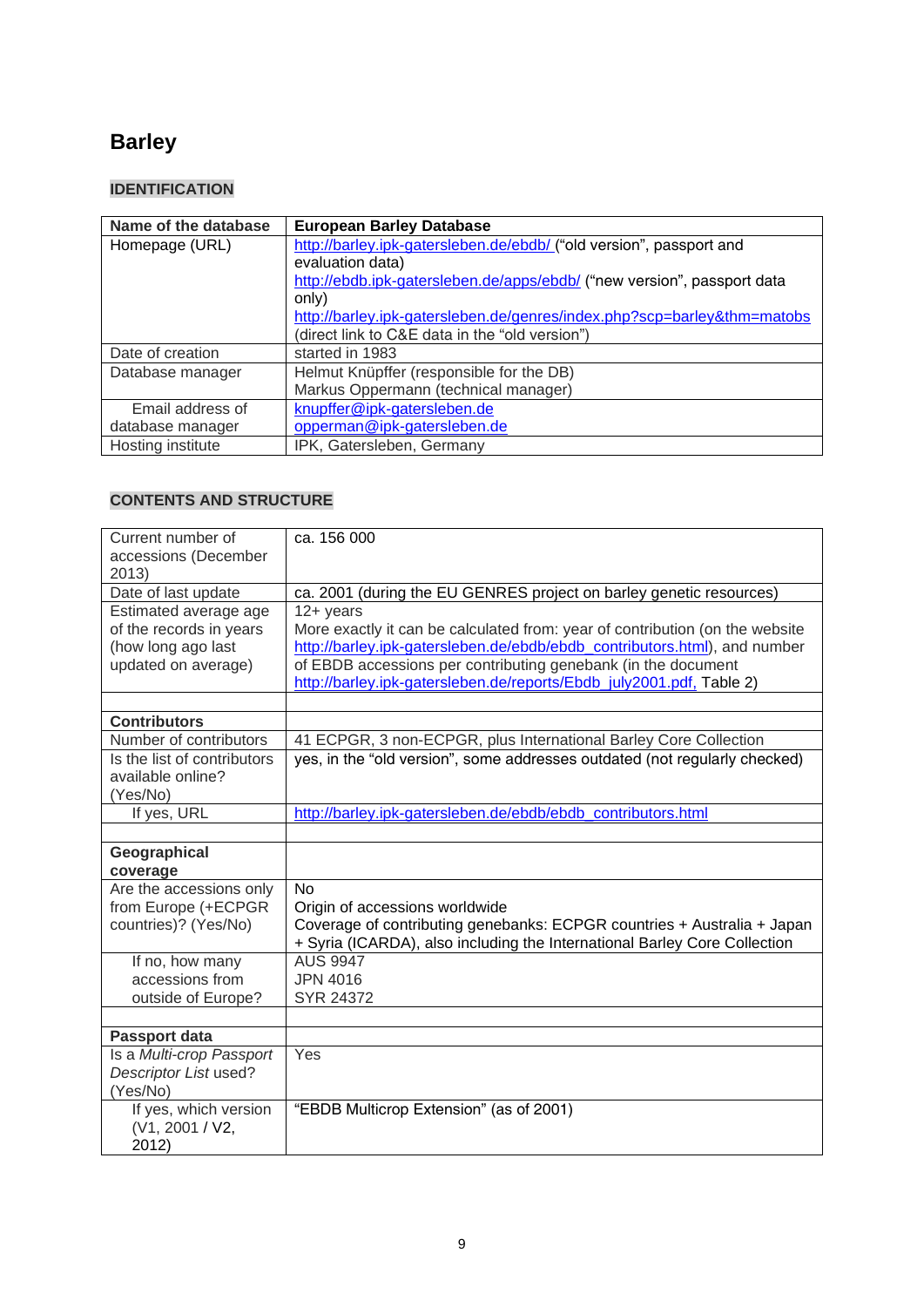| Are other passport<br>descriptors used?             | Yes                                                                                          |
|-----------------------------------------------------|----------------------------------------------------------------------------------------------|
| (Yes/No)                                            |                                                                                              |
| If yes, which?                                      | See under link below                                                                         |
| Is the list of passport<br>descriptors available on | Yes                                                                                          |
| the site? (Yes/No)                                  |                                                                                              |
| If yes, URL                                         | http://barley.ipk-gatersleben.de/reports/Ebdb_july2001.pdf, p. 5                             |
|                                                     | also published as:<br>Enneking, D. and H. Knüpffer (2001): The European Barley Database. In: |
|                                                     | H. Knüpffer, R. von Bothmer, M. Ambrose, R. Ellis, A. M. Stanca, D.                          |
|                                                     | Enneking, L. Maggioni and E. Lipman, compilers, Report of a Working                          |
|                                                     | Group on Barley, Sixth Meeting, 3 December 2000, Salsomaggiore, Italy.                       |
|                                                     | International Plant Genetic Resources Institute, Rome, Italy. pp. 50-62.                     |
| Are passport data                                   | Yes ("old" and "new" version)                                                                |
| searchable online?                                  |                                                                                              |
| (Yes/No)                                            |                                                                                              |
| If yes,<br><b>URL</b>                               | Old version: homepage                                                                        |
|                                                     | http://barley.ipk-gatersleben.de/ebdb.php3                                                   |
|                                                     | New version                                                                                  |
|                                                     | http://ebdb.ipk-gatersleben.de/apps/ebdb/createComplexForm.jsp                               |
| How many /                                          | "Old version"                                                                                |
| which descriptors?                                  | Accession names (cultivars)                                                                  |
|                                                     | Pedigrees:<br>Taxon (Hordeum species, botanical variety):                                    |
|                                                     | Wild, weedy, landraces, or ?                                                                 |
|                                                     | Accession numbers of contributing genebanks                                                  |
|                                                     | Holding Institution (INSTCODE) <= type BCC for Barley Core                                   |
|                                                     | Collection                                                                                   |
|                                                     | Donors (Donorcode)                                                                           |
|                                                     | Donor number                                                                                 |
|                                                     | <b>Other Accession identifiers</b>                                                           |
|                                                     | Collector(s)<br>Collecting number                                                            |
|                                                     | Collecting expedition                                                                        |
|                                                     | <b>Collecting Institutions</b>                                                               |
|                                                     | Country of origin                                                                            |
|                                                     | Country ISO-3 code                                                                           |
|                                                     | Province                                                                                     |
|                                                     | Collecting site                                                                              |
|                                                     | Longitude<br>Latitude                                                                        |
|                                                     | Altitude higher than lower than                                                              |
|                                                     | Most original number                                                                         |
|                                                     | Characterisation data:                                                                       |
|                                                     | Row number                                                                                   |
|                                                     | Kernel cover                                                                                 |
|                                                     | <b>Growth Habit</b><br>"New version":                                                        |
|                                                     | Taxon                                                                                        |
|                                                     | Accession name (cultivar)                                                                    |
|                                                     | Pedigree                                                                                     |
|                                                     | Sample status                                                                                |
|                                                     | Country of origin                                                                            |
|                                                     | Donor (Donor code)<br>Donor number                                                           |
|                                                     | Contributor                                                                                  |
|                                                     | Accession number                                                                             |
|                                                     | Collecting number                                                                            |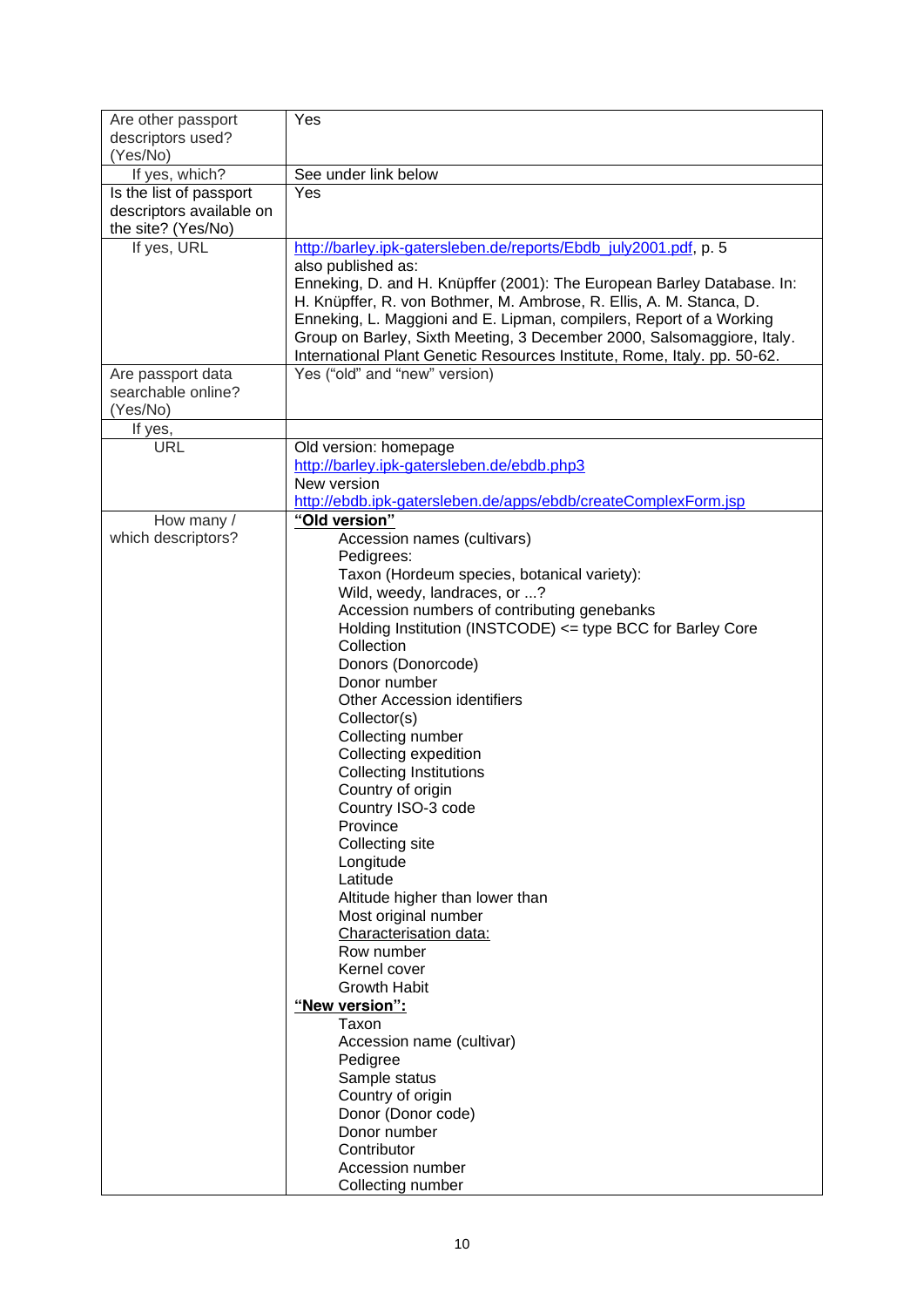|                             | Collecting expedition                                                        |
|-----------------------------|------------------------------------------------------------------------------|
|                             | Country ISO-3 code                                                           |
|                             | Province                                                                     |
|                             | Collecting site                                                              |
|                             | Longitude                                                                    |
|                             | Latitude                                                                     |
|                             |                                                                              |
|                             | Altitude between                                                             |
|                             | <b>Row Number</b>                                                            |
|                             | <b>Kernel Cover</b>                                                          |
|                             | Seasonal Habit                                                               |
| Are passport data           | No specific URL for downloading the whole EBDB, but search results are       |
| downloadable?               | downloadable (after conducting a search, press the button "Download")        |
| (Yes/No)                    |                                                                              |
| If yes,                     |                                                                              |
| <b>URL</b>                  | New version                                                                  |
|                             | http://ebdb.ipk-gatersleben.de/apps/ebdb/createComplexForm.jsp               |
| File type (Excel,           | Excel                                                                        |
| Access)                     |                                                                              |
|                             |                                                                              |
| <b>Characterization and</b> |                                                                              |
|                             |                                                                              |
| evaluation data             |                                                                              |
| Do you include              | Yes, but only C&E data from the coordinated collaborative evaluation         |
| characterization and        | during the EU GENRES Barley project (1999-2003)                              |
| evaluation (C&E) data?      | The C&E search (http://barley.ipk-                                           |
| (Yes/No)                    | gatersleben.de/genres/index.php?scp=barley&thm=matobs) was                   |
|                             | programmed using the approach of the "Dynamic Data Analyser" (Morten         |
|                             | Huldén, NGB)                                                                 |
| If yes,                     |                                                                              |
| How many                    | 13 for spring barley                                                         |
| descriptors do you use?     | 18 for winter barley                                                         |
| Is the list of C&E          | Yes (old version)                                                            |
| descriptors available       |                                                                              |
| on the site?                |                                                                              |
| (Yes/No)                    |                                                                              |
| If yes, URL                 | Under "old version"                                                          |
|                             | http://barley.ipk-gatersleben.de/genres/index.php?scp=barley&thm=matobs      |
|                             | (clicking on "prorecnum=1" or "prorecnum=2" for spring and winter barley,    |
|                             |                                                                              |
|                             | respectively, you will see the list of descriptors)                          |
| How many                    | 3,029, plus 406 accessions not included in the EBDB                          |
| accessions have             |                                                                              |
| C&E data?                   |                                                                              |
| How many data               | 61,974 (only related to accessions included in the EBDB)                     |
| points are available?       |                                                                              |
| Are C&E data                | Yes. Characterisation data are included in passport (both versions);         |
| searchable online?          | evaluation data only in old version                                          |
| (Yes/No)                    |                                                                              |
| If yes,                     |                                                                              |
| <b>URL</b>                  | <b>Characterisation data:</b>                                                |
|                             | Old version: homepage                                                        |
|                             | http://barley.ipk-gatersleben.de/ebdb.php3                                   |
|                             | New version                                                                  |
|                             | http://ebdb.ipk-gatersleben.de/apps/ebdb/createMorphologyForm.jsp            |
|                             |                                                                              |
|                             | <b>Evaluation data:</b>                                                      |
|                             |                                                                              |
|                             | http://barley.ipk-gatersleben.de/genres/index.php?scp=barley&thm=matobs      |
|                             | (clicking on "prorecnum=1" or "prorecnum=2" for spring and winter barley,    |
|                             | respectively, you will see the list of descriptors, then click on one of the |
|                             | traits and you get more details)                                             |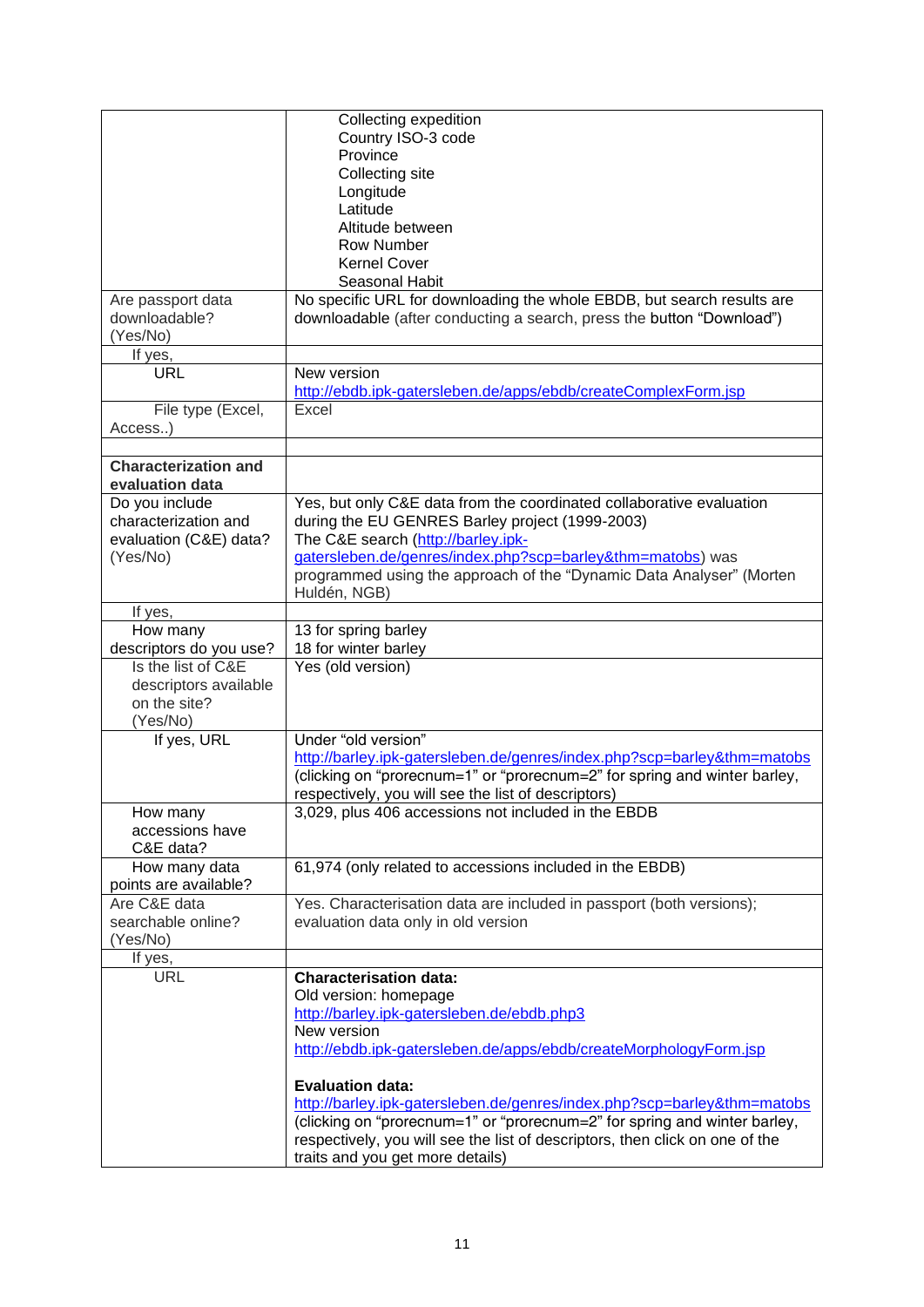| How many /         | <b>Characterisation data:</b>                                       |
|--------------------|---------------------------------------------------------------------|
| which descriptors? | Old version: 3 (Row number, Kernel cover, Growth Habit)             |
|                    | New version: 3 (Row Number, Kernel Cover, Seasonal Habit)           |
|                    |                                                                     |
|                    | <b>Evaluation data:</b>                                             |
|                    | <b>Genres Spring Barley Evaluation</b>                              |
|                    | leafspots                                                           |
|                    | R. maidis                                                           |
|                    | R. padi                                                             |
|                    | Ramularia cygni-galli                                               |
|                    | S. avenae                                                           |
|                    | M. dirrhodium                                                       |
|                    | Lodging                                                             |
|                    | Puccinia striiformis f. sp. Hordei (Yellow rust)                    |
|                    | Puccinia hordei (Brown rust, Dwarf leaf rust)                       |
|                    | Blumeria graminis f. sp. Hordei (Powdery mildew)                    |
|                    | Rhynchosporium secalis (Scald)                                      |
|                    | Pyrenophora graminea (Barley stripe)                                |
|                    | Pyrenophora teres (Net blotch)                                      |
|                    |                                                                     |
|                    | <b>Genres Winter Barley Evaluation</b>                              |
|                    | Barley mild mosaic virus + Barley yellow mosaic virus (BaYMV-1)     |
|                    | Barley mild mosaic virus + Barley yellow mosaic virus (BaYMV-1 + 2) |
|                    | R. maidis                                                           |
|                    |                                                                     |
|                    | R. padi                                                             |
|                    | Ramularia cygni-galli                                               |
|                    | S. avenae                                                           |
|                    | M. dirrhodium                                                       |
|                    | Lodging                                                             |
|                    | Puccinia striiformis f. sp. Hordei (Yellow rust)                    |
|                    | Puccinia hordei (Brown rust, Dwarf leaf rust)                       |
|                    | Blumeria graminis f. sp. Hordei (Powdery mildew)                    |
|                    | Rhynchosporium secalis (Scald)                                      |
|                    | Pyrenophora graminea (Barley stripe)                                |
|                    | Pyrenophora teres (Net blotch)                                      |
|                    | Barley yellow dwarf virus (BYDV)                                    |
|                    | Barley mild mosaic virus (BaMMV)                                    |
|                    | Beginning of heading (spike emergence)                              |
|                    | Cold tolerance                                                      |
| Are C&E data       | No                                                                  |
| downloadable?      |                                                                     |
| (Yes/No)           |                                                                     |
| If yes,            |                                                                     |
| <b>URL</b>         |                                                                     |
| File type (Excel,  |                                                                     |
| Access)            |                                                                     |

| Please indicate any    | Answer: The website links to the EU GENRES Barley Project website       |
|------------------------|-------------------------------------------------------------------------|
| additional information | The Database includes the International Barley Core Collection (besides |
| provided on your       | individual collections)                                                 |
| database website (e.g. |                                                                         |
| taxonomy, core         |                                                                         |
| collection, in situ/on |                                                                         |
| farm activities)       |                                                                         |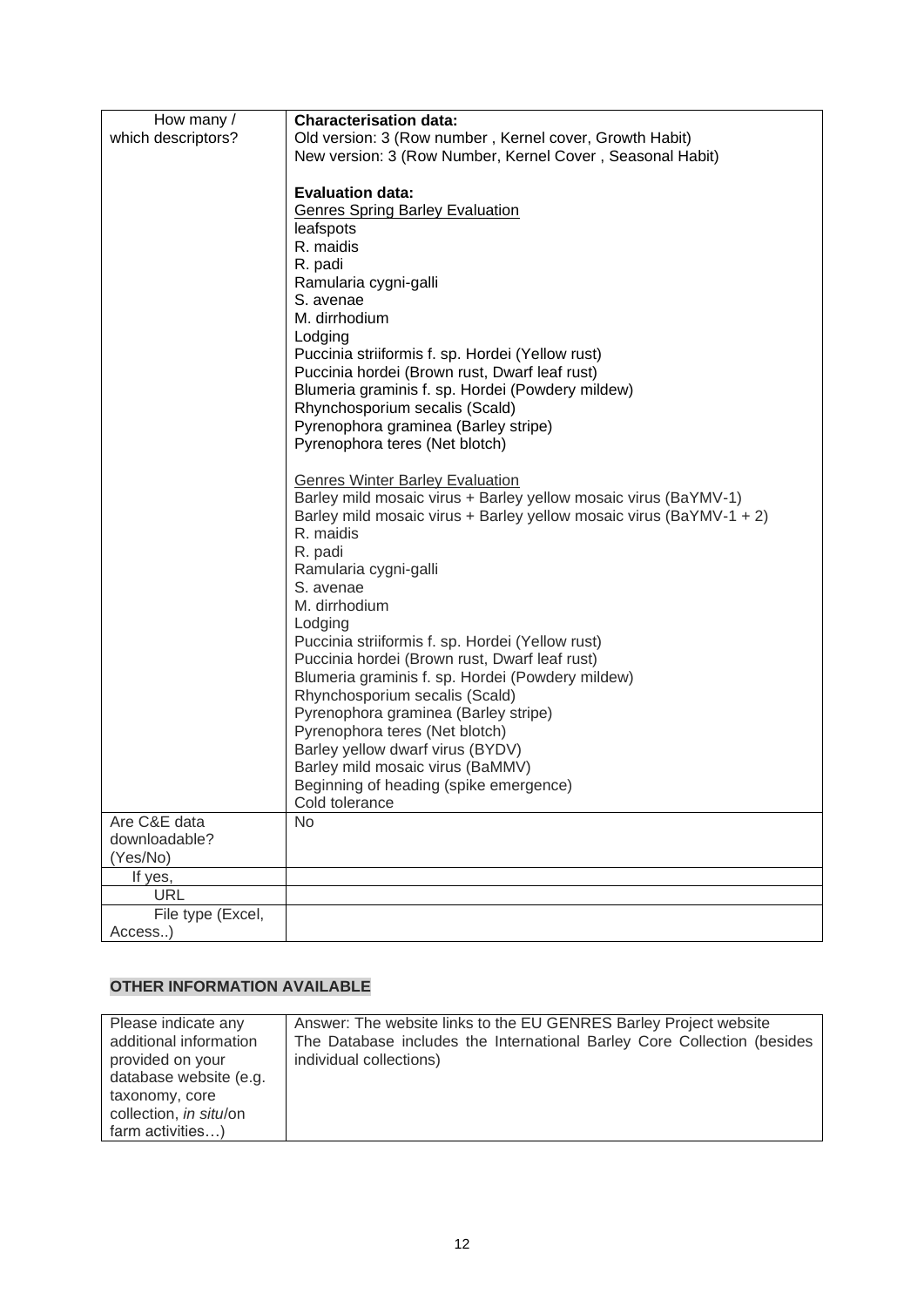#### **MANAGEMENT**

How much time (average number of hours per year over the last three years) is invested in the database?

*Answer: 1-2 days for maintenance (keeping the database running, fixing problems, transfer to new filers when technically necessary)*

Is your mechanism of data gathering and updating working well / sustainable?

*Answer: No, it would consist of requesting data from the collection managers and/or from national inventories (or EURISCO) individually. We requested new data during the last 2-3 years, but the*  responses were few, and most of these referred to EURISCO as the most up-to-date source of *barley passport data.*

#### **ASSESSMENT OF USE AND VALUE**

What do you think your database adds to the data available in EURISCO?

*Answer: There are collections included in the EBDB that are not (yet) included in EURISCO*

Do you have an idea about the use of your database and the appreciation of the users?

*Answer: There is no access statistics, but in the past there have been positive responses about the availability of the EBDB, and especially of the C&E data (even if the latter are a bit difficult to access)*

#### **PERSPECTIVES**

Are you planning to continue maintaining the database in the next five years and, if positive, are sufficient resources available to do that at your institute?

*Answer: We decided not to update the database until EURISCO will be fully operational from the IPK site. We are intending to integrate the EBDB, as well as the CCDBs for Allium and Poa (all maintained by IPK), into EURISCO (but keeping them separated for the users). Maybe, depending on the recommendations or decisions of the upcoming Doc&Info meeting, we will look for another solution*

#### **ANY OTHER COMMENTS**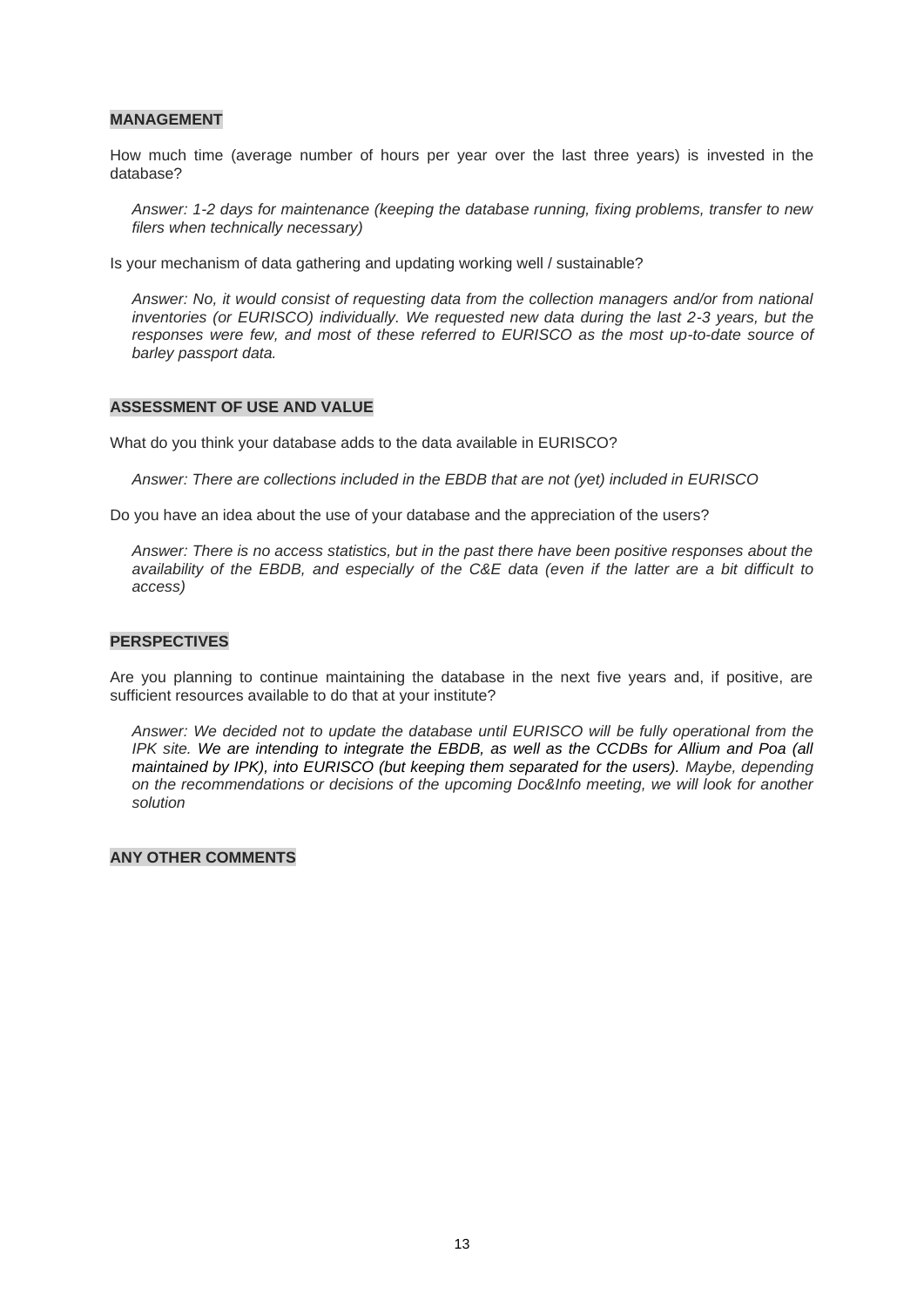## **Beta**

## **IDENTIFICATION**

| Name of the database              | <b>International Database for Beet</b> |
|-----------------------------------|----------------------------------------|
| Homepage (URL)                    | http://idbb.jki.bund.de/idbb/          |
| Date of creation                  | 1987                                   |
| Database manager                  | Lothar Frese and Christoph Germeier    |
| Email address of database manager | Lothar.Frese@jki.bund.de               |
|                                   | christoph.germeier@jki.bund.de         |
| Hosting institute                 | JKI, Quedlinburg, Germany              |

| Current number of accessions (December                                                     | 10 485 according to                                                                                                                                                                                                                                                                                                                                                                                                                |                                      |  |
|--------------------------------------------------------------------------------------------|------------------------------------------------------------------------------------------------------------------------------------------------------------------------------------------------------------------------------------------------------------------------------------------------------------------------------------------------------------------------------------------------------------------------------------|--------------------------------------|--|
| 2013)                                                                                      | http://idbb.jki.bund.de/idbb/AccessionSummary.php                                                                                                                                                                                                                                                                                                                                                                                  |                                      |  |
| Date of last update                                                                        | Before 2002<br>Technical update in 2012 (new layout of home page and<br>web applications, links updated, contributors' addresses<br>updated)                                                                                                                                                                                                                                                                                       |                                      |  |
| Estimated average age of the records in<br>years (how long ago last updated on<br>average) | Hard to estimate, but before 2002 (end of EU project<br>Genres CT95 No 42) (= more than 12 years)<br>Since the onset of EURISCO not as a service for<br>CCDBs but as a standalone web catalogue for<br>European passport data, we did not consider any more<br>the update of passport data as a primary task for the<br>CCDBs, and limited it to those collections, where it was<br>necessary regarding their use in C+E projects. |                                      |  |
|                                                                                            |                                                                                                                                                                                                                                                                                                                                                                                                                                    |                                      |  |
| <b>Contributors</b>                                                                        |                                                                                                                                                                                                                                                                                                                                                                                                                                    |                                      |  |
| Number of contributors                                                                     | 28                                                                                                                                                                                                                                                                                                                                                                                                                                 |                                      |  |
| Is the list of contributors available online?<br>(Yes/No)                                  | Yes                                                                                                                                                                                                                                                                                                                                                                                                                                |                                      |  |
| If yes, URL                                                                                | http://idbb.jki.bund.de/idbb/AccessionSummary.php                                                                                                                                                                                                                                                                                                                                                                                  |                                      |  |
|                                                                                            |                                                                                                                                                                                                                                                                                                                                                                                                                                    |                                      |  |
| <b>Geographical coverage</b>                                                               |                                                                                                                                                                                                                                                                                                                                                                                                                                    |                                      |  |
| Are the accessions only from Europe<br>(+ECPGR countries)? (Yes/No)                        | <b>No</b>                                                                                                                                                                                                                                                                                                                                                                                                                          |                                      |  |
| If no, how many accessions from<br>outside of Europe?                                      | <b>CHINA</b><br><b>INDIA</b><br><b>IRAN</b><br><b>ISRAEL</b><br><b>JAPAN</b><br>UNITED STATES                                                                                                                                                                                                                                                                                                                                      | 78<br>132<br>229<br>50<br>32<br>2255 |  |
| <b>Passport data</b>                                                                       |                                                                                                                                                                                                                                                                                                                                                                                                                                    |                                      |  |
| Is a Multi-crop Passport Descriptor List<br>used? (Yes/No)                                 | Yes                                                                                                                                                                                                                                                                                                                                                                                                                                |                                      |  |
| If yes, which version (V1, 2001 / V2,<br>2012)                                             | V1, 2001                                                                                                                                                                                                                                                                                                                                                                                                                           |                                      |  |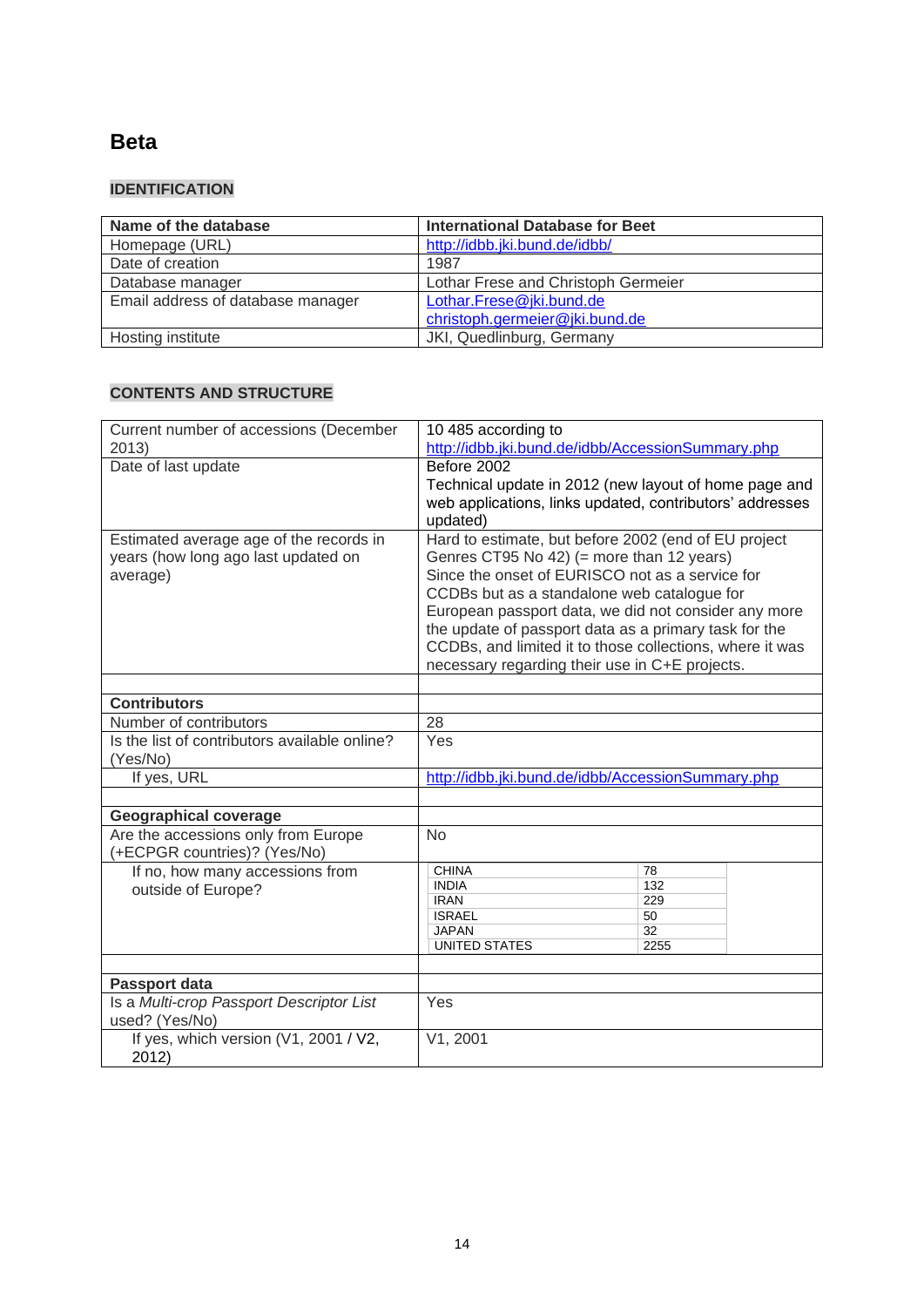| Are other passport descriptors used?                                              | Yes                                                                                                                                                                                                                                                                                                                                                                                                                                                                                                                                                   |
|-----------------------------------------------------------------------------------|-------------------------------------------------------------------------------------------------------------------------------------------------------------------------------------------------------------------------------------------------------------------------------------------------------------------------------------------------------------------------------------------------------------------------------------------------------------------------------------------------------------------------------------------------------|
| (Yes/No)                                                                          |                                                                                                                                                                                                                                                                                                                                                                                                                                                                                                                                                       |
| If yes, which?                                                                    | Date of entrance into collection<br>Responsibility, Restrictions, StorageStatus (have been<br>introduced during discussions on sharing of<br>responsibilities)<br>Beyond the original passport data (table ACCESSION),<br>which are not touched, additional normalised structures<br>have been created representing origin, taxonomic and<br>geographic information to provide interpreted and<br>corrected harmonised data, which are used for querying<br>and data display in the web application. The untouched<br>original data are downloadable. |
| Is the list of passport descriptors available<br>on the site? (Yes/No)            | <b>No</b>                                                                                                                                                                                                                                                                                                                                                                                                                                                                                                                                             |
| If yes, URL                                                                       |                                                                                                                                                                                                                                                                                                                                                                                                                                                                                                                                                       |
| Are passport data searchable online?<br>(Yes/No)                                  | Yes                                                                                                                                                                                                                                                                                                                                                                                                                                                                                                                                                   |
| If yes,                                                                           |                                                                                                                                                                                                                                                                                                                                                                                                                                                                                                                                                       |
| <b>URL</b>                                                                        | http://idbb.jki.bund.de/idbb/index.php?page=query                                                                                                                                                                                                                                                                                                                                                                                                                                                                                                     |
| How many / which descriptors?                                                     | Accession: 11 descriptors<br>Genotype (= Origin/Duplicate group): 11 descriptors<br>Taxonomy: 10 descriptors<br>Site: 11 descriptors                                                                                                                                                                                                                                                                                                                                                                                                                  |
| Are passport data downloadable? (Yes/No)                                          | Yes                                                                                                                                                                                                                                                                                                                                                                                                                                                                                                                                                   |
| If yes,                                                                           |                                                                                                                                                                                                                                                                                                                                                                                                                                                                                                                                                       |
| <b>URL</b>                                                                        | http://eadb.jki.bund.de/eadb/AccessionSummary.php                                                                                                                                                                                                                                                                                                                                                                                                                                                                                                     |
| File type (Excel, Access)                                                         | Excel                                                                                                                                                                                                                                                                                                                                                                                                                                                                                                                                                 |
|                                                                                   |                                                                                                                                                                                                                                                                                                                                                                                                                                                                                                                                                       |
| <b>Characterization and evaluation data</b>                                       |                                                                                                                                                                                                                                                                                                                                                                                                                                                                                                                                                       |
| Do you include characterization and<br>evaluation (C&E) data? (Yes/No)<br>If yes, | Yes                                                                                                                                                                                                                                                                                                                                                                                                                                                                                                                                                   |
| How many descriptors do you use?                                                  | Currently 117 descriptors observable with 141 methods.<br>There is no limited set of descriptors given by the<br>database structure. Any descriptor can be added easily<br>and methodological details of observing the descriptors<br>(incl. decoding of scores) can be exactly documented in<br>the database.                                                                                                                                                                                                                                        |
| Is the list of C&E descriptors available<br>on the site? (Yes/No)                 | Yes                                                                                                                                                                                                                                                                                                                                                                                                                                                                                                                                                   |
| If yes, URL                                                                       | http://idbb.jki.bund.de/idbb/ObservationSummary.php                                                                                                                                                                                                                                                                                                                                                                                                                                                                                                   |
| How many accessions have C&E data?                                                | 1750                                                                                                                                                                                                                                                                                                                                                                                                                                                                                                                                                  |
| How many data points are available?                                               | 36 513 according to<br>http://idbb.jki.bund.de/idbb/ObservationSummary.php                                                                                                                                                                                                                                                                                                                                                                                                                                                                            |
| Are C&E data searchable online?<br>(Yes/No)                                       | Yes                                                                                                                                                                                                                                                                                                                                                                                                                                                                                                                                                   |
| If yes,                                                                           |                                                                                                                                                                                                                                                                                                                                                                                                                                                                                                                                                       |
| <b>URL</b>                                                                        | http://idbb.jki.bund.de/idbb/index.php?page=query                                                                                                                                                                                                                                                                                                                                                                                                                                                                                                     |
| How many / which descriptors?                                                     | All, combined with each other and with passport<br>descriptors                                                                                                                                                                                                                                                                                                                                                                                                                                                                                        |
| Are C&E data downloadable? (Yes/No)                                               | Yes                                                                                                                                                                                                                                                                                                                                                                                                                                                                                                                                                   |
| If yes,                                                                           |                                                                                                                                                                                                                                                                                                                                                                                                                                                                                                                                                       |
| <b>URL</b>                                                                        | Only after search in result dataset with a coverage of<br>less than 1000 accessions, no fixed URL                                                                                                                                                                                                                                                                                                                                                                                                                                                     |
| File type (Excel, Access)                                                         | Excel                                                                                                                                                                                                                                                                                                                                                                                                                                                                                                                                                 |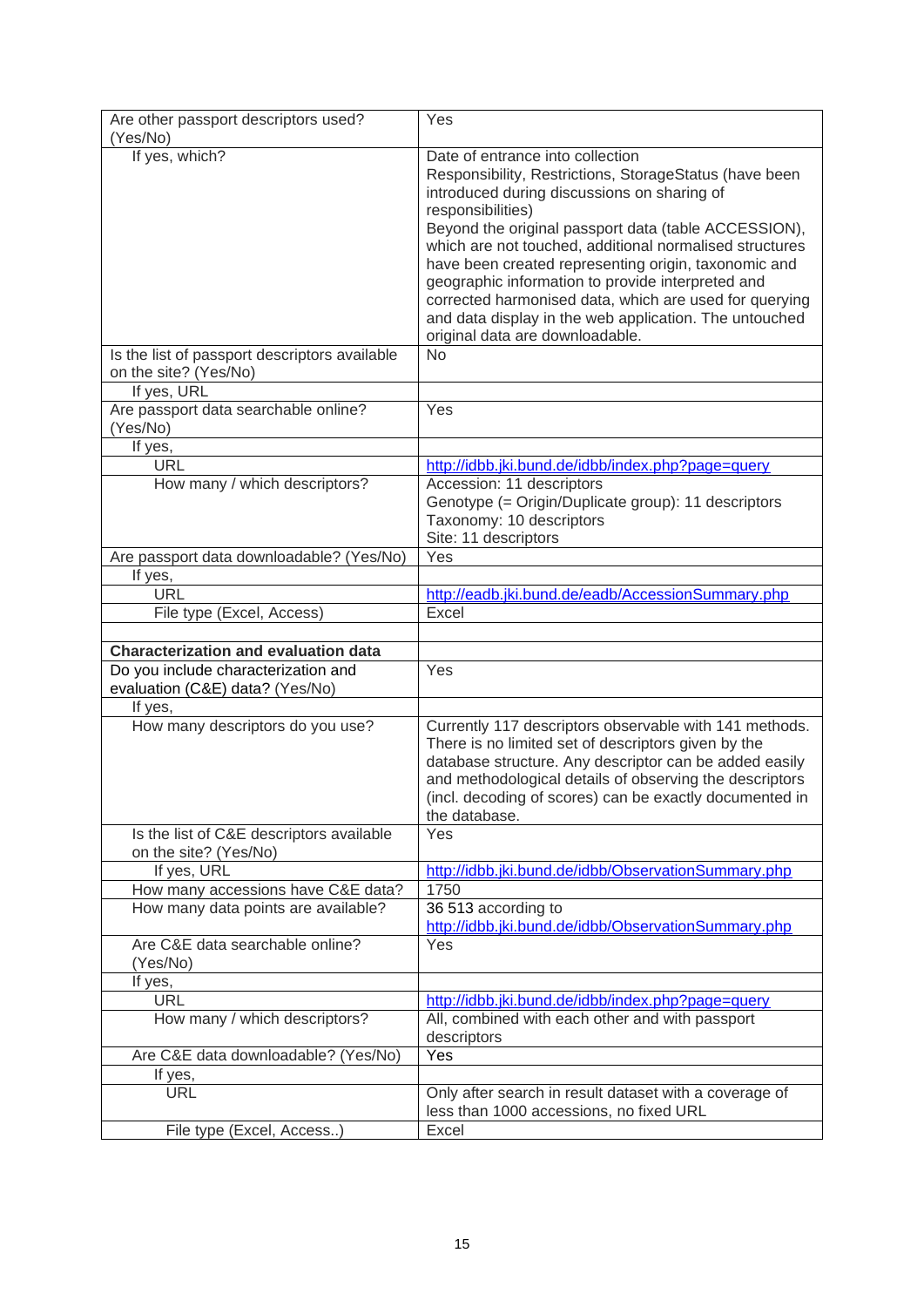| Please indicate any additional information<br>provided on your database website (e.g.<br>taxonomy, core collection, in situ/on farm<br>activities) | For a result set of accessions searched by a<br>combination of passport and C+E descriptors the<br>database provides:<br>- C+E observations in cross table or list format,<br>experiment wise or aggregated displayed or<br>downloadable as Excel.<br>A separate list of observations for the standard<br>cultivars used in the respective experiments<br>displayed or downloadable as Excel.<br>Observation methodology used in the result data<br>$\overline{\phantom{a}}$<br>displayed.<br>Experimental details for the result data displayed.<br>Passport data list displayed as duplicate groups<br>with parallel taxonomy and a download button for<br>an original MCPD V1 list.<br>Addresses of genebanks displayed.<br>۰<br>Pictures. |
|----------------------------------------------------------------------------------------------------------------------------------------------------|-----------------------------------------------------------------------------------------------------------------------------------------------------------------------------------------------------------------------------------------------------------------------------------------------------------------------------------------------------------------------------------------------------------------------------------------------------------------------------------------------------------------------------------------------------------------------------------------------------------------------------------------------------------------------------------------------------------------------------------------------|
|                                                                                                                                                    | Additionally the web site provides a help document for<br>using the web application, and links to the ECPGR Beta<br>Working Group, to the AEGRO CWR Information<br>system (CWRIS-AEGRO-PLIS) and the Genetic<br>Reserve Information System (GenResIS) for Beta, and<br>to the International Institute for Beet Research.                                                                                                                                                                                                                                                                                                                                                                                                                      |

#### **MANAGEMENT**

How much time (average number of hours per year over the last three years) is invested in the database?

*L. Frese: 16 hours C. Germeier: 50 hours As the software and database structures are the same for EADB and IDBB work can be transferred between both*

Is your mechanism of data gathering and updating working well / sustainable?

*Yes, technically seen.*

*No, if considered from the organisational point of view. Data acquisition and updating of the IDBB depends on the availability of extra funding.*

## **ASSESSMENT OF USE AND VALUE**

What do you think your database adds to the data available in EURISCO?

- *Characterisation and evaluation (C+E) data, including C+E methodology, description of experimental background, and used experimental standards.*
- *Combined research for characterisation and evaluation data.*
- *A parallel taxonomic system mentioning synonyms and also historical (may be wrong) taxonomic determinations of an accession.*
- *Pictures of accessions in multiplication plots.*
- *The database is partly searched for duplicates manually by L. Frese. Groups of duplicated accessions are listed together with harmonised passport information for the whole duplicate group.*
- *Normalisation of MCPD passport information into accession, origin and geographical site information.*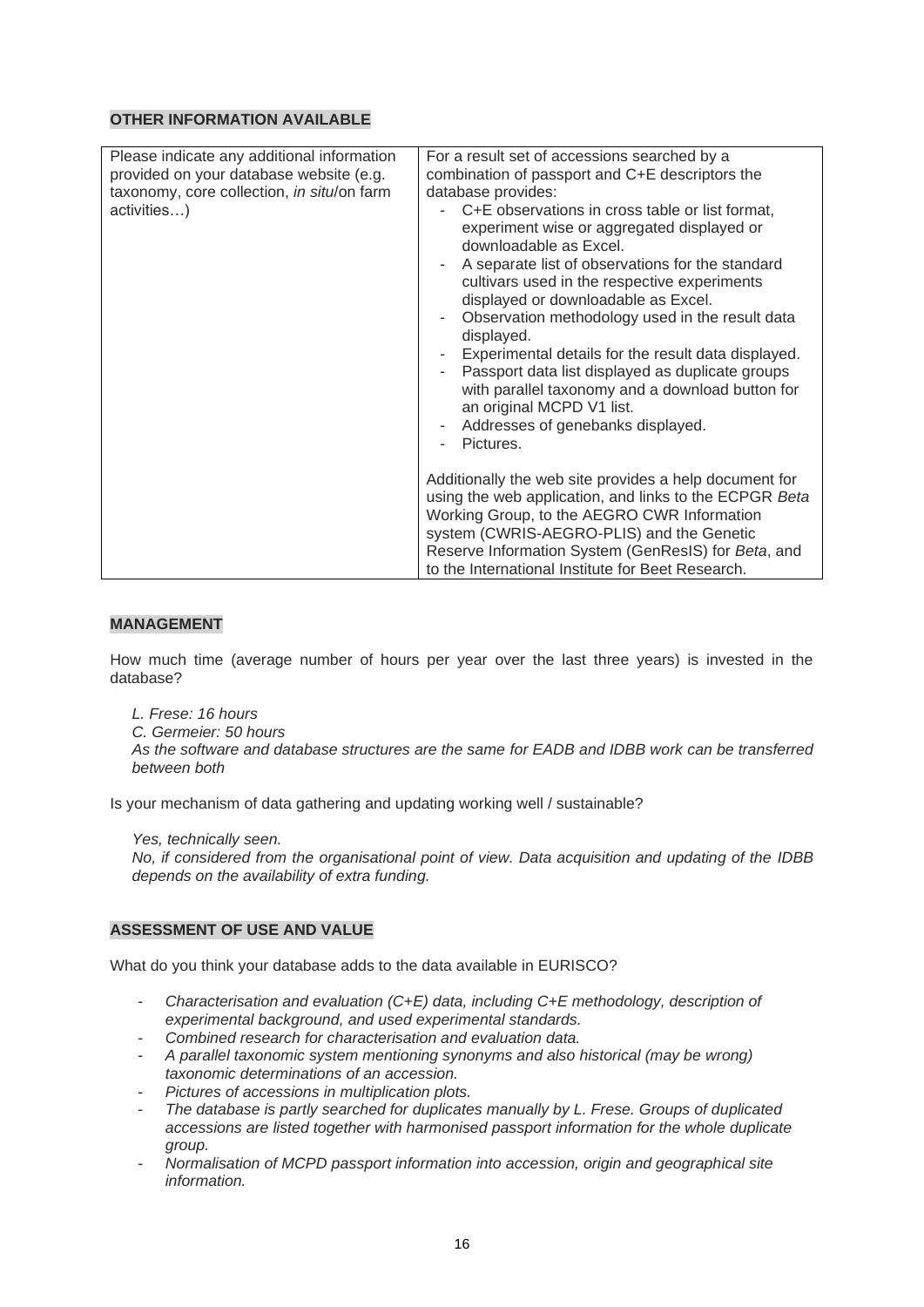- *Direct access of the Beta crop Working Group to the database as a tool e.g. in managing European projects.*

Do you have an idea about the use of your database and the appreciation of the users?

*The IDBB deals with genetic resources of a crop which is in terms of economic importance (EU-28) on position 9 of 31 crops / crop groups. Commercial sugar beet breeding is an international activity supported by researchers in European countries and overseas (USA, China, Japan, Iran).*

*It is a biennial crop which means that introgression of a trait until marketing of a new variety having this new trait may take 10-20 years. Researchers use therefore the IDBB only sporadically when there is need for novel genetic variation in the breeding pools. The IDBB has advantages compared to the GRIN if researchers are looking for a geographically wide sample of accessions. For that reason it has been intensively used to compose the very large working collection of the French AKER project in 2011/2012.*

*The GRIN database services a continuing, well-organised crop evaluation programme and is regularly updated while the IDBB is not part of such a programme in Europe (a coordinated programme does not exist). A steady flow of C&E data into GRIN is clearly an advantage of GRIN compared to the IDBB.*

*The difference between Beta data contained in GRIN and the IDBB is the scope of the data. GRIN covers data on the NPGS Beta collection while the IDBB offers data on all holdings kept worldwide.* 

*There seems to be two types of users. The first category is used to search for data intuitively on user-friendly interfaces. Their feedback is not always positive. The second category reads the manual to understand how data can be searched. Their feedback is positive because the IDBB allows very flexible searches and displays of the search results. The second category of users would prefer ordering of accessions via the IDBB. They often do not understand that the IDBB is only an information system without a Beta holding.*

*My impression is that (scientific) users appreciate the way C&E data are stored and offered and that they would welcome an update of the data content. Whether this will happen also depends on the development of a Beta genetic resources information system by the URGI group (INRA, Versailles) within the AKER project. This system will contain fresh data on accessions kept in Europe and overseas.*

*My impression is that the role and fate of the IDBB largely depends on how our (ECPGR?) community will organise the data flow on PGR in general. Currently there seems to be neither coordination nor a concept for sustainable data management in the PGR domain.* 

#### **PERSPECTIVES**

Are you planning to continue maintaining the database in the next five years and, if positive, are sufficient resources available to do that at your institute?

*Yes, maintaining the current status of the data base is possible as we get technical support from JKI's central IT-group.*

*No, as explained above, we would need additional resources for updating and acquisition of new data.*

*Updates depend on project funding such as the Dutch-German cooperation on Beta genetic resources (ended in 1991), the GENRES CT42 project (ended in 2002), and the AEGRO project (ended in 2011).*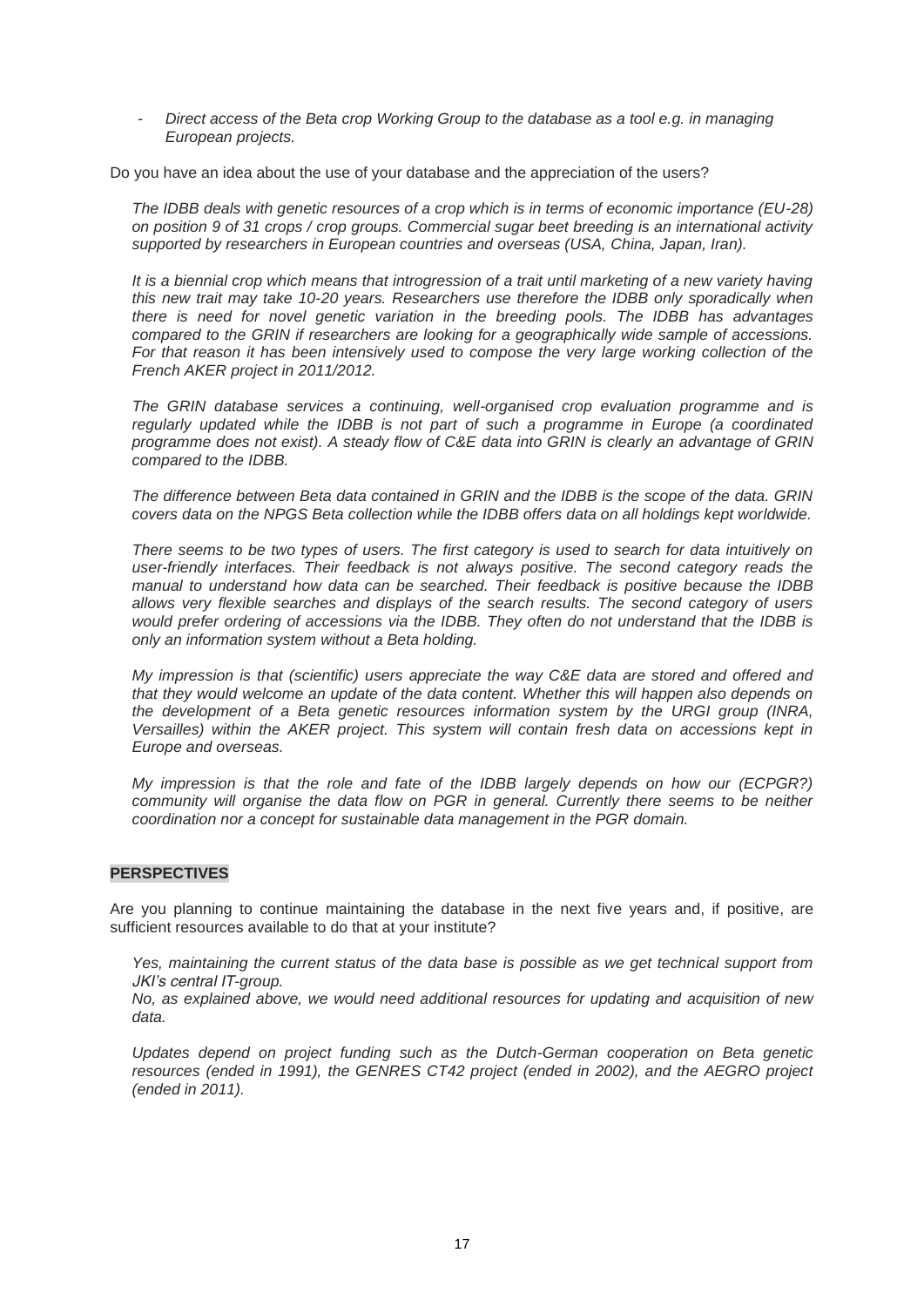## **ANY OTHER COMMENTS**

*Statutory tasks have first priority within the JKI. The conservation and sustainable use of PGR has no legal basis (CBD, International Treaty do not count) and have therefore second priority.*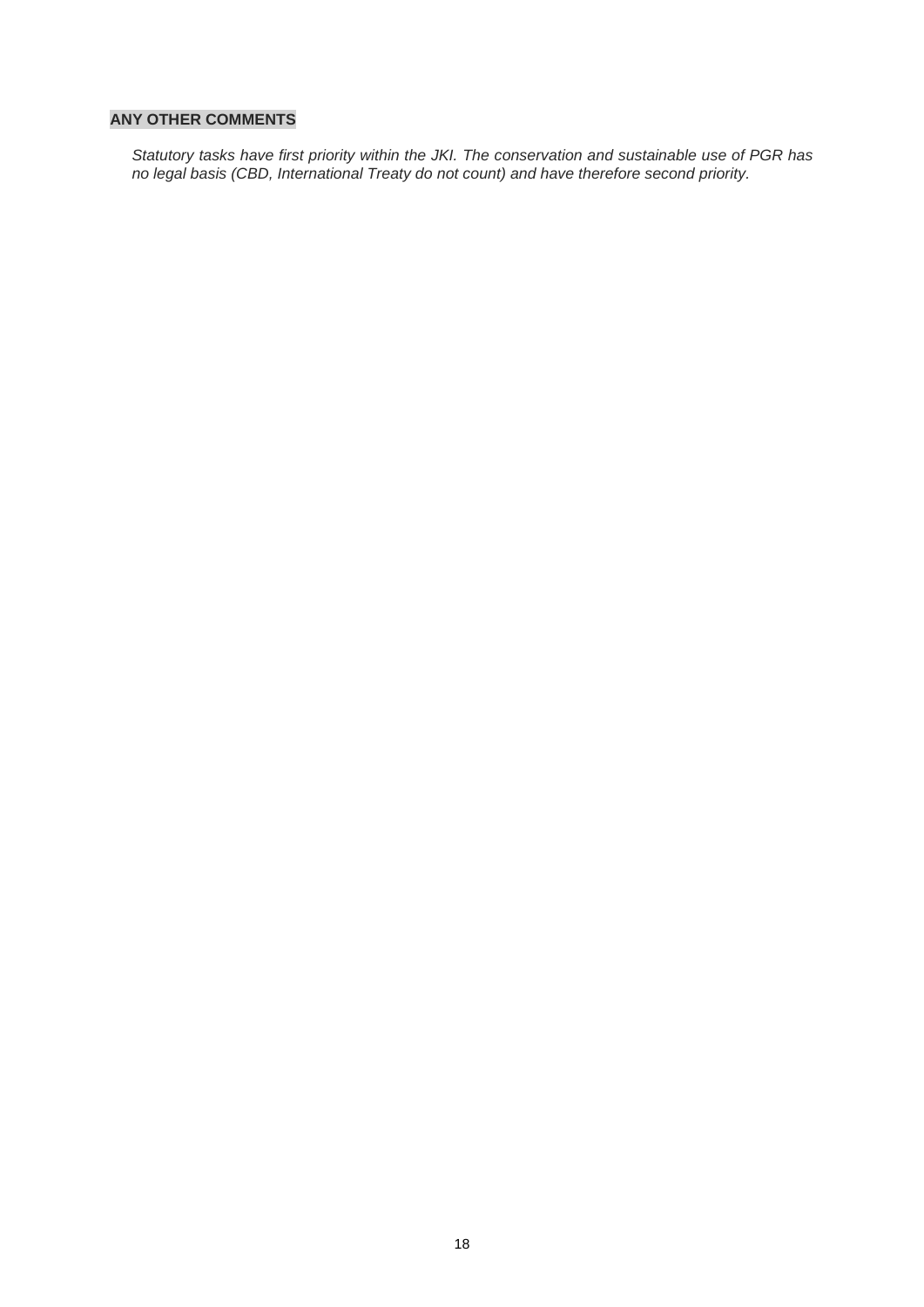## **[Brassica](http://documents.plant.wur.nl/cgn/pgr/brasedb/)**

## **IDENTIFICATION**

| Name of the database              | <b>European Brassica Database</b>              |
|-----------------------------------|------------------------------------------------|
| Homepage (URL)                    | http://documents.plant.wur.nl/cgn/pgr/brasedb/ |
| Date of creation                  | 1991                                           |
| Database manager                  | Frank Menting and Noor Bas                     |
| Email address of database manager | frank.menting@wur.nl                           |
|                                   | noortje.bas@wur.nl                             |
| Hosting institute                 | CGN, Wageningen, The Netherlands               |

| Current number of accessions (December<br>2013)                                            | 25 901                                                                                                                                                           |
|--------------------------------------------------------------------------------------------|------------------------------------------------------------------------------------------------------------------------------------------------------------------|
| Date of last update                                                                        | December 2012                                                                                                                                                    |
| Estimated average age of the records in<br>years (how long ago last updated on<br>average) | 5                                                                                                                                                                |
| <b>Contributors</b>                                                                        |                                                                                                                                                                  |
| Number of contributors                                                                     | 65 institutions                                                                                                                                                  |
| Is the list of contributors available online?                                              | Yes                                                                                                                                                              |
| (Yes/No)                                                                                   |                                                                                                                                                                  |
| If yes, URL                                                                                | http://documents.plant.wur.nl/cgn/pgr/brasedb/con cont.                                                                                                          |
|                                                                                            | asp                                                                                                                                                              |
|                                                                                            |                                                                                                                                                                  |
| <b>Geographical coverage</b>                                                               |                                                                                                                                                                  |
| Are the accessions only from Europe<br>(+ECPGR countries)? (Yes/No)                        | Yes                                                                                                                                                              |
| If no, how many accessions from<br>outside of Europe?                                      |                                                                                                                                                                  |
|                                                                                            |                                                                                                                                                                  |
| <b>Passport data</b>                                                                       |                                                                                                                                                                  |
| Is a Multi-crop Passport Descriptor List<br>used? (Yes/No)                                 | Yes                                                                                                                                                              |
| If yes, which version (V1, 2001 / V2,<br>2012)                                             | $\overline{\mathsf{V1}}$                                                                                                                                         |
| Are other passport descriptors used?<br>(Yes/No)                                           | Yes                                                                                                                                                              |
| If yes, which?                                                                             | EURISCO modified: National Inventory code removed<br>and 3 descriptors added (End use, Year of release, File<br>generation date)<br>Original Taxonomy (ORIG_TAX) |
| Is the list of passport descriptors available<br>on the site? (Yes/No)                     | Yes                                                                                                                                                              |
| If yes, URL                                                                                | http://documents.plant.wur.nl/cgn/pgr/brasedb/brasdescr<br>iptors.htm                                                                                            |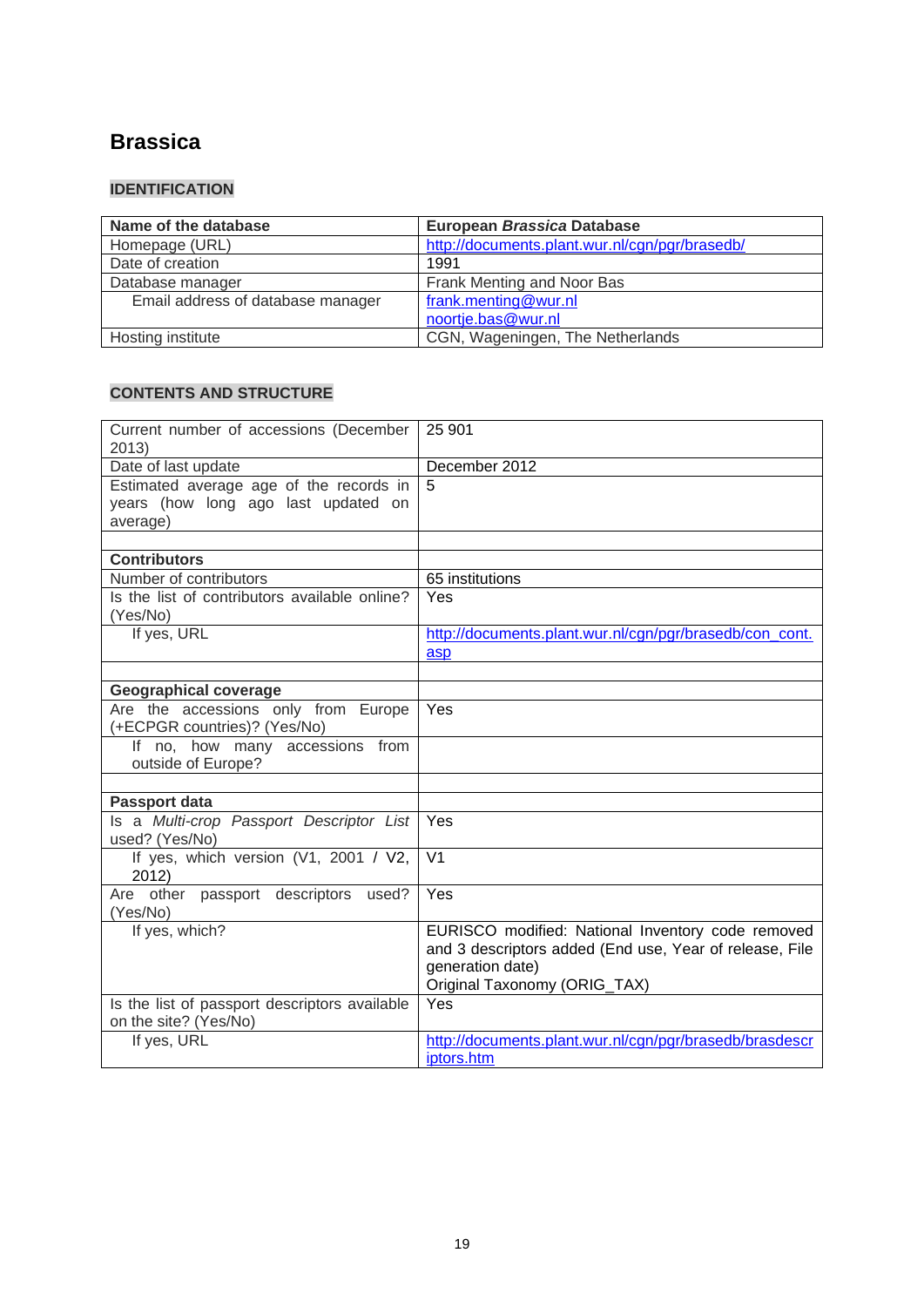| Are passport data searchable online?        | Yes                                                              |
|---------------------------------------------|------------------------------------------------------------------|
| (Yes/No)                                    |                                                                  |
| If yes,                                     |                                                                  |
| <b>URL</b>                                  | http://documents.plant.wur.nl/cgn/pgr/brasedb/searchfor          |
|                                             | m.asp                                                            |
| How many / which descriptors?               | 10<br>Holder Institute, Genus, Species, Subtaxa, (Part of) the   |
|                                             | accession name, (Part of) the cropname, (Part of) the            |
|                                             | accession number, Country of origin, (Part of) the               |
|                                             | collecting site, Sample Status                                   |
| Are passport data downloadable? (Yes/No)    | Yes                                                              |
| If yes,                                     |                                                                  |
| <b>URL</b>                                  | http://documents.plant.wur.nl/cgn/pgr/brasedb/download           |
|                                             | .htm                                                             |
| File type (Excel, Access)                   | Excel                                                            |
|                                             |                                                                  |
| <b>Characterization and evaluation data</b> |                                                                  |
| you include characterization and<br>Do      | Yes                                                              |
| evaluation (C&E) data? (Yes/No)             |                                                                  |
| If yes,                                     |                                                                  |
| How many descriptors do you use?            | 45                                                               |
| Is the list of C&E descriptors available    | No (only included in downloadable files)                         |
| on the site? (Yes/No)                       |                                                                  |
| If yes, URL                                 |                                                                  |
| How many accessions have C&E data?          | 1250                                                             |
| How many data points are available?         |                                                                  |
| Are C&E data searchable<br>online?          | <b>No</b>                                                        |
| (Yes/No)                                    |                                                                  |
| If yes,                                     |                                                                  |
| <b>URL</b>                                  |                                                                  |
| How many / which descriptors?               |                                                                  |
| Are C&E data downloadable? (Yes/No)         | Yes                                                              |
| If yes,                                     |                                                                  |
| URL                                         | http://documents.plant.wur.nl/cgn/pgr/brasedb/brasresg<br>en.htm |
|                                             | http://documents.plant.wur.nl/cgn/pgr/brasedb/brasair.ht         |
|                                             | m                                                                |
| File type (Excel, Access)                   | Excel                                                            |

| Please indicate any additional information<br>provided on your database website (e.g.<br>taxonomy, core collection, in situ/on farm | $\bullet$ | Search form provides possibility to select accessions<br>part of core collections from the EU RESGEN and<br>AIR projects                                                           |
|-------------------------------------------------------------------------------------------------------------------------------------|-----------|------------------------------------------------------------------------------------------------------------------------------------------------------------------------------------|
| activities)                                                                                                                         |           | Additional information (EU RESGEN CT99 109-112,<br>EU project AIR3 - CT920463), including<br>downloadable C&E data                                                                 |
|                                                                                                                                     |           | • Statistics (no. accessions/species,<br>no. accessions/contributors)                                                                                                              |
|                                                                                                                                     |           | For B. oleracea and B. rapa possible duplicate<br>groups have been indicated. Probable duplicates<br>are being displayed in the search results and can be<br>found in the download |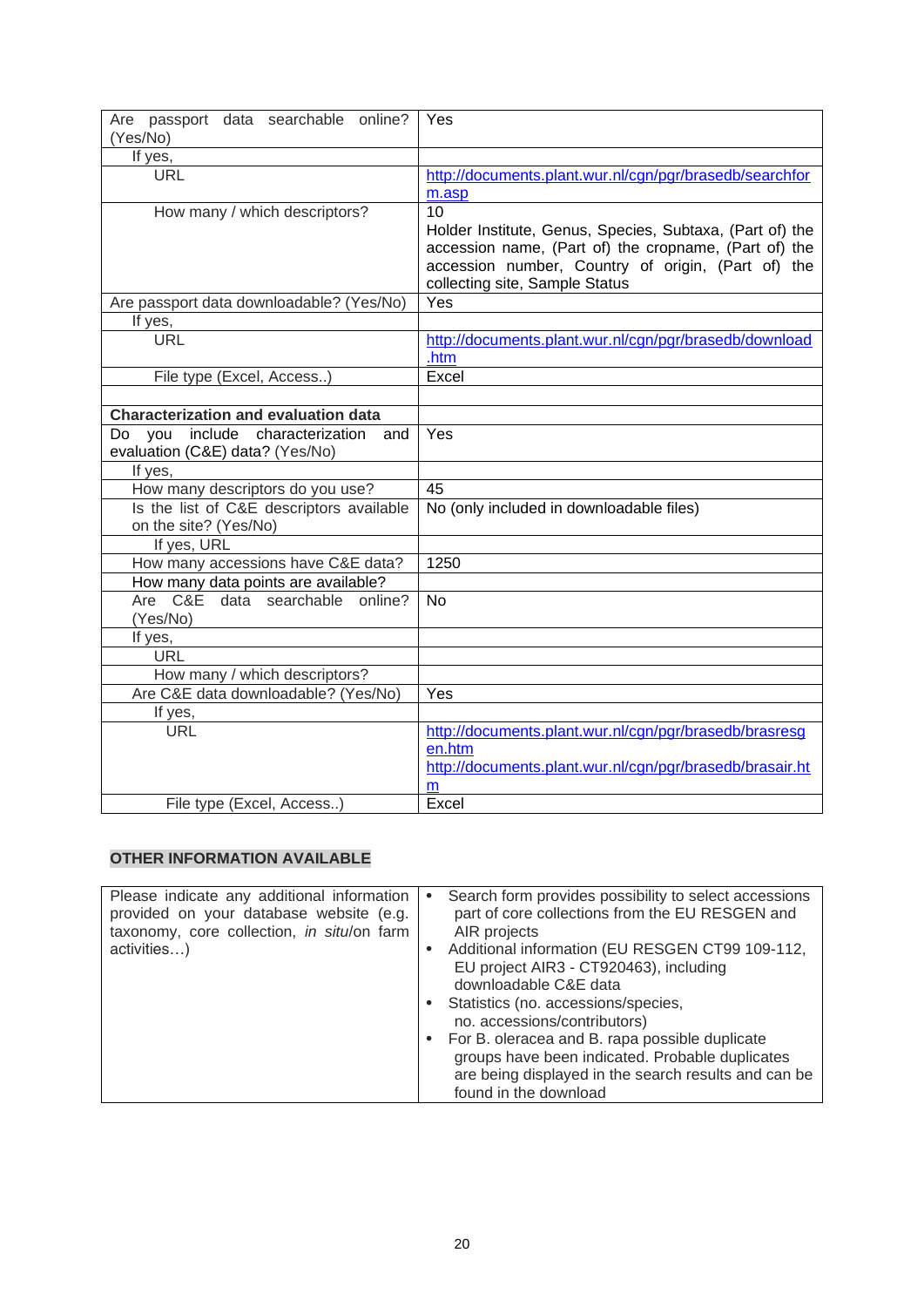#### **MANAGEMENT**

How much time (average number of hours per year over the last three years) is invested in the database?

*50*

Is your mechanism of data gathering and updating working well / sustainable?

*The mechanism of data gathering and updating is working well, but time consuming because of the harmonization of the taxonomy. Also 3 extra fields have been added: AIR core, RESGEN core, probable duplicate group, which have to be checked and filled in in a new update.* 

#### **ASSESSMENT OF USE AND VALUE**

What do you think your database adds to the data available in EURISCO?

*Harmonisation of taxonomy and therefore easier to search for crop types For B. oleracea and B. rapa collections probable duplicate groups have been indicated. Probable duplicates are being displayed in the search results and can be found in the download.*

*C&E data of EU and Brassica WG projects are or will be made available via the website of the database.*

*Inclusion of more detailed data in COLLSITE of part of GRC and ESP003 collection*

*Passport data of BLR and FRA are included in BrasEDB and not in EURISCO.* 

*There are in some cases more passport data filled in in BrasEDB (ACCENAME in RUS data) In some collections ACCENUMB has changed (ESP, RUS). In ESP collection the old ACCENUMB can be found in OTHERNUMB in EURISCO; in RUS collection there is no mention of the old ACCENUMB.* 

Do you have an idea about the use of your database and the appreciation of the users?

*In 2013 639 visits of 261 unique visitors. I do not know about the appreciation of the users.*

#### **PERSPECTIVES**

Are you planning to continue maintaining the database in the next five years and, if positive, are sufficient resources available to do that at your institute?

*In a low profile way, only including information/C&E data from ECPGR Brassica WG projects There are sufficient resources available at CGN for this*

## **ANY OTHER COMMENTS**

*Until three years ago, the BrasEDB included substantial more collections, accessions and passport data than EURISCO. This has changed in the past few years. Now the BrasEDB can be seen as additional to EURISCO because of what is mentioned in ASSESSMENT OF USE AND VALUE.*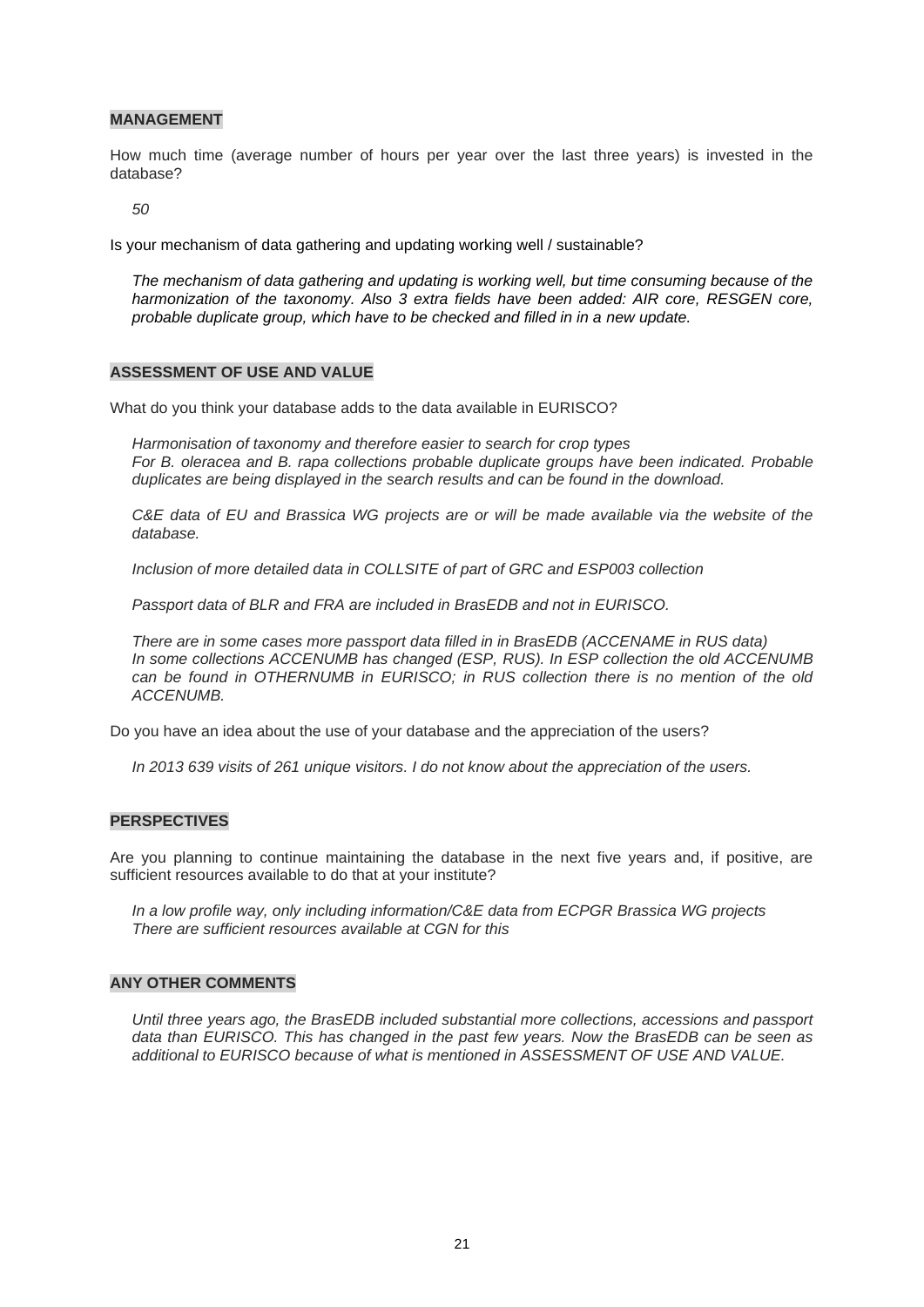# **Chicory**

*Note: data collected by compiler, not corrected by the DB manager*

## **IDENTIFICATION**

| Name of the database      | <b>International Chicory Database</b>                    |
|---------------------------|----------------------------------------------------------|
| Homepage (URL)            | http://documents.plant.wur.nl/cgn/pgr/chicory/           |
| Date of creation          |                                                          |
| Database manager          | Pascal Coquin                                            |
| Email address of database | pascal.coquin@geves.fr                                   |
| manager                   |                                                          |
| Hosting institute         | the DB is maintained by GEVES, France and hosted by CGN, |
|                           | The Netherlands                                          |

| Current number of accessions          | 1766                                                            |
|---------------------------------------|-----------------------------------------------------------------|
| (December 2013)                       |                                                                 |
| Date of last update                   |                                                                 |
| Estimated average age of the          |                                                                 |
| records in years (how long ago last   |                                                                 |
| updated on average)                   |                                                                 |
|                                       |                                                                 |
| <b>Contributors</b>                   |                                                                 |
| Number of contributors                | 21 institutions                                                 |
| Is the list of contributors available | Yes                                                             |
| online? (Yes/No)                      |                                                                 |
| If yes, URL                           | http://documents.plant.wur.nl/cgn/pgr/chicory/con_cont.asp      |
|                                       |                                                                 |
| <b>Geographical coverage</b>          |                                                                 |
| Are the accessions only from Europe   | <b>No</b>                                                       |
| (+ECPGR countries)? (Yes/No)          |                                                                 |
| If no, how many accessions from       | <b>USA 82</b>                                                   |
| outside of Europe?                    |                                                                 |
|                                       |                                                                 |
| Passport data                         |                                                                 |
| Is a Multi-crop Passport Descriptor   | Yes                                                             |
| List used? (Yes/No)                   |                                                                 |
| If yes, which version (V1, 2001 /     |                                                                 |
| V2, 2012)                             |                                                                 |
| Are other passport descriptors used?  | Yes                                                             |
| (Yes/No)                              |                                                                 |
| If yes, which?                        | EURISCO modified: National Inventory code removed and           |
|                                       | 8 descriptors added (Sub crop type, File generation date,       |
|                                       | Official name, Race, Genetical structure, Date of registration, |
|                                       | Date of deletion, Cultigroup)                                   |
| Is the list of passport descriptors   | Yes                                                             |
| available on the site? (Yes/No)       |                                                                 |
| If yes, URL                           | http://documents.plant.wur.nl/cgn/pgr/chicory/descriptors.htm   |
|                                       |                                                                 |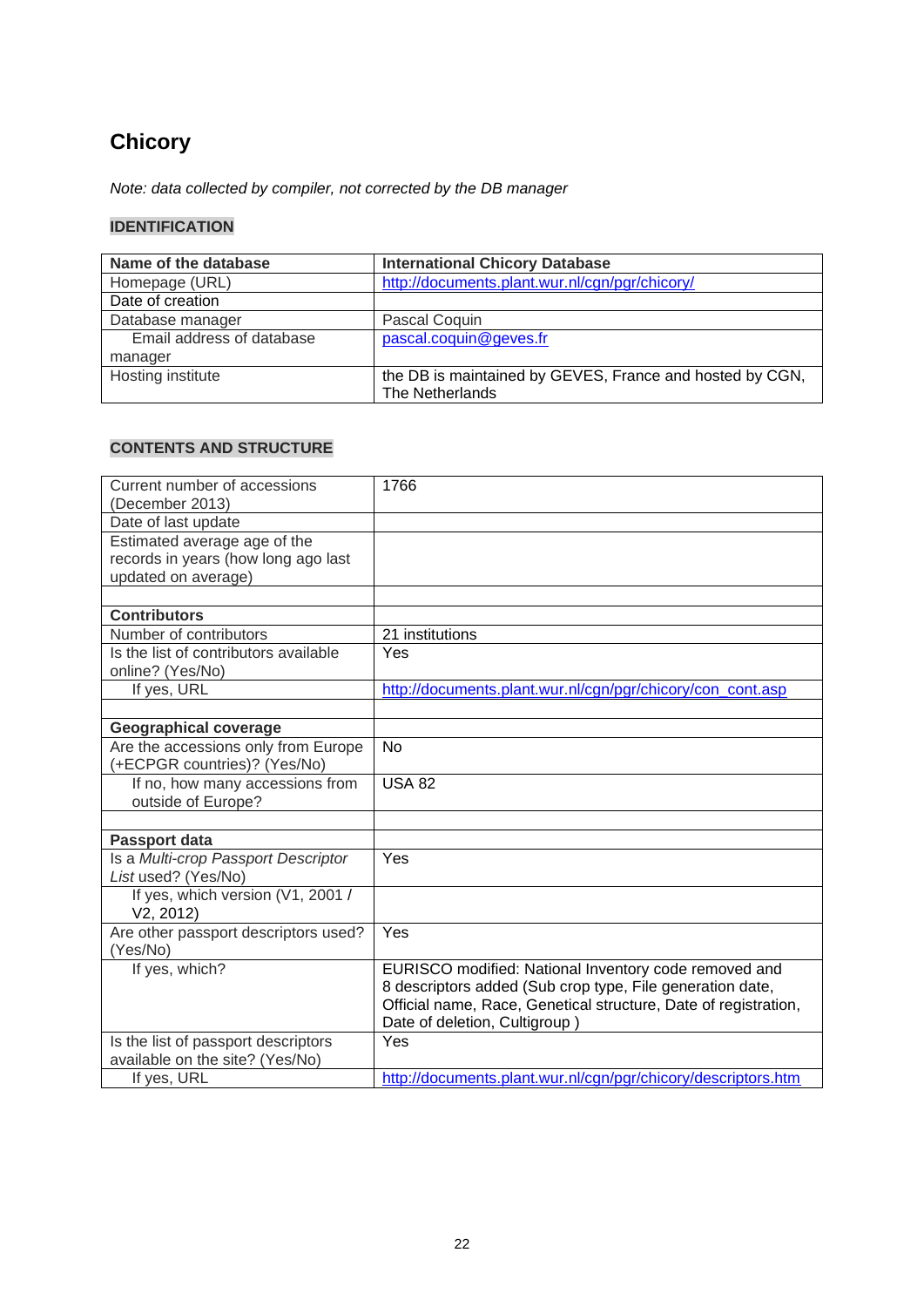| Are passport data searchable<br>online? (Yes/No) | Yes                                                                                                                                                                                                                                       |
|--------------------------------------------------|-------------------------------------------------------------------------------------------------------------------------------------------------------------------------------------------------------------------------------------------|
| If yes,                                          |                                                                                                                                                                                                                                           |
| URL                                              | http://documents.plant.wur.nl/cgn/pgr/chicory/searchform.asp                                                                                                                                                                              |
| How many / which                                 |                                                                                                                                                                                                                                           |
| descriptors?                                     | 9                                                                                                                                                                                                                                         |
|                                                  | Genus, Species, Subtaxon, Subcrop type, Country of origin, Status of<br>sample, (part of) the accession name, (part of) the accession number,<br>Holding institute                                                                        |
| Are passport data downloadable?<br>(Yes/No)      | Yes                                                                                                                                                                                                                                       |
| If yes,                                          |                                                                                                                                                                                                                                           |
| <b>URL</b>                                       | http://documents.plant.wur.nl/cgn/pgr/chicory/download.htm                                                                                                                                                                                |
| File type (Excel, Access)                        | Excel                                                                                                                                                                                                                                     |
|                                                  |                                                                                                                                                                                                                                           |
| <b>Characterization and evaluation</b><br>data   |                                                                                                                                                                                                                                           |
| Do you include characterization and              | Yes                                                                                                                                                                                                                                       |
| evaluation (C&E) data? (Yes/No)                  |                                                                                                                                                                                                                                           |
| If yes,                                          |                                                                                                                                                                                                                                           |
| How many descriptors do you                      |                                                                                                                                                                                                                                           |
| use?                                             |                                                                                                                                                                                                                                           |
| Is the list of C&E descriptors                   | <b>No</b>                                                                                                                                                                                                                                 |
| available on the site? (Yes/No)                  |                                                                                                                                                                                                                                           |
| If yes, URL                                      |                                                                                                                                                                                                                                           |
| How many accessions have C&E<br>data?            |                                                                                                                                                                                                                                           |
| How many data points are                         |                                                                                                                                                                                                                                           |
| available?                                       |                                                                                                                                                                                                                                           |
| Are C&E data searchable online?                  | <b>No</b>                                                                                                                                                                                                                                 |
| (Yes/No)                                         |                                                                                                                                                                                                                                           |
| If yes,                                          |                                                                                                                                                                                                                                           |
| <b>URL</b>                                       |                                                                                                                                                                                                                                           |
| How many / which                                 |                                                                                                                                                                                                                                           |
| descriptors?                                     |                                                                                                                                                                                                                                           |
| Are C&E data downloadable?                       | Yes                                                                                                                                                                                                                                       |
| (Yes/No)                                         |                                                                                                                                                                                                                                           |
| If yes,                                          |                                                                                                                                                                                                                                           |
| URL                                              | http://documents.plant.wur.nl/cgn/pgr/chicory/download.htm<br>"Characterization and evaluation data generated within the<br>framework of the EU GENRES project entitled "Leafy<br>vegetables germplasm, stimulating use" (AGRI-2006-0262) |
|                                                  | are also downloadable as zipped Excel file."                                                                                                                                                                                              |
| File type (Excel, Access)                        | Excel                                                                                                                                                                                                                                     |

| Please indicate any additional<br>information provided on your<br>database website (e.g. taxonomy,<br>core collection, in situ/on farm<br>activities) | • Overview of included species<br>http://documents.plant.wur.nl/cgn/pgr/chicory/con spec.asp<br>Search form provides possibility to search for accessions<br>with research data |
|-------------------------------------------------------------------------------------------------------------------------------------------------------|---------------------------------------------------------------------------------------------------------------------------------------------------------------------------------|
|-------------------------------------------------------------------------------------------------------------------------------------------------------|---------------------------------------------------------------------------------------------------------------------------------------------------------------------------------|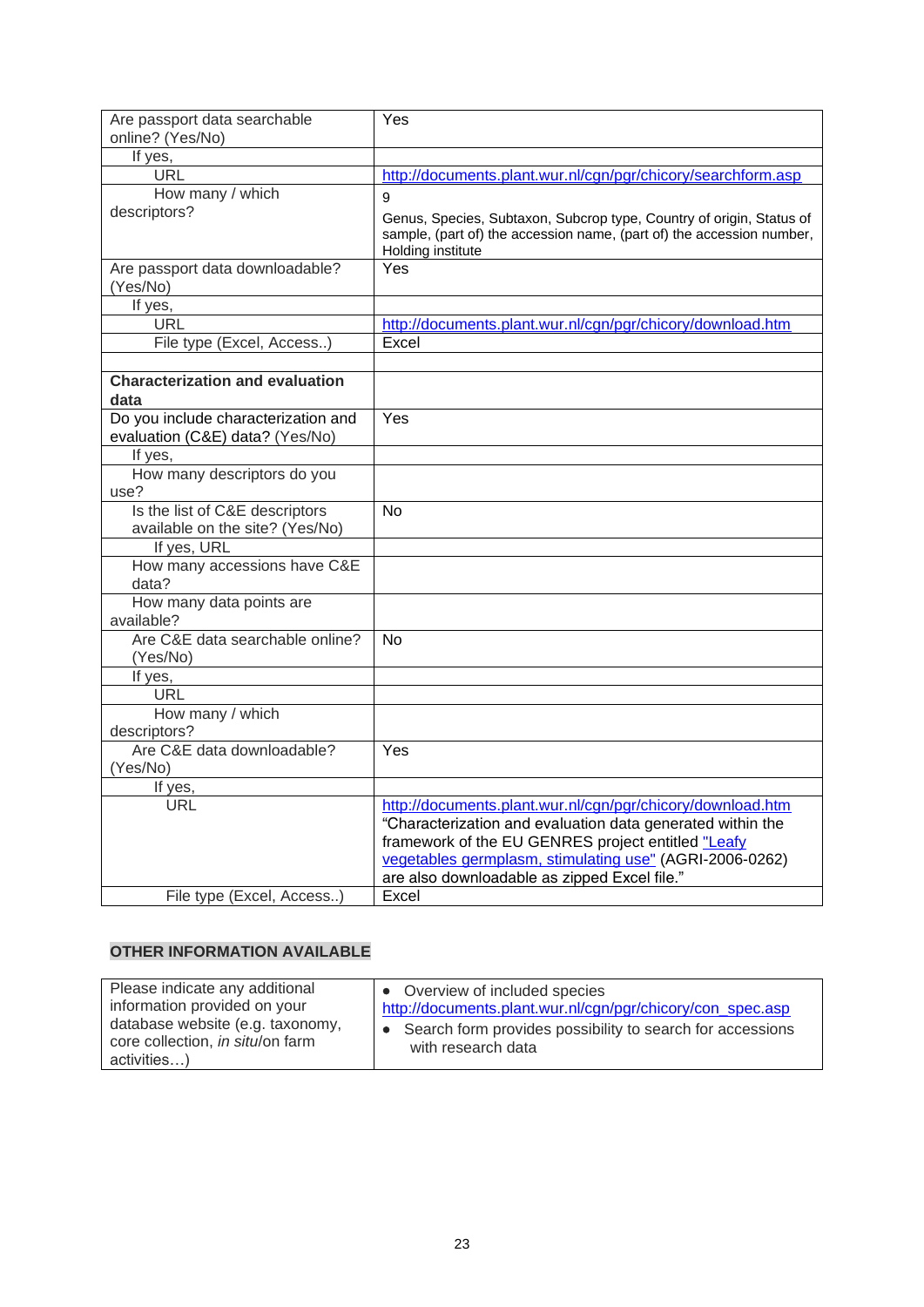## **MANAGEMENT**

How much time (average number of hours per year over the last three years) is invested in the database?

Is your mechanism of data gathering and updating working well / sustainable?

## **ASSESSMENT OF USE AND VALUE**

What do you think your database adds to the data available in EURISCO?

Do you have an idea about the use of your database and the appreciation of the users?

#### **PERSPECTIVES**

Are you planning to continue maintaining the database in the next five years and, if positive, are sufficient resources available to do that at your institute?

#### **ANY OTHER COMMENTS**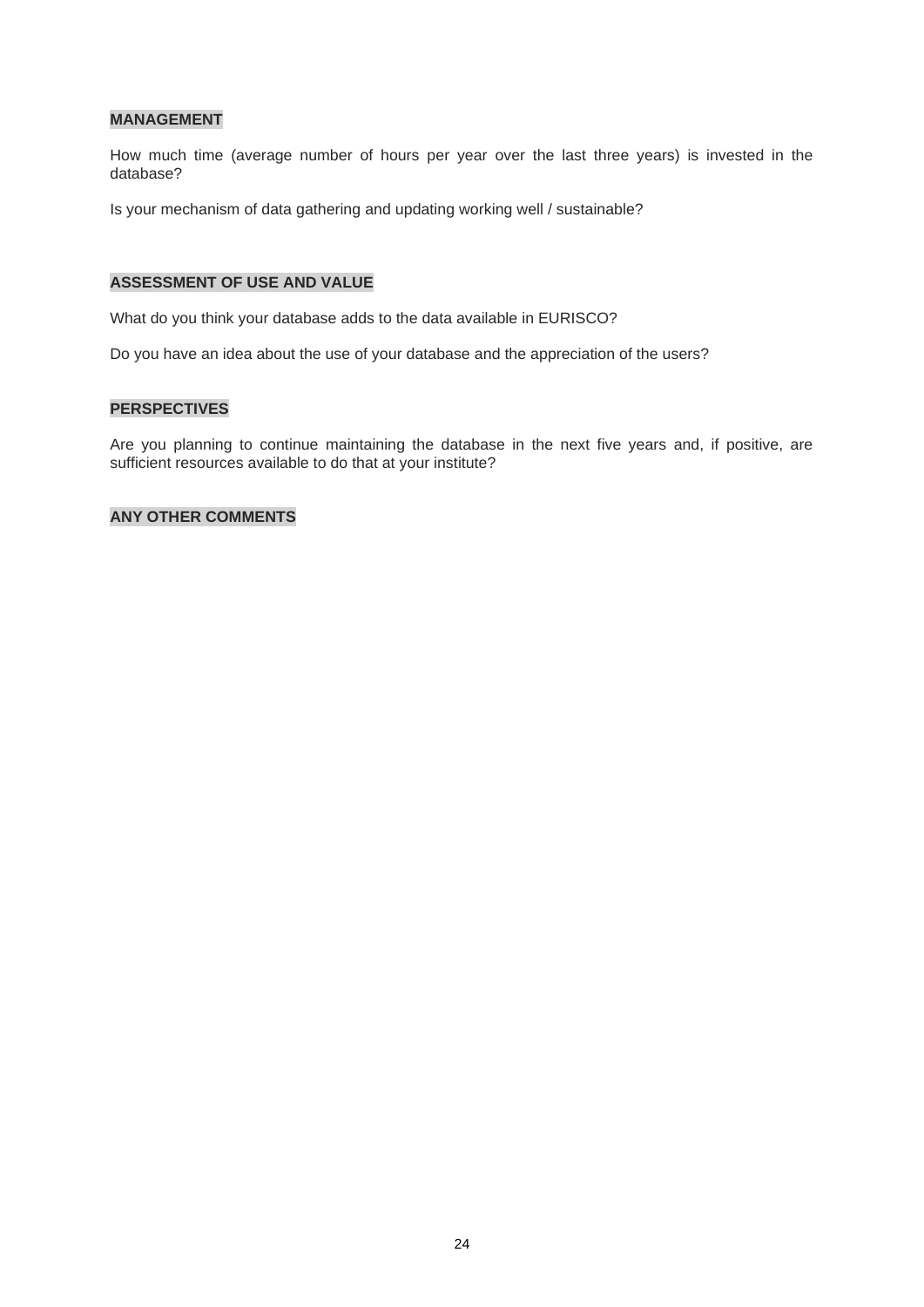## **Cicer**

*Note: data collected by compiler, not corrected by the DB manager*

## **IDENTIFICATION**

| Name of the database              | <b>ECPGR Cicer Database</b>     |
|-----------------------------------|---------------------------------|
| Homepage (URL)                    | http://www.iniav.pt/ecpgr       |
| Date of creation                  | 1996                            |
| Database manager                  | Maria da Graça Mendonça Pereira |
| Email address of database manager | graca.pereira@iniav.pt          |
| Hosting institute                 | <b>INIAV, Portugal</b>          |

| Current number of accessions (December<br>2013)                                            | 10206 (in downloadable Excel file) |
|--------------------------------------------------------------------------------------------|------------------------------------|
| Date of last update                                                                        |                                    |
| Estimated average age of the records in<br>years (how long ago last updated on<br>average) |                                    |
|                                                                                            |                                    |
| <b>Contributors</b>                                                                        |                                    |
| Number of contributors                                                                     | $\overline{22}$                    |
| Is the list of contributors available online?<br>(Yes/No)                                  | <b>No</b>                          |
| If yes, URL                                                                                |                                    |
|                                                                                            |                                    |
| <b>Geographical coverage</b>                                                               |                                    |
| Are the accessions only from Europe<br>(+ECPGR countries)? (Yes/No)                        | Yes                                |
| If no, how many accessions from                                                            |                                    |
| outside of Europe?                                                                         |                                    |
|                                                                                            |                                    |
| <b>Passport data</b>                                                                       |                                    |
| Is a Multi-crop Passport Descriptor List<br>used? (Yes/No)                                 |                                    |
| If yes, which version (V1, 2001 / V2,<br>2012)                                             |                                    |
| Are other passport descriptors used?<br>(Yes/No)                                           |                                    |
| If yes, which?                                                                             |                                    |
| Is the list of passport descriptors available<br>on the site? (Yes/No)                     | <b>No</b>                          |
| If yes, URL                                                                                |                                    |
| Are passport data searchable online?<br>(Yes/No)                                           | <b>No</b>                          |
| If yes,                                                                                    |                                    |
| <b>URL</b>                                                                                 |                                    |
| How many / which descriptors?                                                              |                                    |
| Are passport data downloadable? (Yes/No)                                                   | Yes                                |
| If yes,                                                                                    |                                    |
| <b>URL</b>                                                                                 | homepage                           |
| File type (Excel, Access)                                                                  | Excel                              |
|                                                                                            |                                    |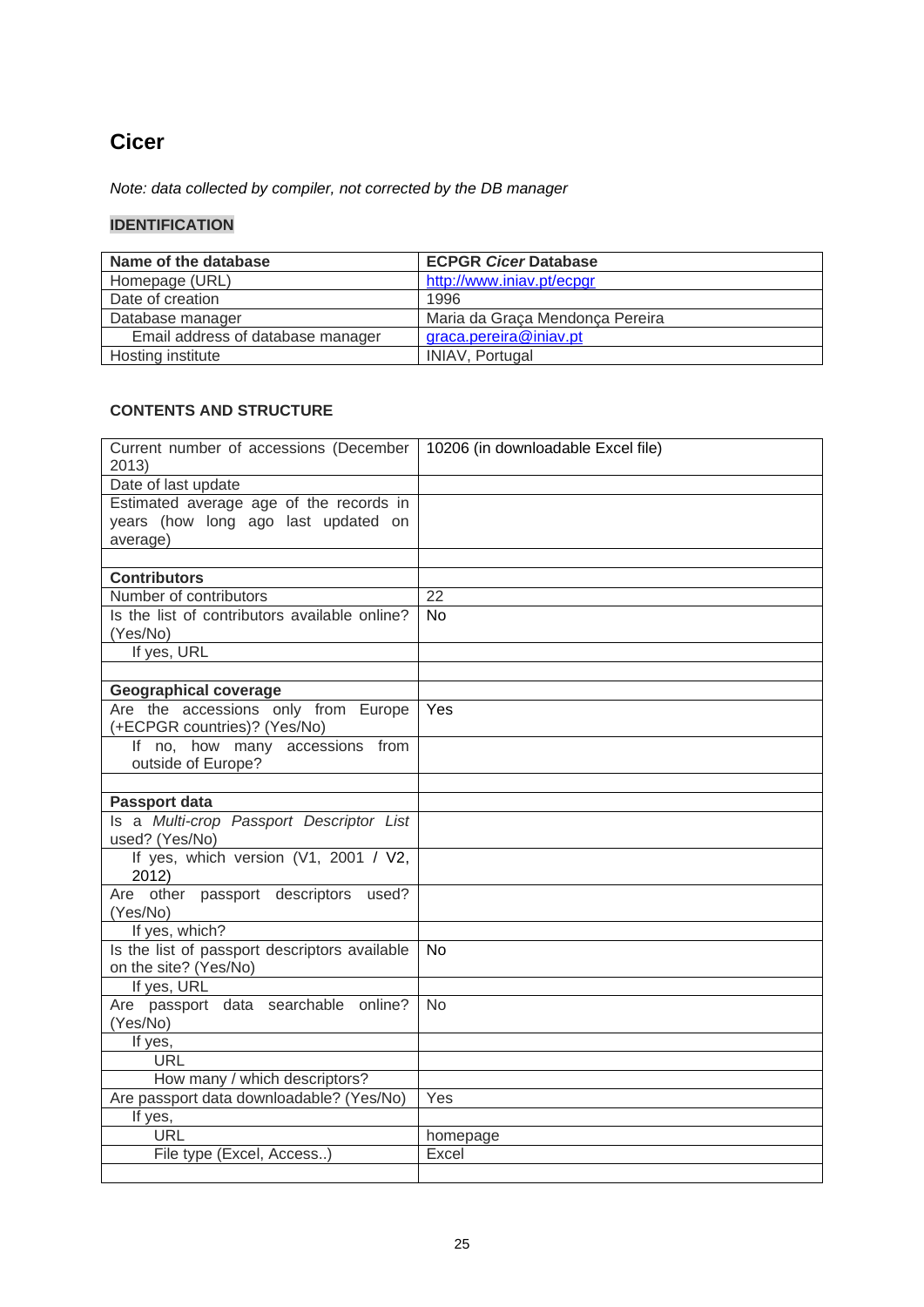| <b>Characterization and evaluation data</b> |                |
|---------------------------------------------|----------------|
| Do you include characterization and         | N <sub>0</sub> |
| evaluation (C&E) data? (Yes/No)             |                |
| If yes,                                     |                |
| How many descriptors do you use?            |                |
| Is the list of C&E descriptors available    |                |
| on the site? (Yes/No)                       |                |
| If yes, URL                                 |                |
| How many accessions have C&E data?          |                |
| How many data points are available?         |                |
| Are C&E data searchable online?             |                |
| (Yes/No)                                    |                |
| If yes,                                     |                |
| URL                                         |                |
| How many / which descriptors?               |                |
| Are C&E data downloadable? (Yes/No)         |                |
| If yes,                                     |                |
| URL                                         |                |
| File type (Excel, Access)                   |                |

| Please indicate any additional information |  |
|--------------------------------------------|--|
| provided on your database website (e.g.    |  |
| taxonomy, core collection, in situ/on farm |  |
| activities)                                |  |

## **MANAGEMENT**

How much time (average number of hours per year over the last three years) is invested in the database?

Is your mechanism of data gathering and updating working well / sustainable?

#### **ASSESSMENT OF USE AND VALUE**

What do you think your database adds to the data available in EURISCO?

Do you have an idea about the use of your database and the appreciation of the users?

#### **PERSPECTIVES**

Are you planning to continue maintaining the database in the next five years and, if positive, are sufficient resources available to do that at your institute?

#### **ANY OTHER COMMENTS**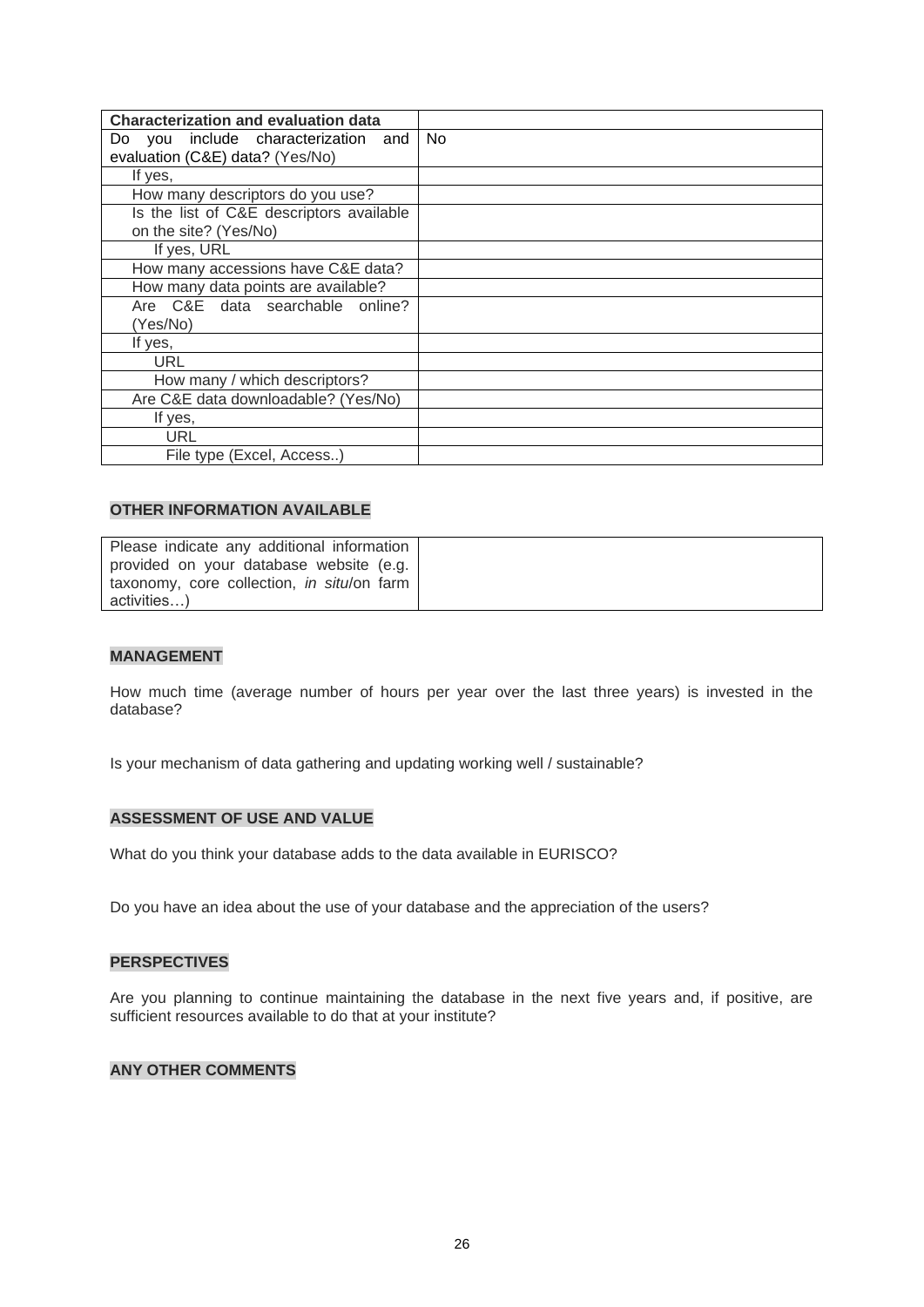# **[Cucurbits](http://www.comav.upv.es/index.php?option=com_wrapper&view=wrapper&Itemid=281&lang=en)**

## **IDENTIFICATION**

| Name of the database               | <b>ECPGR Cucurbits Database</b>                |
|------------------------------------|------------------------------------------------|
| Homepage (URL)                     | http://www.comav.upv.es/index.php?option=com_w |
|                                    | rapper&view=wrapper&Itemid=281⟨=en             |
| Date of creation                   | 2001                                           |
| Database managers                  | María José Díez Niclós and José Miguel Blanca  |
| Email address of database managers | mdiezni@btc.upv.es                             |
|                                    | jblanca@btc.upv.es                             |
| Hosting institute                  | COMAV, Valencia, Spain                         |

| Current number of accessions (December 2013)                       | 27 485                                                                             |
|--------------------------------------------------------------------|------------------------------------------------------------------------------------|
| Date of last update                                                | May 2013                                                                           |
| Estimated average age of the records in years                      | 1                                                                                  |
| (how long ago last updated on average)                             |                                                                                    |
|                                                                    |                                                                                    |
| <b>Contributors</b>                                                |                                                                                    |
| Number of contributors                                             | 42 European institutes                                                             |
| Is the list of contributors available online?                      | Yes                                                                                |
| (Yes/No)                                                           |                                                                                    |
| If yes, URL                                                        | homepage <b>Contributors</b>                                                       |
|                                                                    | http://158.42.125.239/contributors.html                                            |
|                                                                    |                                                                                    |
| <b>Geographical coverage</b>                                       |                                                                                    |
| Are the accessions only from Europe (+ECPGR                        | Yes                                                                                |
| countries)? (Yes/No)<br>If no, how many accessions from outside of |                                                                                    |
| Europe?                                                            | (There are approximately 15 000 accessions<br>originally collected outside Europe) |
|                                                                    |                                                                                    |
| Passport data                                                      |                                                                                    |
| Is a Multi-crop Passport Descriptor List used?                     | Yes                                                                                |
| (Yes/No)                                                           |                                                                                    |
| If yes, which version (V1, 2001 / V2, 2012)                        | $\overline{\mathsf{V1}}$                                                           |
| Are other passport descriptors used? (Yes/No)                      | No                                                                                 |
| If yes, which?                                                     |                                                                                    |
| Is the list of passport descriptors available on                   | Yes                                                                                |
| the site? (Yes/No)                                                 |                                                                                    |
| If yes, URL                                                        | homepage Database description                                                      |
|                                                                    | http://158.42.125.239/databasedescription.html                                     |
| Are passport data searchable online? (Yes/No)                      | Yes                                                                                |
| If yes,                                                            |                                                                                    |
| <b>URL</b>                                                         | homepage Passport Data                                                             |
|                                                                    | http://158.42.125.239/eccudb index.asp                                             |
| How many / which descriptors?                                      | 27 (all except Remarks)                                                            |
| Are passport data downloadable? (Yes/No)                           | Yes                                                                                |
| If yes,                                                            |                                                                                    |
| <b>URL</b>                                                         | homepage Off-line - download                                                       |
|                                                                    | 158.42.125.239/eccudb zipped.zip                                                   |
| File type (Excel, Access)                                          | Access                                                                             |
|                                                                    |                                                                                    |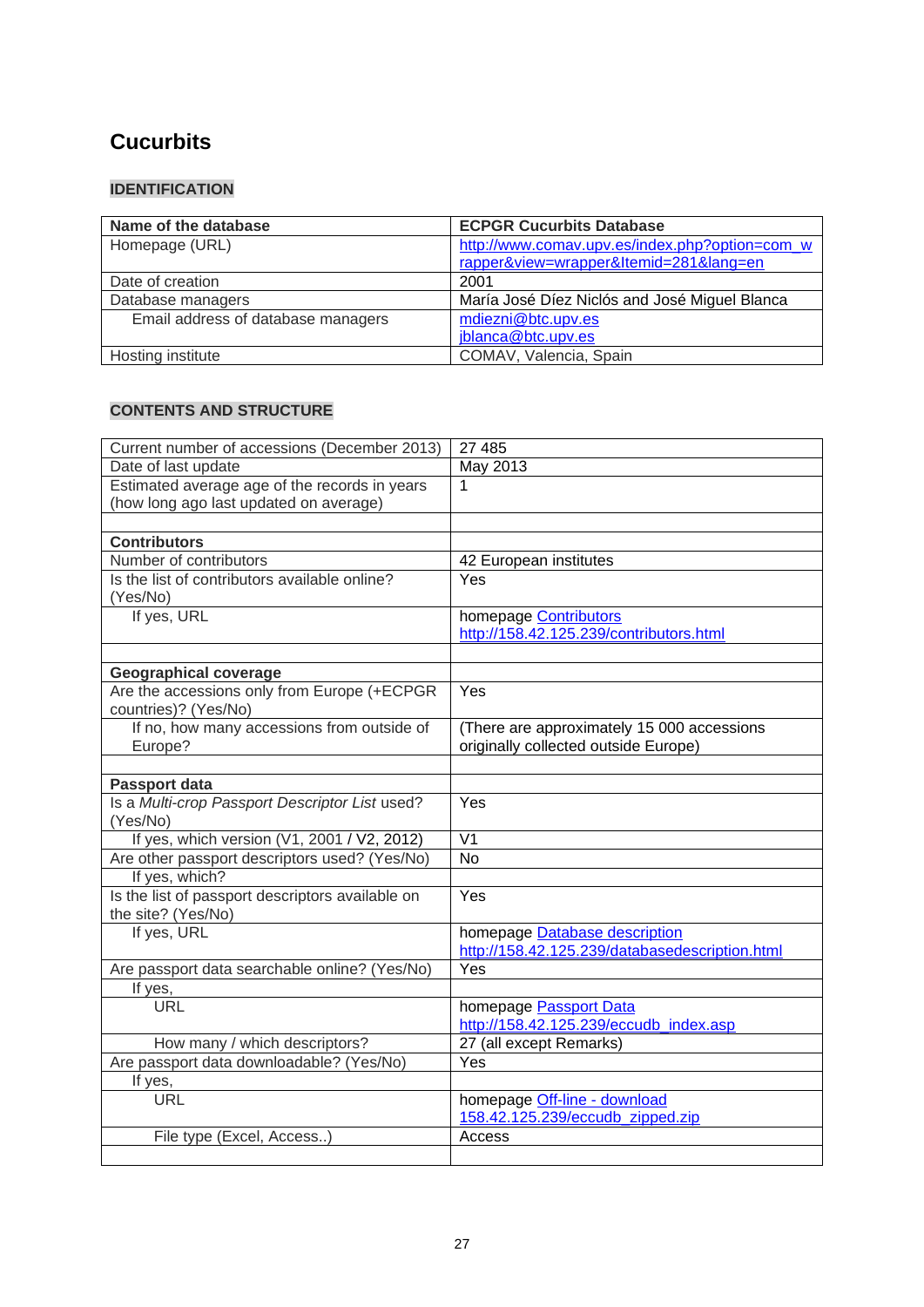| <b>Characterization and evaluation data</b>                       |                                                                                                                                                                                                                                                                                                                                                                                                                                                                                                                                                                                       |
|-------------------------------------------------------------------|---------------------------------------------------------------------------------------------------------------------------------------------------------------------------------------------------------------------------------------------------------------------------------------------------------------------------------------------------------------------------------------------------------------------------------------------------------------------------------------------------------------------------------------------------------------------------------------|
| Do you include characterization and evaluation                    | Yes (Citrullus lanatus and Cucumis sativus)                                                                                                                                                                                                                                                                                                                                                                                                                                                                                                                                           |
| (C&E) data? (Yes/No)                                              |                                                                                                                                                                                                                                                                                                                                                                                                                                                                                                                                                                                       |
| If yes,                                                           |                                                                                                                                                                                                                                                                                                                                                                                                                                                                                                                                                                                       |
| How many descriptors do you use?                                  | Citrullus lanatus: 10                                                                                                                                                                                                                                                                                                                                                                                                                                                                                                                                                                 |
|                                                                   | Cucumis sativus: 9                                                                                                                                                                                                                                                                                                                                                                                                                                                                                                                                                                    |
| Is the list of C&E descriptors available on the<br>site? (Yes/No) | No. But when the users do a search, a "legend"<br>appears at the end of the page, showing the<br>descriptors and their meanings. A descriptor list will<br>be added soon as a pdf file.                                                                                                                                                                                                                                                                                                                                                                                               |
| If yes, URL                                                       |                                                                                                                                                                                                                                                                                                                                                                                                                                                                                                                                                                                       |
| How many accessions have C&E data?                                | Citrullus lanatus: 126<br>Cucumis sativus: 776                                                                                                                                                                                                                                                                                                                                                                                                                                                                                                                                        |
| How many data points are available?                               |                                                                                                                                                                                                                                                                                                                                                                                                                                                                                                                                                                                       |
| Are C&E data searchable online? (Yes/No)                          | Yes (Citrullus lanatus and Cucumis sativus)                                                                                                                                                                                                                                                                                                                                                                                                                                                                                                                                           |
| If yes,                                                           |                                                                                                                                                                                                                                                                                                                                                                                                                                                                                                                                                                                       |
| <b>URL</b>                                                        | homepage<br><b>Citrullus lanatus Characterization Data</b><br>http://158.42.125.239/caracterizacioncitrullus/chara<br>cterization filters.asp<br><b>Cucumis sativus Characterization Data</b><br>http://158.42.125.239/caracterizacionsativus/chara<br>cterization filters sativus.asp                                                                                                                                                                                                                                                                                                |
| How many / which descriptors?                                     | Citrullus lanatus: 10<br>Plant growth habit, Leaf blade: degree of<br>secondary lobing, Hermaphroditic flowers, Fruit<br>shape, Predominant (or ground) fruit skin colour,<br>Secondary fruit skin colour pattern, Fruit skin stripe<br>colour, Flesh colour, Distribution of grooves, Fruit<br>bitterness<br>Cucumis sativus: 9<br>Plant growth habit, Limb size, Leaf colour Intensity,<br>Predominant peduncle shape, Spine colour,<br>Predominant skin colour at commercial maturity,<br>Predominant skin colour at physiological maturity,<br>Parthenocarpy, Reproductive system |
| Are C&E data downloadable? (Yes/No)                               | Yes                                                                                                                                                                                                                                                                                                                                                                                                                                                                                                                                                                                   |
| If yes,                                                           |                                                                                                                                                                                                                                                                                                                                                                                                                                                                                                                                                                                       |
| <b>URL</b>                                                        | Citrullus lanatus<br>http://158.42.125.239/caracterizacioncitrullus/eccud<br>bcharcit.mdb (main table is "CITRULLUSCHAR2"<br>table)<br>Cucumis sativus                                                                                                                                                                                                                                                                                                                                                                                                                                |
|                                                                   | http://158.42.125.239/caracterizacionsativus/chars<br>ativus.mdb (main table is "Tabla1")                                                                                                                                                                                                                                                                                                                                                                                                                                                                                             |
| File type (Excel, Access)                                         | Access                                                                                                                                                                                                                                                                                                                                                                                                                                                                                                                                                                                |

| Please indicate any additional information | Cucurbita pepo core collection (Belonging to |
|--------------------------------------------|----------------------------------------------|
| provided on your database website (e.g.    | ESP026 collection) Corecollection.pdf        |
| taxonomy, core collection, in situ/on farm | <b>On-line Taxonomy</b>                      |
| activities)                                | In situ Onfarm activities (Spain, The        |
|                                            | Netherlands, Germany)                        |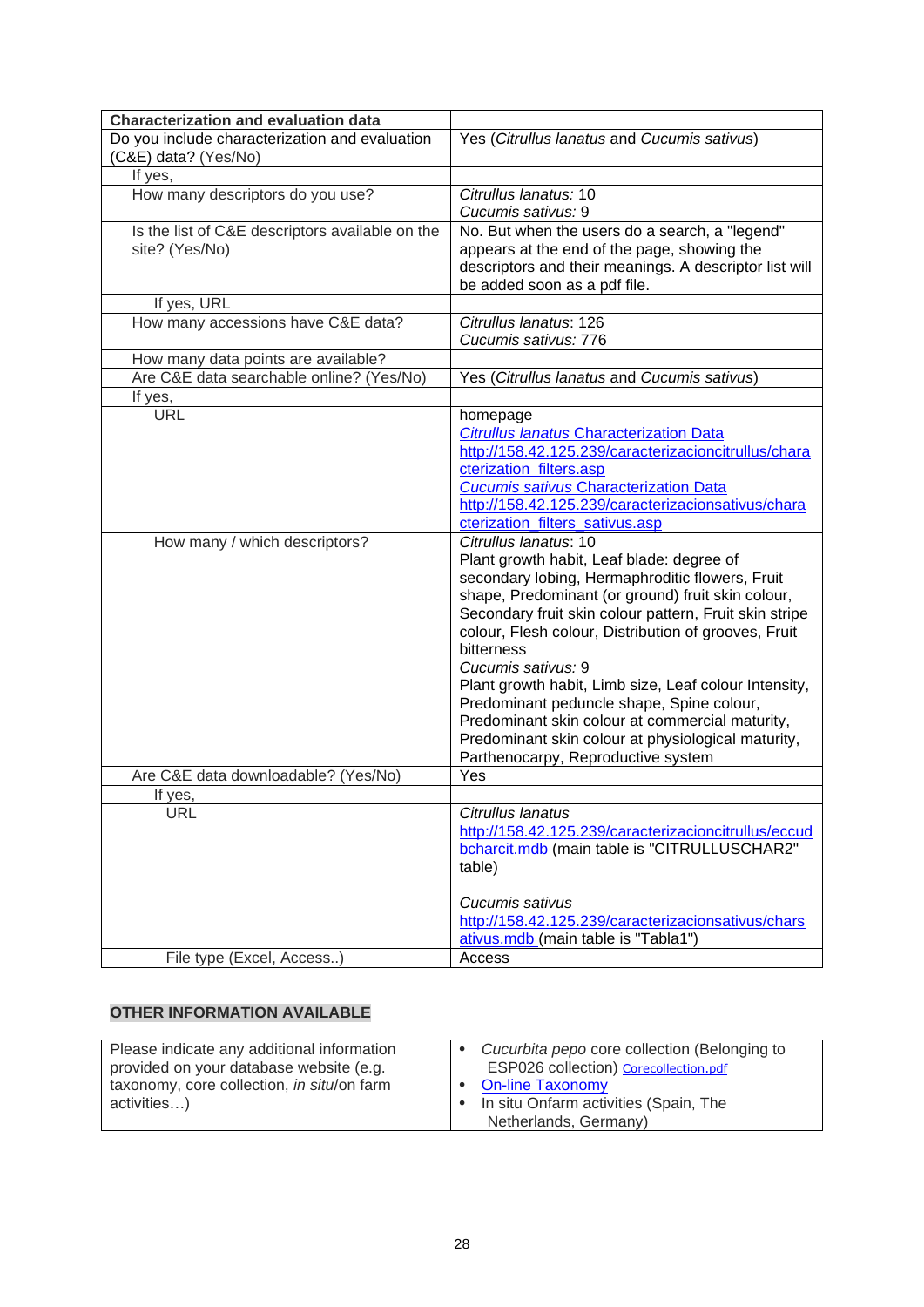#### **MANAGEMENT**

How much time (average number of hours per year over the last three years) is invested in the database?

*The database has been continuously revised and compared with EURISCO, with several contributors' databases and with online contributors' websites in order to have a more complete dataset. Approximately 480 hours have been invested in these tasks over the last three years.*

Is your mechanism of data gathering and updating working well / sustainable?

*Yes, we think it's working well.*

#### **ASSESSMENT OF USE AND VALUE**

What do you think your database adds to the data available in EURISCO?

*At the moment, the Cucurbits database is more complete not only in terms of Characterization Data, but also in terms of Passport Data. The main reason is the continuous work, based on making a comparison between EURISCO, European Central Cucurbits Database and On-line Genebank Resources. It's more dynamic but it requires more effort. I think the main goal of the European Central Crop Databases, in general, should focus on collecting characterization and evaluation data belonging to most species as well as other useful information for breeders and users. In my opinion, this task is unaffordable in terms of a centralized database like EURISCO, containing a huge quantity of datasets belonging to different crops. I think EURISCO should focus on passport data and the management of these data using new GPC technologies.*

Do you have an idea about the use of your database and the appreciation of the users?

*I have a visitor counter on our COMAV website, but it measures not only the European Databases Visitors, but also the COMAV website visitors in general. Now, the counter estimates that more than 245.000 people have visited our website during the last two years. I think it would be interesting to implement feedback mechanisms for gathering users' opinions and suggestions.*

## **PERSPECTIVES**

Are you planning to continue maintaining the database in the next five years and, if positive, are sufficient resources available to do that at your institute?

Yes, we plan to continue maintaining the database in the next five years. We will get sufficient *resources for these five years*

#### **ANY OTHER COMMENTS**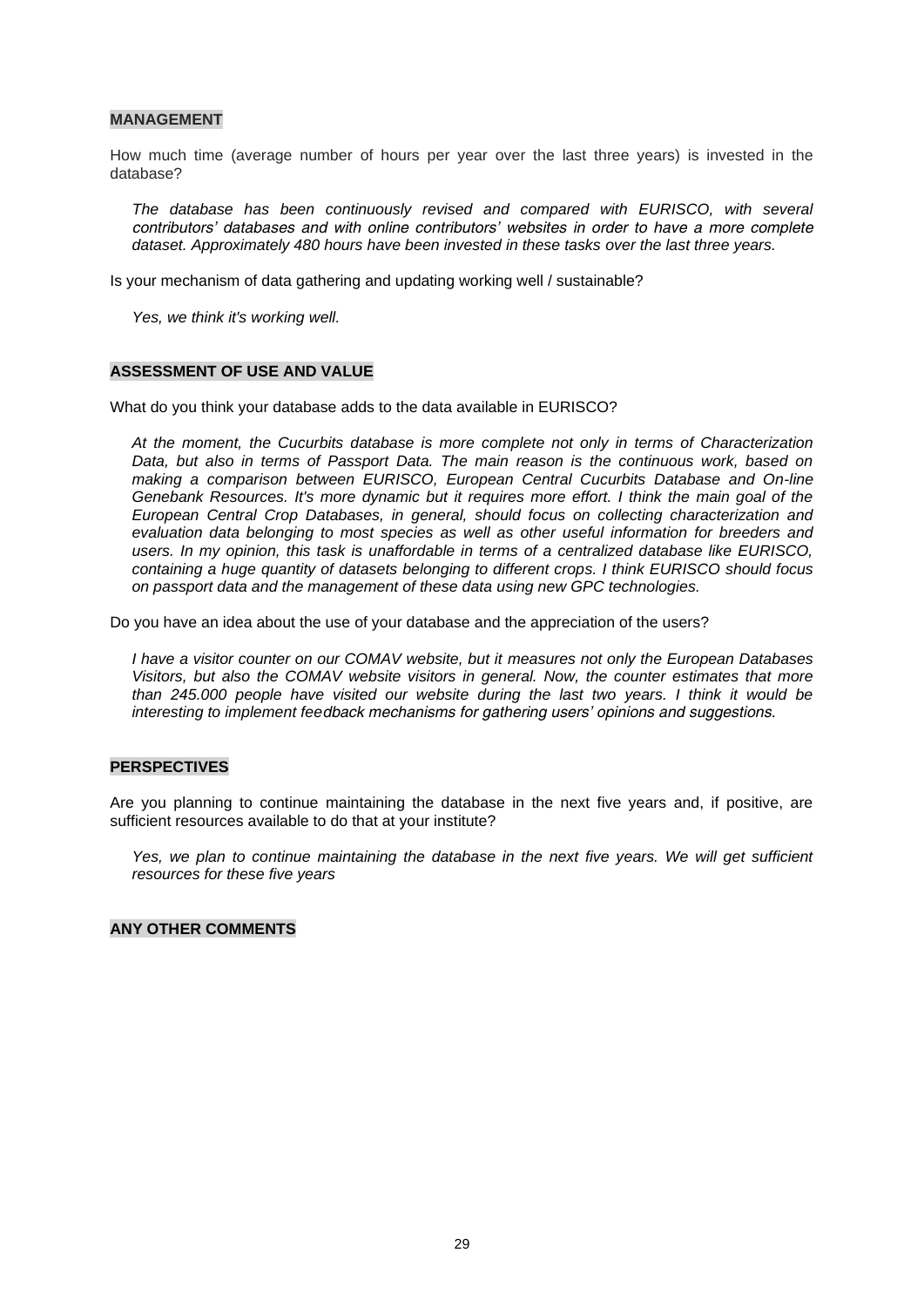## **Cultivated Potato**

## **IDENTIFICATION**

| Name of the database              | <b>European Cultivated Potato Database</b> |
|-----------------------------------|--------------------------------------------|
| Homepage (URL)                    | http://www.europotato.org/menu.php         |
| Date of creation                  | December 2006                              |
| Database manager                  | <b>Heather Campbell</b>                    |
| Email address of database manager | Heather.Campbell@sasa.gsi.gov.uk           |
| Hosting institute                 | SASA, Edinburgh, UK                        |

| Current number of accessions (December<br>2013)                                            | 5771                                                                                                                                                                                                                                                    |
|--------------------------------------------------------------------------------------------|---------------------------------------------------------------------------------------------------------------------------------------------------------------------------------------------------------------------------------------------------------|
| Date of last update                                                                        | October 2013                                                                                                                                                                                                                                            |
| Estimated average age of the records in<br>years (how long ago last updated on<br>average) | 7 years approximate (Some institutes have made no<br>update since launch of the new format of the database<br>(Dec 2006). Other institutes have updated some variety<br>information since early 2007 when passwords were first<br>sent to contributors) |
|                                                                                            |                                                                                                                                                                                                                                                         |
| <b>Contributors</b>                                                                        |                                                                                                                                                                                                                                                         |
| Number of contributors                                                                     | 20 institutes currently have passwords, there is<br>information from others on the site though, including<br>institutes that no longer exist/maintain varieties                                                                                         |
| Is the list of contributors available online?<br>(Yes/No)                                  | Yes (as an index)                                                                                                                                                                                                                                       |
| If yes, URL                                                                                | http://www.europotato.org/sourceindex.php                                                                                                                                                                                                               |
|                                                                                            |                                                                                                                                                                                                                                                         |
| <b>Geographical coverage</b>                                                               |                                                                                                                                                                                                                                                         |
| Are the accessions only from Europe<br>(+ECPGR countries)? (Yes/No)                        | $Yes *$                                                                                                                                                                                                                                                 |
| If no, how many accessions from<br>outside of Europe?                                      | * There are varieties such as US and Canadian varieties<br>that are maintained in collections of the contributors                                                                                                                                       |
|                                                                                            |                                                                                                                                                                                                                                                         |
| Passport data                                                                              |                                                                                                                                                                                                                                                         |
| Is a Multi-crop Passport Descriptor List<br>used? (Yes/No)                                 | <b>No</b>                                                                                                                                                                                                                                               |
| If yes, which version (V1, 2001 / V2,<br>2012)                                             |                                                                                                                                                                                                                                                         |
| Are other passport descriptors used?<br>(Yes/No)                                           | Yes                                                                                                                                                                                                                                                     |
| If yes, which?                                                                             | Listed on the site (Reports \Data dictionary)                                                                                                                                                                                                           |
| Is the list of passport descriptors available<br>on the site? (Yes/No)                     | Yes (included in Reports \Data dictionary)                                                                                                                                                                                                              |
| If yes, URL                                                                                | Homepage                                                                                                                                                                                                                                                |
| Are passport data searchable online?<br>(Yes/No)                                           | Yes                                                                                                                                                                                                                                                     |
| If yes,                                                                                    |                                                                                                                                                                                                                                                         |
| <b>URL</b>                                                                                 | advanced search http://www.europotato.org/search.php                                                                                                                                                                                                    |
| How many / which descriptors?                                                              | $\overline{7}$                                                                                                                                                                                                                                          |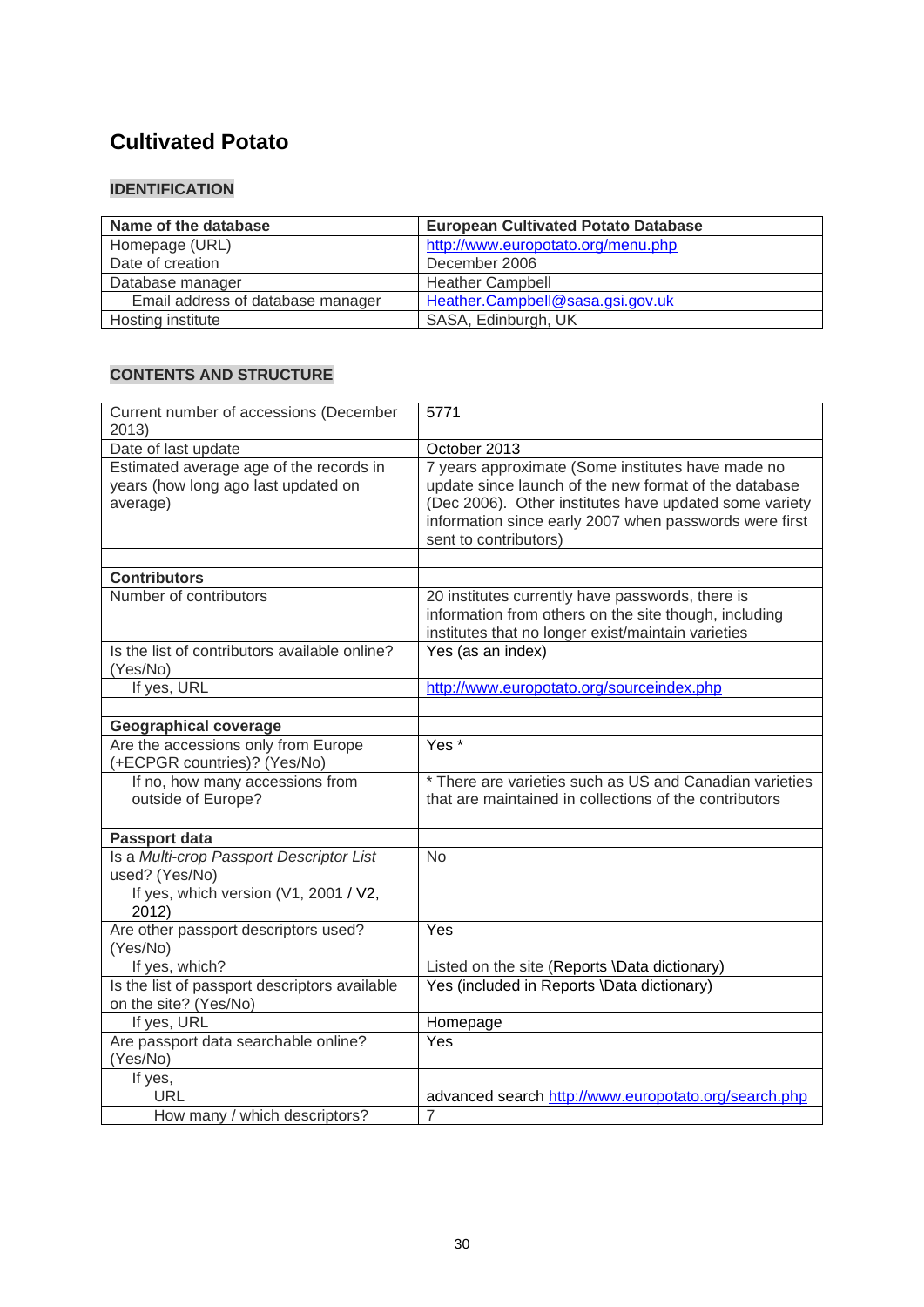| Are passport data downloadable? (Yes/No)    | No to general users, contributors can download the data<br>for each character using the "export data" function |
|---------------------------------------------|----------------------------------------------------------------------------------------------------------------|
| If yes,                                     |                                                                                                                |
| <b>URL</b>                                  |                                                                                                                |
| File type (Excel, Access)                   | <b>Excel CSV</b>                                                                                               |
|                                             |                                                                                                                |
| <b>Characterization and evaluation data</b> |                                                                                                                |
| Do you include characterization and         | Yes                                                                                                            |
| evaluation (C&E) data? (Yes/No)             |                                                                                                                |
| If yes,                                     |                                                                                                                |
| How many descriptors do you use?            | 87                                                                                                             |
| Is the list of C&E descriptors available    | Yes (included in Reports \Data dictionary)                                                                     |
| on the site? (Yes/No)                       |                                                                                                                |
| If yes, URL                                 | Homepage                                                                                                       |
| How many accessions have C&E data?          | 4302 (1269 only have administrative data, many are                                                             |
|                                             | breeding lines)                                                                                                |
| How many data points are available?         |                                                                                                                |
| Are C&E data searchable online?             | Yes                                                                                                            |
| (Yes/No)                                    |                                                                                                                |
| If yes,                                     |                                                                                                                |
| URL                                         | advanced search http://www.europotato.org/search.php                                                           |
| How many / which descriptors?               | 87 descriptors (see above)                                                                                     |
| Are C&E data downloadable? (Yes/No)         | No to general users, contributors can download the data                                                        |
|                                             | for each character using the "export data" function                                                            |
| If yes,                                     |                                                                                                                |
| URL                                         |                                                                                                                |
| File type (Excel, Access)                   | <b>Excel CSV</b>                                                                                               |

| Please indicate any additional information<br>provided on your database website (e.g.<br>taxonomy, core collection, in situ/on farm | $\bullet$ | quick search (variety name) and advanced search<br>facility (e.g. colour of tuber, specific disease<br>resistance level)                                                                                                                                                    |
|-------------------------------------------------------------------------------------------------------------------------------------|-----------|-----------------------------------------------------------------------------------------------------------------------------------------------------------------------------------------------------------------------------------------------------------------------------|
| activities)                                                                                                                         |           | http://www.europotato.org/quick search.php<br>Indexes (varieties, characters, countries, breeders,<br>contributors, images)<br>Reports (core collections, synonyms, multiple<br>accessions, timelines, participants, data dictionary)<br>Feedback page for specific queries |

## **MANAGEMENT**

How much time (average number of hours per year over the last three years) is invested in the database?

*Less than would be expected due to staffing levels within the team at SASA – approximately 40 hours*

Is your mechanism of data gathering and updating working well / sustainable?

*Each institute is responsible for updating or adding information for their institute. SASA (as manager of the database) can review the updates before final publication. Any updates to varieties that differ from previous entries to the site for that variety are highlighted by the site and the contributor can be contacted to query the update. An example of this would be if three institutes recorded a red tuber colour and a new update was added for the variety listing it as a blue tuber.*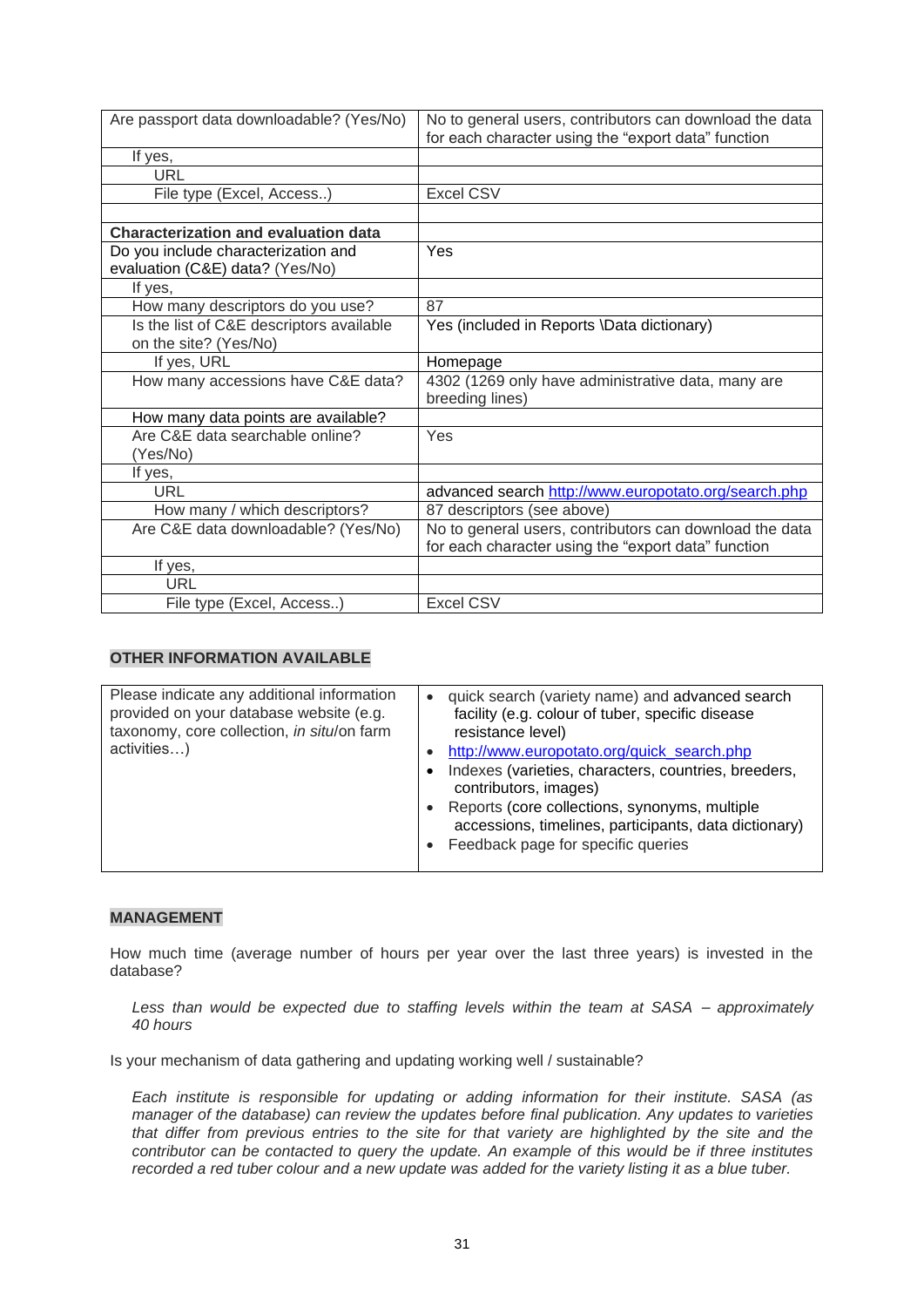#### **ASSESSMENT OF USE AND VALUE**

What do you think your database adds to the data available in EURISCO?

*There are many users of the ECPD site from a number of countries, however for those familiar with EURISCO it could alert them to information on potato varieties that they may not know was available.*

Do you have an idea about the use of your database and the appreciation of the users?

*Site is used by a wide range of users from those looking for information on heritage varieties, hobby gardeners searching for varieties to grow in their garden/allotment, and breeders searching for where specific varieties are maintained so they can obtain them for their work.*

#### **PERSPECTIVES**

Are you planning to continue maintaining the database in the next five years and, if positive, are sufficient resources available to do that at your institute?

*Yes, staffing levels are resolved at present so there is more time available for updating varieties we maintain at SASA. Having corresponded with other contributors previously they mainly have the same issues when it comes to updating/adding data – i.e. lack of time/staff availability.*

#### **ANY OTHER COMMENTS**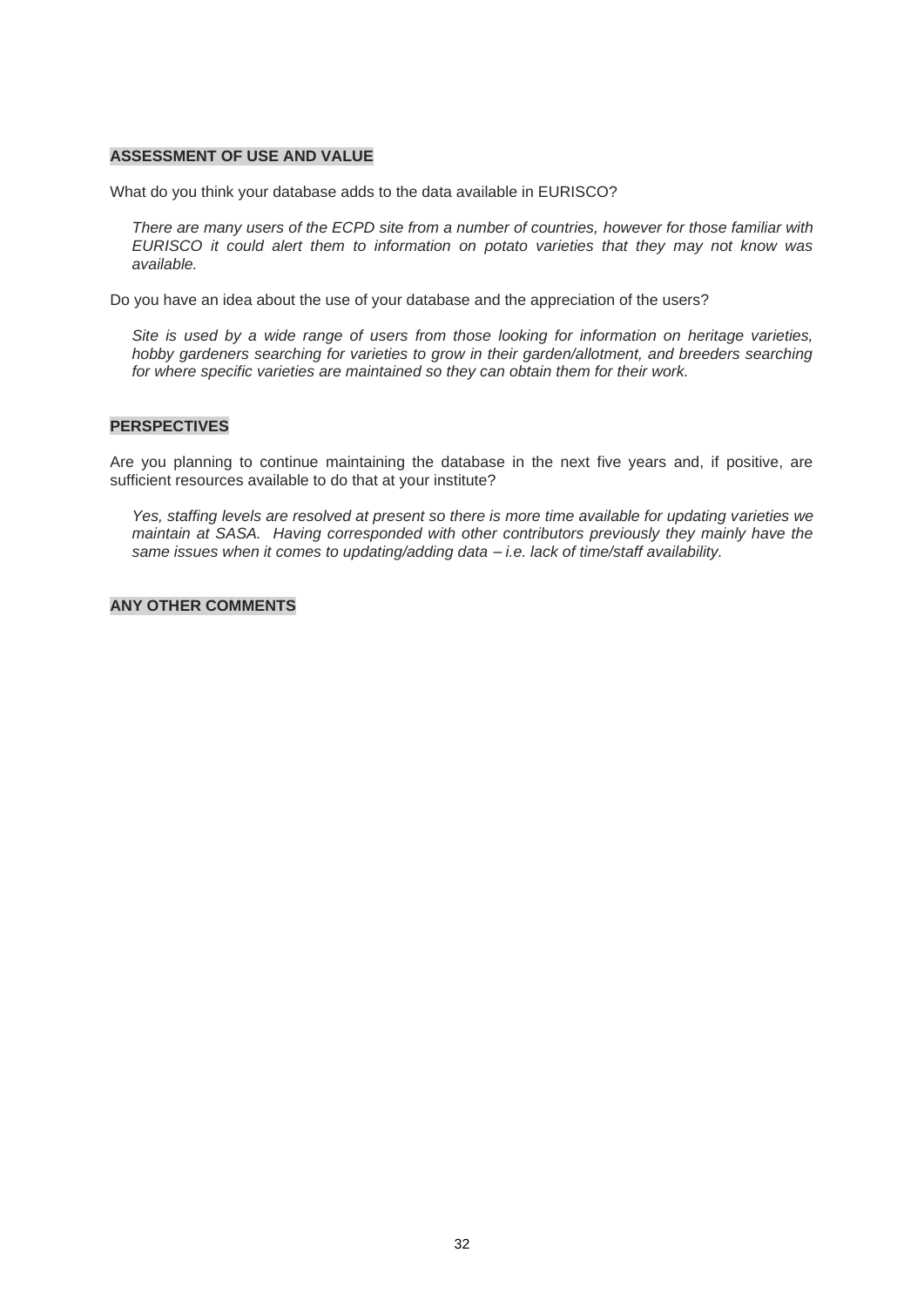# **Dactylis**

## **IDENTIFICATION**

| Name of the database              | European Dactylis Database                           |
|-----------------------------------|------------------------------------------------------|
| Homepage (URL)                    | https://www.google.com/fusiontables/DataSource?docid |
|                                   | =14k3aRANVFuDN7 PFjNLDICvYXgVO5SxKe1p0NR8            |
|                                   | $\#rows$ rows: $id=1$                                |
|                                   | (Google Fusion Table)                                |
| Date of creation                  | 1995                                                 |
| Database manager                  | Bartosz Tomaszewski                                  |
| Email address of database manager | bartosz tomaszewski@op.pl                            |
| Hosting institute                 | Botanical Garden of IHAR, Poland                     |

| Current number of accessions (December<br>2013)           | 12 2 62                             |
|-----------------------------------------------------------|-------------------------------------|
| Date of last update                                       | 2013                                |
| Estimated average age of the records in                   | 26                                  |
| years (how long ago last updated on                       |                                     |
| average)                                                  |                                     |
|                                                           |                                     |
| <b>Contributors</b>                                       |                                     |
| Number of contributors                                    | 23                                  |
| Is the list of contributors available online?             | <b>No</b>                           |
| (Yes/No)                                                  |                                     |
| If yes, URL                                               |                                     |
|                                                           |                                     |
| <b>Geographical coverage</b>                              |                                     |
| Are the accessions only from Europe                       | Yes                                 |
| (+ECPGR countries)? (Yes/No)                              |                                     |
| If no, how many accessions from                           |                                     |
| outside of Europe?                                        |                                     |
|                                                           |                                     |
| Passport data<br>Is a Multi-crop Passport Descriptor List | Yes                                 |
| used? (Yes/No)                                            |                                     |
| If yes, which version (V1, 2001 / V2,                     | $\overline{V}$                      |
| 2012)                                                     |                                     |
| Are other passport descriptors used?                      | Yes                                 |
| (Yes/No)                                                  |                                     |
| If yes, which?                                            | Specific forage descriptors         |
| Is the list of passport descriptors available             | $\overline{No}$                     |
| on the site? (Yes/No)                                     |                                     |
| If yes, URL                                               |                                     |
| Are passport data searchable online?                      | Yes                                 |
| (Yes/No)                                                  |                                     |
| If yes,                                                   |                                     |
| <b>URL</b>                                                | Homepage - setting filters          |
| How many / which descriptors?                             | Multi-crop Passport Descriptor List |
| Are passport data downloadable? (Yes/No)                  | Yes                                 |
| If yes,                                                   |                                     |
| <b>URL</b>                                                | Homepage (File\Download)            |
| File type (Excel, Access)                                 | <b>CSV</b>                          |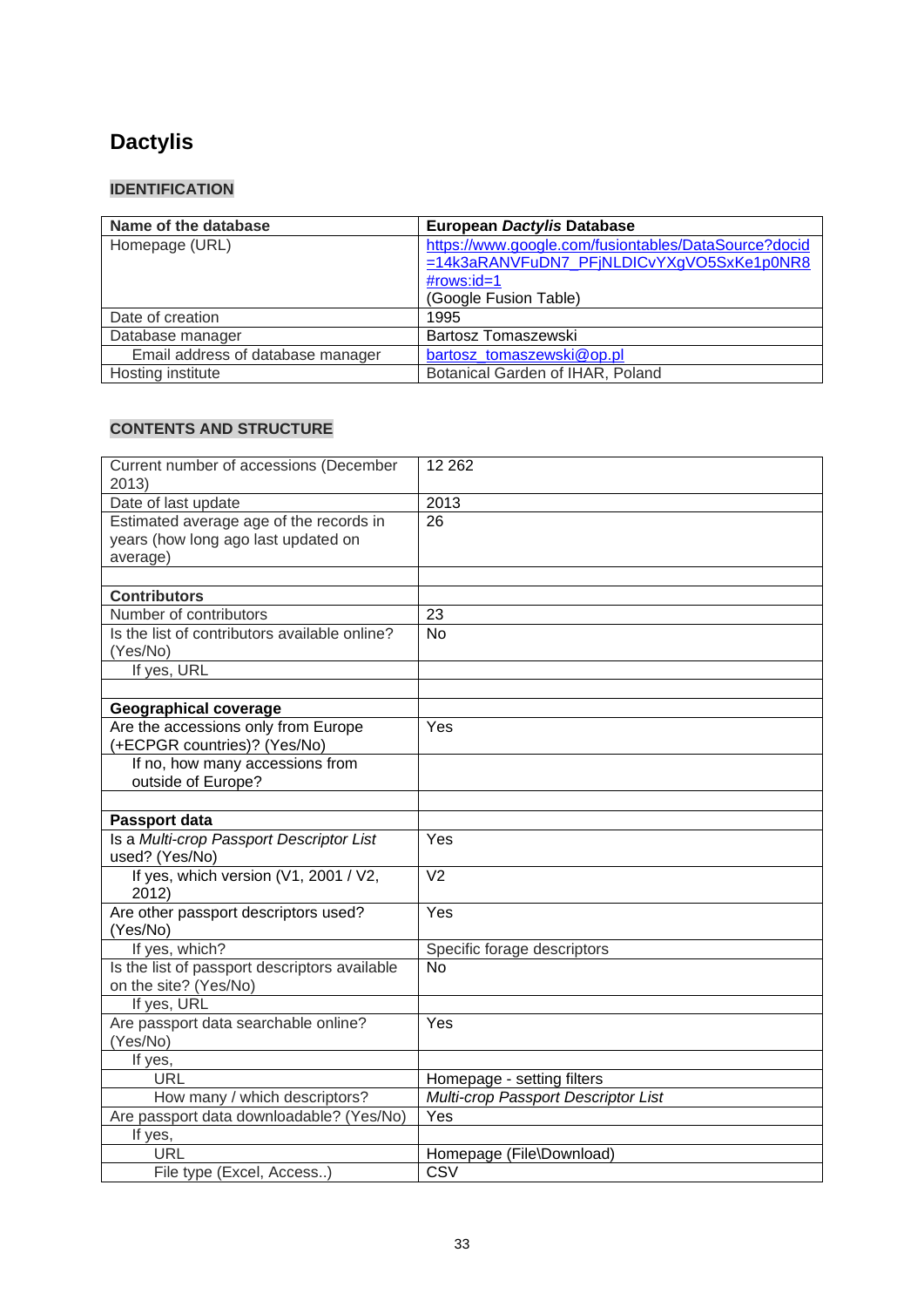| <b>Characterization and evaluation data</b> |                |
|---------------------------------------------|----------------|
| Do you include characterization and         | N <sub>o</sub> |
| evaluation (C&E) data? (Yes/No)             |                |
| If yes,                                     |                |
| How many descriptors do you use?            |                |
| Is the list of C&E descriptors available    |                |
| on the site? (Yes/No)                       |                |
| If yes, URL                                 |                |
| How many accessions have C&E data?          |                |
| How many data points are available?         |                |
| Are C&E data searchable online?             |                |
| (Yes/No)                                    |                |
| If yes,                                     |                |
| URL                                         |                |
| How many / which descriptors?               |                |
| Are C&E data downloadable? (Yes/No)         |                |
| If yes,                                     |                |
| URL                                         |                |
| File type (Excel, Access)                   |                |

| Please indicate any additional information |  |
|--------------------------------------------|--|
| provided on your database website (e.g.    |  |
| taxonomy, core collection, in situ/on farm |  |
| activities)                                |  |

#### **MANAGEMENT**

How much time (average number of hours per year over the last three years) is invested in the database?

*About 125 hours.*

Is your mechanism of data gathering and updating working well / sustainable?

*My mechanism of data gathering and updating is working well.* 

#### **ASSESSMENT OF USE AND VALUE**

What do you think your database adds to the data available in EURISCO?

*European Dactylis Database is the key tool for the management of collection and helpful in promoting the utilization of genetic resources and the regional coordination of conservation activities.* 

Do you have an idea about the use of your database and the appreciation of the users?

*European Databases are a rich source of knowledge about plant genetic resources gathered there. Many of them could potentially be initial materials for breeding new varieties.*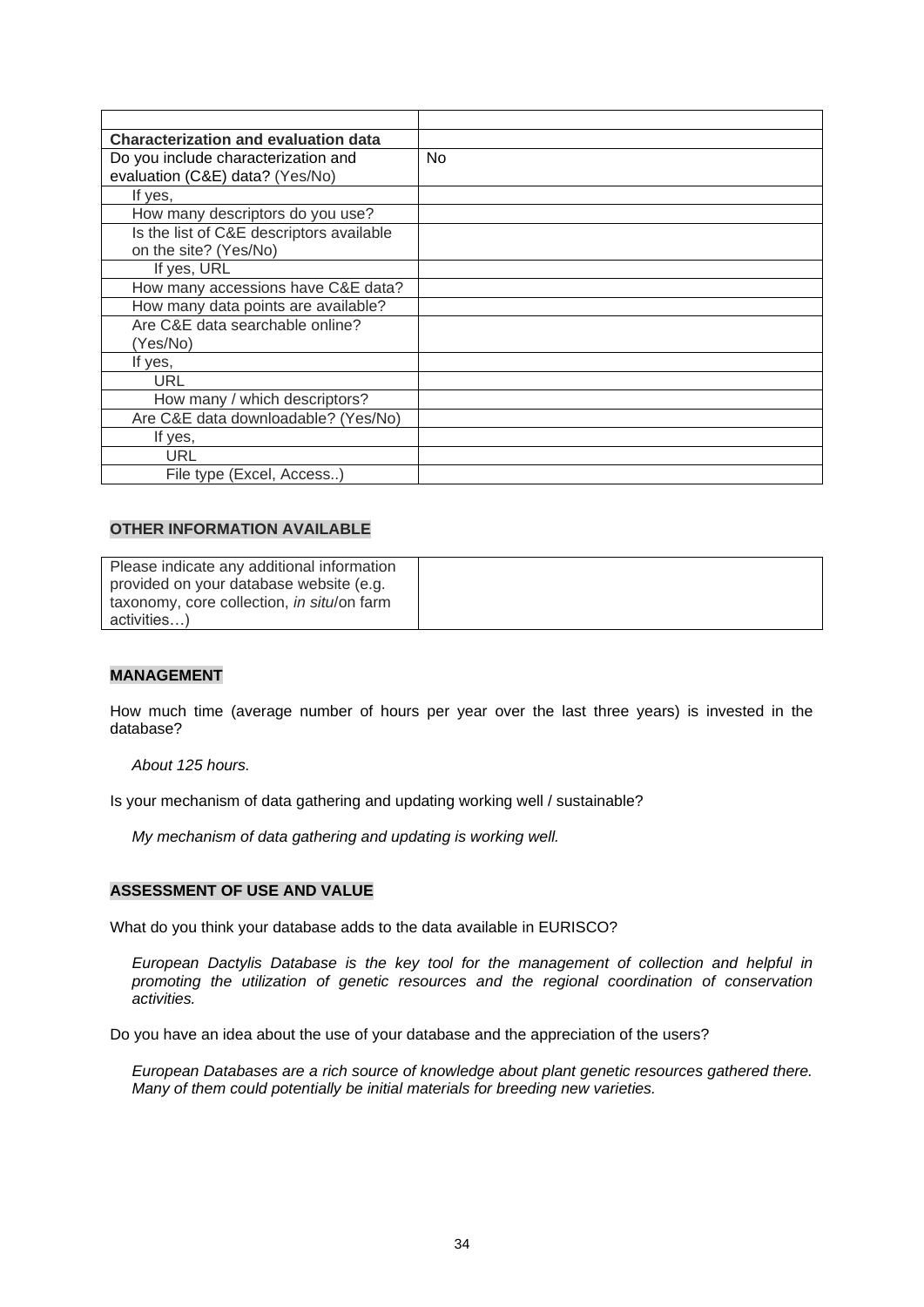#### **PERSPECTIVES**

Are you planning to continue maintaining the database in the next five years and, if positive, are sufficient resources available to do that at your institute?

*Botanical Garden of National Centre of Plant Genetic Resources is planning to continue maintaining the database in the next five years.*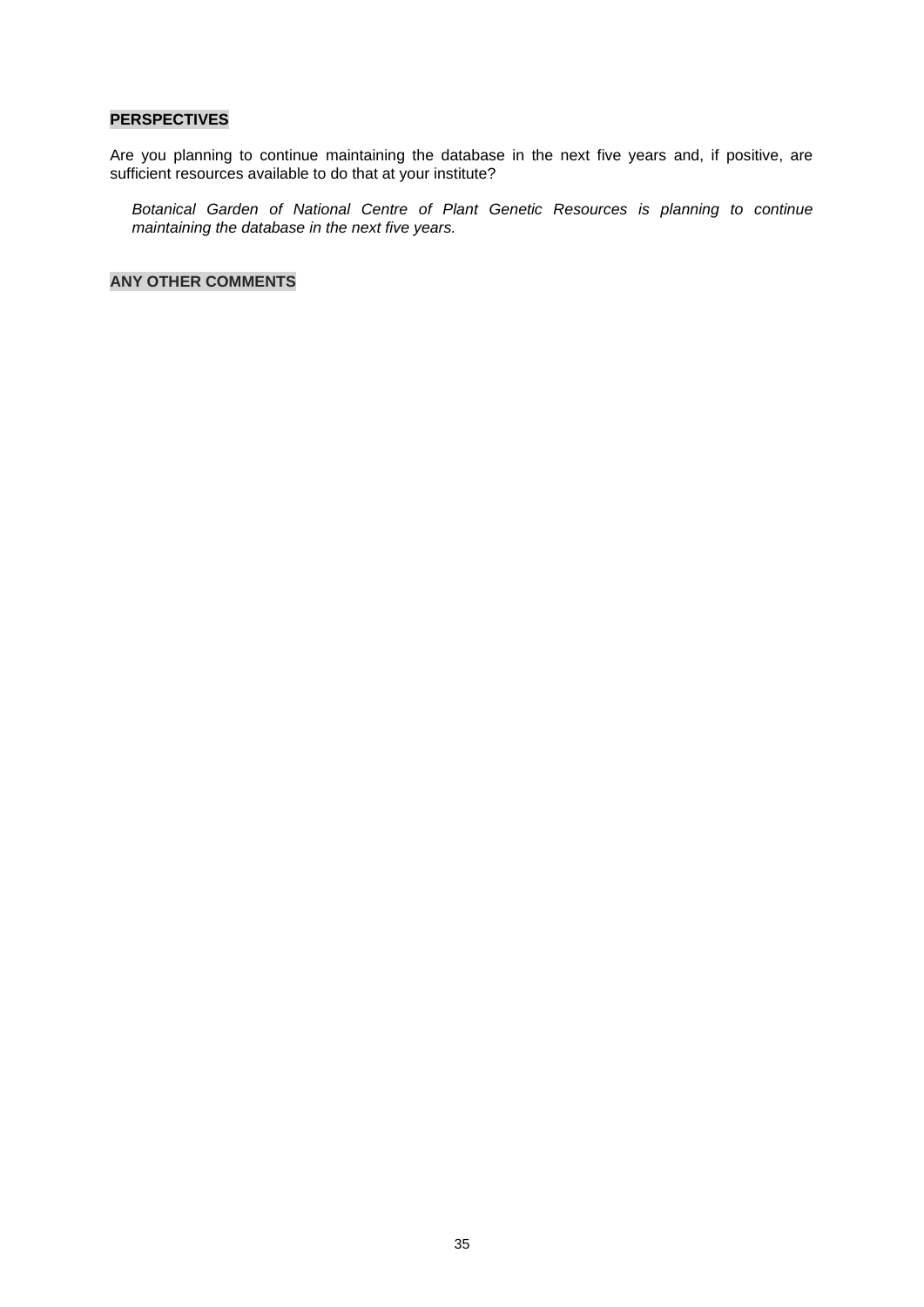# **Eggplant**

## **IDENTIFICATION**

| Name of the database              | <b>ECPGR Eggplant Database</b>                                                                             |
|-----------------------------------|------------------------------------------------------------------------------------------------------------|
| Homepage (URL)                    | http://www.ecpgr.cgiar.org/germplasm_databases/list_of<br>germplasm databases/crop databases/crop database |
|                                   | windows/eggplant.html                                                                                      |
| Date of creation                  | 2001                                                                                                       |
| Database manager                  | Gerard van der Weerden                                                                                     |
| Email address of database manager | G.vanderWeerden@science.ru.nl                                                                              |
| Hosting institute                 | Experimental Garden and Genebank, Radboud                                                                  |
|                                   | University Nijmegen, The Netherlands                                                                       |

| Current number of accessions (December<br>2013)                                            | 5986                                                          |
|--------------------------------------------------------------------------------------------|---------------------------------------------------------------|
| Date of last update                                                                        | 2012                                                          |
| Estimated average age of the records in<br>years (how long ago last updated on<br>average) | 3-4 years                                                     |
|                                                                                            |                                                               |
| <b>Contributors</b><br>Number of contributors                                              | 25                                                            |
| Is the list of contributors available online?                                              |                                                               |
| (Yes/No)                                                                                   | Yes                                                           |
| If yes, URL                                                                                | http://www.ru.nl/bgard/about solanaceae/ecpgr solanac<br>eae/ |
|                                                                                            |                                                               |
| <b>Geographical coverage</b>                                                               |                                                               |
| Are the accessions only from Europe<br>(+ECPGR countries)? (Yes/No)                        | Yes                                                           |
| If no, how many accessions from<br>outside of Europe?                                      |                                                               |
|                                                                                            |                                                               |
| Passport data                                                                              |                                                               |
| Is a Multi-crop Passport Descriptor List<br>used? (Yes/No)                                 | Yes                                                           |
| If yes, which version (V1, 2001 / V2,<br>2012                                              | V2, 2012                                                      |
| Are other passport descriptors used?<br>(Yes/No)                                           | Yes                                                           |
| If yes, which?                                                                             | <b>EURISCO</b> descriptors                                    |
|                                                                                            | <b>EGGNET</b> descriptors                                     |
| Is the list of passport descriptors available<br>on the site? (Yes/No)                     | Yes                                                           |
| If yes, URL                                                                                | http://www.ru.nl/bgard/about solanaceae/ecpgr solanac         |
|                                                                                            | eae/                                                          |
| Are passport data searchable online?<br>(Yes/No)                                           | Yes (limited number)                                          |
| If yes,                                                                                    |                                                               |
| <b>URL</b>                                                                                 | http://www.bgard.science.ru.nl/zapp/eggsearch/index/se        |
|                                                                                            | arch/                                                         |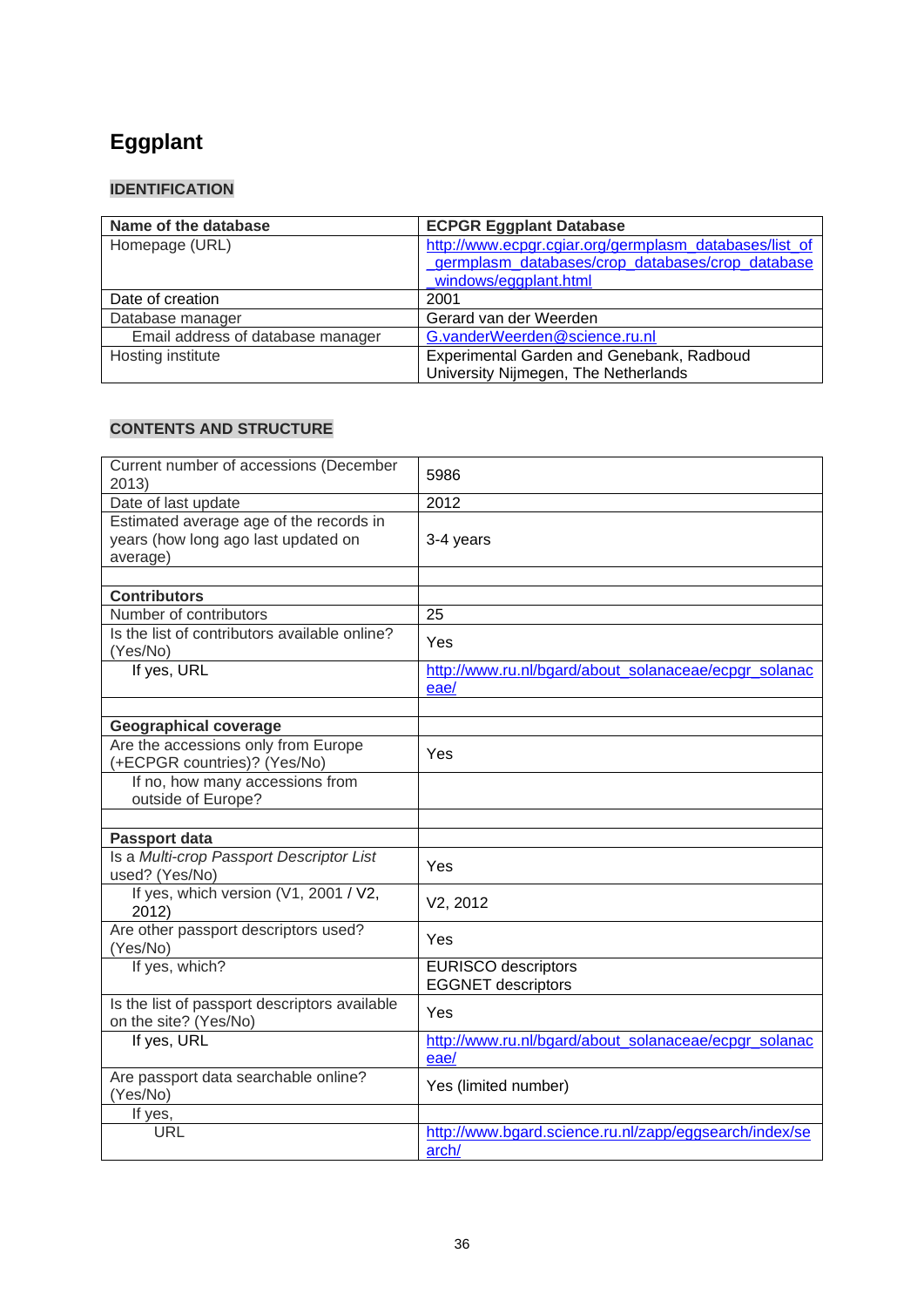| How many / which descriptors?                                          | 9<br>(Accession) number, Accession name, Received as,<br>Genus, Subgenus, Species, Section, Institute code,                                                                                                                                                                          |
|------------------------------------------------------------------------|--------------------------------------------------------------------------------------------------------------------------------------------------------------------------------------------------------------------------------------------------------------------------------------|
|                                                                        | Country of origin                                                                                                                                                                                                                                                                    |
| Are passport data downloadable? (Yes/No)                               | No (printable per accession)                                                                                                                                                                                                                                                         |
| If yes,                                                                |                                                                                                                                                                                                                                                                                      |
| <b>URL</b>                                                             |                                                                                                                                                                                                                                                                                      |
| File type (Excel, Access)                                              |                                                                                                                                                                                                                                                                                      |
|                                                                        |                                                                                                                                                                                                                                                                                      |
| <b>Characterization and evaluation data</b>                            |                                                                                                                                                                                                                                                                                      |
| Do you include characterization and<br>evaluation (C&E) data? (Yes/No) | Yes                                                                                                                                                                                                                                                                                  |
| If yes,                                                                |                                                                                                                                                                                                                                                                                      |
| How many descriptors do you use?                                       | 10 minimum descriptors plus 34 additional ones                                                                                                                                                                                                                                       |
| Is the list of C&E descriptors available<br>on the site? (Yes/No)      | Yes as PDF file                                                                                                                                                                                                                                                                      |
| If yes, URL                                                            | http://www.ru.nl/bgard/about solanaceae/ecpgr solanac<br>eae/                                                                                                                                                                                                                        |
| How many accessions have C&E data?                                     | 768 with characterization data and 287 with evaluation<br>data                                                                                                                                                                                                                       |
| How many data points are available?                                    | 5986 (accessions) 80 data points per accession                                                                                                                                                                                                                                       |
| Are C&E data searchable online?<br>(Yes/No)                            | Yes                                                                                                                                                                                                                                                                                  |
| If yes,                                                                |                                                                                                                                                                                                                                                                                      |
| <b>URL</b>                                                             | http://www.bgard.science.ru.nl/zapp/eggsearch/index/se<br>arch/                                                                                                                                                                                                                      |
| How many / which descriptors?                                          | 10 minimum descriptors (Plant growth habit, Number of<br>leaves prickles, Fruit length, Fruit diameter, Fruit<br>predominant colour, Fruit additional colour, Fruit colour<br>distribution, Fruit flesh colour, Fruit calyx prickles, Fruit<br>anthocyanins colour underneath calyx) |
|                                                                        | Evaluation data as PDF files. PDF not searchable                                                                                                                                                                                                                                     |
| Are C&E data downloadable? (Yes/No)                                    | No (data printable per accession)                                                                                                                                                                                                                                                    |
| If yes,<br>URL                                                         |                                                                                                                                                                                                                                                                                      |
|                                                                        |                                                                                                                                                                                                                                                                                      |
| File type (Excel, Access)                                              |                                                                                                                                                                                                                                                                                      |

| Please indicate any additional information $\bullet$ Pictures                                                                                     |                                           |
|---------------------------------------------------------------------------------------------------------------------------------------------------|-------------------------------------------|
| provided on your database website (e.g.   • Link to Solanaceae literature database<br>taxonomy, core collection, in situ/on farm  <br>activities) | (www.solanaceae.nl)                       |
|                                                                                                                                                   | • Link to other relevant Solanaceae sites |

#### **MANAGEMENT**

How much time (average number of hours per year over the last three years) is invested in the database?

*60-80 hours* 

Is your mechanism of data gathering and updating working well / sustainable?

*Yes*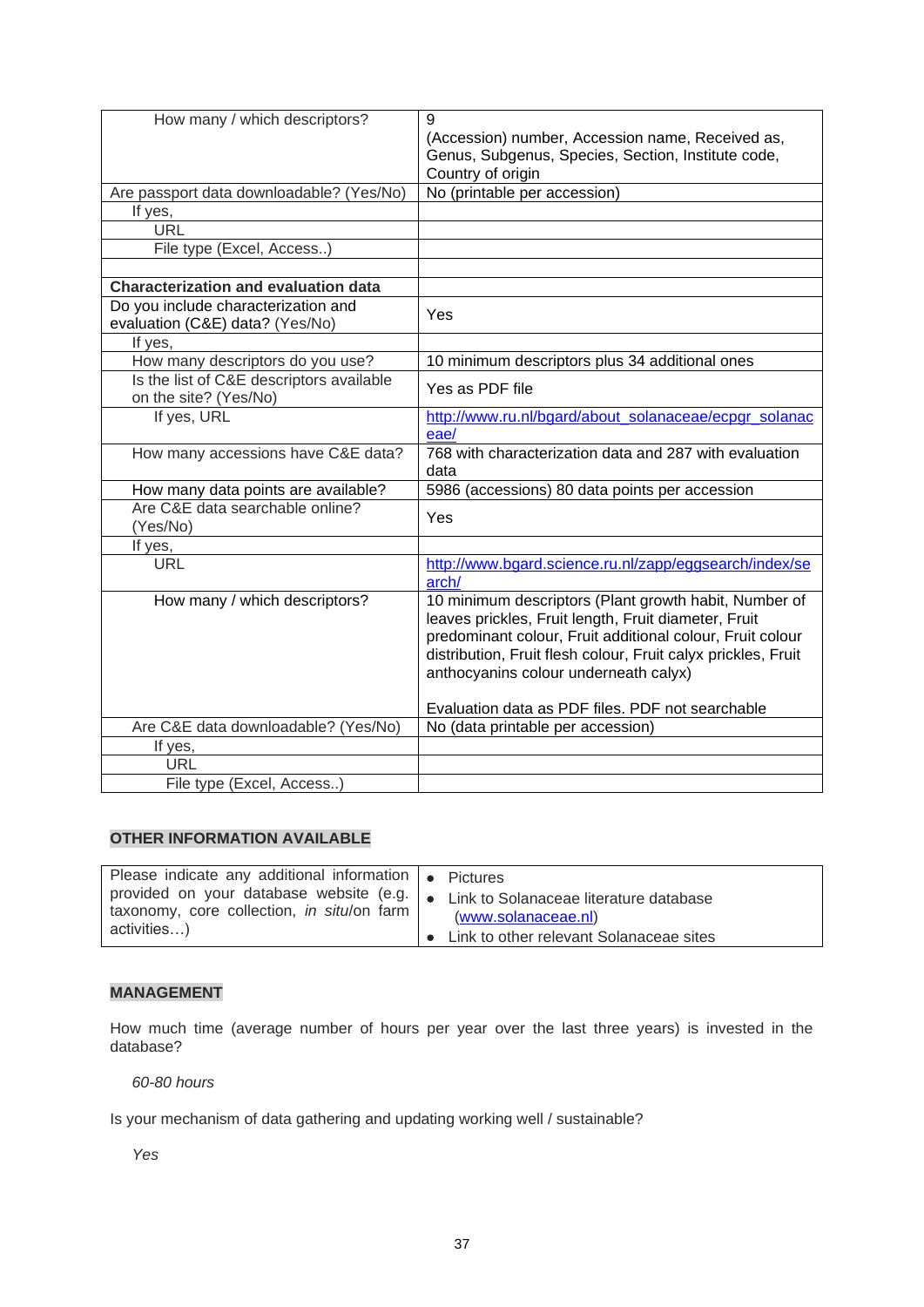#### **ASSESSMENT OF USE AND VALUE**

What do you think your database adds to the data available in EURISCO?

*Not that much, there is a lot of overlap. Maybe with adding some extra fields in EURISCO all relevant information can be uploaded to EURISCO.*

Do you have an idea about the use of your database and the appreciation of the users?

*I think the use will be very low because users directly contact the holder or institute to see what they can get. I never got some information whether or not the database is appreciated by the user.*

#### **PERSPECTIVES**

Are you planning to continue maintaining the database in the next five years and, if positive, are sufficient resources available to do that at your institute?

*In a few years I will retire. At that time the board of our institute has to decide about my succession and the future of our Solanaceae collection. I expect there will be by one way or another a continuation of the current activities.*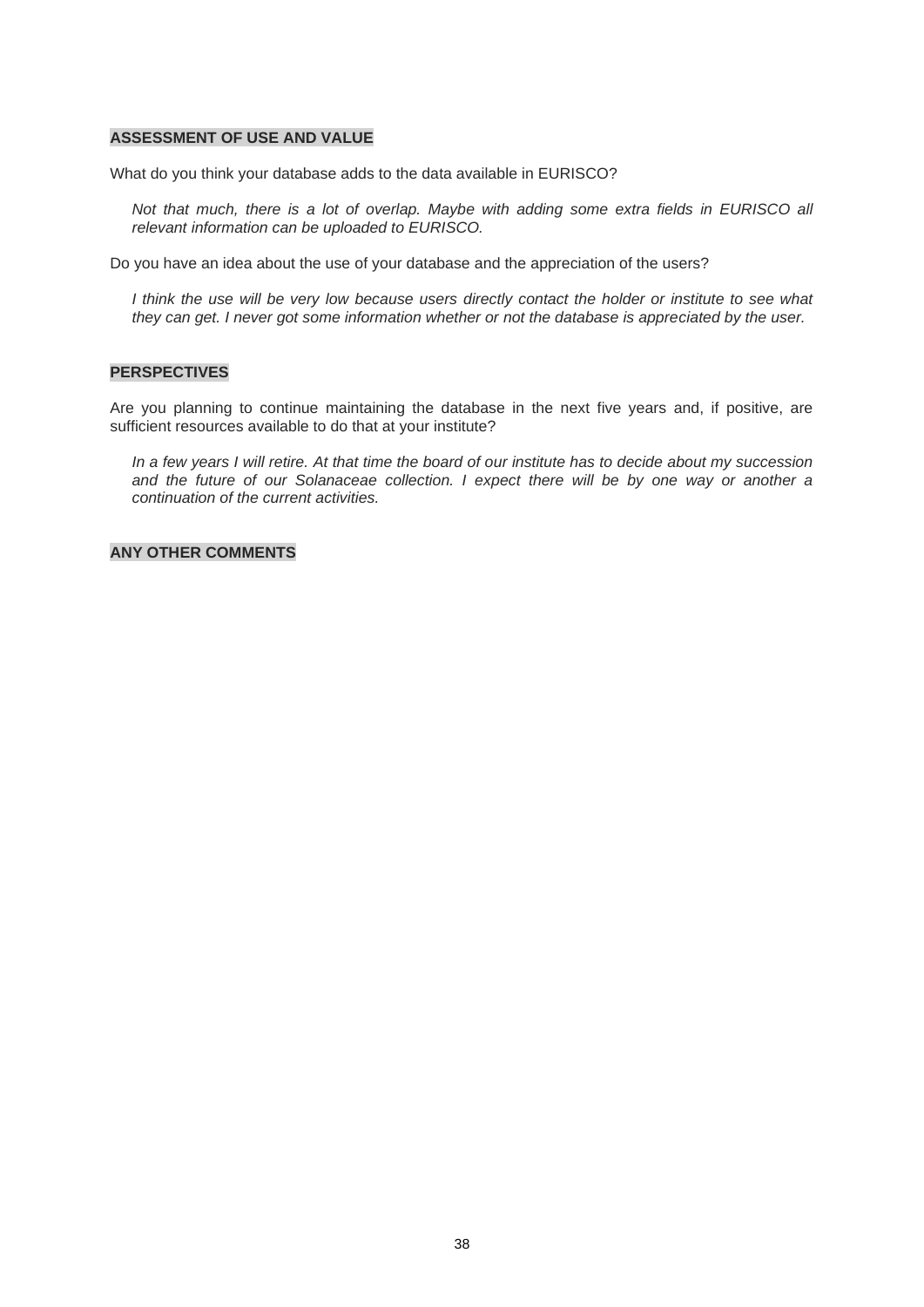## **Festuca**

## **IDENTIFICATION**

| Name of the database              | European Festuca Database                            |
|-----------------------------------|------------------------------------------------------|
| Homepage (URL)                    | https://www.google.com/fusiontables/DataSource?docid |
|                                   | =1Lcsf7_nAJbViL14dnp1PR4Eu9mY8EMmoC1n1kZY#           |
|                                   | chartnew:id=10                                       |
|                                   | (Google Fusion Table)                                |
| Date of creation                  | 1995                                                 |
| Database manager                  | Bartosz Tomaszewski                                  |
| Email address of database manager | bartosz tomaszewski@op.pl                            |
| Hosting institute                 | Botanical Garden of IHAR, Poland                     |

| Current number of accessions (December<br>2013)                                            | 13721                               |
|--------------------------------------------------------------------------------------------|-------------------------------------|
| Date of last update                                                                        | 2013                                |
| Estimated average age of the records in<br>years (how long ago last updated on<br>average) | $\overline{26}$                     |
|                                                                                            |                                     |
| <b>Contributors</b><br>Number of contributors                                              | 24                                  |
| Is the list of contributors available online?                                              | No                                  |
| (Yes/No)                                                                                   |                                     |
| If yes, URL                                                                                |                                     |
|                                                                                            |                                     |
| <b>Geographical coverage</b>                                                               |                                     |
| Are the accessions only from Europe<br>(+ECPGR countries)? (Yes/No)                        | Yes                                 |
| If no, how many accessions from<br>outside of Europe?                                      |                                     |
|                                                                                            |                                     |
| Passport data                                                                              |                                     |
| Is a Multi-crop Passport Descriptor List<br>used? (Yes/No)                                 | Yes                                 |
| If yes, which version (V1, 2001 / V2,<br>2012)                                             | $\overline{V}$                      |
| Are other passport descriptors used?<br>(Yes/No)                                           | $\overline{Y}$ es                   |
| If yes, which?                                                                             | Specific forage descriptors         |
| Is the list of passport descriptors available<br>on the site? (Yes/No)                     | $\overline{No}$                     |
| If yes, URL                                                                                |                                     |
| Are passport data searchable online?<br>(Yes/No)                                           | Yes                                 |
| If yes,                                                                                    |                                     |
| <b>URL</b>                                                                                 | Homepage - setting filters          |
| How many / which descriptors?                                                              | Multi-crop Passport Descriptor List |
| Are passport data downloadable (Yes/No)                                                    | Yes                                 |
| If yes,                                                                                    |                                     |
| <b>URL</b>                                                                                 | Homepage (File\Download)            |
| File type (Excel, Access)                                                                  | <b>CSV</b>                          |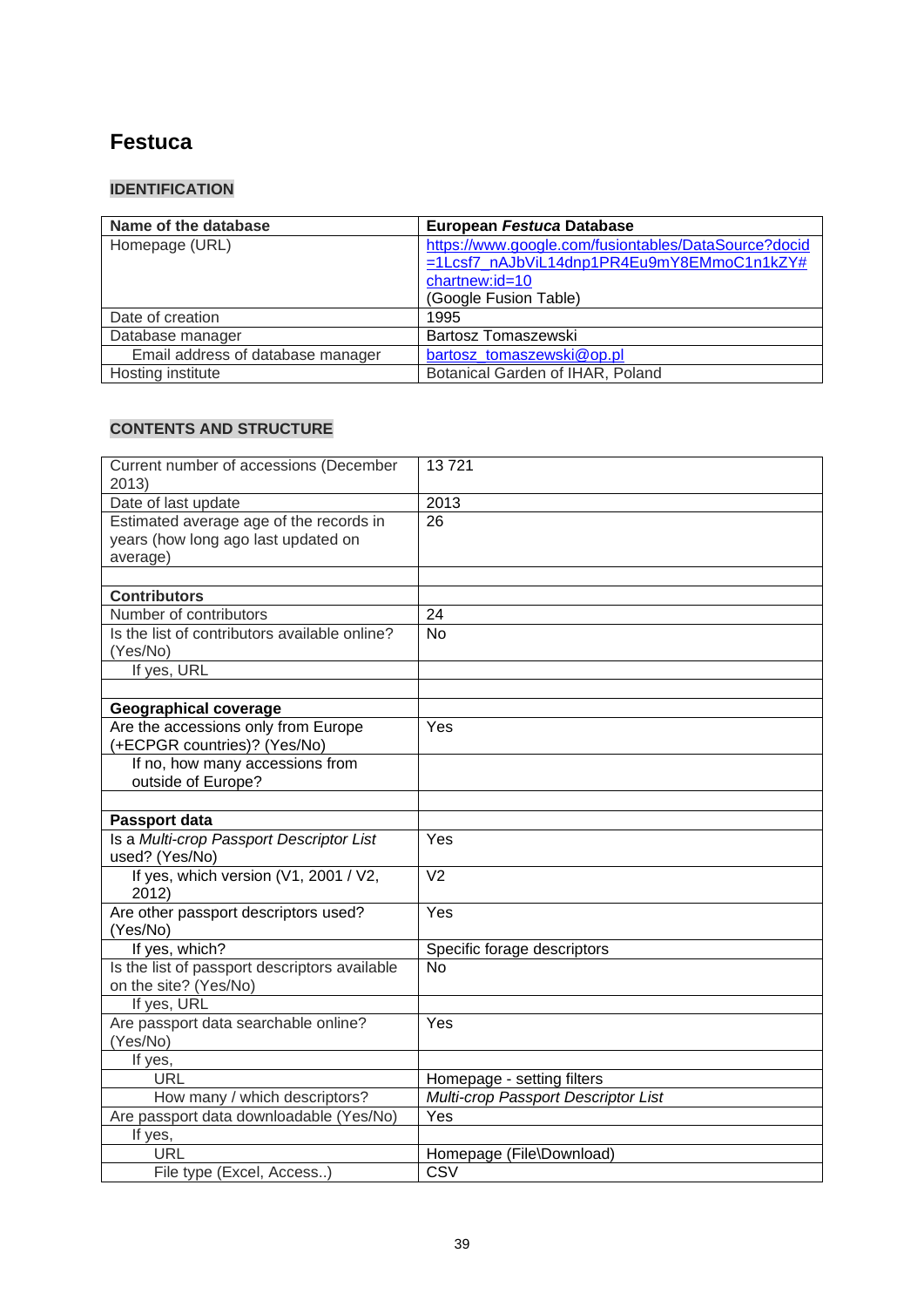| <b>Characterization and evaluation data</b> |     |
|---------------------------------------------|-----|
| Do you include characterization and         | No. |
| evaluation (C&E) data? (Yes/No)             |     |
| If yes,                                     |     |
| How many descriptors do you use?            |     |
| Is the list of C&E descriptors available    |     |
| on the site? (Yes/No)                       |     |
| If yes, URL                                 |     |
| How many accessions have C&E data?          |     |
| How many data points are available?         |     |
| Are C&E data searchable online?             |     |
| (Yes/No)                                    |     |
| If yes,                                     |     |
| URL                                         |     |
| How many / which descriptors?               |     |
| Are C&E data downloadable? (Yes/No)         |     |
| If yes,                                     |     |
| URL                                         |     |
| File type (Excel, Access)                   |     |

| Please indicate any additional information |  |
|--------------------------------------------|--|
| provided on your database website (e.g.    |  |
| taxonomy, core collection, in situ/on farm |  |
| activities)                                |  |

#### **MANAGEMENT**

How much time (average number of hours per year over the last three years) is invested in the database?

*About 130 hours.*

Is your mechanism of data gathering and updating working well / sustainable?

*My mechanism of data gathering and updating is working well.* 

#### **ASSESSMENT OF USE AND VALUE**

What do you think your database adds to the data available in EURISCO?

*European Festuca Database is the key tool for the management of collection and helpful in promoting the utilization of genetic resources and the regional coordination of conservation activities.* 

Do you have an idea about the use of your database and the appreciation of the users?

*European Databases are a rich source of knowledge about plant genetic resources gathered there. Many of them could potentially be initial materials for breeding new varieties.*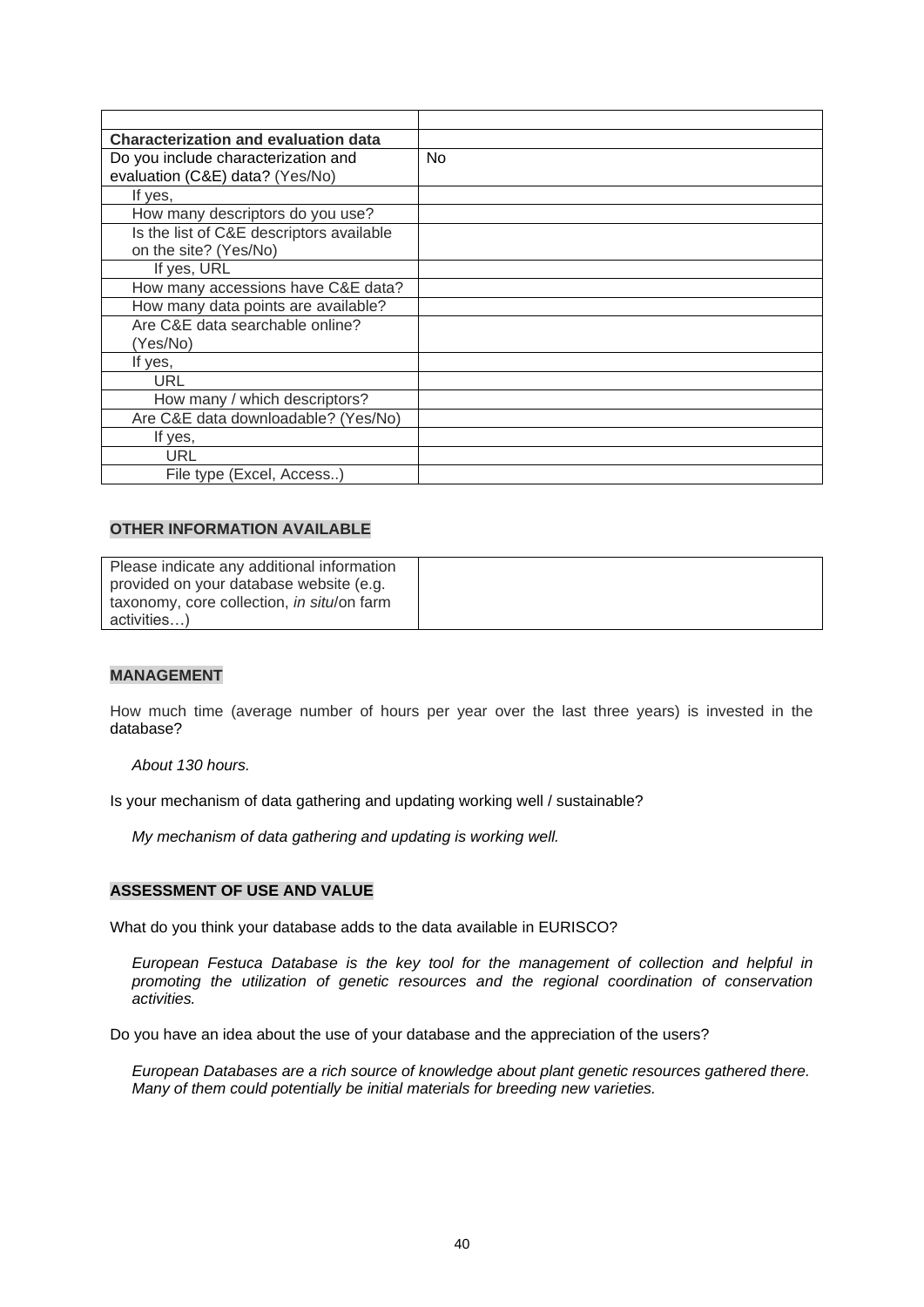#### **PERSPECTIVES**

Are you planning to continue maintaining the database in the next five years and, if positive, are sufficient resources available to do that at your institute?

*Botanical Garden of National Centre of Plant Genetic Resources is planning to continue maintaining the database in the next five years.*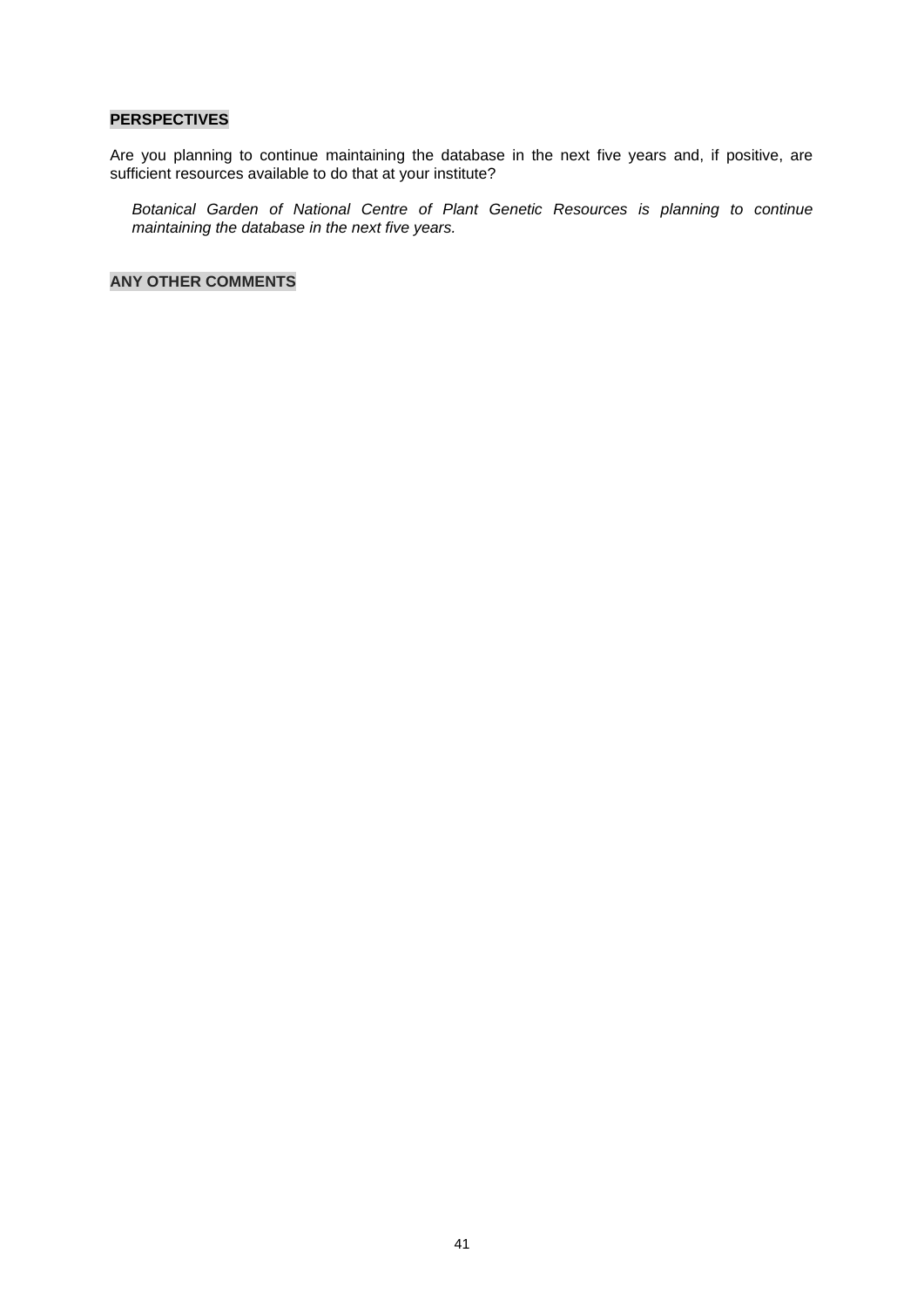## **Flax**

## **IDENTIFICATION**

| Name of the database              | <b>International Flax Database</b>                     |
|-----------------------------------|--------------------------------------------------------|
| Homepage (URL)                    | http://www.ecpgr.cgiar.org/germplasm_databases/list_of |
|                                   | germplasm databases/crop databases/crop database       |
|                                   | windows/flax.html                                      |
| Date of creation                  | 1994                                                   |
| Database manager                  | <b>Martin Pavelek</b>                                  |
| Email address of database manager | pavelek@agritec.cz                                     |
| Hosting institute                 | AGRITEC Ltd., Šumperk, Czech Republic                  |

| Current number of accessions (December                    | 11 141                                              |
|-----------------------------------------------------------|-----------------------------------------------------|
| 2013)                                                     |                                                     |
| Date of last update                                       | February 1, 2012                                    |
| Estimated average age of the records in                   | 8                                                   |
| years (how long ago last updated on                       | $(1385$ records $-20$ years                         |
| average)                                                  | 7000 records $-8$ years                             |
|                                                           | $2504$ records $-2$ years)                          |
|                                                           |                                                     |
| <b>Contributors</b>                                       |                                                     |
| Number of contributors                                    | 22 genebanks from 15 countries                      |
| Is the list of contributors available online?<br>(Yes/No) | Yes                                                 |
| If yes, URL                                               | Homepage (included in "Updated IFDB report 2012")   |
|                                                           |                                                     |
| <b>Geographical coverage</b>                              |                                                     |
| Are the accessions only from Europe                       | N <sub>o</sub>                                      |
| (+ECPGR countries)? (Yes/No)                              |                                                     |
| If no, how many accessions from                           | 369 (USA) (according to "Updated IFDB report 2012") |
| outside of Europe?                                        |                                                     |
|                                                           |                                                     |
| Passport data                                             |                                                     |
| Is a Multi-crop Passport Descriptor List                  | Yes                                                 |
| used? (Yes/No)                                            |                                                     |
| If yes, which version (V1, 2001 / V2,                     | V2 2012                                             |
| 2012)                                                     |                                                     |
| Are other passport descriptors used?                      | No                                                  |
| (Yes/No)                                                  |                                                     |
| If yes, which?                                            |                                                     |
| Is the list of passport descriptors available             | Yes                                                 |
| on the site? (Yes/No)                                     |                                                     |
| If yes, URL                                               | Homepage (included in "Updated IFDB report 2012")   |
| Are passport data searchable online?                      | <b>No</b>                                           |
| (Yes/No)                                                  |                                                     |
| If yes,                                                   |                                                     |
| <b>URL</b>                                                |                                                     |
| How many / which descriptors?                             |                                                     |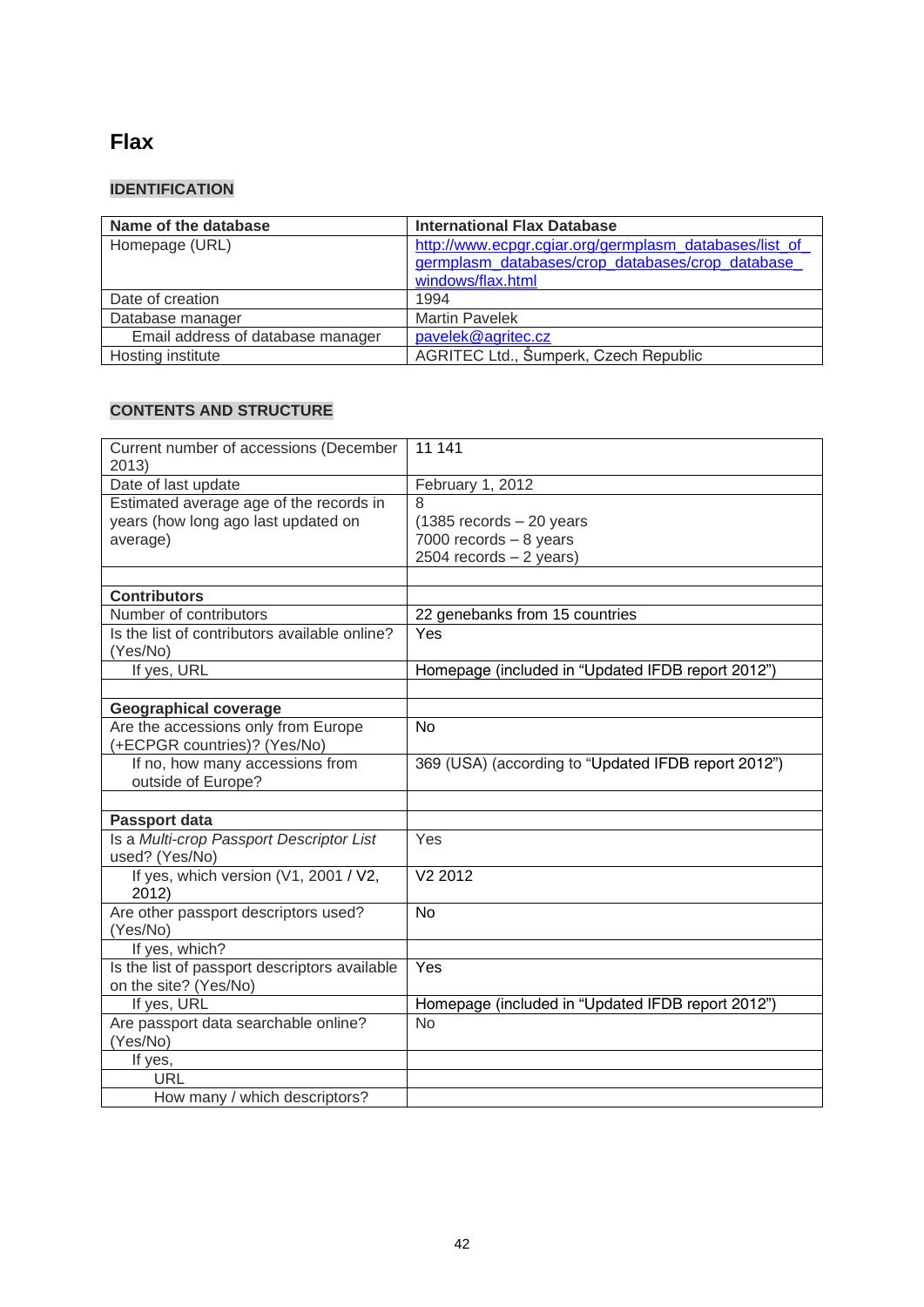| Are passport data downloadable?<br>(Yes/No) | Yes                                                           |
|---------------------------------------------|---------------------------------------------------------------|
| If yes,                                     |                                                               |
| <b>URL</b>                                  | Homepage                                                      |
| File type (Excel, Access)                   | Excel                                                         |
|                                             |                                                               |
| <b>Characterization and evaluation data</b> |                                                               |
| Do you include characterization and         | Yes                                                           |
| evaluation (C&E) data? (Yes/No)             |                                                               |
| If yes,                                     |                                                               |
| How many descriptors do you use?            | $\overline{7}$                                                |
|                                             | STEMLENGTH, COROLLASIZE, FLOWERSHAPE,                         |
|                                             | PETALCOLOR, ANTHERCOLOR, TSW, SEEDCOLOR                       |
| Is the list of C&E descriptors available    | Yes                                                           |
| on the site? (Yes/No)                       |                                                               |
| If yes, URL                                 | Homepage (included in "Updated IFDB report 2012")             |
| How many accessions have C&E                | Rough estimate: 1577 (5 collections: HUN 418, ITA 761,        |
| data?                                       | LVA 104, PRT 47, ROM 247)                                     |
| How many data points are available?         | 9366 (rough estimate as not all descriptors are filled in all |
|                                             | records)                                                      |
|                                             | $HUN - 6$ descriptors x 418 records = 2508 data points        |
|                                             | $ITA - 6$ descriptors x 761 records = 4566                    |
|                                             | $LVA - 7$ descriptors x 104 records = 728                     |
|                                             | $PRT - 7$ descriptors x 47 records = 329                      |
|                                             | $ROM - 5$ descriptors x 247 records = 1235                    |
| Are C&E data searchable online?             | No                                                            |
| (Yes/No)                                    |                                                               |
| If yes,                                     |                                                               |
| <b>URL</b>                                  |                                                               |
| How many / which descriptors?               |                                                               |
| Are C&E data downloadable?                  | Yes                                                           |
| (Yes/No)                                    |                                                               |
| If yes,                                     |                                                               |
| <b>URL</b>                                  | Homepage                                                      |
| File type (Excel, Access)                   | Excel                                                         |

| Please indicate any additional information |  |
|--------------------------------------------|--|
| provided on your database website (e.g.    |  |
| taxonomy, core collection, in situ/on farm |  |
| activities)                                |  |

#### **MANAGEMENT**

How much time (average number of hours per year over the last three years) is invested in the database?

*Approximately 176 hours per year*

Is your mechanism of data gathering and updating working well / sustainable?

*Not so much. Data providing is not continuous, rather abruptly based on manager's request*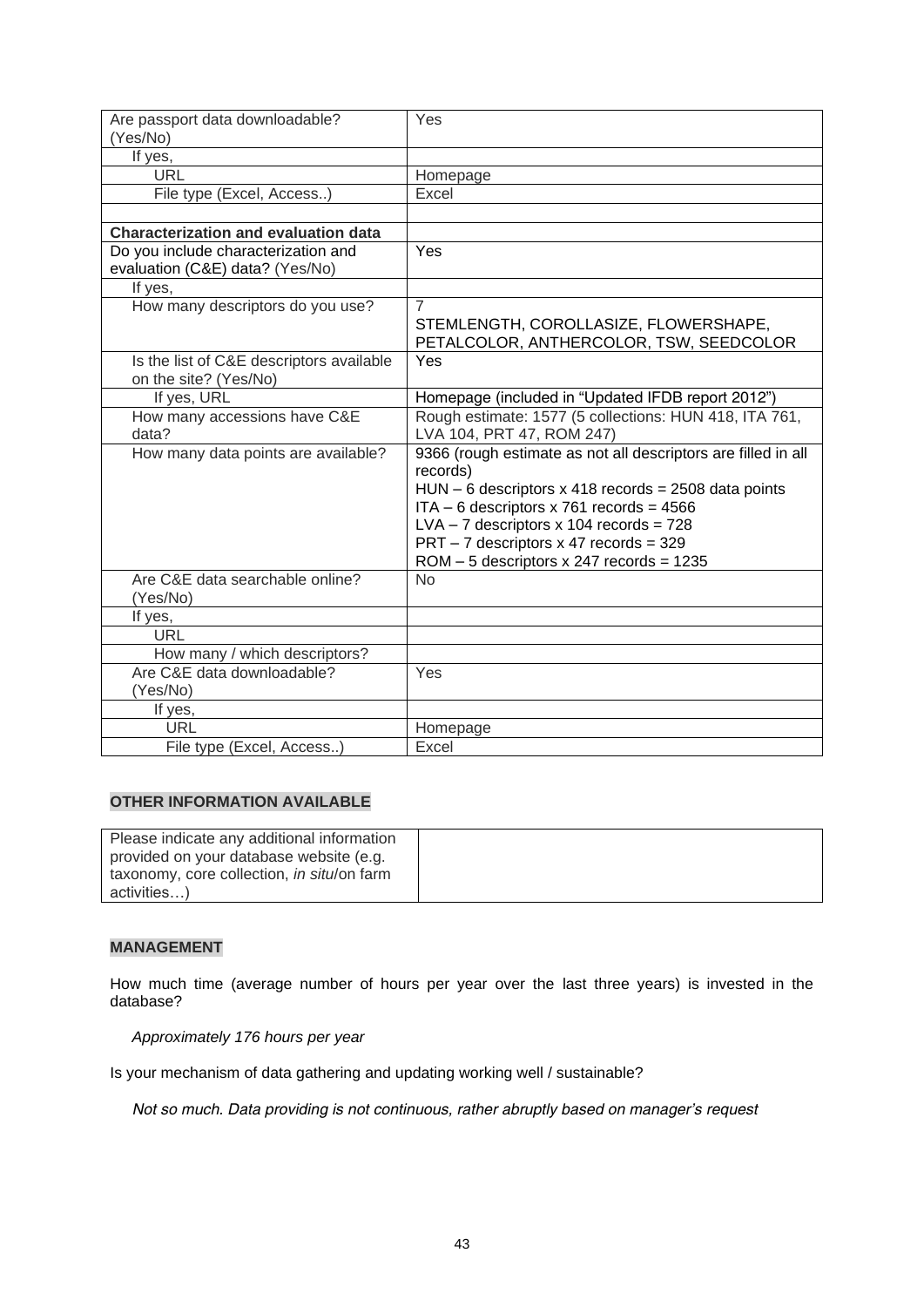#### **ASSESSMENT OF USE AND VALUE**

What do you think your database adds to the data available in EURISCO?

*C&E data: in addition to those already present, it is planned to include as many C&E data as possible and to request additional C&E from the respective genebanks.* 

*Information about geographical origin with regard to landraces, breeding lines, commercial varieties*

Do you have an idea about the use of your database and the appreciation of the users?

*As far as linseed is concerned it is necessary to investigate the substances contained in the seeds (fatty acids, lignans, cyanogenic glycosides) which are important for various uses of linseed in different branches (food industry, feeding industry, health care) a.s.o.*

#### **PERSPECTIVES**

Are you planning to continue maintaining the database in the next five years and, if positive, are sufficient resources available to do that at your institute?

*Yes, I would like to continue the work with International Flax Data Base. However in AGRITEC Ltd. there is hardly any capacity to develop the respective software to make the IFDB accessible online. Previous bilateral German–Czech project concerning this topic did not receive any financial support from Bioversity International and this support was allocated to AEGIS development.*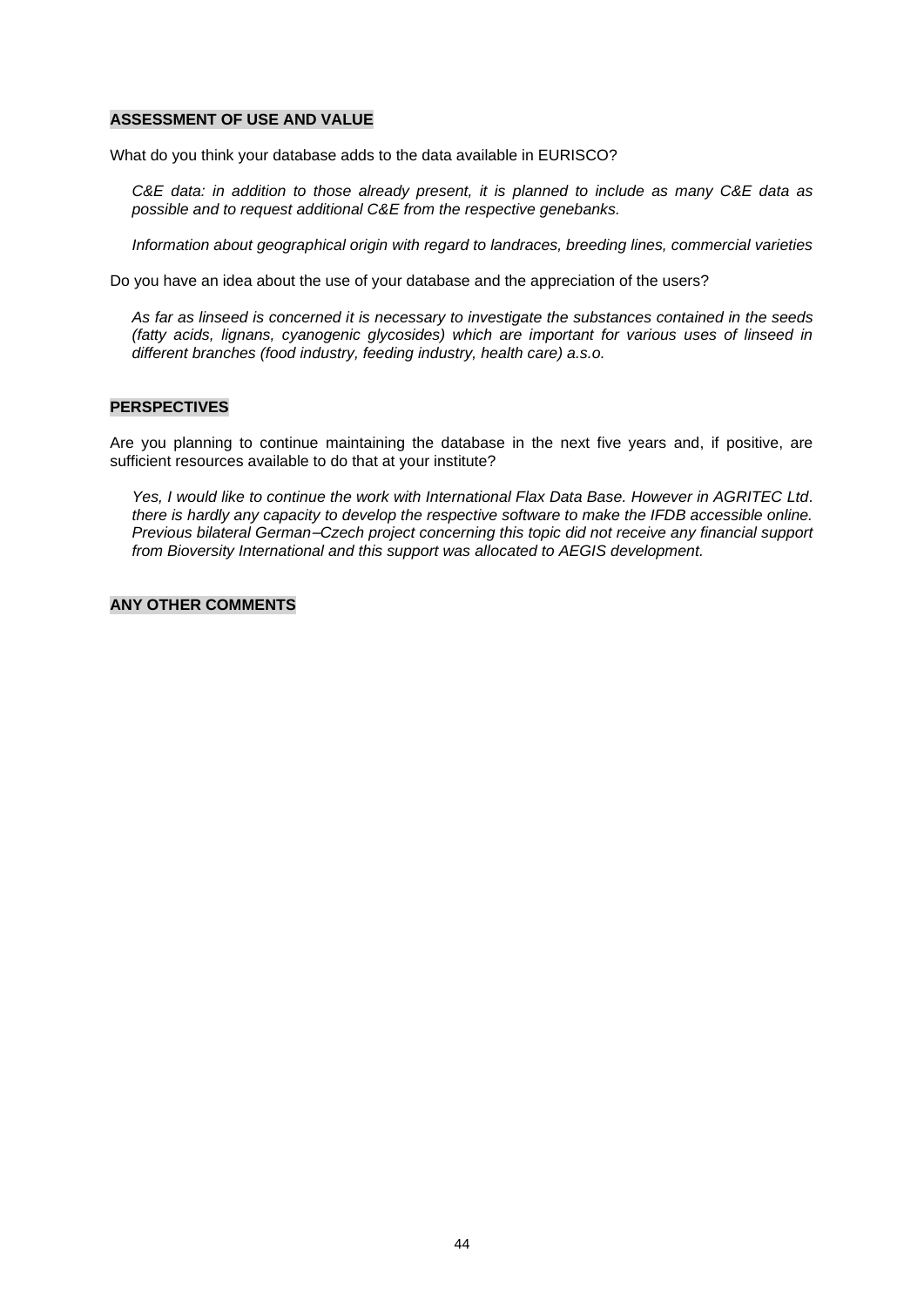# **Glycine**

### **IDENTIFICATION**

| Name of the database              | <b>European Glycine Database</b>                       |
|-----------------------------------|--------------------------------------------------------|
| Homepage (URL)                    | http://www.ecpgr.cgiar.org/germplasm_databases/list_of |
|                                   | germplasm databases/crop databases/crop database       |
|                                   | windows/glycine.html                                   |
| Date of creation                  | 1995                                                   |
| Database manager                  | Margarita Vishnyakova                                  |
| Email address of database manager | m.vishnyakova@vir.nw.ru                                |
| Hosting institute                 | VIR, St. Petersburg, Russian Federation                |

| Current number of accessions (December<br>2013)                                            | 12893                                                                                                                                                                                      |
|--------------------------------------------------------------------------------------------|--------------------------------------------------------------------------------------------------------------------------------------------------------------------------------------------|
| Date of last update                                                                        | 2012                                                                                                                                                                                       |
| Estimated average age of the records in<br>years (how long ago last updated on<br>average) |                                                                                                                                                                                            |
| <b>Contributors</b>                                                                        |                                                                                                                                                                                            |
| Number of contributors                                                                     | 11                                                                                                                                                                                         |
| Is the list of contributors available online?<br>(Yes/No)                                  | Yes                                                                                                                                                                                        |
| If yes, URL                                                                                | http://www.ecpgr.cgiar.org/germplasm_databases/list_of<br>germplasm databases/crop databases/crop database<br>windows/glycine.html<br>and<br>http://www.vir.nw.ru/glycine/glycin/descr.php |
| <b>Geographical coverage</b>                                                               |                                                                                                                                                                                            |
| Are the accessions only from Europe<br>(+ECPGR countries)? (Yes/No)                        | Yes                                                                                                                                                                                        |
| If no, how many accessions from<br>outside of Europe?                                      | ÷,                                                                                                                                                                                         |
|                                                                                            |                                                                                                                                                                                            |
| Passport data                                                                              | Yes                                                                                                                                                                                        |
| Is a Multi-crop Passport Descriptor List<br>used? (Yes/No)                                 |                                                                                                                                                                                            |
| If yes, which version (V1, 2001 / V2,<br>2012)                                             | $\overline{\mathsf{V1}}$                                                                                                                                                                   |
| Are other passport descriptors used?<br>(Yes/No)                                           | no                                                                                                                                                                                         |
| If yes, which?                                                                             |                                                                                                                                                                                            |
| Is the list of passport descriptors available<br>on the site? (Yes/No)                     | Yes                                                                                                                                                                                        |
| If yes, URL                                                                                | http://www.vir.nw.ru/glycine/glycin/descr.php                                                                                                                                              |
| Are passport data searchable online?<br>(Yes/No)                                           | Yes                                                                                                                                                                                        |
| If yes,                                                                                    | http://www.vir.nw.ru/glycine/glycin/find1.php                                                                                                                                              |
| <b>URL</b>                                                                                 |                                                                                                                                                                                            |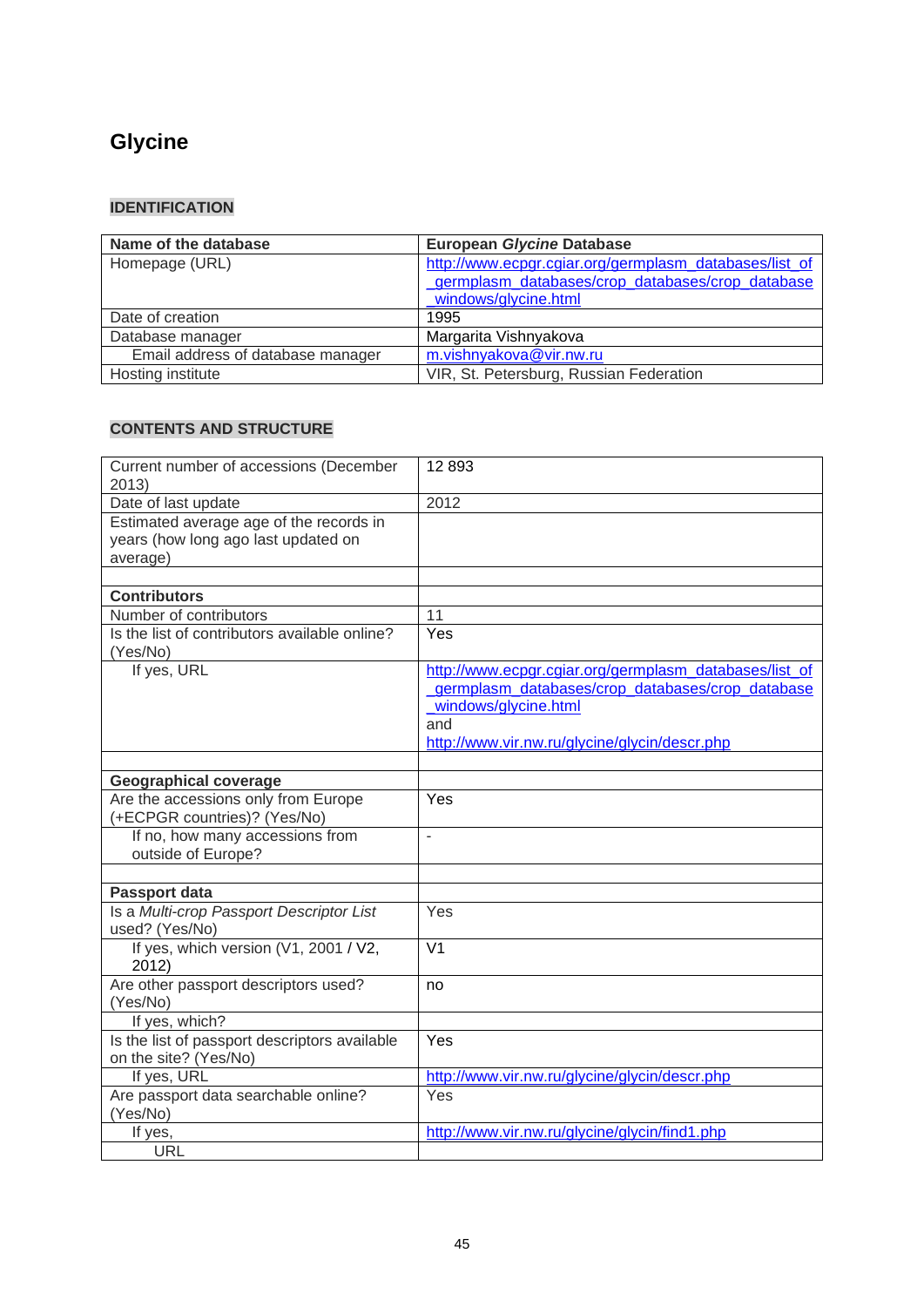| How many / which descriptors?               | 4                                   |
|---------------------------------------------|-------------------------------------|
|                                             | instcode, species, accname, origcty |
| Are passport data downloadable? (Yes/No)    | N <sub>o</sub>                      |
| If yes,                                     |                                     |
| <b>URL</b>                                  |                                     |
| File type (Excel, Access)                   |                                     |
|                                             |                                     |
| <b>Characterization and evaluation data</b> |                                     |
| Do you include characterization and         | <b>No</b>                           |
| evaluation (C&E) data? (Yes/No)             |                                     |
| If yes,                                     |                                     |
| How many descriptors do you use?            |                                     |
| Is the list of C&E descriptors available    |                                     |
| on the site? (Yes/No)                       |                                     |
| If yes, URL                                 |                                     |
| How many accessions have C&E data?          |                                     |
| How many data points are available?         |                                     |
| Are C&E data searchable online?             |                                     |
| (Yes/No)                                    |                                     |
| If yes,                                     |                                     |
| <b>URL</b>                                  |                                     |
| How many / which descriptors?               |                                     |
| Are C&E data downloadable? (Yes/No)         |                                     |
| If yes,                                     |                                     |
| URL                                         |                                     |
| File type (Excel, Access)                   |                                     |

| Please indicate any additional information |  |
|--------------------------------------------|--|
| provided on your database website (e.g.    |  |
| taxonomy, core collection, in situ/on farm |  |
| activities)                                |  |

#### **MANAGEMENT**

How much time (average number of hours per year over the last three years) is invested in the database?

Is your mechanism of data gathering and updating working well / sustainable?

#### **ASSESSMENT OF USE AND VALUE**

What do you think your database adds to the data available in EURISCO?

Do you have an idea about the use of your database and the appreciation of the users?

#### **PERSPECTIVES**

Are you planning to continue maintaining the database in the next five years and, if positive, are sufficient resources available to do that at your institute?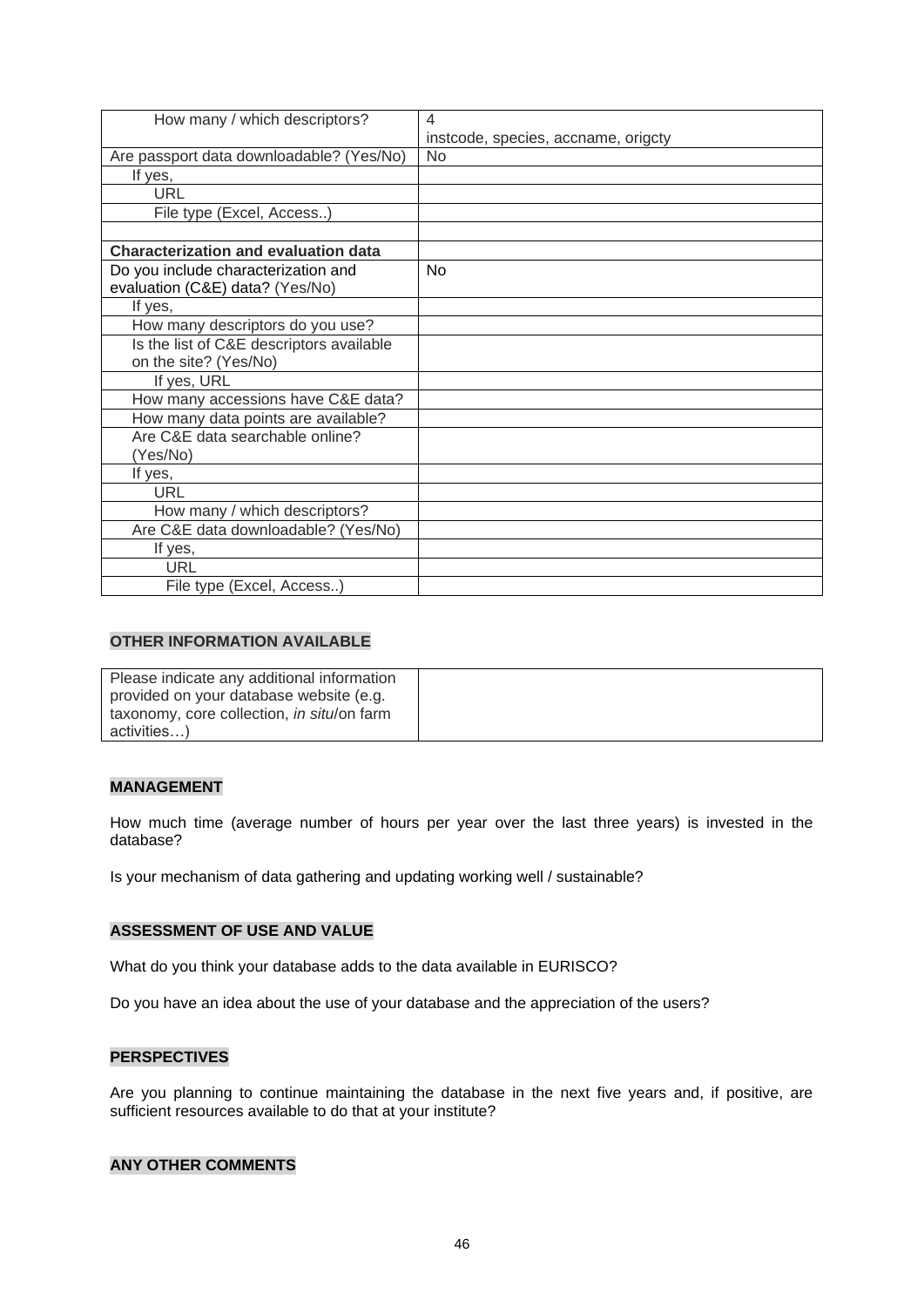# **[Groundcherry](http://www.comav.upv.es/index.php?option=com_wrapper&view=wrapper&Itemid=280&lang=en)**

## **IDENTIFICATION**

| Name of the database      | <b>ECPGR Groundcherry Database</b>                    |
|---------------------------|-------------------------------------------------------|
| Homepage (URL)            | http://www.comav.upv.es/index.php?option=com_wrapper& |
|                           | view=wrapper&Itemid=280⟨=en                           |
| Date of creation          | 2010                                                  |
| Database managers         | José Vicente Valcárcel and José Miguel Blanca         |
| Email address of database | jvalcarc@btc.upv.es                                   |
| managers                  | jblanca@btc.upv.es                                    |
| Hosting institute         | COMAV, Valencia, Spain                                |

| Current number of accessions             | 294                                                     |  |  |
|------------------------------------------|---------------------------------------------------------|--|--|
| (December 2013)                          |                                                         |  |  |
| Date of last update                      | 2010 (six months after creation)                        |  |  |
| Estimated average age of the records in  | 3.5                                                     |  |  |
| years (how long ago last updated on      |                                                         |  |  |
| average)                                 |                                                         |  |  |
|                                          |                                                         |  |  |
| <b>Contributors</b>                      |                                                         |  |  |
| Number of contributors                   | 9                                                       |  |  |
| Is the list of contributors available    | Yes                                                     |  |  |
| online? (Yes/No)                         |                                                         |  |  |
| If yes, URL                              | homepage <b>Contributors</b>                            |  |  |
|                                          | http://158.42.125.239/physalis_contributors.html        |  |  |
|                                          |                                                         |  |  |
| <b>Geographical coverage</b>             |                                                         |  |  |
| Are the accessions only from Europe      | $\overline{Yes}$                                        |  |  |
| (+ECPGR countries)? (Yes/No)             |                                                         |  |  |
| If no, how many accessions from          |                                                         |  |  |
| outside of Europe?                       |                                                         |  |  |
|                                          |                                                         |  |  |
| Passport data                            |                                                         |  |  |
| Is a Multi-crop Passport Descriptor List | Yes                                                     |  |  |
| used? (Yes/No)                           |                                                         |  |  |
| If yes, which version (V1, 2001 / V2,    | $\overline{V}$ 1                                        |  |  |
| 2012)                                    |                                                         |  |  |
| Are other passport descriptors used?     | <b>No</b>                                               |  |  |
| (Yes/No)                                 |                                                         |  |  |
| If yes, which?                           |                                                         |  |  |
| Is the list of passport descriptors      | Yes                                                     |  |  |
| available on the site? (Yes/No)          |                                                         |  |  |
| If yes, URL                              | homepage Database description                           |  |  |
|                                          | http://158.42.125.239/physalis_databasedescription.html |  |  |
| Are passport data searchable online?     | Yes                                                     |  |  |
| (Yes/No)                                 |                                                         |  |  |
| If yes,                                  |                                                         |  |  |
| <b>URL</b>                               | homepage On-line - search                               |  |  |
|                                          | http://158.42.125.239/physalis index.asp                |  |  |
| How many / which descriptors?            | 27 (all except Remarks)                                 |  |  |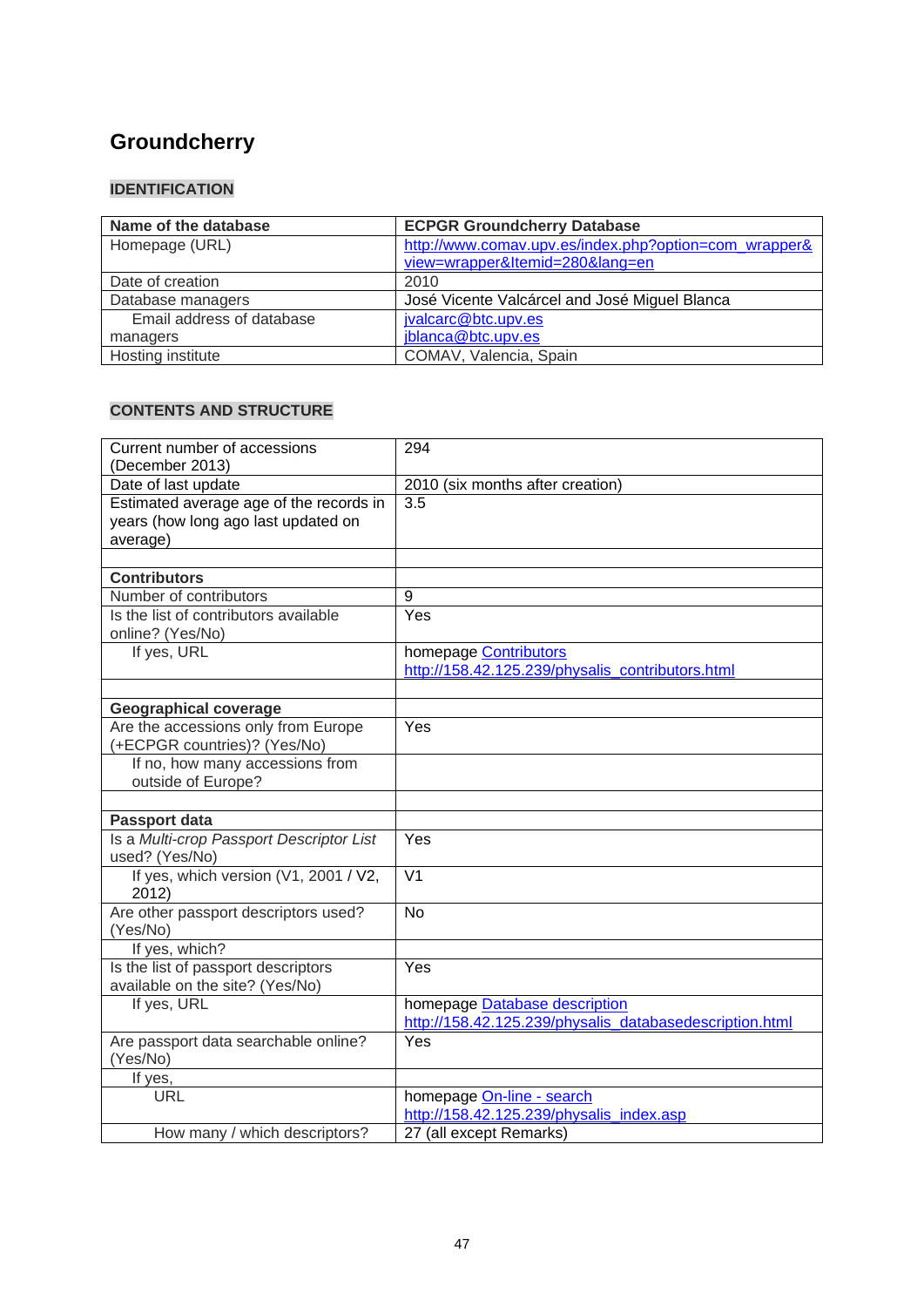| Are passport data downloadable?<br>(Yes/No) | Yes                                                                |
|---------------------------------------------|--------------------------------------------------------------------|
| If yes,                                     |                                                                    |
| <b>URL</b>                                  | homepage Off-line - download<br>http://158.42.125.239/physalis.zip |
| File type (Excel, Access)                   | Access                                                             |
|                                             |                                                                    |
| <b>Characterization and evaluation data</b> |                                                                    |
| Do you include characterization and         | No                                                                 |
| evaluation (C&E) data? (Yes/No)             |                                                                    |
| If yes,                                     |                                                                    |
| How many descriptors do you use?            |                                                                    |
| Is the list of C&E descriptors              |                                                                    |
| available on the site? (Yes/No)             |                                                                    |
| If yes, URL                                 |                                                                    |
| How many accessions have C&E                |                                                                    |
| data?                                       |                                                                    |
| How many data points are available?         |                                                                    |
| Are C&E data searchable online?             |                                                                    |
| (Yes/No)                                    |                                                                    |
| If yes,                                     |                                                                    |
| URL                                         |                                                                    |
| How many / which descriptors?               |                                                                    |
| Are C&E data downloadable?                  |                                                                    |
| (Yes/No)                                    |                                                                    |
| If yes,                                     |                                                                    |
| <b>URL</b>                                  |                                                                    |
| File type (Excel, Access)                   |                                                                    |

| Please indicate any additional           |  |
|------------------------------------------|--|
| information provided on your database    |  |
| website (e.g. taxonomy, core collection, |  |
| <i>in situ</i> /on farm activities)      |  |

#### **MANAGEMENT**

How much time (average number of hours per year over the last three years) is invested in the database?

*This database is small and has not required more than a few hours to correct small errors in recent years.*

Is your mechanism of data gathering and updating working well / sustainable?

*Yes, it's working well.*

#### **ASSESSMENT OF USE AND VALUE**

What do you think your database adds to the data available in EURISCO?

*The main goal of the European Central Crop Databases, in general, should focus on collecting characterization and evaluation data belonging to most species as well as other useful information for breeders and users. In my opinion this task is unaffordable in terms of a centralized database like EURISCO, containing a huge quantity of datasets belonging to different crops. I think*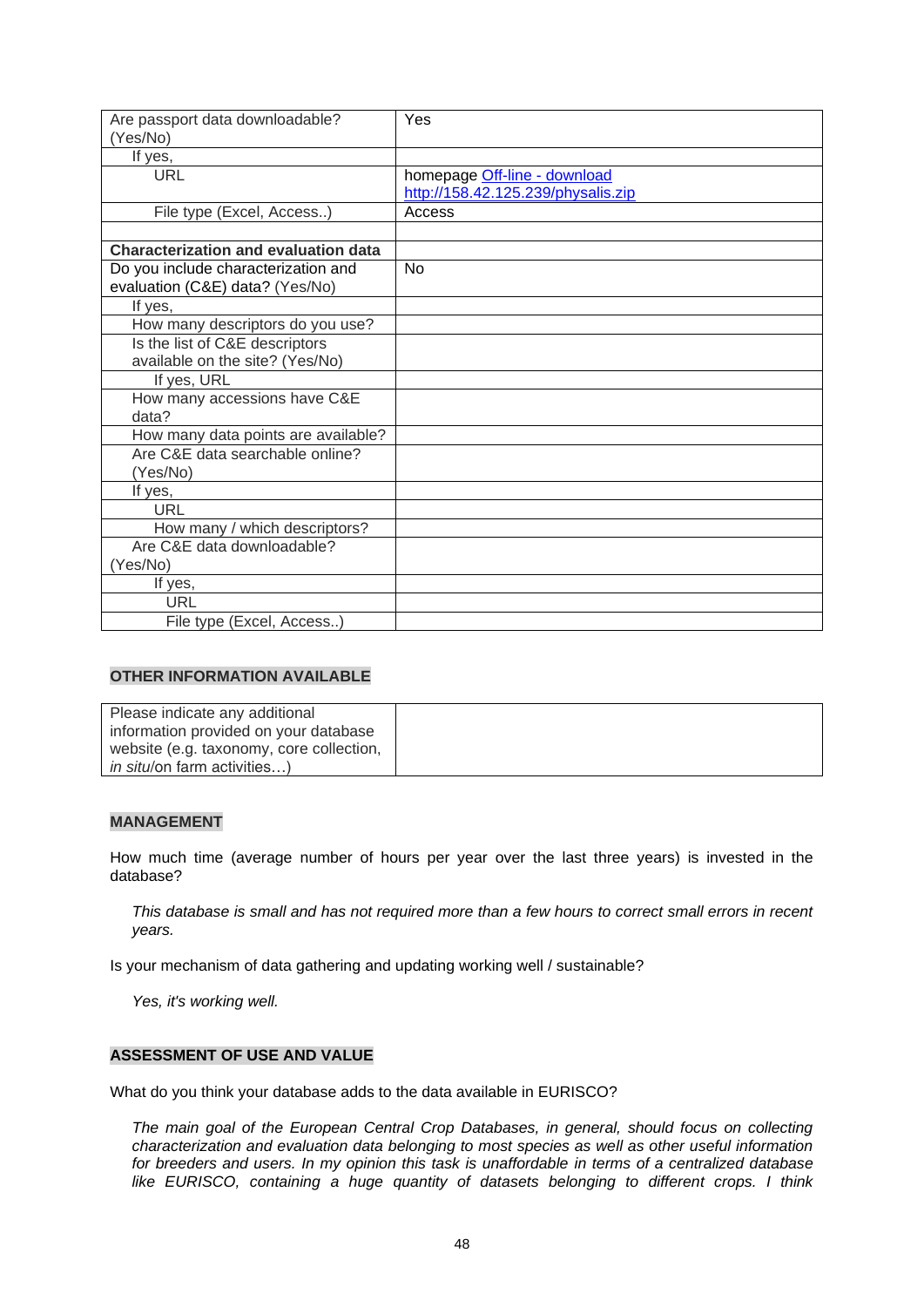*EURISCO should focus on passport data and the management of these data using new GPC technologies.*

Do you have an idea about the use of your database and the appreciation of the users?

*I have a visitor counter on our COMAV website, but it measures not only the European Databases Visitors, but also the COMAV website visitors in general. Now, the counter estimates that more than 245.000 people have visited our website during the last two years. I think it would be interesting to implement feedback mechanisms for gathering users' opinions and suggestions.*

#### **PERSPECTIVES**

Are you planning to continue maintaining the database in the next five years and, if positive, are sufficient resources available to do that at your institute?

Yes, we plan to continue maintaining the database in the next five years. We will get sufficient *resources for these five years*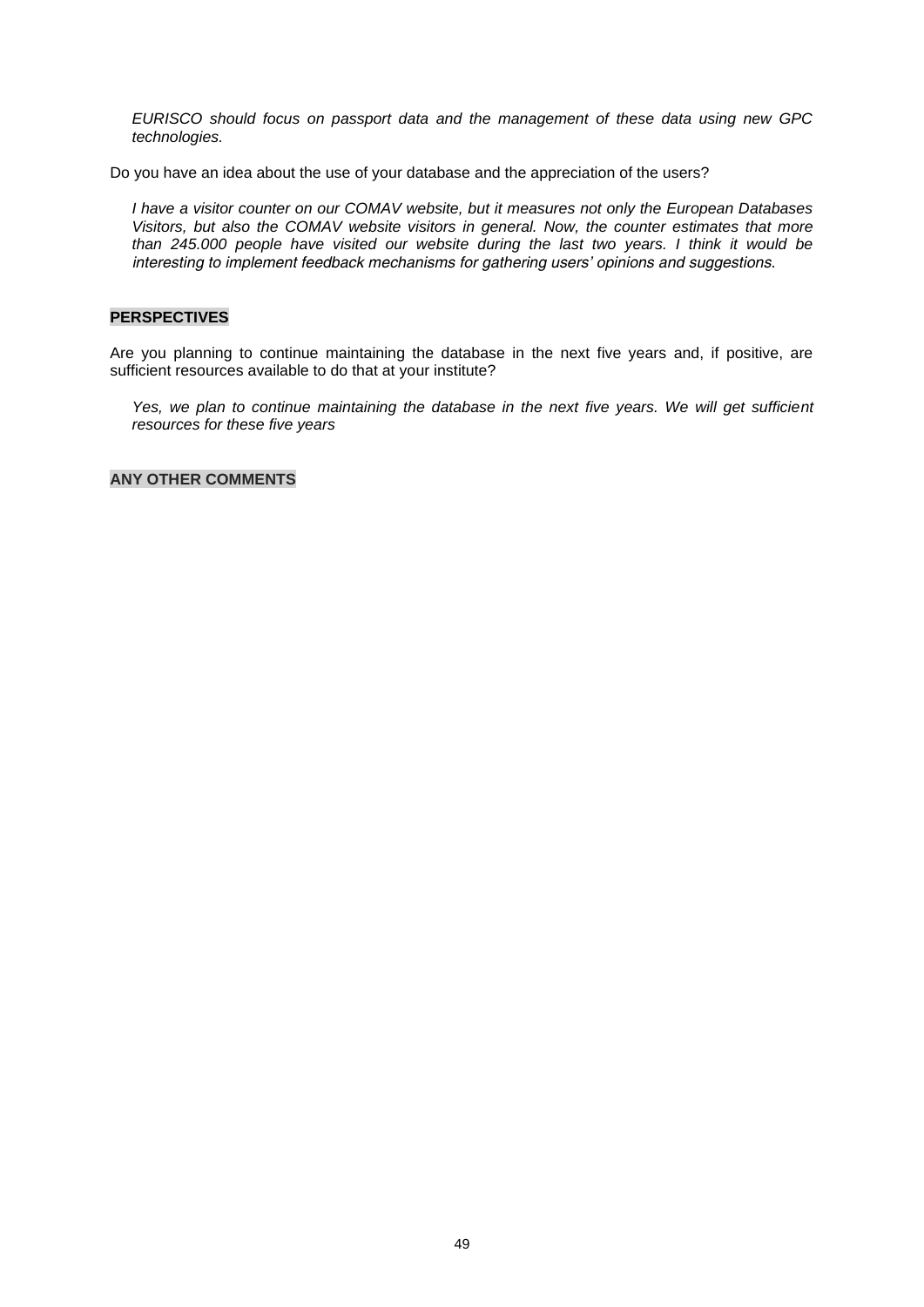## **[Lactuca](http://documents.plant.wur.nl/cgn/pgr/ildb/)**

### **IDENTIFICATION**

| Name of the database              | <b>International Lactuca Database</b>       |
|-----------------------------------|---------------------------------------------|
| Homepage (URL)                    | http://documents.plant.wur.nl/cgn/pgr/ildb/ |
| Date of creation                  | 2007/2008                                   |
| Database manager                  | Rob van Treuren and Frank Menting           |
| Email address of database manager | robbert.vantreuren@wur.nl                   |
|                                   | frank.menting@wur.nl                        |
| Hosting institute                 | CGN, Wageningen, The Netherlands            |

| Current number of accessions (December<br>2013)                                            | 11 697                                                                                                                                               |  |
|--------------------------------------------------------------------------------------------|------------------------------------------------------------------------------------------------------------------------------------------------------|--|
| Date of last update                                                                        | 19 November 2010                                                                                                                                     |  |
| Estimated average age of the records in<br>years (how long ago last updated on<br>average) | 6.3                                                                                                                                                  |  |
|                                                                                            |                                                                                                                                                      |  |
| <b>Contributors</b>                                                                        |                                                                                                                                                      |  |
| Number of contributors                                                                     | 30                                                                                                                                                   |  |
| Is the list of contributors available online?<br>(Yes/No)                                  | Yes                                                                                                                                                  |  |
| If yes, URL                                                                                | http://documents.plant.wur.nl/cgn/pgr/ildb/con_cont.asp                                                                                              |  |
|                                                                                            |                                                                                                                                                      |  |
| <b>Geographical coverage</b>                                                               |                                                                                                                                                      |  |
| Are the accessions only from Europe<br>(+ECPGR countries)? (Yes/No)                        | No                                                                                                                                                   |  |
| If no, how many accessions from                                                            | <b>IRN 28</b>                                                                                                                                        |  |
| outside of Europe?                                                                         | <b>USA 1162</b>                                                                                                                                      |  |
|                                                                                            |                                                                                                                                                      |  |
| Passport data                                                                              |                                                                                                                                                      |  |
| Is a Multi-crop Passport Descriptor List<br>used? (Yes/No)                                 | Yes                                                                                                                                                  |  |
| If yes, which version (V1, 2001 / V2,<br>2012)                                             | $\overline{\mathsf{V1}}$                                                                                                                             |  |
| Are other passport descriptors used?<br>(Yes/No)                                           | Yes                                                                                                                                                  |  |
| If yes, which?                                                                             | EURISCO modified: National Inventory code removed<br>and 2 descriptors added (Sub crop type, File generation<br>date)                                |  |
| Is the list of passport descriptors available<br>on the site? (Yes/No)                     | Yes                                                                                                                                                  |  |
| If yes, URL                                                                                | http://documents.plant.wur.nl/cgn/pgr/ildb/descriptors.htm                                                                                           |  |
| Are passport data searchable online?<br>(Yes/No)                                           | Yes                                                                                                                                                  |  |
| If yes,                                                                                    |                                                                                                                                                      |  |
| <b>URL</b>                                                                                 | http://documents.plant.wur.nl/cgn/pgr/ildb/searchform.asp                                                                                            |  |
| How many / which descriptors?                                                              | 8<br>Genus, Species, Subtaxon, Subcrop type, Country of<br>origin, Status of sample, (part of) the accession name,<br>(part of) the accession number |  |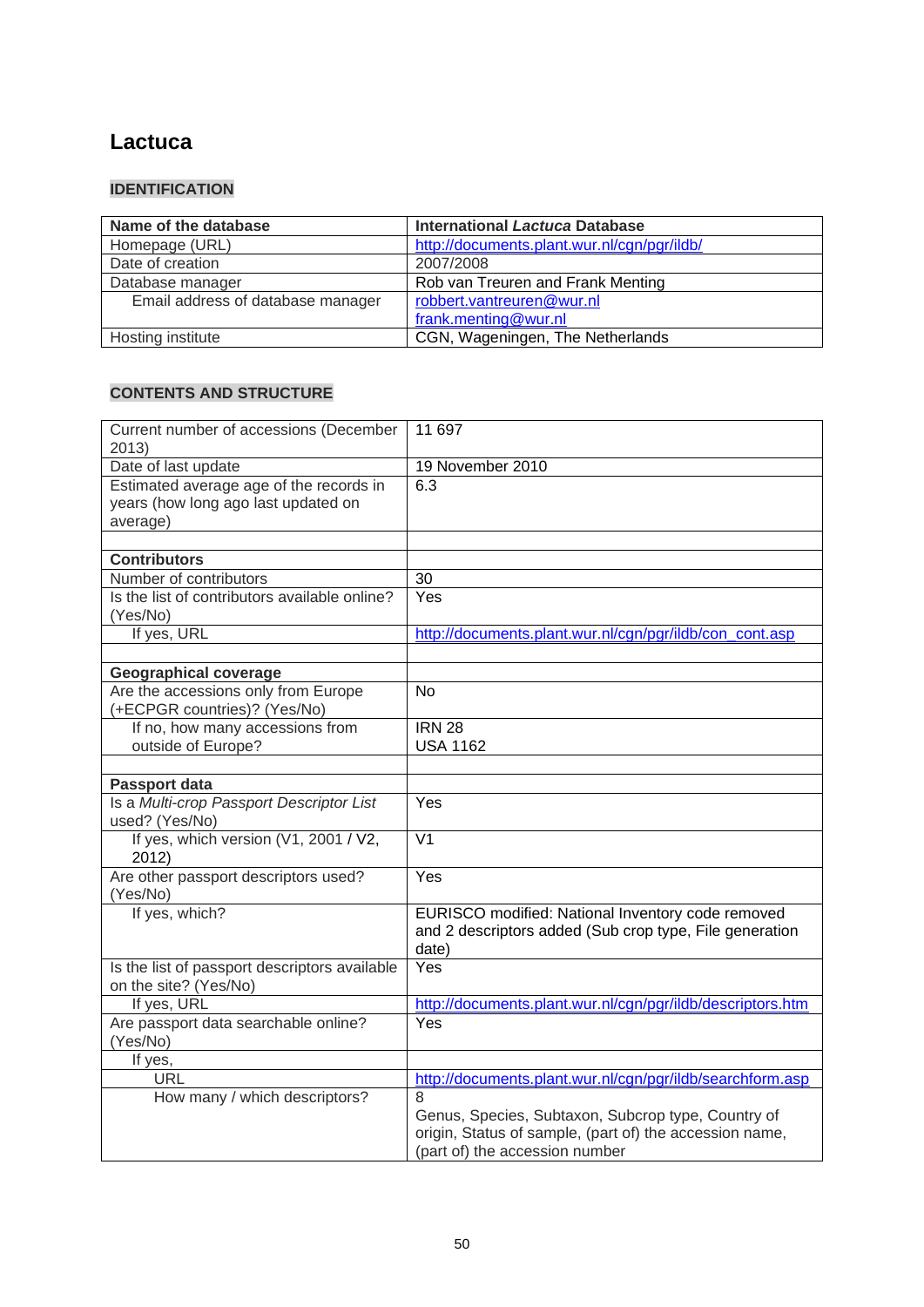| Are passport data downloadable?<br>(Yes/No) | Yes                                                     |
|---------------------------------------------|---------------------------------------------------------|
| If yes,                                     |                                                         |
| <b>URL</b>                                  | http://documents.plant.wur.nl/cgn/pgr/ildb/download.htm |
| File type (Excel, Access)                   | Excel                                                   |
|                                             |                                                         |
| <b>Characterization and evaluation data</b> |                                                         |
| Do you include characterization and         | Yes                                                     |
| evaluation (C&E) data? (Yes/No)             |                                                         |
| If yes,                                     |                                                         |
| How many descriptors do you use?            | 50-100                                                  |
| Is the list of C&E descriptors available    | No                                                      |
| on the site? (Yes/No)                       |                                                         |
| If yes, URL                                 |                                                         |
| How many accessions have C&E                | 1143                                                    |
| data?                                       |                                                         |
| How many data points are available?         | Many, organized in 34 separate Excel files              |
| Are C&E data searchable online?             | No                                                      |
| (Yes/No)                                    |                                                         |
| If yes,                                     |                                                         |
| URL                                         |                                                         |
| How many / which descriptors?               |                                                         |
| Are C&E data downloadable?                  | Yes                                                     |
| (Yes/No)                                    |                                                         |
| If yes,                                     |                                                         |
| URL                                         | http://documents.plant.wur.nl/cgn/pgr/ildb/download.htm |
| File type (Excel, Access)                   | Excel                                                   |

| Please indicate any additional information | Overview of included species                   |
|--------------------------------------------|------------------------------------------------|
| provided on your database website (e.g.    | Search form provides possibility to search for |
| taxonomy, core collection, in situ/on farm | accessions with research data                  |
| activities)                                |                                                |

#### **MANAGEMENT**

How much time (average number of hours per year over the last three years) is invested in the database?

*0*

Is your mechanism of data gathering and updating working well / sustainable?

*No*

#### **ASSESSMENT OF USE AND VALUE**

What do you think your database adds to the data available in EURISCO?

*Accession information of collections from outside Europe Contact details of collection holders C&E data*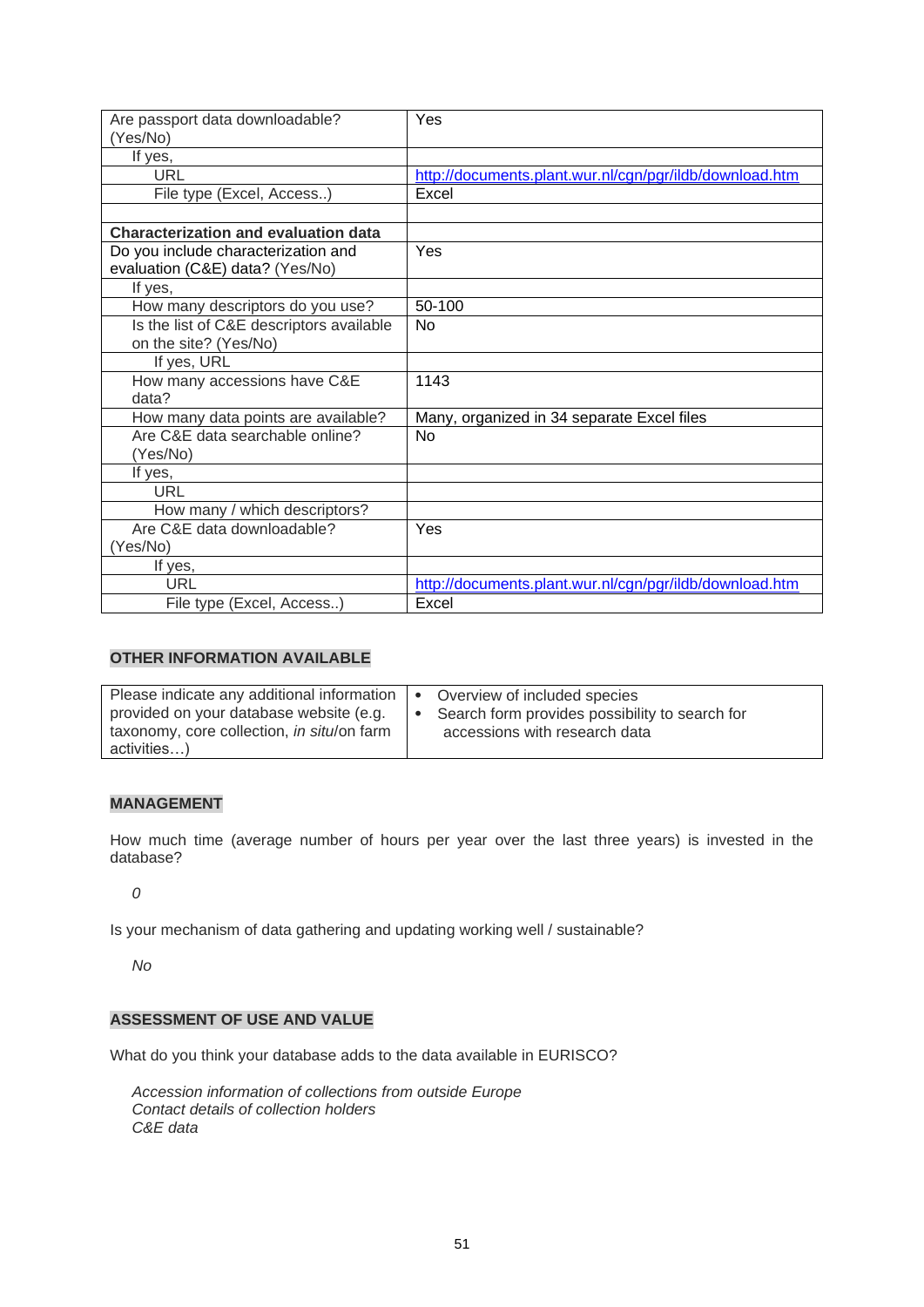Do you have an idea about the use of your database and the appreciation of the users?

*No*

#### **PERSPECTIVES**

Are you planning to continue maintaining the database in the next five years and, if positive, are sufficient resources available to do that at your institute?

*The ECPGR Working Group on Leafy Vegetables recently decided no longer to invest in the database. The databases will be maintained as long as they provide added value to EURISCO.*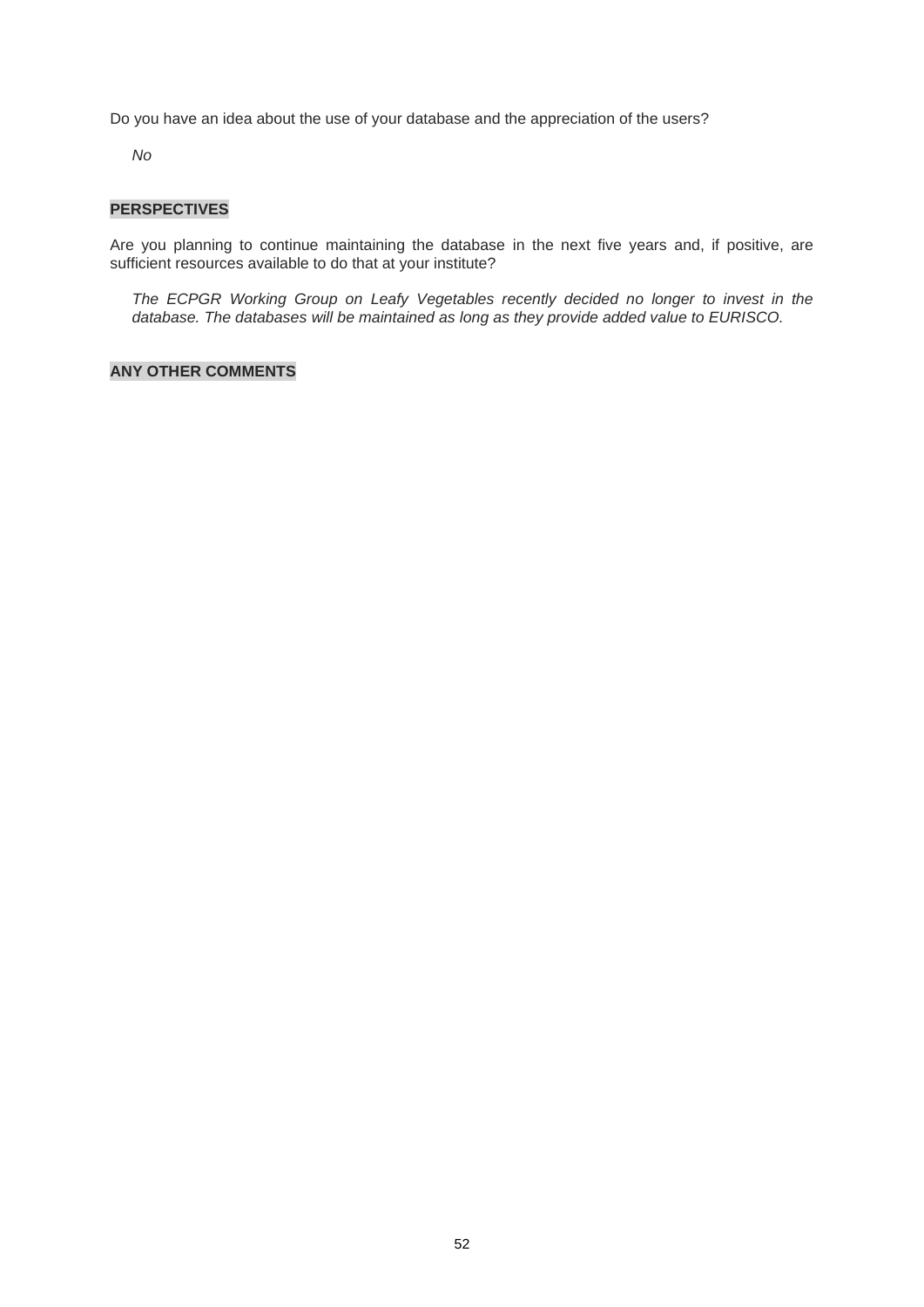## **Lens**

*Note: data collected by compiler, not corrected by the DB manager*

## **IDENTIFICATION**

| Name of the database              | <b>European Lens Database</b>                                                                                                   |
|-----------------------------------|---------------------------------------------------------------------------------------------------------------------------------|
| Homepage (URL)                    | http://www.ecpgr.cgiar.org/germplasm_databases/list_of<br>germplasm databases/crop databases/crop database<br>windows/lens.html |
| Date of creation                  |                                                                                                                                 |
| Database manager                  | Necla Tas (currently acting for Lerzan Gül Aykas)                                                                               |
| Email address of database manager | tasnecla@hotmail.com (lerzanaykas@yahoo.com)                                                                                    |
| Hosting institute                 | AARI, Izmir, Turkey                                                                                                             |

| Current number of accessions (December        | 4598 (Excel file downloadable from above homepage)     |
|-----------------------------------------------|--------------------------------------------------------|
| 2013)                                         | but                                                    |
|                                               | 8095 (in: report 5th meeting Grain Legumes WG, 2013)   |
| Date of last update                           | 2002 (date of Excel file)                              |
|                                               | <b>But</b>                                             |
|                                               | "updated in 2010 by download from EURISCO" (in: report |
|                                               | 5th meeting GL WG, 2013)                               |
| Estimated average age of the records in       |                                                        |
| years (how long ago last updated on           |                                                        |
| average)                                      |                                                        |
|                                               |                                                        |
| <b>Contributors</b>                           |                                                        |
| Number of contributors                        |                                                        |
| Is the list of contributors available online? | No                                                     |
| (Yes/No)                                      |                                                        |
| If yes, URL                                   |                                                        |
|                                               |                                                        |
| <b>Geographical coverage</b>                  |                                                        |
| Are the accessions only from Europe           | Yes                                                    |
| (+ECPGR countries)? (Yes/No)                  |                                                        |
| If no, how many accessions from               |                                                        |
| outside of Europe?                            |                                                        |
|                                               |                                                        |
| Passport data                                 |                                                        |
| Is a Multi-crop Passport Descriptor List      | Yes                                                    |
| used? (Yes/No)                                |                                                        |
| If yes, which version (V1, 2001 / V2,         |                                                        |
| 2012)                                         |                                                        |
| Are other passport descriptors used?          |                                                        |
| (Yes/No)                                      |                                                        |
| If yes, which?                                |                                                        |
| Is the list of passport descriptors available | <b>No</b>                                              |
| on the site? (Yes/No)                         |                                                        |
| If yes, URL                                   |                                                        |
| Are passport data searchable online?          | Yes                                                    |
| (Yes/No)                                      |                                                        |
| If yes,                                       |                                                        |
| <b>URL</b>                                    | http://www.etae.gov.tr/eng/Default.aspx?page=lenshome  |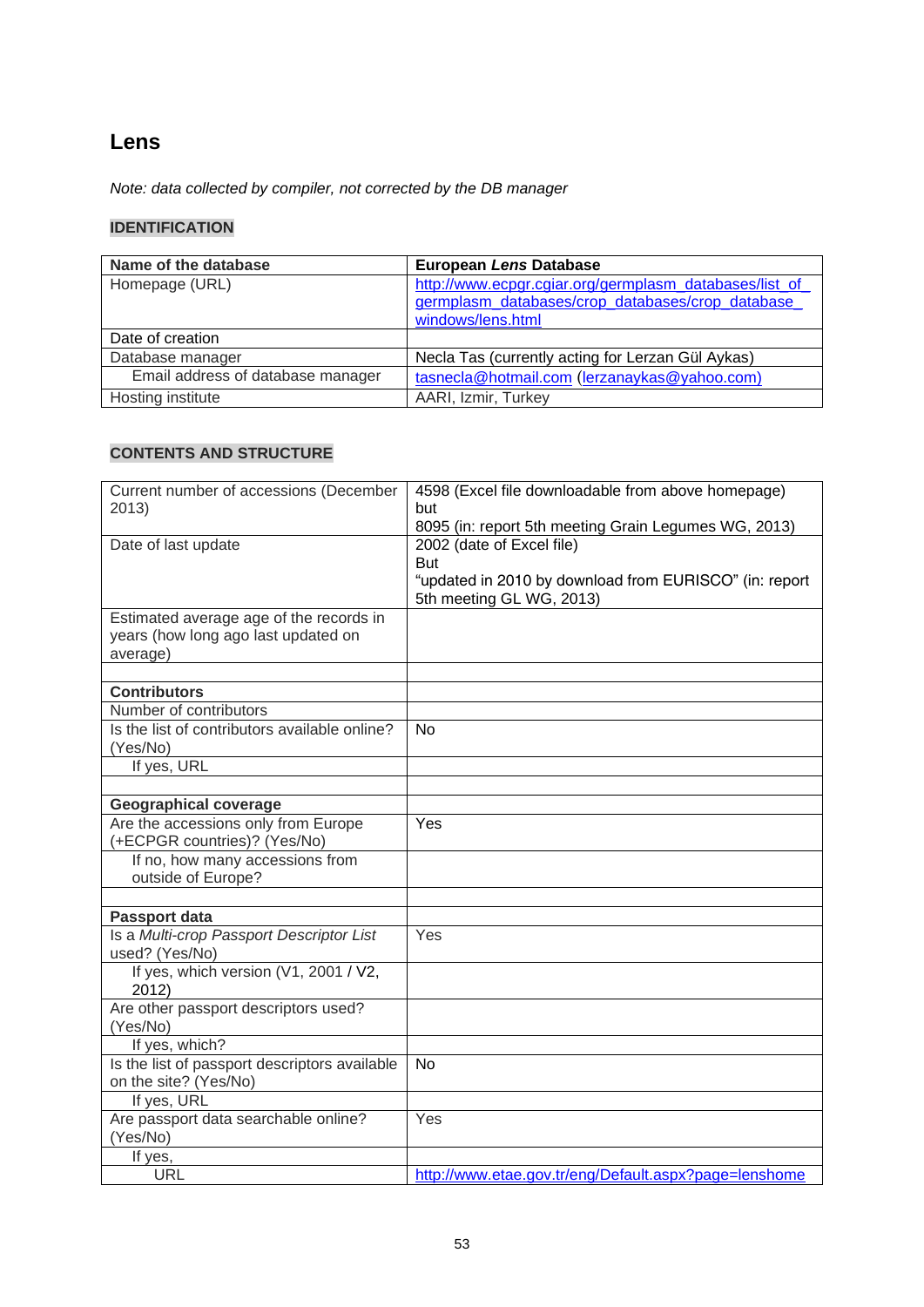| How many / which descriptors?               | 8                                                           |
|---------------------------------------------|-------------------------------------------------------------|
|                                             | Genus, Species, Institute name, Country of Origin,          |
|                                             | Location of Collection Side (sic), Breeding Institute Code, |
|                                             | Biological Status of Accession, Donor Institute Code        |
| Are passport data downloadable?             | Yes (2002 version)                                          |
| (Yes/No)                                    |                                                             |
| If yes,                                     |                                                             |
| URL                                         | http://www.ecpgr.cgiar.org/germplasm_databases/list_of      |
|                                             | germplasm databases/crop databases/crop database            |
|                                             | windows/lens.html                                           |
| File type (Excel, Access)                   | Excel                                                       |
|                                             |                                                             |
| <b>Characterization and evaluation data</b> |                                                             |
| Do you include characterization and         | <b>No</b>                                                   |
| evaluation (C&E) data? (Yes/No)             |                                                             |
| If yes,                                     |                                                             |
| How many descriptors do you use?            |                                                             |
| Is the list of C&E descriptors available    |                                                             |
| on the site? (Yes/No)                       |                                                             |
| If yes, URL                                 |                                                             |
| How many accessions have C&E                |                                                             |
| data?                                       |                                                             |
| How many data points are available?         |                                                             |
| Are C&E data searchable online?             |                                                             |
| (Yes/No)                                    |                                                             |
| If yes,                                     |                                                             |
| URL                                         |                                                             |
| How many / which descriptors?               |                                                             |
| Are C&E data downloadable (Yes/No)          |                                                             |
| If yes,                                     |                                                             |
| URL                                         |                                                             |
| File type (Excel, Access)                   |                                                             |

| Please indicate any additional information |  |
|--------------------------------------------|--|
| provided on your database website (e.g.    |  |
| taxonomy, core collection, in situ/on farm |  |
| activities)                                |  |

#### **MANAGEMENT**

How much time (average number of hours per year over the last three years) is invested in the database?

Is your mechanism of data gathering and updating working well / sustainable?

#### **ASSESSMENT OF USE AND VALUE**

What do you think your database adds to the data available in EURISCO?

Do you have an idea about the use of your database and the appreciation of the users?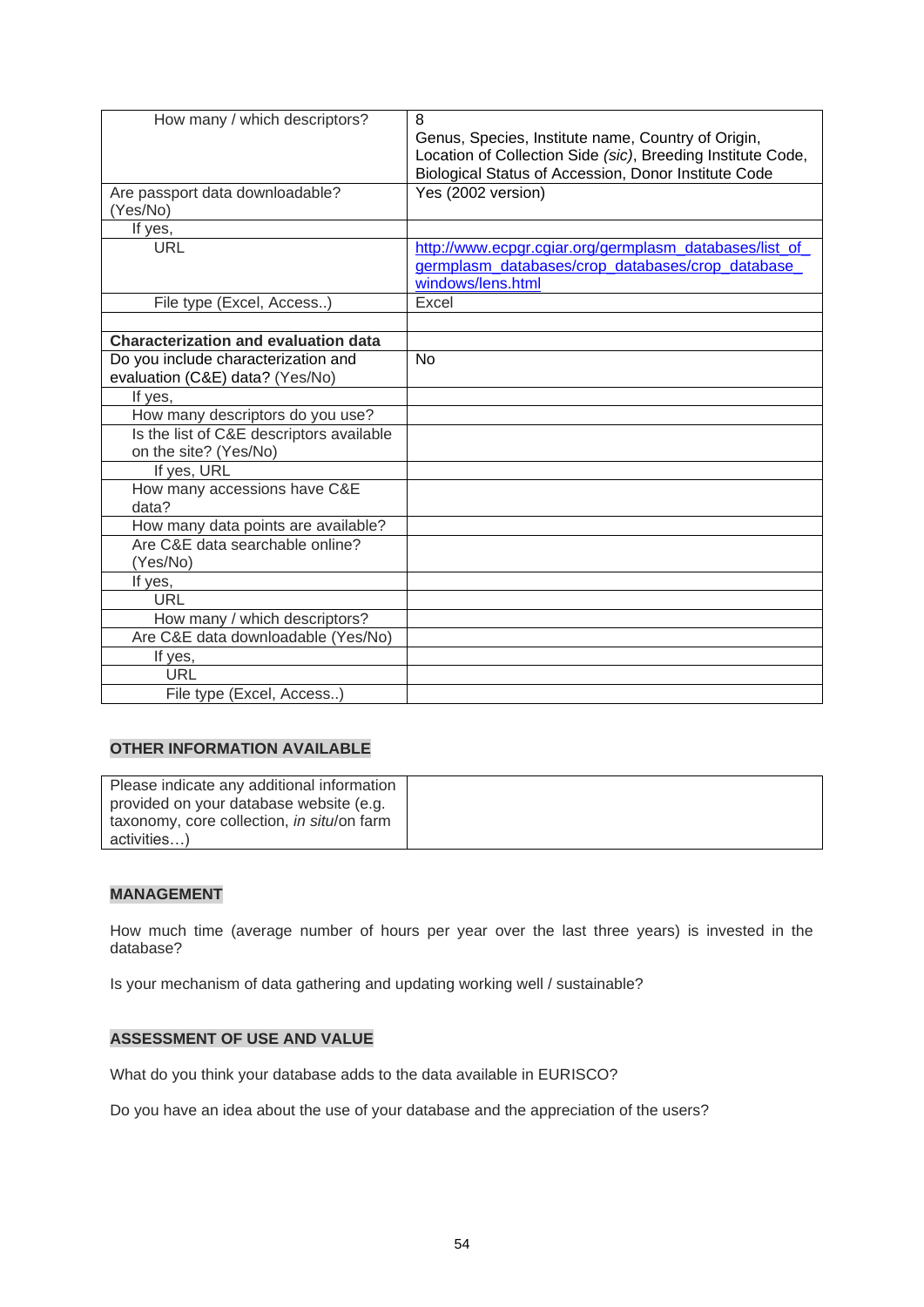## **PERSPECTIVES**

Are you planning to continue maintaining the database in the next five years and, if positive, are sufficient resources available to do that at your institute?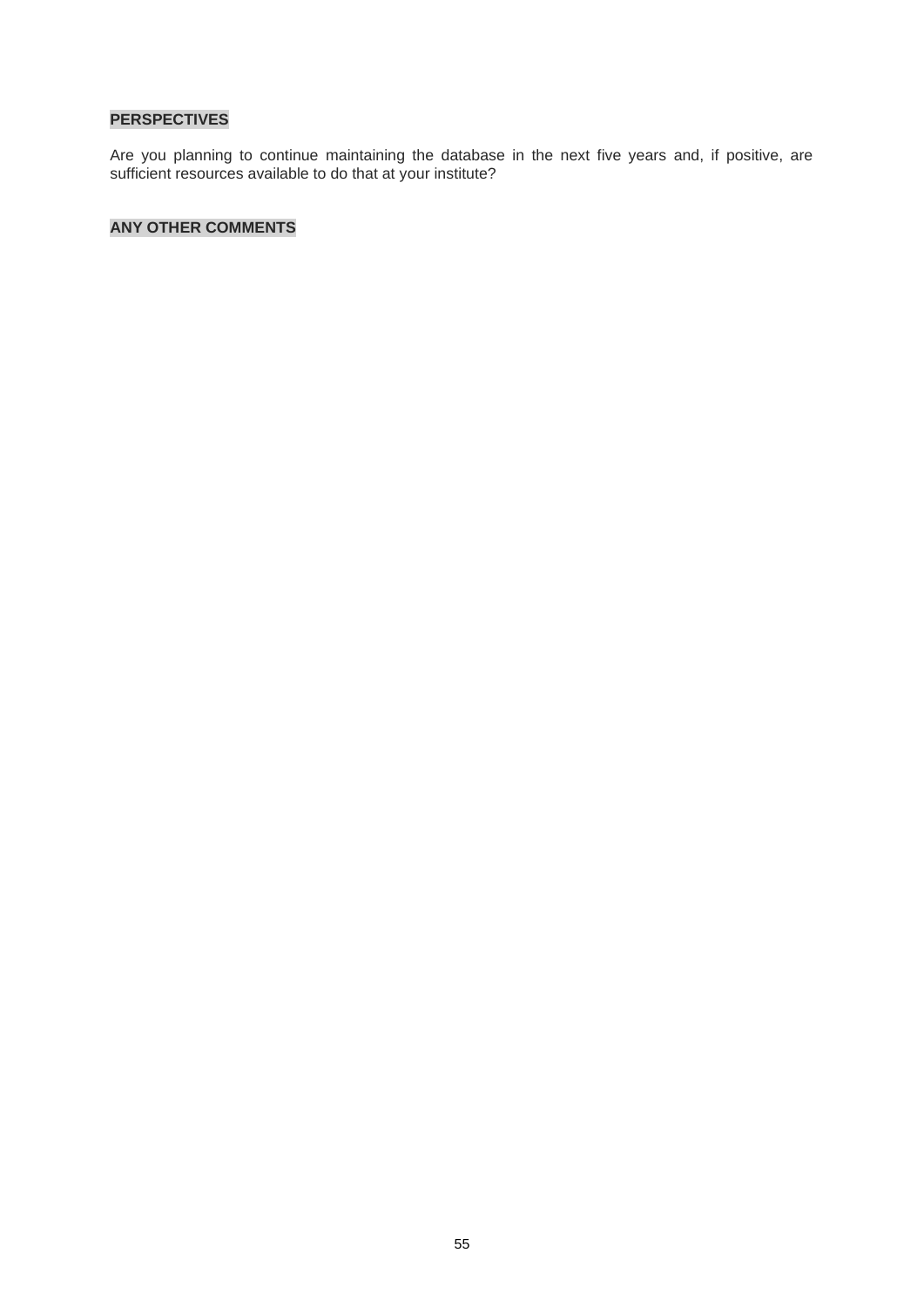# **Lolium and Trifolium**

## **IDENTIFICATION**

| Name of the database              | <b>European Central Crop Databases for Lolium &amp;</b>                                                                                                                                                                                                                        |
|-----------------------------------|--------------------------------------------------------------------------------------------------------------------------------------------------------------------------------------------------------------------------------------------------------------------------------|
|                                   | Trifolium (excluding T. subterraneum)                                                                                                                                                                                                                                          |
| Homepage (URL)                    | (http://www.igergru.ibers.aber.ac.uk/Welcome/ECCDB/ecc<br>db.htm)<br>These pages are obsolete, need to be rewritten to comply<br>with Aberystwyth University standards. In the meantime the<br>Google Fusion Tables below are the most up-to-date<br>version of the databases: |
|                                   | Lolium<br>https://www.google.com/fusiontables/DataSource?docid=1<br>oGph7eHw8w2JnwBa117f_f_XB5U-<br>I1D1SQykAYI#rows:id=18                                                                                                                                                     |
|                                   | Trifolium<br>https://www.google.com/fusiontables/DataSource?docid=1<br>AUsMbePHUHW eKyNfnSxGAWEzw5sxuEwviSNYJA#ro<br>$ws$ : $id=1$                                                                                                                                             |
| Date of creation                  | 2002                                                                                                                                                                                                                                                                           |
| Database manager                  | lan D. Thomas                                                                                                                                                                                                                                                                  |
| Email address of database manager | idt@aber.ac.uk                                                                                                                                                                                                                                                                 |
| Hosting institute                 | <b>IBERS, Aberystwyth University, UK</b>                                                                                                                                                                                                                                       |

| Current number of accessions            | Trifolium: 17089                                          |
|-----------------------------------------|-----------------------------------------------------------|
| (December 2013)                         | Lolium: 12090                                             |
| Date of last update                     | 10 Apr 2013                                               |
| Estimated average age of the records in |                                                           |
| years (how long ago last updated on     | All records were replaced with contents of EURISCO in Jan |
| average)                                | 2013 and then confirmed with other database managers at   |
|                                         | the ECPGR/AEGIS Forage workshop in Alnarp, Apr 2013.      |
|                                         |                                                           |
| <b>Contributors</b>                     |                                                           |
| Number of contributors                  | Trifolium: 52, Lolium: 37 European countries              |
| Is the list of contributors available   | Yes                                                       |
| online? (Yes/No)                        |                                                           |
| If yes, URL                             | <b>Trifolium</b>                                          |
|                                         | https://www.google.com/fusiontables/DataSource?docid=1    |
|                                         | VEzxMfhE8UMJ3A8EhnLzMChbmtburOuVWN0US80                   |
|                                         |                                                           |
|                                         | Lolium                                                    |
|                                         | https://www.google.com/fusiontables/DataSource?docid=1    |
|                                         | uKb8WHfA8RoD6wS2RA 3-45IXa6At73X16MQn4A                   |
|                                         |                                                           |
| <b>Geographical coverage</b>            |                                                           |
| Are the accessions only from Europe     | Yes                                                       |
| +ECPGR countries)? (Yes/No)             |                                                           |
| If no, how many accessions from         | Trifolium: 1493                                           |
| outside of Europe?                      | Lolium: $549$                                             |
|                                         |                                                           |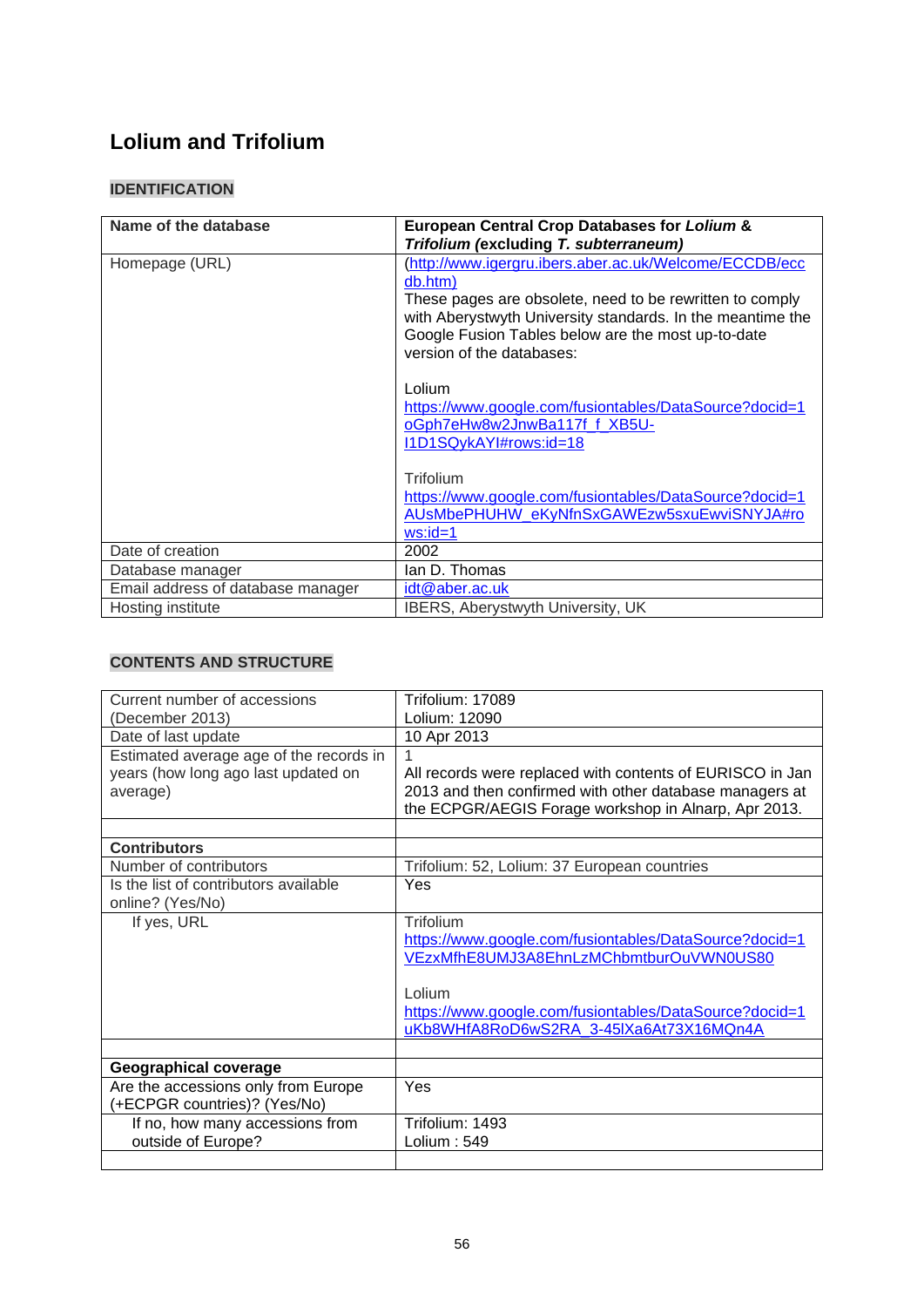| Passport data                                              |                                                                 |
|------------------------------------------------------------|-----------------------------------------------------------------|
| Is a Multi-crop Passport Descriptor List<br>used? (Yes/No) | Yes                                                             |
| If yes, which version (V1, 2001 / V2,                      | $\overline{\vee}$                                               |
| 2012)                                                      |                                                                 |
| Are other passport descriptors used?                       | $\overline{Yes}$                                                |
| (Yes/No)                                                   |                                                                 |
| If yes, which?                                             | Forage specific                                                 |
| Is the list of passport descriptors                        | Yes                                                             |
| available on the site? (Yes/No)                            |                                                                 |
| If yes, URL                                                | https://docs.google.com/document/d/1-                           |
|                                                            | 4L4vu_YaBBOSkMZMN_f85xqvDXRhiT838CGgYONQAo/<br>edit?usp=sharing |
| Are passport data searchable online?                       | Yes                                                             |
| (Yes/No)                                                   |                                                                 |
| If yes,                                                    |                                                                 |
| <b>URL</b>                                                 | Lolium                                                          |
|                                                            | https://www.google.com/fusiontables/DataSource?docid=1          |
|                                                            | oGph7eHw8w2JnwBa117f_f_XB5U-I1D1SQykAYI                         |
|                                                            | Trifolium (excluding subterraneum)                              |
|                                                            | https://www.google.com/fusiontables/DataSource?docid=1          |
|                                                            | AUSMbePHUHW eKyNfnSxGAWEzw5sxuEwviSNYJA                         |
| How many / which descriptors?                              | All                                                             |
| Are passport data downloadable?                            | Yes                                                             |
| (Yes/No)                                                   |                                                                 |
| If yes,                                                    |                                                                 |
| <b>URL</b>                                                 | See above                                                       |
| File type (Excel, Access)                                  | .CSV, .KML (full or summary).                                   |
| <b>Characterization and evaluation data</b>                |                                                                 |
| Do you include characterization and                        | <b>No</b>                                                       |
| evaluation (C&E) data (Yes/No)                             |                                                                 |
| If yes,                                                    |                                                                 |
| How many descriptors do you use?                           |                                                                 |
| Is the list of C&E descriptors                             |                                                                 |
| available on the site? (Yes/No)                            |                                                                 |
| If yes, URL                                                |                                                                 |
| How many accessions have C&E                               |                                                                 |
| data?                                                      |                                                                 |
| How many data points are available?                        |                                                                 |
| Are C&E data searchable online?                            |                                                                 |
| (Yes/No)                                                   |                                                                 |
| If yes,<br><b>URL</b>                                      |                                                                 |
| How many / which descriptors?                              |                                                                 |
| Are C&E data downloadable?                                 |                                                                 |
| (Yes/No)                                                   |                                                                 |
| If yes,                                                    |                                                                 |
| <b>URL</b>                                                 |                                                                 |
| File type (Excel, Access)                                  |                                                                 |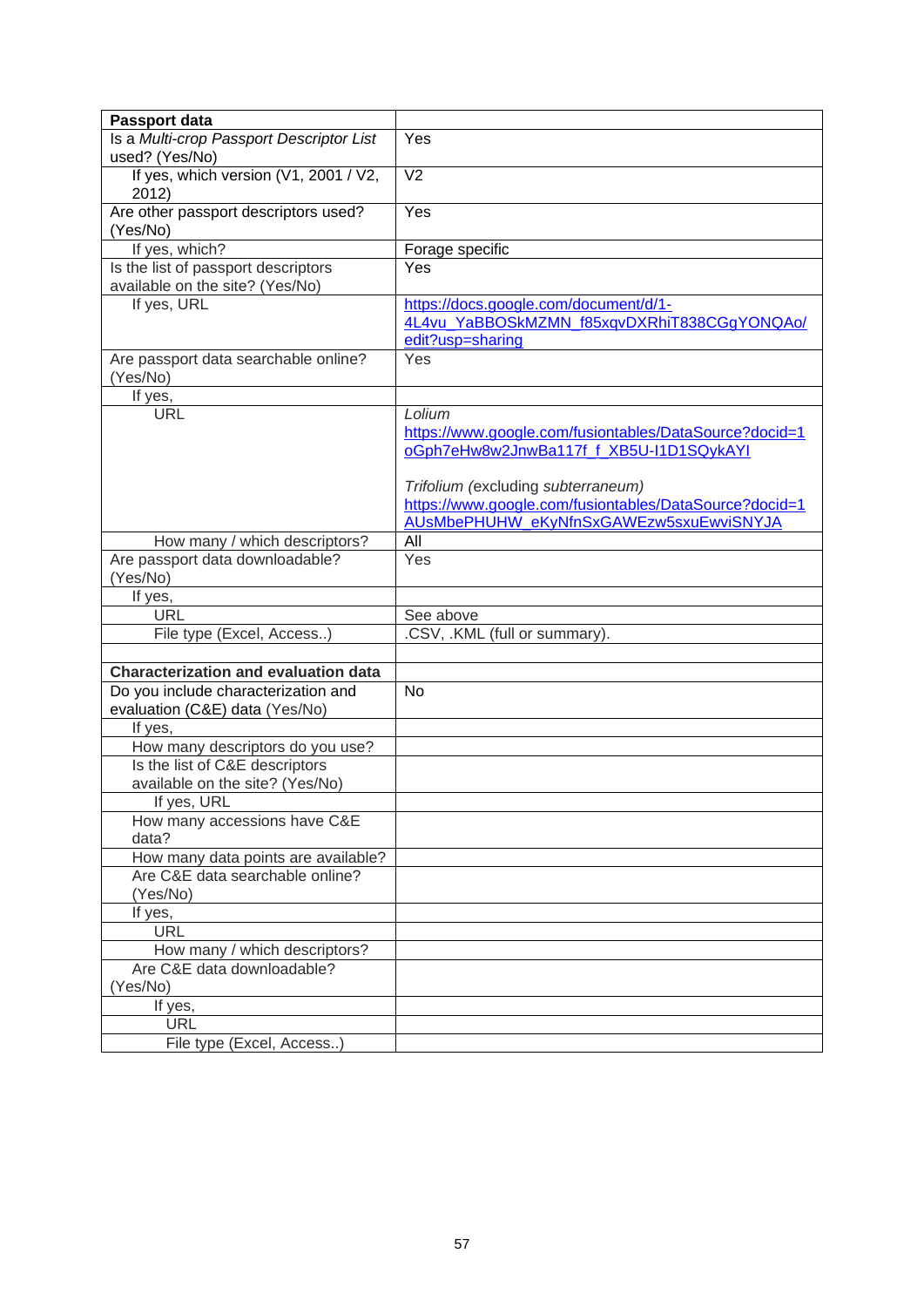| Please indicate any additional           | Information of Originality, Primary Collection and potential |
|------------------------------------------|--------------------------------------------------------------|
| information provided on your database    | candidate of EFC.                                            |
| website (e.g. taxonomy, core collection, |                                                              |
| <i>in situ</i> /on farm activities)      |                                                              |

#### **MANAGEMENT**

How much time (average number of hours per year over the last three years) is invested in the database?

*100 hrs per year.*

Is your mechanism of data gathering and updating working well / sustainable?

*Usually harvest from Eurisco.*

#### **ASSESSMENT OF USE AND VALUE**

What do you think your database adds to the data available in EURISCO?

*Originality, Primary Collection.*

Do you have an idea about the use of your database and the appreciation of the users?

*No.*

#### **PERSPECTIVES**

Are you planning to continue maintaining the database in the next five years and, if positive, are sufficient resources available to do that at your institute?

*Yes.*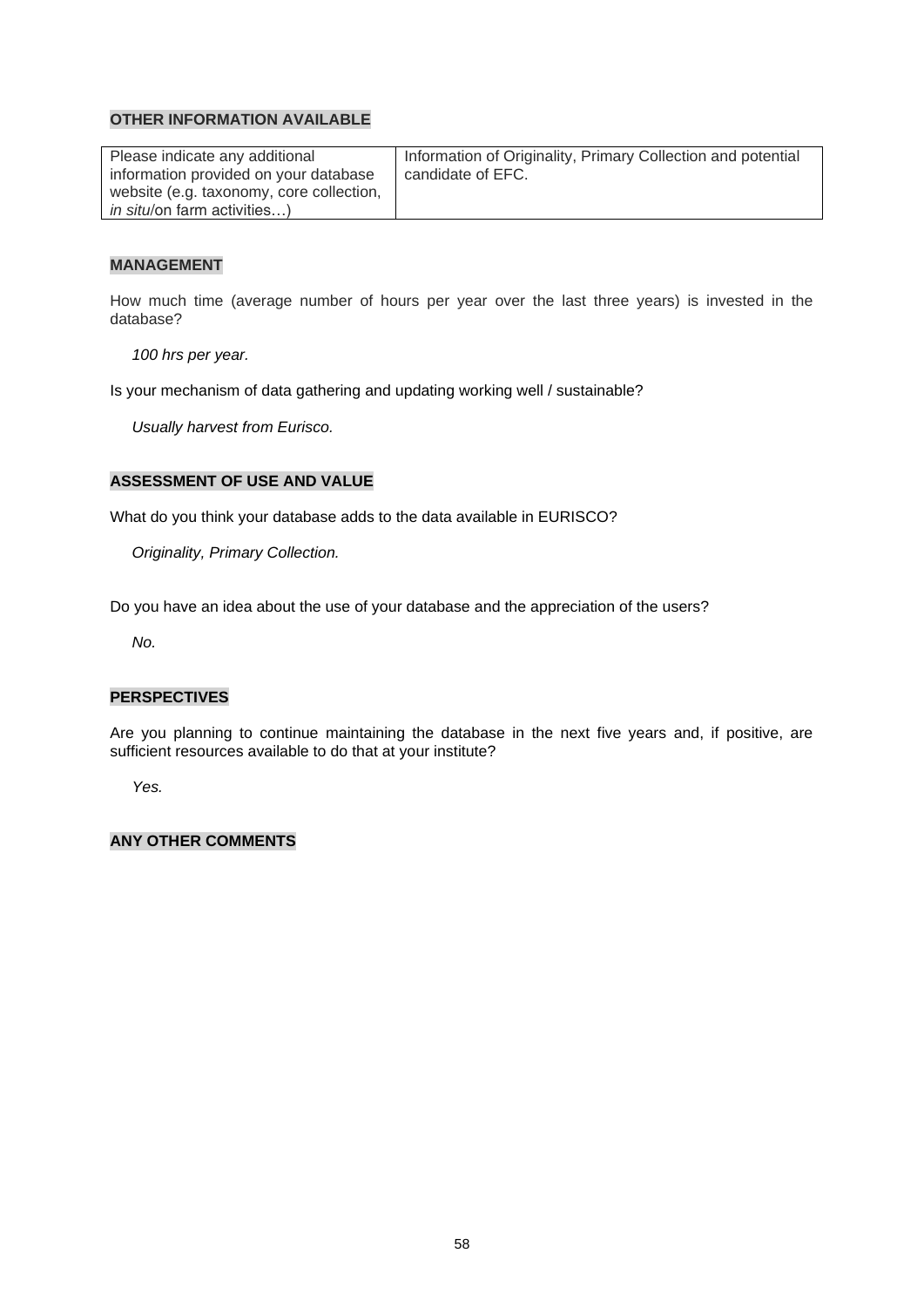# **Lupinus**

## **IDENTIFICATION**

| Name of the database              | European Central Lupinus Database                      |
|-----------------------------------|--------------------------------------------------------|
| Homepage (URL)                    | http://www.ecpgr.cgiar.org/germplasm_databases/list_of |
|                                   | germplasm databases/crop databases/crop database       |
|                                   | windows/lupinus.html                                   |
| Date of creation                  | 1995                                                   |
| Database manager                  | Paweł Barzyk                                           |
| Email address of database manager | pawel.barzyk@phr.pl                                    |
| Hosting institute                 | Poznań Plant Breeders, Ltd., Poland                    |

| Current number of accessions (December<br>2013)                                            | 13 964                                                                                                                         |
|--------------------------------------------------------------------------------------------|--------------------------------------------------------------------------------------------------------------------------------|
| Date of last update                                                                        | 2013                                                                                                                           |
| Estimated average age of the records in<br>years (how long ago last updated on<br>average) | all records were updated 2010-2013                                                                                             |
|                                                                                            |                                                                                                                                |
| <b>Contributors</b><br>Number of contributors                                              |                                                                                                                                |
|                                                                                            | 13 centres from 10 countries<br>No                                                                                             |
| Is the list of contributors available online?                                              |                                                                                                                                |
| (Yes/No)                                                                                   | (but included in downloadable pdf file)                                                                                        |
| If yes, URL                                                                                |                                                                                                                                |
|                                                                                            |                                                                                                                                |
| <b>Geographical coverage</b>                                                               |                                                                                                                                |
| Are the accessions only from Europe                                                        | <b>No</b>                                                                                                                      |
| (+ECPGR countries)? (Yes/No)                                                               | 8 European countries = 57% data                                                                                                |
| If no, how many accessions from                                                            | <b>AUS 4665</b>                                                                                                                |
| outside of Europe?                                                                         | <b>USA 1293</b>                                                                                                                |
|                                                                                            |                                                                                                                                |
| Passport data                                                                              |                                                                                                                                |
| Is a Multi-crop Passport Descriptor List<br>used? (Yes/No)                                 | (subset of 10 descriptors)<br>INSTCODE, ACCENUMB, GENUS, SPECIES,<br>SUBTAXA, ACCENAME, DONOR, DONORCODE,<br>ORIGCTY, SAMPSTAT |
| If yes, which version (V1, 2001 / V2,<br>2012)                                             |                                                                                                                                |
| Are other passport descriptors used?<br>(Yes/No)                                           | <b>No</b>                                                                                                                      |
| If yes, which?                                                                             |                                                                                                                                |
| Is the list of passport descriptors available                                              | <b>No</b>                                                                                                                      |
| on the site? (Yes/No)                                                                      | (but included in downloadable pdf file)                                                                                        |
| If yes, URL                                                                                |                                                                                                                                |
| Are passport data searchable online?                                                       | <b>No</b>                                                                                                                      |
| (Yes/No)                                                                                   |                                                                                                                                |
| If yes,                                                                                    |                                                                                                                                |
| <b>URL</b>                                                                                 |                                                                                                                                |
| How many / which descriptors?                                                              |                                                                                                                                |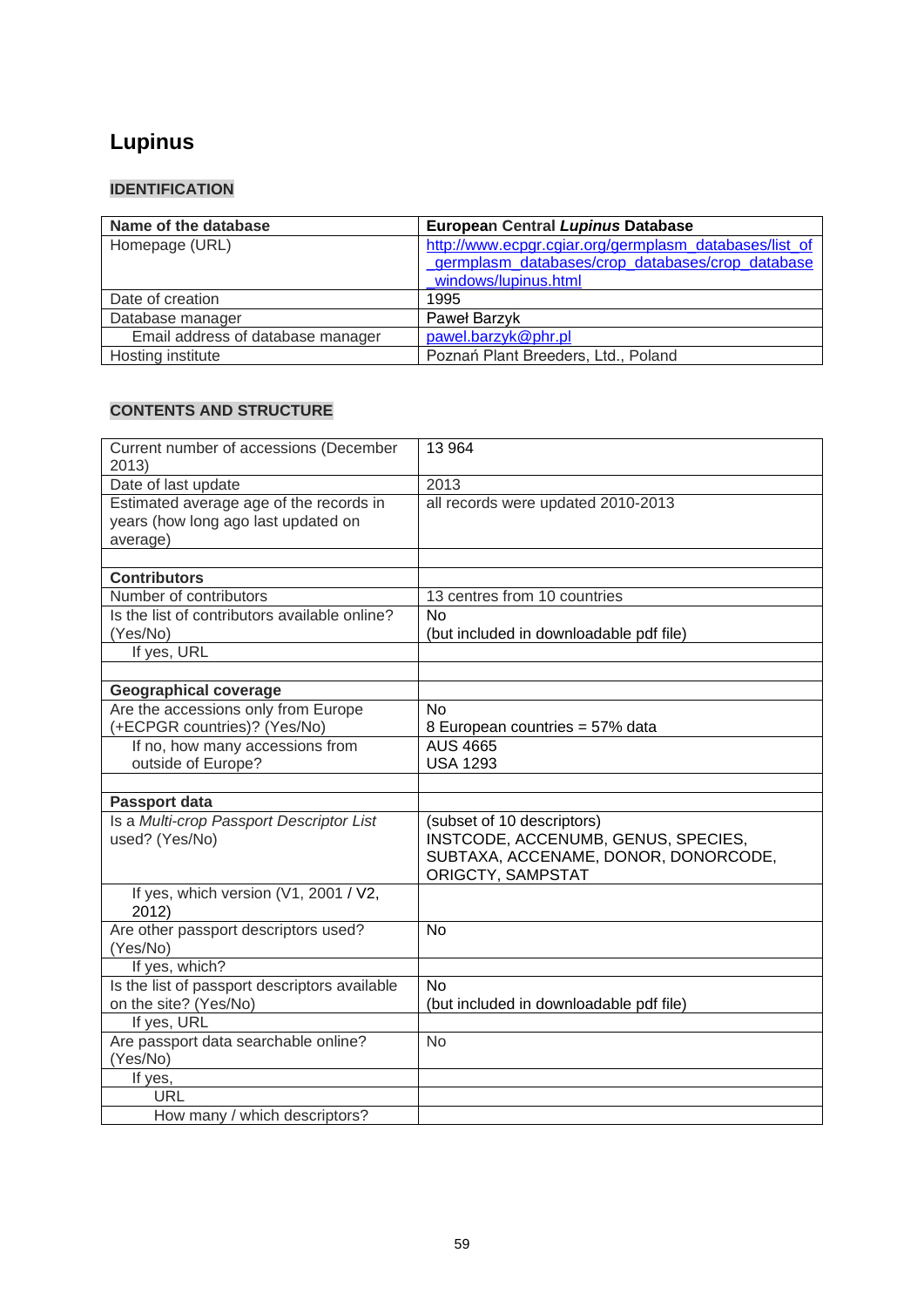| Are passport data downloadable? (Yes/No)    | Yes                                                 |
|---------------------------------------------|-----------------------------------------------------|
| If yes,                                     |                                                     |
| <b>URL</b>                                  | http://www.igr.poznan.pl/en/links/biologiczne-bazy- |
|                                             | danych                                              |
|                                             | <b>European Central Lupinus Database</b>            |
| File type (Excel, Access)                   | <b>PDF</b>                                          |
|                                             |                                                     |
| <b>Characterization and evaluation data</b> |                                                     |
| Do you include characterization and         | <b>No</b>                                           |
| evaluation (C&E) data (Yes/No)              |                                                     |
| If yes,                                     |                                                     |
| How many descriptors do you use?            |                                                     |
| Is the list of C&E descriptors available    |                                                     |
| on the site? (Yes/No)                       |                                                     |
| If yes, URL                                 |                                                     |
| How many accessions have C&E data?          |                                                     |
| How many data points are available?         |                                                     |
| Are C&E data searchable online?             |                                                     |
| (Yes/No)                                    |                                                     |
| If yes,                                     |                                                     |
| URL                                         |                                                     |
| How many / which descriptors?               |                                                     |
| Are C&E data downloadable? (Yes/No)         |                                                     |
| If yes,                                     |                                                     |
| URL                                         |                                                     |
| File type (Excel, Access)                   |                                                     |

| Please indicate any additional information | Taxonomv |
|--------------------------------------------|----------|
| provided on your database website (e.g.    |          |
| taxonomy, core collection, in situ/on farm |          |
| activities)                                |          |

#### **MANAGEMENT**

How much time (average number of hours per year over the last three years) is invested in the database?

*24 days/year*

Is your mechanism of data gathering and updating working well / sustainable?

*Yes*

#### **ASSESSMENT OF USE AND VALUE**

What do you think your database adds to the data available in EURISCO?

*Database on the genus Lupinus*

Do you have an idea about the use of your database and the appreciation of the users?

*Available to members of International Lupinus Association*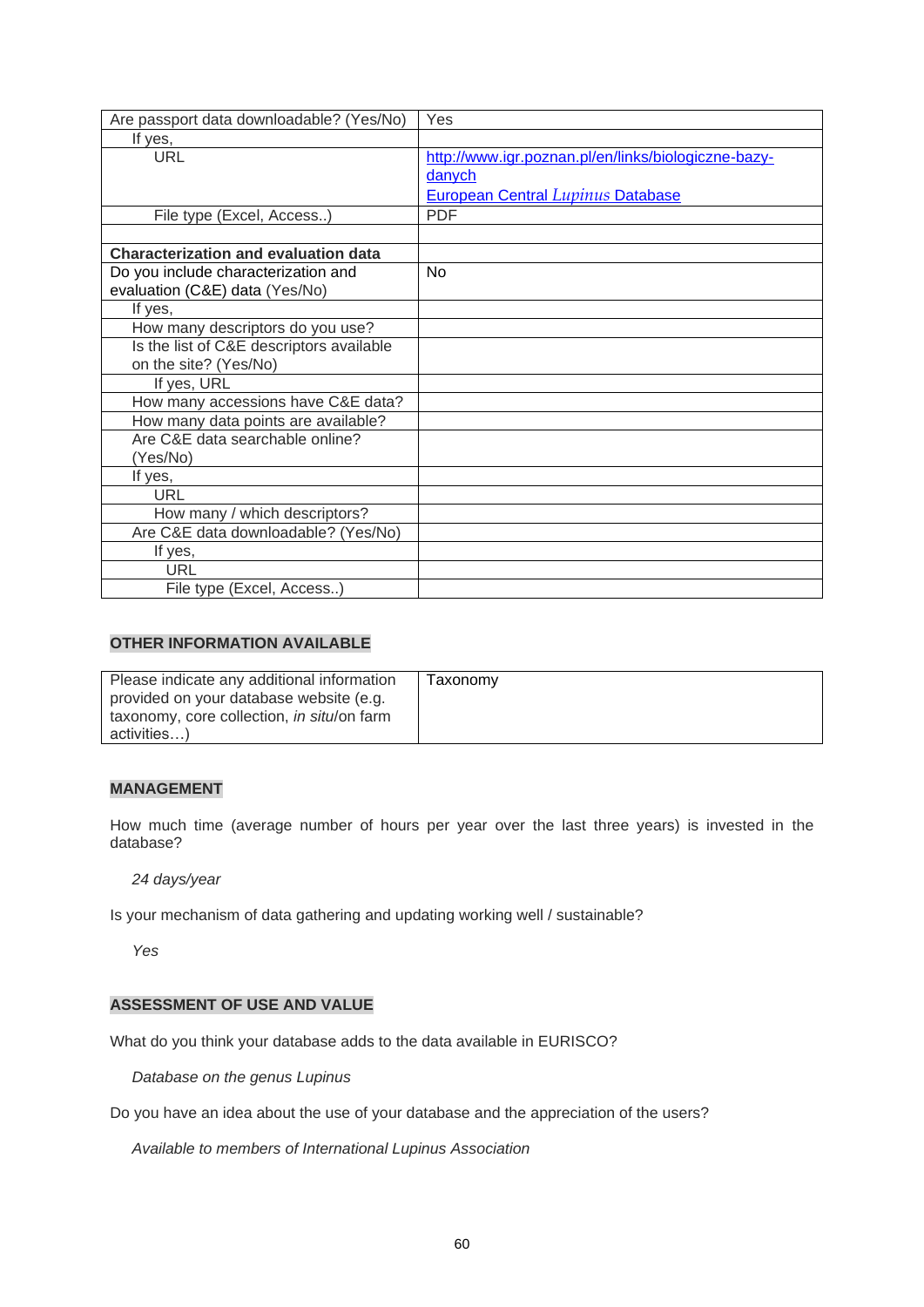## **PERSPECTIVES**

Are you planning to continue maintaining the database in the next five years and, if positive, are sufficient resources available to do that at your institute?

*Yes*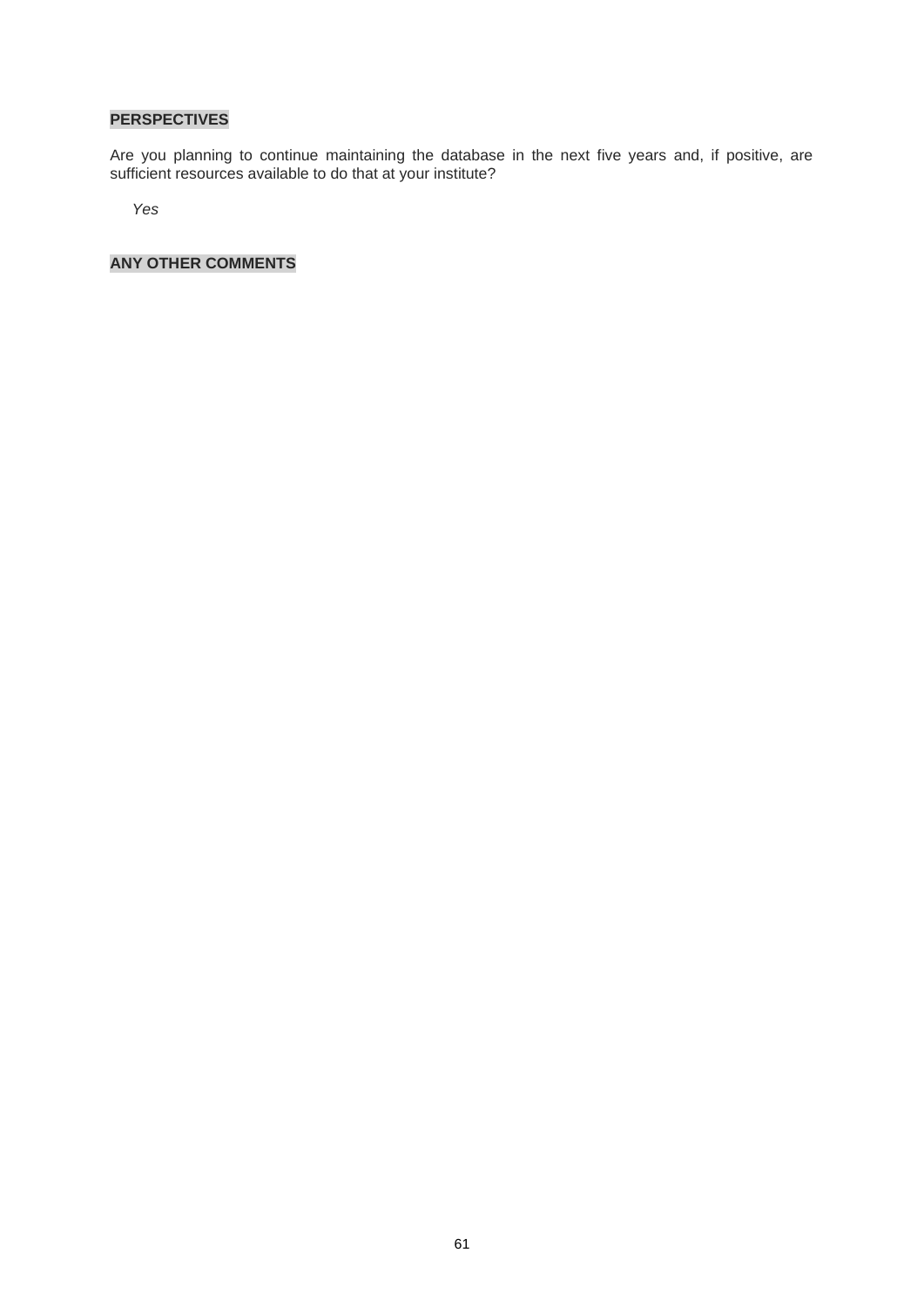## **Maize**

## **IDENTIFICATION**

| Name of the database              | <b>ECPGR Maize Database</b>                                 |
|-----------------------------------|-------------------------------------------------------------|
| Homepage (URL)                    | http://www.mrizp.rs/emdb/default-en.htm                     |
| Date of creation                  | 1996                                                        |
| Database manager                  | Violeta Anđelković                                          |
| Email address of database manager | avioleta@mrizp.rs                                           |
| Hosting institute                 | Maize Research Institute "Zemun Polje", Belgrade,<br>Serbia |

| Current number of accessions (December<br>2013)                                            | 11 865                                                                                                 |
|--------------------------------------------------------------------------------------------|--------------------------------------------------------------------------------------------------------|
| Date of last update                                                                        | October 2013                                                                                           |
| Estimated average age of the records in<br>years (how long ago last updated on<br>average) | The last update was 5 years ago; I do not know about<br>earlier updates.                               |
| <b>Contributors</b>                                                                        |                                                                                                        |
| Number of contributors                                                                     | 15 contributors from 13 European countries                                                             |
| Is the list of contributors available online?<br>(Yes/No)                                  | Yes                                                                                                    |
| If yes, URL                                                                                | http://www.mrizp.rs/emdb/contributors-en.htm                                                           |
|                                                                                            |                                                                                                        |
| <b>Geographical coverage</b>                                                               |                                                                                                        |
| Are the accessions only from Europe<br>(+ECPGR countries)? (Yes/No)                        | Yes                                                                                                    |
| If no, how many accessions from                                                            | (811 accessions with country of origin outside of                                                      |
| outside of Europe?                                                                         | Europe)                                                                                                |
|                                                                                            |                                                                                                        |
| Passport data                                                                              |                                                                                                        |
| Is a Multi-crop Passport Descriptor List<br>used? (Yes/No)                                 | Yes                                                                                                    |
| If yes, which version (V1, 2001 / V2,<br>2012)                                             |                                                                                                        |
| Are other passport descriptors used?<br>(Yes/No)                                           | Yes                                                                                                    |
| If yes, which?                                                                             | Earlier version of Multi-crop Passport Descriptor List<br>(21 descriptors) + FAO VIEWS descriptors (6) |
| Is the list of passport descriptors available<br>on the site? (Yes/No)                     | Yes<br>(included in pdf file "Database description")                                                   |
| If yes, URL                                                                                | http://www.mrizp.rs/emdb/default-en.htm                                                                |
| Are passport data searchable online?<br>(Yes/No)                                           | Yes                                                                                                    |
| If yes,                                                                                    |                                                                                                        |
| <b>URL</b>                                                                                 | http://www.mrizp.rs/emdb/maize-search-en.php                                                           |
| How many / which descriptors?                                                              | $\overline{2}$<br>country of origin, status of sample                                                  |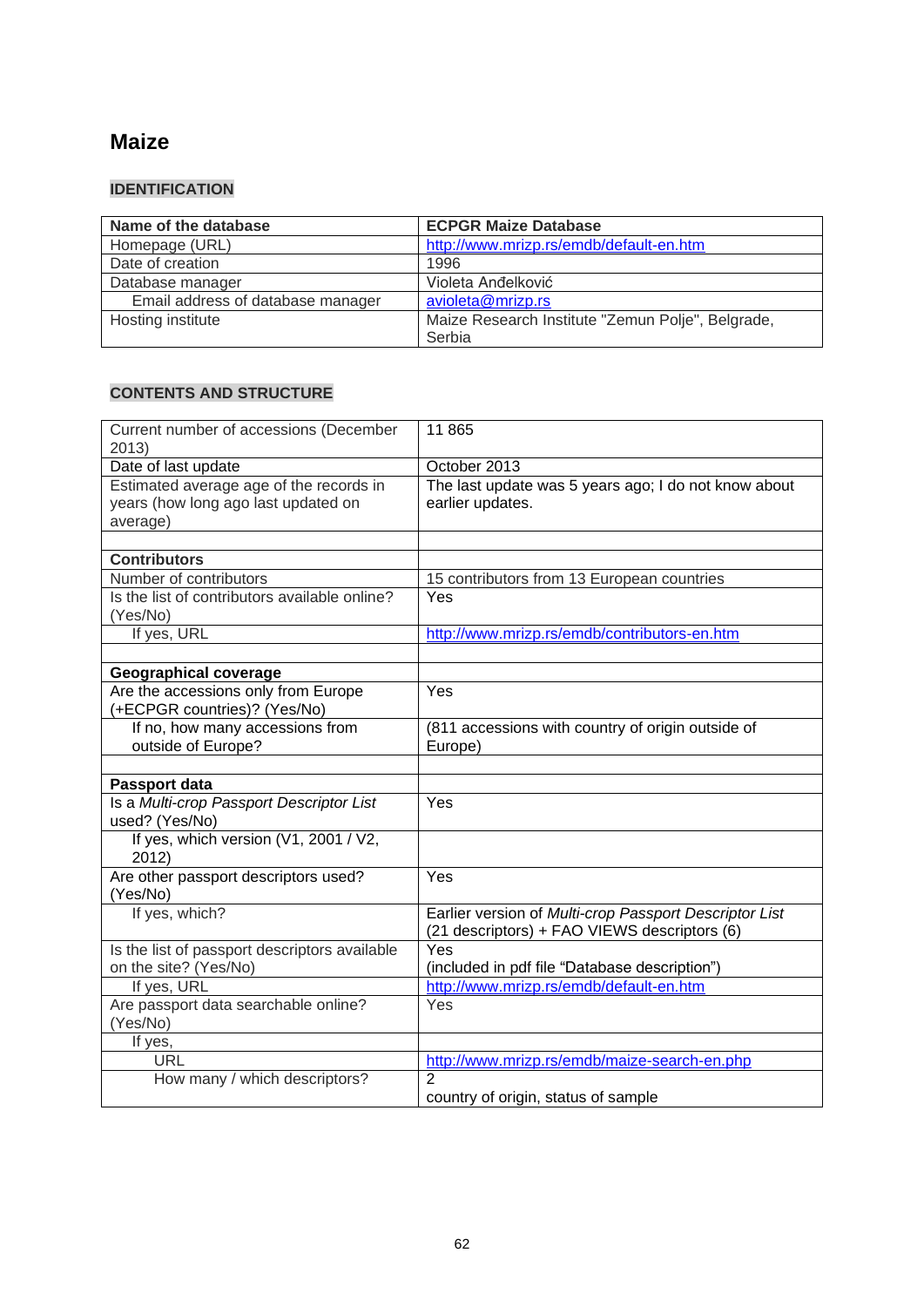| Are passport data downloadable (Yes/No)     | Yes                                           |
|---------------------------------------------|-----------------------------------------------|
| If yes,                                     |                                               |
| <b>URL</b>                                  | http://www.mrizp.rs/emdb/default-en.htm       |
| File type (Excel, Access)                   | Access                                        |
|                                             |                                               |
| <b>Characterization and evaluation data</b> |                                               |
| Do you include characterization and         | Yes                                           |
| evaluation (C&E) data? (Yes/No)             |                                               |
| If yes,                                     |                                               |
| How many descriptors do you use?            | 27 (characterization 19, evaluation 8)        |
| Is the list of C&E descriptors available    | Yes                                           |
| on the site? (Yes/No)                       |                                               |
| If yes, URL                                 | http://www.mrizp.rs/emdb/default-en.htm       |
|                                             | (included in pdf file "Database description") |
| How many accessions have C&E data?          | 2178                                          |
| How many data points are available?         | 34848                                         |
| Are C&E data searchable online?             | Yes                                           |
| (Yes/No)                                    |                                               |
| If yes,                                     |                                               |
| URL                                         | http://www.mrizp.rs/emdb/maize-search-en.php  |
| How many / which descriptors?               | $\mathcal{P}$                                 |
|                                             | Kernel type, kernel colour                    |
| Are C&E data downloadable (Yes/No)          | Yes                                           |
| If yes,                                     |                                               |
| <b>URL</b>                                  | http://www.mrizp.rs/emdb/default-en.htm       |
| File type (Excel, Access)                   | Access                                        |

| Please indicate any additional information |  |
|--------------------------------------------|--|
| provided on your database website (e.g.    |  |
| taxonomy, core collection, in situ/on farm |  |
| activities)                                |  |

#### **MANAGEMENT**

How much time (average number of hours per year over the last three years) is invested in the database?

*I am full time employed as Head of maize genebank, coordinating all activities related to that, including database, and it is not possible to separate that and calculate exact number of hours per year.* 

Is your mechanism of data gathering and updating working well / sustainable?

*I have received new data in 2008 from donor Institutions for EMDB and they have been updated.* 

#### **ASSESSMENT OF USE AND VALUE**

What do you think your database adds to the data available in EURISCO?

*The information from Serbian collection which is available on www.mrizp.rs is available in EURISCO too. I cannot comment this topic, because EURISCO is working through National focal points, elected by Ministry of Agriculture and communication is not always satisfactory and fruitful with them, from my point of view.*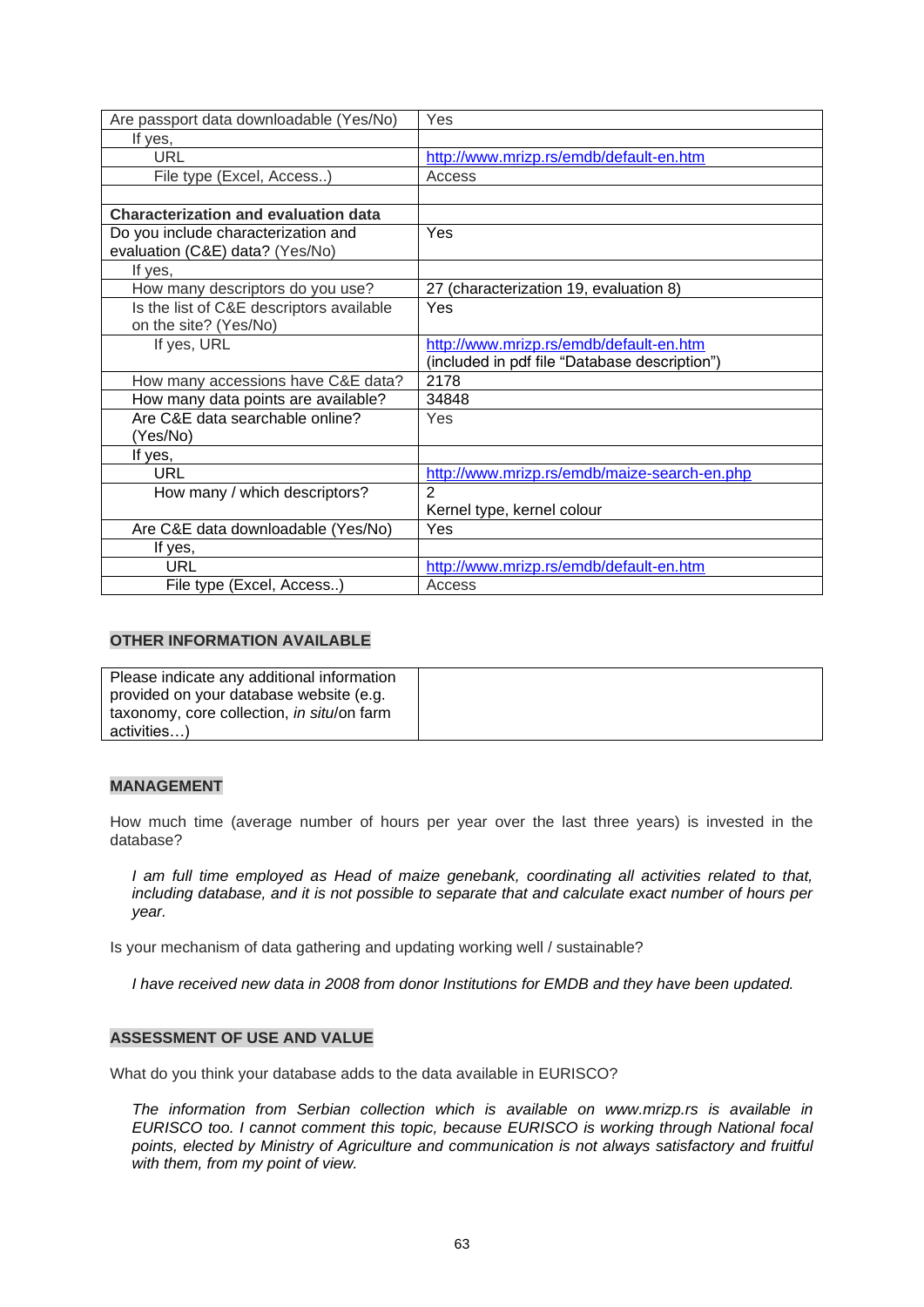Do you have an idea about the use of your database and the appreciation of the users?

*Yes, we had requests and questions related to accessions that are fully characterized, and for some accessions from donor Institutions and we have redirected request to that Institutions.* 

#### **PERSPECTIVES**

Are you planning to continue maintaining the database in the next five years and, if positive, are sufficient resources available to do that at your institute?

*Yes, we are planning to continue with maintenance and improvement. Up to now, financial support*  for maintaining the database, and the other activities about genebank was provided by my Institute, *and very seldom it was partly financed by Ministry.*

#### **ANY OTHER COMMENTS**

*As I mentioned, I am not receiving much information from ECPGR, since I attended the last Meeting of the Cereals Network (and the first meeting for myself) in 2008, in Turkey. There is no Maize Working Group in ECPGR so I am somehow isolated from all related activities. That is the reason why application and implementation of the other new activities is not working well. I am aware about present importance/no importance of maize for EU, particularly because of high influence of private companies (more than for any other crops) and probably less interest for maize genetic resources in EU.*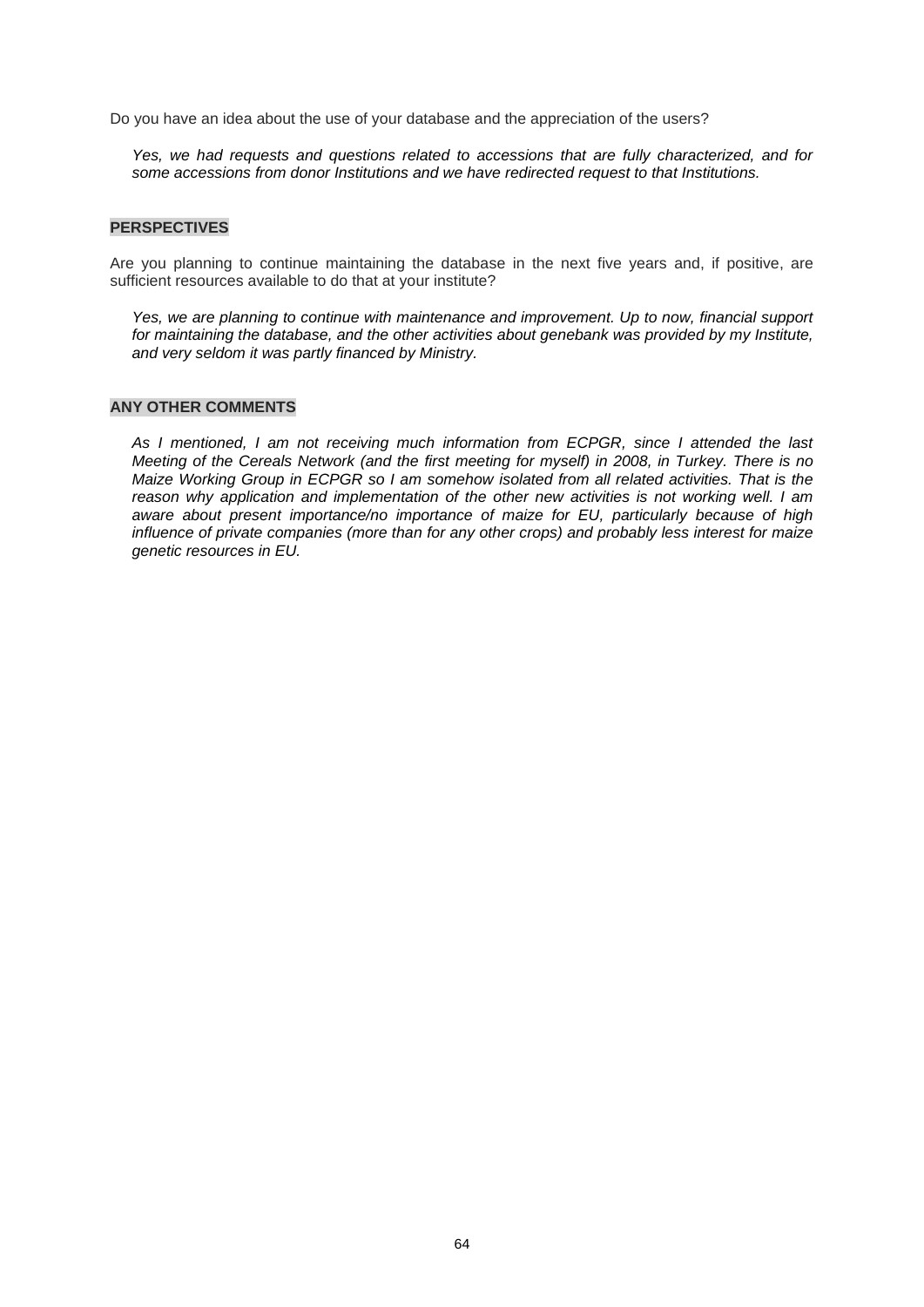## **[Malus](http://www.ecpgr.cgiar.org/germplasm_databases/list_of_germplasm_databases/crop_databases/crop_database_windows/malus.html)**

## **IDENTIFICATION**

| Name of the database              | <b>European Malus Database</b>                      |
|-----------------------------------|-----------------------------------------------------|
| Homepage (URL)                    | http://www.nationalfruitcollection.org.uk/ecpgr.php |
| Date of creation                  | 1997                                                |
| Database manager                  | <b>Matthew Ordidge</b>                              |
| Email address of database manager | m.ordidge@reading.ac.uk                             |
| Hosting institute                 | <b>National Fruit Collections, UK</b>               |

| Current number of accessions (December<br>2013)                        | 21 600                                              |
|------------------------------------------------------------------------|-----------------------------------------------------|
| Date of last update                                                    | 1998                                                |
| Estimated average age of the records in                                | 15                                                  |
| years (how long ago last updated on                                    |                                                     |
| average)                                                               |                                                     |
|                                                                        |                                                     |
| <b>Contributors</b>                                                    |                                                     |
| Number of contributors                                                 | 34 institutes from 13 countries                     |
| Is the list of contributors available online?                          | <b>No</b>                                           |
| (Yes/No)                                                               |                                                     |
| If yes, URL                                                            |                                                     |
|                                                                        |                                                     |
| <b>Geographical coverage</b>                                           |                                                     |
| Are the accessions only from Europe                                    | Yes                                                 |
| (+ECPGR countries)? (Yes/No)<br>If no, how many accessions from        |                                                     |
| outside of Europe?                                                     |                                                     |
|                                                                        |                                                     |
| Passport data                                                          |                                                     |
| Is a Multi-crop Passport Descriptor List                               | Yes                                                 |
| used? (Yes/No)                                                         |                                                     |
| If yes, which version (V1, 2001 / V2,<br>2012)                         | V <sub>1</sub>                                      |
| Are other passport descriptors used?                                   | Yes                                                 |
| (Yes/No)                                                               |                                                     |
| If yes, which?                                                         | additional Malus-specific                           |
| Is the list of passport descriptors available<br>on the site? (Yes/No) | <b>No</b>                                           |
| If yes, URL                                                            |                                                     |
| Are passport data searchable online?                                   | <b>No</b>                                           |
| (Yes/No)                                                               |                                                     |
| If yes,                                                                |                                                     |
| URL                                                                    |                                                     |
| How many / which descriptors?                                          |                                                     |
| Are passport data downloadable? (Yes/No)                               | Yes                                                 |
| If yes,<br><b>URL</b>                                                  |                                                     |
|                                                                        | http://www.nationalfruitcollection.org.uk/ecpgr.php |
| File type (Excel, Access)                                              | Access                                              |
|                                                                        |                                                     |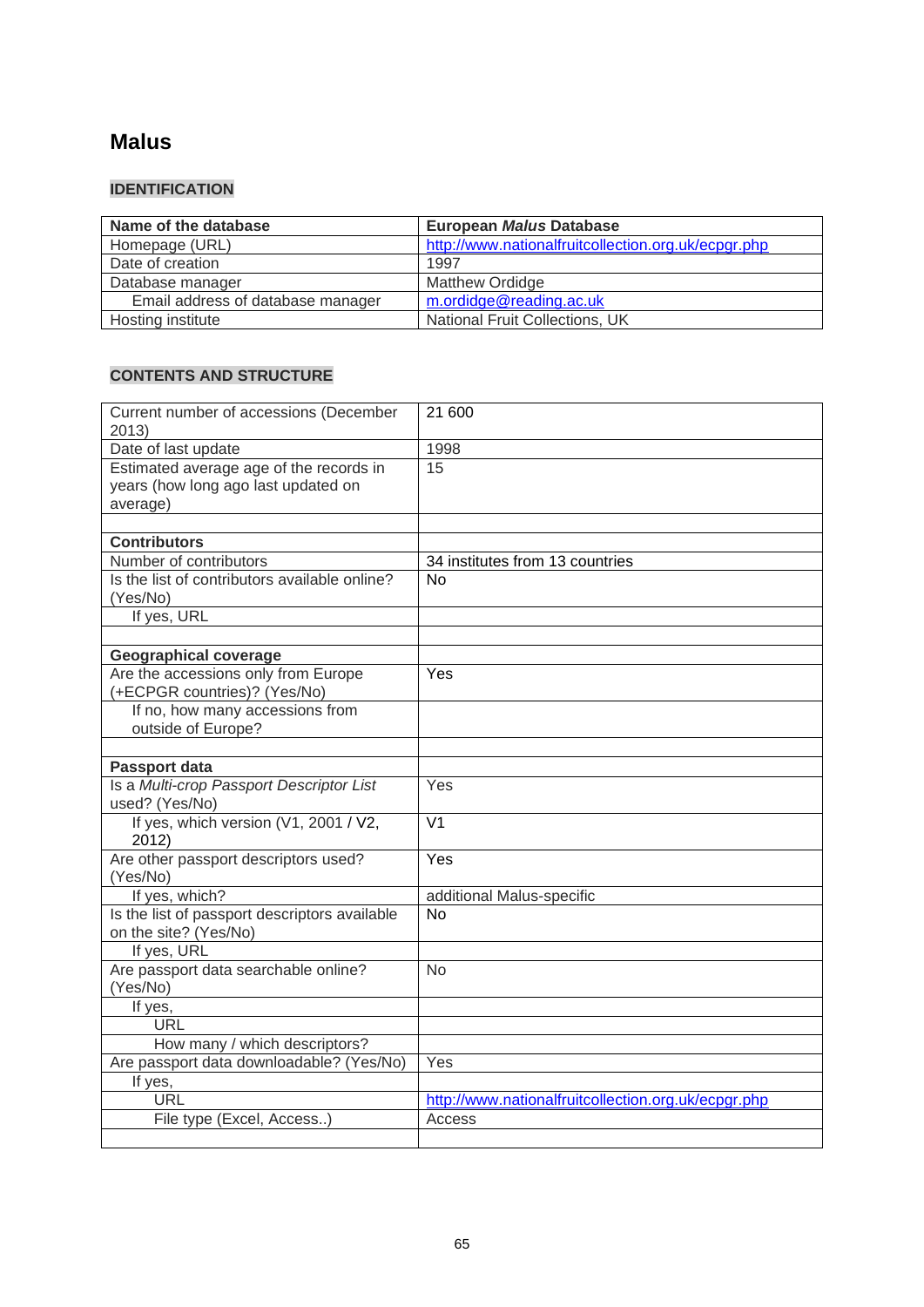| <b>Characterization and evaluation data</b> |                               |
|---------------------------------------------|-------------------------------|
| Do you include characterization and         | No (see "Any other comments") |
| evaluation (C&E) data? (Yes/No)             |                               |
| If yes,                                     |                               |
| How many descriptors do you use?            |                               |
| Is the list of C&E descriptors available    | <b>No</b>                     |
| on the site? (Yes/No)                       |                               |
| If yes, URL                                 |                               |
| How many accessions have C&E data?          | None                          |
| How many data points are available?         | $\Omega$                      |
| Are C&E data searchable online?             | N <sub>o</sub>                |
| (Yes/No)                                    |                               |
| If yes,                                     |                               |
| URL                                         |                               |
| How many / which descriptors?               |                               |
| Are C&E data downloadable? (Yes/No)         | N <sub>o</sub>                |
| If yes,                                     |                               |
| URL                                         |                               |
| File type (Excel, Access)                   |                               |

| Please indicate any additional information |  |
|--------------------------------------------|--|
| provided on your database website (e.g.    |  |
| taxonomy, core collection, in situ/on farm |  |
| activities)                                |  |

#### **MANAGEMENT**

How much time (average number of hours per year over the last three years) is invested in the database?

#### *Few (possibly 20)*

Is your mechanism of data gathering and updating working well / sustainable?

*The mechanism of updating relies upon the database utilising developments made to our own National database. This avoids duplication of effort but means that the ECPGR specific development cannot easily be prioritised. Data updates are reliant upon response from ECPGR members (which was low on the last request).*

#### **ASSESSMENT OF USE AND VALUE**

What do you think your database adds to the data available in EURISCO?

*The database offers the opportunity to address more complex matters specific to the crop; specifically matters of naming and particularly synonymy and homonymy. Current development has been based on attempts to bring together the extensive, and complex, lists of synonyms from across Europe such that accessions held under different names can be identified as representatives of the same variety whilst retaining their local accession name.*

Do you have an idea about the use of your database and the appreciation of the users?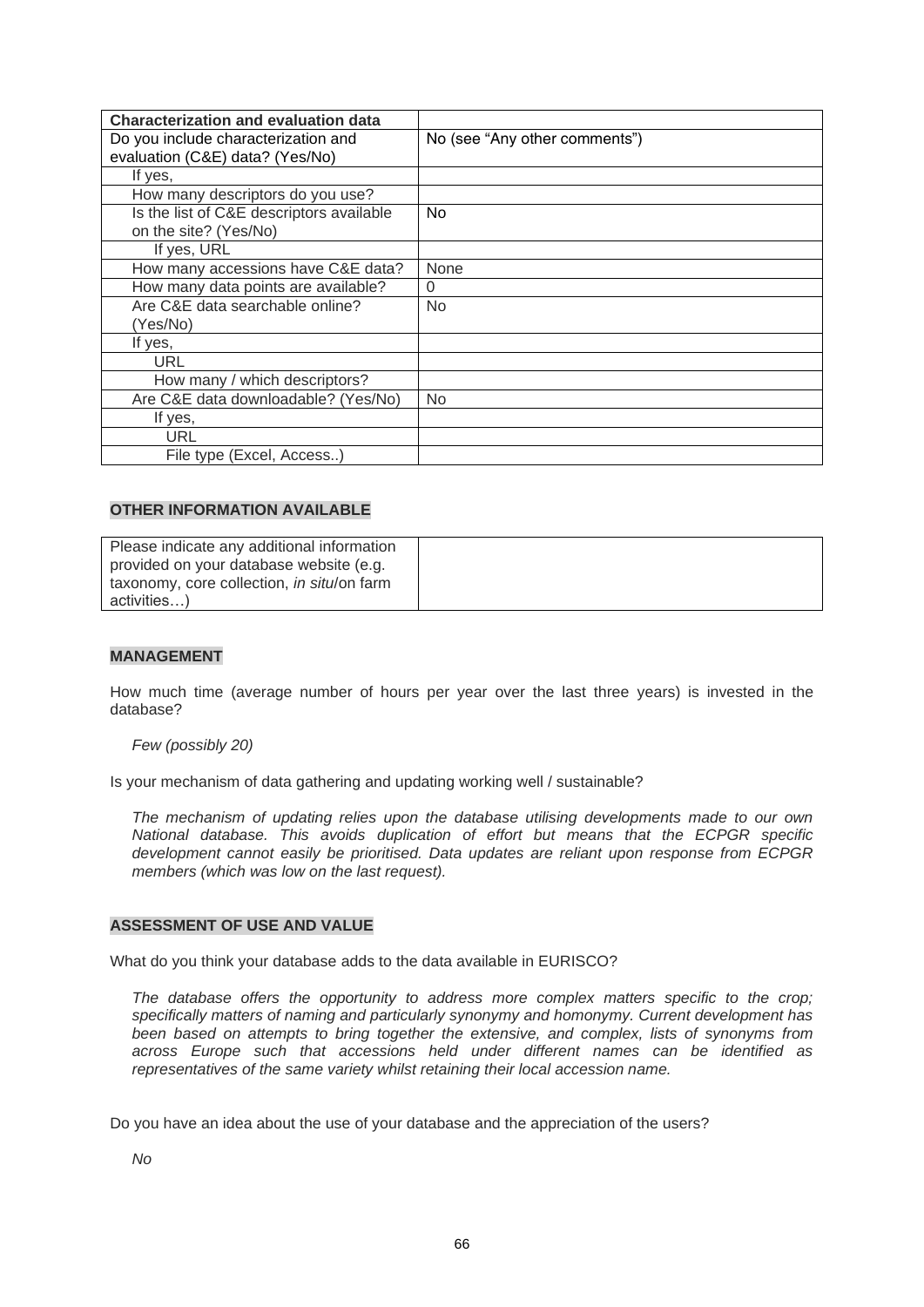#### **PERSPECTIVES**

Are you planning to continue maintaining the database in the next five years and, if positive, are sufficient resources available to do that at your institute?

*We are intending to continue to develop the database, however, no specific resources are made available for this. The work forms a component of our overall scientific curation of the UK collections but, since the actions are not specifically funded, it can be a challenge to prioritise work in this area.* 

#### **ANY OTHER COMMENTS**

*I think the CCDBs offer a valuable addition to EURISCO, in that they hold the ability to address crop specific issues, such as the issues of synonymy above (accepting that synonymy itself will be a challenge in many crops but that expertise will be likely to be limited to crop specific experts).*

*Clearly, if the CCDBs are to offer this additional value, they need to be (at least in our case) better aligned with EURISCO. The focus of our current efforts has been: to develop the structure of the on-line database that the ECPGR Malus DB can follow (this is in place and has been developed through the development of our own national DB); to bring together the lists of available synonyms such that accessions can be correctly associated as far as possible (this is in progress); to update the lists based on these new lists of searchable synonyms (updated lists have been received, albeit from limited member countries and these will be updated as soon as the synonym lists are ready,*  further updates were proposed to be carried out using EURISCO as a list and these will be carried *out in the future).*

*Regarding C&E data, we state above that the database does not currently hold these data. However, the major reason for this is that no C&E data have yet been supplied for inclusion by the members. Our own national database [\(www.nationalfruitcollection.org.uk\)](http://www.nationalfruitcollection.org.uk/) which will form the basic structure for the ECPGR Malus DB does include C&E data for our own collection and these data are searchable on-line so the database structure does hold the capacity, if not the data. I would expect that if data are made available from members these could be readily included within this system.*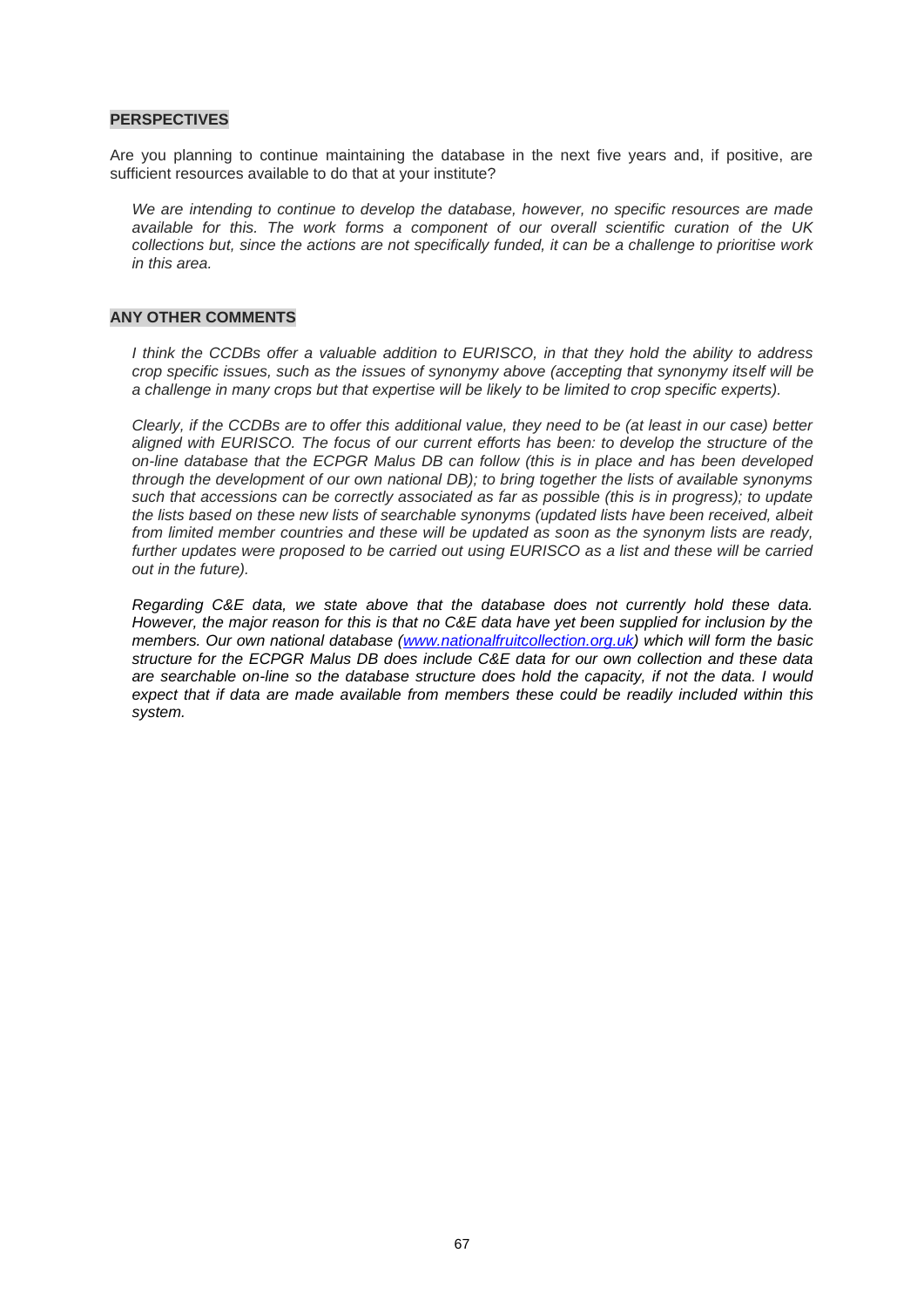# **Medicago Annual**

## **IDENTIFICATION**

| Name of the database              | <b>Annual Medicago Database</b>                   |
|-----------------------------------|---------------------------------------------------|
| Homepage (URL)                    | http://www.ecpgr.cgiar.org/germplasm_databases/li |
|                                   | st of germplasm databases/crop databases/crop     |
|                                   | database windows/annual medicago.html             |
| Date of creation                  | 1985                                              |
| Database manager                  | Valentin Maya Blanco                              |
| Email address of database manager | valentin.maya@gobex.es                            |
| Hosting institute                 | CICYTEX, Badajoz, Spain                           |

| Current number of accessions (December 2013)     | 4767 (in Excel file)                                |
|--------------------------------------------------|-----------------------------------------------------|
| Date of last update                              | March 2013                                          |
| Estimated average age of the records in years    | $0.75$ year                                         |
| (how long ago last updated on average)           |                                                     |
|                                                  |                                                     |
| <b>Contributors</b>                              |                                                     |
| Number of contributors                           | 12                                                  |
| Is the list of contributors available online?    | <b>No</b>                                           |
| (Yes/No)                                         |                                                     |
| If yes, URL                                      |                                                     |
|                                                  |                                                     |
| <b>Geographical coverage</b>                     |                                                     |
| Are the accessions only from Europe (+ECPGR      | Yes                                                 |
| countries)? (Yes/No)                             |                                                     |
| If no, how many accessions from outside of       |                                                     |
| Europe?                                          |                                                     |
|                                                  |                                                     |
| Passport data                                    |                                                     |
| Is a Multi-crop Passport Descriptor List used?   | Yes                                                 |
| (Yes/No)                                         |                                                     |
| If yes, which version (V1, 2001 / V2, 2012)      | V <sub>1</sub>                                      |
| Are other passport descriptors used? (Yes/No)    | No                                                  |
| If yes, which?                                   |                                                     |
| Is the list of passport descriptors available on | No                                                  |
| the site? (Yes/No)                               |                                                     |
| If yes, URL                                      |                                                     |
| Are passport data searchable online? (Yes/No)    | No                                                  |
| If yes,                                          |                                                     |
| <b>URL</b>                                       |                                                     |
| How many / which descriptors?                    |                                                     |
| Are passport data downloadable? (Yes/No)         | Yes                                                 |
| If yes,                                          |                                                     |
| <b>URL</b>                                       | http://centrodeinvestigacionlaorden.gobex.es/transf |
|                                                  | erencia-de-tecnologia/publicaciones/895/eccdb-      |
|                                                  | annual-medicago-march-2013                          |
| File type (Excel, Access)                        | Excel                                               |
|                                                  |                                                     |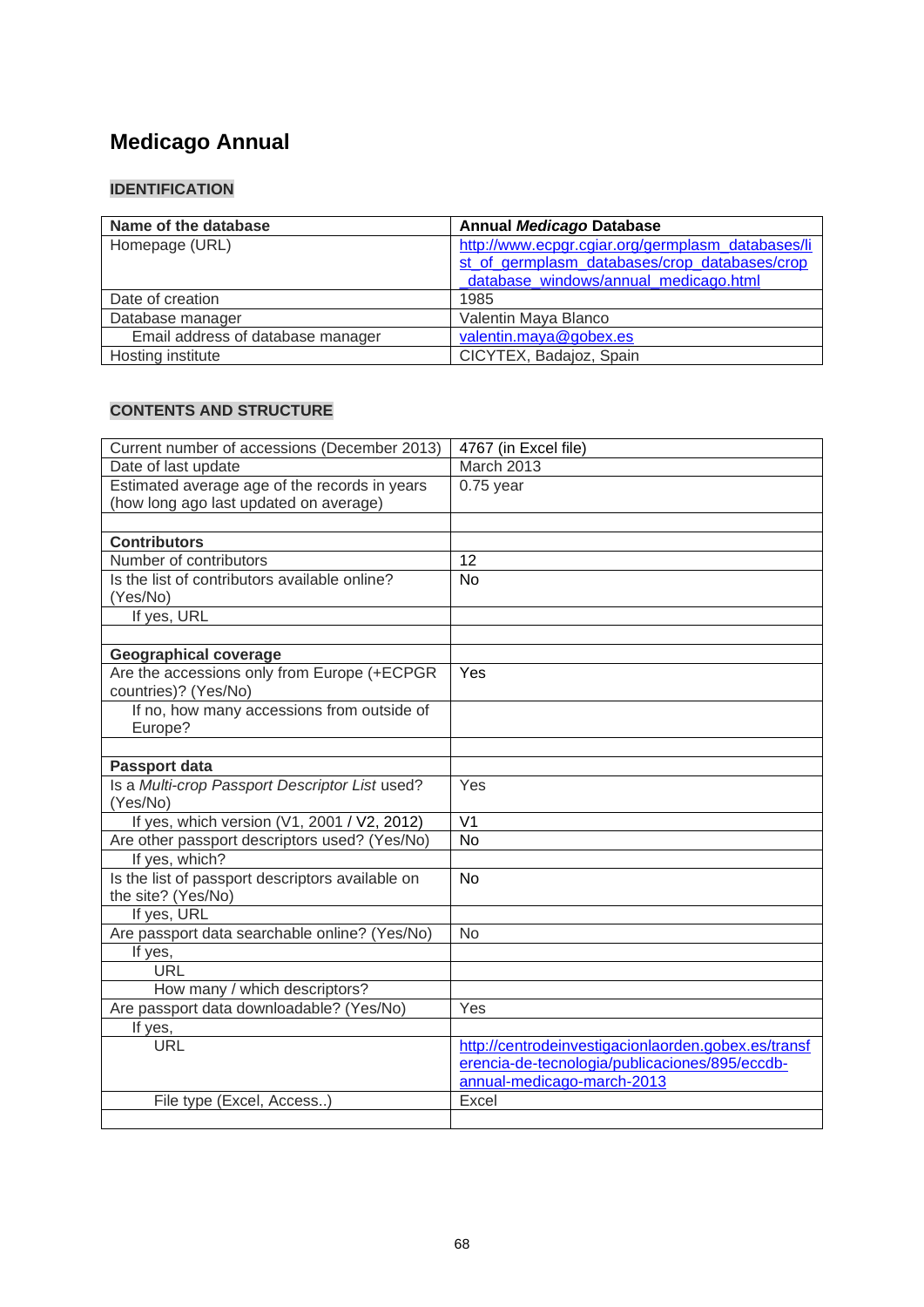| <b>Characterization and evaluation data</b>     |    |
|-------------------------------------------------|----|
| Do you include characterization and evaluation  | No |
| (C&E) data? (Yes/No)                            |    |
| If yes,                                         |    |
| How many descriptors do you use?                |    |
| Is the list of C&E descriptors available on the |    |
| site? (Yes/No)                                  |    |
| If yes, URL                                     |    |
| How many accessions have C&E data?              |    |
| How many data points are available?             |    |
| Are C&E data searchable online? (Yes/No)        |    |
| If yes,                                         |    |
| URL                                             |    |
| How many / which descriptors?                   |    |
| Are C&E data downloadable? (Yes/No)             |    |
| If yes,                                         |    |
| URL                                             |    |
| File type (Excel, Access)                       |    |

| Please indicate any additional information         |  |
|----------------------------------------------------|--|
| provided on your database website (e.g.            |  |
| taxonomy, core collection, <i>in situ</i> /on farm |  |
| activities)                                        |  |

#### **MANAGEMENT**

How much time (average number of hours per year over the last three years) is invested in the database?

*15 hours*

Is your mechanism of data gathering and updating working well / sustainable?

*I believe that the mechanism doesn´t work because the genebanks don´t update their accessions (only the Spanish genebank). It´s very difficult to work in these conditions.*

#### **ASSESSMENT OF USE AND VALUE**

What do you think your database adds to the data available in EURISCO?

*I think it´s very practical and useful*

Do you have an idea about the use of your database and the appreciation of the users?

*No*

#### **PERSPECTIVES**

Are you planning to continue maintaining the database in the next five years and, if positive, are sufficient resources available to do that at your institute?

*I'm planning to continue maintaining the database but my institute has reduced the staff and I need to do overtime to maintain the databases*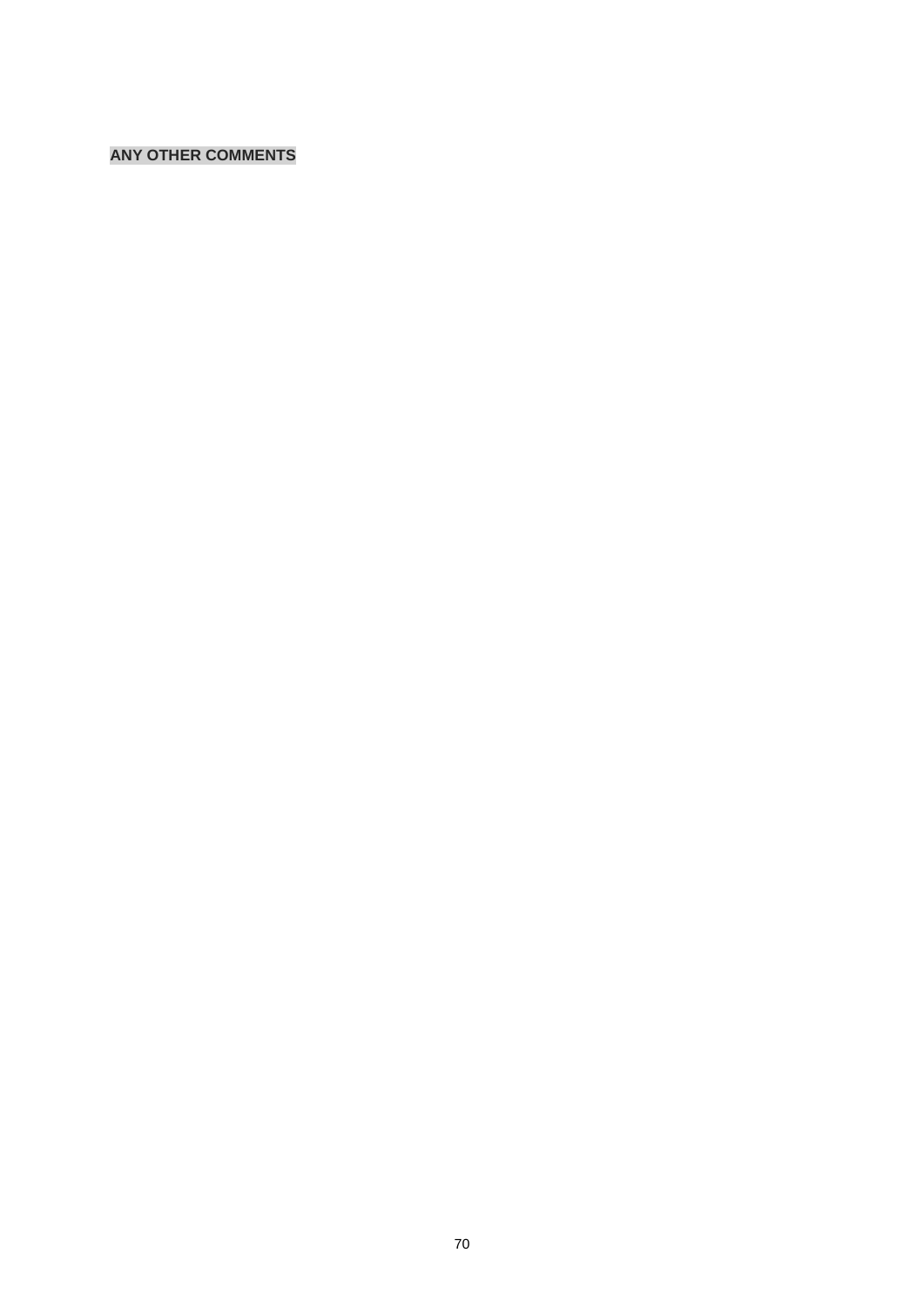# **Medicago Perennial**

# **IDENTIFICATION**

| Name of the database              | European Perennial Medicago Database                |
|-----------------------------------|-----------------------------------------------------|
| Homepage (URL)                    | http://www.ecpgr.cgiar.org/germplasm_databases/list |
|                                   | of germplasm databases/crop databases/crop da       |
|                                   | tabase windows/perennial medicago.html              |
| Date of creation                  | first version ca. 1995, completely restructured and |
|                                   | updated in 2013                                     |
| Database manager                  | Stéphane Fourtier                                   |
| Email address of database manager | stephane.fourtier@lusignan.inra.fr                  |
| Hosting institute                 | CRG INRA, Lusignan, France                          |

| Current number of accessions (December           | 7928                                                 |
|--------------------------------------------------|------------------------------------------------------|
| 2013)                                            |                                                      |
| Date of last update                              | 2013                                                 |
| Estimated average age of the records in years    | $10 - 15$                                            |
| (how long ago last updated on average)           |                                                      |
|                                                  |                                                      |
| <b>Contributors</b>                              |                                                      |
| Number of contributors                           | 42 European genebanks                                |
| Is the list of contributors available online?    | No                                                   |
| (Yes/No)                                         |                                                      |
| If yes, URL                                      |                                                      |
|                                                  |                                                      |
| <b>Geographical coverage</b>                     |                                                      |
| Are the accessions only from Europe              | Yes                                                  |
| (+ECPGR countries)? (Yes/No)                     |                                                      |
| If no, how many accessions from outside of       |                                                      |
| Europe?                                          |                                                      |
|                                                  |                                                      |
| Passport data                                    |                                                      |
| Is a Multi-crop Passport Descriptor List used?   | Yes                                                  |
| (Yes/No)                                         |                                                      |
| If yes, which version (V1, 2001 / V2, 2012)      | V <sub>1</sub>                                       |
| Are other passport descriptors used (Yes/No)     | Yes                                                  |
| If yes, which?                                   | Based on the descriptor list of the European Central |
|                                                  | Poa Database from IPK 12/2010                        |
|                                                  | (includes forage-specific descriptors + AEGIS        |
|                                                  | descriptors)                                         |
| Is the list of passport descriptors available on | N <sub>0</sub>                                       |
| the site? (Yes/No)                               |                                                      |
| If yes, URL                                      |                                                      |
| Are passport data searchable online?             | <b>No</b>                                            |
| (Yes/No)                                         |                                                      |
| If yes,                                          |                                                      |
| URL                                              |                                                      |
| How many / which descriptors?                    |                                                      |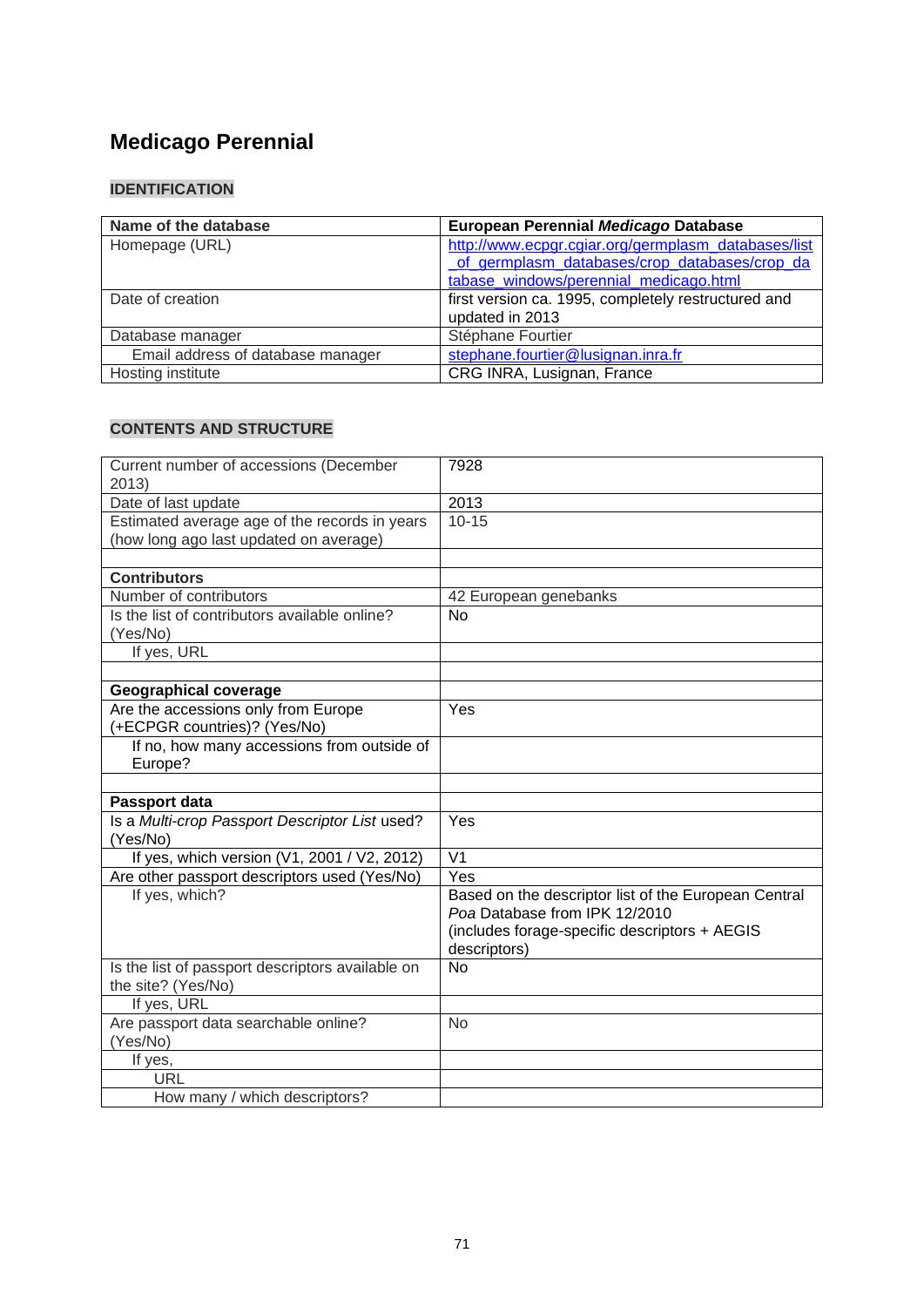| Are passport data downloadable? (Yes/No)    | Yes                                                 |
|---------------------------------------------|-----------------------------------------------------|
| If yes,                                     |                                                     |
| <b>URL</b>                                  | http://www.ecpgr.cgiar.org/germplasm_databases/list |
|                                             | of germplasm databases/crop databases/crop da       |
|                                             | tabase_windows/perennial_medicago.html              |
| File type (Excel, Access)                   | Excel                                               |
|                                             |                                                     |
| <b>Characterization and evaluation data</b> |                                                     |
| Do you include characterization and         | No                                                  |
| evaluation (C&E) data? (Yes/No)             |                                                     |
| If yes,                                     |                                                     |
| How many descriptors do you use?            |                                                     |
| Is the list of C&E descriptors available on |                                                     |
| the site? (Yes/No)                          |                                                     |
| If yes, URL                                 |                                                     |
| How many accessions have C&E data?          |                                                     |
| How many data points are available?         |                                                     |
| Are C&E data searchable online? (Yes/No)    |                                                     |
| If yes,                                     |                                                     |
| URL                                         |                                                     |
| How many / which descriptors?               |                                                     |
| Are C&E data downloadable? (Yes/No)         |                                                     |
| If yes,                                     |                                                     |
| URL                                         |                                                     |
| File type (Excel, Access)                   |                                                     |

| Please indicate any additional information |  |
|--------------------------------------------|--|
| provided on your database website (e.g.    |  |
| taxonomy, core collection, in situ/on farm |  |
| activities)                                |  |

#### **MANAGEMENT**

How much time (average number of hours per year over the last three years) is invested in the database?

*During the three last years I restarted a work interrupted since more than 10 years, I spent a lot of time reorganizing files and managing data under database software: I think I spent more than 3 months on the European Perennial Medicago database.*

Is your mechanism of data gathering and updating working well / sustainable?

*The process of gathering is not operational at all: I have asked for a positive list of active contributors but no one seems able to provide this.*

#### **ASSESSMENT OF USE AND VALUE**

What do you think your database adds to the data available in EURISCO?

*Additional forage-specific descriptors*

Do you have an idea about the use of your database and the appreciation of the users?

*No feedback*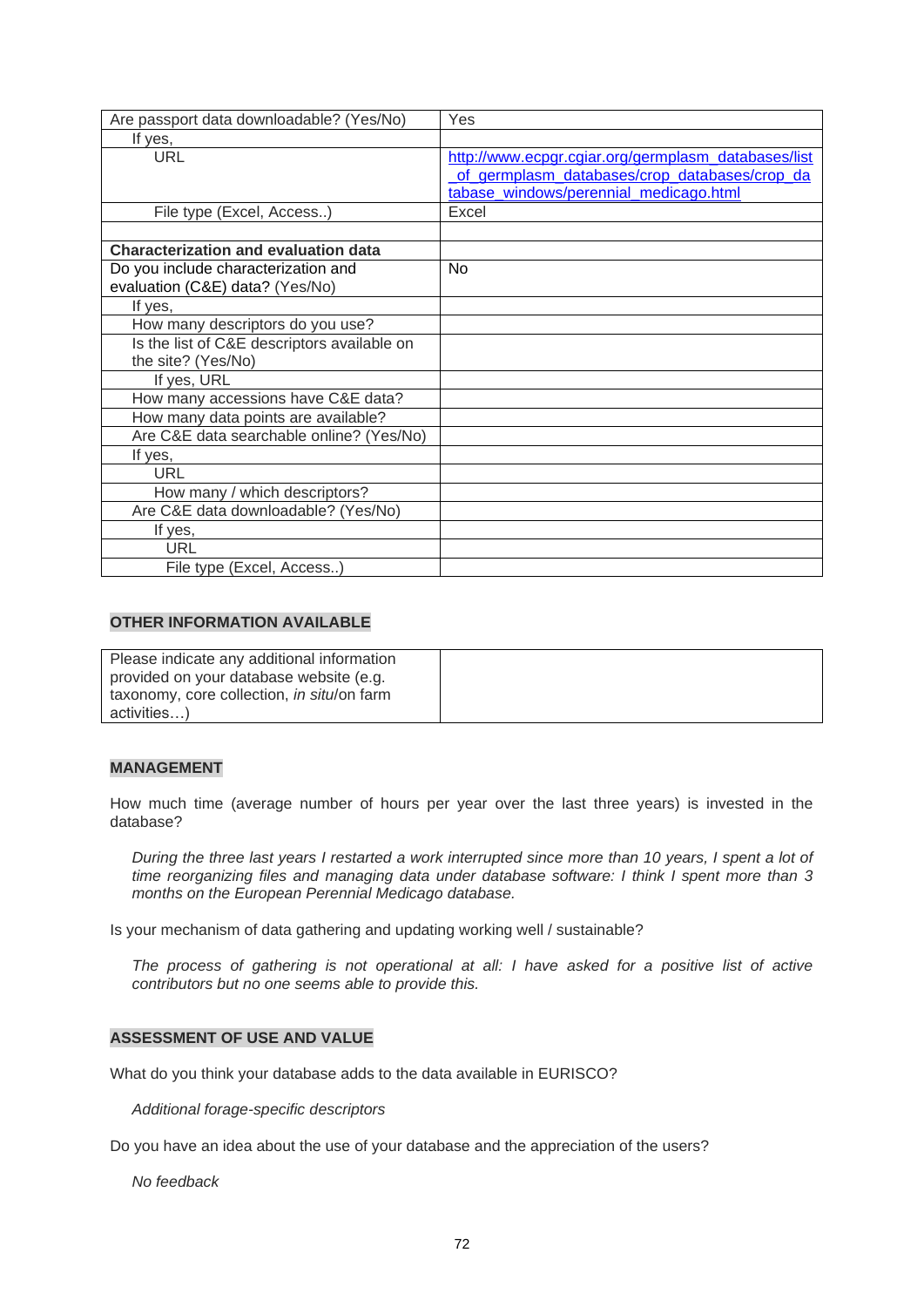### **PERSPECTIVES**

Are you planning to continue maintaining the database in the next five years and, if positive, are sufficient resources available to do that at your institute?

*Yes, depending on the implication of contributors to transmit updated files.*

## **ANY OTHER COMMENTS**

*C&E data for the French Forage and turf genetic resource collection are available from Siregal, the Plant Genetic Resources Information System of the National Institute for Agronomical Research (INRA).*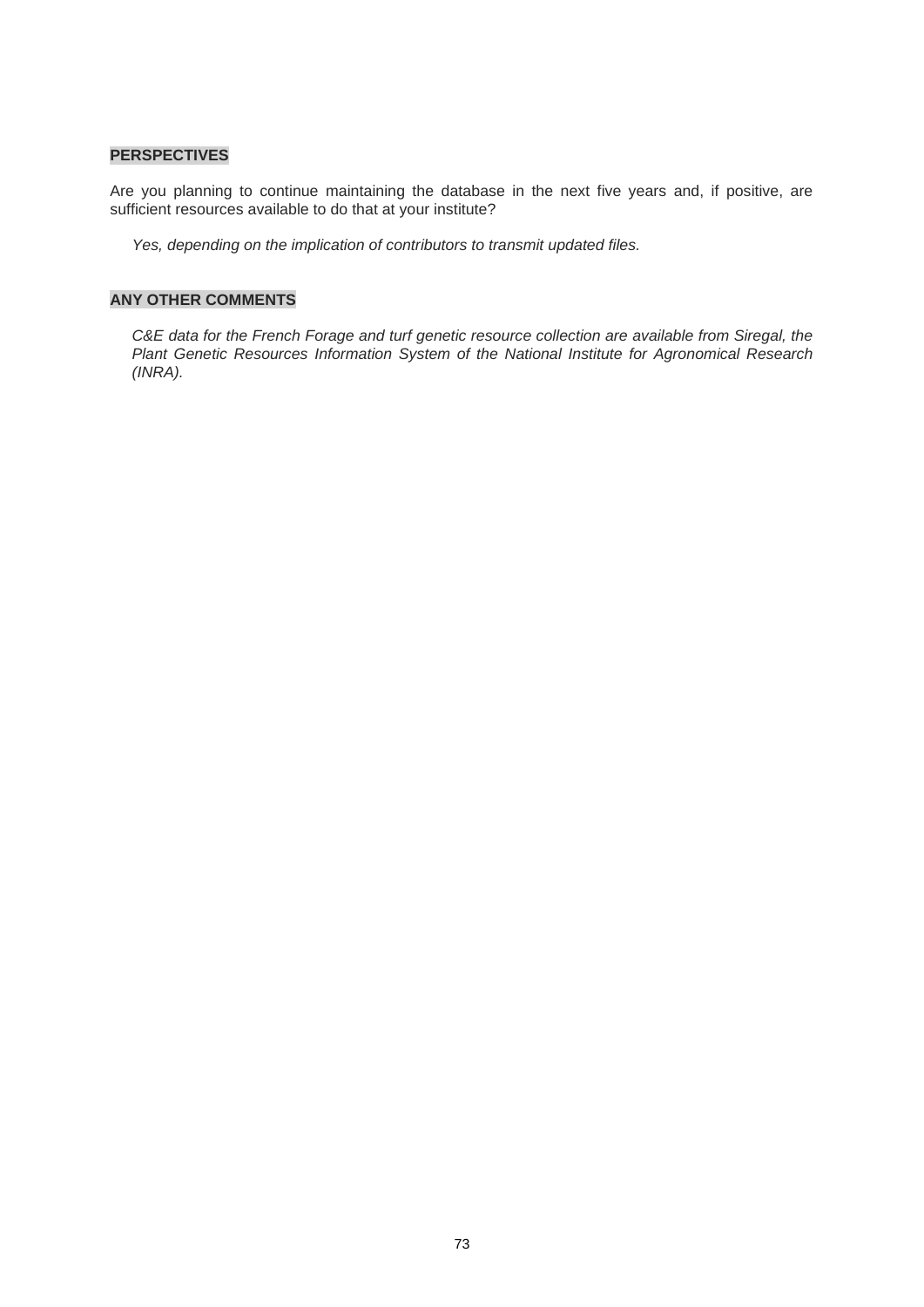# **Minor Forage Grasses**

## **IDENTIFICATION**

| Name of the database              | <b>Minor Forages Grasses Database</b>                   |
|-----------------------------------|---------------------------------------------------------|
| Homepage (URL)                    | http://www.nordgen.org/ecpgr/scope/ecpgr/pages/entry    |
|                                   | minor grasses.html                                      |
| Date of creation                  | 2010 (The data base was created by pooling older data   |
|                                   | bases for specific genera and an older, smaller version |
|                                   | of the minor grasses. Components of the data base date  |
|                                   | back to the 1980s)                                      |
| Database manager                  | Anna Palmé                                              |
| Email address of database manager | anna.palme@nordgen.org                                  |
| Hosting institute                 | NordGen, Alnarp, Sweden                                 |

| Current number of accessions (December        | 4631                                                    |
|-----------------------------------------------|---------------------------------------------------------|
| 2013)                                         |                                                         |
| Date of last update                           | May 2013                                                |
| Estimated average age of the records in       | We do not track the dates of the updates so I cannot    |
| years (how long ago last updated on           | answer this                                             |
| average)                                      |                                                         |
|                                               |                                                         |
| <b>Contributors</b>                           |                                                         |
| Number of contributors                        | 41 (based on number of instcodes)                       |
| Is the list of contributors available online? | Yes                                                     |
| (Yes/No)                                      |                                                         |
| If yes, URL                                   | http://www.nordgen.org/ecpgr/scope/ecpgr/files/minor_g  |
|                                               | rasses institutes.txt                                   |
|                                               |                                                         |
| <b>Geographical coverage</b>                  |                                                         |
| Are the accessions only from Europe           | Yes, held in European gene banks. (Though part of the   |
| (+ECPGR countries)? (Yes/No)                  | collection is originally collected in countries outside |
|                                               | Europe)                                                 |
| If no, how many accessions from               |                                                         |
| outside of Europe?                            |                                                         |
|                                               |                                                         |
| Passport data                                 |                                                         |
| Is a Multi-crop Passport Descriptor List      | Yes                                                     |
| used? (Yes/No)                                |                                                         |
| If yes, which version (V1, 2001 / V2,         | Created using V1, but included descriptors COLLNAME     |
| 2012)                                         | and MLSSTAT from V2                                     |
| Are other passport descriptors used?          | Yes                                                     |
| (Yes/No)                                      |                                                         |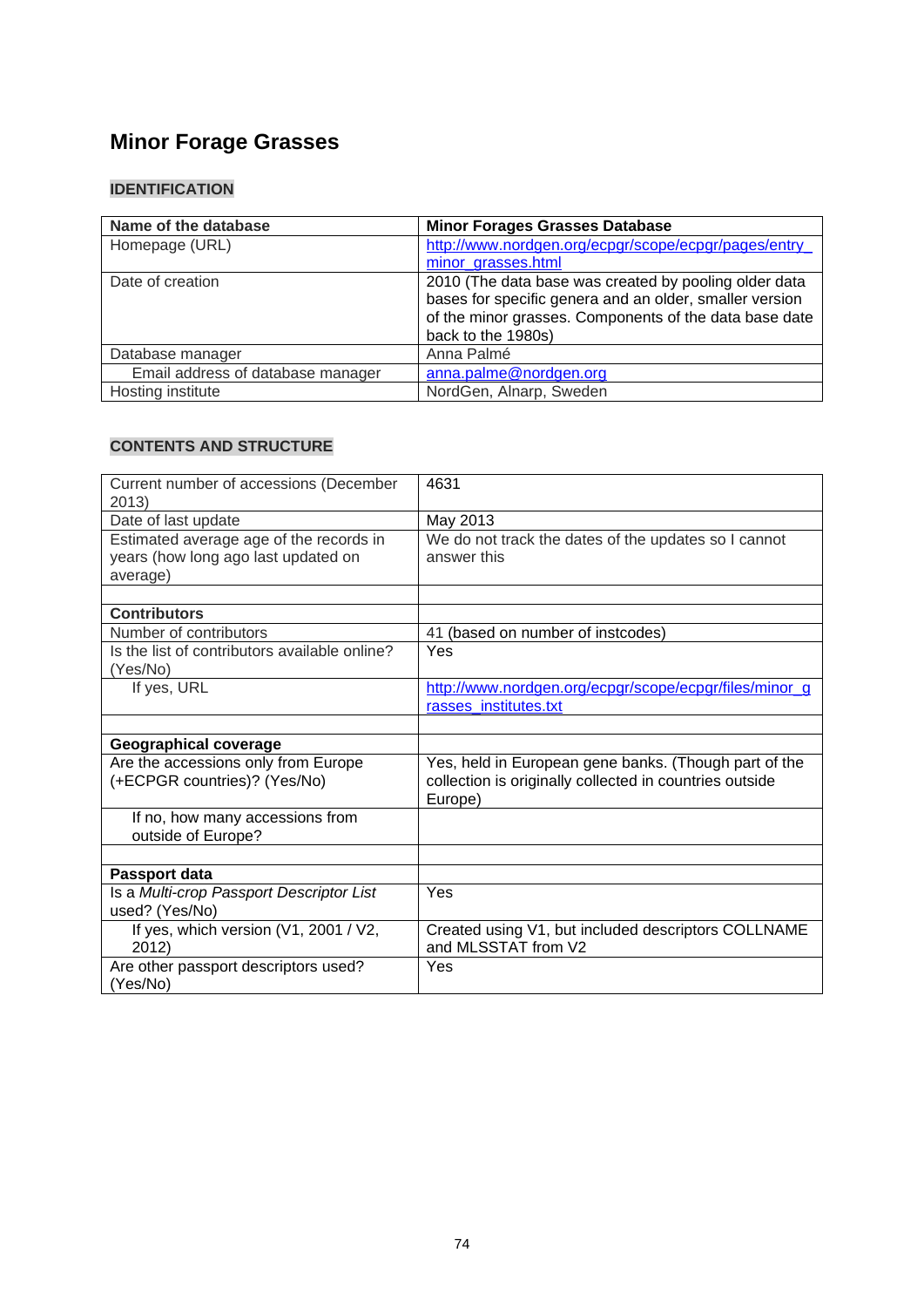| If yes, which?                                | Descriptors specific to NordGen's data base or<br>descriptors decided on by the ECPGR Forage Working |
|-----------------------------------------------|------------------------------------------------------------------------------------------------------|
|                                               | Group:                                                                                               |
|                                               | Dupldate                                                                                             |
|                                               | <b>Breedmet</b>                                                                                      |
|                                               | Grahabit                                                                                             |
|                                               | Aspect                                                                                               |
|                                               | Slope                                                                                                |
|                                               | Sitephys                                                                                             |
|                                               | Seedavail                                                                                            |
|                                               | Efc aegis                                                                                            |
|                                               | Originality                                                                                          |
|                                               | Ploidy                                                                                               |
|                                               | Recdat                                                                                               |
|                                               | Primcoll                                                                                             |
|                                               | Primcoll gb                                                                                          |
|                                               | Originality gb                                                                                       |
|                                               | Efc date entered                                                                                     |
|                                               | Efc date withdrawn                                                                                   |
| Is the list of passport descriptors available | Yes                                                                                                  |
| on the site? (Yes/No)                         |                                                                                                      |
| If yes, URL                                   | Homepage (MCPD list in pdf file "Database description")                                              |
| Are passport data searchable online?          | Yes                                                                                                  |
| (Yes/No)                                      |                                                                                                      |
| If yes,                                       |                                                                                                      |
| <b>URL</b>                                    | http://www.nordgen.org/ecpgr/index.php?app=data_unit                                                 |
|                                               | <u>&amp;unit=ecpgr_minor_grasses&amp;thema=minor_grasses</u>                                         |
| How many / which descriptors?                 | All                                                                                                  |
| Are passport data downloadable? (Yes/No)      | Yes                                                                                                  |
| If yes,                                       |                                                                                                      |
| <b>URL</b>                                    | http://www.nordgen.org/ecpgr/scope/ecpgr/files/minor g<br>rasses.txt                                 |
| File type (Excel, Access)                     | ASCII (.txt)                                                                                         |
|                                               |                                                                                                      |
| <b>Characterization and evaluation data</b>   |                                                                                                      |
| Do you include characterization and           | <b>No</b>                                                                                            |
| evaluation (C&E) data? (Yes/No)               |                                                                                                      |
| If yes,                                       |                                                                                                      |
| How many descriptors do you use?              |                                                                                                      |
| Is the list of C&E descriptors available      |                                                                                                      |
| on the site? (Yes/No)                         |                                                                                                      |
| If yes, URL                                   |                                                                                                      |
| How many accessions have C&E data?            |                                                                                                      |
| How many data points are available?           |                                                                                                      |
| Are C&E data searchable online?               |                                                                                                      |
| (Yes/No)                                      |                                                                                                      |
| If yes,                                       |                                                                                                      |
| <b>URL</b>                                    |                                                                                                      |
| How many / which descriptors?                 |                                                                                                      |
| Are C&E data downloadable? (Yes/No)           |                                                                                                      |
| If yes,                                       |                                                                                                      |
| URL                                           |                                                                                                      |
| File type (Excel, Access)                     |                                                                                                      |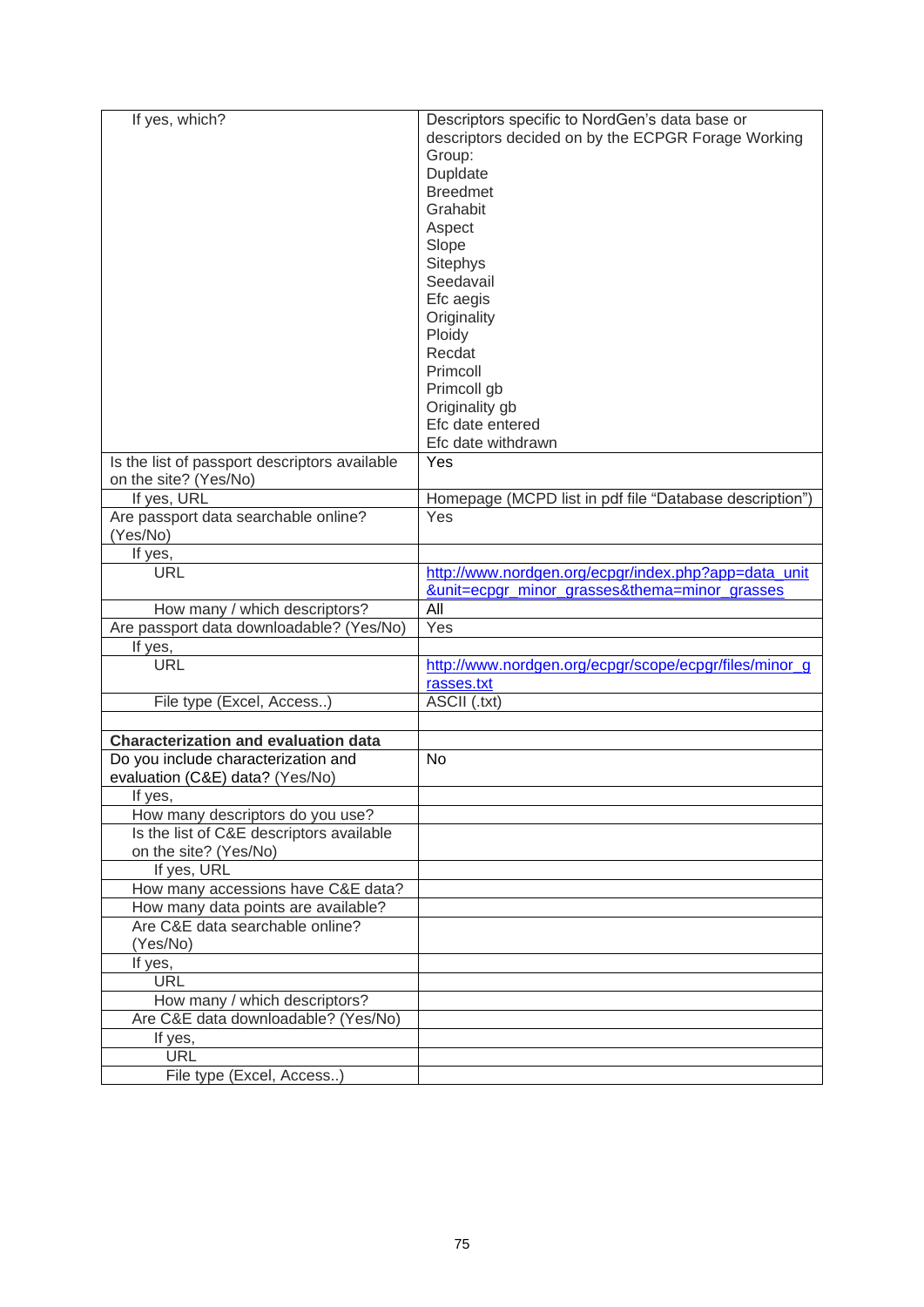| Please indicate any additional information |  |
|--------------------------------------------|--|
| provided on your database website (e.g.    |  |
| taxonomy, core collection, in situ/on farm |  |
| activities)                                |  |

#### **MANAGEMENT**

How much time (average number of hours per year over the last three years) is invested in the database?

*The time spent on this data base has not been separated from the work done on the Phleum data base or from the AEGIS work, so it is not possible to give an exact number. Taken together, the average time spent per year on these in the last 3 years is 150 h/year. The part that is strict data base work on Minor Grasses is perhaps about 40 h per year.*

Is your mechanism of data gathering and updating working well / sustainable?

*The data base is not updated at specific time intervals and when requests were sent asking for*  updates before April 2013 (the report from the ECPGR/AEGIS Forage work shop 2 *[http://www.ecpgr.cgiar.org/fileadmin/www.aegis.org/Documents/GRANT\\_REPORTS/SECOND\\_CA](http://www.ecpgr.cgiar.org/fileadmin/www.aegis.org/Documents/GRANT_REPORTS/SECOND_CALL/Final_reports_second_call/Report_AEGIS_Forage_WS2_FINAL_2013.pdf) [LL/Final\\_reports\\_second\\_call/Report\\_AEGIS\\_Forage\\_WS2\\_FINAL\\_2013.pdf\)](http://www.ecpgr.cgiar.org/fileadmin/www.aegis.org/Documents/GRANT_REPORTS/SECOND_CALL/Final_reports_second_call/Report_AEGIS_Forage_WS2_FINAL_2013.pdf), only some institutes sent updates. This means that data from some collection holders is not updated. To have a sustainable updating all holding institutes need to send updates at regular intervals.* 

#### **ASSESSMENT OF USE AND VALUE**

What do you think your database adds to the data available in EURISCO?

*The data base has played an important role in the identification of AEGIS candidates within the ECPGR Forage Working Group. Within the scope of this work I have received updates from several holding institutes, see table 1 in the report from the ECPGR/AEGIS Forage work shop 2; 9-11.4.2013, NordGen, Alnarp, Sweden [\(http://www.ecpgr.cgiar.org/fileadmin/www.aegis.org/Documents/GRANT\\_REPORTS/SECOND\\_C](http://www.ecpgr.cgiar.org/fileadmin/www.aegis.org/Documents/GRANT_REPORTS/SECOND_CALL/Final_reports_second_call/Report_AEGIS_Forage_WS2_FINAL_2013.pdf) [ALL/Final\\_reports\\_second\\_call/Report\\_AEGIS\\_Forage\\_WS2\\_FINAL\\_2013.pdf\)](http://www.ecpgr.cgiar.org/fileadmin/www.aegis.org/Documents/GRANT_REPORTS/SECOND_CALL/Final_reports_second_call/Report_AEGIS_Forage_WS2_FINAL_2013.pdf). Descriptors to aid this process have been added to the data base and also some descriptors describing the habitat in the collection site.*

Do you have an idea about the use of your database and the appreciation of the users?

#### **PERSPECTIVES**

Are you planning to continue maintaining the database in the next five years and, if positive, are sufficient resources available to do that at your institute?

We are planning to maintain the data base in the future. Minor updates are planned but we do not have the time and resources to spend a lot of effort on these data bases. Most of the work in the *past 3 years has been connected to the AEGIS work in the ECPGR Forage working group.*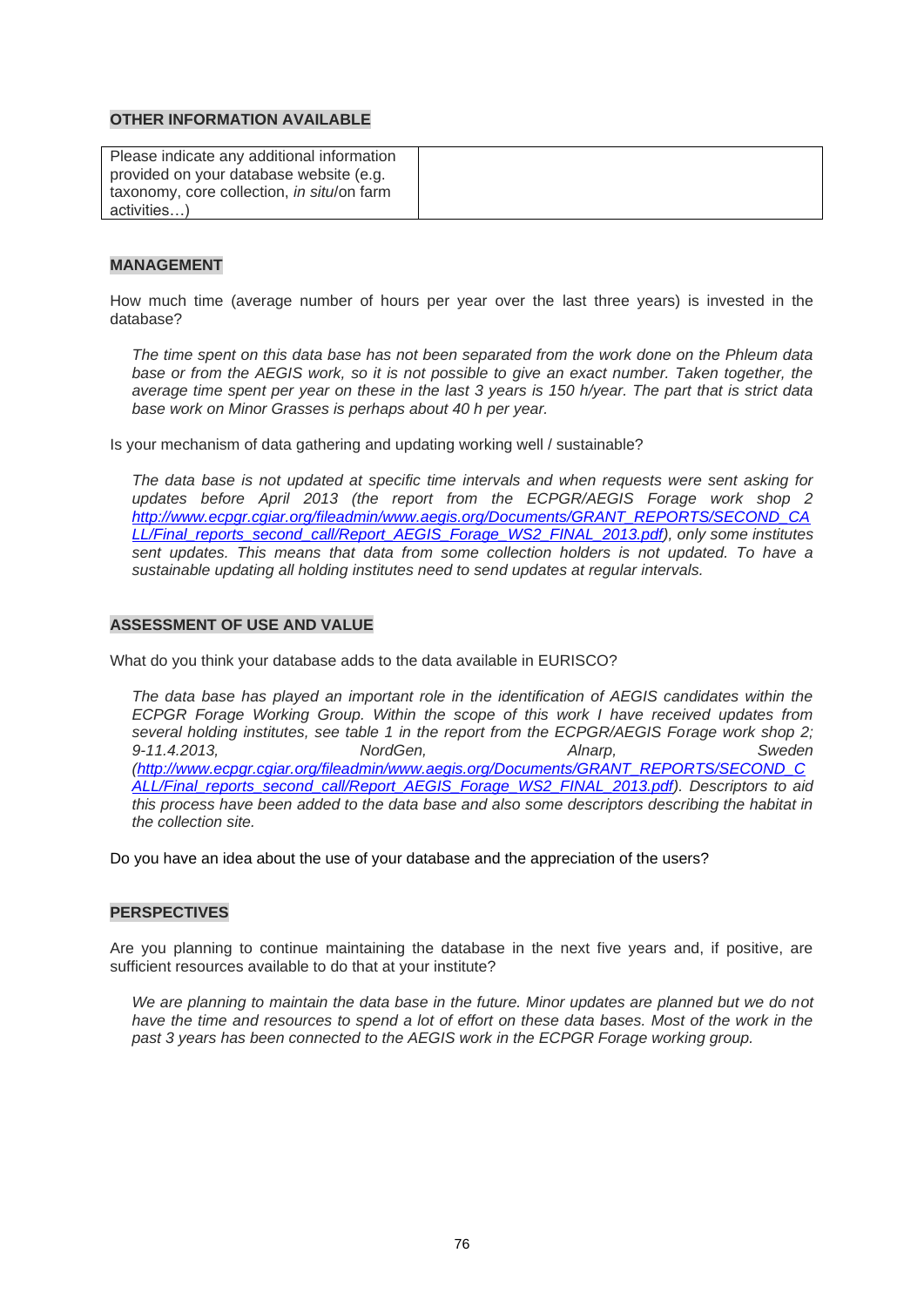### **ANY OTHER COMMENTS**

*The data base is also available as a google fusion table created to facilitate the identification of AEGIS candidates*

*[\(https://www.google.com/fusiontables/DataSource?docid=1l3cvnRJMQjiQQ7o2XrbNS7cy1FCEVE](https://www.google.com/fusiontables/DataSource?docid=1l3cvnRJMQjiQQ7o2XrbNS7cy1FCEVEO2xaHkbVo#rows:id=13) [O2xaHkbVo#rows:id=13\)](https://www.google.com/fusiontables/DataSource?docid=1l3cvnRJMQjiQQ7o2XrbNS7cy1FCEVEO2xaHkbVo#rows:id=13)*

*Some updates made in this version of the data base have not yet been implemented in version on NordGen's home page*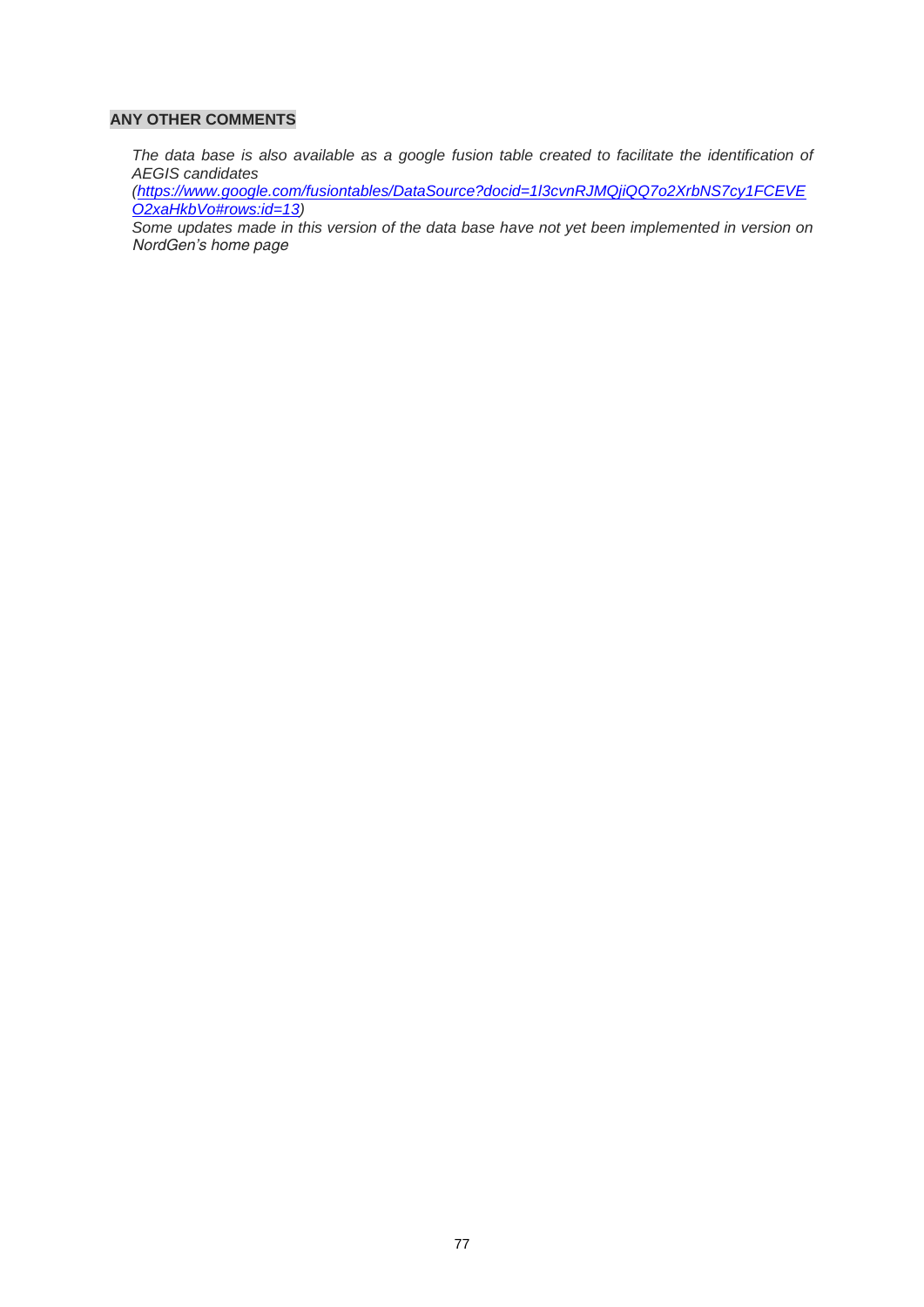# **Minor Forage Legumes**

*Note: data collected by compiler, not corrected by the DB manager*

## **IDENTIFICATION**

| Name of the database              | <b>European Minor Forages Legumes Database</b>                                                                                                  |
|-----------------------------------|-------------------------------------------------------------------------------------------------------------------------------------------------|
| Homepage (URL)                    | http://www.ecpgr.cgiar.org/germplasm_databases/list_of<br>germplasm databases/crop databases/crop database<br>windows/minor forage legumes.html |
| Date of creation                  |                                                                                                                                                 |
| Database manager                  | Lajos Horváth                                                                                                                                   |
| Email address of database manager | lhorvath@mail.nodik.hu                                                                                                                          |
| Hosting institute                 | RCAT, Tápiószele, Hungary                                                                                                                       |

| Current number of accessions (December<br>2013)                                            | 18746          |
|--------------------------------------------------------------------------------------------|----------------|
| Date of last update                                                                        |                |
| Estimated average age of the records in<br>years (how long ago last updated on<br>average) |                |
|                                                                                            |                |
| <b>Contributors</b>                                                                        |                |
| Number of contributors                                                                     |                |
| Is the list of contributors available online?<br>(Yes/No)                                  | <b>No</b>      |
| If yes, URL                                                                                |                |
|                                                                                            |                |
| Geographical coverage                                                                      |                |
| Are the accessions only from Europe<br>+ECPGR countries)? (Yes/No)                         | Yes            |
| If no, how many accessions from<br>outside of Europe?                                      |                |
|                                                                                            |                |
| Passport data                                                                              |                |
| Is a Multi-crop Passport Descriptor List<br>used? (Yes/No)                                 | Yes            |
| If yes, which version (V1, 2001 / V2,<br>2012)                                             | V <sub>1</sub> |
| Are other passport descriptors used?<br>(Yes/No)                                           |                |
| If yes, which?                                                                             |                |
| Is the list of passport descriptors available<br>on the site? (Yes/No)                     | <b>No</b>      |
| If yes, URL                                                                                |                |
| Are passport data searchable online?<br>(Yes/No)                                           | <b>No</b>      |
| If yes,                                                                                    |                |
| <b>URL</b>                                                                                 |                |
| How many / which descriptors?                                                              |                |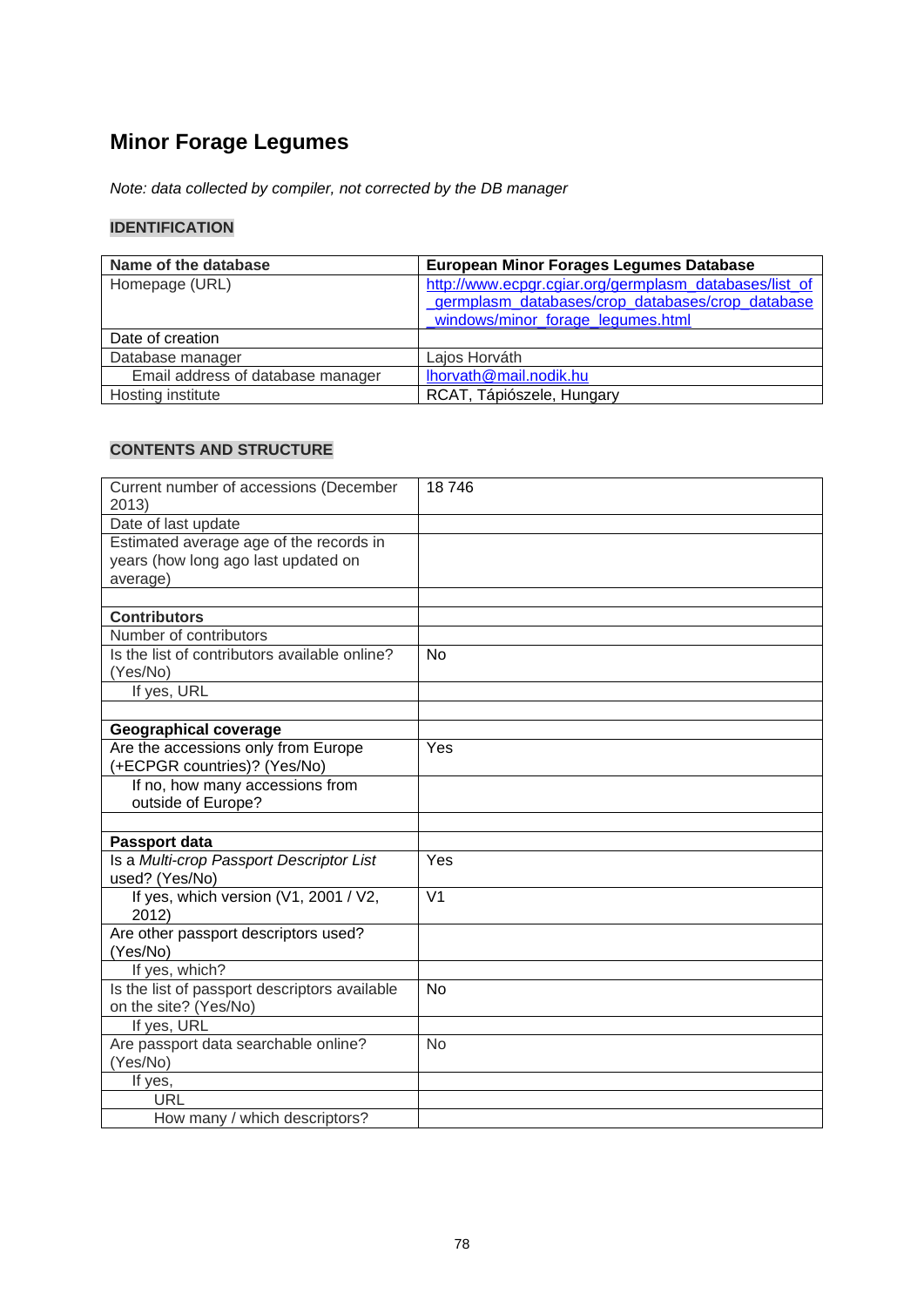| Are passport data downloadable? (Yes/No)    | Yes                                    |
|---------------------------------------------|----------------------------------------|
| If yes,                                     |                                        |
| URL                                         | http://www.nodik.hu/nodik/?page_id=196 |
| File type (Excel, Access)                   |                                        |
|                                             |                                        |
| <b>Characterization and evaluation data</b> |                                        |
| Do you include characterization and         |                                        |
| evaluation (C&E) data? (Yes/No)             |                                        |
| If yes,                                     |                                        |
| How many descriptors do you use?            |                                        |
| Is the list of C&E descriptors available    |                                        |
| on the site? (Yes/No)                       |                                        |
| If yes, URL                                 |                                        |
| How many accessions have C&E data?          |                                        |
| How many data points are available?         |                                        |
| Are C&E data searchable online?             |                                        |
| (Yes/No)                                    |                                        |
| If yes,                                     |                                        |
| <b>URL</b>                                  |                                        |
| How many / which descriptors?               |                                        |
| Are C&E data downloadable? (Yes/No)         |                                        |
| If yes,                                     |                                        |
| URL                                         |                                        |
| File type (Excel, Access)                   |                                        |

| Please indicate any additional information |  |
|--------------------------------------------|--|
| provided on your database website (e.g.    |  |
| taxonomy, core collection, in situ/on farm |  |
| activities)                                |  |

#### **MANAGEMENT**

How much time (average number of hours per year over the last three years) is invested in the database?

Is your mechanism of data gathering and updating working well / sustainable?

## **ASSESSMENT OF USE AND VALUE**

What do you think your database adds to the data available in EURISCO?

Do you have an idea about the use of your database and the appreciation of the users?

#### **PERSPECTIVES**

Are you planning to continue maintaining the database in the next five years and, if positive, are sufficient resources available to do that at your institute?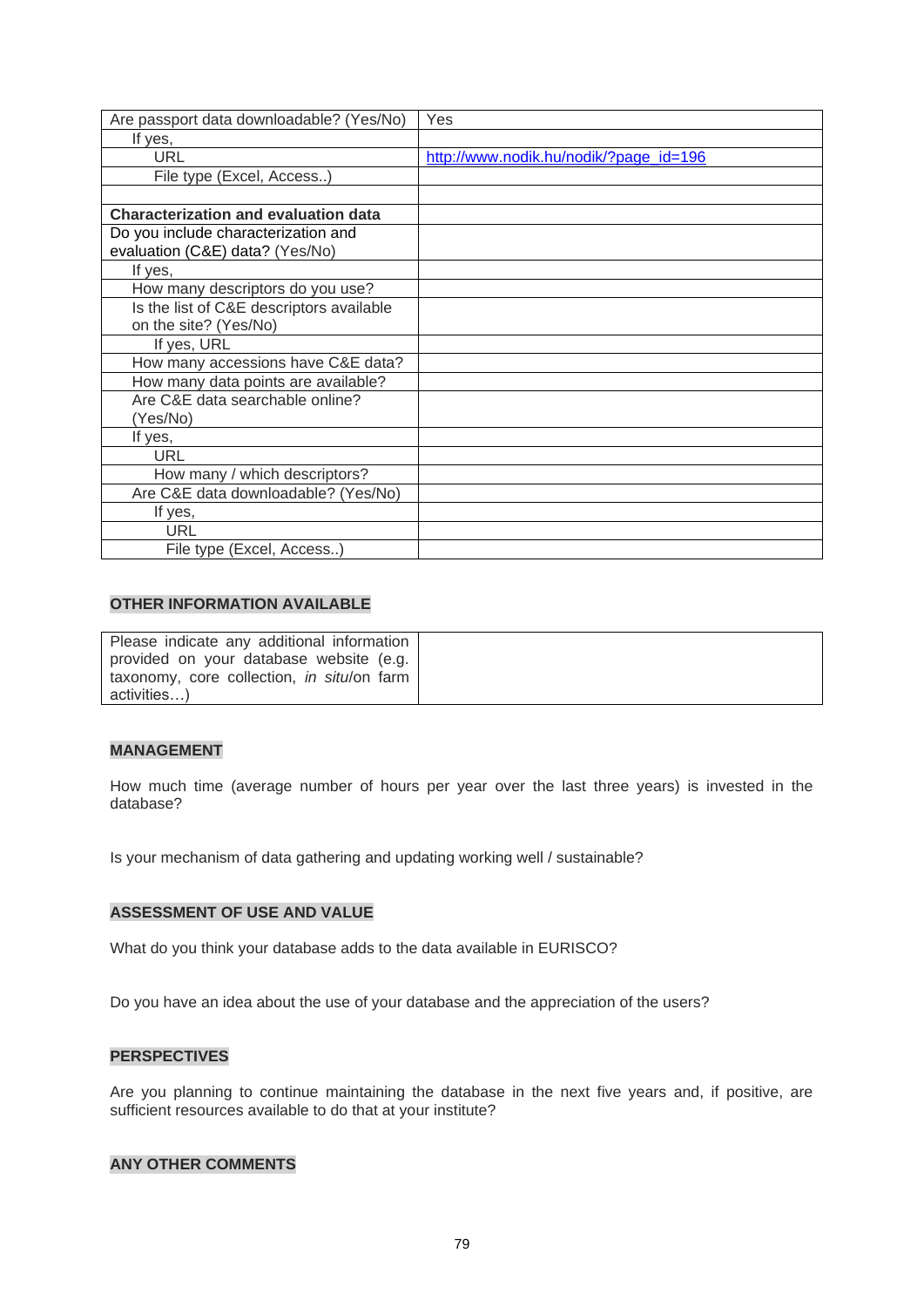# **[Minor Fruit Trees](http://www.ecpgr.cgiar.org/germplasm_databases/list_of_germplasm_databases/crop_databases/crop_database_windows/minor_fruit_trees.html)**

# **IDENTIFICATION**

| Name of the database              | <b>European Central Minor Fruit Trees</b>     |
|-----------------------------------|-----------------------------------------------|
|                                   | <b>Database</b>                               |
| Homepage (URL)                    | http://www.ecpgr.cgiar.org/germplasm_databas  |
|                                   | es/list of germplasm databases/crop databas   |
|                                   | es/crop_database_windows/minor_fruit_trees.ht |
|                                   | ml                                            |
| Date of creation                  | 1996                                          |
| Database manager                  | Edgardo Giordani                              |
| Email address of database manager | edgardo.giordani@unifi.it                     |
| Hosting institute                 | Department of Agri-Food and Environmental     |
|                                   | Science, University of Florence, Italy        |

| Current number of accessions (December 2013)           | 1381                                            |
|--------------------------------------------------------|-------------------------------------------------|
| Date of last update                                    | 1999                                            |
| Estimated average age of the records in years          | 14                                              |
| (how long ago last updated on average)                 |                                                 |
|                                                        |                                                 |
| <b>Contributors</b>                                    |                                                 |
| Number of contributors                                 | 11 institutions from 4 European countries -     |
|                                                        | partners of GEN RES 29 EC Project               |
| Is the list of contributors available online? (Yes/No) | Yes                                             |
| If yes, URL                                            | http://www.unifi.it/ueresgen29/parteng.htm      |
|                                                        |                                                 |
| <b>Geographical coverage</b>                           |                                                 |
| Are the accessions only from Europe (+ECPGR            | Yes                                             |
| countries)? (Yes/No)                                   |                                                 |
| If no, how many accessions from outside of             |                                                 |
| Europe?                                                |                                                 |
|                                                        |                                                 |
| Passport data                                          |                                                 |
| Is a Multi-crop Passport Descriptor List used?         | <b>No</b>                                       |
| (Yes/No)                                               |                                                 |
| If yes, which version (V1, 2001 / V2, 2012)            |                                                 |
| Are other passport descriptors used? (Yes/No)          | <b>YES</b>                                      |
| If yes, which?                                         | (see below)                                     |
| Is the list of passport descriptors available on the   | YES, on a crop basis                            |
| site? (Yes/No)                                         |                                                 |
| If yes, URL                                            | http://www.ueresgen29.unifi.it/                 |
| Are passport data searchable online? (Yes/No)          | (No)                                            |
|                                                        | only predefined datasets: crop type (species),  |
|                                                        | passport data (7 descriptors), institutions,    |
|                                                        | environment of collecting site, statistics      |
|                                                        | http://www.unifi.it/ueresgen29/netdbase/db1.htm |
| If yes,                                                |                                                 |
| URL                                                    |                                                 |
| How many / which descriptors?                          |                                                 |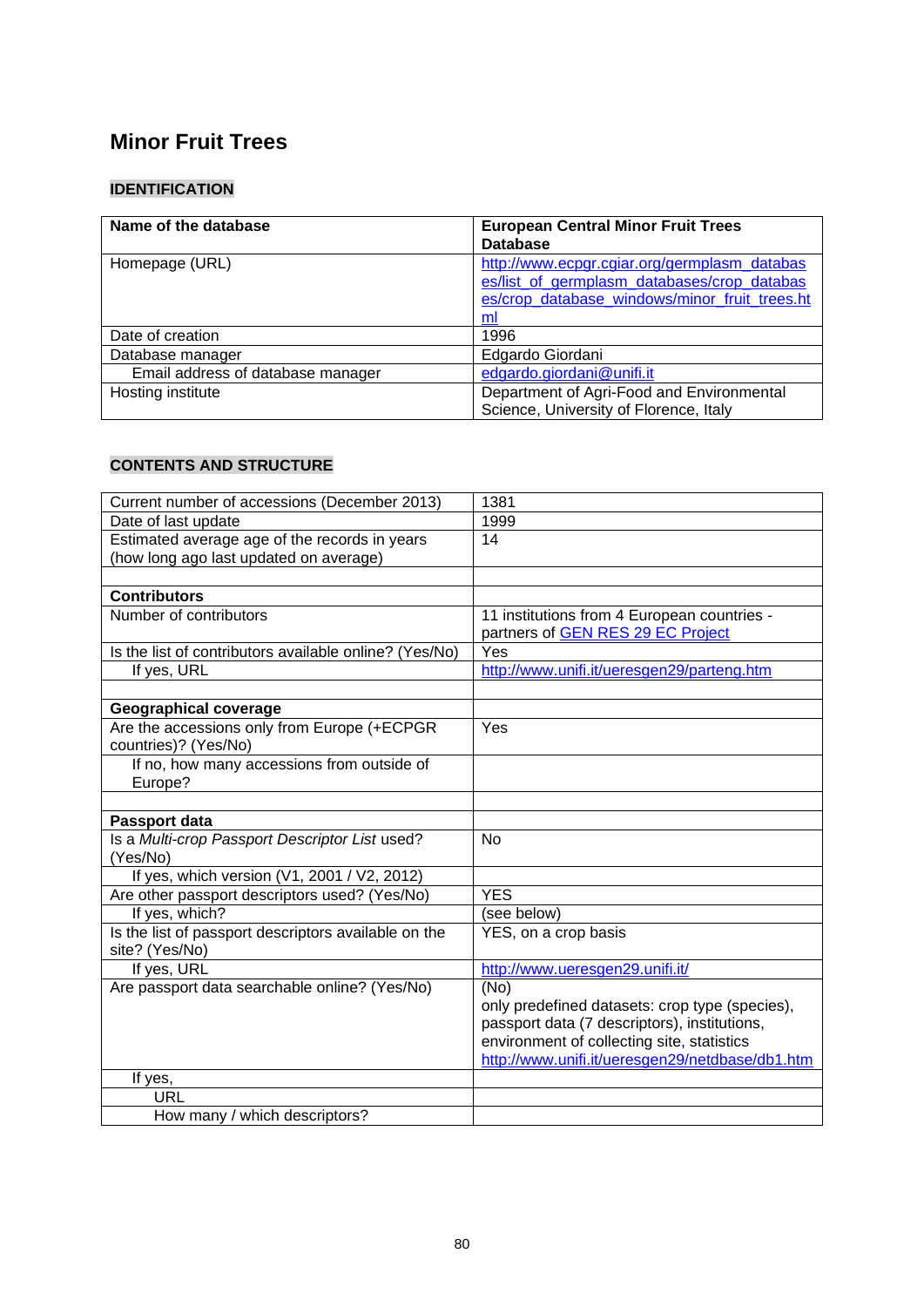| Are passport data downloadable? (Yes/No)                               | Yes                                                                                                                                                |
|------------------------------------------------------------------------|----------------------------------------------------------------------------------------------------------------------------------------------------|
| If yes,                                                                |                                                                                                                                                    |
| <b>URL</b>                                                             | http://www.ecpgr.cgiar.org/germplasm_databas<br>es/list of germplasm databases/crop databas<br>es/crop_database_windows/minor_fruit_trees.ht<br>ml |
| File type (Excel, Access)                                              | Access (zip)                                                                                                                                       |
|                                                                        |                                                                                                                                                    |
| <b>Characterization and evaluation data</b>                            |                                                                                                                                                    |
| Do you include characterization and evaluation<br>(C&E) data? (Yes/No) | Yes                                                                                                                                                |
| If yes,                                                                |                                                                                                                                                    |
| How many descriptors do you use?                                       | First characterization: 4 descriptors common to<br>all species<br>Further characterization: different according to<br>species<br>(see below)       |
| Is the list of C&E descriptors available on the<br>site? (Yes/No)      | YES, on a crop basis                                                                                                                               |
| If yes, URL                                                            | http://www.ueresgen29.unifi.it/                                                                                                                    |
| How many accessions have C&E data?                                     | Around 1000                                                                                                                                        |
| How many data points are available?                                    |                                                                                                                                                    |
| Are C&E data searchable online? (Yes/No)                               | <b>NO</b>                                                                                                                                          |
| If yes,                                                                |                                                                                                                                                    |
| <b>URL</b>                                                             |                                                                                                                                                    |
| How many / which descriptors?                                          |                                                                                                                                                    |
| Are C&E data downloadable? (Yes/No)                                    | <b>NO</b>                                                                                                                                          |
| If yes,                                                                |                                                                                                                                                    |
| URL                                                                    |                                                                                                                                                    |
| File type (Excel, Access)                                              |                                                                                                                                                    |

| Please indicate any additional information provided | The website holds a description and pictures |
|-----------------------------------------------------|----------------------------------------------|
| on your database website (e.g. taxonomy, core       | of the 16 species.                           |
| collection, <i>in situ</i> /on farm activities)     |                                              |

## **MANAGEMENT**

How much time (average number of hours per year over the last three years) is invested in the database?

*5*

Is your mechanism of data gathering and updating working well / sustainable?

*No; no new project on the same topic*

## **ASSESSMENT OF USE AND VALUE**

What do you think your database adds to the data available in EURISCO?

*More detailed description of some neglected species*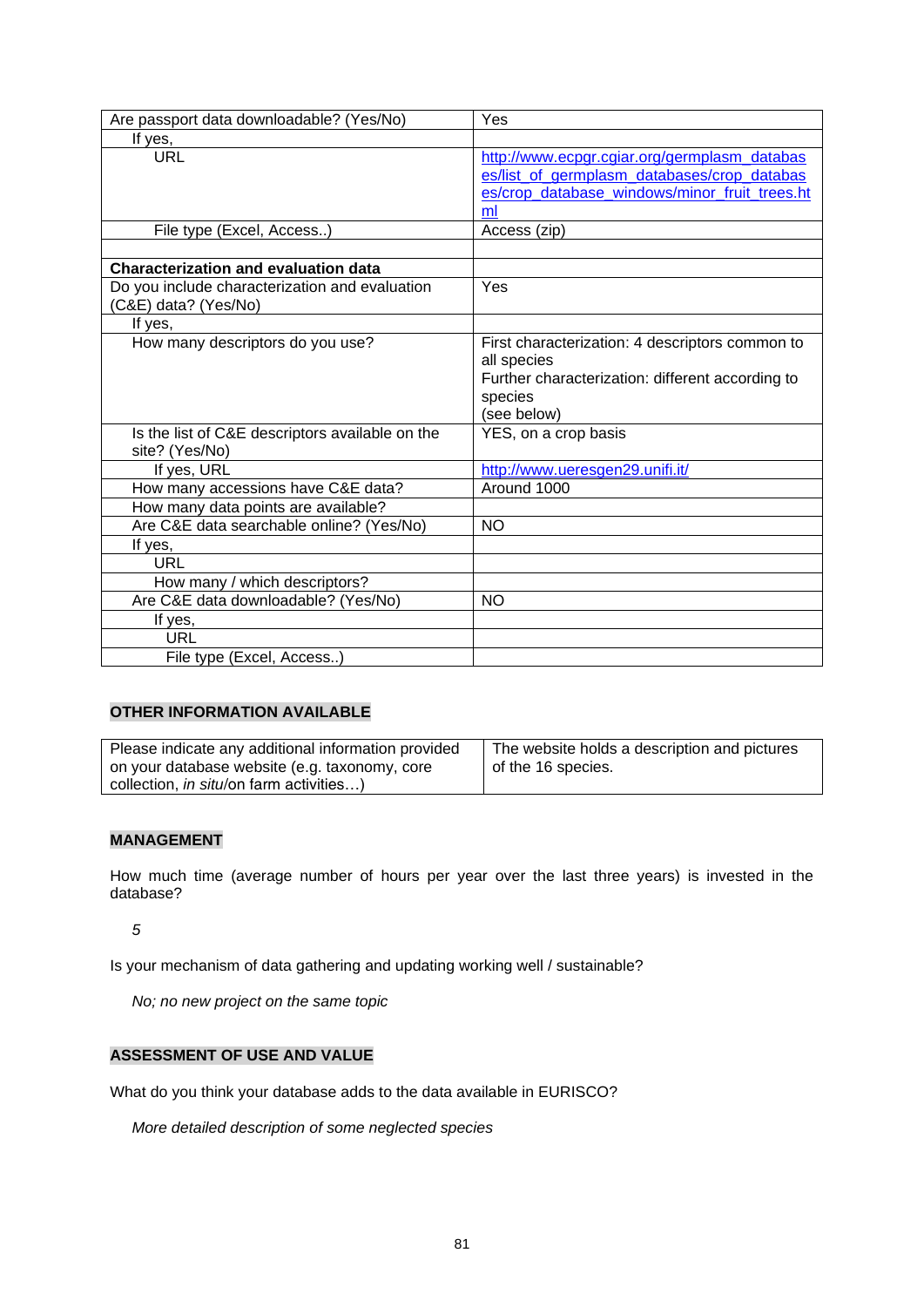Do you have an idea about the use of your database and the appreciation of the users?

*Many researchers and farmers contacted me (e.g. on persimmon) asking for more data on the accessions and on their availability; I would say I'm very satisfied with the impact of the db on "public" awareness about minor fruit tree species*

#### **PERSPECTIVES**

Are you planning to continue maintaining the database in the next five years and, if positive, are sufficient resources available to do that at your institute?

*No resources so no chance to update, modify, improve the db; participation to ec calls will be the unique possible way to get funding*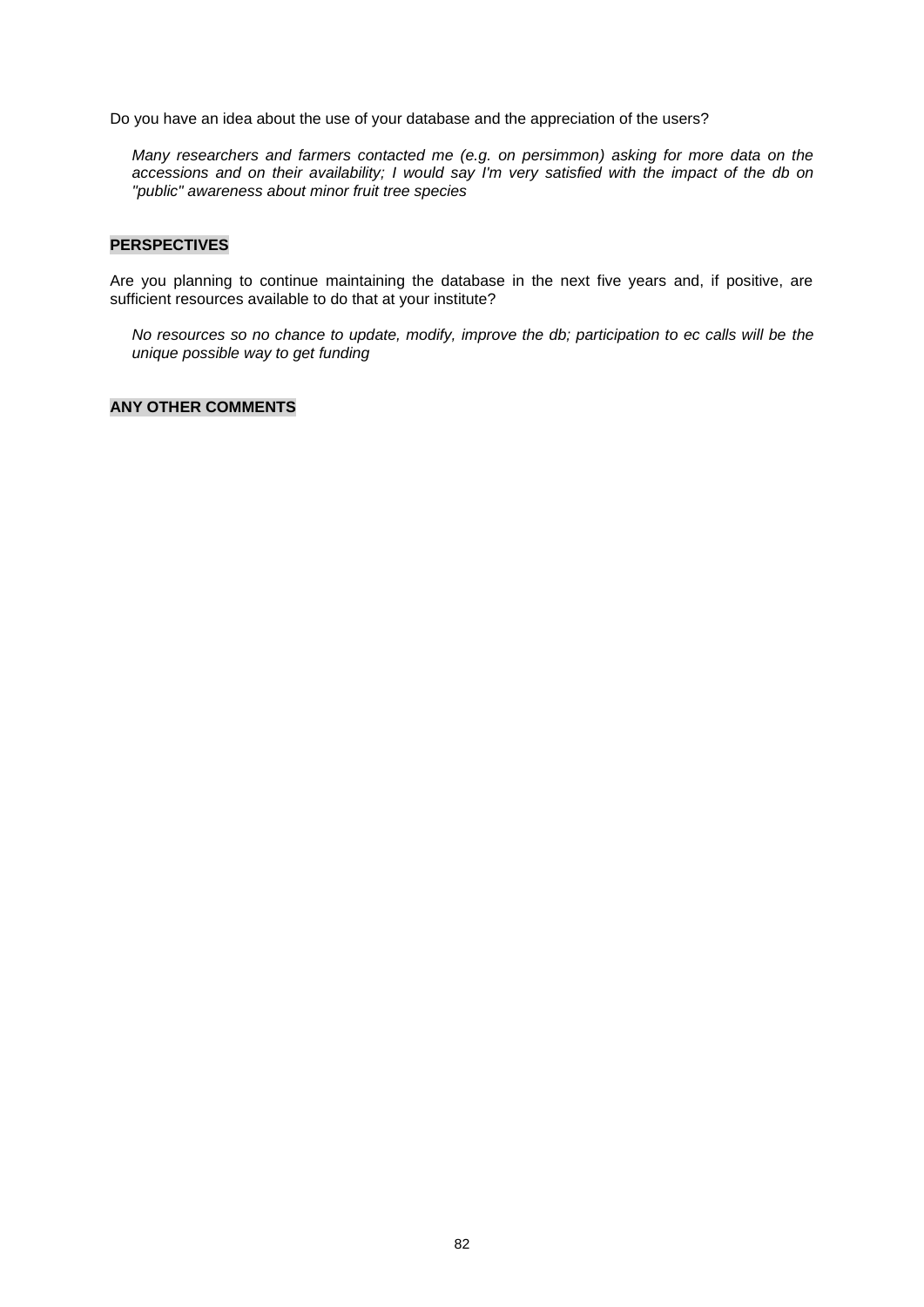# **Minor Leafy Vegetables**

## **IDENTIFICATION**

| Name of the database              | <b>International Minor Leafy Vegetables Database</b>                                   |
|-----------------------------------|----------------------------------------------------------------------------------------|
| Homepage (URL)                    | http://documents.plant.wur.nl/cgn/pgr/minorly/                                         |
| Date of creation                  | 2008                                                                                   |
| Database manager                  | <b>Ulrike Lohwasser</b>                                                                |
| Email address of database manager | lohwasse@ipk-gatersleben.de                                                            |
| Hosting institute                 | the DB is maintained by IPK Gatersleben, Germany and<br>hosted by CGN, The Netherlands |

| Current number of accessions (December<br>2013)                                            | 4493                                                                                                                  |
|--------------------------------------------------------------------------------------------|-----------------------------------------------------------------------------------------------------------------------|
| Date of last update                                                                        | 2011                                                                                                                  |
| Estimated average age of the records in<br>years (how long ago last updated on<br>average) | During the project running time (2007-2010) yearly, and<br>once again in 2011                                         |
| <b>Contributors</b>                                                                        |                                                                                                                       |
| Number of contributors                                                                     | 57 institutions                                                                                                       |
| Is the list of contributors available online?<br>(Yes/No)                                  | Yes                                                                                                                   |
| If yes, URL                                                                                | http://documents.plant.wur.nl/cgn/pgr/minorly/con_cont.<br>asp                                                        |
|                                                                                            |                                                                                                                       |
| <b>Geographical coverage</b><br>Are the accessions only from Europe                        | <b>No</b>                                                                                                             |
| (+ECPGR countries)? (Yes/No)                                                               |                                                                                                                       |
| If no, how many accessions from<br>outside of Europe?                                      | <b>USA 1475</b>                                                                                                       |
|                                                                                            |                                                                                                                       |
| Passport data                                                                              |                                                                                                                       |
| Is a Multi-crop Passport Descriptor List<br>used? (Yes/No)                                 | Yes                                                                                                                   |
| If yes, which version (V1, 2001 / V2,<br>2012)                                             | $\overline{\mathsf{V1}}$                                                                                              |
| Are other passport descriptors used?<br>(Yes/No)                                           | Yes                                                                                                                   |
| If yes, which?                                                                             | EURISCO modified: National Inventory code removed<br>and 2 descriptors added (Sub crop type, File generation<br>date) |
| Is the list of passport descriptors available<br>on the site? (Yes/No)                     | Yes                                                                                                                   |
| If yes, URL                                                                                | http://documents.plant.wur.nl/cgn/pgr/minorlv/descriptor<br>s.htm                                                     |
| Are passport data searchable online?<br>(Yes/No)                                           | Yes                                                                                                                   |
| If yes,                                                                                    | Yes                                                                                                                   |
| <b>URL</b>                                                                                 | http://documents.plant.wur.nl/cgn/pgr/minorlv/searchfor<br>$m$ .asp                                                   |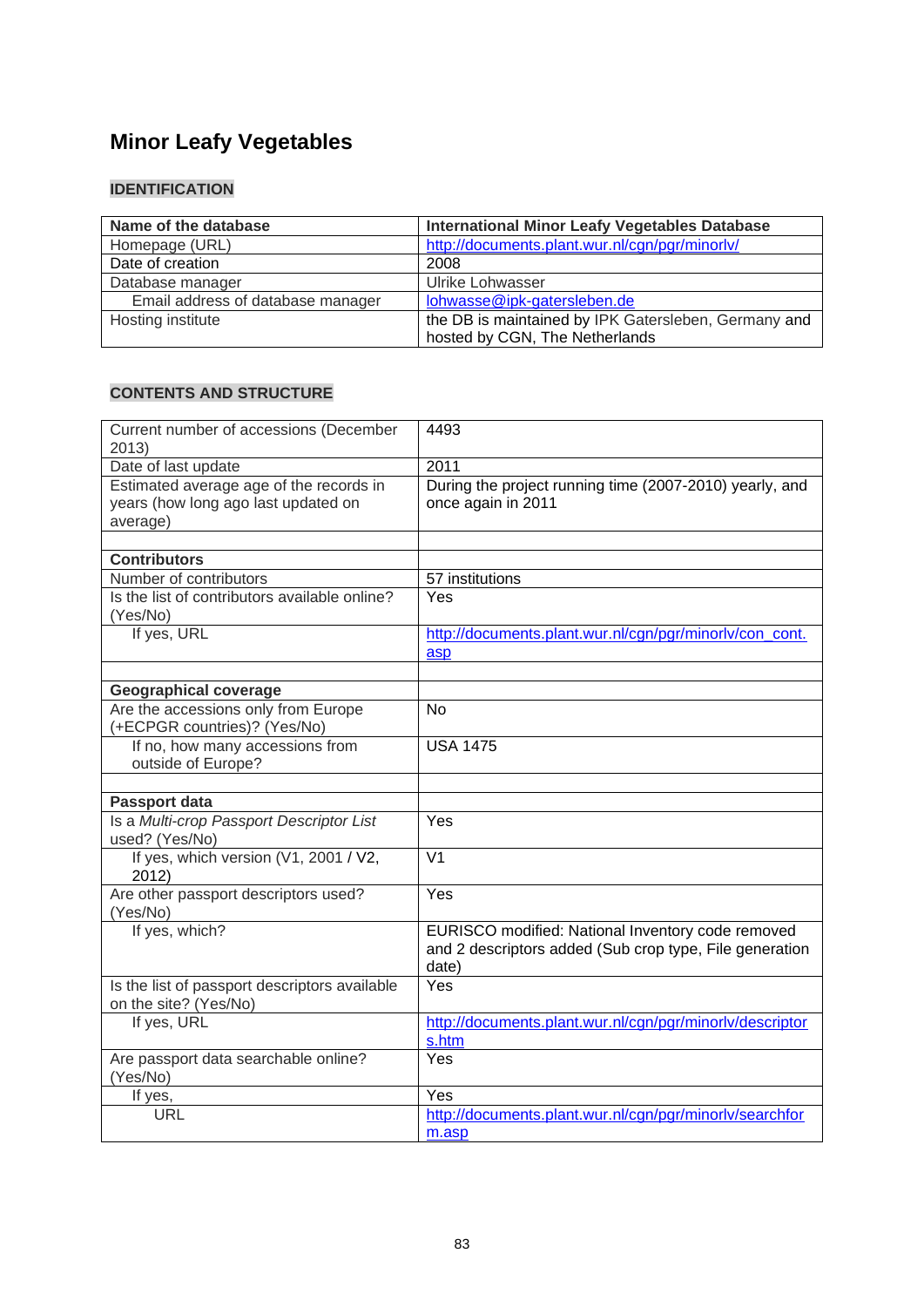| How many / which descriptors?               | 8                                                         |
|---------------------------------------------|-----------------------------------------------------------|
|                                             | Genus, Species, Subtaxon, Subcrop type, Country of        |
|                                             | origin, Status of sample, (part of) the accession name,   |
|                                             | (part of) the accession number                            |
| Are passport data downloadable? (Yes/No)    | Yes                                                       |
| If yes,                                     |                                                           |
| <b>URL</b>                                  | http://documents.plant.wur.nl/cgn/pgr/minorlv/download.   |
|                                             | htm                                                       |
| File type (Excel, Access)                   | Excel                                                     |
|                                             |                                                           |
| <b>Characterization and evaluation data</b> |                                                           |
| Do you include characterization and         | Yes                                                       |
| evaluation (C&E) data? (Yes/No)             |                                                           |
| If yes,                                     |                                                           |
| How many descriptors do you use?            | For Eruca 6 minimum descriptors (Growth habit at          |
|                                             | harvest maturity, Leaf shape, Leaf margin, Colour of      |
|                                             | leaves, Colour of flowers, Veniation of the petals)       |
|                                             | For Valerianella 6 (Growth habit at harvest maturity,     |
|                                             | Leaf shape, Leaf margin, Colour of leaves, Leaf           |
|                                             | glossiness, Leaf blistering)                              |
|                                             |                                                           |
|                                             | but all partners could add more if they give a correct    |
|                                             | description.                                              |
|                                             |                                                           |
|                                             | For Atriplex 10 descriptors but this was a single action  |
|                                             | of one partner.                                           |
| Is the list of C&E descriptors available    | No (but in the downloadable Excel files)                  |
| on the site? (Yes/No)                       |                                                           |
| If yes, URL                                 |                                                           |
| How many accessions have C&E data?          | 192                                                       |
| How many data points are available?         | For characterization 1059 for Eruca, 322 for Valerianella |
|                                             | and 190 for Atriplex                                      |
|                                             | For evaluation 1002 for Eruca                             |
| Are C&E data searchable online?             | No.                                                       |
| (Yes/No)                                    |                                                           |
| If yes,                                     |                                                           |
| <b>URL</b>                                  |                                                           |
| How many / which descriptors?               |                                                           |
| Are C&E data downloadable? (Yes/No)         | Yes                                                       |
| If yes,                                     |                                                           |
| <b>URL</b>                                  | http://documents.plant.wur.nl/cgn/pgr/minorlv/download.   |
|                                             | htm                                                       |
| File type (Excel, Access)                   | Excel                                                     |

## **MANAGEMENT**

How much time (average number of hours per year over the last three years) is invested in the database?

*1-2 days in 2011, no time in 2012 and 2013*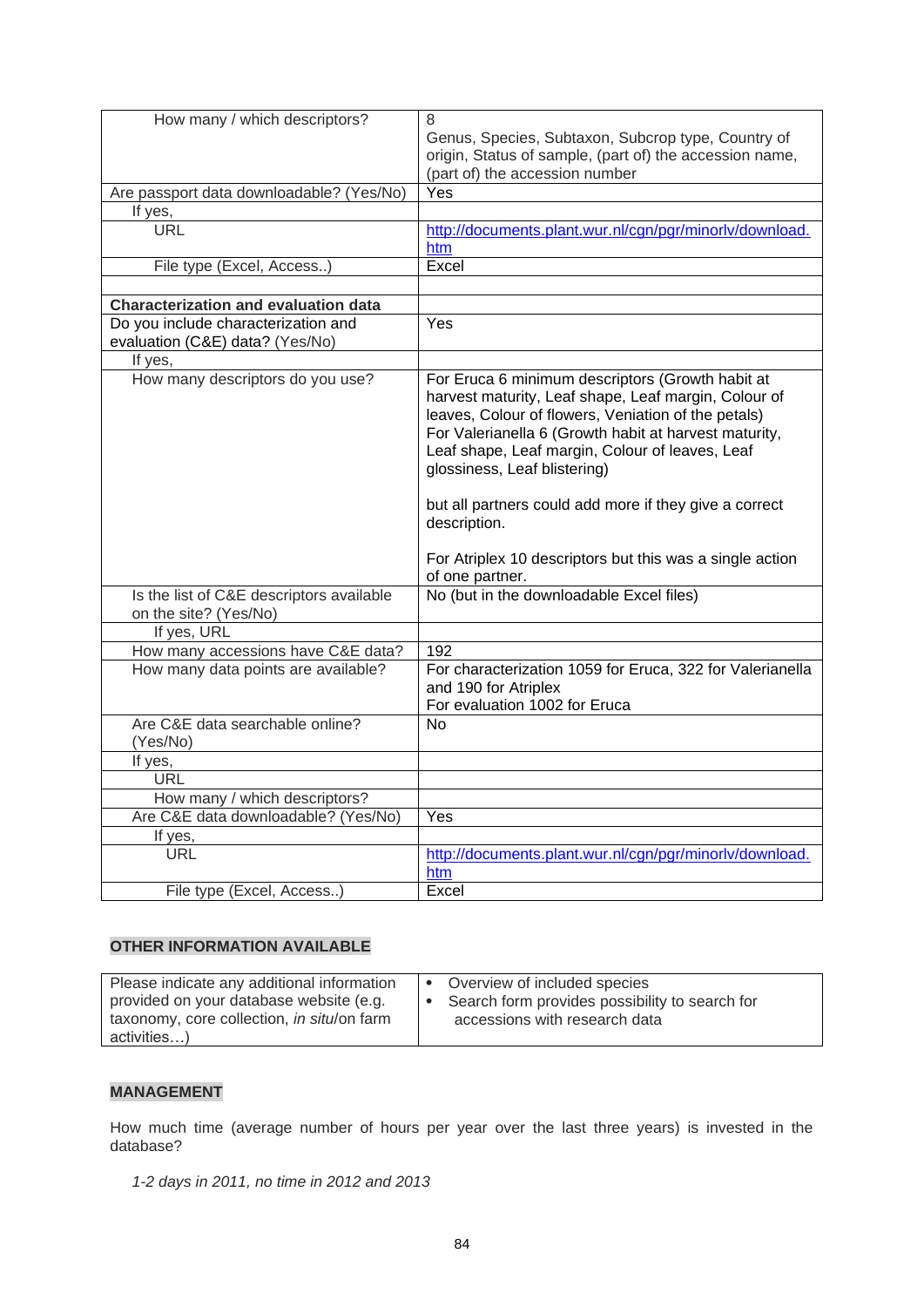Is your mechanism of data gathering and updating working well / sustainable?

*It is very difficult to update the data because only few institutes give the opportunity to download the data directly. In all other cases you must send emails and often you get no answer.*

#### **ASSESSMENT OF USE AND VALUE**

What do you think your database adds to the data available in EURISCO?

*Many C&E data available which could be added in EURISCO*

Do you have an idea about the use of your database and the appreciation of the users?

*No*

#### **PERSPECTIVES**

Are you planning to continue maintaining the database in the next five years and, if positive, are sufficient resources available to do that at your institute?

*See recommendation from the Report of a Working Group on Leafy Vegetables, Second Meeting, 8-9 October 2013, Ljubljana, Slovenia:*

*The leafy vegetable databases should be for the time being maintained online, but including a note*  that they are not going to be further updated, under the expectation that further developments will *be made in EURISCO.*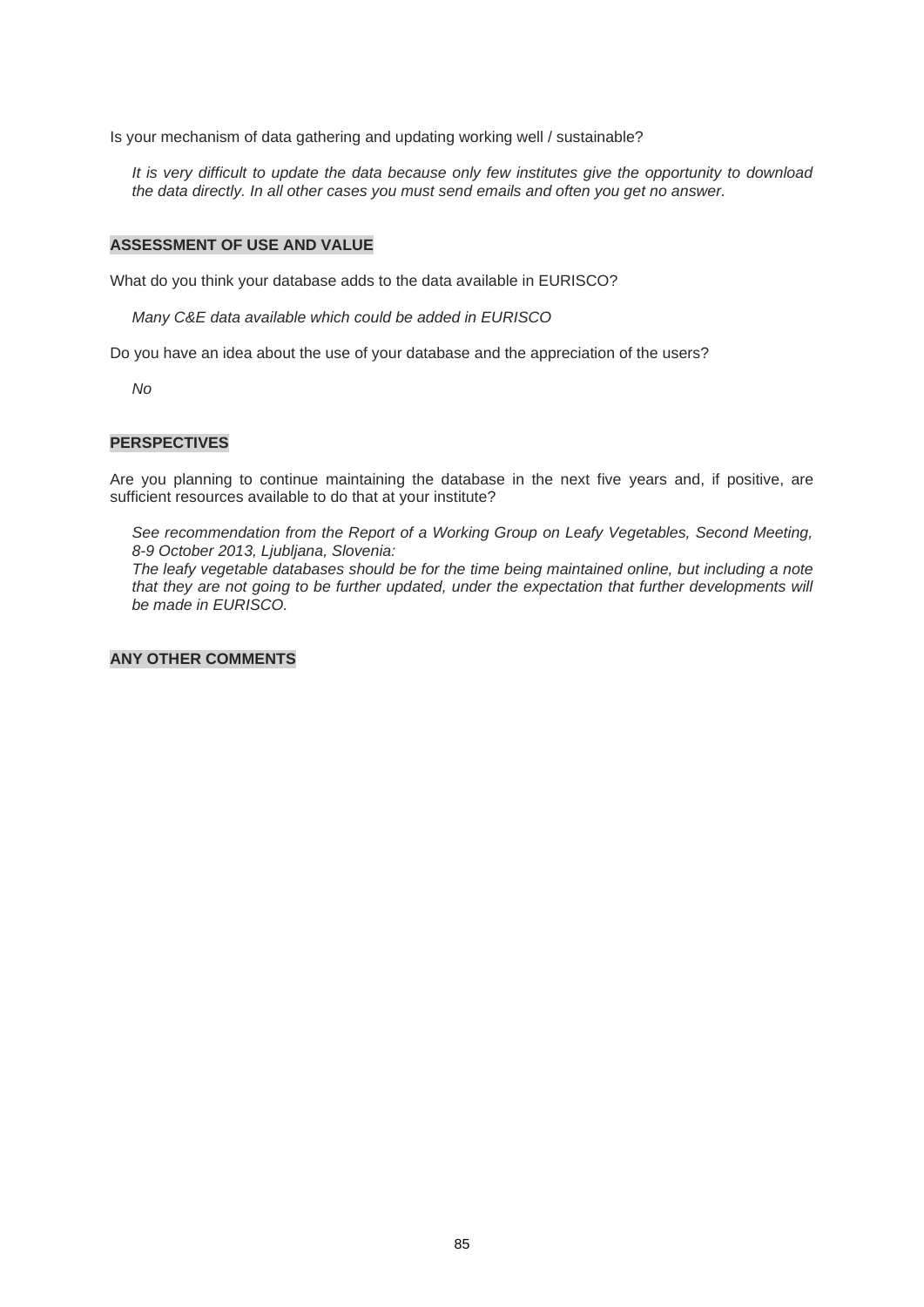# **[Pepino](http://www.comav.upv.es/index.php?option=com_wrapper&view=wrapper&Itemid=283&lang=en)**

## **IDENTIFICATION**

| Name of the database              | <b>ECPGR Pepino Database</b>                  |
|-----------------------------------|-----------------------------------------------|
| Homepage (URL)                    | http://www.comav.upv.es/index.php?option=com  |
|                                   | wrapper&view=wrapper&Itemid=283⟨=en           |
| Date of creation                  | 2010                                          |
| Database manager                  | José Vicente Valcárcel and José Miguel Blanca |
| Email address of database manager | jvalcarc@btc.upv.es                           |
|                                   | jblanca@btc.upv.es                            |
| Hosting institute                 | COMAV, Valencia, Spain                        |

| Current number of accessions (December 2013)                    | 143                                         |
|-----------------------------------------------------------------|---------------------------------------------|
| Date of last update                                             | 2010 (six months after creation)            |
| Estimated average age of the records in years                   | 3,5                                         |
| (how long ago last updated on average)                          |                                             |
|                                                                 |                                             |
| <b>Contributors</b>                                             |                                             |
| Number of contributors                                          | $\overline{\mathcal{A}}$                    |
| Is the list of contributors available online?                   | <b>No</b>                                   |
| (Yes/No)                                                        |                                             |
| If yes, URL                                                     |                                             |
|                                                                 |                                             |
| <b>Geographical coverage</b>                                    |                                             |
| Are the accessions only from Europe (+ECPGR                     | Yes                                         |
| countries)? (Yes/No)                                            |                                             |
| If no, how many accessions from outside of                      |                                             |
| Europe?                                                         |                                             |
|                                                                 |                                             |
| Passport data                                                   |                                             |
| Is a Multi-crop Passport Descriptor List used?                  | Yes                                         |
| (Yes/No)                                                        |                                             |
| If yes, which version (V1, 2001 / V2, 2012)                     | V <sub>1</sub>                              |
| Are other passport descriptors used? (Yes/No)<br>If yes, which? | <b>No</b>                                   |
| Is the list of passport descriptors available on the            | <b>No</b>                                   |
| site? (Yes/No)                                                  |                                             |
| If yes, URL                                                     |                                             |
| Are passport data searchable online? (Yes/No)                   | Yes                                         |
| If yes,                                                         |                                             |
| <b>URL</b>                                                      | homepage On-line - search                   |
|                                                                 | http://158.42.125.239/pepinodulce_index.asp |
| How many / which descriptors?                                   | 27                                          |
| Are passport data downloadable? (Yes/No)                        | Yes                                         |
| If yes,                                                         |                                             |
| <b>URL</b>                                                      | homepage Off-line - download                |
|                                                                 | http://158.42.125.239/pepinodulce.mdb       |
| File type (Excel, Access)                                       | Access                                      |
|                                                                 |                                             |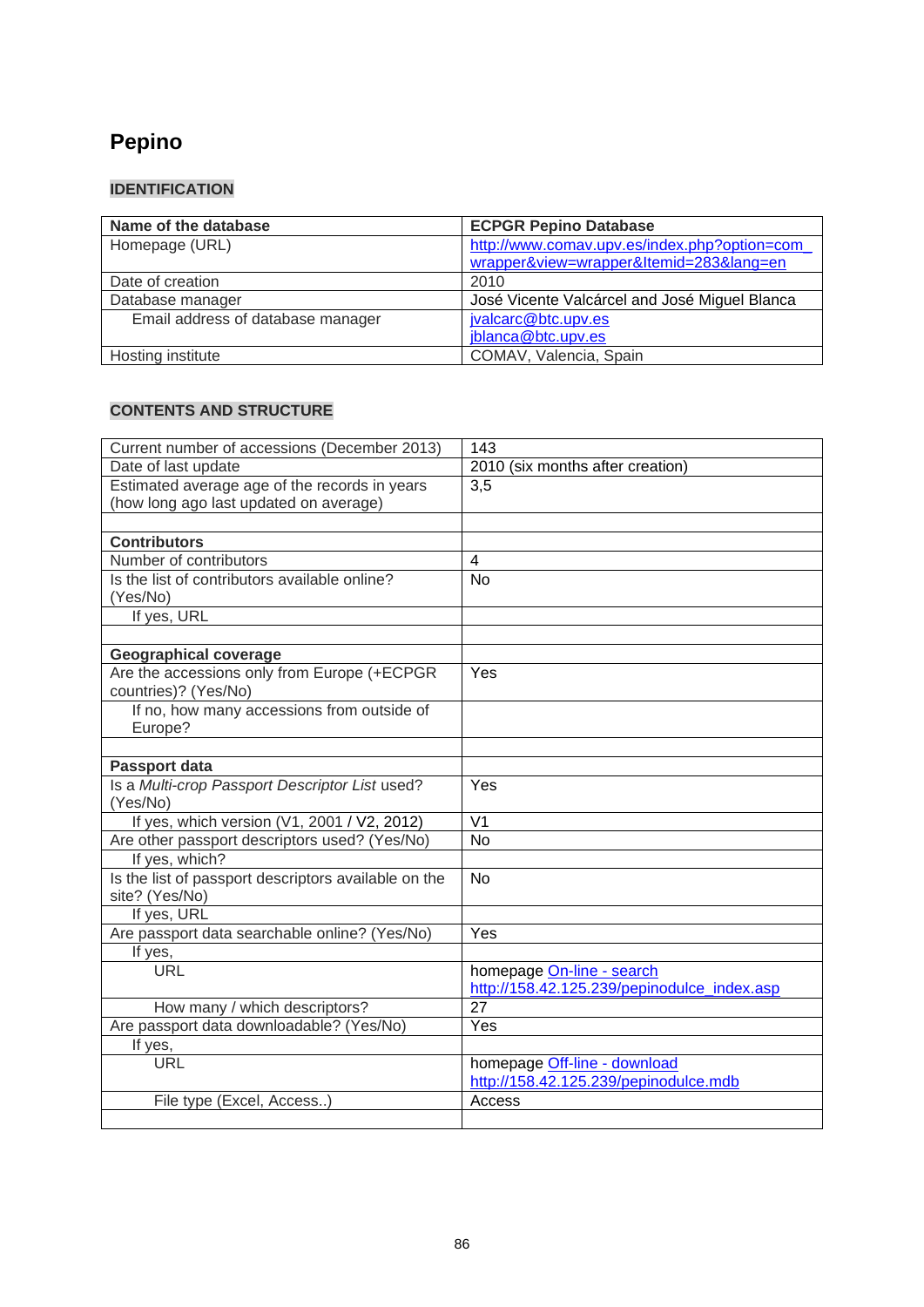| <b>Characterization and evaluation data</b>     |                |
|-------------------------------------------------|----------------|
| Do you include characterization and evaluation  | N <sub>0</sub> |
| (C&E) data? (Yes/No)                            |                |
|                                                 |                |
| If yes,                                         |                |
| How many descriptors do you use?                |                |
| Is the list of C&E descriptors available on the |                |
| site? (Yes/No)                                  |                |
| If yes, URL                                     |                |
| How many accessions have C&E data?              |                |
| How many data points are available?             |                |
| Are C&E data searchable online? (Yes/No)        |                |
| If yes,                                         |                |
| <b>URL</b>                                      |                |
| How many / which descriptors?                   |                |
| Are C&E data downloadable? (Yes/No)             |                |
| If yes,                                         |                |
| URL                                             |                |
| File type (Excel, Access)                       |                |

| Please indicate any additional information |  |
|--------------------------------------------|--|
| provided on your database website (e.g.    |  |
| taxonomy, core collection, in situ/on farm |  |
| activities)                                |  |

#### **MANAGEMENT**

How much time (average number of hours per year over the last three years) is invested in the database?

*This database is small and has not required more than a few hours to correct small errors in recent years.*

Is your mechanism of data gathering and updating working well / sustainable?

*Yes, it's working well.*

#### **ASSESSMENT OF USE AND VALUE**

What do you think your database adds to the data available in EURISCO?

*The main goal of the European Central Crops Databases, in general, should focus on collecting characterization and evaluation data belonging to most species as well as other useful information for breeders and users. In my opinion this task is unaffordable in terms of a centralized database like EURISCO, containing a huge quantity of datasets belonging to different crops. I think EURISCO should focus on passport data and the management of these data using new GPC technologies.*

Do you have an idea about the use of your database and the appreciation of the users?

*I have a visitor counter on our COMAV website, but it measures not only the European Databases visitors, but also the COMAV website visitors in general. Now, the counter estimates that more than 245.000 people have visited our website during the last two years. I think it would be interesting to implement feedback mechanisms for gathering users' opinions and suggestions.*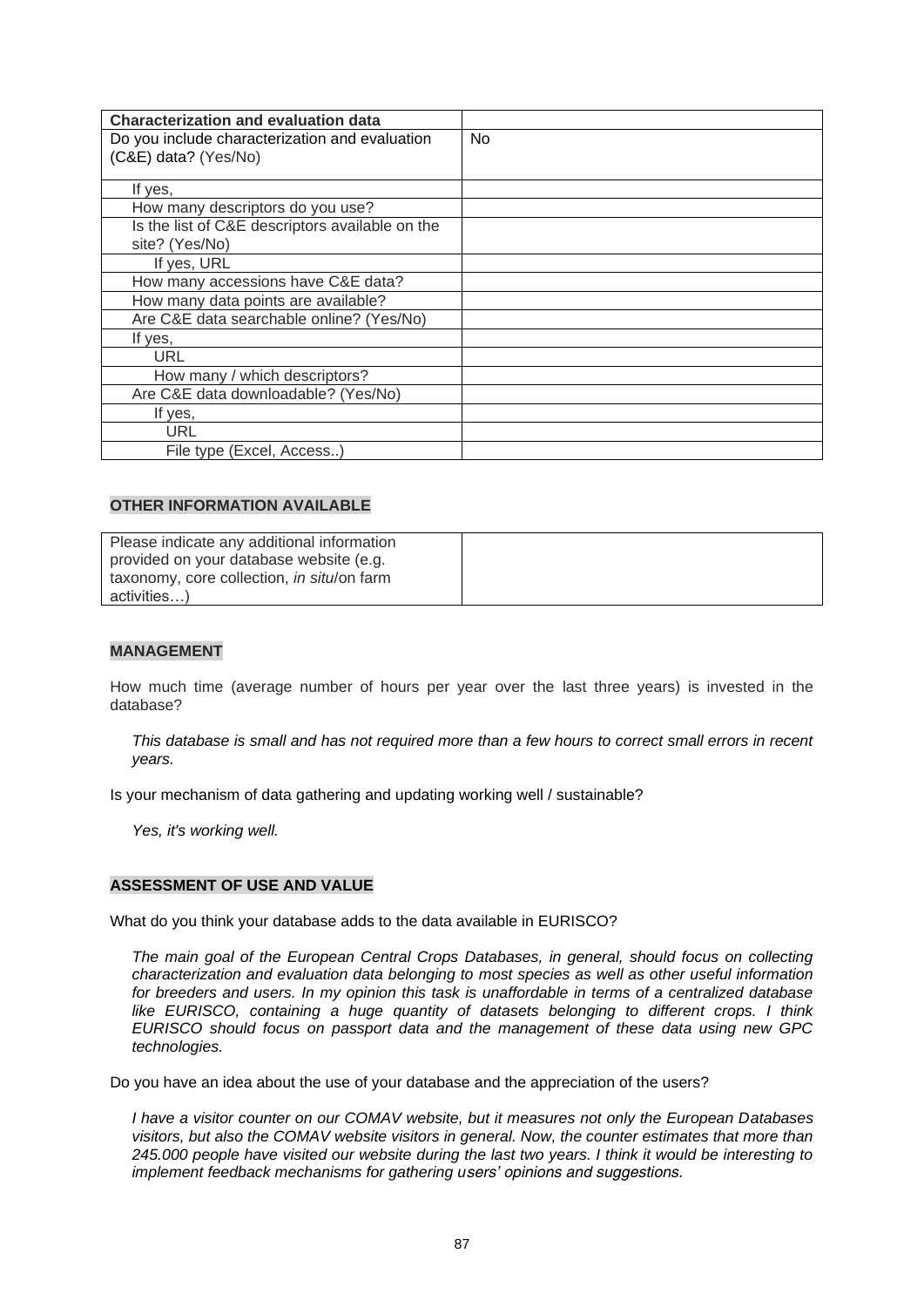#### **PERSPECTIVES**

Are you planning to continue maintaining the database in the next five years and, if positive, are sufficient resources available to do that at your institute?

*Yes, we plan to continue maintaining the database in the next five years. We will get sufficient resources for these five years*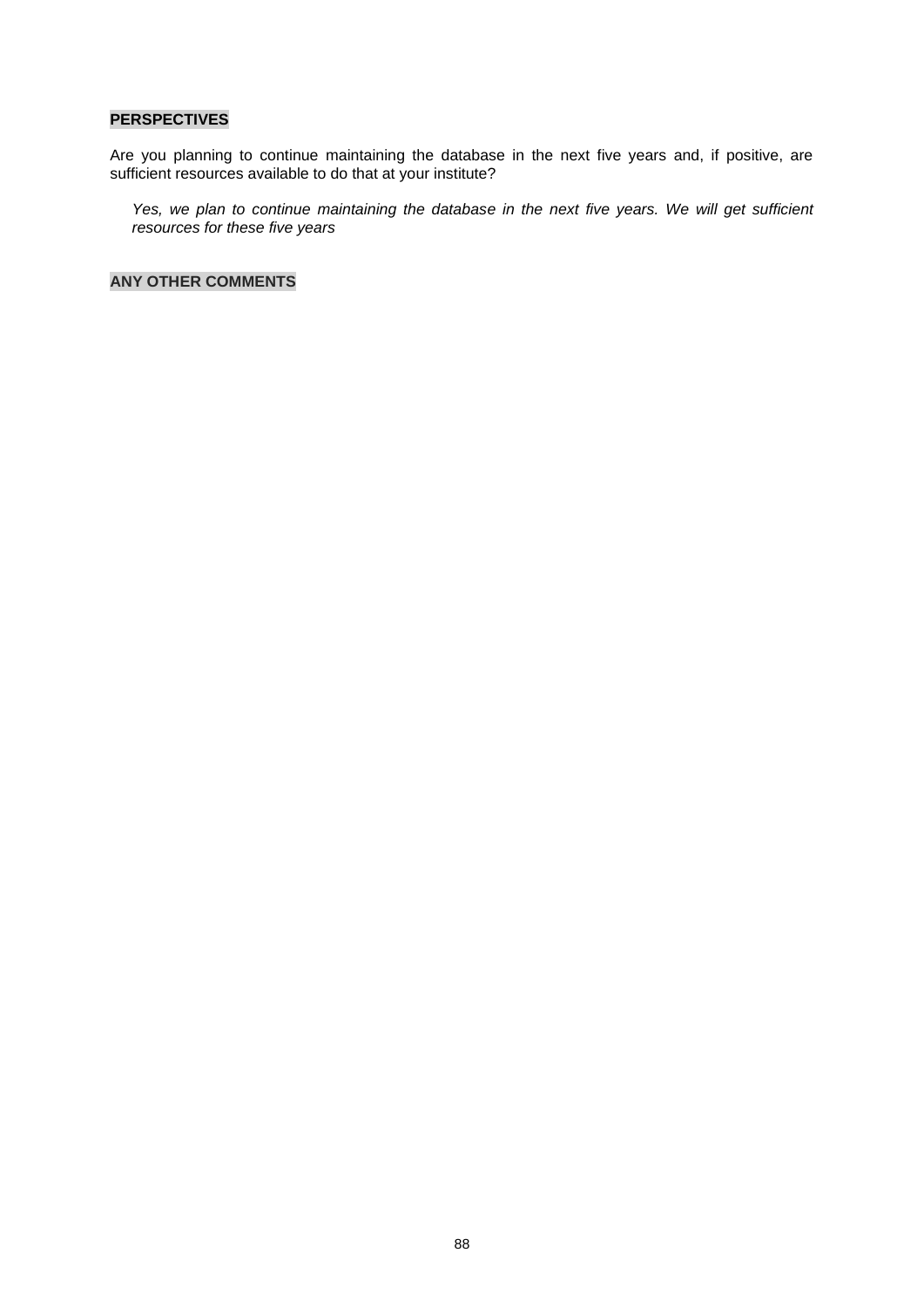# **[Pepper](http://www.ecpgr.cgiar.org/germplasm_databases/list_of_germplasm_databases/crop_databases/crop_database_windows/pepper.html)**

*Note: data collected by compiler, not corrected by the DB manager*

## **IDENTIFICATION**

| Name of the database              | <b>European Pepper Database</b>                                                                                                    |
|-----------------------------------|------------------------------------------------------------------------------------------------------------------------------------|
| Homepage (URL)                    | http://www.ecpgr.cgiar.org/germplasm_databases/list<br>of germplasm databases/crop databases/crop da<br>tabase windows/pepper.html |
| Date of creation                  |                                                                                                                                    |
| Database manager                  | Necla Tas (currently acting for Lerzan Gül Aykas)                                                                                  |
| Email address of database manager | tasnecla@hotmail.com (lerzanaykas@yahoo.com)                                                                                       |
| Hosting institute                 | AARI, Izmir, Turkey                                                                                                                |

| Current number of accessions (December<br>2013)                        | 9133                                               |
|------------------------------------------------------------------------|----------------------------------------------------|
| Date of last update                                                    |                                                    |
| Estimated average age of the records in years                          |                                                    |
| (how long ago last updated on average)                                 |                                                    |
|                                                                        |                                                    |
| <b>Contributors</b>                                                    |                                                    |
| Number of contributors                                                 |                                                    |
| Is the list of contributors available online?                          | <b>No</b>                                          |
| (Yes/No)                                                               |                                                    |
| If yes, URL                                                            |                                                    |
|                                                                        |                                                    |
| <b>Geographical coverage</b>                                           |                                                    |
| Are the accessions only from Europe                                    | Yes                                                |
| (+ECPGR countries)? (Yes/No)                                           |                                                    |
| If no, how many accessions from outside of                             |                                                    |
| Europe?                                                                |                                                    |
|                                                                        |                                                    |
| Passport data                                                          |                                                    |
| Is a Multi-crop Passport Descriptor List used?                         | Yes                                                |
| (Yes/No)                                                               |                                                    |
| If yes, which version (V1, 2001 / V2, 2012)                            |                                                    |
| Are other passport descriptors used? (Yes/No)                          |                                                    |
| If yes, which?                                                         |                                                    |
| Is the list of passport descriptors available on<br>the site? (Yes/No) | <b>No</b>                                          |
| If yes, URL                                                            |                                                    |
| Are passport data searchable online?                                   | Yes                                                |
| (Yes/No)                                                               |                                                    |
| If yes,                                                                |                                                    |
| <b>URL</b>                                                             | http://www.etae.gov.tr/eng/Default.aspx?page=capsi |
|                                                                        | cum                                                |
| How many / which descriptors?                                          | 5                                                  |
|                                                                        | Species, Institute name, Country of origin,        |
|                                                                        | Collecting/acquisition source, Biological status   |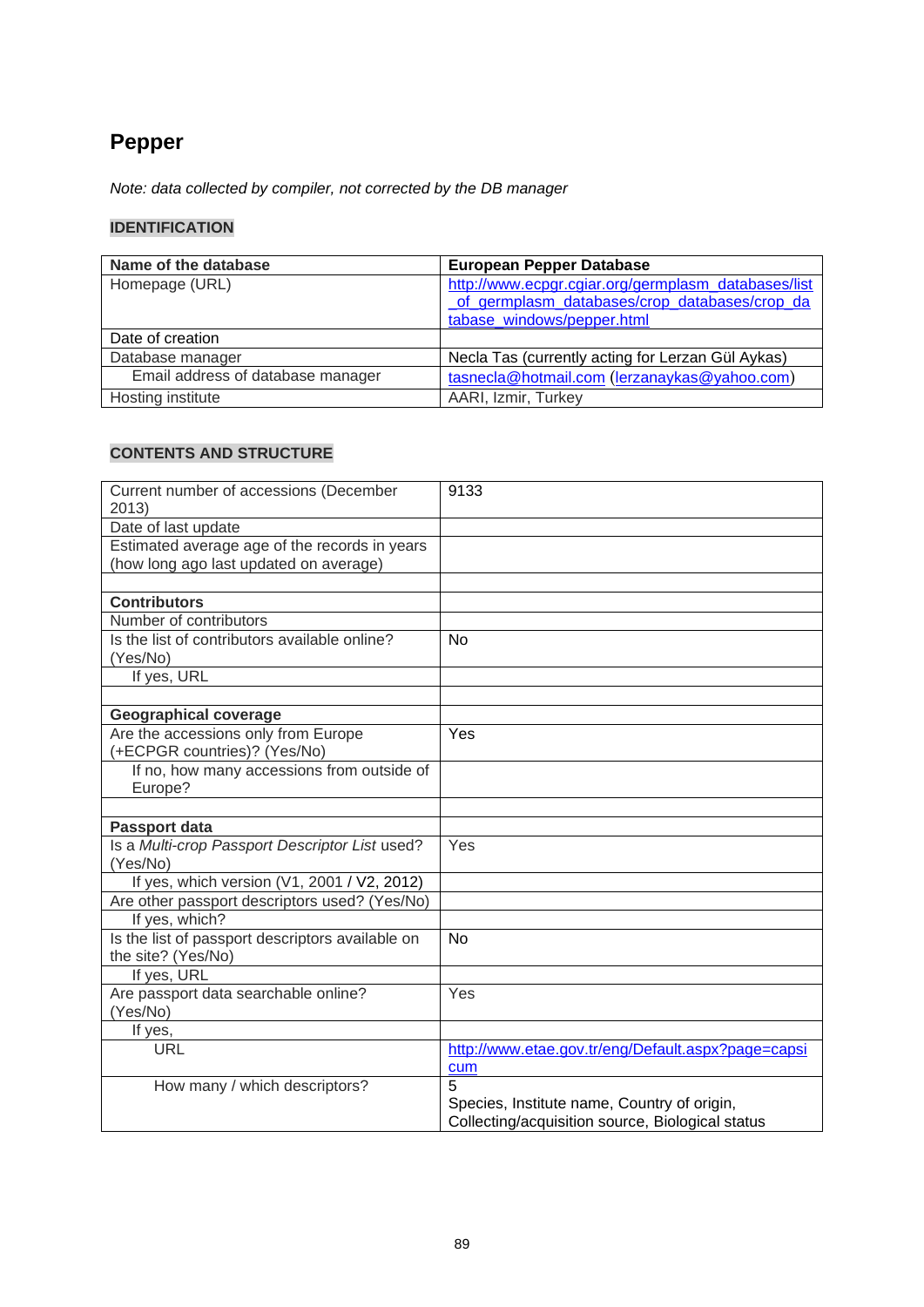| Are passport data downloadable? (Yes/No)    | <b>No</b> |
|---------------------------------------------|-----------|
| If yes,                                     |           |
| URL                                         |           |
| File type (Excel, Access)                   |           |
|                                             |           |
| <b>Characterization and evaluation data</b> |           |
| Do you include characterization and         | No.       |
| evaluation (C&E) data? (Yes/No)             |           |
| If yes,                                     |           |
| How many descriptors do you use?            |           |
| Is the list of C&E descriptors available on |           |
| the site? (Yes/No)                          |           |
| If yes, URL                                 |           |
| How many accessions have C&E data?          |           |
| How many data points are available?         |           |
| Are C&E data searchable online? (Yes/No)    |           |
| If yes,                                     |           |
| <b>URL</b>                                  |           |
| How many / which descriptors?               |           |
| Are C&E data downloadable? (Yes/No)         |           |
| If yes,                                     |           |
| URL                                         |           |
| File type (Excel, Access)                   |           |

| Please indicate any additional information |  |
|--------------------------------------------|--|
| provided on your database website (e.g.    |  |
| taxonomy, core collection, in situ/on farm |  |
| activities)                                |  |

#### **MANAGEMENT**

How much time (average number of hours per year over the last three years) is invested in the database?

Is your mechanism of data gathering and updating working well / sustainable?

## **ASSESSMENT OF USE AND VALUE**

What do you think your database adds to the data available in EURISCO?

Do you have an idea about the use of your database and the appreciation of the users?

### **PERSPECTIVES**

Are you planning to continue maintaining the database in the next five years and, if positive, are sufficient resources available to do that at your institute?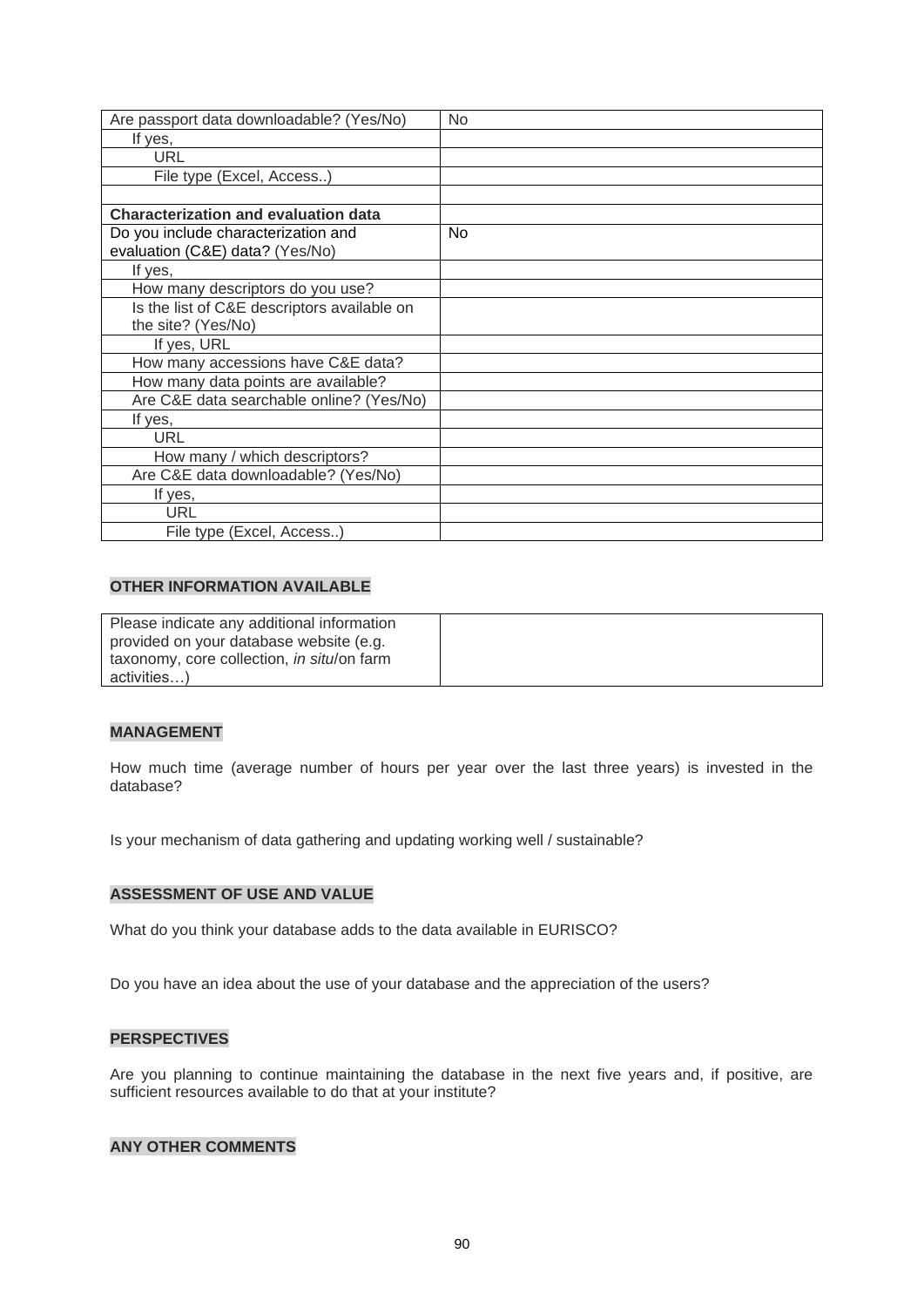# **Phaseolus**

# **IDENTIFICATION**

| Name of the database              | <b>European Phaseolus Database</b>            |
|-----------------------------------|-----------------------------------------------|
| Homepage (URL)                    | http://www.genbank.at/en/ecpgr-phaseolus.html |
| Date of creation                  | 1995                                          |
| Database manager                  | Wolfgang Kainz                                |
| Email address of database manager | wolfgang.kainz@ages.at                        |
| Hosting institute                 | AGES, Linz, Austria                           |

| Current number of accessions (December 2013)     | 46 143                                              |
|--------------------------------------------------|-----------------------------------------------------|
| Date of last update                              | 2013 04 25                                          |
| Estimated average age of the records in years    | Some contributors send data immediately after call, |
| (how long ago last updated on average)           | others just once without any update                 |
|                                                  |                                                     |
| <b>Contributors</b>                              |                                                     |
| Number of contributors                           | 42 institutes from 25 European countries            |
| Is the list of contributors available online?    | Yes                                                 |
| (Yes/No)                                         |                                                     |
| If yes, URL                                      | http://www.genbank.at/en/ecpgr-                     |
|                                                  | phaseolus/contributors.html                         |
|                                                  |                                                     |
| <b>Geographical coverage</b>                     |                                                     |
| Are the accessions only from Europe (+ECPGR      | Yes                                                 |
| countries)? (Yes/No)                             |                                                     |
| If no, how many accessions from outside of       |                                                     |
| Europe?                                          |                                                     |
|                                                  |                                                     |
| Passport data                                    |                                                     |
| Is a Multi-crop Passport Descriptor List used?   | <b>Yes</b>                                          |
| (Yes/No)                                         |                                                     |
| If yes, which version (V1, 2001 / V2, 2012)      | V <sub>1</sub>                                      |
| Are other passport descriptors used? (Yes/No)    | Yes                                                 |
| If yes, which?                                   | <b>EURISCO</b>                                      |
| Is the list of passport descriptors available on | Yes                                                 |
| the site? (Yes/No)                               |                                                     |
| If yes, URL                                      | http://www.genbank.at/en/ecpgr-                     |
|                                                  | phaseolus/database-descriptors/passport-            |
|                                                  | descriptor.html                                     |
| Are passport data searchable online? (Yes/No)    | Yes                                                 |
| If yes,                                          |                                                     |
| <b>URL</b>                                       | http://www.genbank.at/en/ecpgr-phaseolus.html       |
| How many / which descriptors?                    | 9                                                   |
|                                                  | Cropname, Institute Code, Species, Subtaxa,         |
|                                                  | Country of origin, Status of Sample, Accession      |
|                                                  | Number, Accession Name, Collection Site             |
| Are passport data downloadable? (Yes/No)         | N <sub>o</sub>                                      |
| If yes,                                          |                                                     |
| URL                                              |                                                     |
| File type (Excel, Access)                        |                                                     |
|                                                  |                                                     |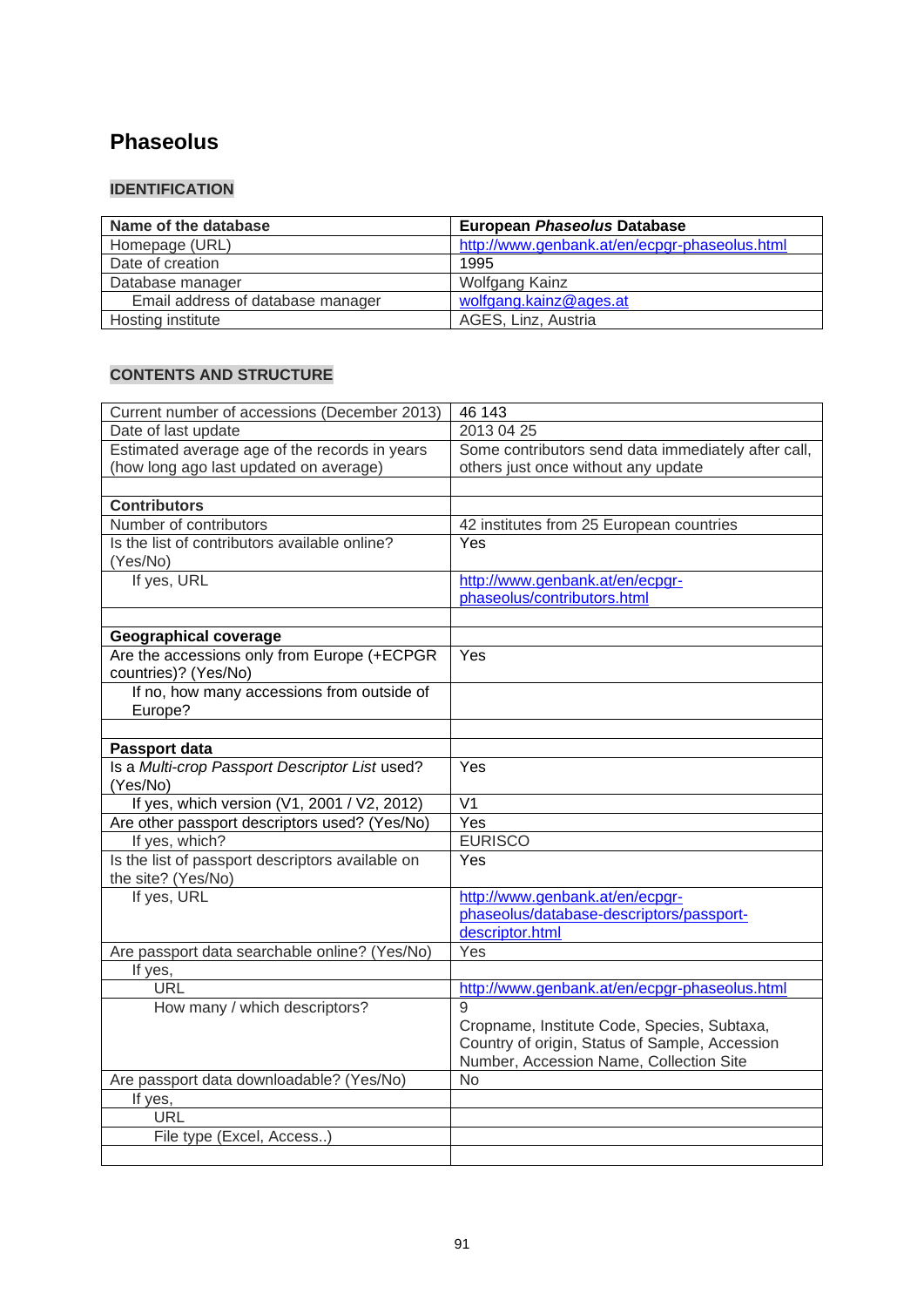| <b>Characterization and evaluation data</b>     |                                           |
|-------------------------------------------------|-------------------------------------------|
| Do you include characterization and evaluation  | Yes                                       |
| (C&E) data? (Yes/No)                            |                                           |
| If yes,                                         |                                           |
| How many descriptors do you use?                | 56                                        |
| Is the list of C&E descriptors available on the | Yes                                       |
| site? (Yes/No)                                  |                                           |
| If yes, URL                                     | http://www.genbank.at/en/ecpgr-           |
|                                                 | phaseolus/database-descriptors/phaseolus- |
|                                                 | descriptor.html                           |
| How many accessions have C&E data?              | 1077                                      |
| How many data points are available?             | 51                                        |
| Are C&E data searchable online? (Yes/No)        | N <sub>o</sub>                            |
| If yes,                                         |                                           |
| URL                                             |                                           |
| How many / which descriptors?                   |                                           |
| Are C&E data downloadable? (Yes/No)             | <b>No</b>                                 |
| If yes,                                         |                                           |
| URL                                             |                                           |
| File type (Excel, Access)                       |                                           |

| Please indicate any additional information<br>provided on your database website (e.g. | Photos partly available                                                                                                                   |
|---------------------------------------------------------------------------------------|-------------------------------------------------------------------------------------------------------------------------------------------|
| taxonomy, core collection, in situ/on farm<br>activities)                             | Proposal for photo documentation<br>http://www.genbank.at/en/ecpgr-<br>phaseolus/database-descriptors/proposal-for-<br>taking-photos.html |

#### **MANAGEMENT**

How much time (average number of hours per year over the last three years) is invested in the database?

*About 60 hours per year*

Is your mechanism of data gathering and updating working well / sustainable?

*No, due to the presence of EURISCO there is very little willingness to send data to both EURISCO and ECPGR databases*

#### **ASSESSMENT OF USE AND VALUE**

What do you think your database adds to the data available in EURISCO?

*Photos and C&E data*

Do you have an idea about the use of your database and the appreciation of the users?

*DB is contacted 17 times per month in average*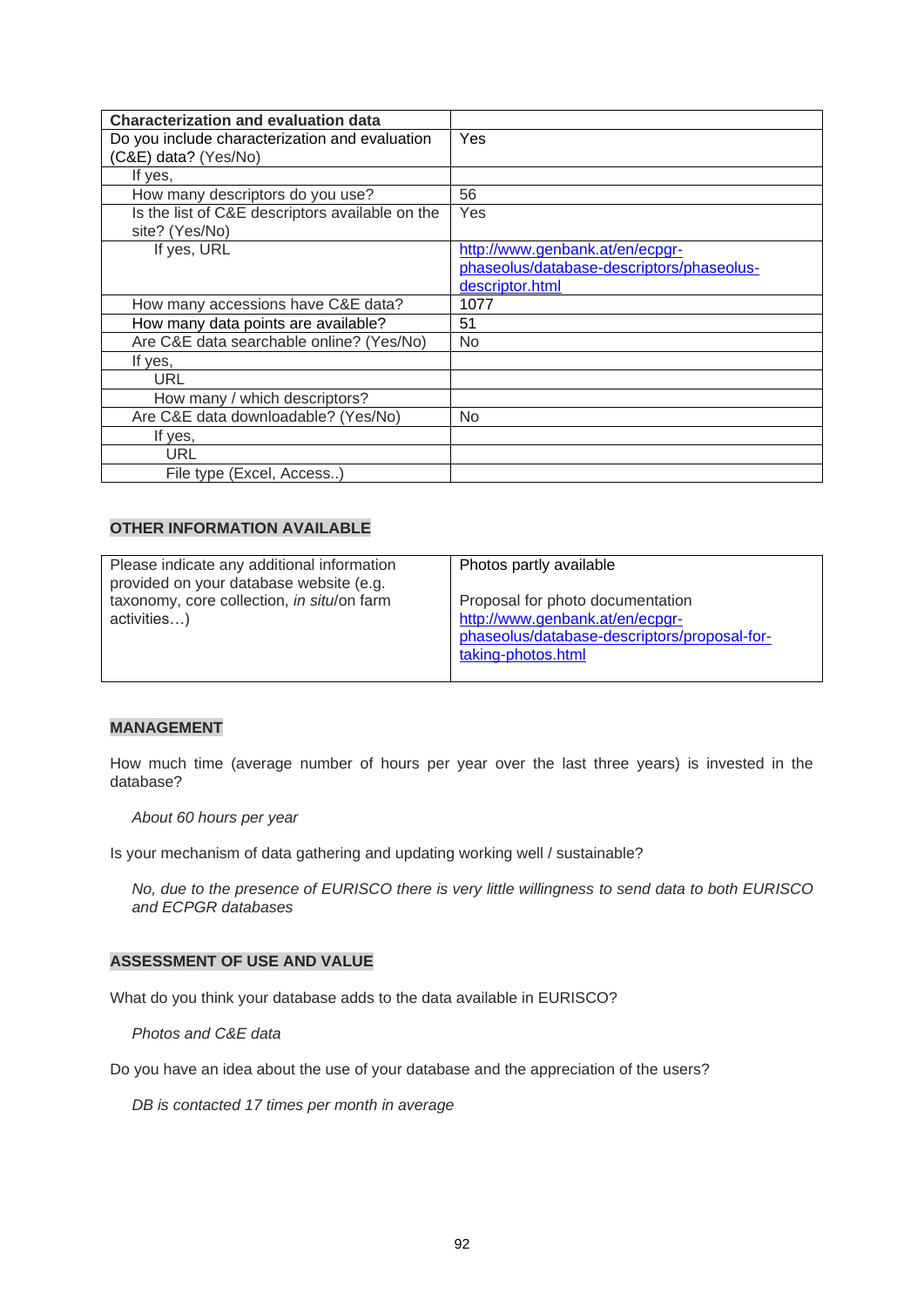## **PERSPECTIVES**

Are you planning to continue maintaining the database in the next five years and, if positive, are sufficient resources available to do that at your institute?

*If C&E data cannot be included to EURISCO, the Phaseolus DB could be maintained for the next years.*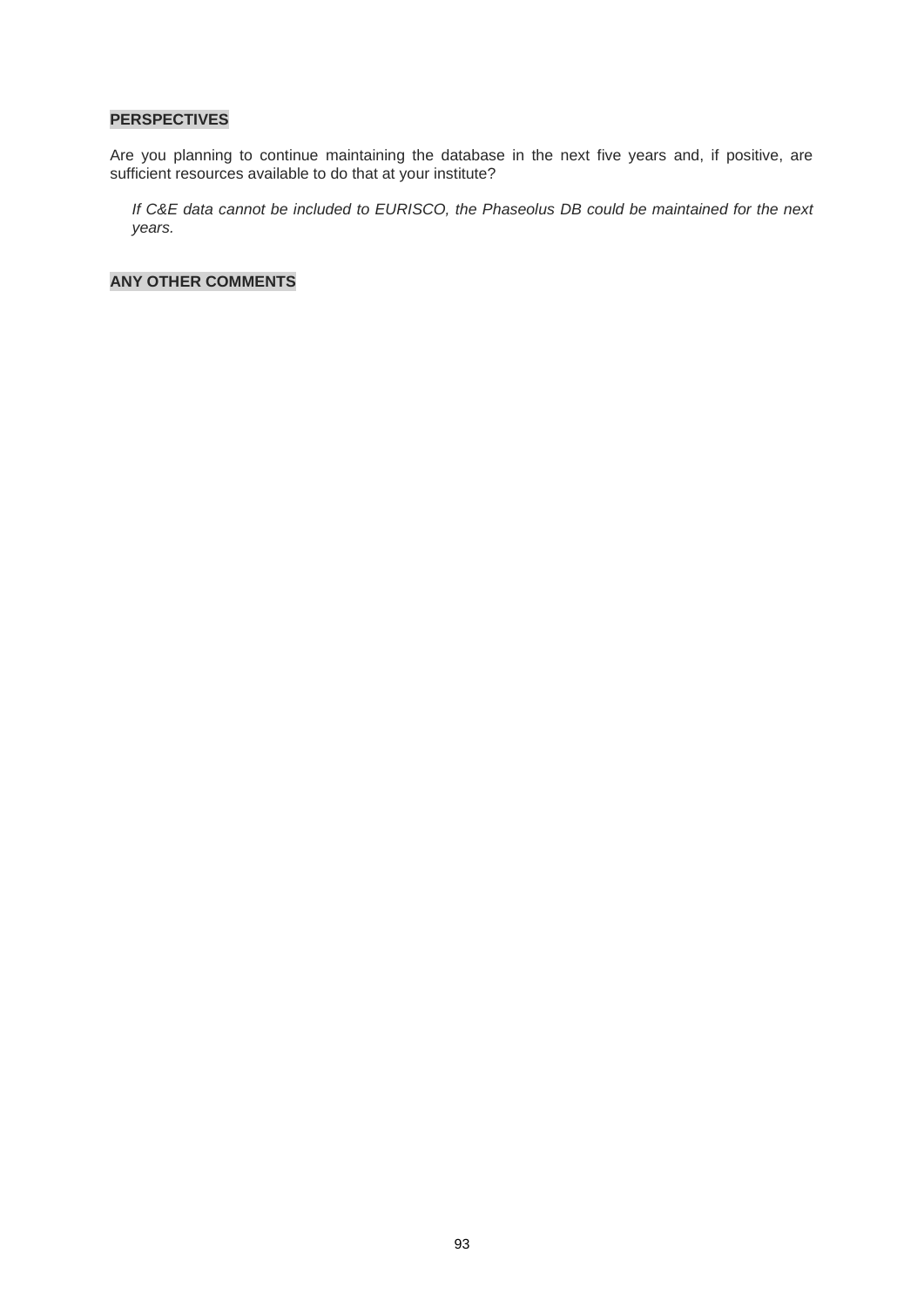# **Phleum**

## **IDENTIFICATION**

| Name of the database              | <b>Phleum Database</b>                               |
|-----------------------------------|------------------------------------------------------|
| Homepage (URL)                    | http://www.nordgen.org/ecpgr/scope/ecpgr/pages/entry |
|                                   | phleum.html                                          |
| Date of creation                  | 1985                                                 |
| Database manager                  | Anna Palmé                                           |
| Email address of database manager | anna.palme@nordgen.org                               |
| Hosting institute                 | NordGen, Alnarp, Sweden                              |

| Current number of accessions (December<br>2013)                                            | 5739                                                                                                                                                                                                                                               |
|--------------------------------------------------------------------------------------------|----------------------------------------------------------------------------------------------------------------------------------------------------------------------------------------------------------------------------------------------------|
| Date of last update                                                                        | May 2013                                                                                                                                                                                                                                           |
| Estimated average age of the records in<br>years (how long ago last updated on<br>average) | We do not track the dates of the updates so I cannot<br>answer this                                                                                                                                                                                |
| <b>Contributors</b>                                                                        |                                                                                                                                                                                                                                                    |
| Number of contributors                                                                     | 41 (based on number of instcodes)                                                                                                                                                                                                                  |
| Is the list of contributors available online?<br>(Yes/No)                                  | Yes                                                                                                                                                                                                                                                |
| If yes, URL                                                                                | http://www.nordgen.org/ecpgr/scope/ecpgr/files/phleum<br>institutes.txt                                                                                                                                                                            |
|                                                                                            |                                                                                                                                                                                                                                                    |
| <b>Geographical coverage</b><br>Are the accessions only from Europe                        | Yes, held in European gene banks. (Though part of the                                                                                                                                                                                              |
| (+ECPGR countries)? (Yes/No)                                                               | collection is originally collected in countries outside<br>Europe)                                                                                                                                                                                 |
| If no, how many accessions from<br>outside of Europe?                                      |                                                                                                                                                                                                                                                    |
| Passport data                                                                              |                                                                                                                                                                                                                                                    |
| Is a Multi-crop Passport Descriptor List<br>used? (Yes/No)                                 | Yes                                                                                                                                                                                                                                                |
| If yes, which version (V1, 2001 / V2,<br>2012)                                             | Created using V1, but included descriptors COLLNAME<br>and MLSSTAT from V2                                                                                                                                                                         |
| Are other passport descriptors used?<br>(Yes/No)                                           | Yes                                                                                                                                                                                                                                                |
| If yes, which?                                                                             | Descriptors specific to NordGen's data base or<br>descriptors decided on by the ECPGR Forage Working<br>group:<br>Dupldate<br><b>Breedmet</b><br>Grahabit<br>Aspect<br>Slope<br>Sitephys<br>Seedavail<br>Efc.<br>Primcoll<br>Originality<br>Ploidy |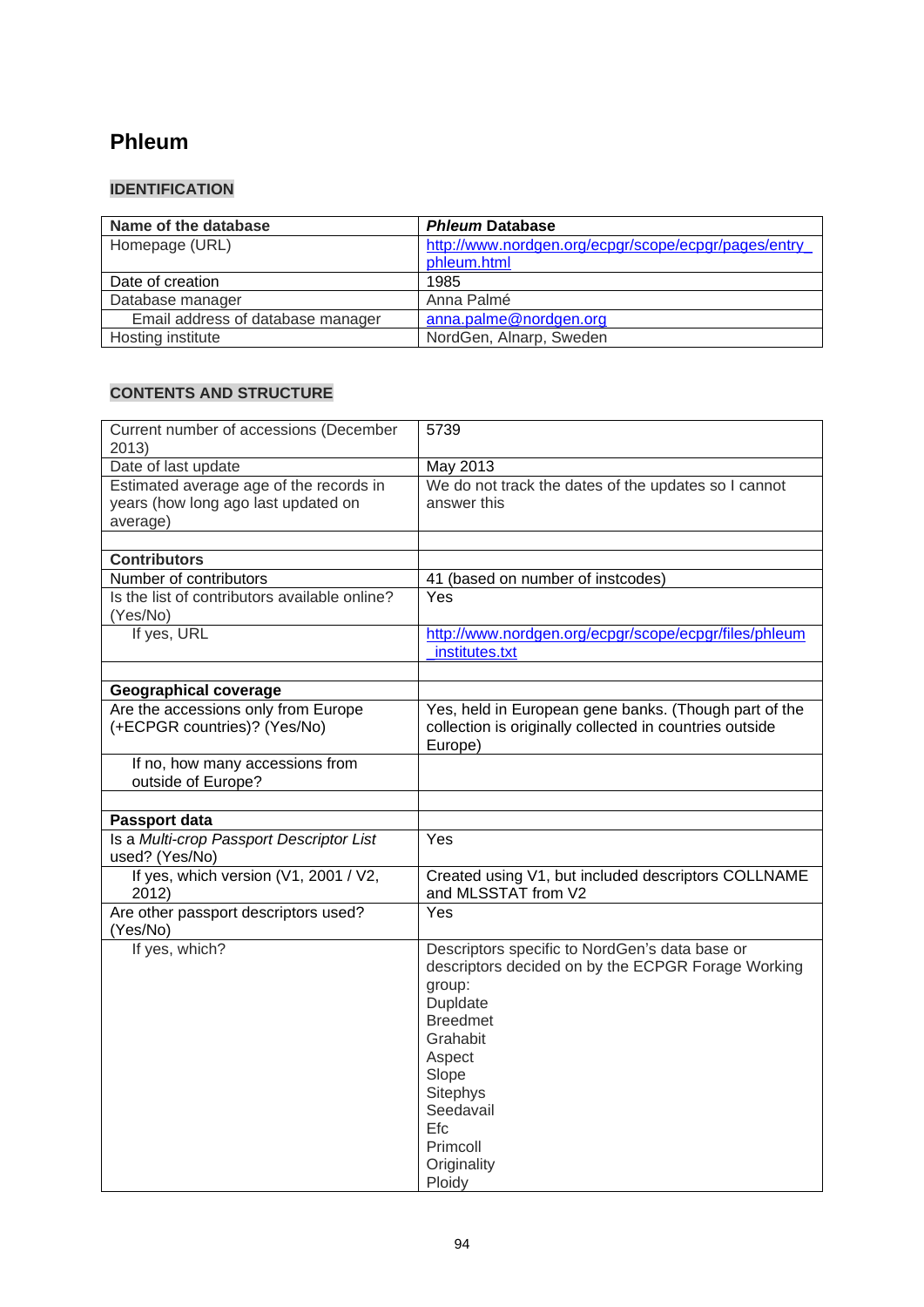| Is the list of passport descriptors available<br>on the site? (Yes/No) | Yes                                                    |
|------------------------------------------------------------------------|--------------------------------------------------------|
| If yes, URL                                                            | Homepage (MCPD list in pdf file "Database description) |
| Are passport data searchable online?                                   | Yes                                                    |
| (Yes/No)                                                               |                                                        |
| If yes,                                                                |                                                        |
| <b>URL</b>                                                             | http://www.nordgen.org/ecpgr/index.php?app=data_unit   |
|                                                                        | &unit=ecpgr_phleum&thema=phleum                        |
| How many / which descriptors?                                          | All                                                    |
| Are passport data downloadable? (Yes/No)                               | Yes                                                    |
| If yes,                                                                |                                                        |
| <b>URL</b>                                                             | http://www.nordgen.org/ecpgr/scope/ecpgr/files/phleum. |
|                                                                        | txt                                                    |
| File type (Excel, Access)                                              | ASCII (.txt)                                           |
|                                                                        |                                                        |
| <b>Characterization and evaluation data</b>                            |                                                        |
| Do you include of characterization and                                 | <b>No</b>                                              |
| evaluation (C&E) data? (Yes/No)                                        |                                                        |
| If yes,                                                                |                                                        |
| How many descriptors do you use?                                       |                                                        |
| Is the list of C&E descriptors available                               |                                                        |
| on the site? (Yes/No)                                                  |                                                        |
| If yes, URL                                                            |                                                        |
| How many accessions have C&E data?                                     |                                                        |
| How many data points are available?<br>Are C&E data searchable online? |                                                        |
| (Yes/No)                                                               |                                                        |
| If yes,                                                                |                                                        |
| <b>URL</b>                                                             |                                                        |
| How many / which descriptors?                                          |                                                        |
| Are C&E data downloadable? (Yes/No)                                    |                                                        |
| If yes,                                                                |                                                        |
| <b>URL</b>                                                             |                                                        |
| File type (Excel, Access)                                              |                                                        |

| Please indicate any additional information |  |
|--------------------------------------------|--|
| provided on your database website (e.g.    |  |
| taxonomy, core collection, in situ/on farm |  |
| activities)                                |  |

## **MANAGEMENT**

How much time (average number of hours per year over the last three years) is invested in the database?

*The time spent on this data base has not been separated from the work done on the Minor Grasses data base or from the AEGIS work, so it is not possible to give an exact number. Taken together, the average time spent per year on these in the last 3 years is 150 h/year. The part that is strict data base work on the Phleum data base is perhaps about 50 h per year.*

Is your mechanism of data gathering and updating working well / sustainable?

*The data base is not updated at specific time intervals and when requests were sent asking for*  updates before April 2013 (the report from the ECPGR/AEGIS Forage work shop 2 *[http://www.ecpgr.cgiar.org/fileadmin/www.aegis.org/Documents/GRANT\\_REPORTS/SECOND\\_CA](http://www.ecpgr.cgiar.org/fileadmin/www.aegis.org/Documents/GRANT_REPORTS/SECOND_CALL/Final_reports_second_call/Report_AEGIS_Forage_WS2_FINAL_2013.pdf)*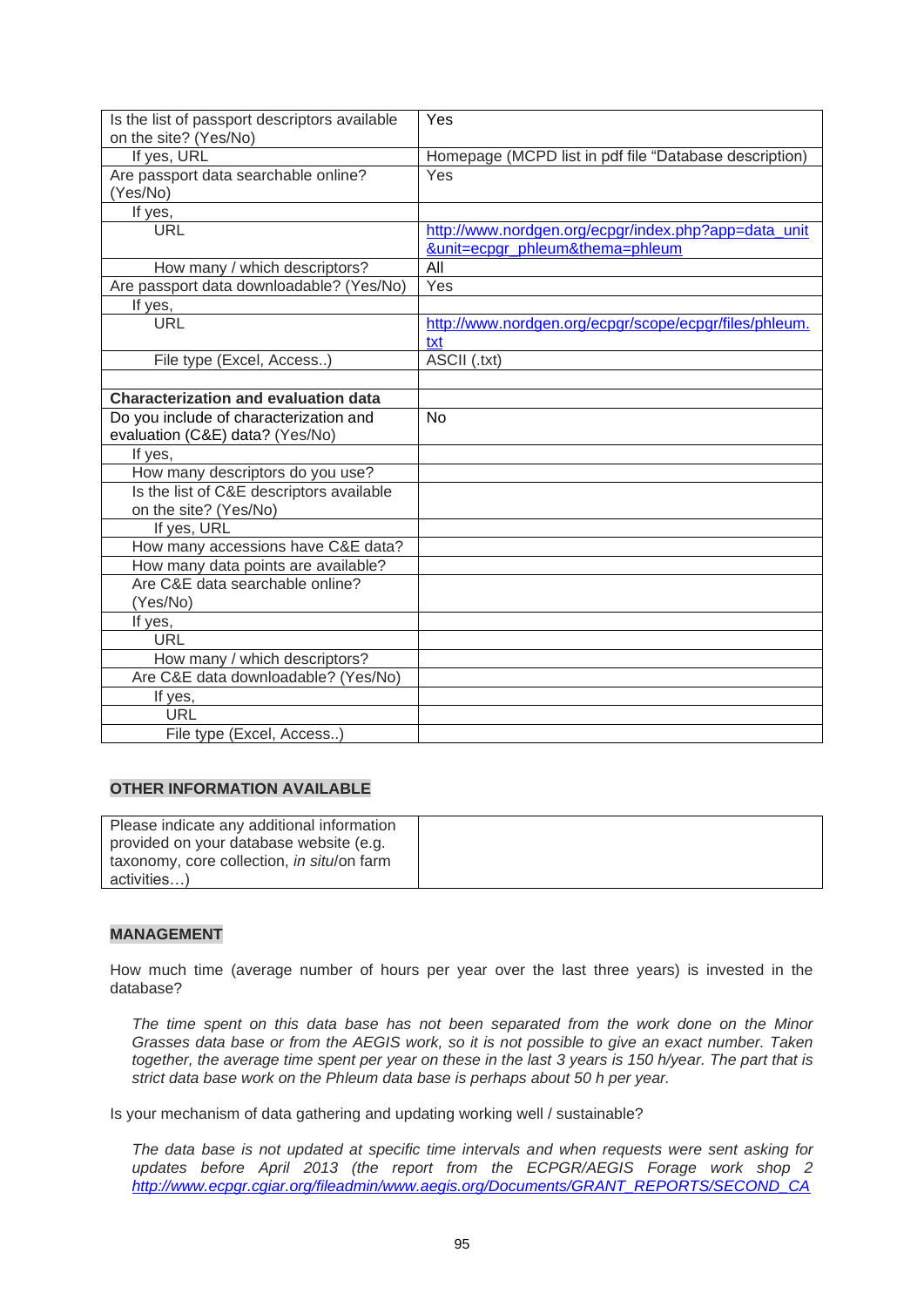*[LL/Final\\_reports\\_second\\_call/Report\\_AEGIS\\_Forage\\_WS2\\_FINAL\\_2013.pdf\)](http://www.ecpgr.cgiar.org/fileadmin/www.aegis.org/Documents/GRANT_REPORTS/SECOND_CALL/Final_reports_second_call/Report_AEGIS_Forage_WS2_FINAL_2013.pdf), only some institutes*  sent updates. This means that data from some collection holders is not updated. To have a *sustainable updating all holding institutes need to send updates at regular intervals.* 

#### **ASSESSMENT OF USE AND VALUE**

What do you think your database adds to the data available in EURISCO?

*The data base has played an important role in the identification of AEGIS candidates within the ECPGR Forage Working Group. Within the scope of this work I have received updates from several holding institutes, see table 1 in the report from the ECPGR/AEGIS Forage work shop 2; 9-11.4.2013, NordGen, Alnarp, Sweden [\(http://www.ecpgr.cgiar.org/fileadmin/www.aegis.org/Documents/GRANT\\_REPORTS/SECOND\\_C](http://www.ecpgr.cgiar.org/fileadmin/www.aegis.org/Documents/GRANT_REPORTS/SECOND_CALL/Final_reports_second_call/Report_AEGIS_Forage_WS2_FINAL_2013.pdf) [ALL/Final\\_reports\\_second\\_call/Report\\_AEGIS\\_Forage\\_WS2\\_FINAL\\_2013.pdf\)](http://www.ecpgr.cgiar.org/fileadmin/www.aegis.org/Documents/GRANT_REPORTS/SECOND_CALL/Final_reports_second_call/Report_AEGIS_Forage_WS2_FINAL_2013.pdf). Descriptors to aid this process have been added to the data base and also some descriptors describing the habitat in the collection site.*

Do you have an idea about the use of your database and the appreciation of the users?

#### **PERSPECTIVES**

Are you planning to continue maintaining the database in the next five years and, if positive, are sufficient resources available to do that at your institute?

We are planning to maintain the data base in the future. Minor updates are planned but we do not *have the time and resources to spend a lot of effort on these data bases. Most of the work in the past 3 years has been connected to the AEGIS work in the ECPGR Forage working group.*

#### **ANY OTHER COMMENTS**

*The data base is also available as a google fusion table created to facilitate the identification of AEGIS candidates*

*[\(https://www.google.com/fusiontables/data?docid=11OpD3Gi0\\_uquAhrxe2QYlrZhM3rKYdyWHNG](https://www.google.com/fusiontables/data?docid=11OpD3Gi0_uquAhrxe2QYlrZhM3rKYdyWHNGGrco#rows:id=1) [Grco#rows:id=1\)](https://www.google.com/fusiontables/data?docid=11OpD3Gi0_uquAhrxe2QYlrZhM3rKYdyWHNGGrco#rows:id=1)*

*Some updates made in this version of the data base, such as addition of some new AEGIS process descriptors, have not yet been implemented in version on NordGen's home page.*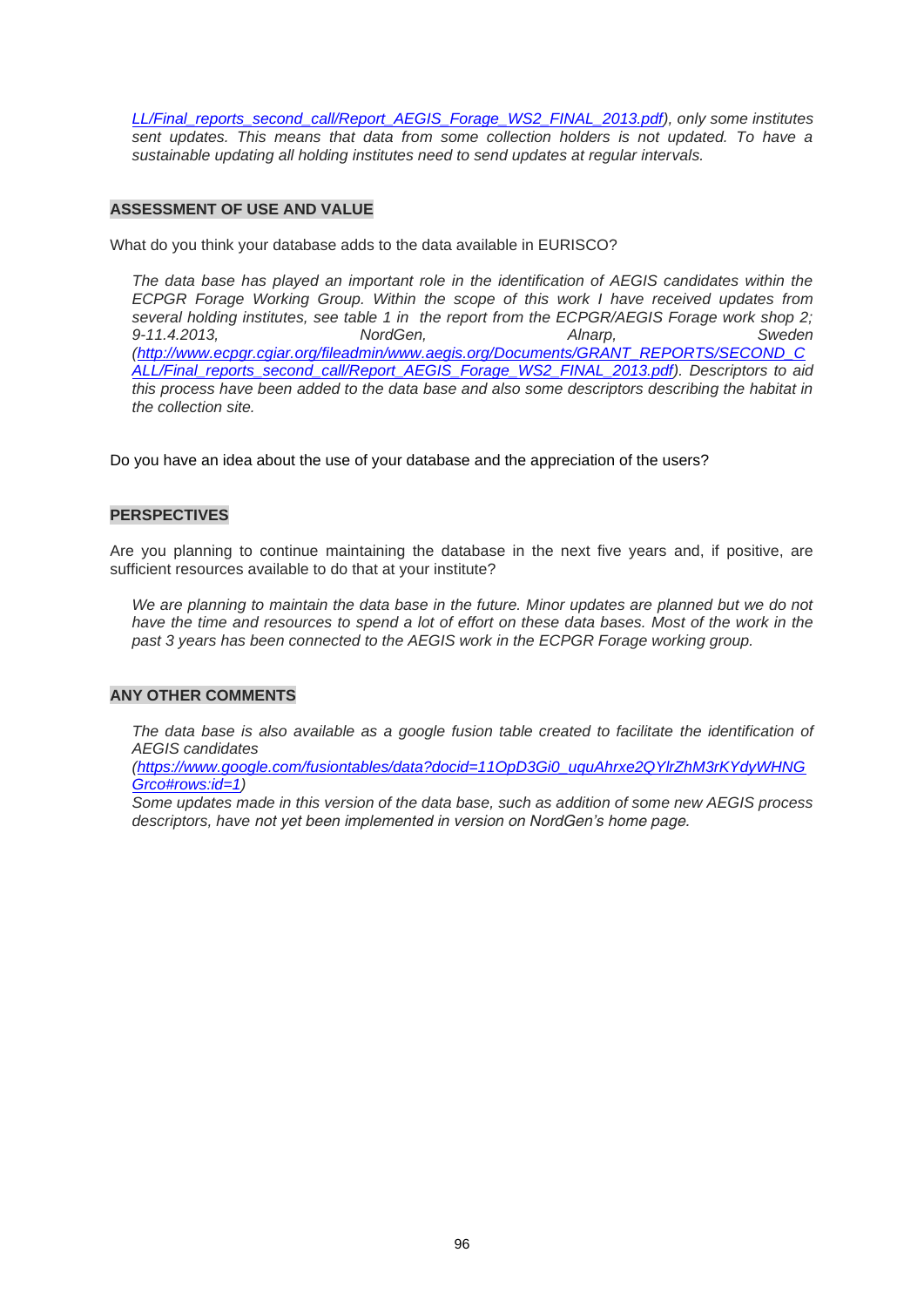# **Pisum**

*Note: data collected by compiler, not corrected by the DB manager*

## **IDENTIFICATION**

| Name of the database              | European Pisum Database                                                                                                          |
|-----------------------------------|----------------------------------------------------------------------------------------------------------------------------------|
| Homepage (URL)                    | http://www.ecpgr.cgiar.org/germplasm_databases/list_of<br>germplasm databases/crop databases/crop database<br>windows/pisum.html |
| Date of creation                  |                                                                                                                                  |
| Database manager                  | Mike Ambrose                                                                                                                     |
| Email address of database manager | mike.ambrose@jic.ac.uk                                                                                                           |
| Hosting institute                 | JIC, Norwich, UK                                                                                                                 |

| Current number of accessions (December<br>2013)                                            | 32 503                                                                |
|--------------------------------------------------------------------------------------------|-----------------------------------------------------------------------|
| Date of last update                                                                        | 2013 (in: report 5th meeting GL WG, 2013)                             |
| Estimated average age of the records in<br>years (how long ago last updated on<br>average) |                                                                       |
| <b>Contributors</b>                                                                        |                                                                       |
| Number of contributors                                                                     |                                                                       |
|                                                                                            | 43 from 26 European countries (in: report 5th meeting<br>GL WG, 2013) |
| Is the list of contributors available online?<br>(Yes/No)                                  | No                                                                    |
| If yes, URL                                                                                |                                                                       |
|                                                                                            |                                                                       |
| <b>Geographical coverage</b>                                                               |                                                                       |
| Are the accessions only from Europe                                                        | Yes                                                                   |
| (+ECPGR countries)? (Yes/No)                                                               |                                                                       |
| If no, how many accessions from<br>outside of Europe?                                      |                                                                       |
|                                                                                            |                                                                       |
| Passport data                                                                              |                                                                       |
| Is a Multi-crop Passport Descriptor List                                                   | Yes                                                                   |
| used? (Yes/No)                                                                             |                                                                       |
| If yes, which version (V1, 2001 / V2,<br>2012)                                             |                                                                       |
| Are other passport descriptors used?<br>(Yes/No)                                           |                                                                       |
| If yes, which?                                                                             |                                                                       |
| Is the list of passport descriptors available                                              |                                                                       |
| on the site? (Yes/No)                                                                      |                                                                       |
| If yes, URL                                                                                |                                                                       |
| Are passport data searchable online?                                                       | <b>No</b>                                                             |
| (Yes/No)                                                                                   |                                                                       |
| If yes,                                                                                    |                                                                       |
| <b>URL</b>                                                                                 |                                                                       |
| How many / which descriptors?                                                              |                                                                       |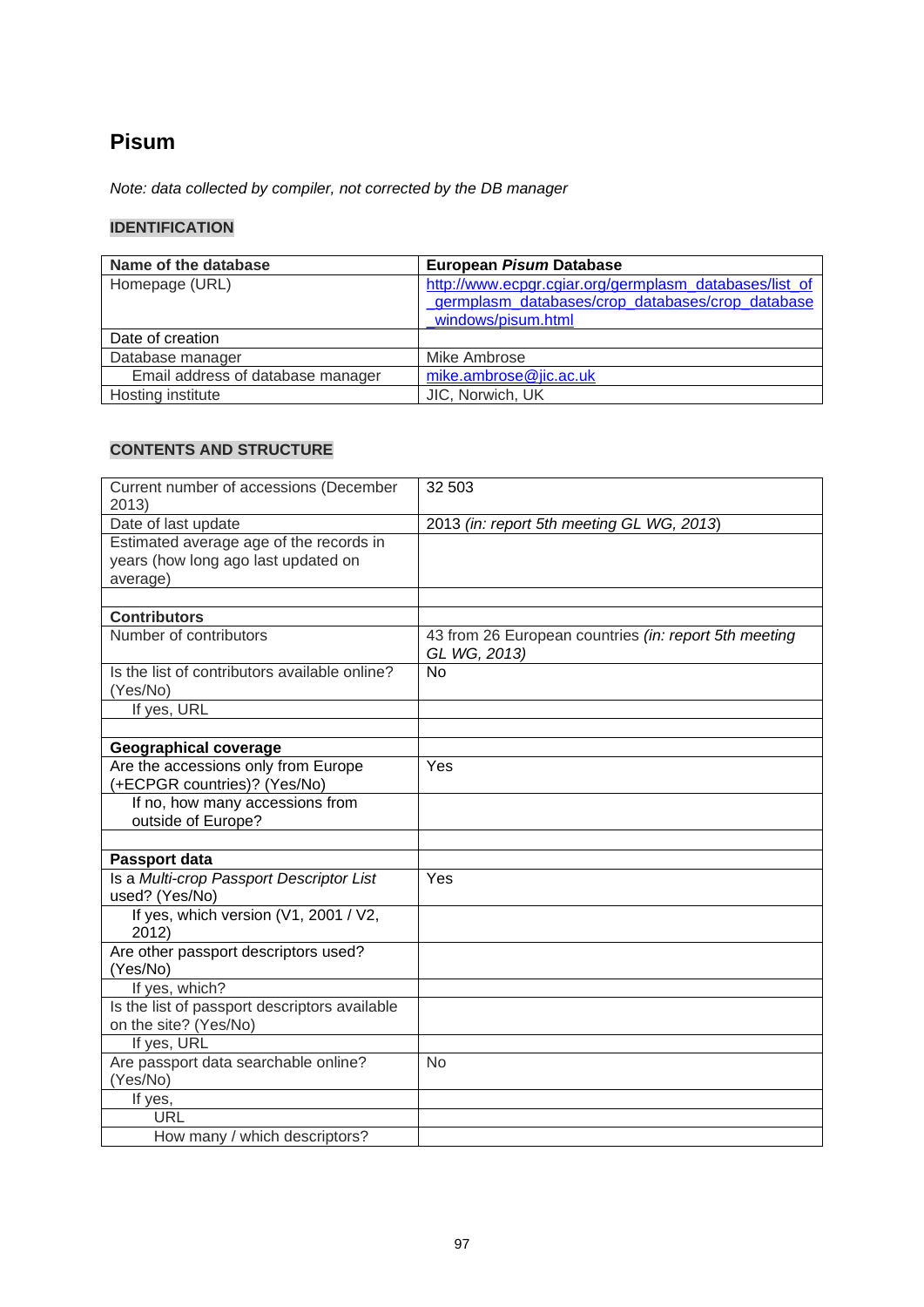| Are passport data downloadable? (Yes/No)                               | Yes                                                                                                                              |
|------------------------------------------------------------------------|----------------------------------------------------------------------------------------------------------------------------------|
| If yes,                                                                |                                                                                                                                  |
| URL                                                                    | http://www.ecpgr.cgiar.org/germplasm_databases/list_of<br>germplasm databases/crop databases/crop database<br>windows/pisum.html |
| File type (Excel, Access)                                              | Excel                                                                                                                            |
|                                                                        |                                                                                                                                  |
| <b>Characterization and evaluation data</b>                            |                                                                                                                                  |
| Do you include characterization and<br>evaluation (C&E) data? (Yes/No) | No                                                                                                                               |
| If yes,                                                                |                                                                                                                                  |
| How many descriptors do you use?                                       |                                                                                                                                  |
| Is the list of C&E descriptors available                               |                                                                                                                                  |
| on the site? (Yes/No)                                                  |                                                                                                                                  |
| If yes, URL                                                            |                                                                                                                                  |
| How many accessions have C&E data?                                     |                                                                                                                                  |
| How many data points are available?                                    |                                                                                                                                  |
| Are C&E data searchable online?                                        |                                                                                                                                  |
| (Yes/No)                                                               |                                                                                                                                  |
| If yes,                                                                |                                                                                                                                  |
| <b>URL</b>                                                             |                                                                                                                                  |
| How many / which descriptors?                                          |                                                                                                                                  |
| Are C&E data downloadable? (Yes/No)                                    |                                                                                                                                  |
| If yes,                                                                |                                                                                                                                  |
| URL                                                                    |                                                                                                                                  |
| File type (Excel, Access)                                              |                                                                                                                                  |

| Please indicate any additional information |  |
|--------------------------------------------|--|
| provided on your database website (e.g.    |  |
| taxonomy, core collection, in situ/on farm |  |
| activities)                                |  |

#### **MANAGEMENT**

How much time (average number of hours per year over the last three years) is invested in the database?

Is your mechanism of data gathering and updating working well / sustainable?

#### **ASSESSMENT OF USE AND VALUE**

What do you think your database adds to the data available in EURISCO?

Do you have an idea about the use of your database and the appreciation of the users?

### **PERSPECTIVES**

Are you planning to continue maintaining the database in the next five years and, if positive, are sufficient resources available to do that at your institute?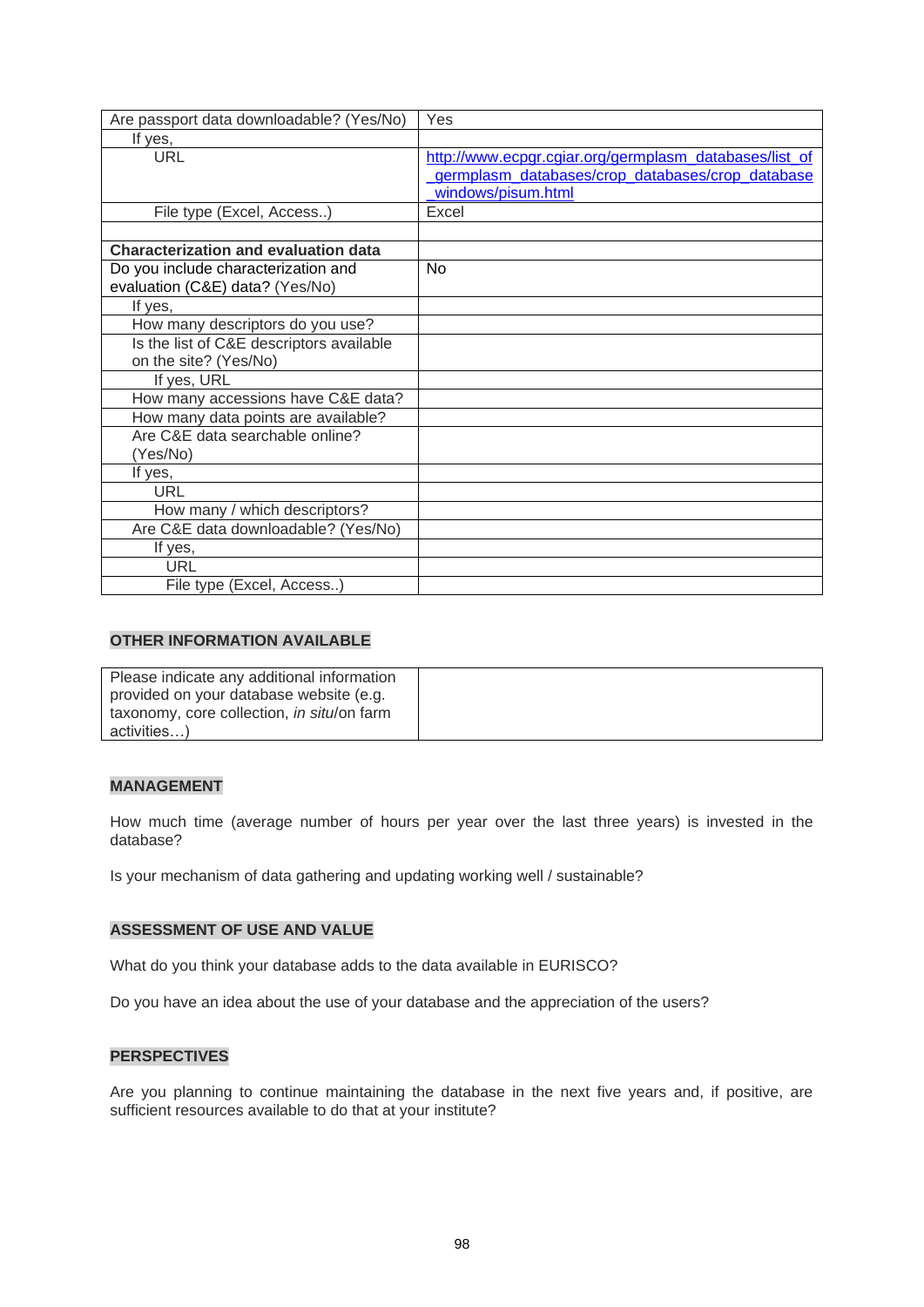#### **ANY OTHER COMMENTS**

*Although the current version includes the USDA database, EURISCO will be used for database updates in the future, given that funds will be allocated to it. This will simplify the updating process and help saving time and resources. (in: report 5th meeting GL WG, 2013)*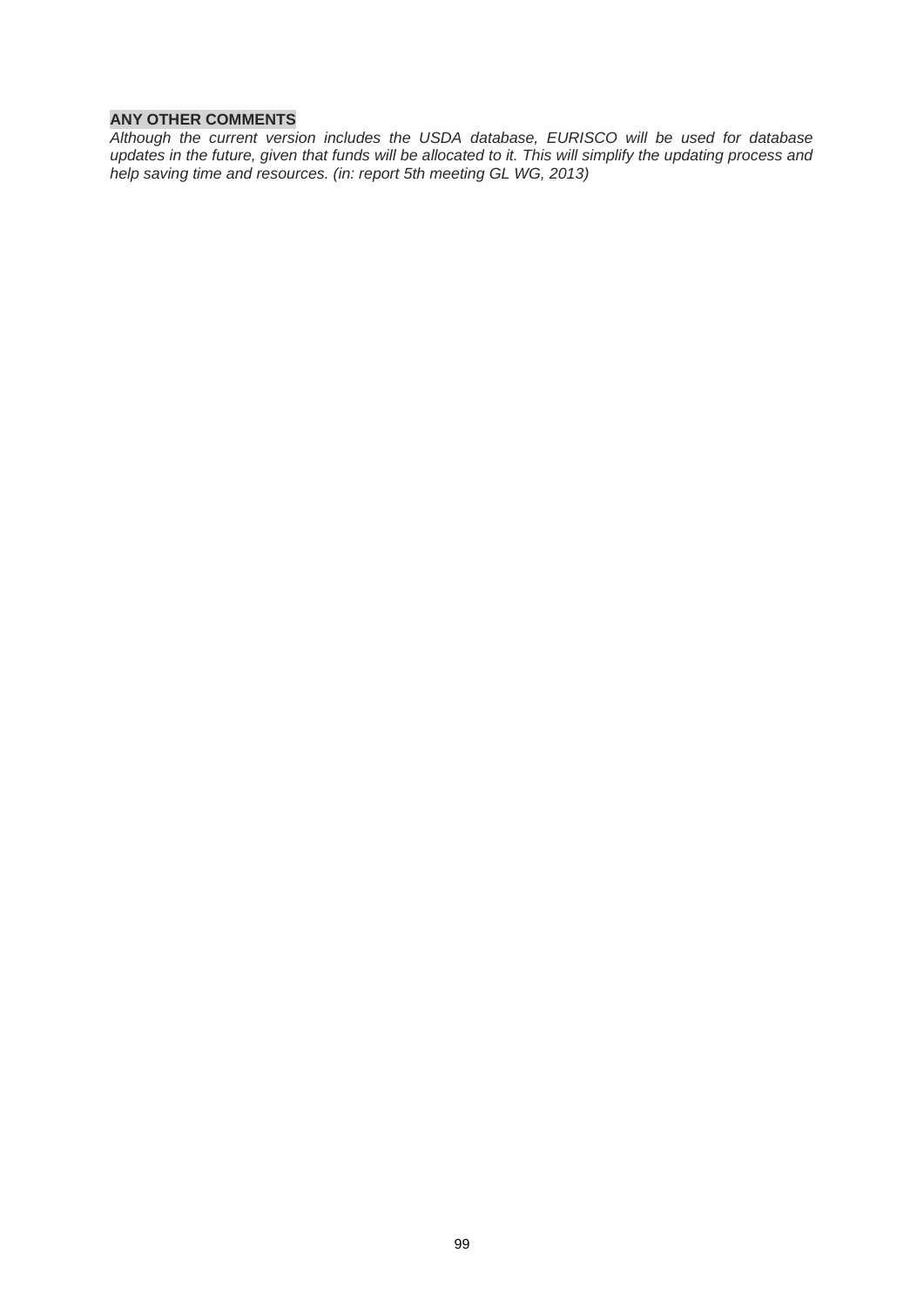# **Poa**

# **IDENTIFICATION**

| Name of the database              | European Poa Database                                                                                                                                                                                                    |
|-----------------------------------|--------------------------------------------------------------------------------------------------------------------------------------------------------------------------------------------------------------------------|
| Homepage (URL)                    | http://poa.ipk-gatersleben.de/apps/epdb/index.jsp                                                                                                                                                                        |
|                                   | (not updated since 2010)                                                                                                                                                                                                 |
|                                   | Latest version updated 2013 (Google fusion table<br>prepared with the help of Ian Thomas, IBERS)<br>https://www.google.com/fusiontables/DataSource?docid<br>=1ZejSijEPVGmDLEc4ZjpdxfTaVIUKwwWfpGlo23k#ch<br>artnew:id=12 |
| Date of creation                  | 1995                                                                                                                                                                                                                     |
| Database manager                  | Evelin Willner                                                                                                                                                                                                           |
| Email address of database manager | willner@ipk-gatersleben.de                                                                                                                                                                                               |
| Hosting institute                 | IPK Genbank Teilsammlungen Nord Malchow/Poel,                                                                                                                                                                            |
|                                   | Germany                                                                                                                                                                                                                  |

| Current number of accessions (December<br>2013)                                            | 6507 (in an Excel file)                                                  |
|--------------------------------------------------------------------------------------------|--------------------------------------------------------------------------|
| Date of last update                                                                        | 09.04.2013 (Fusion Table version)                                        |
| Estimated average age of the records in<br>years (how long ago last updated on<br>average) | 1-2 years                                                                |
|                                                                                            |                                                                          |
| <b>Contributors</b>                                                                        |                                                                          |
| Number of contributors                                                                     | 24 European countries / 30 institutions                                  |
| Is the list of contributors available online?<br>(Yes/No)                                  | Yes                                                                      |
| If yes, URL                                                                                | last update 2010<br>http://poa.ipk-gatersleben.de/apps/epdb/instcode.jsp |
|                                                                                            |                                                                          |
|                                                                                            | last updated version 2013 (Google fusion table)                          |
|                                                                                            | https://www.google.com/fusiontables/DataSource?docid                     |
|                                                                                            | =1ZejSijEPVGmDLEc4ZjpdxfTaVIUKwwWfpGlo23k#ch                             |
|                                                                                            | artnew:id=12<br>see also                                                 |
|                                                                                            | http://www.ecpgr.cgiar.org/fileadmin/www.aegis.org/Doc                   |
|                                                                                            | uments/GRANT REPORTS/SECOND CALL/Final rep                               |
|                                                                                            | orts second call/Report AEGIS Forage WS2 FINAL                           |
|                                                                                            | 2013.pdf                                                                 |
|                                                                                            |                                                                          |
| <b>Geographical coverage</b>                                                               |                                                                          |
| Are the accessions only from Europe                                                        | Yes (donor institutions)                                                 |
| (+ECPGR countries)? (Yes/No)                                                               |                                                                          |
| If no, how many accessions from                                                            | (594 accessions with country of origin outside of                        |
| outside of Europe?                                                                         | Europe: America, Asia, Africa)                                           |
|                                                                                            |                                                                          |
| Passport data                                                                              |                                                                          |
| Is a Multi-crop Passport Descriptor List<br>used? (Yes/No)                                 | Yes                                                                      |
| If yes, which version (V1, 2001 / V2,<br>2012)                                             | V1/V2                                                                    |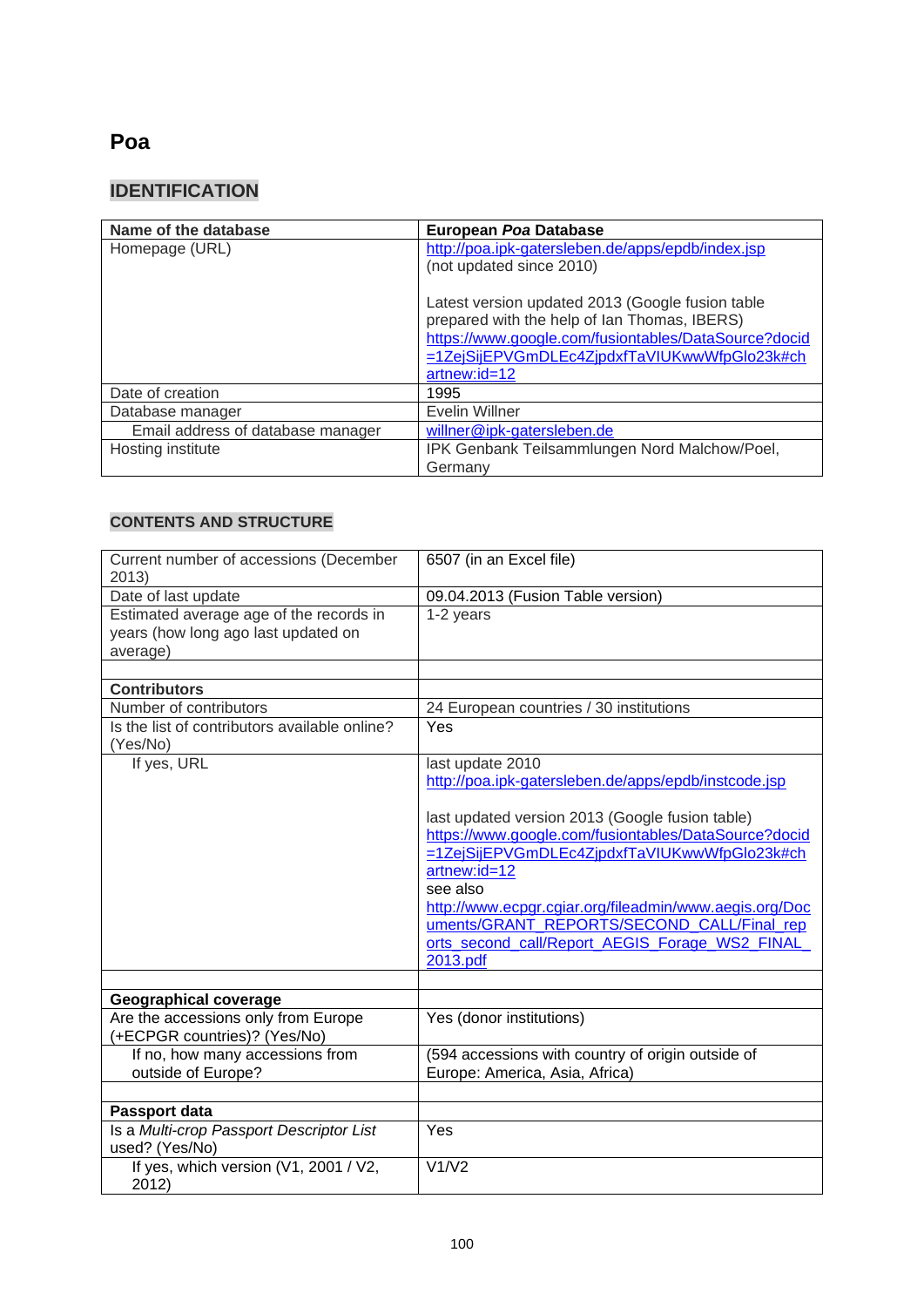| Are other passport descriptors used?<br>(Yes/No)                       | Yes                                                                                                                                                                                                                                                                                                                                |
|------------------------------------------------------------------------|------------------------------------------------------------------------------------------------------------------------------------------------------------------------------------------------------------------------------------------------------------------------------------------------------------------------------------|
| If yes, which?                                                         | From forage descriptor list of our ECPGR WG on<br>forages to habitat: COLLNAME, BREEDMET,<br>GRAHABIT, ASPECT, SLOPE, SITEPHYS,<br>and for MOS/AEGIS accession determination<br>SEEDAVAIL, EFC, ORIGINALITY, PRIMCOLL,<br>RECDATE, PLOIDY                                                                                          |
| Is the list of passport descriptors available<br>on the site? (Yes/No) | Yes                                                                                                                                                                                                                                                                                                                                |
| If yes, URL                                                            | (not yet updated since 2010)<br>http://poa.ipk-gatersleben.de/apps/epdb/descriptors.jsp                                                                                                                                                                                                                                            |
| Are passport data searchable online?<br>(Yes/No)                       | Yes                                                                                                                                                                                                                                                                                                                                |
| If yes,                                                                |                                                                                                                                                                                                                                                                                                                                    |
| <b>URL</b>                                                             | (not yet updated since 2010)<br>http://poa.ipk-<br>gatersleben.de/apps/epdb/createMultipleDescriptorForm                                                                                                                                                                                                                           |
|                                                                        | <u>.isp</u>                                                                                                                                                                                                                                                                                                                        |
| How many / which descriptors?                                          | 11<br>Species (taxon), Accession number, Accession name<br>(cultivar), Institution code, Country of origin, Status of<br>sample, Original status, Breeding institute, Donor<br>institute code, European Forage Collection, Primary<br>collection                                                                                   |
| Are passport data downloadable? (Yes/No)                               | Yes                                                                                                                                                                                                                                                                                                                                |
| If yes,                                                                |                                                                                                                                                                                                                                                                                                                                    |
| <b>URL</b>                                                             | http://poa.ipk-gatersleben.de/apps/epdb/index.jsp<br>and from Fusion Table (File\Download)<br>https://www.google.com/fusiontables/DataSource?docid<br>=1ZejSijEPVGmDLEc4ZjpdxfTaVIUKwwWfpGlo23k#ch                                                                                                                                 |
|                                                                        | artnew:id=12                                                                                                                                                                                                                                                                                                                       |
| File type (Excel, Access)                                              | Excel                                                                                                                                                                                                                                                                                                                              |
|                                                                        |                                                                                                                                                                                                                                                                                                                                    |
| <b>Characterization and evaluation data</b>                            |                                                                                                                                                                                                                                                                                                                                    |
| Do you include characterization and<br>evaluation (C&E) data (Yes/No)  | No, not yet in db, should follow in this winter, but we<br>have a lot of C&E data for our accessions (DEU 271)                                                                                                                                                                                                                     |
| If yes,                                                                |                                                                                                                                                                                                                                                                                                                                    |
| How many descriptors do you use?                                       | It is different, depends on trial:<br>Characterisation data are observed in combination with<br>our regeneration (15 descriptors)<br>Evaluation data in special trials (15-25 descriptors) over<br>2-3 years                                                                                                                       |
| Is the list of C&E descriptors available<br>on the site (Yes/No)       | Partly via GBIS/I under IPK homepage                                                                                                                                                                                                                                                                                               |
| If yes, URL                                                            | http://gbis.ipk-gatersleben.de/gbis i/                                                                                                                                                                                                                                                                                             |
| How many accessions have C&E data?                                     | C-data: total 1333 datasets with 9-17 characters<br>observed in isolation plots in different years from 2000<br>to 2013                                                                                                                                                                                                            |
| How many data points are available?                                    | Data available as Excel-file upon request by curator;<br>total 21,321 data points<br>In archive additional data from a POA-project:<br>2000-2002: 1,600 accessions with country of origin<br>in Europe: 23 traits observed, total 36,800 data<br>points<br>2002-2004: 200 selected accessions with 15 traits,<br>3,000 data points |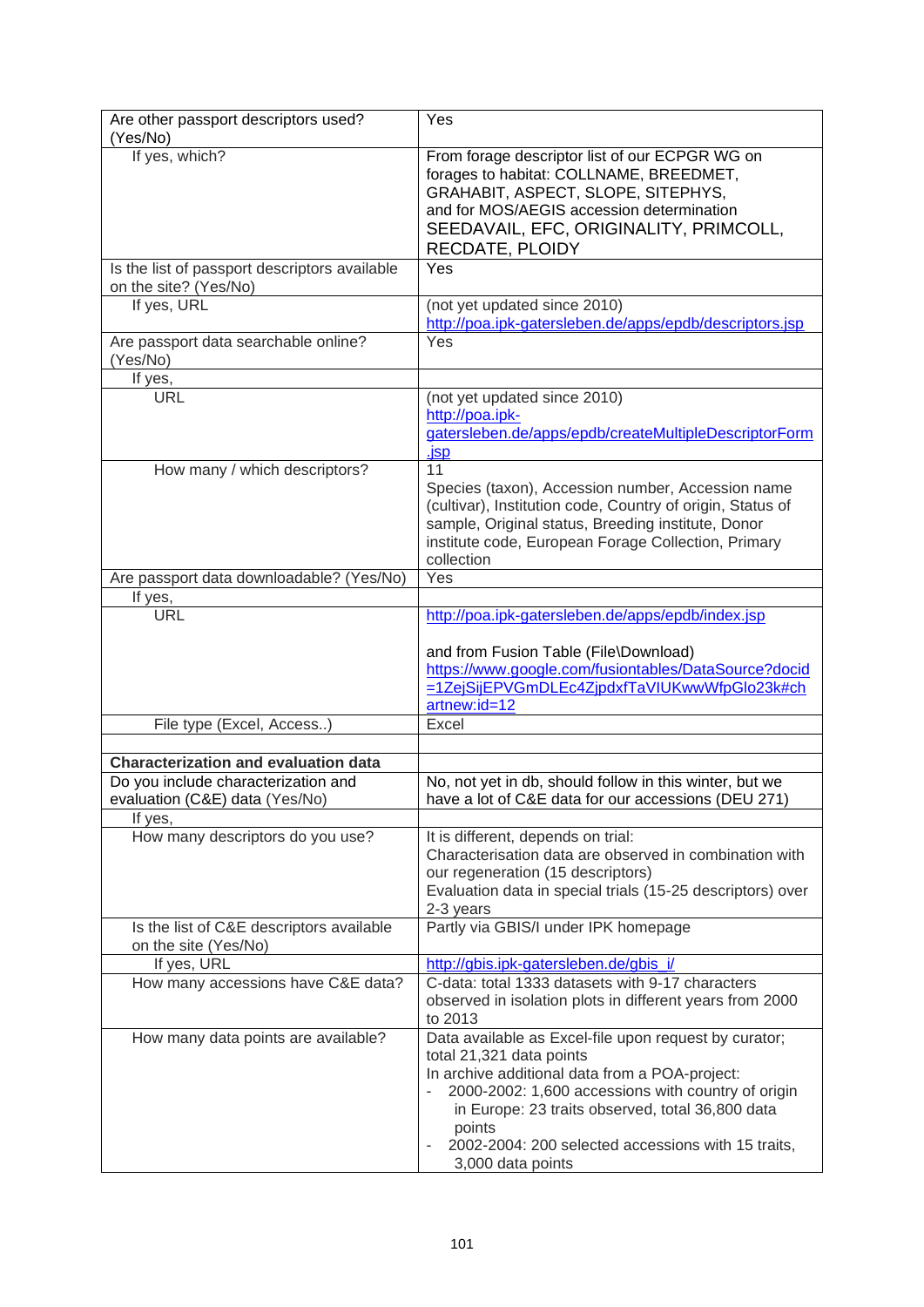| Are C&E data searchable online?     | Not yet, under construction |
|-------------------------------------|-----------------------------|
| (Yes/No)                            |                             |
| If yes,                             |                             |
| <b>URL</b>                          |                             |
| How many / which descriptors?       |                             |
| Are C&E data downloadable? (Yes/No) | No                          |
| If yes,                             |                             |
| URL                                 |                             |
| File type (Excel, Access)           |                             |

| Please indicate any additional information |  |
|--------------------------------------------|--|
| provided on your database website (e.g.    |  |
| taxonomy, core collection, in situ/on farm |  |
| activities)                                |  |

#### **MANAGEMENT**

How much time (average number of hours per year over the last three years) is invested in the database?

*Approx. 80-100 h per year*

Is your mechanism of data gathering and updating working well / sustainable?

*Well, but not completely satisfying. The updating procedure is too heavy and time-consuming. The positive point is that all curators now use the same db (EURISCO) for data exchange.*

#### **ASSESSMENT OF USE AND VALUE**

What do you think your database adds to the data available in EURISCO?

*Forage-specific descriptors: SEEDAVAIL, EFC, ORIGINALITY, PRIMCOLL, DUPDATE, PLOIDY These descriptors are useful for our Working Group on Forages and for the determination of AEGIS candidates.*

Do you have an idea about the use of your database and the appreciation of the users?

*On one hand, more and specific seed requests for Poa spp. On the other hand, via POA-EDB a collecting mission was organised in Germany and Czech Republic in 2006 upon request of scientist and breeders from USA (Poa supina and other spp.)*

#### **PERSPECTIVES**

Are you planning to continue maintaining the database in the next five years and, if positive, are sufficient resources available to do that at your institute?

*I* would like to continue maintaining the database if an IT-partner in IPK or the ECPGR Working *Group on Forages can help me develop a better transfer system (procedure) for updates (faster replacement of old data with new ones). All is a question of time and money.*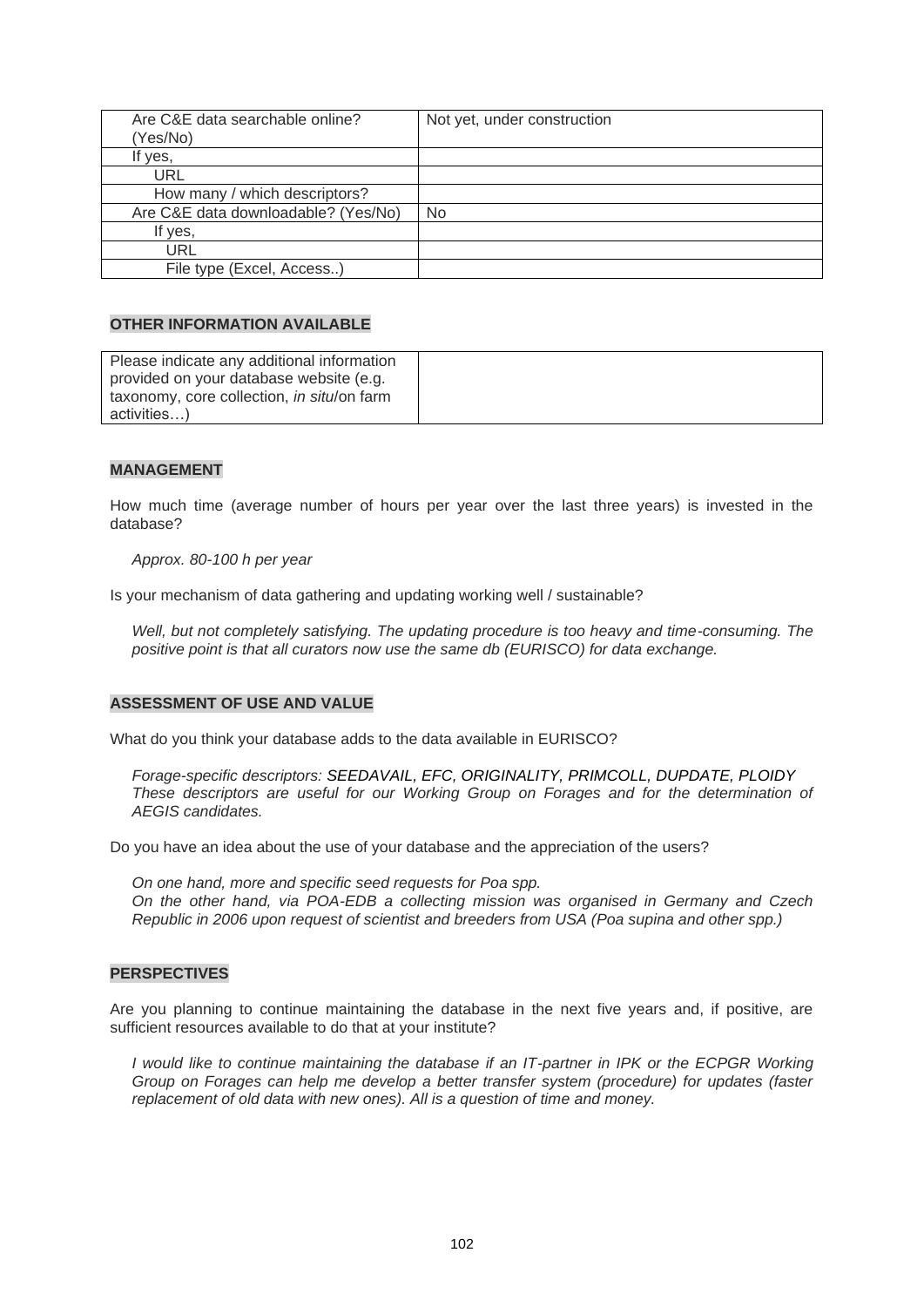#### **ANY OTHER COMMENTS**

*In my opinion, it is a great pity that I have so many C&E data which are not yet searchable online. The inclusion of C&E data was already discussed a long time ago and would be a great improvement.*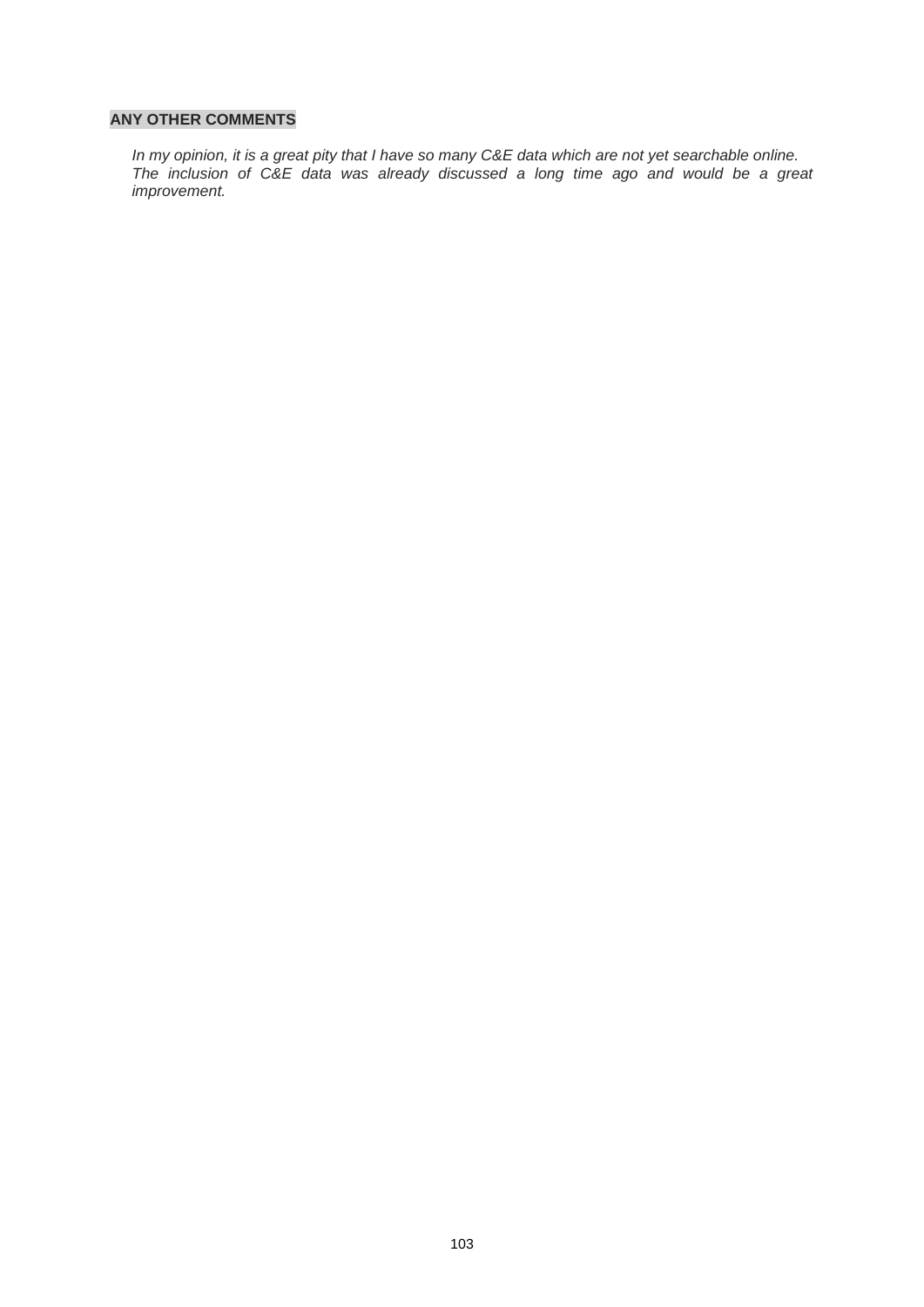# **[Prunus](http://www.bordeaux.inra.fr/euprunusdb/index.html)**

## **IDENTIFICATION**

| Name of the database              | <b>European Prunus Database</b>                          |
|-----------------------------------|----------------------------------------------------------|
| Homepage (URL)                    | Portal to 5 distinct databases (almond, apricot, cherry, |
|                                   | peach, plum)                                             |
|                                   | http://www.bordeaux.inra.fr/euprunusdb/index.html        |
|                                   |                                                          |
|                                   | Homepages of respective databases:                       |
|                                   | Almond: http://www.bordeaux.inra.fr/eualmonddb/          |
|                                   | Apricot: http://www.bordeaux.inra.fr/euapricotdb/        |
|                                   | Cherry: http://www.bordeaux.inra.fr/eucherrydb/          |
|                                   | Peach: http://www.bordeaux.inra.fr/eupeachdb/            |
|                                   | Plum: http://www.bordeaux.inra.fr/euplumdb/              |
| Date of creation                  | 1983 at Nordgen, since 1994 at INRA-Bordeaux             |
| Database manager                  | <b>Marine Blouin</b>                                     |
| Email address of database manager | Marine.Blouin@bordeaux.inra.fr                           |
| Hosting institute                 | INRA, Bordeaux, France                                   |

| Current number of accessions (January                               | Almond: 1003                             |
|---------------------------------------------------------------------|------------------------------------------|
| 2014)                                                               | Apricot: 1982                            |
|                                                                     | <b>Cherry: 5585</b>                      |
|                                                                     | Peach: 1479                              |
|                                                                     | Plum: 3530                               |
| Date of last update                                                 | Almond: January 2014                     |
|                                                                     | Apricot: January 2014                    |
|                                                                     | Cherry: January 2014                     |
|                                                                     | Peach: January 2014                      |
|                                                                     | Plum: January 2014                       |
| Estimated average age of the records in                             | Almond: 10 years                         |
| years (how long ago last updated on                                 | Apricot: 10 years                        |
| average)                                                            | Cherry: 6 years                          |
|                                                                     | Peach: 10 years                          |
|                                                                     | Plum: 10 years                           |
|                                                                     |                                          |
| <b>Contributors</b>                                                 |                                          |
| Number of contributors                                              | Almond: 17 institutes from 12 countries  |
|                                                                     | Apricot: 18 institutes from 13 countries |
|                                                                     | Cherry: 42 institutes from 17 countries  |
|                                                                     |                                          |
|                                                                     |                                          |
|                                                                     | Peach: 17 institutes from 12 countries   |
|                                                                     | Plum: 33 institutes from 16 countries    |
| Is the list of contributors available online?                       | Yes                                      |
| (Yes/No)                                                            |                                          |
| If yes, URL                                                         | from each respective homepage            |
|                                                                     |                                          |
| <b>Geographical coverage</b>                                        | Yes                                      |
| Are the accessions only from Europe<br>(+ECPGR countries)? (Yes/No) |                                          |
|                                                                     |                                          |
| If no, how many accessions from outside<br>of Europe?               |                                          |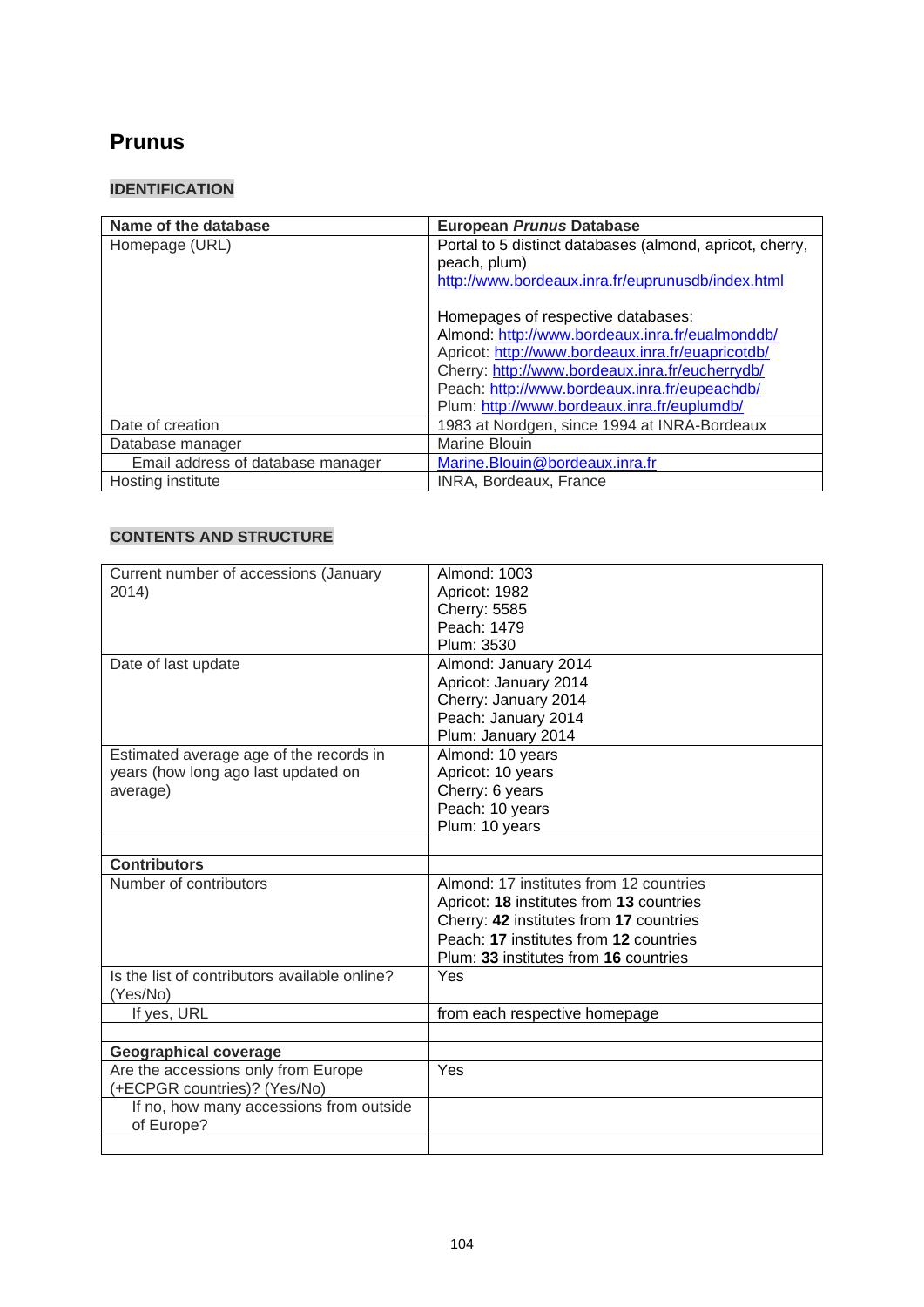| <b>Passport data</b>                                                   |                                                                                                        |
|------------------------------------------------------------------------|--------------------------------------------------------------------------------------------------------|
| Is a Multi-crop Passport Descriptor List                               | Yes                                                                                                    |
| used? (Yes/No)                                                         |                                                                                                        |
| If yes, which version (V1, 2001 / V2,<br>2012)                         | V <sub>1</sub>                                                                                         |
| Are other passport descriptors used?<br>(Yes/No)                       | Yes                                                                                                    |
| If yes, which?                                                         | "Passport data consist of a list of passport descriptors                                               |
|                                                                        | defined by the ECPGR Prunus working group (WG),                                                        |
|                                                                        | plus the EURISCO descriptors, derived from the FAO-<br>IPGRI Multi Crop Passport Descriptors."         |
| Is the list of passport descriptors available on<br>the site? (Yes/No) | Yes                                                                                                    |
| If yes, URL                                                            | pdf file "Descriptors" available from each respective<br>homepage                                      |
| Are passport data searchable online?<br>(Yes/No)                       | Yes                                                                                                    |
| If yes,                                                                |                                                                                                        |
| <b>URL</b>                                                             | from each respective homepage (quick search,<br>advanced search)                                       |
| How many / which descriptors?                                          | All descriptors (see advanced search page)                                                             |
| Are passport data downloadable? (Yes/No)                               | No                                                                                                     |
| If yes,                                                                |                                                                                                        |
| <b>URL</b>                                                             |                                                                                                        |
| File type (Excel, Access)                                              |                                                                                                        |
|                                                                        |                                                                                                        |
| <b>Characterization and evaluation data</b>                            |                                                                                                        |
| Do you include characterization and<br>evaluation (C&E) data? (Yes/No) | Not yet, but the structure is ready as indicated below                                                 |
| If yes,                                                                |                                                                                                        |
| How many descriptors do you use?                                       | "Phenotypic data consist of characterisation and<br>evaluation descriptors defined by the ECPGR Prunus |
|                                                                        | WG and pictures of trees, fruits, flowers and leaves.                                                  |
|                                                                        | Molecular data consist of descriptors describing both                                                  |
|                                                                        | molecular markers (i.e. SSR primer sequences) and                                                      |
|                                                                        | genotypes (i.e. in general 2 allele sizes for diploid<br>species)."                                    |
| Is the list of C&E descriptors available on<br>the site? (Yes/No)      | Yes                                                                                                    |
| If yes, URL                                                            | included in pdf file "Descriptors" available from each<br>respective homepage                          |
| How many accessions have C&E data?                                     | 0                                                                                                      |
| How many data points are available?                                    | $\Omega$                                                                                               |
| Are C&E data searchable online?<br>(Yes/No)                            | Yes (from each respective homepage (advanced<br>search)                                                |
| If yes,                                                                |                                                                                                        |
| <b>URL</b>                                                             |                                                                                                        |
| How many / which descriptors?                                          | All C&E descriptors defined by the ECPGR Prunus<br>WG                                                  |
| Are C&E data downloadable? (Yes/No)                                    | No                                                                                                     |
| If yes,                                                                |                                                                                                        |
| <b>URL</b>                                                             |                                                                                                        |
| File type (Excel, Access)                                              |                                                                                                        |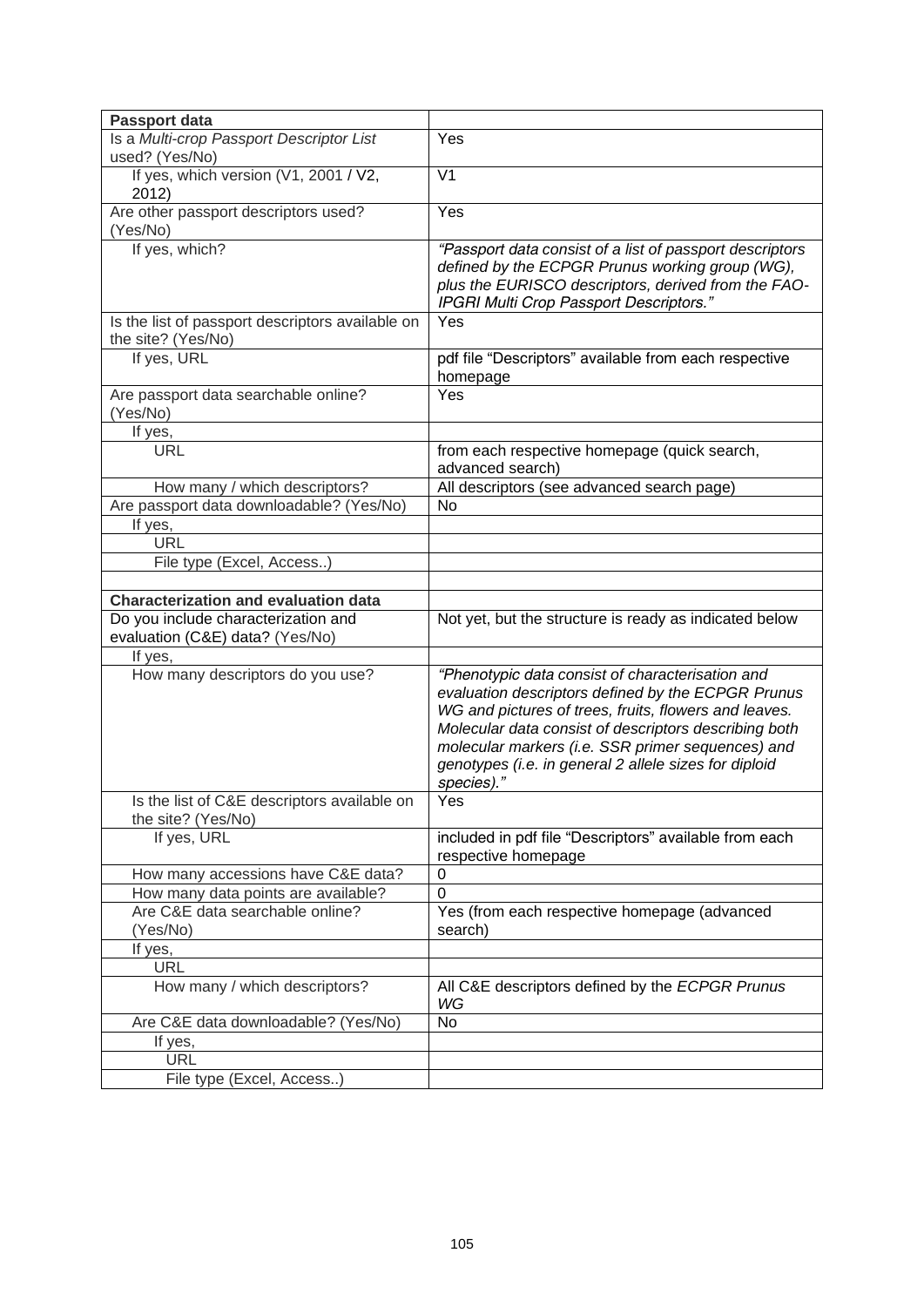#### **MANAGEMENT**

How much time (average number of hours per year over the last three years) is invested in the database?

*50 hours per year*

Is your mechanism of data gathering and updating working well / sustainable?

*It works but it is not so easy to use. It needs some technical work to solve remaining bugs and to improve the mechanism of data gathering and updating.*

#### **ASSESSMENT OF USE AND VALUE**

What do you think your database adds to the data available in EURISCO?

*Prunus* accessions from other institutes and some from other countries A map giving the location of holding institutes Statistics per country/holding institute/species Potentially C&E data, including molecular data and pictures

Do you have an idea about the use of your database and the appreciation of the users?

*Unfortunately no*

#### **PERSPECTIVES**

Are you planning to continue maintaining the database in the next five years and, if positive, are sufficient resources available to do that at your institute?

*Yes, we are planning to continue maintaining the database. Till now the database was maintained with the resources (technical and financial) of our unit. For the future: - we are requesting to our department direction a technical support from URGI (INRA's genomics and informatics unit) for the new database manager. - no specific budget will be allocated to maintain the database.*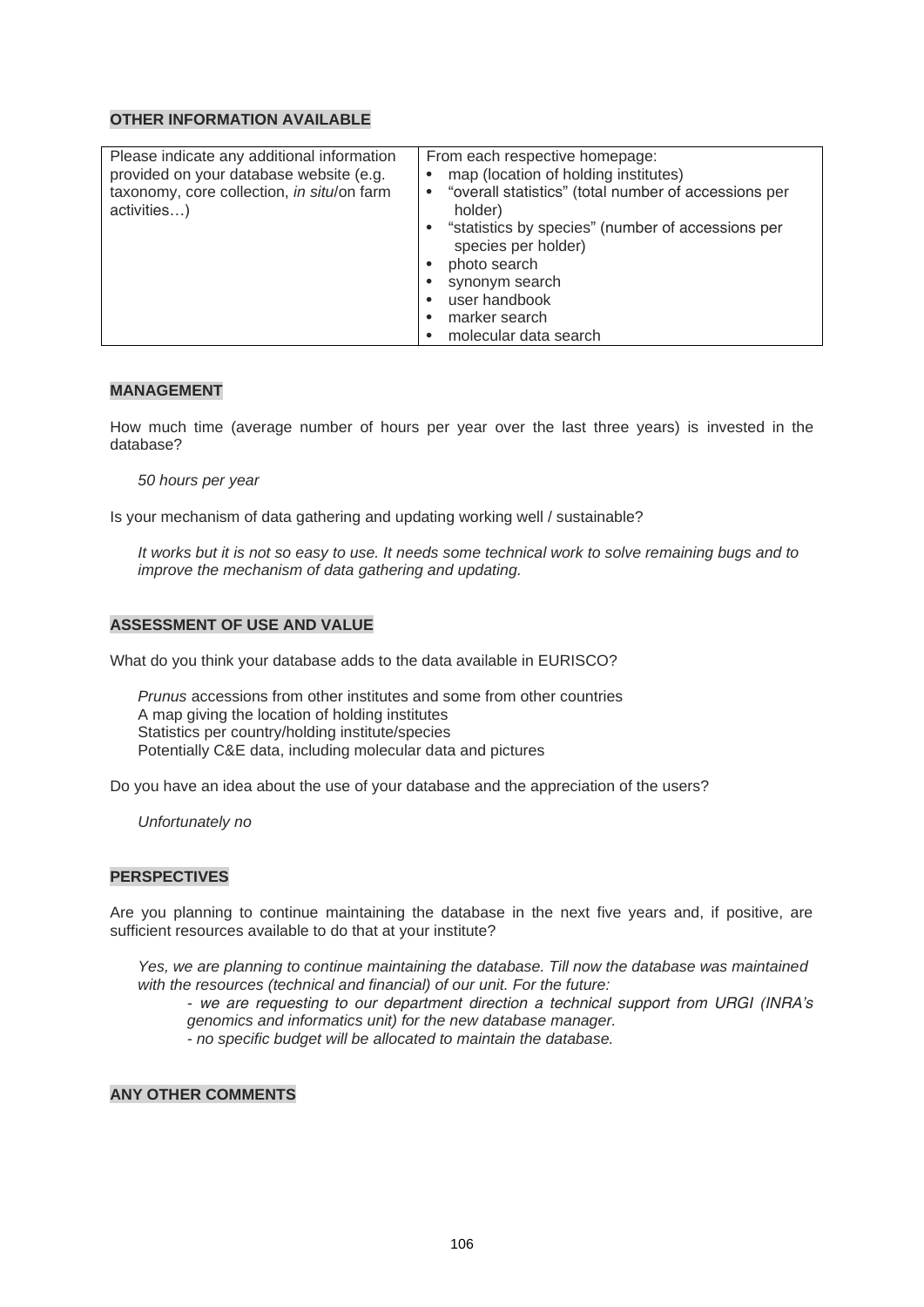# **[Pyrus](http://pyrus.cra.wallonie.be/)**

*Note: Data below reflect the situation at end January 2014. The database will be migrated to another server in coming months; therefore the URLs will change.*

## **IDENTIFICATION**

| Name of the database              | European Pyrus Database                       |
|-----------------------------------|-----------------------------------------------|
| Homepage (URL)                    | http://pyrus.cra.wallonie.be/                 |
| Date of creation                  | 1998                                          |
| Database manager                  | Marc Lateur and Patrick Houben                |
| Email address of database manager | lateur@cra.wallonie.be                        |
|                                   | p.houben@cra.wallonie.be                      |
| Hosting institute                 | CRA-W (Walloon Agricultural Research Centre), |
|                                   | Gembloux, Belgium                             |

| Current number of accessions (December<br>2013)            | 10 300                                                                        |
|------------------------------------------------------------|-------------------------------------------------------------------------------|
| Date of last update                                        | 10/03/2010                                                                    |
| Estimated average age of the records in years              | 3.8 years                                                                     |
| (how long ago last updated on average)                     |                                                                               |
|                                                            |                                                                               |
| <b>Contributors</b>                                        |                                                                               |
| Number of contributors                                     | 49                                                                            |
| Is the list of contributors available online?              | Yes                                                                           |
| (Yes/No)                                                   |                                                                               |
| If yes, URL                                                | "potential" contributing partners<br>http://pyrus.cra.wallonie.be/members.php |
|                                                            |                                                                               |
| <b>Geographical coverage</b>                               |                                                                               |
| Are the accessions only from Europe                        | Yes                                                                           |
| (+ECPGR countries)? (Yes/No)                               |                                                                               |
| If no, how many accessions from outside of                 |                                                                               |
| Europe?                                                    |                                                                               |
|                                                            |                                                                               |
| Passport data                                              |                                                                               |
| Is a Multi-crop Passport Descriptor List used?<br>(Yes/No) | Yes                                                                           |
| If yes, which version (V1, 2001 / V2, 2012)                | V1, 2001                                                                      |
| Are other passport descriptors used? (Yes/No)              | $\overline{Yes}$                                                              |
| If yes, which?                                             | Plant use (Fruit & Tree), Parentage (Pyrus-specific),                         |
|                                                            | Synonyms                                                                      |
| Is the list of passport descriptors available on           | Yes                                                                           |
| the site? (Yes/No)                                         |                                                                               |
| If yes, URL                                                | http://pyrus.cra.wallonie.be/passport.php                                     |
| Are passport data searchable online?                       | Yes                                                                           |
| (Yes/No)                                                   |                                                                               |
| If yes,<br><b>URL</b>                                      |                                                                               |
| How many / which descriptors?                              | http://pyrus.cra.wallonie.be/searchMenu.php<br>$\overline{\mathcal{A}}$       |
|                                                            | country, collection name, accession name,                                     |
|                                                            | synonyms                                                                      |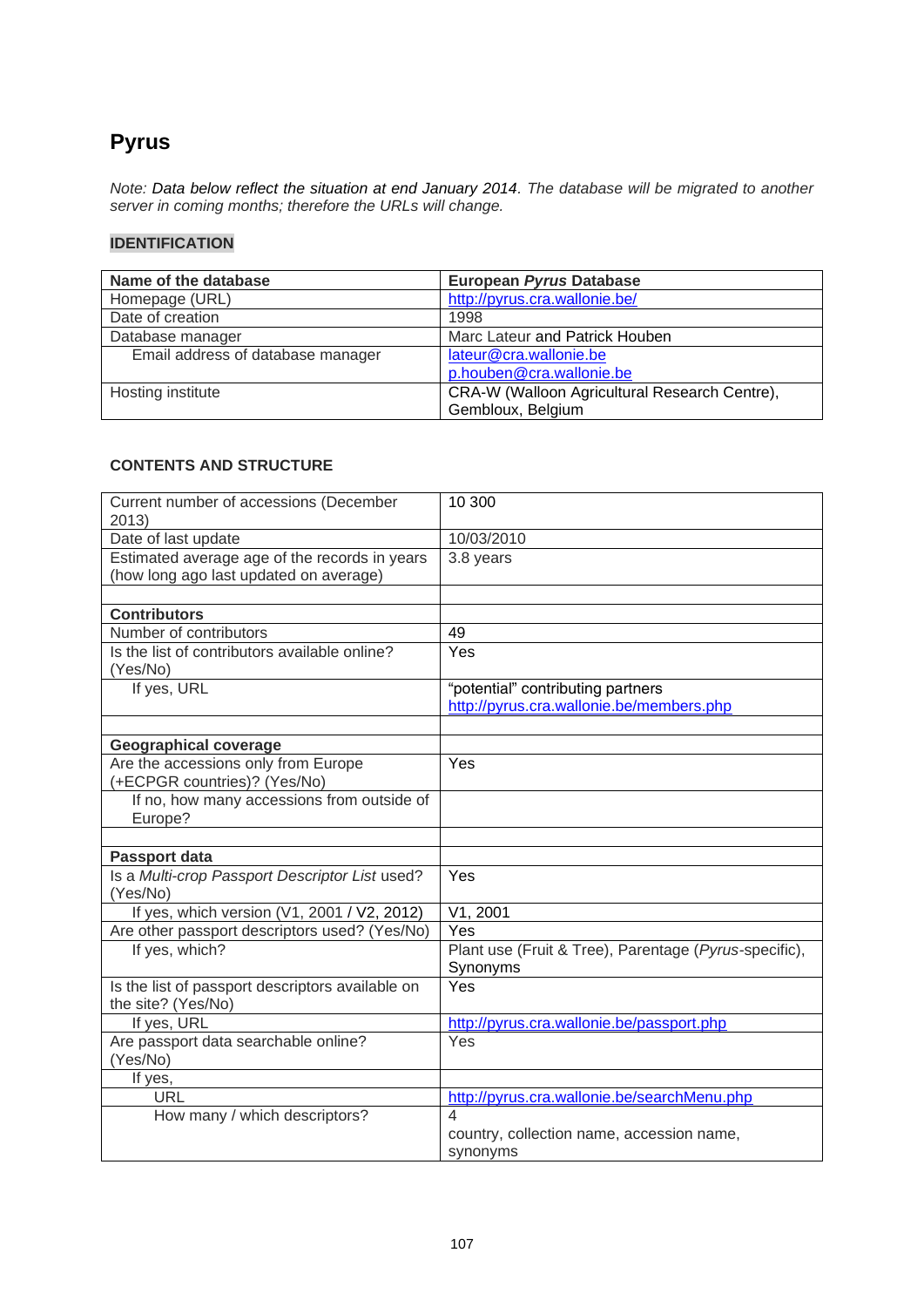| Are passport data downloadable? (Yes/No)                               | <b>No</b>                                                                                                                          |
|------------------------------------------------------------------------|------------------------------------------------------------------------------------------------------------------------------------|
| If yes,                                                                |                                                                                                                                    |
| URL                                                                    |                                                                                                                                    |
| File type (Excel, Access)                                              |                                                                                                                                    |
|                                                                        |                                                                                                                                    |
| <b>Characterization and evaluation data</b>                            |                                                                                                                                    |
| Do you include characterization and<br>evaluation (C&E) data? (Yes/No) | Apart from fruit pictures, not yet but it is well planned:<br>the last WG meeting has already defined priority<br>C&E descriptors. |
| If yes,                                                                |                                                                                                                                    |
| How many descriptors do you use?                                       |                                                                                                                                    |
| Is the list of C&E descriptors available on                            | "draft minimum descriptor list for Pyrus"                                                                                          |
| the site? (Yes/No)                                                     |                                                                                                                                    |
| If yes, URL                                                            | http://pyrus.cra.wallonie.be/specific.php                                                                                          |
| How many accessions have C&E data?                                     | 10% of the accessions have fruit pictures                                                                                          |
| How many data points are available?                                    |                                                                                                                                    |
| Are C&E data searchable online? (Yes/No)                               |                                                                                                                                    |
| If yes,                                                                |                                                                                                                                    |
| <b>URL</b>                                                             |                                                                                                                                    |
| How many / which descriptors?                                          |                                                                                                                                    |
| Are C&E data downloadable? (Yes/No)                                    | No                                                                                                                                 |
| If yes,                                                                |                                                                                                                                    |
| <b>URL</b>                                                             |                                                                                                                                    |
| File type (Excel, Access)                                              |                                                                                                                                    |

| Please indicate any additional information | List of <i>Pyrus</i> species |
|--------------------------------------------|------------------------------|
| provided on your database website (e.g.    |                              |
| taxonomy, core collection, in situ/on farm |                              |
| activities)                                |                              |

### **MANAGEMENT**

How much time (average number of hours per year over the last three years) is invested in the database?

*24 person hours; too less but due firstly to the fact that we planned to move to the new Prunus CCDB structure not much investment was given to the old Pyrus structure and secondly, due to the retirement of Robert Oger.*

Is your mechanism of data gathering and updating working well / sustainable?

*Not really, we were waiting for the transfer of the new version of the Prunus CCDB, developed at INRA Bordeaux, with the objective to use it as new DB structure adapted to Pyrus.*

*It is well now necessary to reinitiate a data update action with the WG members.*

*When actions relies on 'in-kind' work we are under the dependence of people availability – in our current situation, retired people are still no replaced by new worker and we are reaching some limits.*

*The good fresh air is represented by help given from people engaged in temporary projects (e.g. Patrick HOUBEN who is paid by an INTERREG project).*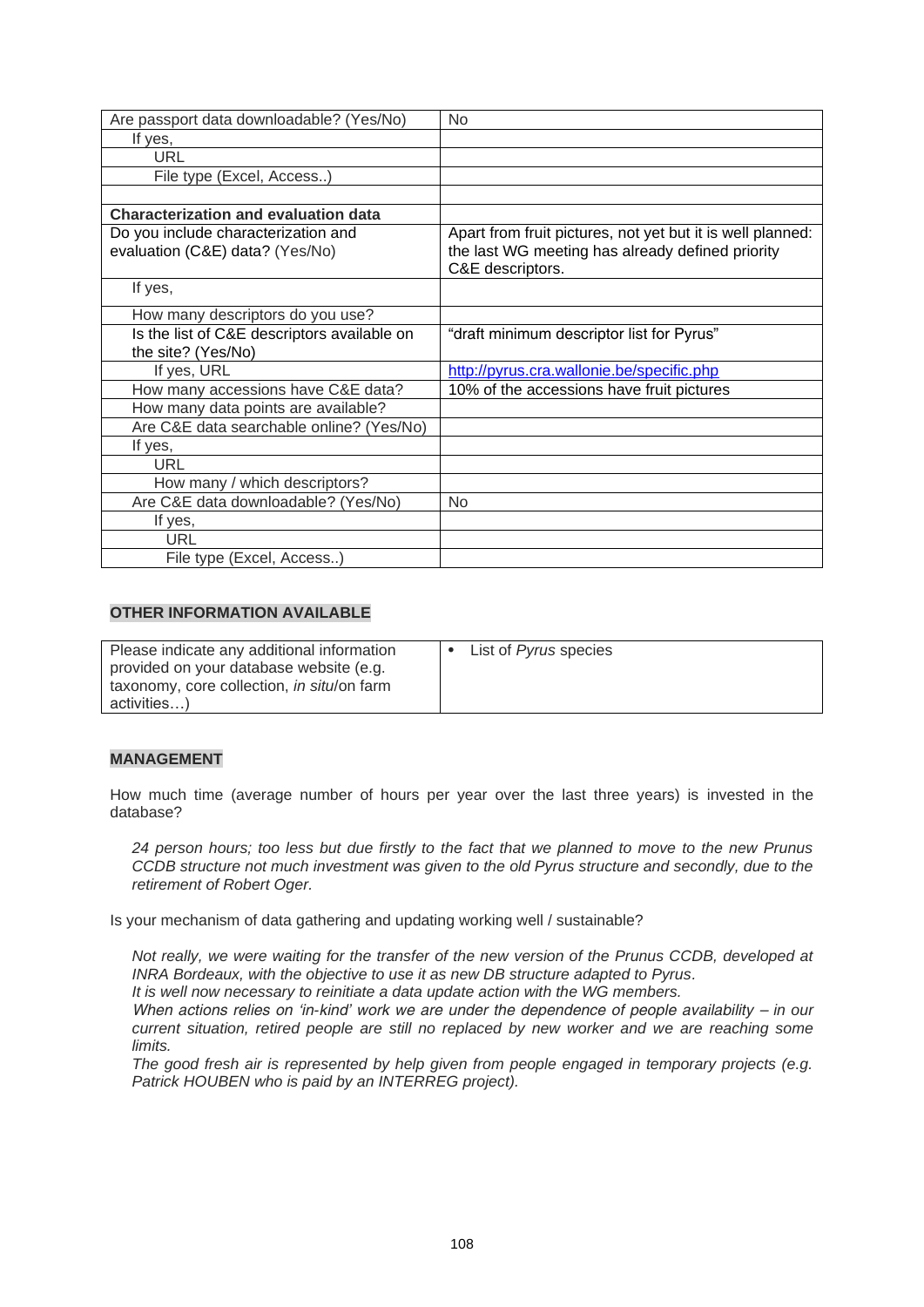#### **ASSESSMENT OF USE AND VALUE**

What do you think your database adds to the data available in EURISCO?

*Pictures (10% of the accessions) Synonyms (30% of accessions)*

*The data collecting channel is different between the two DBs. In the CCDB, data are directly collected from the different curators – we have to admit that data included in both DBs are not the same.*

*CCDB data are perhaps more accurate on the scientific level because shared by presumably the best European experts of each specific crop.*

*Eurisco search tool is currently much too slow to run a query.*

Do you have an idea about the use of your database and the appreciation of the users?

*As common easy 'plant finder tool' it is well already appreciated but we have to admit that such tool is basic and not sufficiently updated.*

#### **PERSPECTIVES**

Are you planning to continue maintaining the database in the next five years and, if positive, are sufficient resources available to do that at your institute?

*We try as much as possible to continue*

*With the idea to rationalize the time and effort devoted to DB management our strategy was to try to collaborate closely with the Prunus DB structure work in order to update the Pyrus tool. Such collaboration agreement has been achieved but unfortunately due to internal situation we are still waiting for the transfer of this new version of the Prunus CCDB, developed at INRA Bordeaux.*

#### **ANY OTHER COMMENTS**

*Much closer work relationship between CCDB managers and EURISCO is actively needed! As another strategy, and as a deliverable of a EU INTERREG project, we signed last autumn an* 

*official collaboration agreement between the French 'Centre Régional de Ressources Génétiques du Nord-Pas-de-Calais' and our Institute for sharing a common database, sharing harmonized methods for evaluation, characterisation and valorisation of our fruit and vegetable accessions and also with the plan to rationalize both collections and to share our mutual responsibility. It is a very efficient way to create a positive synergy and I strongly promote this case study as a success story example of a pragmatic way for a better sustainable PGR management.* 

*Apart from the achieved positive work synergy between scientists, technicians and field workers such Trans-border official agreement presented a very important visibility for our administration and highlighted the importance of our work for our regional policy-makers – as such, only mutual benefits!*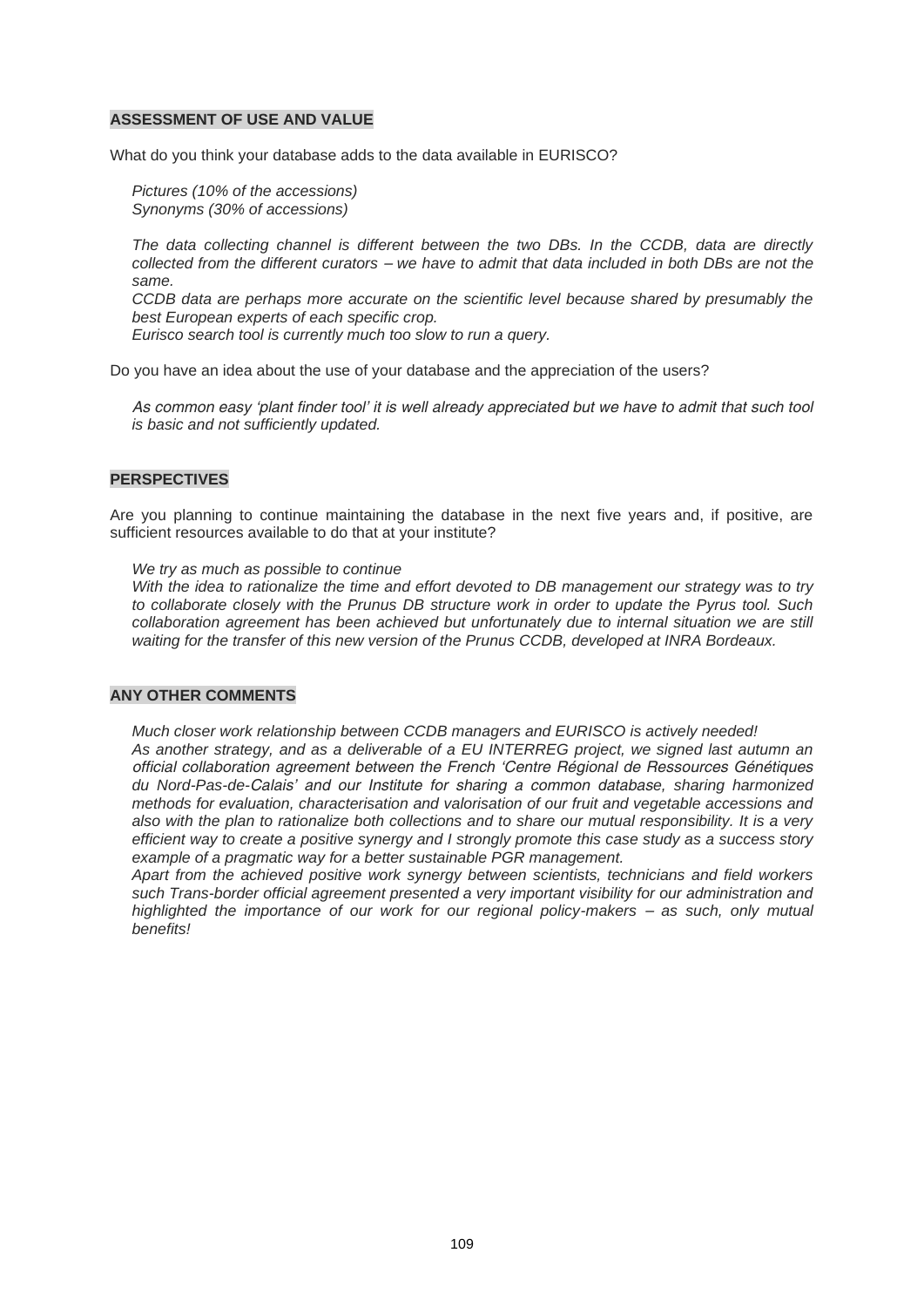# **[Ribes/Rubus](http://www.ecpgr.cgiar.org/germplasm_databases/list_of_germplasm_databases/crop_databases/crop_database_windows/ribesrubus.html)**

## **IDENTIFICATION**

| Name of the database              | <b>European Ribes and Rubus Database</b> |
|-----------------------------------|------------------------------------------|
| Homepage (URL)                    | http://projektai.vu.lt/ribes-rubus/      |
| Date of creation                  | 21 June 2011                             |
| Database manager                  | Darius Ryliskis                          |
| Email address of database manager | darius.ryliskis@bs.vu.lt                 |
| Hosting institute                 | Vilnius University, Vilnius, Lithuania   |

| 2013)<br>Rubus 665<br>Date of last update<br>2011<br>Estimated average age of the records in years<br>2<br>(how long ago last updated on average)<br><b>Contributors</b><br>Number of contributors<br>Ribes 11 countries<br>Rubus 6 countries<br>Is the list of contributors available online?<br>Yes<br>(Yes/No)<br>If yes, URL<br>http://www.ribes-rubus.gf.vu.lt/inst.htm |
|------------------------------------------------------------------------------------------------------------------------------------------------------------------------------------------------------------------------------------------------------------------------------------------------------------------------------------------------------------------------------|
|                                                                                                                                                                                                                                                                                                                                                                              |
|                                                                                                                                                                                                                                                                                                                                                                              |
|                                                                                                                                                                                                                                                                                                                                                                              |
|                                                                                                                                                                                                                                                                                                                                                                              |
|                                                                                                                                                                                                                                                                                                                                                                              |
|                                                                                                                                                                                                                                                                                                                                                                              |
|                                                                                                                                                                                                                                                                                                                                                                              |
|                                                                                                                                                                                                                                                                                                                                                                              |
|                                                                                                                                                                                                                                                                                                                                                                              |
|                                                                                                                                                                                                                                                                                                                                                                              |
|                                                                                                                                                                                                                                                                                                                                                                              |
|                                                                                                                                                                                                                                                                                                                                                                              |
| <b>Geographical coverage</b>                                                                                                                                                                                                                                                                                                                                                 |
| Are the accessions only from Europe<br>Yes                                                                                                                                                                                                                                                                                                                                   |
| (+ECPGR countries)? (Yes/No)                                                                                                                                                                                                                                                                                                                                                 |
| If no, how many accessions from outside of                                                                                                                                                                                                                                                                                                                                   |
| Europe?                                                                                                                                                                                                                                                                                                                                                                      |
|                                                                                                                                                                                                                                                                                                                                                                              |
| Passport data                                                                                                                                                                                                                                                                                                                                                                |
| Is a Multi-crop Passport Descriptor List used?<br>Yes                                                                                                                                                                                                                                                                                                                        |
| (Yes/No)                                                                                                                                                                                                                                                                                                                                                                     |
| If yes, which version (V1, 2001 / V2, 2012)<br>V <sub>1</sub>                                                                                                                                                                                                                                                                                                                |
| $\overline{N}$<br>Are other passport descriptors used? (Yes/No)                                                                                                                                                                                                                                                                                                              |
| If yes, which?                                                                                                                                                                                                                                                                                                                                                               |
| Is the list of passport descriptors available on<br>Yes                                                                                                                                                                                                                                                                                                                      |
| the site? (Yes/No)                                                                                                                                                                                                                                                                                                                                                           |
| If yes, URL<br>http://www.ribes-rubus.gf.vu.lt/Ribes Rubus-                                                                                                                                                                                                                                                                                                                  |
| EDB.htm                                                                                                                                                                                                                                                                                                                                                                      |
| Are passport data searchable online?<br>Yes (only Ribes)                                                                                                                                                                                                                                                                                                                     |
| (Yes/No)                                                                                                                                                                                                                                                                                                                                                                     |
| If yes,                                                                                                                                                                                                                                                                                                                                                                      |
| <b>URL</b><br>http://euroribes.ateisiu.lt/                                                                                                                                                                                                                                                                                                                                   |
| DB number, Species, Country of origin, Holding<br>How many / which descriptors?                                                                                                                                                                                                                                                                                              |
| institute, Status of sample                                                                                                                                                                                                                                                                                                                                                  |
| Are passport data downloadable? (Yes/No)<br>Yes                                                                                                                                                                                                                                                                                                                              |
| If yes,                                                                                                                                                                                                                                                                                                                                                                      |
| <b>URL</b><br>http://www.ribes-rubus.gf.vu.lt/download.htm                                                                                                                                                                                                                                                                                                                   |
| File type (Excel, Access)<br>Excel                                                                                                                                                                                                                                                                                                                                           |
|                                                                                                                                                                                                                                                                                                                                                                              |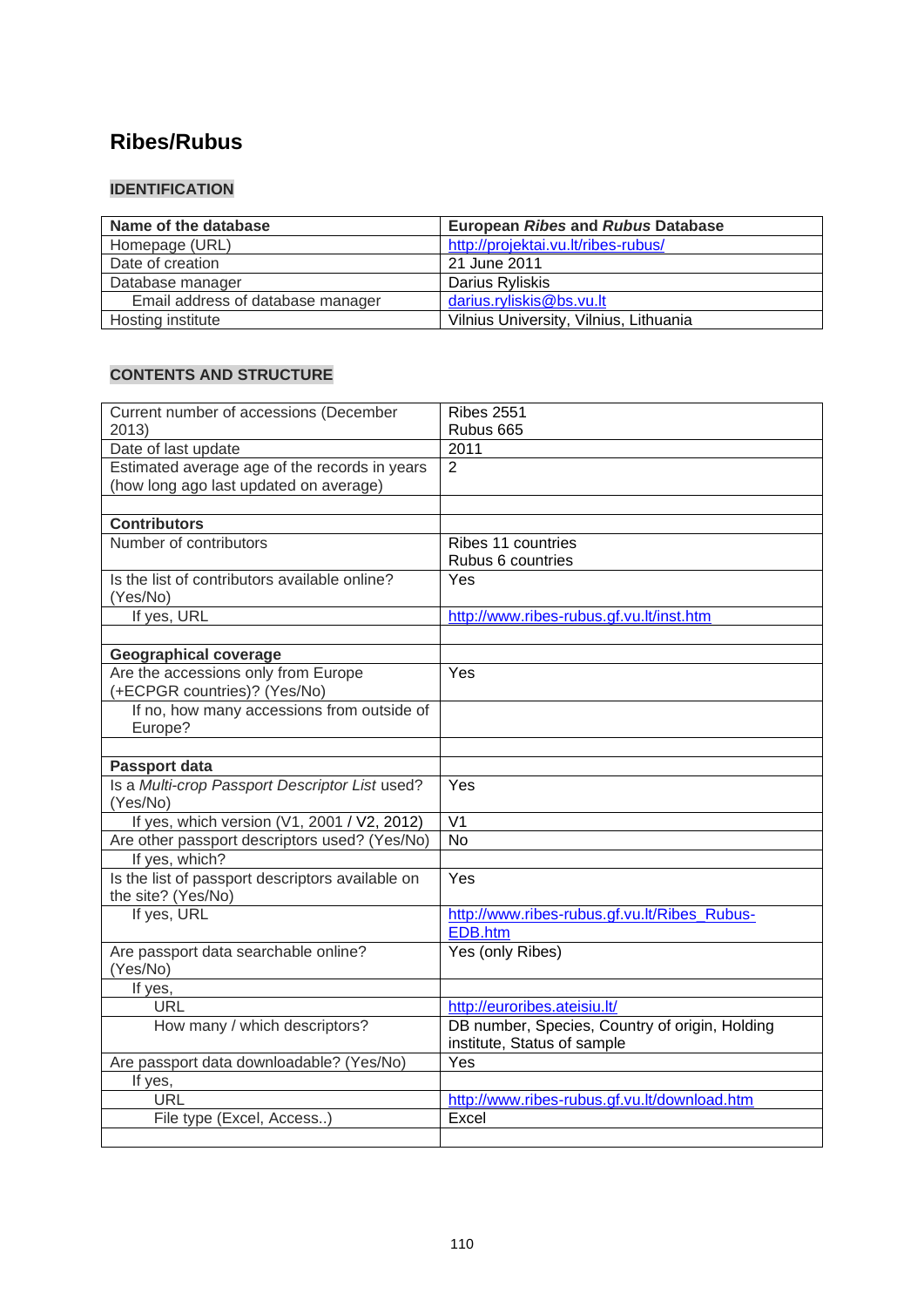| <b>Characterization and evaluation data</b> |                                                  |
|---------------------------------------------|--------------------------------------------------|
| Do you include characterization and         | Yes                                              |
| evaluation (C&E) data? (Yes/No)             |                                                  |
| If yes,                                     |                                                  |
| How many descriptors do you use?            | About 40 (depend from species)                   |
| Is the list of C&E descriptors available on | No.                                              |
| the site? (Yes/No)                          |                                                  |
| If yes, URL                                 |                                                  |
| How many accessions have C&E data?          | 1380                                             |
| How many data points are available?         | About 55 000                                     |
| Are C&E data searchable online? (Yes/No)    | No.                                              |
| If yes,                                     |                                                  |
| <b>URL</b>                                  |                                                  |
| How many / which descriptors?               |                                                  |
| Are C&E data downloadable? (Yes/No)         | Yes                                              |
| If yes,                                     |                                                  |
| <b>URL</b>                                  | http://www.ribes-rubus.gf.vu.lt/data/RIBESCO     |
|                                             | blackcurrant data collection.xls                 |
|                                             | http://www.ribes-rubus.gf.vu.lt/data/RIBESCO red |
|                                             | and white currant data collection.xls            |
|                                             | http://www.ribes-rubus.gf.vu.lt/data/RIBESCO     |
|                                             | gooseberry data collection.xls                   |
|                                             | http://www.ribes-rubus.gf.vu.lt/data/RIBESCO     |
|                                             | jostaberry data collection.xls                   |
| File type (Excel, Access)                   | Excel                                            |

| Please indicate any additional information | Photos of Ribes available when opening the |
|--------------------------------------------|--------------------------------------------|
| provided on your database website (e.g.    | accession passport data in search page     |
| taxonomy, core collection, in situ/on farm | http://euroribes.ateisiu.lt/               |
| activities)                                |                                            |

#### **MANAGEMENT**

How much time (average number of hours per year over the last three years) is invested in the database?

*50 hours (150 hours in 2011).*

Is your mechanism of data gathering and updating working well / sustainable?

*No*

### **ASSESSMENT OF USE AND VALUE**

What do you think your database adds to the data available in EURISCO?

*Presence of C&E data and photos.*

Do you have an idea about the use of your database and the appreciation of the users?

*Sometimes have question about cultivars and possibility to have cuttings.*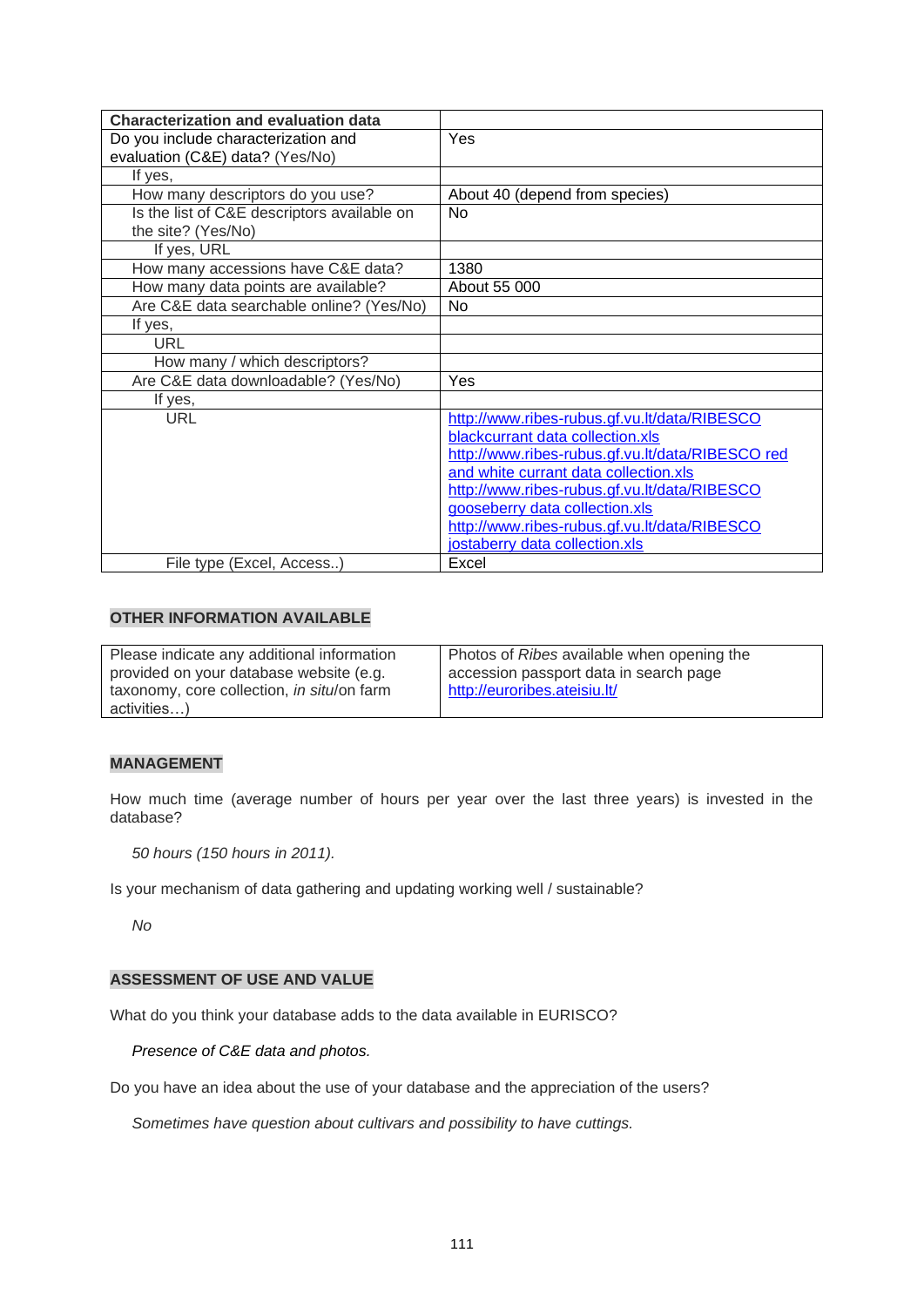### **PERSPECTIVES**

Are you planning to continue maintaining the database in the next five years and, if positive, are sufficient resources available to do that at your institute?

*There are some ideas to do expansion of Rubus DB but not sure about resources.*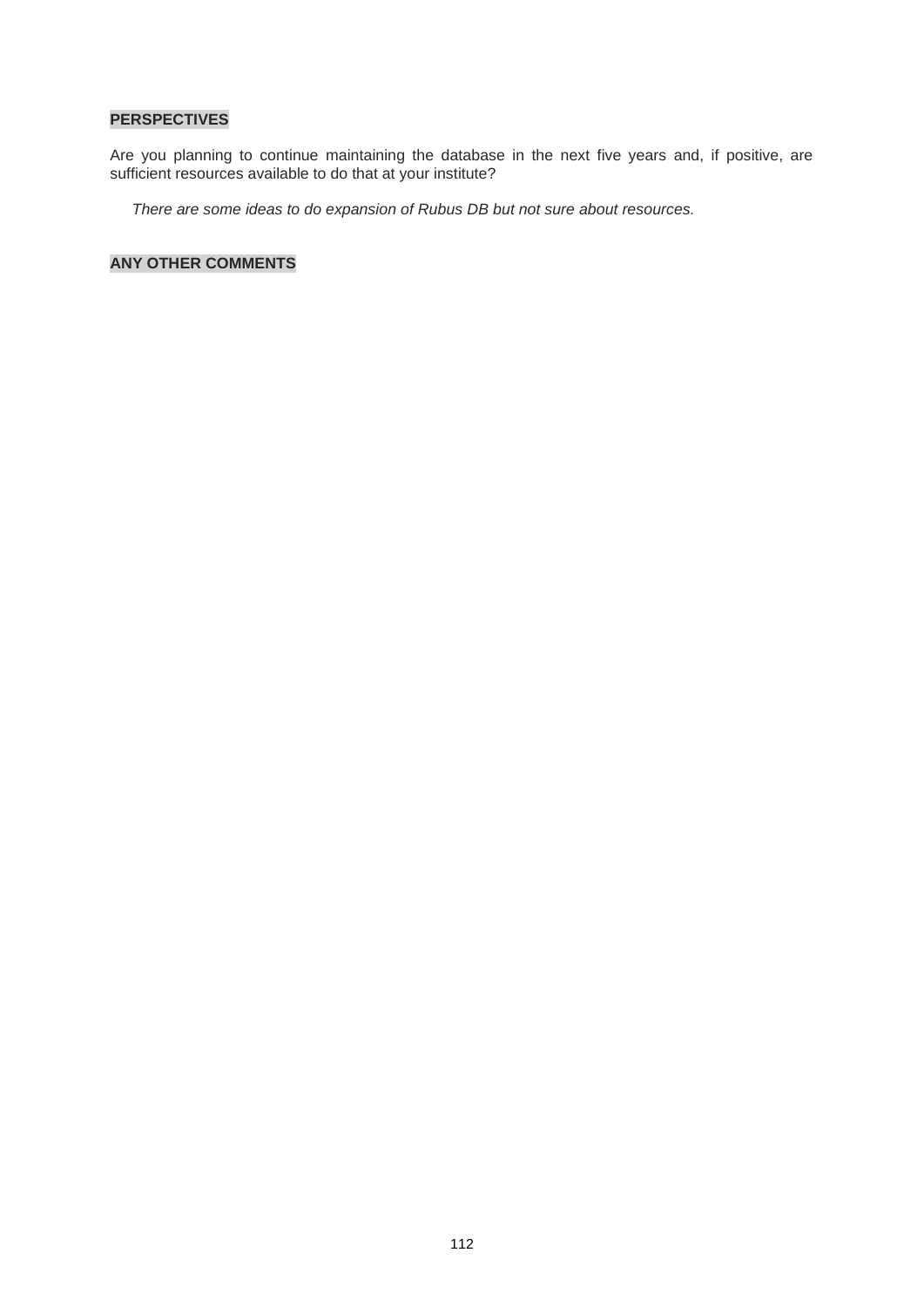# **Secale**

# **IDENTIFICATION**

| Name of the database              | <b>European Secale Database</b>                         |
|-----------------------------------|---------------------------------------------------------|
| Homepage (URL)                    | http://genebank.ihar.edu.pl/rye_ccdb.php                |
| Date of creation                  | 1984                                                    |
| Database manager                  | Marcin Zaczyński                                        |
| Email address of database manager | m.zaczynski@ihar.edu.pl                                 |
| Hosting institute                 | Plant Breeding and Acclimatization Institute - National |
|                                   | Research Institute (IHAR-PIB), Radzikow, Poland         |

| Current number of accessions             | 13192                                                    |
|------------------------------------------|----------------------------------------------------------|
| (December 2013)                          |                                                          |
| Date of last update                      | 2012                                                     |
| Estimated average age of the records in  | Every 2 years                                            |
| years (how long ago last updated on      |                                                          |
| average)                                 |                                                          |
|                                          |                                                          |
| <b>Contributors</b>                      |                                                          |
| Number of contributors                   | 39 European institutions                                 |
| Is the list of contributors available    | Yes                                                      |
| online? (Yes/No)                         |                                                          |
| If yes, URL                              | http://genebank.ihar.edu.pl/contributors.php             |
|                                          |                                                          |
| <b>Geographical coverage</b>             |                                                          |
| Are the accessions only from Europe      | Yes                                                      |
| (+ECPGR countries)? (Yes/No)             |                                                          |
| If no, how many accessions from          | (681 accessions have country of origin outside Europe)   |
| outside of Europe?                       |                                                          |
|                                          |                                                          |
|                                          |                                                          |
| Passport data                            |                                                          |
| Is a Multi-crop Passport Descriptor List | Yes                                                      |
| used? (Yes/No)                           |                                                          |
| If yes, which version (V1, 2001 / V2,    | $\overline{\mathsf{V1}}$                                 |
| 2012)                                    |                                                          |
| Are other passport descriptors used?     | Yes                                                      |
| (Yes/No)                                 |                                                          |
| If yes, which?                           | AEGIS status, MLS status                                 |
| Is the list of passport descriptors      | Yes                                                      |
| available on the site? (Yes/No)          |                                                          |
| If yes, URL                              | http://genebank.ihar.edu.pl/structure of european secale |
|                                          | database.php                                             |
| Are passport data searchable online?     | Yes                                                      |
| (Yes/No)                                 |                                                          |
| If yes,                                  |                                                          |
| URL                                      | http://secale.ihar.edu.pl/                               |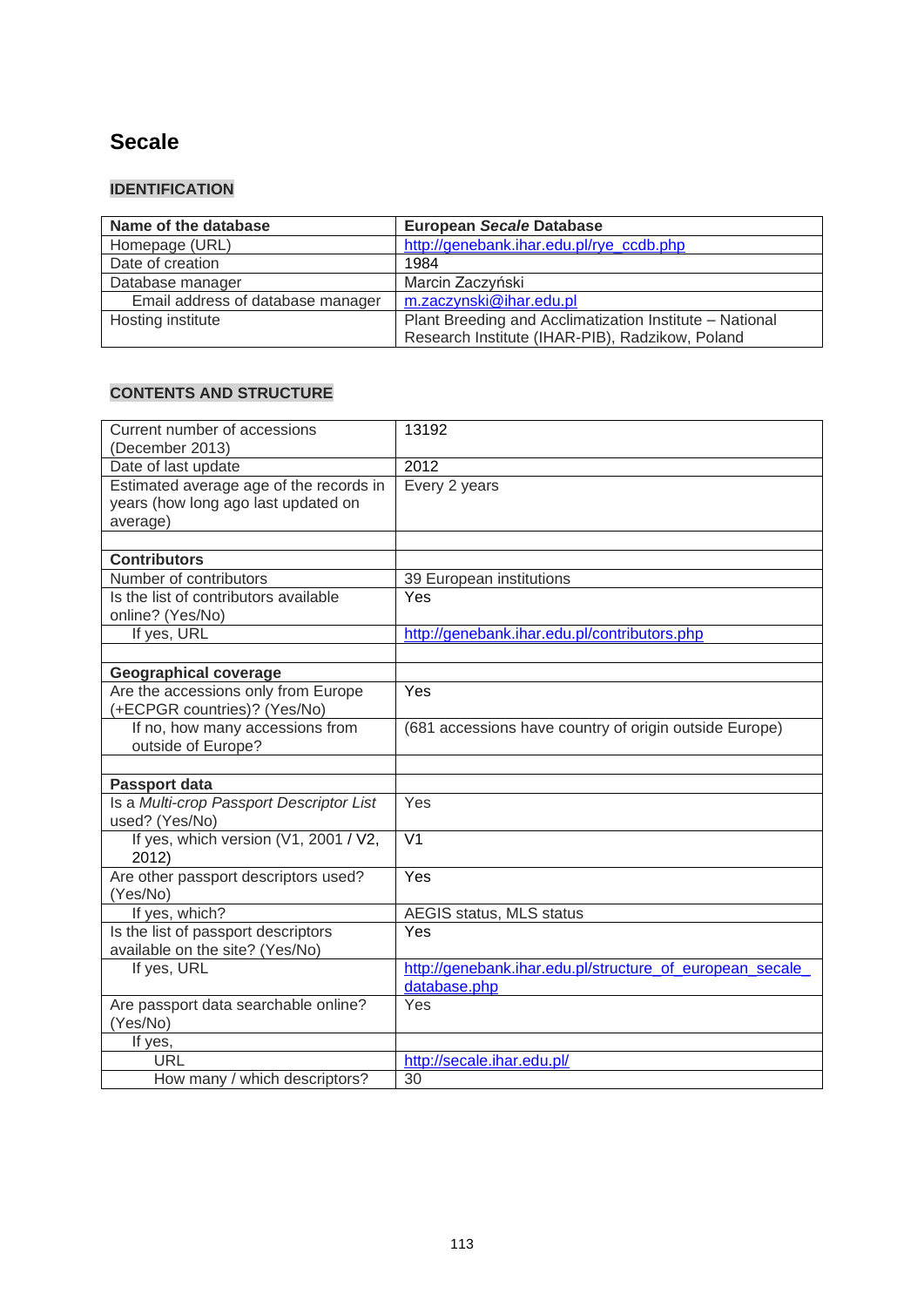| Are passport data downloadable?<br>(Yes/No) | Yes                                                      |
|---------------------------------------------|----------------------------------------------------------|
| If yes,                                     |                                                          |
| <b>URL</b>                                  | Selected data by pressing button (no direct link)        |
|                                             | http://secale.ihar.edu.pl/                               |
| File type (Excel, Access)                   | .xml but works with Excel newer than 2003                |
|                                             |                                                          |
| <b>Characterization and evaluation data</b> |                                                          |
| Do you include characterization and         | Yes                                                      |
| evaluation (C&E) data? (Yes/No)             |                                                          |
| If yes,                                     |                                                          |
| How many descriptors do you use?            | 14                                                       |
| Is the list of C&E descriptors              | Yes                                                      |
| available on the site? (Yes/No)             |                                                          |
| If yes, URL                                 | http://genebank.ihar.edu.pl/structure of european secale |
|                                             | database.php#ca                                          |
| How many accessions have C&E                | 1516                                                     |
| data?                                       |                                                          |
| How many data points are available?         | 7015                                                     |
| Are C&E data searchable online?             | Yes                                                      |
| (Yes/No)                                    |                                                          |
| If yes,                                     |                                                          |
| <b>URL</b>                                  | http://secale.ihar.edu.pl/                               |
| How many / which descriptors?               | All                                                      |
| Are C&E data downloadable?                  | Yes                                                      |
| (Yes/No)                                    |                                                          |
| If yes,                                     |                                                          |
| <b>URL</b>                                  | Selected data by pressing button (no direct link)        |
|                                             | http://secale.ihar.edu.pl/                               |
| File type (Excel, Access)                   | .xml but works with Excel newer than 2003                |

| Please indicate any additional           | Contents per contributors                                |
|------------------------------------------|----------------------------------------------------------|
| information provided on your database    | http://genebank.ihar.edu.pl/content per contributors.php |
| website (e.g. taxonomy, core collection, |                                                          |
| <i>in situ</i> /on farm activities)      | Rye maintenance (pdf)                                    |

### **MANAGEMENT**

How much time (average number of hours per year over the last three years) is invested in the database?

*100 hours*

Is your mechanism of data gathering and updating working well / sustainable?

*In some cases yes (when updated data are available in EURISCO). Collecting information from other sources is rather difficult.* 

### **ASSESSMENT OF USE AND VALUE**

What do you think your database adds to the data available in EURISCO?

*Characterization and evaluation data with searching mechanism.*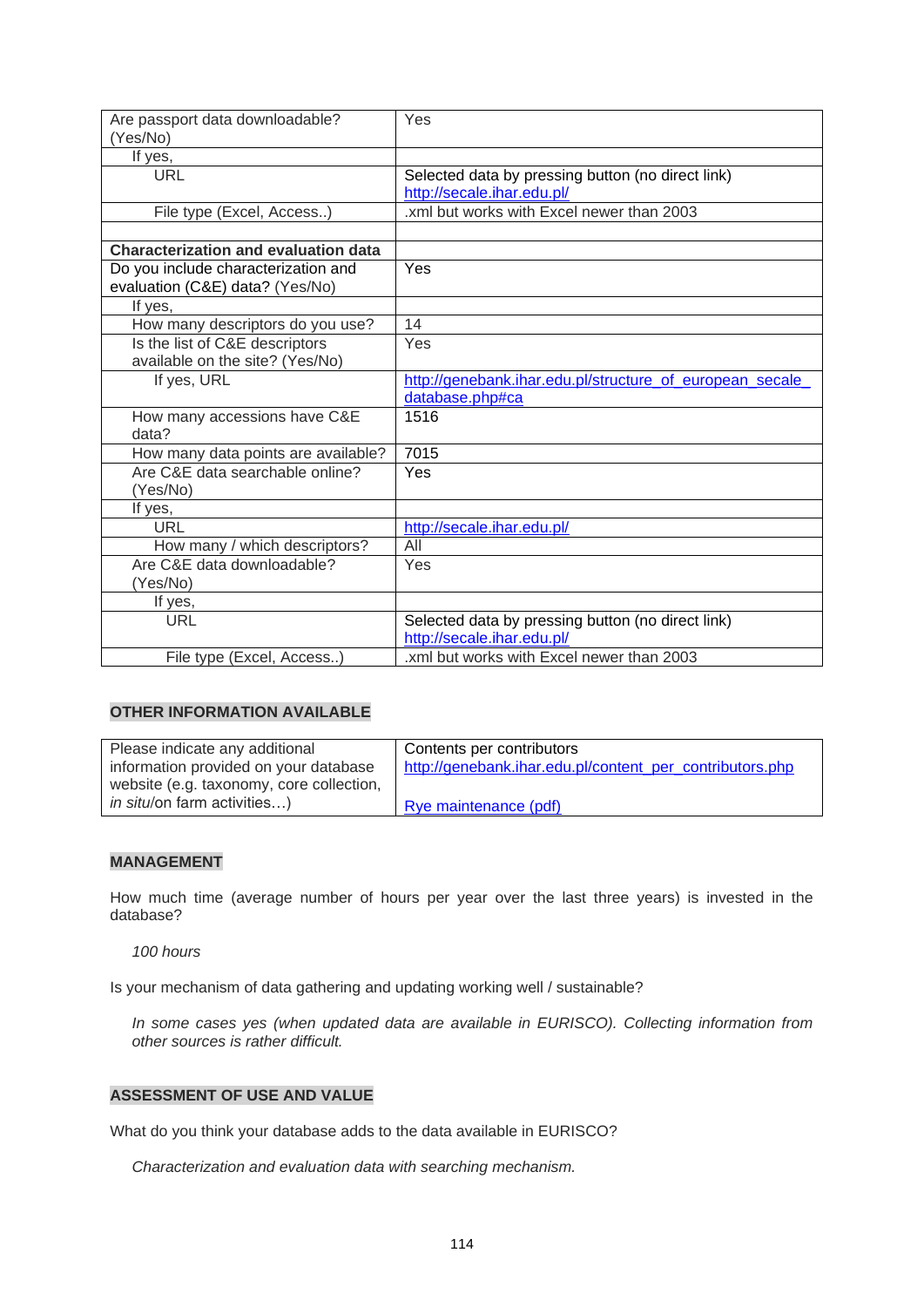Do you have an idea about the use of your database and the appreciation of the users?

*Only by few emails with specific questions of using the database in order to get information/accession (5 per year)*

#### **PERSPECTIVES**

Are you planning to continue maintaining the database in the next five years and, if positive, are sufficient resources available to do that at your institute?

*Yes, we can maintain the database for 5 more years. We have new servers and good cooperation with countries of the Baltic Sea region.*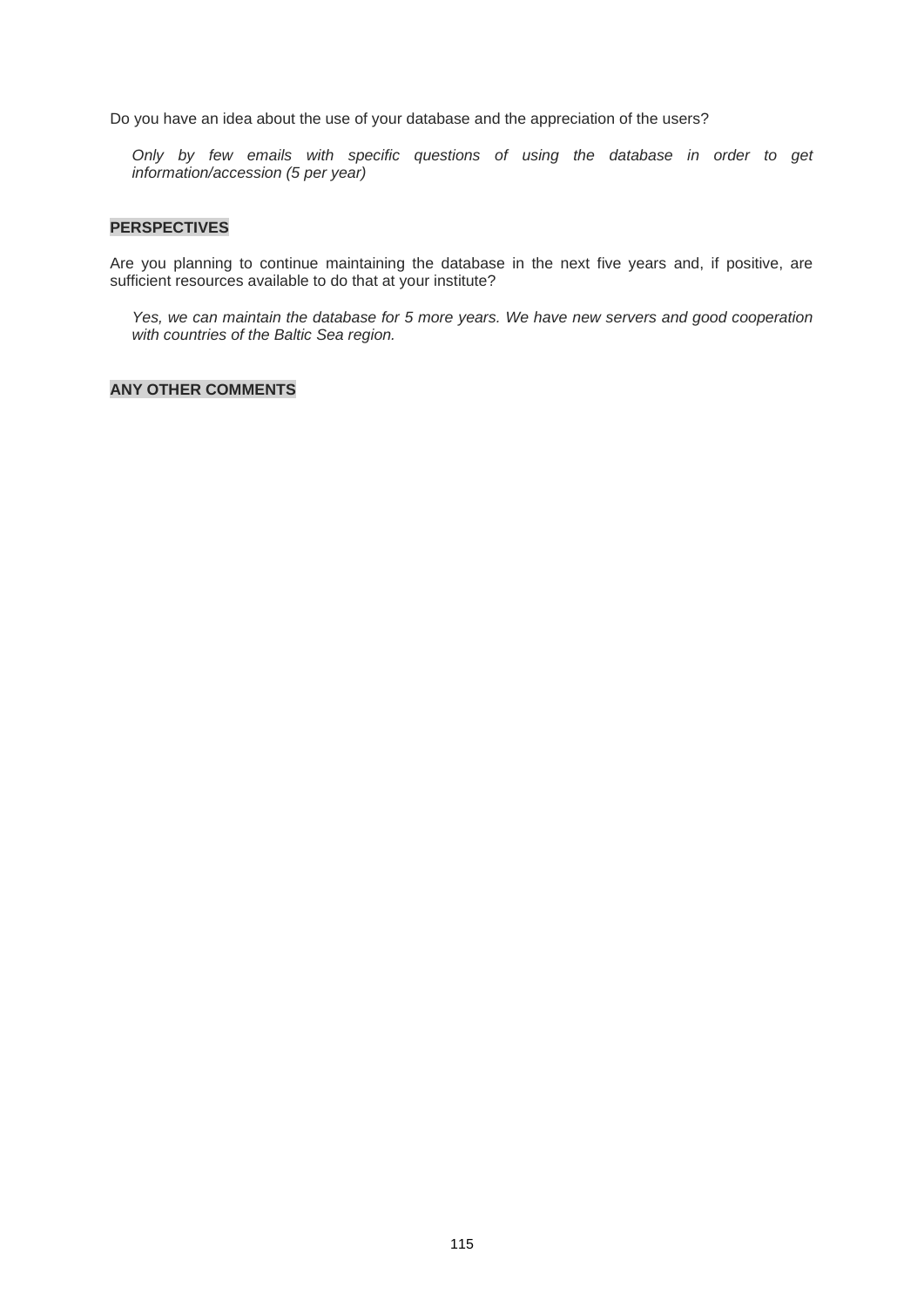# **Spinach**

## **IDENTIFICATION**

| Name of the database              | <b>International Spinach Database</b>          |
|-----------------------------------|------------------------------------------------|
| Homepage (URL)                    | http://documents.plant.wur.nl/cgn/pgr/spinach/ |
| Date of creation                  | 2007/2008                                      |
| Database manager                  | Rob van Treuren and Frank Menting              |
| Email address of database manager | robbert.vantreuren@wur.nl                      |
|                                   | frank.menting@wur.nl                           |
| Hosting institute                 | CGN, Wageningen, The Netherlands               |

| Current number of accessions (December<br>2013)                                         | 2027                                                                                                                                              |
|-----------------------------------------------------------------------------------------|---------------------------------------------------------------------------------------------------------------------------------------------------|
| Date of last update                                                                     | 19 November 2010                                                                                                                                  |
| Estimated average age of the records in years<br>(how long ago last updated on average) | 6.7                                                                                                                                               |
| <b>Contributors</b>                                                                     |                                                                                                                                                   |
| Number of contributors                                                                  | 25                                                                                                                                                |
| Is the list of contributors available online?<br>(Yes/No)                               | Yes                                                                                                                                               |
| If yes, URL                                                                             | http://documents.plant.wur.nl/cgn/pgr/spinach/con_c<br>ont.asp                                                                                    |
|                                                                                         |                                                                                                                                                   |
| <b>Geographical coverage</b><br>Are the accessions only from Europe                     | <b>No</b>                                                                                                                                         |
| (+ECPGR countries)? (Yes/No)                                                            |                                                                                                                                                   |
| If no, how many accessions from outside of<br>Europe?                                   | <b>USA 361</b>                                                                                                                                    |
|                                                                                         |                                                                                                                                                   |
| Passport data                                                                           | Yes                                                                                                                                               |
| Is a Multi-crop Passport Descriptor List used?<br>(Yes/No)                              |                                                                                                                                                   |
| If yes, which version (V1, 2001 / V2, 2012)                                             | V <sub>1</sub>                                                                                                                                    |
| Are other passport descriptors used? (Yes/No)                                           | Yes                                                                                                                                               |
| If yes, which?                                                                          | EURISCO modified: National Inventory code<br>removed and 2 descriptors added (Sub crop type,<br>File generation date)                             |
| Is the list of passport descriptors available on<br>the site? (Yes/No)                  | Yes                                                                                                                                               |
| If yes, URL                                                                             | http://documents.plant.wur.nl/cgn/pgr/spinach/descri<br>ptors.htm                                                                                 |
| Are passport data searchable online?<br>(Yes/No)                                        | Yes                                                                                                                                               |
| If yes,                                                                                 |                                                                                                                                                   |
| <b>URL</b>                                                                              | http://documents.plant.wur.nl/cgn/pgr/spinach/search<br>form.asp                                                                                  |
| How many / which descriptors?                                                           | 6<br>Spinacia species, Spinacia subtaxon, Country of<br>origin, Status of sample, (part of) the accession<br>name, (part of) the accession number |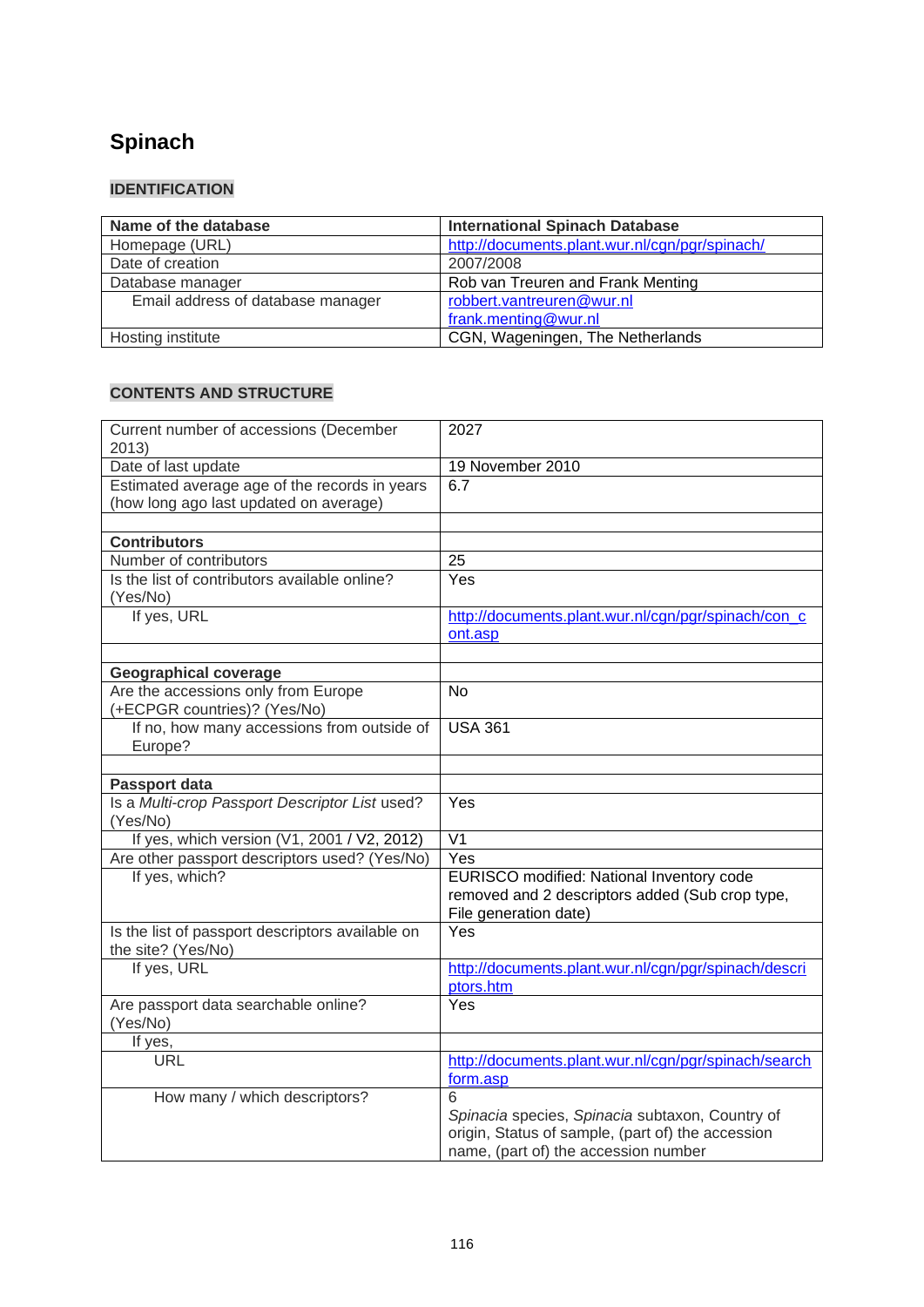| Are passport data downloadable? (Yes/No)    | Yes                                                 |
|---------------------------------------------|-----------------------------------------------------|
| If yes,                                     |                                                     |
| URL                                         | http://documents.plant.wur.nl/cgn/pgr/spinach/downl |
|                                             | oad.htm                                             |
| File type (Excel, Access)                   | Excel                                               |
|                                             |                                                     |
| <b>Characterization and evaluation data</b> |                                                     |
| Do you include characterization and         | Yes                                                 |
| evaluation (C&E) data? (Yes/No)             |                                                     |
| If yes,                                     |                                                     |
| How many descriptors do you use?            | 26                                                  |
| Is the list of C&E descriptors available on | No                                                  |
| the site? (Yes/No)                          |                                                     |
| If yes, URL                                 |                                                     |
| How many accessions have C&E data?          | 302                                                 |
| How many data points are available?         | Many, organized in 11 separate Excel files          |
| Are C&E data searchable online? (Yes/No)    | No                                                  |
| If yes,                                     |                                                     |
| <b>URL</b>                                  |                                                     |
| How many / which descriptors?               |                                                     |
| Are C&E data downloadable? (Yes/No)         | Yes                                                 |
| If yes,                                     |                                                     |
| URL                                         | http://documents.plant.wur.nl/cgn/pgr/spinach/downl |
|                                             | oad.htm                                             |
| File type (Excel, Access)                   | Excel                                               |

| Please indicate any additional information<br>provided on your database website (e.g.<br>taxonomy, core collection, in situ/on farm<br>activities) | • Overview of included species<br>• Search form provides possibility to search for<br>accessions with research data |
|----------------------------------------------------------------------------------------------------------------------------------------------------|---------------------------------------------------------------------------------------------------------------------|
|----------------------------------------------------------------------------------------------------------------------------------------------------|---------------------------------------------------------------------------------------------------------------------|

### **MANAGEMENT**

How much time (average number of hours per year over the last three years) is invested in the database?

*0*

Is your mechanism of data gathering and updating working well / sustainable?

*No*

### **ASSESSMENT OF USE AND VALUE**

What do you think your database adds to the data available in EURISCO?

*Accession information of collections from outside Europe Contact details of collection holders C&E data*

Do you have an idea about the use of your database and the appreciation of the users?

*No*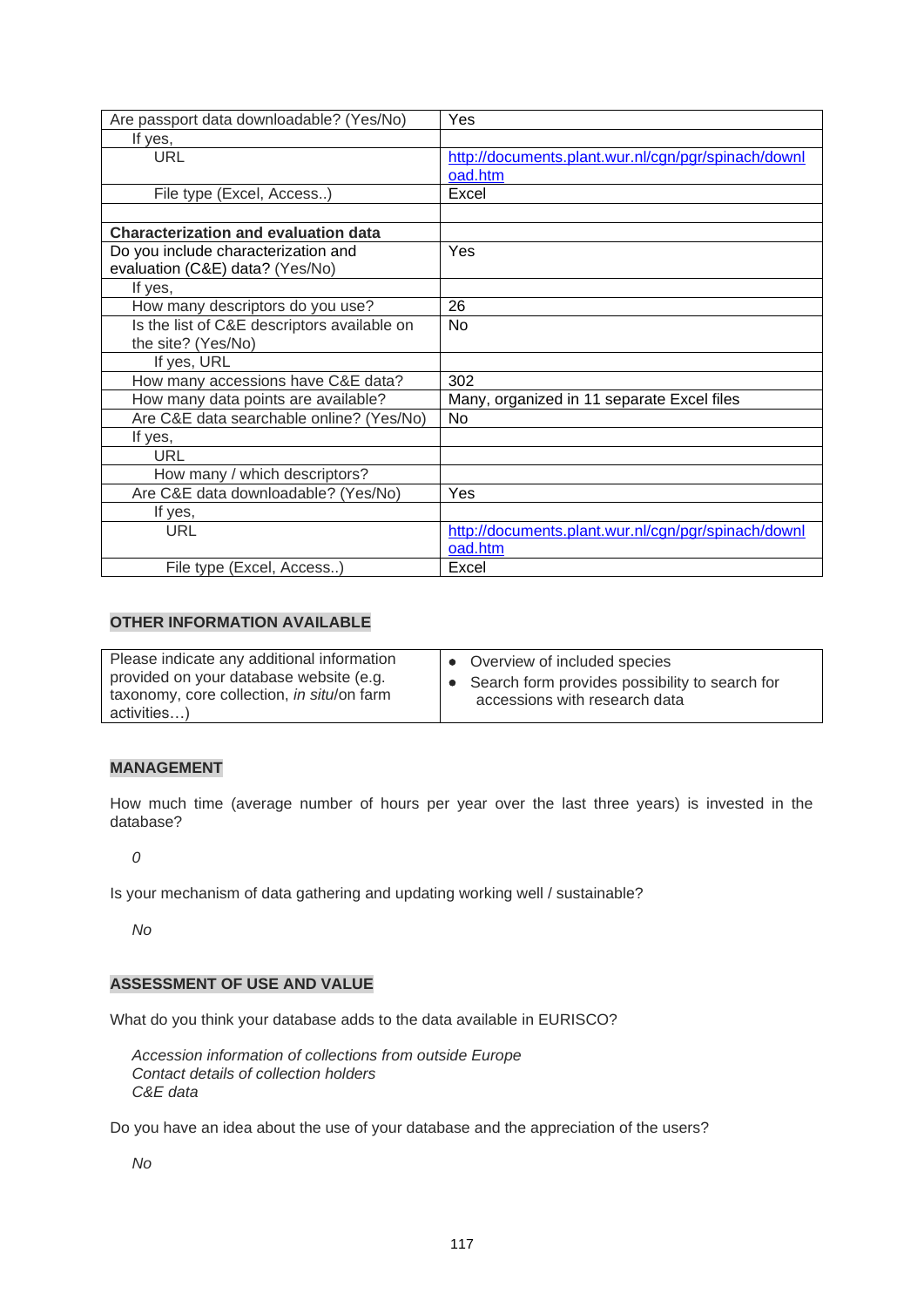#### **PERSPECTIVES**

Are you planning to continue maintaining the database in the next five years and, if positive, are sufficient resources available to do that at your institute?

*The ECPGR Working Group on Leafy Vegetables recently decided no longer to invest in the database. The databases will be maintained as long as they provide added value to EURISCO.*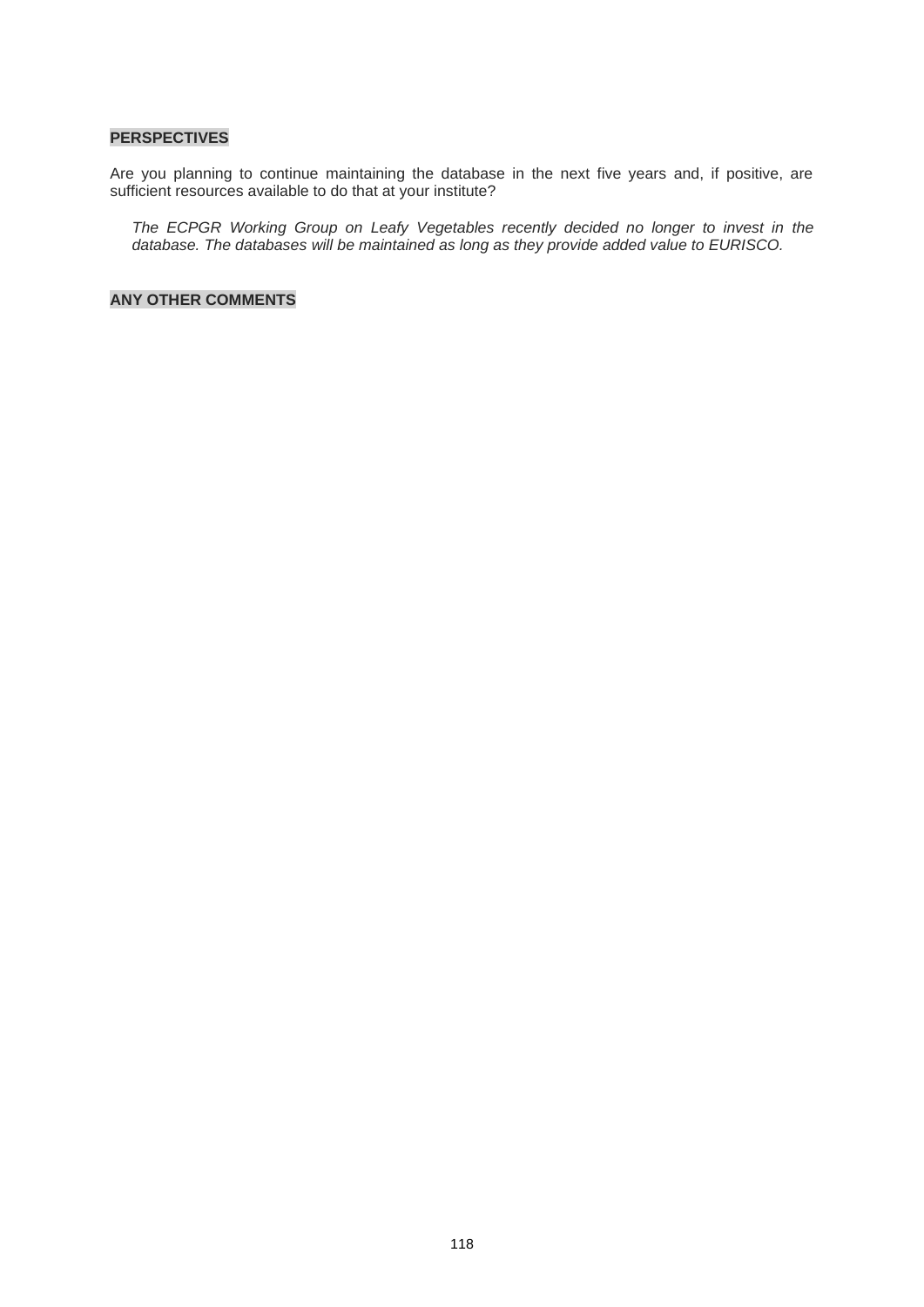# **Tomato**

## **IDENTIFICATION**

| Name of the database              | <b>ECPGR Tomato Database</b>                  |
|-----------------------------------|-----------------------------------------------|
| Homepage (URL)                    | http://documents.plant.wur.nl/cgn/pgr/tomato/ |
| Date of creation                  | 2007                                          |
| Database manager                  | Willem van Dooijeweert and Frank Menting      |
| Email address of database manager | willem.vandooijeweert@wur.nl                  |
|                                   | frank.menting@wur.nl                          |
| Hosting institute                 | CGN, Wageningen, The Netherlands              |

| Current number of accessions (December<br>2013)                        | 21 332                                                                                                                                                                 |
|------------------------------------------------------------------------|------------------------------------------------------------------------------------------------------------------------------------------------------------------------|
| Date of last update                                                    | 9-4-2013                                                                                                                                                               |
| Estimated average age of the records in years                          | 6 years                                                                                                                                                                |
| (how long ago last updated on average)                                 | (Most of the records are from 2007)                                                                                                                                    |
|                                                                        |                                                                                                                                                                        |
| <b>Contributors</b>                                                    |                                                                                                                                                                        |
| Number of contributors                                                 | 38                                                                                                                                                                     |
| Is the list of contributors available online?<br>(Yes/No)              | Yes                                                                                                                                                                    |
| If yes, URL                                                            | http://documents.plant.wur.nl/cgn/pgr/tomato/con co<br>nt.asp                                                                                                          |
| <b>Geographical coverage</b>                                           |                                                                                                                                                                        |
| Are the accessions only from Europe<br>(+ECPGR countries)? (Yes/No)    | $\overline{Yes}$                                                                                                                                                       |
| If no, how many accessions from outside of<br>Europe?                  |                                                                                                                                                                        |
|                                                                        |                                                                                                                                                                        |
| Passport data                                                          |                                                                                                                                                                        |
| Is a Multi-crop Passport Descriptor List used?<br>(Yes/No)             | Yes                                                                                                                                                                    |
| If yes, which version (V1, 2001 / V2, 2012)                            | $\overline{\mathsf{V1}}$                                                                                                                                               |
| Are other passport descriptors used? (Yes/No)                          | Yes                                                                                                                                                                    |
| If yes, which?                                                         | EURISCO modified: National Inventory code<br>removed and one descriptor added (Taxon as<br>received by data donor)                                                     |
| Is the list of passport descriptors available on<br>the site? (Yes/No) | Yes                                                                                                                                                                    |
| If yes, URL                                                            | http://documents.plant.wur.nl/cgn/pgr/tomato/descript<br>ors.htm                                                                                                       |
| Are passport data searchable online?<br>(Yes/No)                       | Yes                                                                                                                                                                    |
| If yes,                                                                |                                                                                                                                                                        |
| <b>URL</b>                                                             | http://documents.plant.wur.nl/cgn/pgr/tomato/searchf<br>orm.asp                                                                                                        |
| How many / which descriptors?                                          | 8<br>Genus, Species, Subtaxon, (part of) original<br>taxonomy, Country of origin, Status of sample, (part<br>of) the accession name, (part of) the accession<br>number |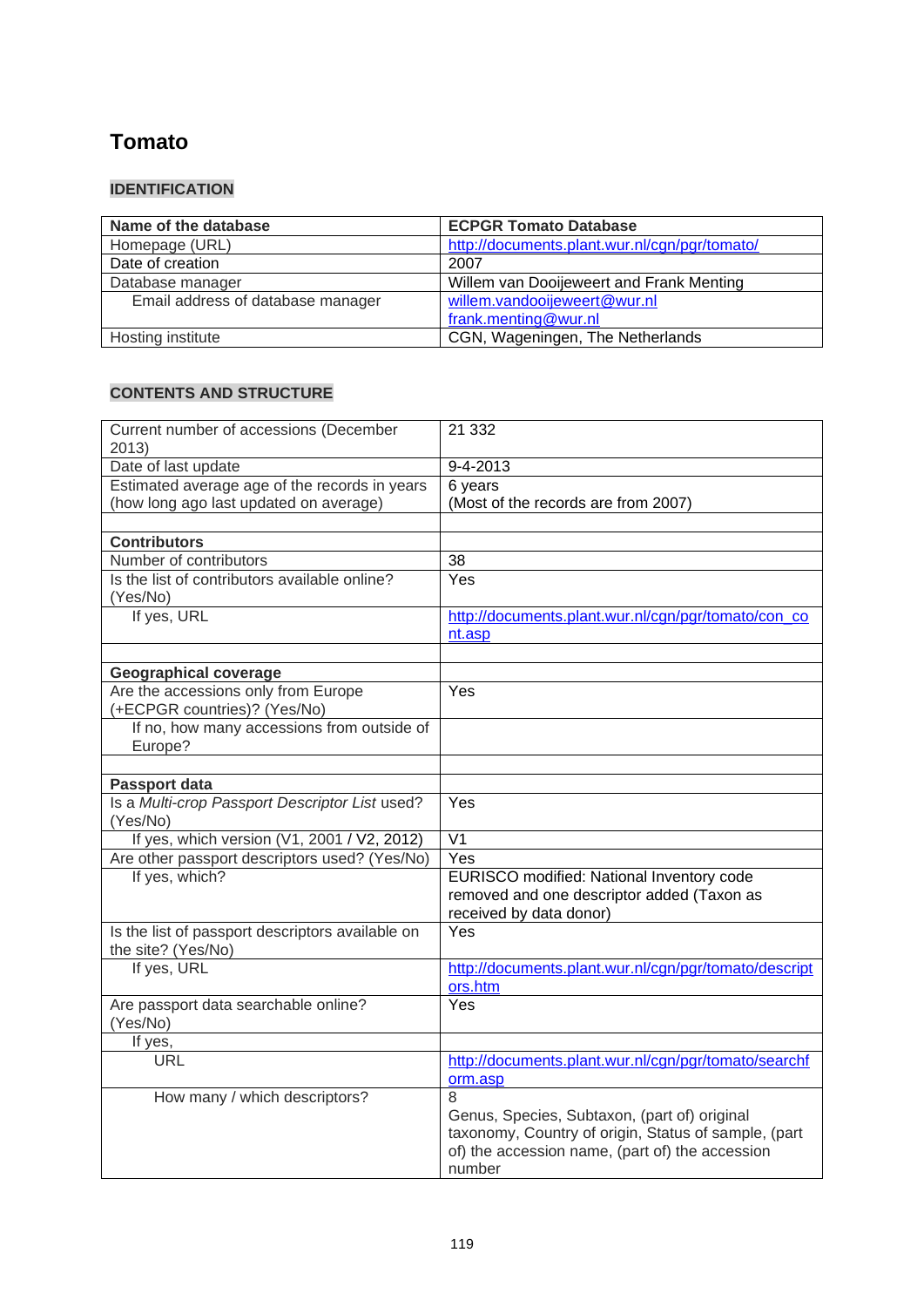| Are passport data downloadable? (Yes/No)    | Yes                                                   |
|---------------------------------------------|-------------------------------------------------------|
| If yes,                                     |                                                       |
| URL                                         | http://documents.plant.wur.nl/cgn/pgr/tomato/downlo   |
|                                             | ad.htm                                                |
| File type (Excel, Access)                   | Excel                                                 |
|                                             |                                                       |
| <b>Characterization and evaluation data</b> |                                                       |
| Do you include characterization and         | Yes                                                   |
| evaluation (C&E) data? (Yes/No)             |                                                       |
| If yes,                                     |                                                       |
| How many descriptors do you use?            | 10                                                    |
| Is the list of C&E descriptors available on | Yes                                                   |
| the site? (Yes/No)                          |                                                       |
| If yes, URL                                 | http://documents.plant.wur.nl/cgn/pgr/tomato/descript |
|                                             | ors.htm                                               |
|                                             | (link to "Minimum descriptors for Tomato")            |
| How many accessions have C&E data?          | 2439 out of 21 332                                    |
| How many data points are available?         | 15674                                                 |
| Are C&E data searchable online? (Yes/No)    | Yes                                                   |
| If yes,                                     |                                                       |
| URL                                         | http://documents.plant.wur.nl/cgn/pgr/tomato/searchf  |
|                                             | orm.asp                                               |
| How many / which descriptors?               | 10                                                    |
|                                             | Growth habit, Leaf shape, Inflorescence type, Green   |
|                                             | shoulder, Fruit shape, Fruit color, Ribbing at calyx  |
|                                             | end, Pedicel jointlessness, Number of locules, Fruit  |
|                                             | weight                                                |
| Are C&E data downloadable? (Yes/No)         | Yes                                                   |
| If yes,                                     |                                                       |
| <b>URL</b>                                  | http://documents.plant.wur.nl/cgn/pgr/tomato/downlo   |
|                                             | ad.htm                                                |
| File type (Excel, Access)                   | Excel                                                 |

| Please indicate any additional information | Offline distribution map                             |
|--------------------------------------------|------------------------------------------------------|
| provided on your database website (e.g.    | Contents per contributor<br>$\bullet$                |
| taxonomy, core collection, in situ/on farm | Contents per species                                 |
| activities)                                | Additional information (literature, links to various |
|                                            | sources)                                             |

### **MANAGEMENT**

How much time (average number of hours per year over the last three years) is invested in the database?

*Last few years there was no big update, so about 40 hours are invested per year.*

Is your mechanism of data gathering and updating working well / sustainable?

*Not a fixed mechanism. When no answers are received from collection holders, the EURISCO data are used when available. Many collection holders send exactly the EURISCO data.*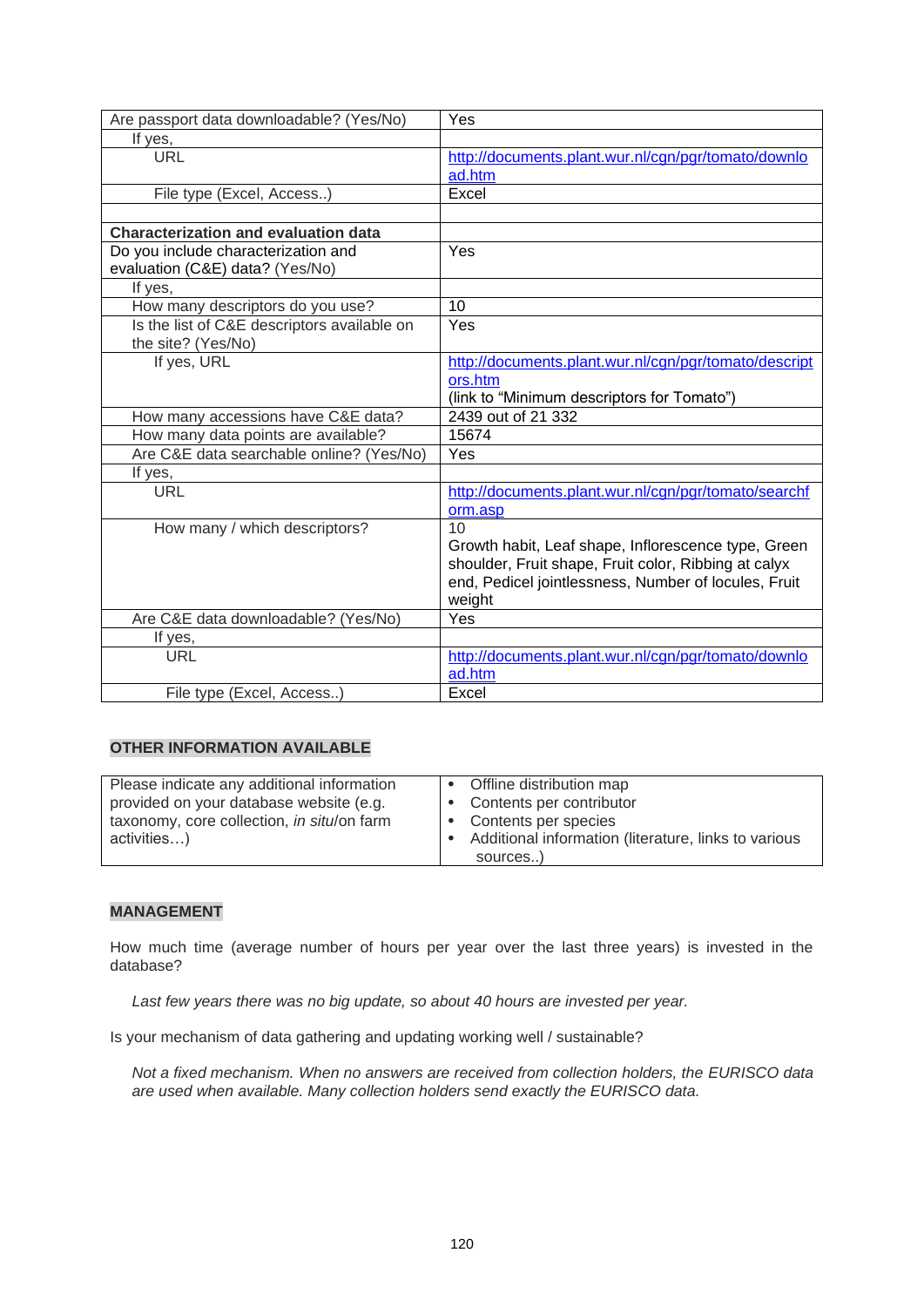#### **ASSESSMENT OF USE AND VALUE**

What do you think your database adds to the data available in EURISCO?

*Extra information are searchable characterisation data, literature, links to various sources Data of some collection holders which are not available in EURISCO*

Do you have an idea about the use of your database and the appreciation of the users?

*Database only viewed 255 times in 2013. Appreciation is not known.*

#### **PERSPECTIVES**

Are you planning to continue maintaining the database in the next five years and, if positive, are sufficient resources available to do that at your institute?

*Continuation depends on the outcome of a meeting of the Documentation Network which will be organised in 2014.* 

*Resources are available but not unlimited.* 

*It is preferred to transfer all data to EURISCO. This needs an upgrade of EURISCO but will prevent double work. Database managers could put their efforts in improving EURISCO.*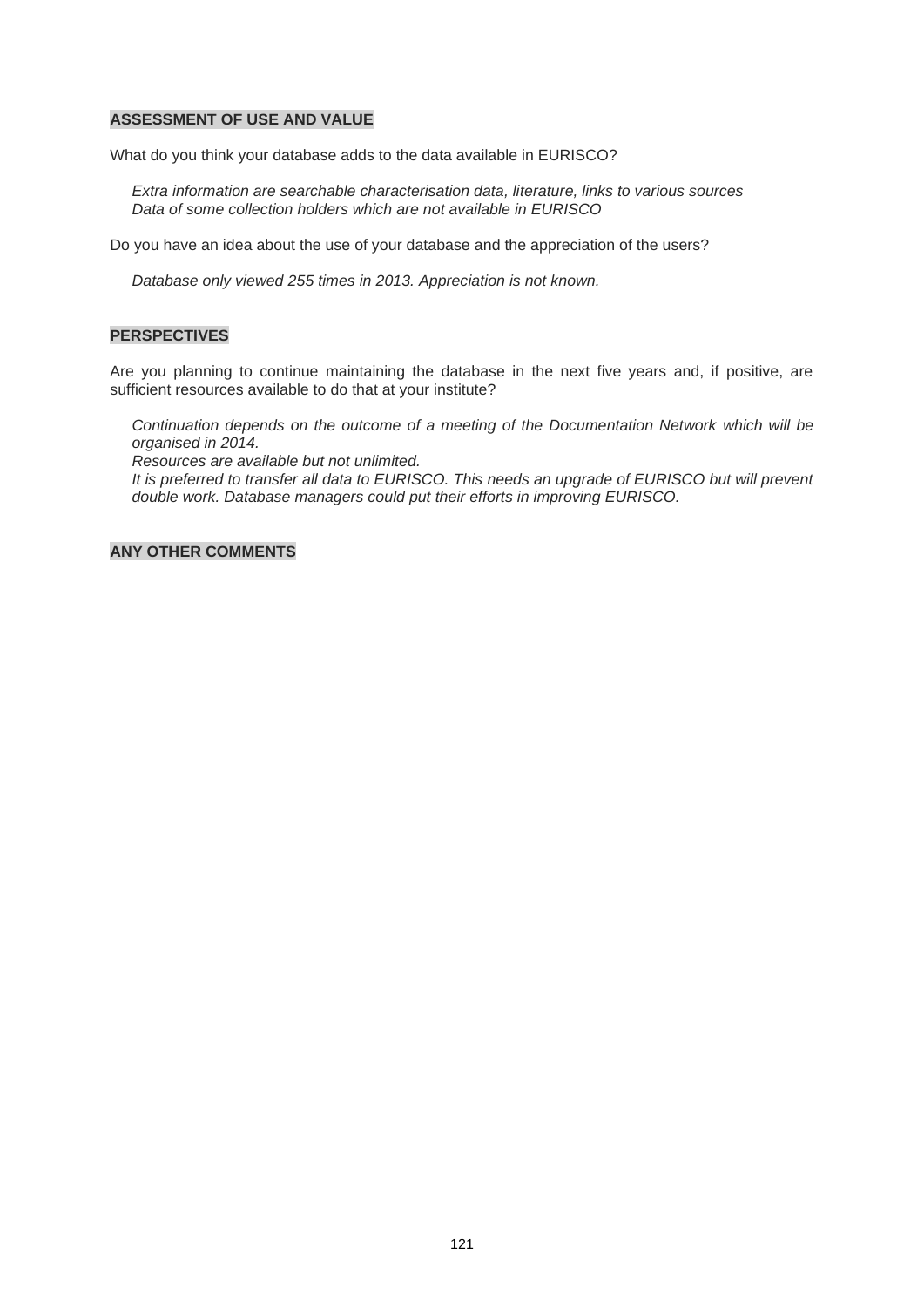# **[Tree Tomato](http://www.comav.upv.es/index.php?option=com_wrapper&view=wrapper&Itemid=282&lang=en)**

## **IDENTIFICATION**

| Name of the database              | <b>ECPGR Tree Tomato Database</b>                  |
|-----------------------------------|----------------------------------------------------|
| Homepage (URL)                    | http://www.comav.upv.es/index.php?option=com_wrapp |
|                                   | er&view=wrapper&Itemid=282⟨=en                     |
| Date of creation                  | 2010                                               |
| Database manager                  | José Vicente Valcárcel and José Miguel Blanca      |
| Email address of database manager | jvalcarc@btc.upv.es                                |
|                                   | jblanca@btc.upv.es                                 |
| Hosting institute                 | COMAV, Valencia, Spain                             |

| Current number of accessions (December<br>2013)                                            | 87                                                                                   |
|--------------------------------------------------------------------------------------------|--------------------------------------------------------------------------------------|
| Date of last update                                                                        | 2010 (six months after creation)                                                     |
| Estimated average age of the records in<br>years (how long ago last updated on<br>average) | 3,5                                                                                  |
| <b>Contributors</b>                                                                        |                                                                                      |
| Number of contributors                                                                     | $\overline{4}$                                                                       |
| Is the list of contributors available online?                                              | Yes                                                                                  |
| (Yes/No)                                                                                   |                                                                                      |
| If yes, URL                                                                                | homepage <b>Contributors</b><br>http://158.42.125.239/cyphomandra contributors.html  |
| <b>Geographical coverage</b>                                                               |                                                                                      |
| Are the accessions only from Europe<br>(+ECPGR countries)? (Yes/No)                        | Yes                                                                                  |
| If no, how many accessions from<br>outside of Europe?                                      |                                                                                      |
| Passport data                                                                              |                                                                                      |
| Is a Multi-crop Passport Descriptor List<br>used? (Yes/No)                                 | Yes                                                                                  |
| If yes, which version (V1, 2001 / V2,<br>2012)                                             | $\overline{\mathsf{V1}}$                                                             |
| Are other passport descriptors used?<br>(Yes/No)                                           | <b>No</b>                                                                            |
| If yes, which?                                                                             |                                                                                      |
| Is the list of passport descriptors available<br>on the site? (Yes/No)                     | Yes                                                                                  |
| If yes, URL                                                                                | homepage Database description<br>http://158.42.125.239/cypho_databasedescription.htm |
| Are passport data searchable online?<br>(Yes/No)                                           | Yes                                                                                  |
| If yes,                                                                                    |                                                                                      |
| <b>URL</b>                                                                                 | homepage On-line - search<br>http://158.42.125.239/cyphomandra index.asp             |
| How many / which descriptors?                                                              |                                                                                      |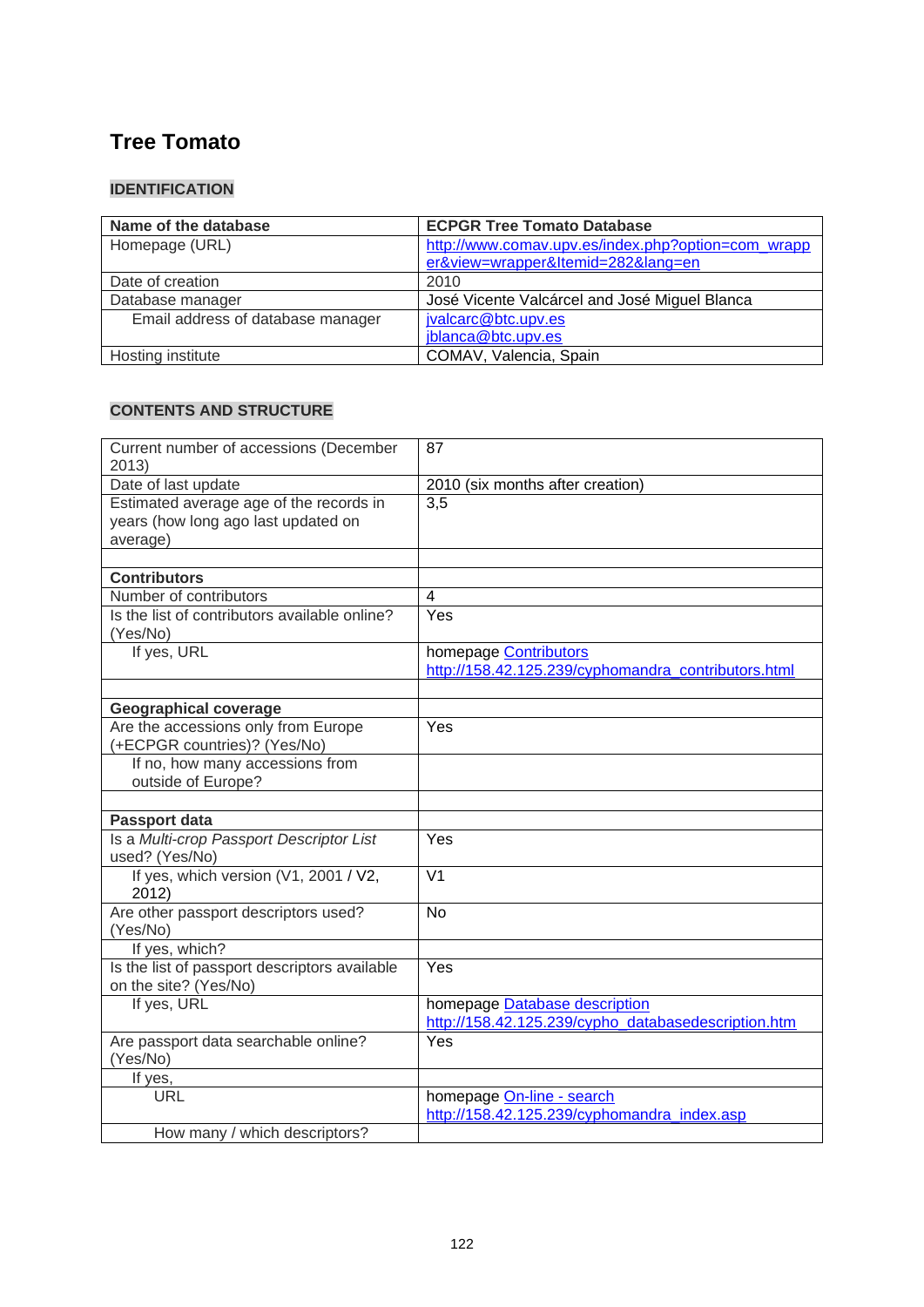| Are passport data downloadable? (Yes/No)    | Yes                                   |
|---------------------------------------------|---------------------------------------|
| If yes,                                     |                                       |
| <b>URL</b>                                  | homepage Off-line - download          |
|                                             | http://158.42.125.239/Cyphomandra.zip |
| File type (Excel, Access)                   | Access                                |
|                                             |                                       |
| <b>Characterization and evaluation data</b> |                                       |
| Do you include characterization and         | N <sub>o</sub>                        |
| evaluation (C&E) data? (Yes/No)             |                                       |
| If yes,                                     |                                       |
| How many descriptors do you use?            |                                       |
| Is the list of C&E descriptors available    |                                       |
| on the site? (Yes/No)                       |                                       |
| If yes, URL                                 |                                       |
| How many accessions have C&E data?          |                                       |
| How many data points are available?         |                                       |
| Are C&E data searchable online?             |                                       |
| (Yes/No)                                    |                                       |
| If yes,                                     |                                       |
| <b>URL</b>                                  |                                       |
| How many / which descriptors?               |                                       |
| Are C&E data downloadable? (Yes/No)         |                                       |
| If yes,                                     |                                       |
| <b>URL</b>                                  |                                       |
| File type (Excel, Access)                   |                                       |

| Please indicate any additional information         | Possibility to request hard copy Off-line - hardcopy |
|----------------------------------------------------|------------------------------------------------------|
| provided on your database website (e.g.            | http://158.42.125.239/cyphosol.html                  |
| taxonomy, core collection, <i>in situ</i> /on farm |                                                      |
| activities)                                        |                                                      |

#### **MANAGEMENT**

How much time (average number of hours per year over the last three years) is invested in the database?

*This database is small and has not required more than a few hours to correct small errors in recent years.*

Is your mechanism of data gathering and updating working well / sustainable?

*Yes, it's working well.*

#### **ASSESSMENT OF USE AND VALUE**

What do you think your database adds to the data available in EURISCO?

*The main goal of the European Central Crop Databases, in general, should focus on collecting characterization and evaluation data belonging to most species as well as other useful information for breeders and users. In my opinion this task is unaffordable in terms of a centralized database like EURISCO, containing a huge quantity of datasets belonging to different crops. I think EURISCO should focus on passport data and the management of these data using new GPC technologies.*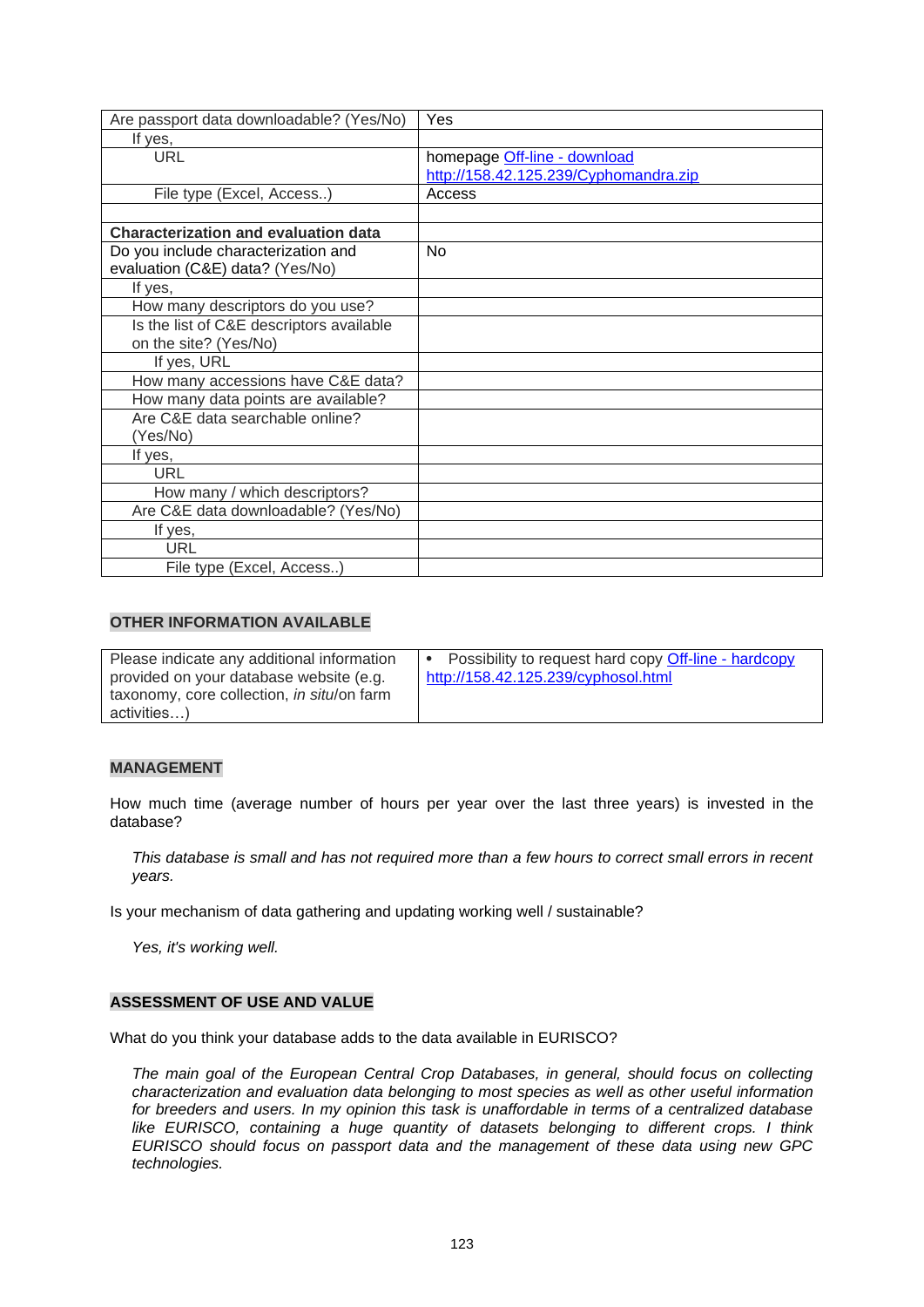Do you have an idea about the use of your database and the appreciation of the users?

*I have a visitor counter on our COMAV website, but it measures not only the European Databases visitors, but also the COMAV website visitors in general. Now, the counter estimates that more than 245.000 people have visited our website during the last two years. I think it would be interesting to implement feedback mechanisms for gathering users' opinions and suggestions.*

#### **PERSPECTIVES**

Are you planning to continue maintaining the database in the next five years and, if positive, are sufficient resources available to do that at your institute?

Yes, we plan to continue maintaining the database in the next five years. We will get sufficient *resources for these five years*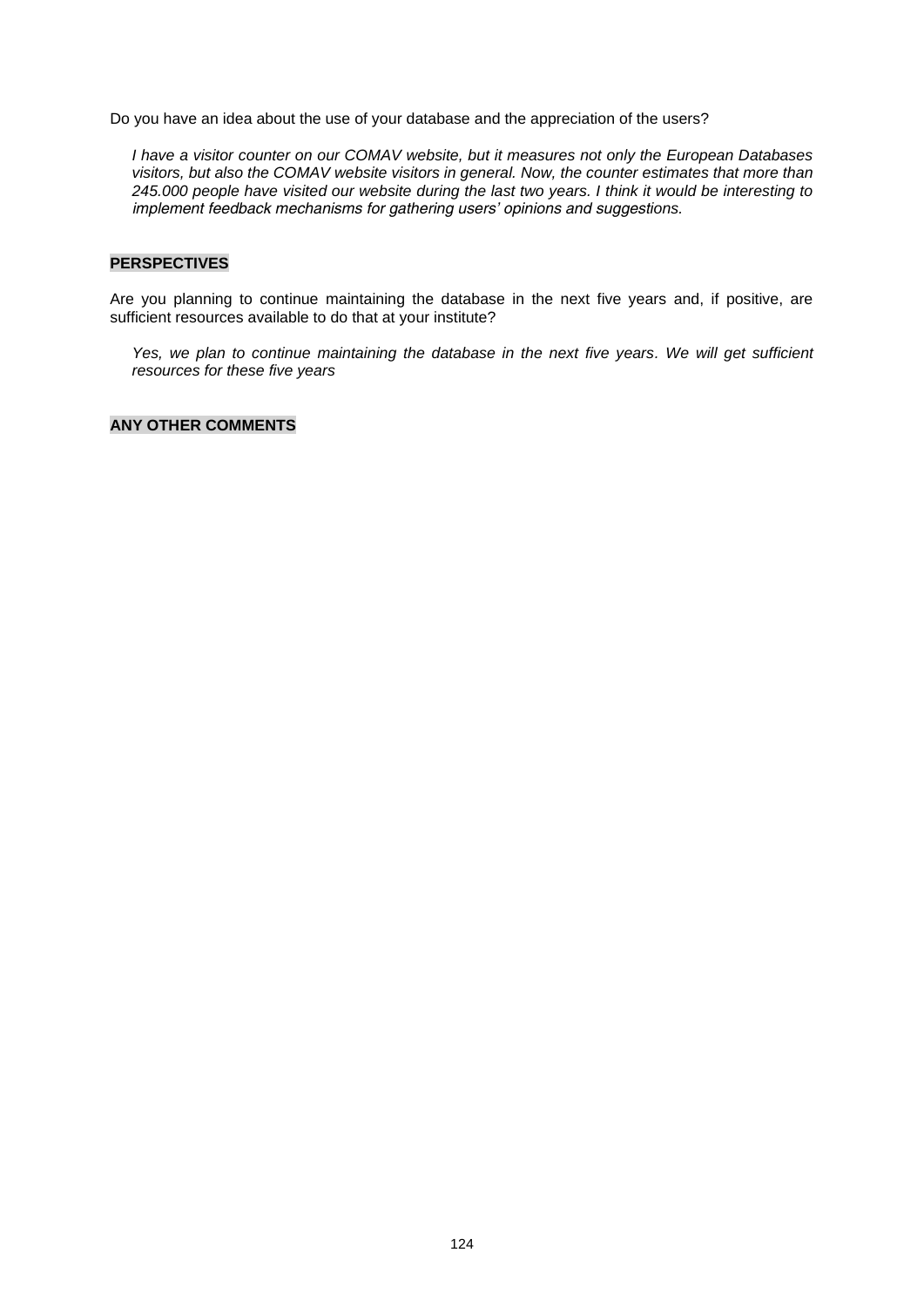# **Trifolium subterraneum**

## **IDENTIFICATION**

| Name of the database              | European Trifolium subterraneum Database          |
|-----------------------------------|---------------------------------------------------|
| Homepage (URL)                    | http://www.ecpgr.cgiar.org/germplasm_databases/li |
|                                   | st of germplasm databases/crop databases/crop     |
|                                   | database windows/trifolium sub.html               |
| Date of creation                  | 1985                                              |
| Database manager                  | Valentin Maya Blanco                              |
| Email address of database manager | valentin.maya@gobex.es                            |
| Hosting institute                 | CICYTEX, Badajoz, Spain                           |

| Current number of accessions (December 2013)     | 5052 (in Excel file)                                |
|--------------------------------------------------|-----------------------------------------------------|
| Date of last update                              | March 2013                                          |
| Estimated average age of the records in years    | $0.75$ year                                         |
| (how long ago last updated on average)           |                                                     |
|                                                  |                                                     |
| <b>Contributors</b>                              |                                                     |
| Number of contributors                           | 16                                                  |
| Is the list of contributors available online?    | <b>No</b>                                           |
| (Yes/No)                                         |                                                     |
| If yes, URL                                      |                                                     |
|                                                  |                                                     |
| <b>Geographical coverage</b>                     |                                                     |
| Are the accessions only from Europe (+ECPGR      | Yes                                                 |
| countries)? (Yes/No)                             |                                                     |
| If no, how many accessions from outside of       |                                                     |
| Europe?                                          |                                                     |
|                                                  |                                                     |
| Passport data                                    |                                                     |
| Is a Multi-crop Passport Descriptor List used?   | Yes                                                 |
| (Yes/No)                                         |                                                     |
| If yes, which version (V1, 2001 / V2, 2012)      | V.1, 2001                                           |
| Are other passport descriptors used? (Yes/No)    | <b>No</b>                                           |
| If yes, which?                                   |                                                     |
| Is the list of passport descriptors available on | <b>No</b>                                           |
| the site? (Yes/No)                               |                                                     |
| If yes, URL                                      |                                                     |
| Are passport data searchable online? (Yes/No)    | No                                                  |
| If yes,                                          |                                                     |
| <b>URL</b>                                       |                                                     |
| How many / which descriptors?                    |                                                     |
| Are passport data downloadable? (Yes/No)         | Yes                                                 |
| If yes,                                          |                                                     |
| <b>URL</b>                                       | http://centrodeinvestigacionlaorden.gobex.es/transf |
|                                                  | erencia-de-tecnologia/publicaciones/896/eccdb-      |
|                                                  | trifolium-subterraneum-march-2013-                  |
| File type (Excel, Access)                        | Excel                                               |
|                                                  |                                                     |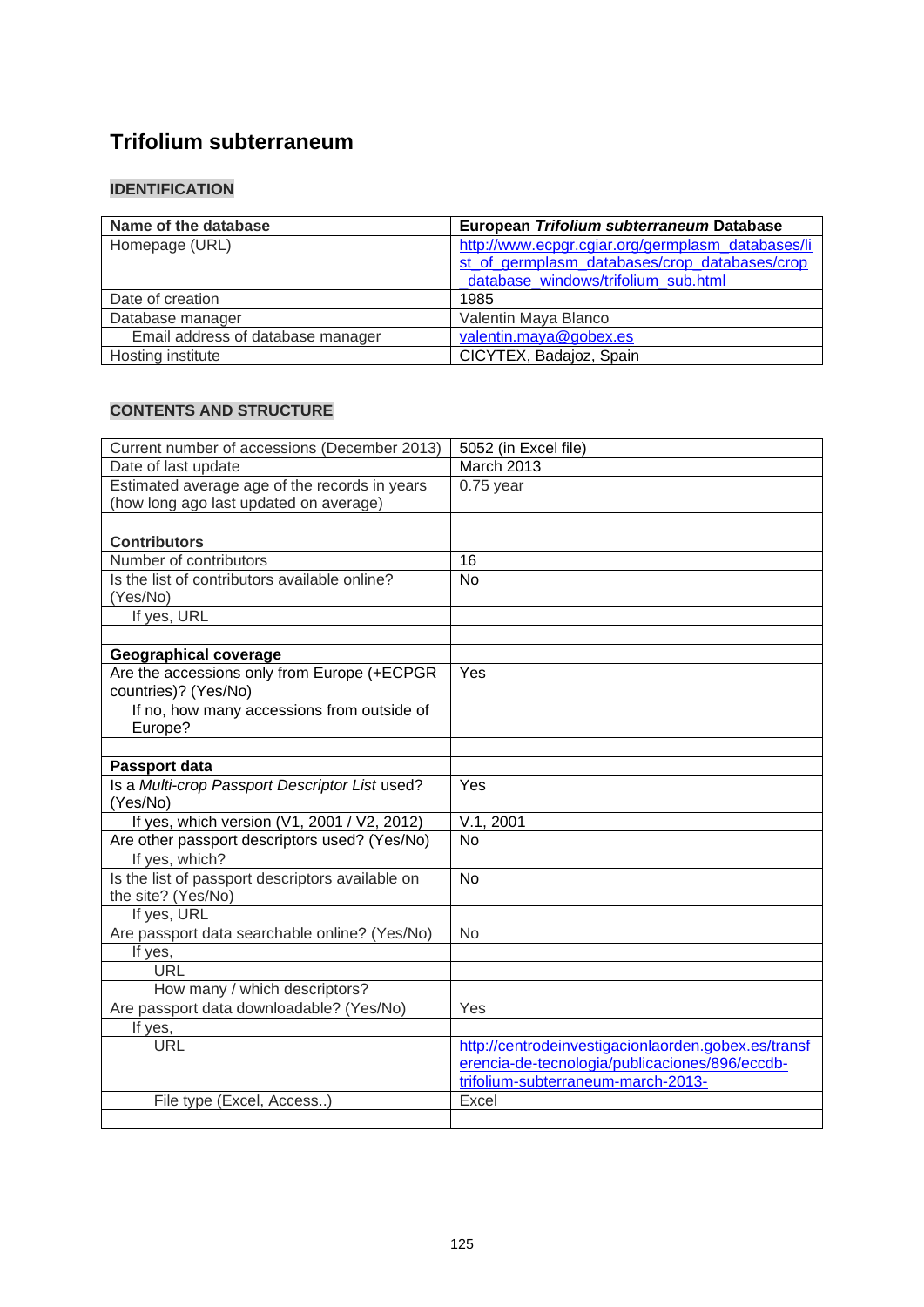| <b>Characterization and evaluation data</b>     |    |
|-------------------------------------------------|----|
| Do you include characterization and evaluation  | No |
| (C&E) data? (Yes/No)                            |    |
| If yes,                                         |    |
| How many descriptors do you use?                |    |
| Is the list of C&E descriptors available on the |    |
| site? (Yes/No)                                  |    |
| If yes, URL                                     |    |
| How many accessions have C&E data?              |    |
| How many data points are available?             |    |
| Are C&E data searchable online? (Yes/No)        |    |
| If yes,                                         |    |
| URL                                             |    |
| How many / which descriptors?                   |    |
| Are C&E data downloadable? (Yes/No)             |    |
| If yes,                                         |    |
| URL                                             |    |
| File type (Excel, Access)                       |    |

| Please indicate any additional information         |  |
|----------------------------------------------------|--|
| provided on your database website (e.g.            |  |
| taxonomy, core collection, <i>in situ</i> /on farm |  |
| activities)                                        |  |

#### **MANAGEMENT**

How much time (average number of hours per year over the last three years) is invested in the database?

*15 hours*

Is your mechanism of data gathering and updating working well / sustainable?

*I believe that the mechanism doesn´t work because the genebanks don´t update their accessions (only the Spanish genebank). It´s very difficult to work in these conditions.*

#### **ASSESSMENT OF USE AND VALUE**

What do you think your database adds to the data available in EURISCO?

*I think it´s very practical and useful*

Do you have an idea about the use of your database and the appreciation of the users?

*No*

#### **PERSPECTIVES**

Are you planning to continue maintaining the database in the next five years and, if positive, are sufficient resources available to do that at your institute?

*I'm planning to continue maintaining the database but my institute has reduced the staff and I need to do overtime to maintain the databases*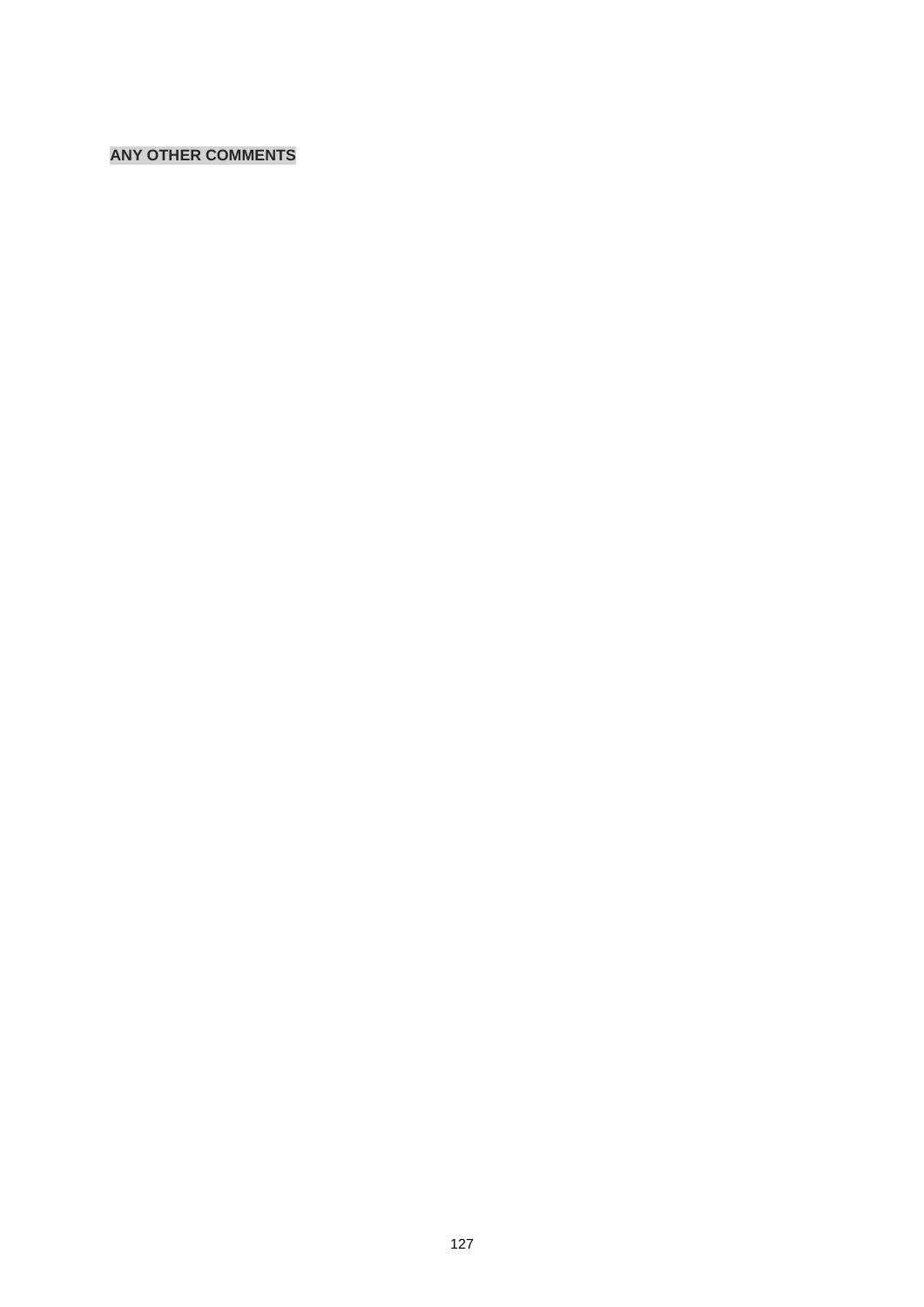# **Triticale**

# **IDENTIFICATION**

| Name of the database              | <b>European Triticale Database</b>         |
|-----------------------------------|--------------------------------------------|
| Homepage (URL)                    | http://www.bdn.ch/etdb/                    |
| Date of creation                  | 1996                                       |
| Database manager                  | Beate Schierscher-Viret                    |
| Email address of database manager | beate.schierscher-viret@agroscope.admin.ch |
| Hosting institute                 | Agroscope, Nyon, Switzerland               |

| Current number of accessions (February 2014)     | 16357                                                  |
|--------------------------------------------------|--------------------------------------------------------|
| Date of last update                              | Continuous updates since June 2013                     |
|                                                  | Latest update February 2014                            |
| Estimated average age of the records in years    | 40%: 0.3 year                                          |
| (how long ago last updated on average)           | 60%: 18 years                                          |
|                                                  |                                                        |
| <b>Contributors</b>                              |                                                        |
| Number of contributors                           | currently 9 institutes from 8 European countries       |
|                                                  | (potential contributors: 24 institutes from            |
|                                                  | 19 European countries)                                 |
| Is the list of contributors available online?    | Yes (this includes all potential contributors, not all |
| (Yes/No)                                         | data received yet)                                     |
| If yes, URL                                      | http://www.bdn.ch/etdb/                                |
|                                                  |                                                        |
| <b>Geographical coverage</b>                     |                                                        |
| Are the accessions only from Europe (+ECPGR      | Yes                                                    |
| countries)? (Yes/No)                             |                                                        |
| If no, how many accessions from outside of       |                                                        |
| Europe?                                          |                                                        |
|                                                  |                                                        |
| Passport data                                    |                                                        |
| Is a Multi-crop Passport Descriptor List used?   | Yes                                                    |
| (Yes/No)                                         |                                                        |
| If yes, which version (V1, 2001 / V2, 2012)      | $\overline{\mathsf{V1}}$                               |
| Are other passport descriptors used? (Yes/No)    | Yes                                                    |
| If yes, which?                                   | MLS status                                             |
| Is the list of passport descriptors available on | No                                                     |
| the site? (Yes/No)                               |                                                        |
| If yes, URL                                      |                                                        |
| Are passport data searchable online? (Yes/No)    | Yes                                                    |
| If yes,                                          |                                                        |
| URL                                              | http://www.bdn.ch/etdb/search/                         |
| How many / which descriptors?                    | $\overline{7}$                                         |
|                                                  | Accession name, Accession number, Country of           |
|                                                  | origin, Donor institute code, Institute code, National |
|                                                  | Inventory code, Common crop name                       |
| Are passport data downloadable? (Yes/No)         | <b>No</b>                                              |
| If yes,                                          |                                                        |
| <b>URL</b>                                       |                                                        |
| File type (Excel, Access)                        |                                                        |
|                                                  |                                                        |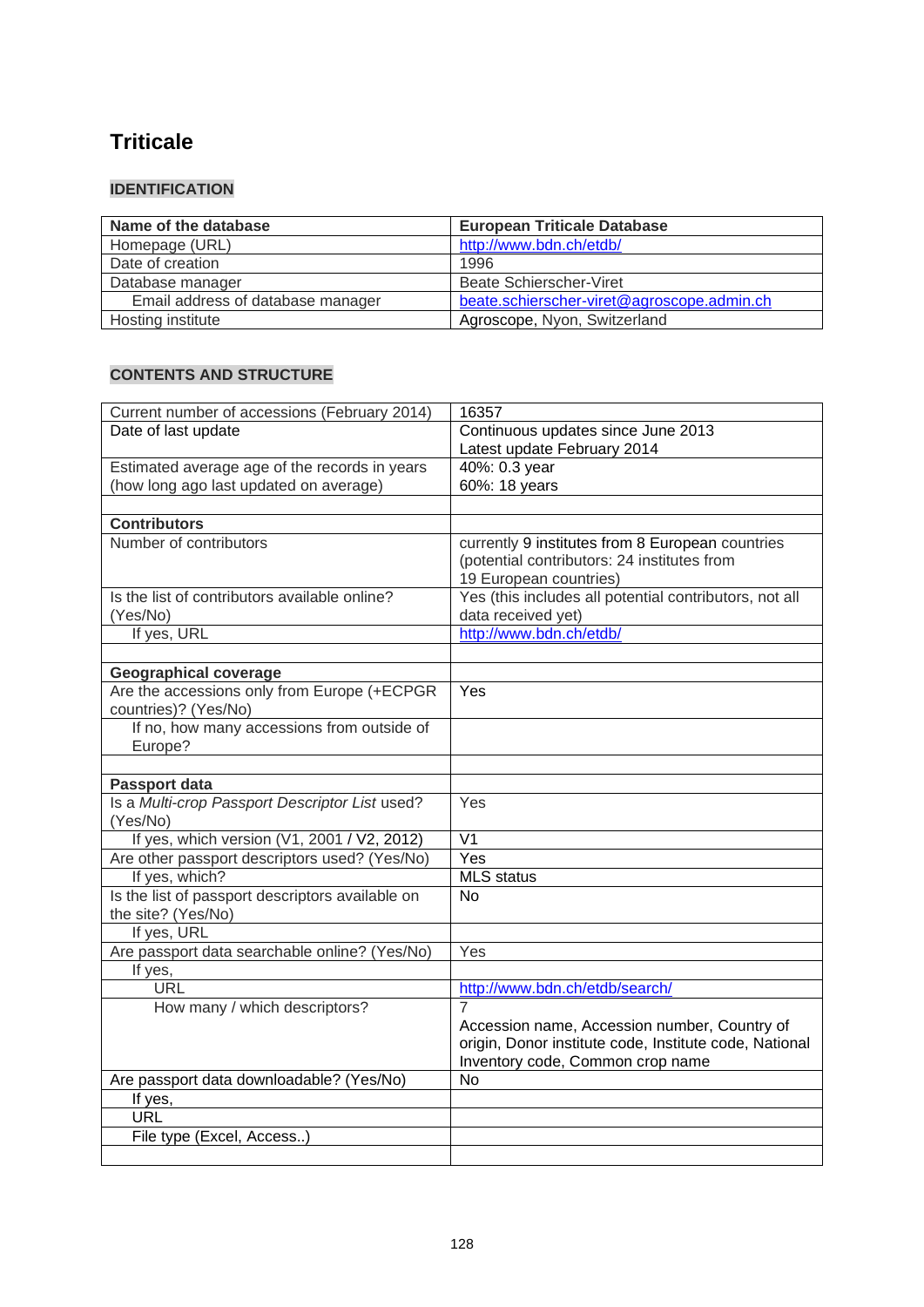| <b>Characterization and evaluation data</b>     |                                                     |
|-------------------------------------------------|-----------------------------------------------------|
| Do you include characterization and evaluation  | No, but could be integrated if requested and if the |
| (C&E) data? (Yes/No)                            | organisations transmit us data.                     |
| If yes,                                         |                                                     |
| How many descriptors do you use?                |                                                     |
| Is the list of C&E descriptors available on the |                                                     |
| site? (Yes/No)                                  |                                                     |
| If yes, URL                                     |                                                     |
| How many accessions have C&E data?              |                                                     |
| How many data points are available?             |                                                     |
| Are C&E data searchable online? (Yes/No)        |                                                     |
| If yes                                          |                                                     |
| URL                                             |                                                     |
| How many / which descriptors?                   |                                                     |
| Are C&E data downloadable? (Yes/No)             |                                                     |
| If yes,                                         |                                                     |
| URL                                             |                                                     |
| File type (Excel, Access)                       |                                                     |

| Please indicate any additional information |  |
|--------------------------------------------|--|
| provided on your database website (e.g.    |  |
| taxonomy, core collection, in situ/on farm |  |
| activities)                                |  |

#### **MANAGEMENT**

How much time (average number of hours per year over the last three years) is invested in the database?

*20 hours in 2013; 7 hours in 2014*

Is your mechanism of data gathering and updating working well / sustainable?

*Problem: Data are coming back in different format, the passport data are not used as they should.*

#### **ASSESSMENT OF USE AND VALUE**

What do you think your database adds to the data available in EURISCO? *Not yet, but the ETDB is an efficient instrument for data management in the future. Now we have to include characterization and evaluation (C&E) data.* 

Do you have an idea about the use of your database and the appreciation of the users? *No.*

#### **PERSPECTIVES**

Are you planning to continue maintaining the database in the next five years and, if positive, are sufficient resources available to do that at your institute?

*Yes, we plan to continue maintaining the database in the next five years. We redesigned and reorganized the European Triticale Database (ETDB) in May 2013. This facilitates the update of accessions. It will be also no problem to integrate characterization and evaluation data in the future. [\(http://www.bdn.ch/culture/triticale/](http://www.bdn.ch/culture/triticale/) /<http://www.bdn.ch/descriptors/list/108/> ).*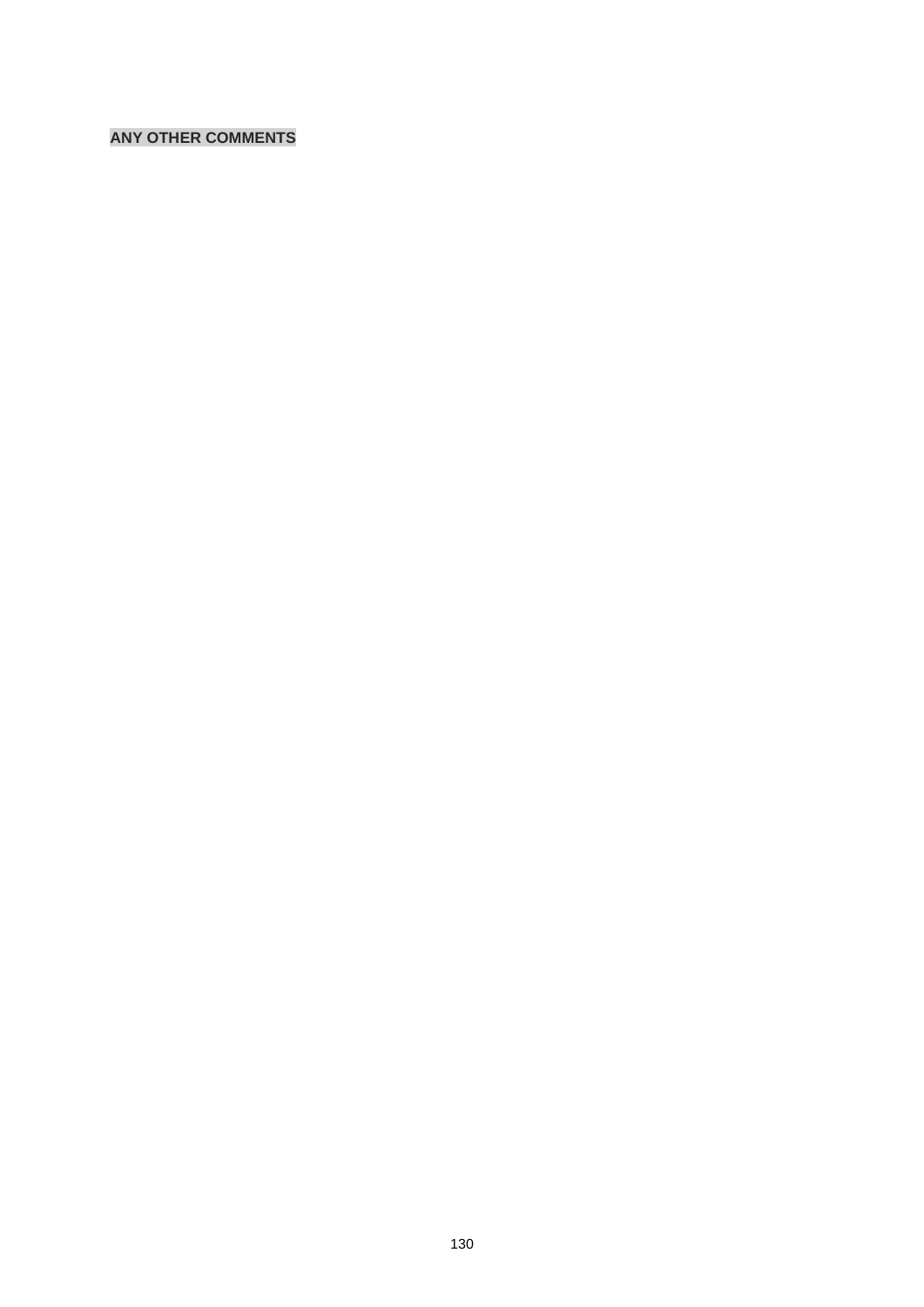# **[Umbellifer](http://www2.warwick.ac.uk/fac/sci/lifesci/wcc/gru/ecpumbel)**

## **IDENTIFICATION**

| Name of the database              | <b>European Umbellifer Database</b>                     |
|-----------------------------------|---------------------------------------------------------|
| Homepage (URL)                    | http://www2.warwick.ac.uk/fac/sci/lifesci/wcc/gru/eudb/ |
| Date of creation                  | 1997                                                    |
| Database manager                  | Charlotte Allender                                      |
| Email address of database manager | charlotte.allender@warwick.ac.uk                        |
| Hosting institute                 | Genetic Resources Unit, University of Warwick,          |
|                                   | Wellesbourne, United Kingdom                            |

| Current number of accessions                | 11916                                                |
|---------------------------------------------|------------------------------------------------------|
| (December 2013)                             |                                                      |
| Date of last update                         | June 2013                                            |
| Estimated average age of the records in     | 9 months                                             |
| years (how long ago last updated on         |                                                      |
| average)                                    |                                                      |
|                                             |                                                      |
| <b>Contributors</b>                         |                                                      |
| Number of contributors                      | 63 institutions in 30 countries                      |
| Is the list of contributors available       | Yes                                                  |
| online? (Yes/No)                            |                                                      |
| If yes, URL                                 | Homepage List of Contributors 2013 (pdf file)        |
|                                             |                                                      |
| <b>Geographical coverage</b>                |                                                      |
| Are the accessions only from Europe         | Yes                                                  |
| (+ECPGR countries)? (Yes/No)                |                                                      |
| If no, how many accessions from             | (regarding the country of origin: 2798 are from non- |
| outside of Europe?                          | European or non-ECPGR countries)                     |
|                                             |                                                      |
|                                             |                                                      |
| <b>Passport data</b>                        |                                                      |
| Is a Multi-crop Passport Descriptor List    | Yes                                                  |
| used? (Yes/No)                              |                                                      |
| If yes, which version (V1, 2001 / V2,       | V2 (not all descriptors used)                        |
| 2012)                                       |                                                      |
| Are other passport descriptors used?        |                                                      |
| (Yes/No)                                    |                                                      |
|                                             |                                                      |
| If yes, which?                              |                                                      |
| Is the list of passport descriptors         | Yes                                                  |
| available on the site? (Yes/No)             |                                                      |
| If yes, URL                                 | Homepage - link to MCPD V2 (pdf)                     |
|                                             | Description of database fields - Multi-Crop Passport |
|                                             | <b>Descriptors</b>                                   |
| Are passport data searchable online?        | <b>No</b>                                            |
| (Yes/No)                                    |                                                      |
| If yes,                                     |                                                      |
| <b>URL</b><br>How many / which descriptors? |                                                      |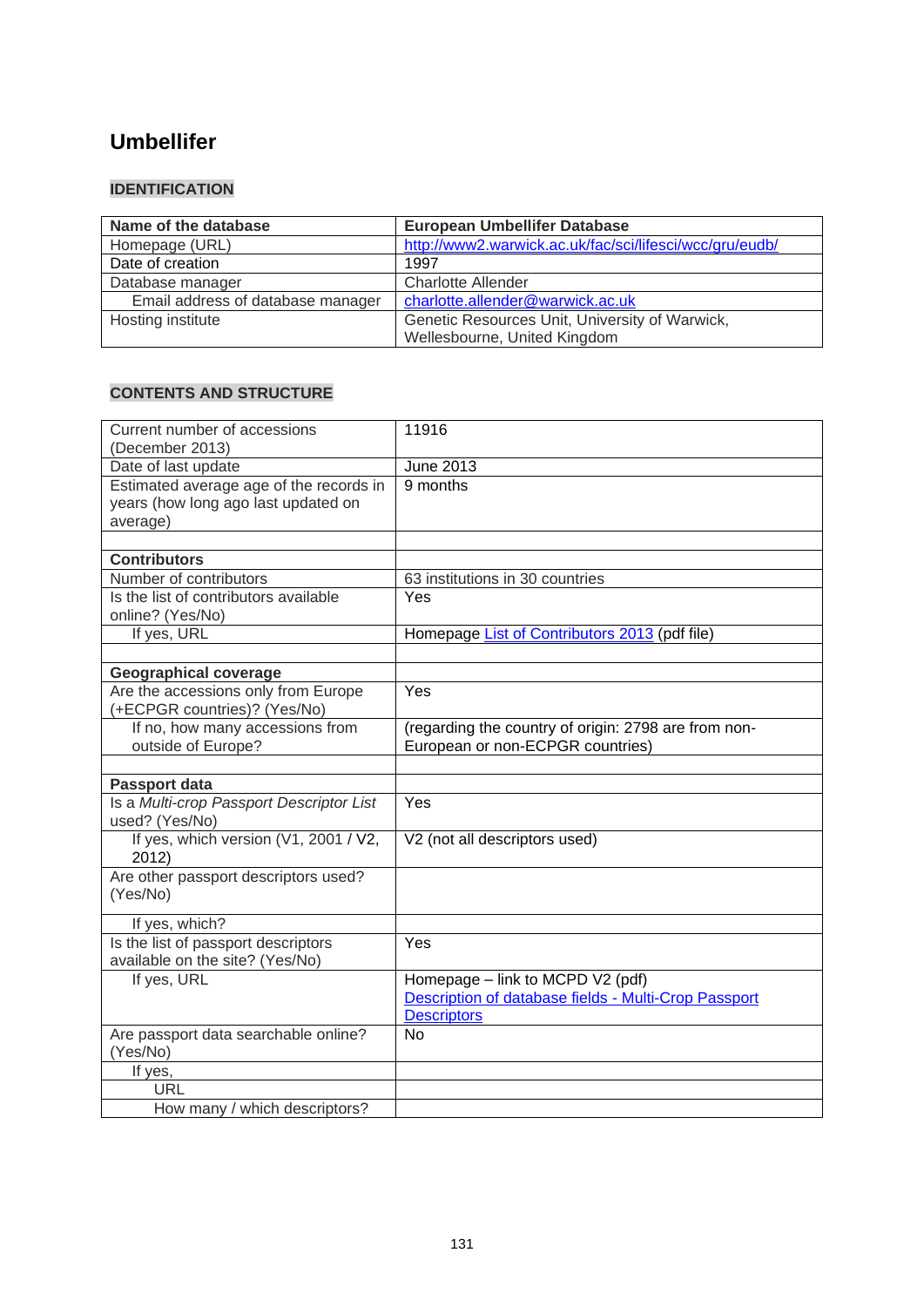| Are passport data downloadable?<br>(Yes/No) | Yes                                                         |
|---------------------------------------------|-------------------------------------------------------------|
| If yes,                                     |                                                             |
| <b>URL</b>                                  | http://www2.warwick.ac.uk/fac/sci/lifesci/wcc/gru/eudb/eudb |
|                                             | 2013.xlsx                                                   |
| File type (Excel, Access)                   | Excel                                                       |
|                                             |                                                             |
| <b>Characterization and evaluation data</b> |                                                             |
| Do you include characterization and         | No                                                          |
| evaluation (C&E) data? (Yes/No)             |                                                             |
| If yes,                                     |                                                             |
| How many descriptors do you use?            |                                                             |
| Is the list of C&E descriptors              |                                                             |
| available on the site? (Yes/No)             |                                                             |
| If yes, URL                                 |                                                             |
| How many accessions have C&E                |                                                             |
| data?                                       |                                                             |
| How many data points are available?         |                                                             |
| Are C&E data searchable online?             |                                                             |
| (Yes/No)                                    |                                                             |
| If yes,                                     |                                                             |
| <b>URL</b>                                  |                                                             |
| How many / which descriptors?               |                                                             |
| Are C&E data downloadable?                  |                                                             |
| (Yes/No)                                    |                                                             |
| If yes,                                     |                                                             |
| <b>URL</b>                                  |                                                             |
| File type (Excel, Access)                   |                                                             |

| Please indicate any additional           |  |
|------------------------------------------|--|
| information provided on your database    |  |
| website (e.g. taxonomy, core collection, |  |
| <i>in situ</i> /on farm activities)      |  |

### **MANAGEMENT**

How much time (average number of hours per year over the last three years) is invested in the database?

*15 hours per year*

Is your mechanism of data gathering and updating working well / sustainable?

*Updated information is obtained via a download from EURISCO and then amended via requests top WG members to check their own collection data. Low response rates were noted (only 5 institutions provided other data, or replied to the email)*

#### **ASSESSMENT OF USE AND VALUE**

What do you think your database adds to the data available in EURISCO?

*It provides more up-to-date information in situations where institutional updates to EURISCO are delayed by issues concerning National Focal Points or National Coordinators. Therefore some material is listed in the EUDB and not in EURISCO.*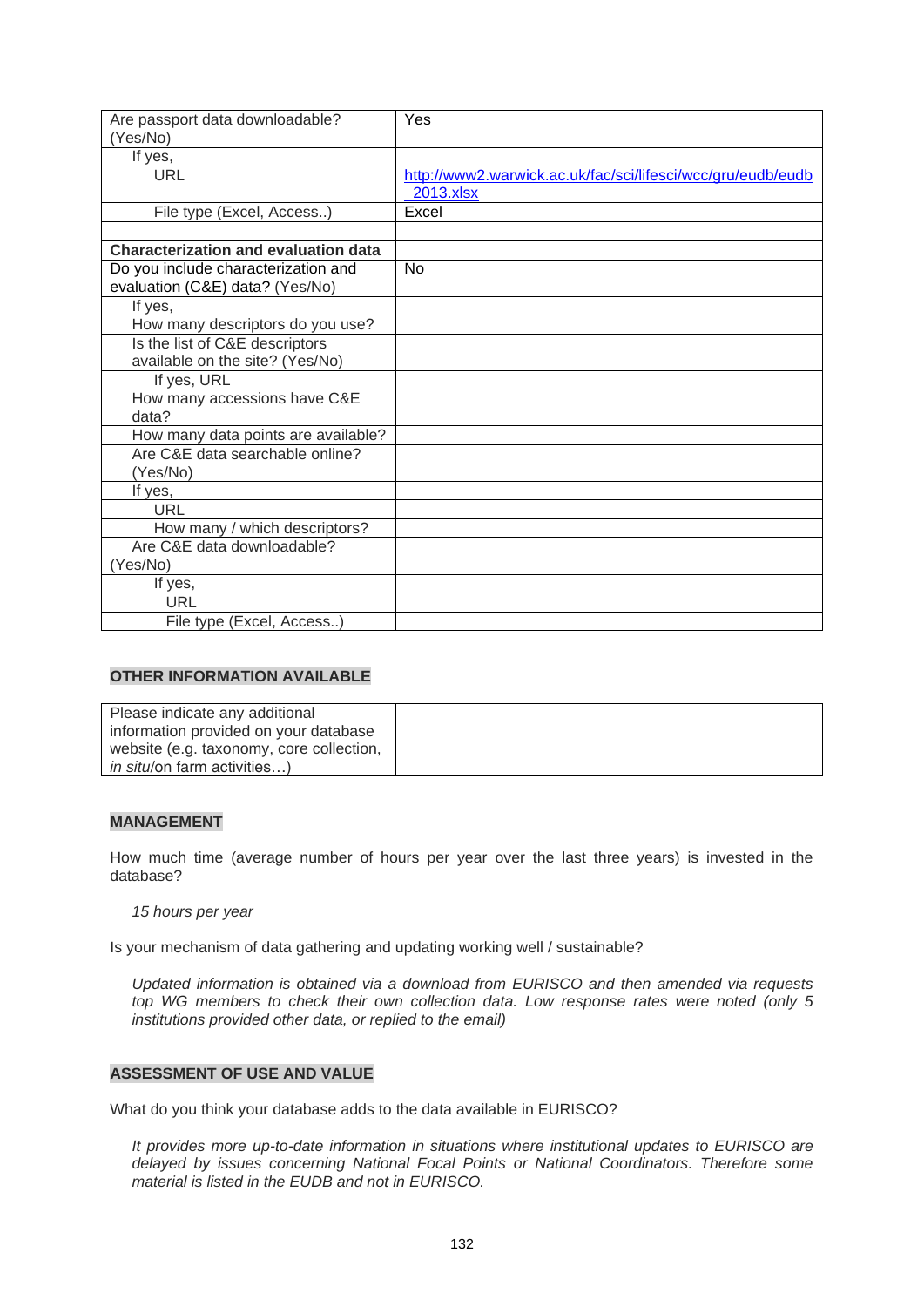Do you have an idea about the use of your database and the appreciation of the users?

*My perception is that it is a useful tool for the WG, but most genebank users search the EURISCO database.*

#### **PERSPECTIVES**

Are you planning to continue maintaining the database in the next five years and, if positive, are sufficient resources available to do that at your institute?

*At the last WG meeting in St Petersburg, WG members expressed a preference for only updating one database regularly, and this should be EURISCO as many curators also manage other crop collections besides Umbellifers. No-one felt it was a good idea to maintain two nearly identical datasets independently, but the need for curation of characterisation data was indicated and this could be carried out within EURISCO if its capabilities were expanded.*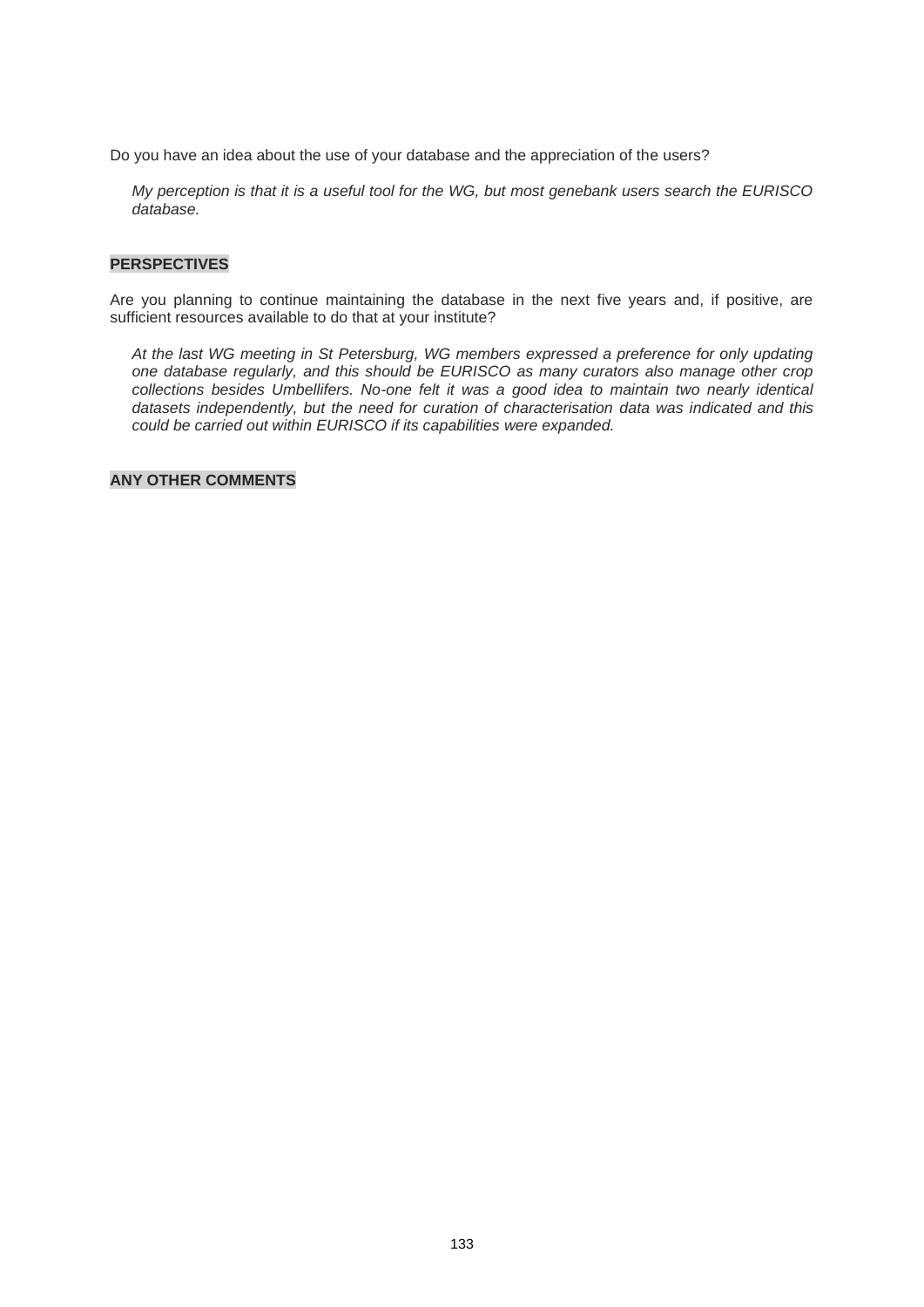# **Vicia faba**

## **IDENTIFICATION**

| Name of the database              | European Vicia faba Database                        |
|-----------------------------------|-----------------------------------------------------|
| Homepage (URL)                    | http://www.ecpgr.cgiar.org/germplasm_databases/list |
|                                   | of germplasm databases/crop databases/crop da       |
|                                   | tabase windows/vicia faba.html                      |
| Date of creation                  | 06/07/2001                                          |
| Database manager                  | Gérard Duc                                          |
| Email address of database manager | gerard.duc@dijon.inra.fr                            |
| Hosting institute                 | <b>INRA Dijon, France</b>                           |

| Current number of accessions (December<br>2013)                                         | 12 475                                                                                                                                 |
|-----------------------------------------------------------------------------------------|----------------------------------------------------------------------------------------------------------------------------------------|
| Date of last update                                                                     | 2007                                                                                                                                   |
|                                                                                         | Update planned 2013-15 (in: report 5th meeting GL<br>WG, 2013)                                                                         |
| Estimated average age of the records in years<br>(how long ago last updated on average) | $10-15$ years                                                                                                                          |
|                                                                                         |                                                                                                                                        |
| <b>Contributors</b>                                                                     |                                                                                                                                        |
| Number of contributors                                                                  | 28 European institutions                                                                                                               |
| Is the list of contributors available online?<br>(Yes/No)                               | (included in downloadable Excel file)                                                                                                  |
| If yes, URL                                                                             | Homepage                                                                                                                               |
|                                                                                         |                                                                                                                                        |
| <b>Geographical coverage</b>                                                            |                                                                                                                                        |
| Are the accessions only from Europe<br>(+ECPGR countries)? (Yes/No)                     | Yes                                                                                                                                    |
| If no, how many accessions from outside of                                              | (3600 accessions have country of origin outside                                                                                        |
| Europe?                                                                                 | Europe)                                                                                                                                |
|                                                                                         |                                                                                                                                        |
| Passport data                                                                           |                                                                                                                                        |
| Is a Multi-crop Passport Descriptor List used?<br>(Yes/No)                              | Yes                                                                                                                                    |
| If yes, which version (V1, 2001 / V2, 2012)                                             | V1 (Partially: acquisition dates and biological status<br>are missing)                                                                 |
| Are other passport descriptors used? (Yes/No)                                           | $\overline{N}$                                                                                                                         |
| If yes, which?                                                                          |                                                                                                                                        |
| Is the list of passport descriptors available on<br>the site? (Yes/No)                  | <b>No</b>                                                                                                                              |
| If yes, URL                                                                             |                                                                                                                                        |
| Are passport data searchable online?<br>(Yes/No)                                        | <b>No</b>                                                                                                                              |
| If yes,                                                                                 |                                                                                                                                        |
| <b>URL</b>                                                                              |                                                                                                                                        |
| How many / which descriptors?                                                           |                                                                                                                                        |
| Are passport data downloadable? (Yes/No)                                                | Yes                                                                                                                                    |
| If yes,                                                                                 |                                                                                                                                        |
| <b>URL</b>                                                                              | http://www.ecpgr.cgiar.org/germplasm_databases/list<br>of germplasm databases/crop databases/crop da<br>tabase windows/vicia faba.html |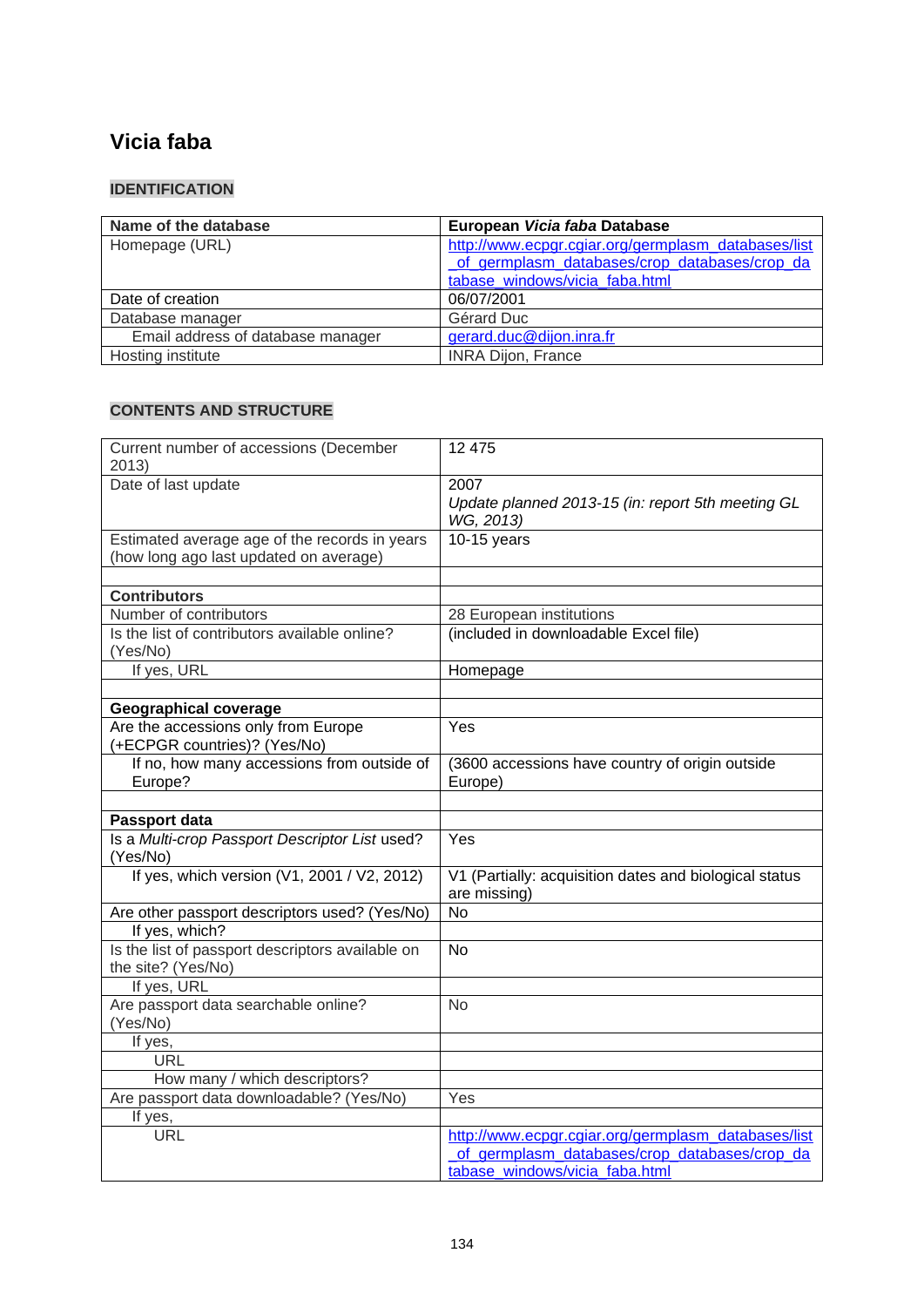| File type (Excel, Access)                   | Excel          |
|---------------------------------------------|----------------|
|                                             |                |
| <b>Characterization and evaluation data</b> |                |
| Do you include characterization and         | N <sub>o</sub> |
| evaluation (C&E) data? (Yes/No)             |                |
| If yes,                                     |                |
| How many descriptors do you use?            |                |
| Is the list of C&E descriptors available on |                |
| the site (Yes/No)                           |                |
| If yes, URL                                 |                |
| How many accessions have C&E data?          |                |
| How many data points are available?         |                |
| Are C&E data searchable online? (Yes/No)    |                |
| lf yes,                                     |                |
| URL                                         |                |
| How many / which descriptors?               |                |
| Are C&E data downloadable? (Yes/No)         |                |
| If yes,                                     |                |
| URL                                         |                |
| File type (Excel, Access)                   |                |

| Please indicate any additional information |  |
|--------------------------------------------|--|
| provided on your database website (e.g.    |  |
| taxonomy, core collection, in situ/on farm |  |
| activities)                                |  |

### **MANAGEMENT**

How much time (average number of hours per year over the last three years) is invested in the database?

*12 hours/year* 

Is your mechanism of data gathering and updating working well / sustainable?

*Yes, Updated by survey and synthesis every 6 years* 

#### **ASSESSMENT OF USE AND VALUE**

What do you think your database adds to the data available in EURISCO?

*Overlapping at the level of accessions has to be analysed: 18 countries are in common, 3 countries added in ECPGR database, and 5 countries added in EURISCO* 

Do you have an idea about the use of your database and the appreciation of the users?

*No*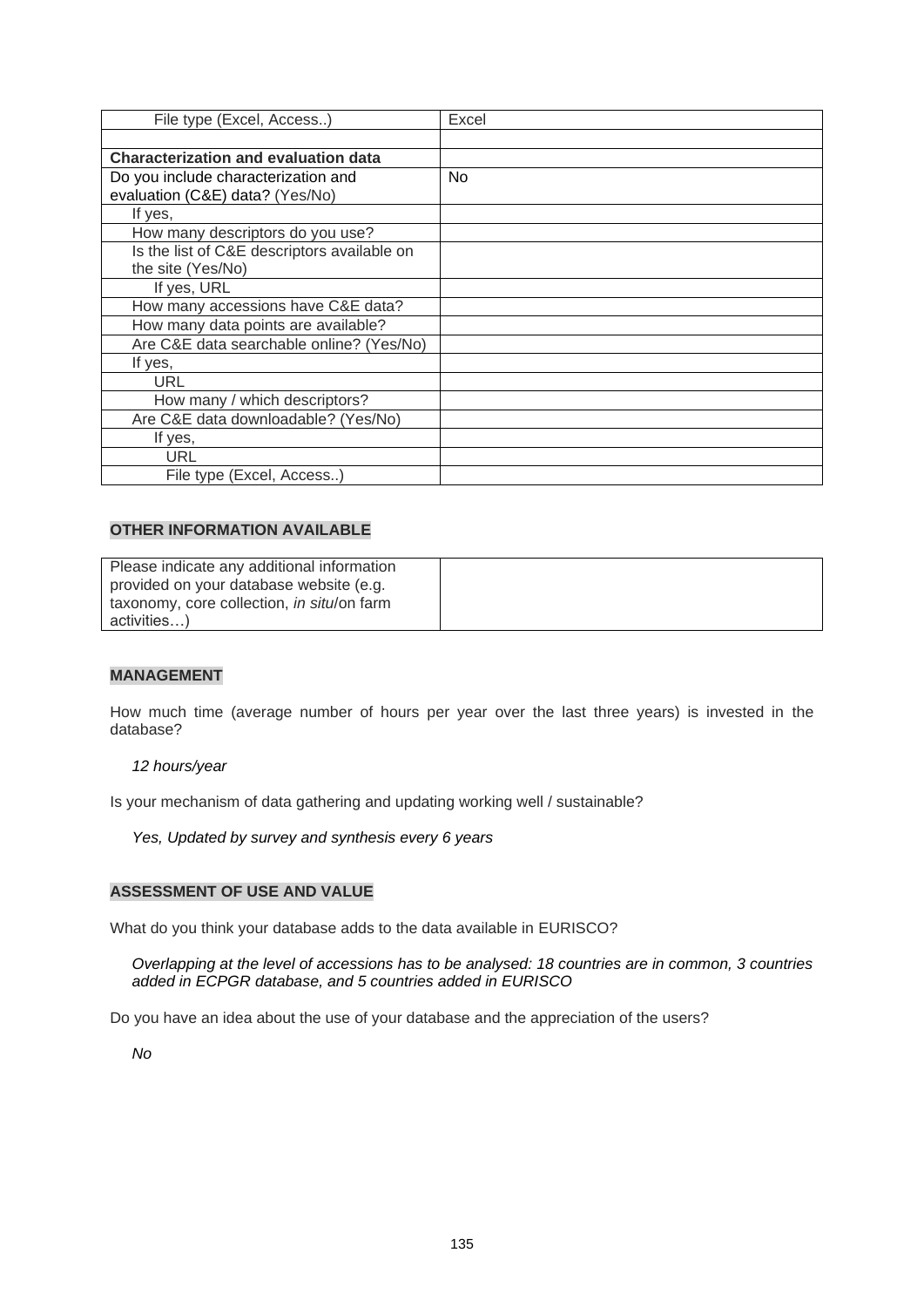#### **PERSPECTIVES**

Are you planning to continue maintaining the database in the next five years and, if positive, are sufficient resources available to do that at your institute?

*Yes*

### **ANY OTHER COMMENTS**

*During 2013-15, the database will be updated with verified passport data of old and new collections, as well as addition of phenotypic data when available. The database will be prepared for adding molecular markers data. It will need a host website, one option being that of the existing [LegumBase.](http://195.220.91.17/legumbase/) (in: report 5th meeting GL WG, 2013)*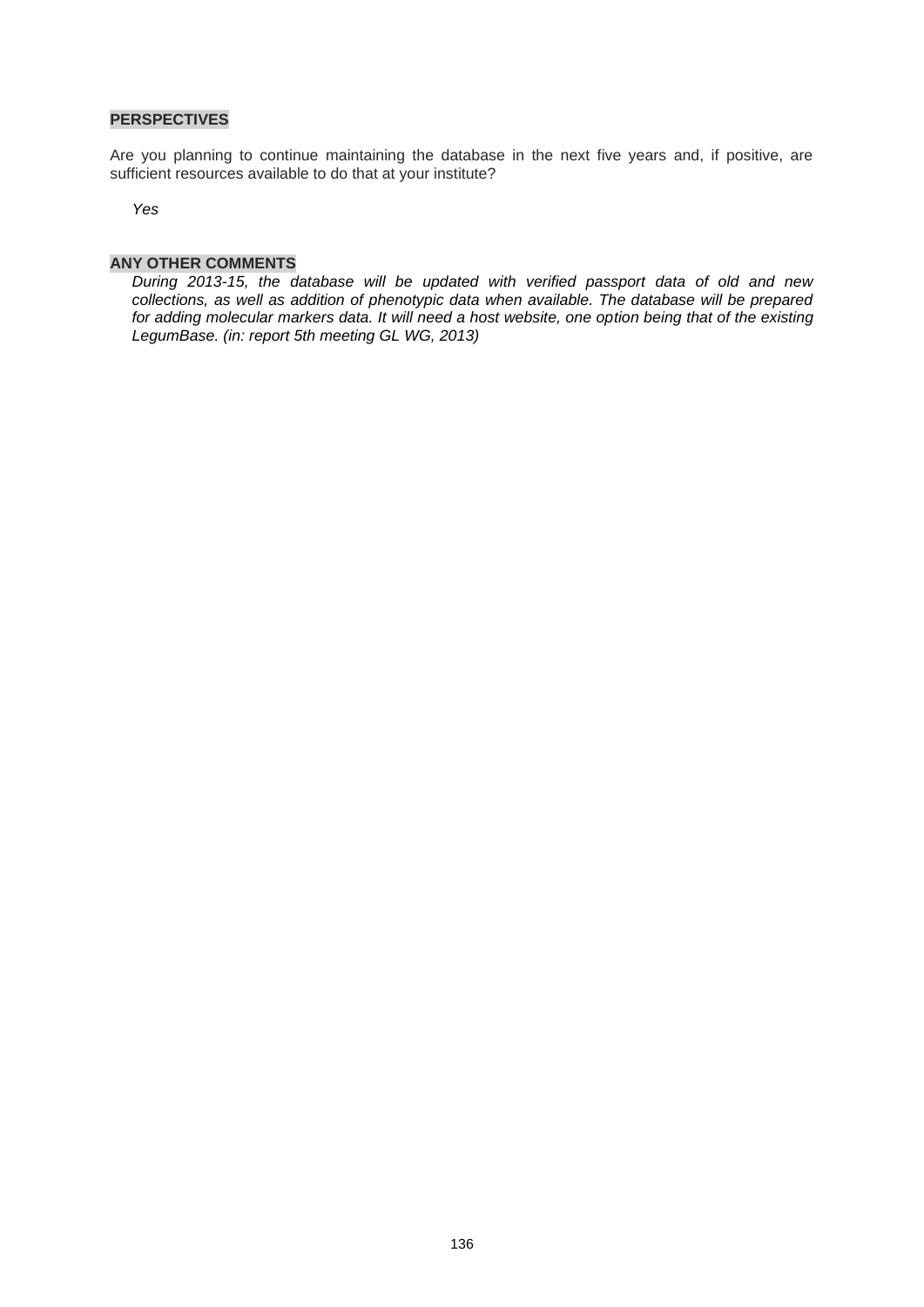# **Vigna**

# **IDENTIFICATION**

| Name of the database              | European Vigna Database                   |
|-----------------------------------|-------------------------------------------|
| Homepage (URL)                    | http://www.genbank.at/en/ecpgr-vigna.html |
| Date of creation                  | 1997                                      |
| Database manager                  | Wolfgang Kainz                            |
| Email address of database manager | wolfgang.kainz@ages.at                    |
| Hosting institute                 | AGES, Linz, Austria                       |

| Current number of accessions (December 2013)         | 4709                                                                                          |
|------------------------------------------------------|-----------------------------------------------------------------------------------------------|
| Date of last update                                  | 2012 07 25                                                                                    |
| Estimated average age of the records in years        | Some contributors send data immediately after                                                 |
| (how long ago last updated on average)               | call, others did not send any update since 1998                                               |
|                                                      |                                                                                               |
| <b>Contributors</b>                                  |                                                                                               |
| Number of contributors                               | 9 institutes from 8 European countries                                                        |
| Is the list of contributors available online?        | Yes                                                                                           |
| (Yes/No)                                             |                                                                                               |
| If yes, URL                                          | http://www.genbank.at/en/ecpgr-                                                               |
|                                                      | vigna/contributors.html                                                                       |
|                                                      |                                                                                               |
| <b>Geographical coverage</b>                         |                                                                                               |
| Are the accessions only from Europe (+ECPGR          | Yes                                                                                           |
| countries)? (Yes/No)                                 |                                                                                               |
| If no, how many accessions from outside of           |                                                                                               |
| Europe?                                              |                                                                                               |
|                                                      |                                                                                               |
| Passport data                                        |                                                                                               |
| Is a Multi-crop Passport Descriptor List used?       | Yes                                                                                           |
| (Yes/No)                                             |                                                                                               |
| If yes, which version (V1, 2001 / V2, 2012)          | V <sub>1</sub>                                                                                |
| Are other passport descriptors used? (Yes/No)        | Yes                                                                                           |
| If yes, which?                                       | <b>EURISCO</b>                                                                                |
| Is the list of passport descriptors available on the | Yes                                                                                           |
| site? (Yes/No)                                       |                                                                                               |
| If yes, URL                                          | http://www.genbank.at/en/ecpgr-vigna/database-                                                |
|                                                      | descriptors/passport-data.html                                                                |
| Are passport data searchable online? (Yes/No)        | Yes                                                                                           |
| If yes,                                              |                                                                                               |
| <b>URL</b>                                           | http://www.genbank.at/en/ecpgr-vigna.html<br>$\mathbf{Q}$                                     |
| How many / which descriptors?                        |                                                                                               |
|                                                      | Cropname, Institute Code, Species, Subtaxa,<br>Country of origin, Status of Sample, Accession |
|                                                      | Number, Accession Name, Collection Site                                                       |
| Are passport data downloadable? (Yes/No)             | <b>No</b>                                                                                     |
| If yes,                                              |                                                                                               |
| <b>URL</b>                                           |                                                                                               |
| File type (Excel, Access)                            |                                                                                               |
|                                                      |                                                                                               |
|                                                      |                                                                                               |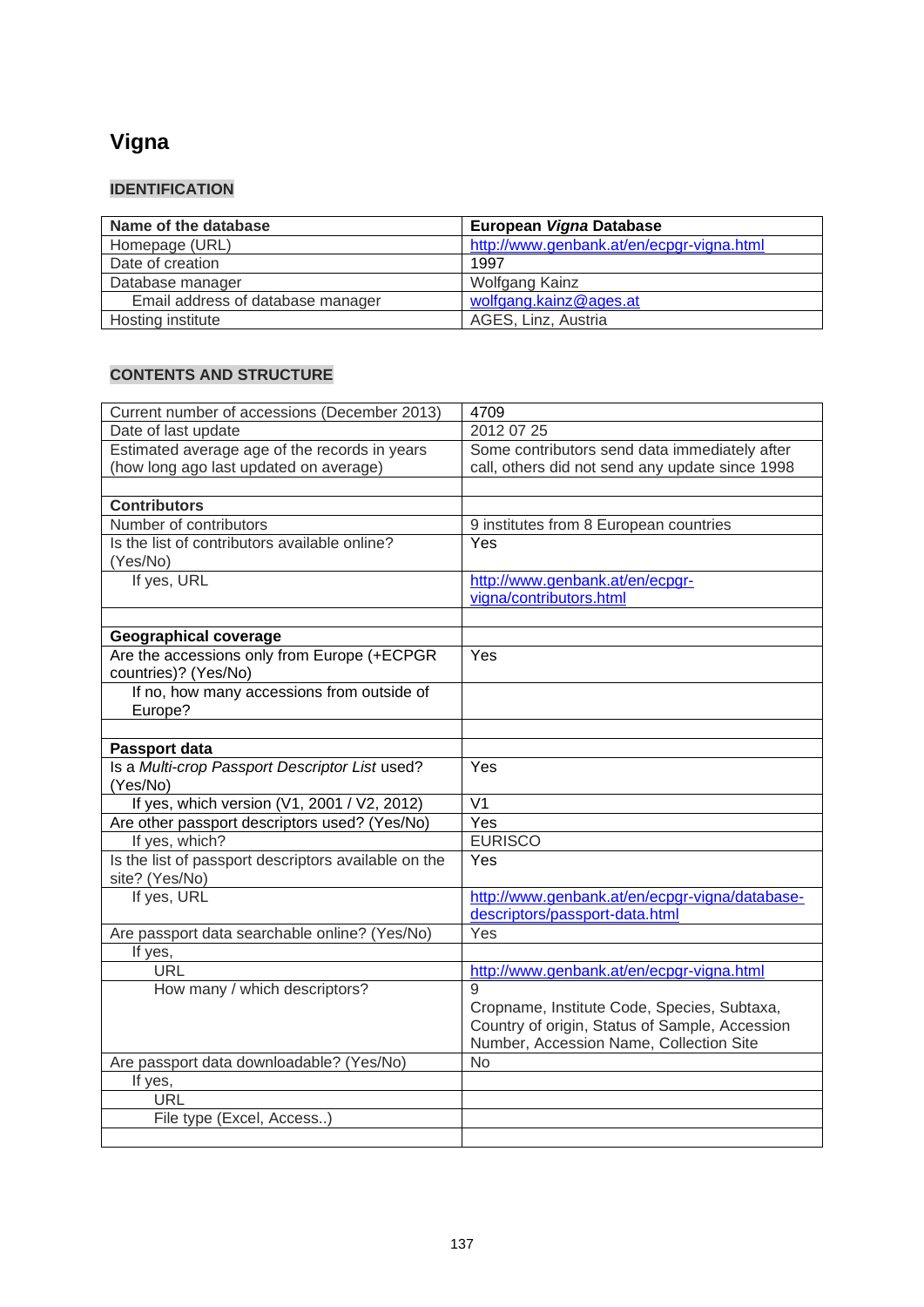| <b>Characterization and evaluation data</b>     |                                                    |
|-------------------------------------------------|----------------------------------------------------|
| Do you include characterization and evaluation  | No (but the database structure includes fields for |
| (C&E) data? (Yes/No)                            | C&E data if they become available)                 |
| If yes,                                         |                                                    |
| How many descriptors do you use?                | 16                                                 |
| Is the list of C&E descriptors available on the | Yes                                                |
| site? (Yes/No)                                  |                                                    |
| If yes, URL                                     | http://www.genbank.at/en/ecpgr-vigna/database-     |
|                                                 | descriptors/characterization-descriptor.html       |
| How many accessions have C&E data?              | None at the moment                                 |
| How many data points are available?             | None                                               |
| Are C&E data searchable online? (Yes/No)        | No.                                                |
| If yes,                                         |                                                    |
| <b>URL</b>                                      |                                                    |
| How many / which descriptors?                   |                                                    |
| Are C&E data downloadable (Yes/No)              | <b>No</b>                                          |
| If yes,                                         |                                                    |
| URL                                             |                                                    |
| File type (Excel, Access)                       |                                                    |

| Please indicate any additional information | Proposal for photo documentation             |
|--------------------------------------------|----------------------------------------------|
| provided on your database website (e.g.    | http://www.genbank.at/en/ecpgr-              |
| taxonomy, core collection, in situ/on farm | phaseolus/database-descriptors/proposal-for- |
| activities)                                | taking-photos.html                           |

### **MANAGEMENT**

How much time (average number of hours per year over the last three years) is invested in the database?

#### *About 30 hours per year*

Is your mechanism of data gathering and updating working well / sustainable?

*No, due to the presence of EURISCO there is very little willingness to send data to both EURISCO and ECPGR databases*

#### **ASSESSMENT OF USE AND VALUE**

What do you think your database adds to the data available in EURISCO?

*Photos*

Do you have an idea about the use of your database and the appreciation of the users?

*DB is contacted 5 times per month in average*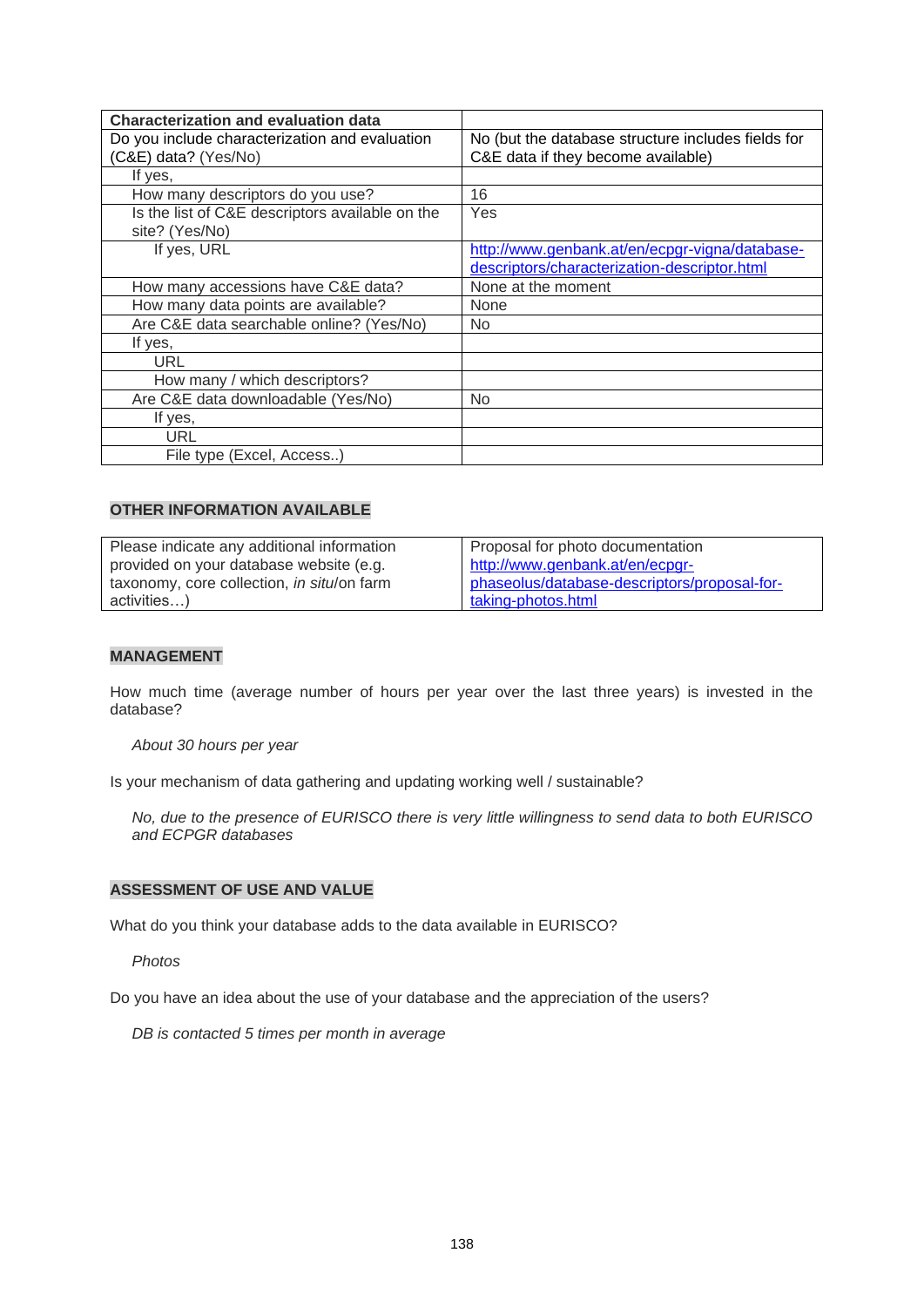#### **PERSPECTIVES**

Are you planning to continue maintaining the database in the next five years and, if positive, are sufficient resources available to do that at your institute?

*If C&E data cannot be included to EURISCO, the Vigna DB could be maintained for the next years. But as there are no C&E data available the sense of a separate DB should be questioned in this case.*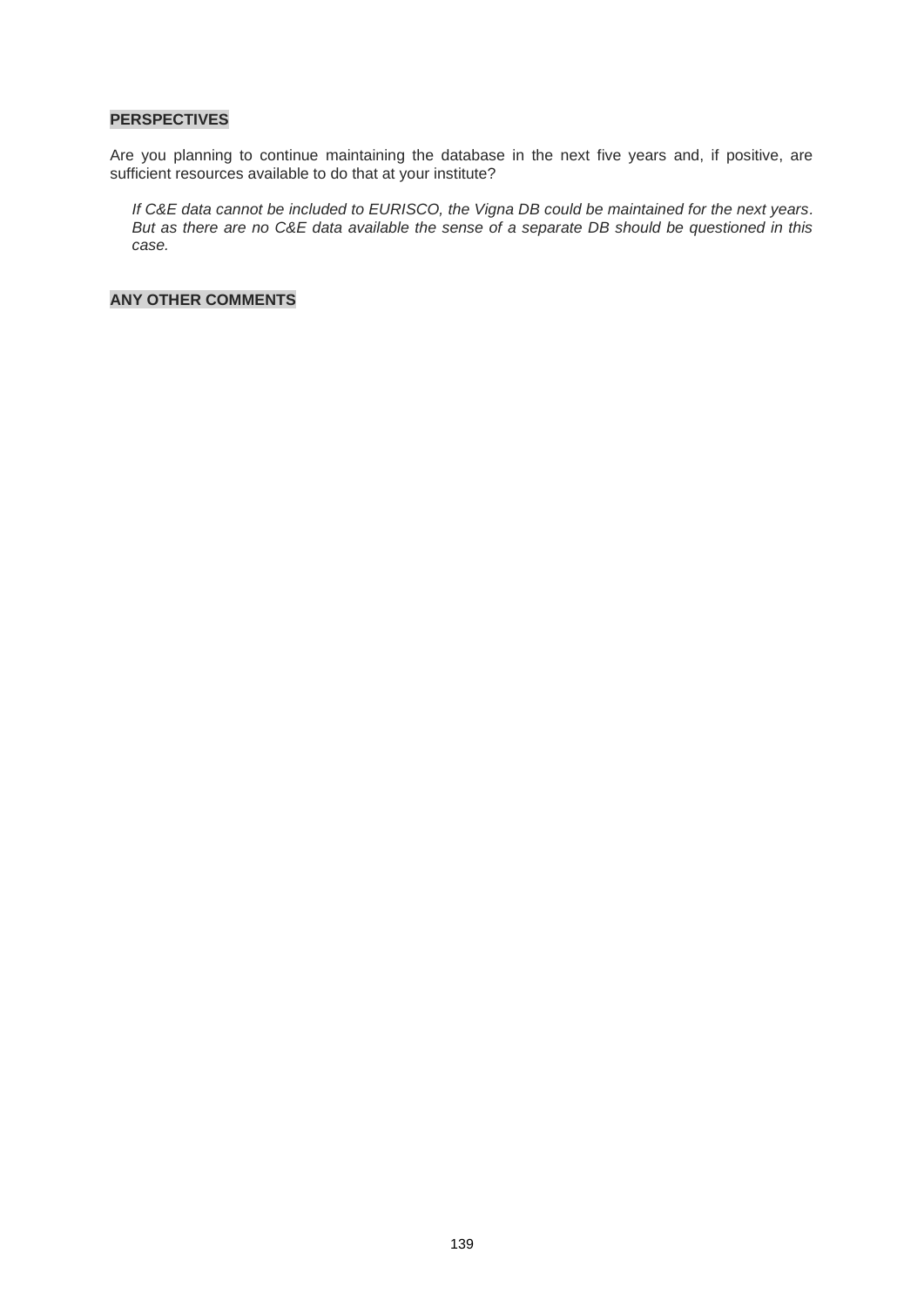# **Vitis**

## **IDENTIFICATION**

| Name of the database              | European Vitis Database          |
|-----------------------------------|----------------------------------|
| Homepage (URL)                    | http://www.eu-vitis.de/index.php |
| Date of creation                  | 1997                             |
| Database manager                  | Erika Maul                       |
| Email address of database manager | erika.maul@jki.bund.de           |
| Hosting institute                 | JKI, Siebeldingen, Germany       |

| Date of last update<br>Update is done permanently by curators. This is<br>possible owing to the online uploading and<br>modification system, implemented for the European<br>Vitis Database, see Maul et al. 2010 (reference at<br>the end of questionnaire).<br>Owing to past and running projects, upload of data<br>Estimated average age of the records in years<br>(how long ago last updated on average)<br>(MCPD, characterization, marker data, photos, etc.)<br>is done permanently by involved partners. Number of<br>curators involved in projects: about 15-25.<br><b>Contributors</b><br>Number of contributors<br>56<br>Is the list of contributors available online?<br>Yes (implemented April 2014)<br>Includes institute code, contact details, number of<br>(Yes/No)<br>accessions maintained and date of last update.<br>from homepage, Contributors of data<br>If yes, URL<br><b>Geographical coverage</b><br>Yes<br>Are the accessions only from Europe<br>(+ECPGR countries)? (Yes/No)<br>If no, how many accessions from outside of<br>Europe?<br><b>Passport data</b><br>Is a Multi-crop Passport Descriptor List used?<br>Yes<br>(Yes/No)<br>If yes, which version (V1, 2001 / V2, 2012)<br>$\overline{V}$<br>Are other passport descriptors used? (Yes/No)<br>Yes<br>If yes, which?<br>13 additional descriptors are used. They are listed on<br>pages 12 and 13 of the Multi-Crop Passport<br>Descriptors - Specific for Grapevine<br>Is the list of passport descriptors available on<br>Yes<br>the site? (Yes/No)<br>If yes, URL<br>(from homepage, Descriptors/file formats)<br>Are passport data searchable online?<br>Yes<br>(Yes/No) | Current number of accessions (April 2014) | 36934 |
|-----------------------------------------------------------------------------------------------------------------------------------------------------------------------------------------------------------------------------------------------------------------------------------------------------------------------------------------------------------------------------------------------------------------------------------------------------------------------------------------------------------------------------------------------------------------------------------------------------------------------------------------------------------------------------------------------------------------------------------------------------------------------------------------------------------------------------------------------------------------------------------------------------------------------------------------------------------------------------------------------------------------------------------------------------------------------------------------------------------------------------------------------------------------------------------------------------------------------------------------------------------------------------------------------------------------------------------------------------------------------------------------------------------------------------------------------------------------------------------------------------------------------------------------------------------------------------------------------------------------------------------------------------------------------|-------------------------------------------|-------|
|                                                                                                                                                                                                                                                                                                                                                                                                                                                                                                                                                                                                                                                                                                                                                                                                                                                                                                                                                                                                                                                                                                                                                                                                                                                                                                                                                                                                                                                                                                                                                                                                                                                                       |                                           |       |
|                                                                                                                                                                                                                                                                                                                                                                                                                                                                                                                                                                                                                                                                                                                                                                                                                                                                                                                                                                                                                                                                                                                                                                                                                                                                                                                                                                                                                                                                                                                                                                                                                                                                       |                                           |       |
|                                                                                                                                                                                                                                                                                                                                                                                                                                                                                                                                                                                                                                                                                                                                                                                                                                                                                                                                                                                                                                                                                                                                                                                                                                                                                                                                                                                                                                                                                                                                                                                                                                                                       |                                           |       |
|                                                                                                                                                                                                                                                                                                                                                                                                                                                                                                                                                                                                                                                                                                                                                                                                                                                                                                                                                                                                                                                                                                                                                                                                                                                                                                                                                                                                                                                                                                                                                                                                                                                                       |                                           |       |
|                                                                                                                                                                                                                                                                                                                                                                                                                                                                                                                                                                                                                                                                                                                                                                                                                                                                                                                                                                                                                                                                                                                                                                                                                                                                                                                                                                                                                                                                                                                                                                                                                                                                       |                                           |       |
|                                                                                                                                                                                                                                                                                                                                                                                                                                                                                                                                                                                                                                                                                                                                                                                                                                                                                                                                                                                                                                                                                                                                                                                                                                                                                                                                                                                                                                                                                                                                                                                                                                                                       |                                           |       |
|                                                                                                                                                                                                                                                                                                                                                                                                                                                                                                                                                                                                                                                                                                                                                                                                                                                                                                                                                                                                                                                                                                                                                                                                                                                                                                                                                                                                                                                                                                                                                                                                                                                                       |                                           |       |
|                                                                                                                                                                                                                                                                                                                                                                                                                                                                                                                                                                                                                                                                                                                                                                                                                                                                                                                                                                                                                                                                                                                                                                                                                                                                                                                                                                                                                                                                                                                                                                                                                                                                       |                                           |       |
|                                                                                                                                                                                                                                                                                                                                                                                                                                                                                                                                                                                                                                                                                                                                                                                                                                                                                                                                                                                                                                                                                                                                                                                                                                                                                                                                                                                                                                                                                                                                                                                                                                                                       |                                           |       |
|                                                                                                                                                                                                                                                                                                                                                                                                                                                                                                                                                                                                                                                                                                                                                                                                                                                                                                                                                                                                                                                                                                                                                                                                                                                                                                                                                                                                                                                                                                                                                                                                                                                                       |                                           |       |
|                                                                                                                                                                                                                                                                                                                                                                                                                                                                                                                                                                                                                                                                                                                                                                                                                                                                                                                                                                                                                                                                                                                                                                                                                                                                                                                                                                                                                                                                                                                                                                                                                                                                       |                                           |       |
|                                                                                                                                                                                                                                                                                                                                                                                                                                                                                                                                                                                                                                                                                                                                                                                                                                                                                                                                                                                                                                                                                                                                                                                                                                                                                                                                                                                                                                                                                                                                                                                                                                                                       |                                           |       |
|                                                                                                                                                                                                                                                                                                                                                                                                                                                                                                                                                                                                                                                                                                                                                                                                                                                                                                                                                                                                                                                                                                                                                                                                                                                                                                                                                                                                                                                                                                                                                                                                                                                                       |                                           |       |
|                                                                                                                                                                                                                                                                                                                                                                                                                                                                                                                                                                                                                                                                                                                                                                                                                                                                                                                                                                                                                                                                                                                                                                                                                                                                                                                                                                                                                                                                                                                                                                                                                                                                       |                                           |       |
|                                                                                                                                                                                                                                                                                                                                                                                                                                                                                                                                                                                                                                                                                                                                                                                                                                                                                                                                                                                                                                                                                                                                                                                                                                                                                                                                                                                                                                                                                                                                                                                                                                                                       |                                           |       |
|                                                                                                                                                                                                                                                                                                                                                                                                                                                                                                                                                                                                                                                                                                                                                                                                                                                                                                                                                                                                                                                                                                                                                                                                                                                                                                                                                                                                                                                                                                                                                                                                                                                                       |                                           |       |
|                                                                                                                                                                                                                                                                                                                                                                                                                                                                                                                                                                                                                                                                                                                                                                                                                                                                                                                                                                                                                                                                                                                                                                                                                                                                                                                                                                                                                                                                                                                                                                                                                                                                       |                                           |       |
|                                                                                                                                                                                                                                                                                                                                                                                                                                                                                                                                                                                                                                                                                                                                                                                                                                                                                                                                                                                                                                                                                                                                                                                                                                                                                                                                                                                                                                                                                                                                                                                                                                                                       |                                           |       |
|                                                                                                                                                                                                                                                                                                                                                                                                                                                                                                                                                                                                                                                                                                                                                                                                                                                                                                                                                                                                                                                                                                                                                                                                                                                                                                                                                                                                                                                                                                                                                                                                                                                                       |                                           |       |
|                                                                                                                                                                                                                                                                                                                                                                                                                                                                                                                                                                                                                                                                                                                                                                                                                                                                                                                                                                                                                                                                                                                                                                                                                                                                                                                                                                                                                                                                                                                                                                                                                                                                       |                                           |       |
|                                                                                                                                                                                                                                                                                                                                                                                                                                                                                                                                                                                                                                                                                                                                                                                                                                                                                                                                                                                                                                                                                                                                                                                                                                                                                                                                                                                                                                                                                                                                                                                                                                                                       |                                           |       |
|                                                                                                                                                                                                                                                                                                                                                                                                                                                                                                                                                                                                                                                                                                                                                                                                                                                                                                                                                                                                                                                                                                                                                                                                                                                                                                                                                                                                                                                                                                                                                                                                                                                                       |                                           |       |
|                                                                                                                                                                                                                                                                                                                                                                                                                                                                                                                                                                                                                                                                                                                                                                                                                                                                                                                                                                                                                                                                                                                                                                                                                                                                                                                                                                                                                                                                                                                                                                                                                                                                       |                                           |       |
|                                                                                                                                                                                                                                                                                                                                                                                                                                                                                                                                                                                                                                                                                                                                                                                                                                                                                                                                                                                                                                                                                                                                                                                                                                                                                                                                                                                                                                                                                                                                                                                                                                                                       |                                           |       |
|                                                                                                                                                                                                                                                                                                                                                                                                                                                                                                                                                                                                                                                                                                                                                                                                                                                                                                                                                                                                                                                                                                                                                                                                                                                                                                                                                                                                                                                                                                                                                                                                                                                                       |                                           |       |
|                                                                                                                                                                                                                                                                                                                                                                                                                                                                                                                                                                                                                                                                                                                                                                                                                                                                                                                                                                                                                                                                                                                                                                                                                                                                                                                                                                                                                                                                                                                                                                                                                                                                       |                                           |       |
|                                                                                                                                                                                                                                                                                                                                                                                                                                                                                                                                                                                                                                                                                                                                                                                                                                                                                                                                                                                                                                                                                                                                                                                                                                                                                                                                                                                                                                                                                                                                                                                                                                                                       |                                           |       |
|                                                                                                                                                                                                                                                                                                                                                                                                                                                                                                                                                                                                                                                                                                                                                                                                                                                                                                                                                                                                                                                                                                                                                                                                                                                                                                                                                                                                                                                                                                                                                                                                                                                                       |                                           |       |
|                                                                                                                                                                                                                                                                                                                                                                                                                                                                                                                                                                                                                                                                                                                                                                                                                                                                                                                                                                                                                                                                                                                                                                                                                                                                                                                                                                                                                                                                                                                                                                                                                                                                       |                                           |       |
|                                                                                                                                                                                                                                                                                                                                                                                                                                                                                                                                                                                                                                                                                                                                                                                                                                                                                                                                                                                                                                                                                                                                                                                                                                                                                                                                                                                                                                                                                                                                                                                                                                                                       |                                           |       |
|                                                                                                                                                                                                                                                                                                                                                                                                                                                                                                                                                                                                                                                                                                                                                                                                                                                                                                                                                                                                                                                                                                                                                                                                                                                                                                                                                                                                                                                                                                                                                                                                                                                                       |                                           |       |
|                                                                                                                                                                                                                                                                                                                                                                                                                                                                                                                                                                                                                                                                                                                                                                                                                                                                                                                                                                                                                                                                                                                                                                                                                                                                                                                                                                                                                                                                                                                                                                                                                                                                       |                                           |       |
|                                                                                                                                                                                                                                                                                                                                                                                                                                                                                                                                                                                                                                                                                                                                                                                                                                                                                                                                                                                                                                                                                                                                                                                                                                                                                                                                                                                                                                                                                                                                                                                                                                                                       |                                           |       |
|                                                                                                                                                                                                                                                                                                                                                                                                                                                                                                                                                                                                                                                                                                                                                                                                                                                                                                                                                                                                                                                                                                                                                                                                                                                                                                                                                                                                                                                                                                                                                                                                                                                                       |                                           |       |
|                                                                                                                                                                                                                                                                                                                                                                                                                                                                                                                                                                                                                                                                                                                                                                                                                                                                                                                                                                                                                                                                                                                                                                                                                                                                                                                                                                                                                                                                                                                                                                                                                                                                       |                                           |       |
| If yes,                                                                                                                                                                                                                                                                                                                                                                                                                                                                                                                                                                                                                                                                                                                                                                                                                                                                                                                                                                                                                                                                                                                                                                                                                                                                                                                                                                                                                                                                                                                                                                                                                                                               |                                           |       |
| <b>URL</b><br>(from homepage: quick search, advanced search)                                                                                                                                                                                                                                                                                                                                                                                                                                                                                                                                                                                                                                                                                                                                                                                                                                                                                                                                                                                                                                                                                                                                                                                                                                                                                                                                                                                                                                                                                                                                                                                                          |                                           |       |
| How many / which descriptors?<br>39 descriptors, see homepage: advanced search,                                                                                                                                                                                                                                                                                                                                                                                                                                                                                                                                                                                                                                                                                                                                                                                                                                                                                                                                                                                                                                                                                                                                                                                                                                                                                                                                                                                                                                                                                                                                                                                       |                                           |       |
| A: passport descriptors                                                                                                                                                                                                                                                                                                                                                                                                                                                                                                                                                                                                                                                                                                                                                                                                                                                                                                                                                                                                                                                                                                                                                                                                                                                                                                                                                                                                                                                                                                                                                                                                                                               |                                           |       |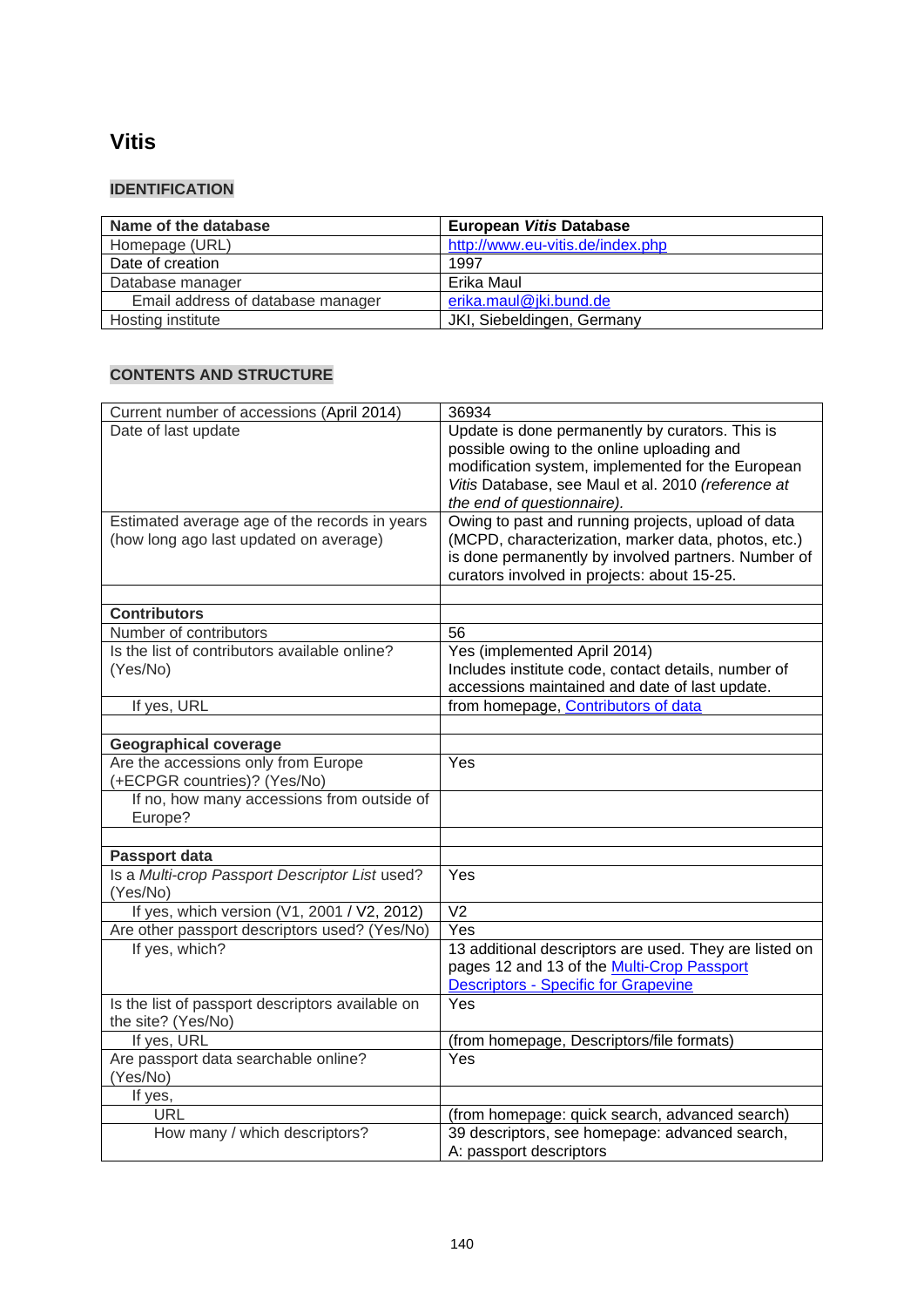| Are passport data downloadable? (Yes/No)    | <b>No</b>                                            |
|---------------------------------------------|------------------------------------------------------|
| If yes,                                     |                                                      |
| <b>URL</b>                                  |                                                      |
| File type (Excel, Access)                   |                                                      |
|                                             |                                                      |
| <b>Characterization and evaluation data</b> |                                                      |
| Do you include characterization and         | Yes                                                  |
| evaluation (C&E) data? (Yes/No)             |                                                      |
| If yes,                                     |                                                      |
| How many descriptors do you use?            | Characterisation: up to 49 descriptors               |
|                                             | SSR-markers: 6 to 9 loci                             |
|                                             | Photos: mainly shoot tip, leaves and bunch           |
|                                             | On farm maintenance: 53 descriptors and              |
|                                             | 49 enocarpological descriptors                       |
| Is the list of C&E descriptors available on | Yes                                                  |
| the site? (Yes/No)                          |                                                      |
| If yes, URL                                 | (homepage, Descriptors/file formats, sections B and  |
|                                             | D)                                                   |
| How many accessions have C&E data?          | Characterisation (up to 49 descriptors):             |
|                                             | 2918 accessions                                      |
|                                             | SSR-markers (6 to 9 loci): 4509 accessions           |
|                                             | Photos (mainly shoot tip, leaves and bunch):         |
|                                             | 4180 photos                                          |
|                                             | On farm maintenance: 56 cultivars                    |
| How many data points are available?         |                                                      |
| Are C&E data searchable online? (Yes/No)    | Yes                                                  |
| If yes,                                     |                                                      |
| <b>URL</b>                                  | Two possibilities exist:                             |
|                                             | Public access, Advanced search, B:                   |
|                                             | Characterization descriptors => search via           |
|                                             | descriptor notations for cultivar identification     |
|                                             | Public access, Characterization data =>              |
|                                             | search via passport data to retrieve the             |
|                                             | description of a cultivar                            |
| How many / which descriptors?               | 49 descriptors plus 18 ampelometric leaf descriptors |
|                                             | For descriptors applied see the homepage,            |
|                                             | Descriptors/file formats, sections B and D           |
| Are C&E data downloadable? (Yes/No)         | <b>No</b>                                            |
| If yes,                                     |                                                      |
| URL                                         |                                                      |
| File type (Excel, Access)                   |                                                      |

| Please indicate any additional information<br>provided on your database website (e.g.<br>taxonomy, core collection, in situ/on farm | Users handbook<br>$\bullet$<br>• SQL Table Scheme<br>Varieties registered in Europe<br>$\bullet$ |
|-------------------------------------------------------------------------------------------------------------------------------------|--------------------------------------------------------------------------------------------------|
| activities)                                                                                                                         | • Public access, On farm maintenance<br>• Public access, Catalogue of varieties                  |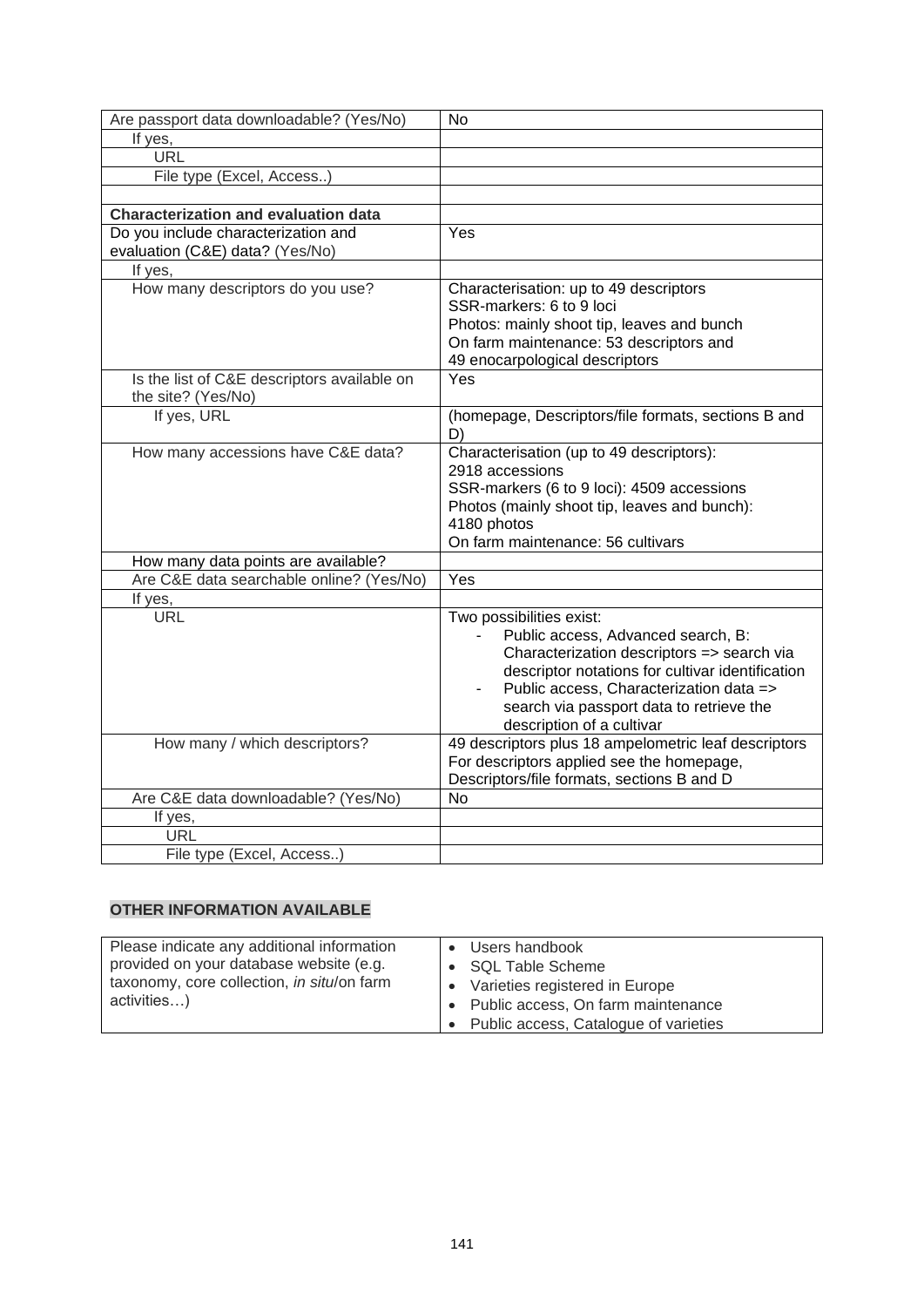#### **MANAGEMENT**

How much time (average number of hours per year over the last three years) is invested in the database?

*At least 600 hours per year. Besides the technical aspects of DB maintenance and improvement (e.g. upload and search functionalities), a lot of time was invested in data checking and assistance to partners.* 

Is your mechanism of data gathering and updating working well / sustainable?

*Yes*

#### **ASSESSMENT OF USE AND VALUE**

What do you think your database adds to the data available in EURISCO?

*Added value is achieved by Vitis specific MCPD descriptors, in particular the berry colour, country of origin of the variety and those in relation to trueness to type. For example the descriptor "remarks to the accession name" informs if the accession's name is either a synonym, homonym, true name, misnomer, dialectic term, alternative spelling or cannot be defined.*

*All data besides MCPD data support description, identification and thus maintenance of grapevine genetic resources.*

*Photos provide most valuable complementary information and are very precious for identity studies*

Do you have an idea about the use of your database and the appreciation of the users?

*Statistics are available for the number of distinct users/month and number of total visits/months. From years 2011 to 2013, the hits were quite the same, with an average of 685 visitors per month.*

#### **PERSPECTIVES**

Are you planning to continue maintaining the database in the next five years and, if positive, are sufficient resources available to do that at your institute?

*Yes.*

#### **ANY OTHER COMMENTS**

*Publication:*

*E. MAUL et al. (2012) The European Vitis Database (www.eu-vitis.de) – a technical innovation through an online uploading and interactive modification system. Vitis 51 (2), 79–85*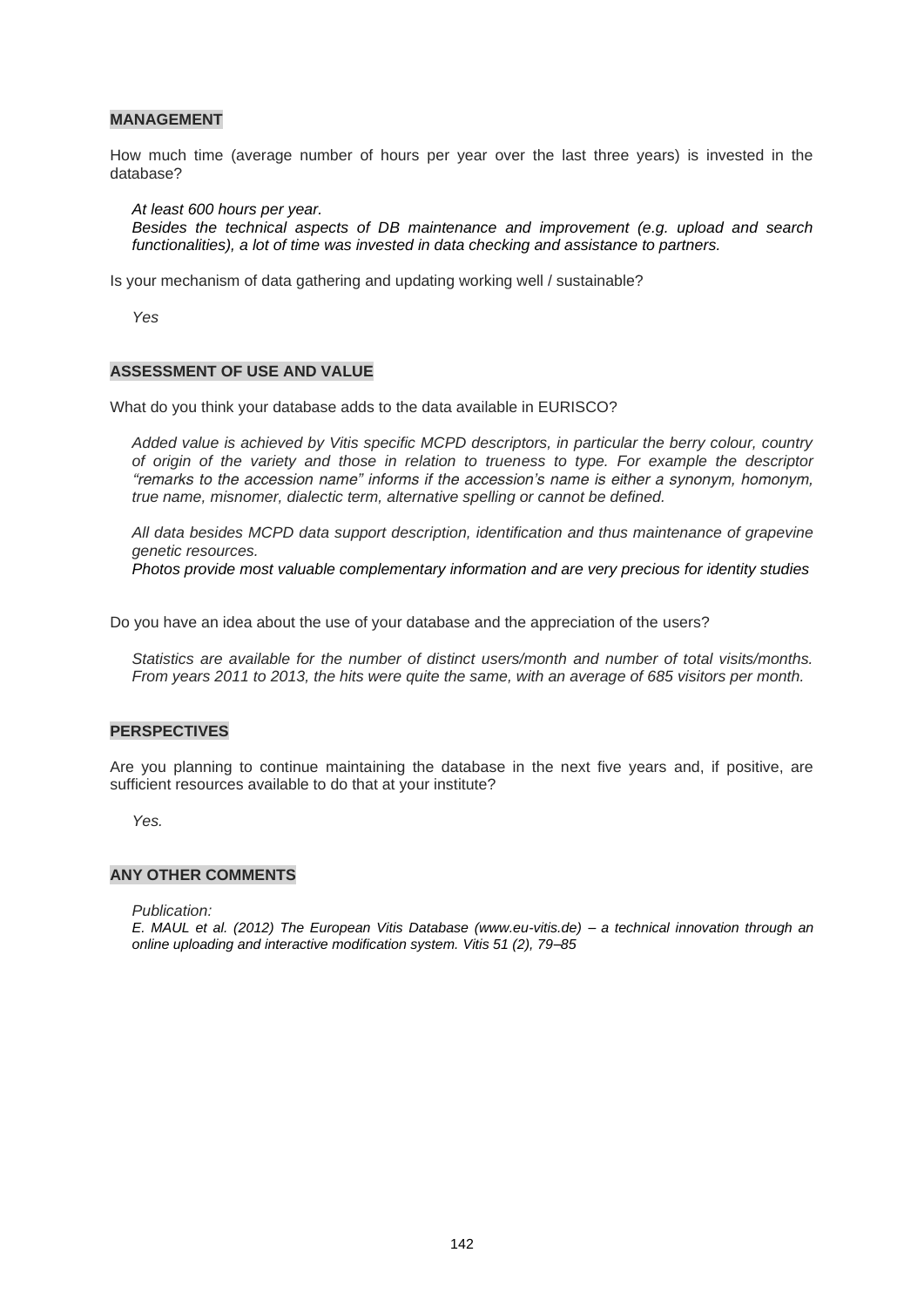# **Wheat**

### **IDENTIFICATION**

| Name of the database              | <b>European Wheat Database</b>                         |
|-----------------------------------|--------------------------------------------------------|
| Homepage (URL)                    | http://genbank.vurv.cz/ewdb/                           |
| Date of creation                  | 1996                                                   |
| Database manager                  | Iva Faberová                                           |
|                                   | (to be progressively taken over by Ludmila Papoušková) |
| Email address of database manager | faberova@vurv.cz                                       |
|                                   | papouskova@vurv.cz                                     |
| Hosting institute                 | Crop Research Institute (CRI), Prague, Czech Republic  |

## **CONTENTS AND STRUCTURE**

| Current number of accessions (December                                                     | 180 639 (163 637 Triticum recs. + 17 002 Aegilops                                                                                                  |
|--------------------------------------------------------------------------------------------|----------------------------------------------------------------------------------------------------------------------------------------------------|
| 2013)                                                                                      | recs.)                                                                                                                                             |
| Date of last update                                                                        | 20 May 2013                                                                                                                                        |
| Estimated average age of the records in<br>years (how long ago last updated on<br>average) | 86 updating sessions were carried out since 1998, in<br>average 5.7 sessions per year                                                              |
|                                                                                            | Updates in last 3 years:                                                                                                                           |
|                                                                                            | ca. 20 000 new passport records<br>ca. 40 000 updated records                                                                                      |
|                                                                                            | ca. 18 000 new C&E data sets (accessions)                                                                                                          |
|                                                                                            |                                                                                                                                                    |
| <b>Contributors</b>                                                                        |                                                                                                                                                    |
| Number of contributors                                                                     | 63 genebanks from 36 European countries                                                                                                            |
| Is the list of contributors available online?                                              | Yes                                                                                                                                                |
| (Yes/No)                                                                                   |                                                                                                                                                    |
| If yes, URL                                                                                | http://genbank.vurv.cz/ewdb/asp/ewdb_sur1.asp                                                                                                      |
|                                                                                            |                                                                                                                                                    |
| <b>Geographical coverage</b>                                                               |                                                                                                                                                    |
| Are the accessions only from Europe                                                        | Yes                                                                                                                                                |
| (+ECPGR countries)? (Yes/No)                                                               |                                                                                                                                                    |
| If no, how many accessions from<br>outside of Europe?                                      |                                                                                                                                                    |
| Note: country of origin                                                                    | 111 527 recs. with country of origin in Europe<br>44 891 recs. with country of origin out of Europe<br>24 221 recs. with unknown country of origin |
|                                                                                            |                                                                                                                                                    |
| Passport data                                                                              |                                                                                                                                                    |
| Is a Multi-crop Passport Descriptor List<br>used? (Yes/No)                                 | Yes                                                                                                                                                |
| If yes, which version (V1, 2001 / V2,<br>2012)                                             | $\overline{\mathsf{V1}}$                                                                                                                           |
| Are other passport descriptors used?<br>(Yes/No)                                           | Yes                                                                                                                                                |
| If yes, which?                                                                             | Special EWBD descriptors,<br><b>EURISCO</b> descriptors                                                                                            |
| Is the list of passport descriptors available<br>on the site? (Yes/No)                     | Yes                                                                                                                                                |
| If yes, URL                                                                                | http://genbank.vurv.cz/ewdb/asp/pass_des.htm                                                                                                       |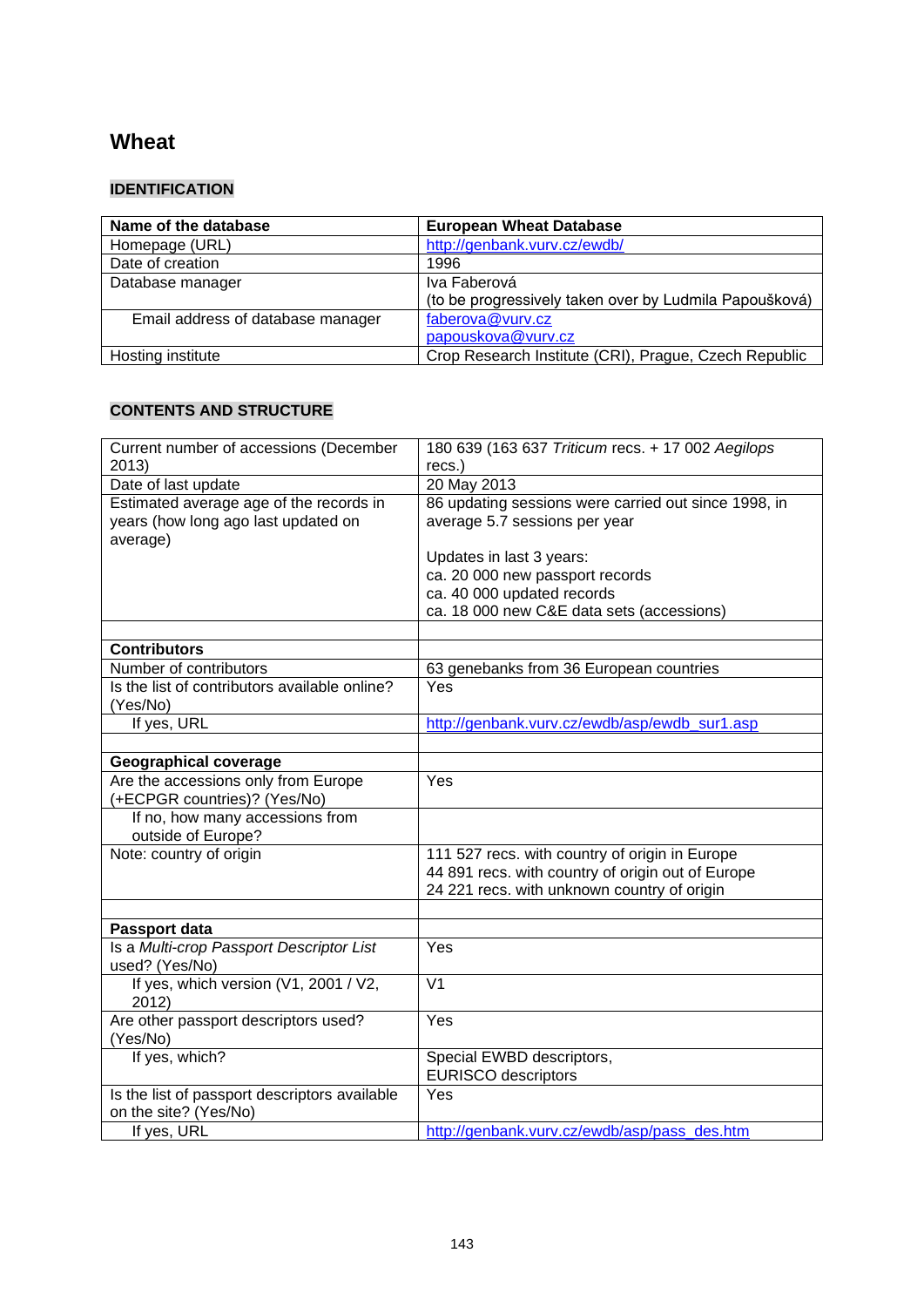| Are passport data searchable online?<br>(Yes/No)                             | Yes                                                                                                                                                                                                |
|------------------------------------------------------------------------------|----------------------------------------------------------------------------------------------------------------------------------------------------------------------------------------------------|
| If yes,                                                                      |                                                                                                                                                                                                    |
| <b>URL</b>                                                                   | http://genbank.vurv.cz/ewdb/asp/form 1.asp (single<br>search since 1998)<br>or<br>http://genbank.vurv.cz/ewdb/asp/form_desc.asp<br>(advanced search - together with C&E descriptors since<br>2008) |
| How many / which descriptors?                                                | total 39 passport descriptors, of which 22 searchable in<br>the advanced search - see form at:<br>http://genbank.vurv.cz/ewdb/asp/form_desc.asp                                                    |
| Are passport data downloadable? (Yes/No)                                     | Yes                                                                                                                                                                                                |
| If yes,                                                                      |                                                                                                                                                                                                    |
| <b>URL</b>                                                                   | http://genbank.vurv.cz/ewdb/asp/ewdb export.zip                                                                                                                                                    |
| File type (Excel, Access)                                                    | zipped ASCII text file                                                                                                                                                                             |
| Note:                                                                        | Historical records are not removed from the database,                                                                                                                                              |
|                                                                              | they are kept as not available, but searchable.                                                                                                                                                    |
|                                                                              |                                                                                                                                                                                                    |
| <b>Characterization and evaluation data</b>                                  |                                                                                                                                                                                                    |
| Do you include characterization and                                          | Yes                                                                                                                                                                                                |
| evaluation (C&E) data? (Yes/No)                                              |                                                                                                                                                                                                    |
| If yes,                                                                      | 22                                                                                                                                                                                                 |
| How many descriptors do you use?<br>Is the list of C&E descriptors available | Yes                                                                                                                                                                                                |
| on the site? (Yes/No)                                                        |                                                                                                                                                                                                    |
| If yes, URL                                                                  | http://genbank.vurv.cz/ewdb/asp/eval_des.htm                                                                                                                                                       |
| How many accessions have C&E data?                                           | 30 391                                                                                                                                                                                             |
| How many data points are available?                                          | 207 058                                                                                                                                                                                            |
| Are C&E data searchable online?<br>(Yes/No)                                  | Yes                                                                                                                                                                                                |
| If yes,                                                                      |                                                                                                                                                                                                    |
| <b>URL</b>                                                                   | http://genbank.vurv.cz/ewdb/ ("advanced search")                                                                                                                                                   |
| How many / which descriptors?                                                | All (22)                                                                                                                                                                                           |
| Are C&E data downloadable? (Yes/No)                                          | No                                                                                                                                                                                                 |
| If yes,                                                                      |                                                                                                                                                                                                    |
|                                                                              |                                                                                                                                                                                                    |
| <b>URL</b>                                                                   |                                                                                                                                                                                                    |

## **OTHER INFORMATION AVAILABLE**

| Please indicate any additional information<br>provided on your database website (e.g.<br>taxonomy, core collection, in situ/on farm<br>activities) | ٠<br>٠ | Quick overview of the EWDB content according to<br>contributor, taxon, country of origin, status,<br>availability<br>http://genbank.vurv.cz/ewdb/asp/survey.asp<br>List of genes<br>http://genbank.vurv.cz/ewdb/asp/genes.asp<br>Link to database Wheat Pedigree and Identified<br>Alleles of Genes (on record level)<br>http://genbank.vurv.cz/wheat/pedigree/ |
|----------------------------------------------------------------------------------------------------------------------------------------------------|--------|-----------------------------------------------------------------------------------------------------------------------------------------------------------------------------------------------------------------------------------------------------------------------------------------------------------------------------------------------------------------|
|----------------------------------------------------------------------------------------------------------------------------------------------------|--------|-----------------------------------------------------------------------------------------------------------------------------------------------------------------------------------------------------------------------------------------------------------------------------------------------------------------------------------------------------------------|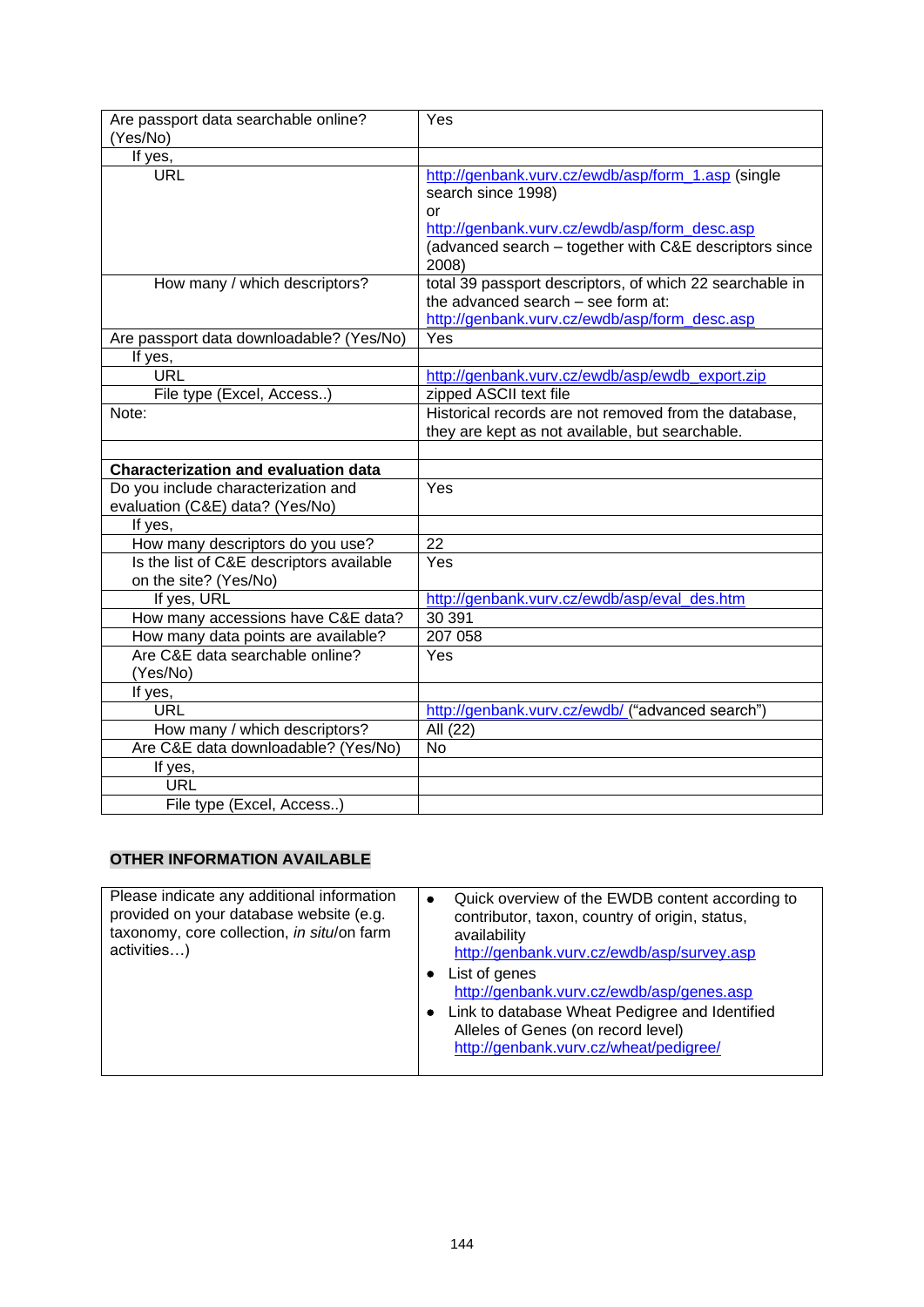#### **MANAGEMENT**

How much time (average number of hours per year over the last three years) is invested in the database?

*40-160 hours depending on the data quality and delivery – the most time-consuming was renumbering German (Braunschweig/Gatersleben) and French (GEVES-INRA) collections in 2011 and continuous C&E data conversion from Excel to EWDB format*

Is your mechanism of data gathering and updating working well / sustainable?

*Yes, it is.*

#### **ASSESSMENT OF USE AND VALUE**

What do you think your database adds to the data available in EURISCO?

*1. EURISCO and CCDBs were developed with a different aim and therefore, their content is not equal. They include complementary information in many aspects.* 

*There are also different responsibilities of data donors. EURISCO has National Focal Points responsible for national data sets and there are signed agreements between EURISCO and the institutions of NFP. CCDB managers are data compilers, they are not responsible for data content, data are compiled and provided on voluntary basis.* 

*EURISCO's upload mechanism has many positive impacts on passport data quality in Europe – it represents a large effort of NFP and data compilers at national level. But CCDB managers are not obliged to convert data to EURISCO standards (it would be huge workload!).*

- *2. EWDB and/vs EURISCO:* 
	- *a) The EWDB includes historical records (belonging to lost or removed material) that could be used as a source of additional information. EURISCO is a catalogue of currently available PGR, there is no space for historical records.*
	- *b) The additional ("non-standard") EWDB descriptors as well include certain information, which has no space in EURISCO standard.*
	- *c) EWDB taxonomy - detailed system by Dorofeev- can distinguish 27 species in the genus Triticum (including many varieties characterized by specific morphological traits). EURISCO is recommending to use GRIN taxonomy – in case of Triticum there are 6 species with several subspecies and no varieties at all. Again example of data loss.*
	- *d) EWDB records are linked to the Database Wheat Pedigree and Identified Alleles of Genes, EURISCO with the MCPD format doesn´t allow such link.*

Do you have an idea about the use of your database and the appreciation of the users?

*Crop-specific information has its own importance for users (breeders, crop-focused researchers) see Genesys and other crop-specific systems. Users of EURISCO are mainly genebank managers. It is necessary to know the type of users...*

#### **PERSPECTIVES**

Are you planning to continue maintaining the database in the next five years and, if positive, are sufficient resources available to do that at your institute?

*Yes, we are planning to continue, personal engagement of database manager is the most important prerequisite, also other resources are available in next 5 years.*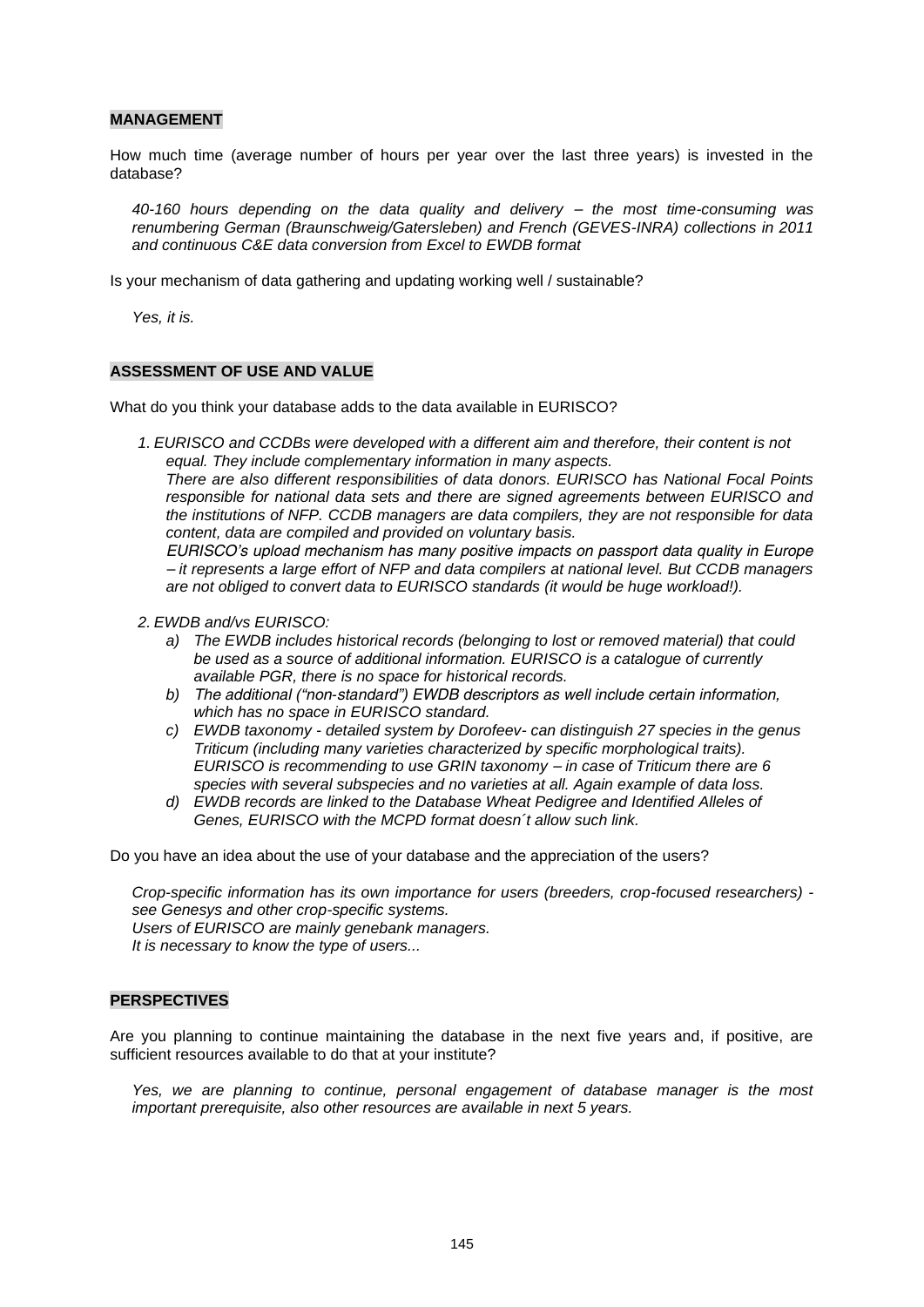#### **ANY OTHER COMMENTS**

*Of course, it would be pleasant to have EURISCO as one integrated information source for PGR in Europe. Such source should offer all available and reliable information (general, crop-specific, passport, C&E, molecular, pictures, links, texts...). But is it feasible in current conditions?*

*Partners representing countries (NFP) have an agreement to provide passport information to EURISCO. How to motivate them to provide also C&E data? Data format for C&E information in EURISCO is not available yet. Many national PGR systems keep C&E data separately for different crops. Who will be responsible for C&E data delivery and UPDATE in EURISCO – NFP or CCDB managers?*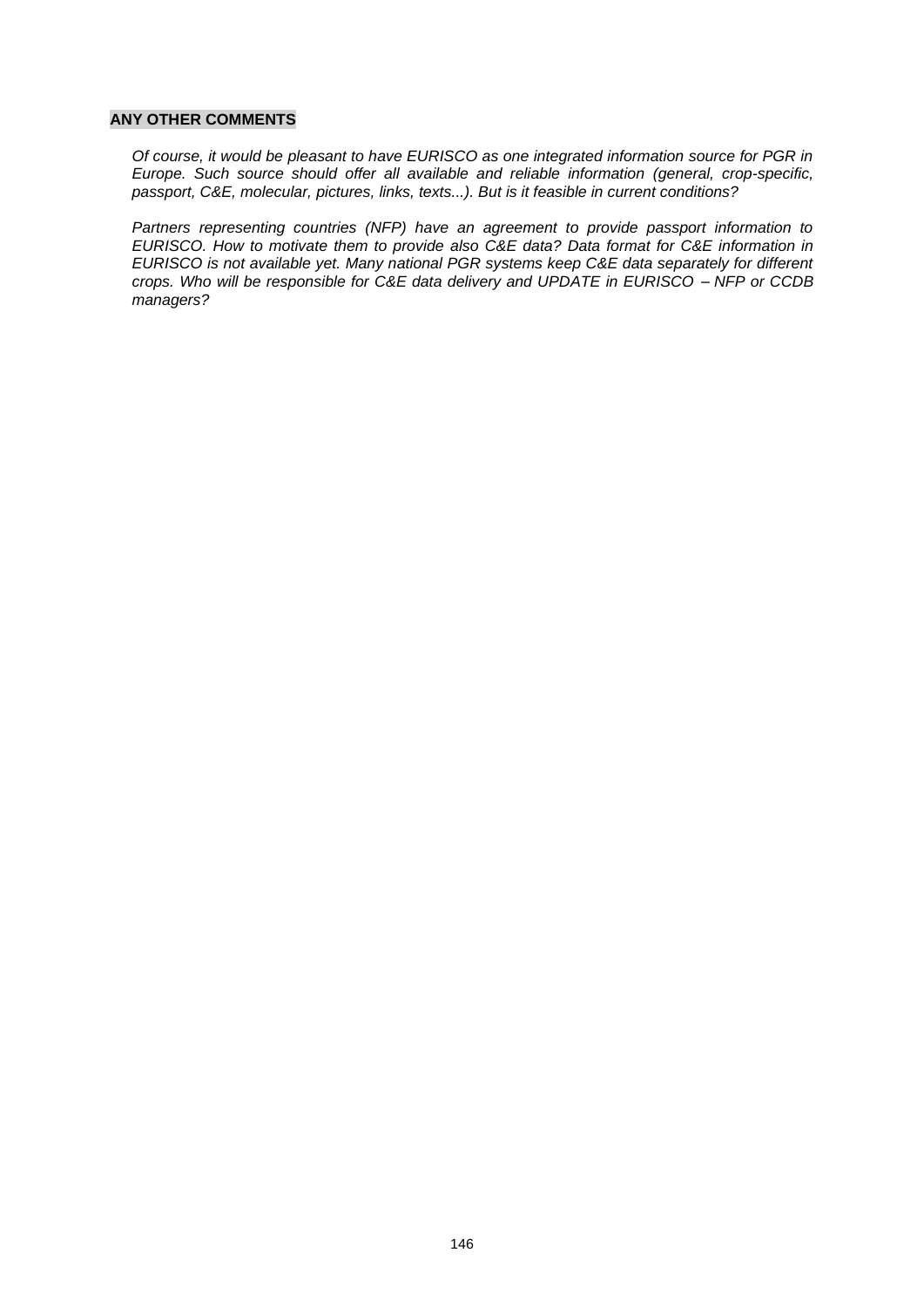# **Wild Potato**

### **IDENTIFICATION**

| Name of the database              | <b>European Wild Potato Database</b>                   |
|-----------------------------------|--------------------------------------------------------|
| Homepage (URL)                    | http://www.ecpgr.cgiar.org/germplasm_databases/list_of |
|                                   | germplasm databases/crop databases/crop database       |
|                                   | windows/potato wild bearing tubers.html                |
| Date of creation                  | 1996                                                   |
| Database manager                  | Roel Hoekstra                                          |
| Email address of database manager | roel.hoekstra@wur.nl                                   |
| Hosting institute                 | PRI, CGN, Wageningen, The Netherlands                  |

### **CONTENTS AND STRUCTURE**

| Current number of accessions (January<br>2014)            | 10323                                                                   |
|-----------------------------------------------------------|-------------------------------------------------------------------------|
| Date of last update                                       | $6 - 1 - 2014$                                                          |
| Estimated average age of the records in                   | From 1998 till 2014.                                                    |
| years (how long ago last updated on                       | Average: $2007 (= 7 \text{ years})$                                     |
| average)                                                  |                                                                         |
|                                                           |                                                                         |
| <b>Contributors</b>                                       |                                                                         |
| Number of contributors                                    | 7 European contributors                                                 |
| Is the list of contributors available online?             | <b>No</b>                                                               |
| (Yes/No)                                                  |                                                                         |
| If yes, URL                                               |                                                                         |
|                                                           |                                                                         |
| <b>Geographical coverage</b>                              |                                                                         |
| Are the accessions only from Europe                       | Yes                                                                     |
| (+ECPGR countries)? (Yes/No)                              |                                                                         |
| If no, how many accessions from                           |                                                                         |
| outside of Europe?                                        |                                                                         |
|                                                           |                                                                         |
| Passport data<br>Is a Multi-crop Passport Descriptor List |                                                                         |
| used? (Yes/No)                                            | Yes                                                                     |
| If yes, which version (V1, 2001 / V2,<br>2012)            | $\overline{\mathsf{V1}}$                                                |
| Are other passport descriptors used?                      | Yes                                                                     |
| (Yes/No)                                                  |                                                                         |
| If yes, which?                                            | COLLNU_IPD (standardised collector number to identify                   |
|                                                           | duplicates)                                                             |
|                                                           | Plpassport (for acc. fulfilling Q-requirements)                         |
|                                                           | SPP (species abbreviation)                                              |
|                                                           | STATE & REGION (other locality data in COLLSITE)                        |
|                                                           | 8 different parallel collection numbers                                 |
|                                                           | CHROM NR                                                                |
| Is the list of passport descriptors available             | FG_DATE (receipt date per data set)<br>(included in downloadable files) |
| on the site? (Yes/No)                                     |                                                                         |
| If yes, URL                                               |                                                                         |
| Are passport data searchable online?                      | <b>No</b>                                                               |
| (Yes/No)                                                  |                                                                         |
| If yes,                                                   |                                                                         |
| <b>URL</b>                                                |                                                                         |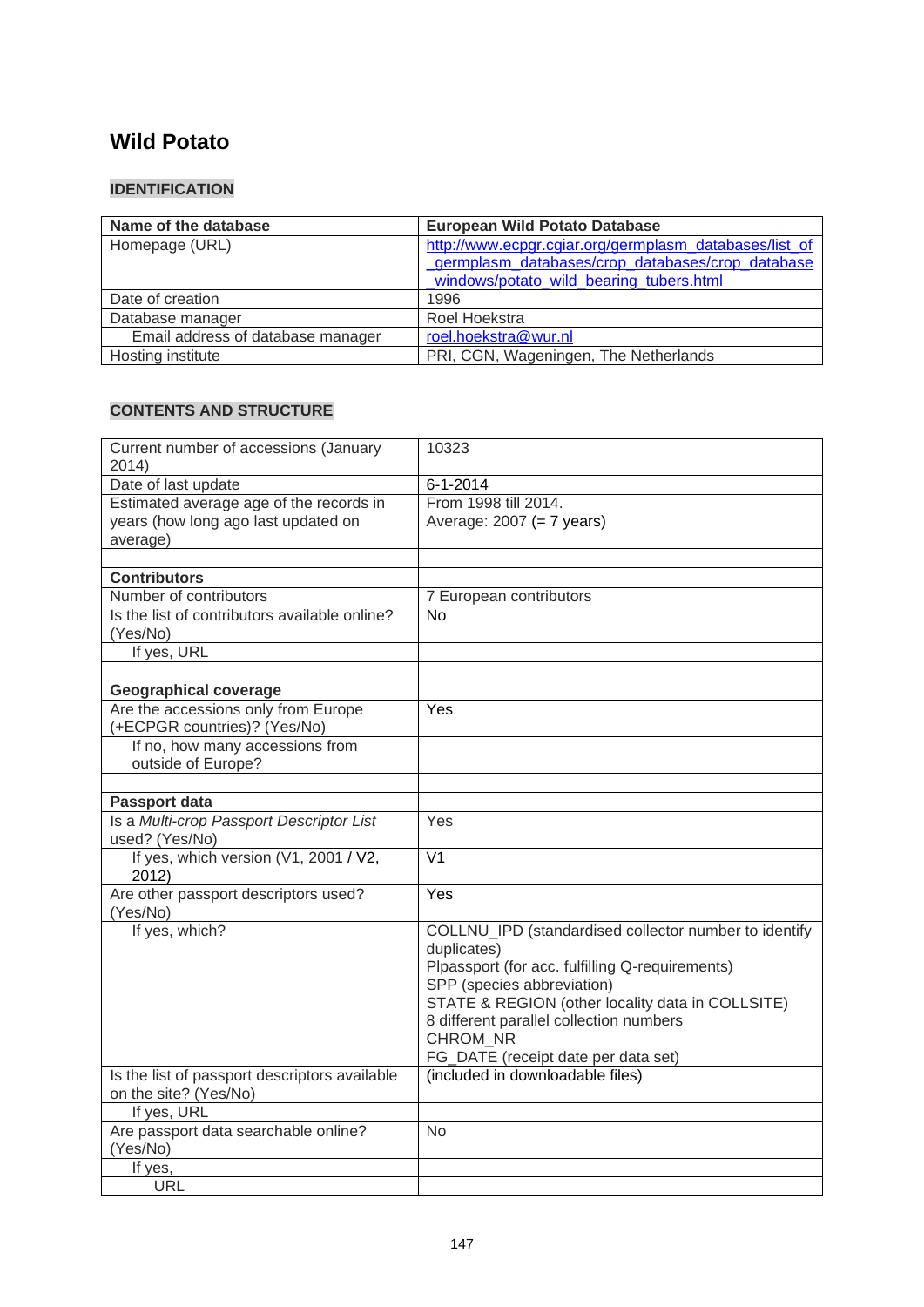| How many / which descriptors?               |                                                 |
|---------------------------------------------|-------------------------------------------------|
| Are passport data downloadable? (Yes/No)    | Yes                                             |
| If yes,                                     |                                                 |
| <b>URL</b>                                  | Website of EU project RESGEN - CT95 - 34/45     |
|                                             | http://documents.plant.wur.nl/cgn/pgr/EUpotato/ |
| File type (Excel, Access)                   | Access / Excel                                  |
|                                             |                                                 |
| <b>Characterization and evaluation data</b> |                                                 |
| Do you include characterization and         | Yes                                             |
| evaluation (C&E) data? (Yes/No)             |                                                 |
| If yes,                                     |                                                 |
| How many descriptors do you use?            | 55                                              |
| Is the list of C&E descriptors available    | (included in downloadable files)                |
| on the site? (Yes/No)                       |                                                 |
| If yes, URL                                 |                                                 |
| How many accessions have C&E data?          | 6209                                            |
| How many data points are available?         | 33210                                           |
| Are C&E data searchable online?             | <b>No</b>                                       |
| (Yes/No)                                    |                                                 |
| If yes,                                     |                                                 |
| URL                                         |                                                 |
| How many / which descriptors?               |                                                 |
| Are C&E data downloadable? (Yes/No)         | Yes                                             |
| If yes,                                     |                                                 |
| <b>URL</b>                                  | Website of EU project RESGEN - CT95 - 34/45     |
|                                             | http://documents.plant.wur.nl/cgn/pgr/EUpotato/ |
| File type (Excel, Access)                   | Access / Excel                                  |

### **OTHER INFORMATION AVAILABLE**

| Please indicate any additional information |  |
|--------------------------------------------|--|
| provided on your database website (e.g.    |  |
| taxonomy, core collection, in situ/on farm |  |
| activities)                                |  |

### **MANAGEMENT**

How much time (average number of hours per year over the last three years) is invested in the database?

### *10 hours / year.*

*Little time invested in the last 3 years. In earlier years much more time was invested in creating the macros for the automatic updating the common database after receiving an updated dataset from a contributor.*

Is your mechanism of data gathering and updating working well / sustainable?

*Data gathering is lagging behind. Once a new data set has been received (replacing an elder one) the updating is running smoothly by means of an extensive set of specific macros (in MS-Access).*